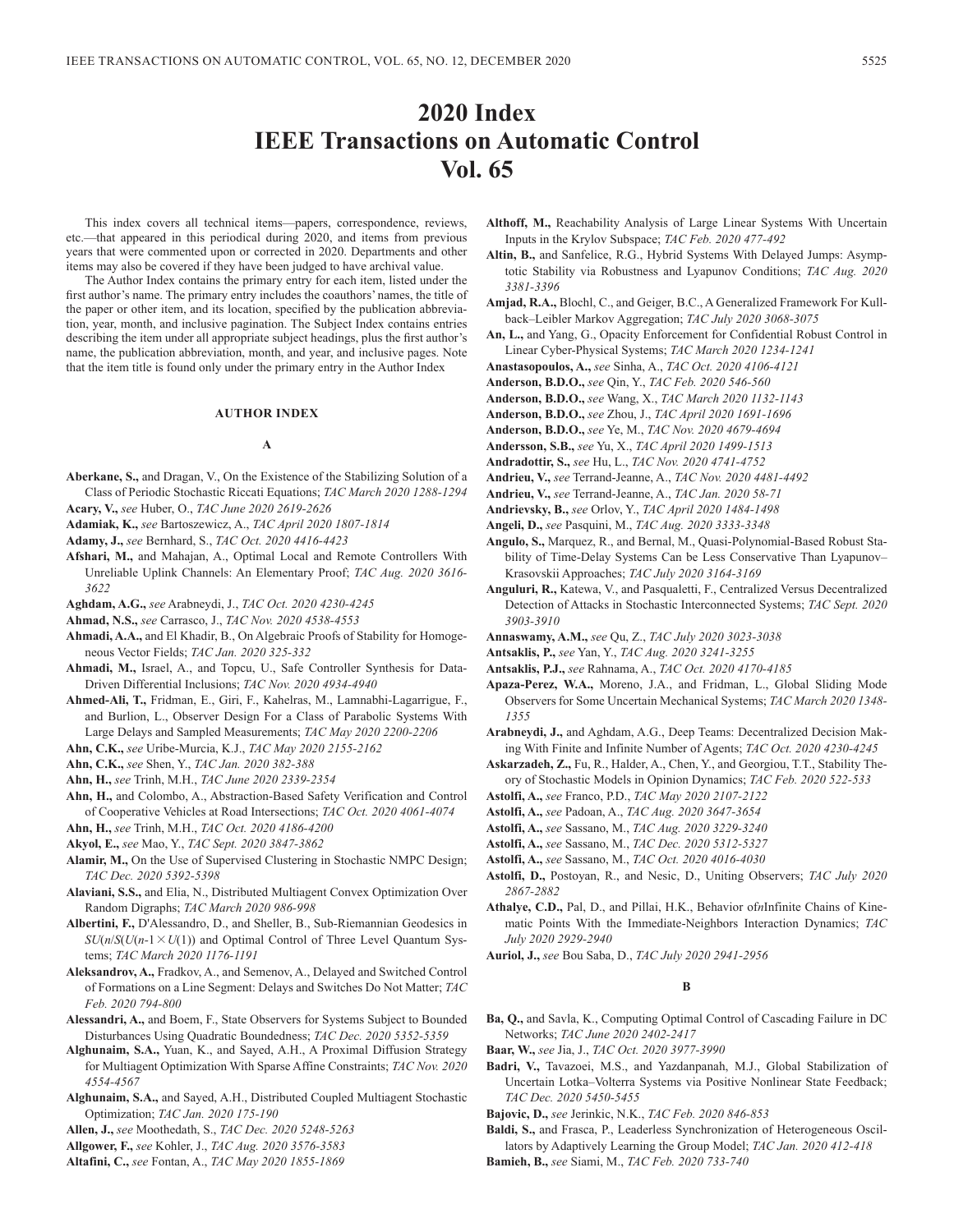- **Bamieh, B.,** and Filo, M., An Input–Output Approach to Structured Stochastic Uncertainty; *TAC Dec. 2020 5012-5027*
- **Baotic, M.,** *see* Novoselnik, B., *TAC Feb. 2020 649-663*
- **Baras, J.S.,** *see* Maity, D., *TAC Feb. 2020 604-619*
- **Barboni, A.,** Rezaee, H., Boem, F., and Parisini, T., Detection of Covert Cyber-Attacks in Interconnected Systems: A Distributed Model-Based Approach; *TAC Sept. 2020 3728-3741*
- **Barbot, J.,** *see* Ghanes, M., *TAC Dec. 2020 5407-5414*
- **Barmish, B.R.,** *see* Hsieh, C., *TAC July 2020 3143-3149*
- **Barrau, A.,** and Bonnabel, S., Extended Kalman Filtering With Nonlinear Equality Constraints: A Geometric Approach; *TAC June 2020 2325-2338*
- **Barreiro-Gomez, J.,** Duncan, T.E., Pasik-Duncan, B., and Tembine, H., Semiexplicit Solutions to Some Nonlinear Nonquadratic Mean-Field-Type Games: A Direct Method; *TAC June 2020 2582-2597*
- **Bartosiewicz, Z.,** *see* Carravetta, F., *TAC Feb. 2020 867-873*
- **Bartoszewicz, A.,** and Adamiak, K., Discrete-Time Sliding-Mode Control With a Desired Switching Variable Generator; *TAC April 2020 1807-1814*
- **Basar, T.,** *see* Chen, X., *TAC June 2020 2536-2549*
- **Basile, F.,** *see* Li, L., *TAC Jan. 2020 237-251*
- **Battilotti, S.,** Continuous-Time and Sampled-Data Stabilizers for Nonlinear Systems With Input and Measurement Delays; *TAC April 2020 1568-1583*
- **Bechlioulis, C.P.,** *see* Dimanidis, I.S., *TAC Dec. 2020 5058-5069*
- **Bemporad, A.,** *see* Saraf, N., *TAC March 2020 1242-1247*
- **Ben Avraham, T.,** Sharon, G., Zarai, Y., and Margaliot, M., Dynamical Systems With a Cyclic Sign Variation Diminishing Property; *TAC March 2020 941-954*
- **Benner, P.,** *see* Pontes Duff, I., *TAC June 2020 2526-2535*
- **Bensoussan, A.,** Cass, T., Chau, M.H.M., and Yam, S.C.P., Mean Field Games With Parametrized Followers; *TAC Jan. 2020 12-27*
- **Bernal, M.,** *see* Angulo, S., *TAC July 2020 3164-3169*
- **Bernhard, S.,** and Adamy, J., Optimal Output Regulation for Square, Overactuated and Underactuated Linear Systems; *TAC Oct. 2020 4416-4423*
- **Berntorp, K.,** *see* Danielson, C., *TAC Oct. 2020 4456-4463*
- **Besselink, B.,** *see* Kawano, Y., *TAC May 2020 2094-2106*
- **Besselink, B.,** *see* Kawano, Y., *TAC Aug. 2020 3486-3501*
- **Beuchat, P.N.,** Georghiou, A., and Lygeros, J., Performance Guarantees for Model-Based Approximate Dynamic Programming in Continuous Spaces; *TAC Jan. 2020 143-158*
- **Bhatnagar, S.,** *see* Yaji, V.G., *TAC March 2020 1100-1115*
- **Bhatnagar, S.,** *see* Prashanth, L.A., *TAC June 2020 2450-2465*
- **Bhavsar, N.,** *see* Prashanth, L.A., *TAC June 2020 2450-2465*
- **Biemond, J.J.B.,** *see* Rijnen, M., *TAC Nov. 2020 4568-4583*
- **Bin, M.,** and Marconi, L., "Class-Type" Identification-Based Internal Models in Multivariable Nonlinear Output Regulation; *TAC Oct. 2020 4369-4376*
- **Blochl, C.,** *see* Amjad, R.A., *TAC July 2020 3068-3075*
- **Bobtsov, A.A.,** *see* Wang, J., *TAC April 2020 1731-1738*
- **Boem, F.,** *see* Li, P., *TAC July 2020 3053-3059*
- **Boem, F.,** *see* Alessandri, A., *TAC Dec. 2020 5352-5359*
- **Boem, F.,** *see* Gallo, A.J., *TAC Sept. 2020 3800-3815*
- **Boem, F.,** *see* Barboni, A., *TAC Sept. 2020 3728-3741*
- **Boisliveau, R.,** *see* Ghanes, M., *TAC Dec. 2020 5407-5414*
- **Bonalli, R.,** Herisse, B., and Trelat, E., Optimal Control of Endoatmospheric Launch Vehicle Systems: Geometric and Computational Issues; *TAC June 2020 2418-2433*
- **Bonnabel, S.,** *see* Barrau, A., *TAC June 2020 2325-2338*
- **Bonnet, C.,** *see* Cardeliquio, C.B., *TAC April 2020 1640-1646*
- **Boom, T.J.J.v.d.,** Xu, J., and De Schutter, B., Corrections to "Model Predictive Control for Stochastic Max-Plus Linear Systems With Chance Constraints," *TAC Feb. 2020 905-906*
- **Borgioli, F.,** and Michiels, W., A Novel Method to Compute the Structured Distance to Instability for Combined Uncertainties on Delays and System Matrices; *TAC April 2020 1747-1754*
- **Boskos, D.,** *see* Pereira, P.O., *TAC Jan. 2020 271-278*
- **Bottegal, G.,** *see* Risuleo, R.S., *TAC July 2020 2801-2813*
- **Bou Saba, D.,** Bribiesca-Argomedo, F., Auriol, J., Di Loreto, M., and Di Meglio, F., Stability Analysis for a Class of Linear  $2 \times 2$  Hyperbolic PDEs Using a Backstepping Transform; *TAC July 2020 2941-2956*
- **Boutat, D.,** *see* Saadi, W., *TAC June 2020 2700-2707*
- **Braberman, V.,** *see* Ciolek, D.A., *TAC Aug. 2020 3502-3516*
- **Bregman, S.C.,** *see* Kolarijani, A.S., *TAC Aug. 2020 3517-3529*
- **Bribiesca-Argomedo, F.,** *see* Bou Saba, D., *TAC July 2020 2941-2956*
- **Brogliato, B.,** *see* Huber, O., *TAC June 2020 2619-2626*
- **Brogliato, B.,** *see* Vieira, A., *TAC June 2020 2743-2750*
- **Brogliato, B.,** Polyakov, A., and Efimov, D., The Implicit Discretization of the Supertwisting Sliding-Mode Control Algorithm; *TAC Aug. 2020 3707-3713*
- **Brogliato, B.,** *see* Ferrante, A., *TAC Jan. 2020 450-452*
- **Bruce-Doust, R.,** and White, L.B., A Forgetting Property of Reciprocal Chains; *TAC Nov. 2020 4854-4859*
- **Bucolo, M.,** Buscarino, A., Fortuna, L., Frasca, M., and Nunnari, G., Hankel Singular Values and LQG Characteristic Values of Discrete-Time Linear Systems in Cascade With Inner Systems; *TAC Nov. 2020 4989-4994*
- **Bujorianu, M.L.,** *see* Wisniewski, R., *TAC Dec. 2020 5220-5235*
- **Bullo, F.,** *see* Chen, Z., *TAC Sept. 2020 3725-3727*
- **Bullo, F.,** *see* Duan, X., *TAC Jan. 2020 72-86*
- **Burlion, L.,** *see* Ahmed-Ali, T., *TAC May 2020 2200-2206*
- **Burlion, L.,** *see* Nicotra, M.M., *TAC Aug. 2020 3677-3684*
- **Buscarino, A.,** Fortuna, L., Frasca, M., and Nunnari, G., Cascading With Inner Systems: Hankel Singular Values and Characteristic Values; *TAC Feb. 2020 727-732*
- **Buscarino, A.,** *see* Bucolo, M., *TAC Nov. 2020 4989-4994*
- **Bushnell, L.,** *see* Moothedath, S., *TAC Dec. 2020 5248-5263*
- **Buzi, G.,** *see* Siami, M., *TAC Feb. 2020 733-740*

# **C**

- **Cacace, F.,** Cusimano, V., Germani, A., Palumbo, P., and Papi, M., Optimal Continuous-Discrete Linear Filter and Moment Equations for Nonlinear Diffusions; *TAC Oct. 2020 3961-3976*
- **Cai, B.,** Zhang, L., and Shi, Y., Observed-Mode-Dependent State Estimation of Hidden Semi-Markov Jump Linear Systems; *TAC Jan. 2020 442-449*
- **Cai, J.,** *see* Wang, L., *TAC Oct. 2020 4340-4347*
- **Cai, K.,** *see* Zhang, R., *TAC Jan. 2020 295-301*
- **Cai, L.,** *see* Chai, Y., *TAC March 2020 1073-1088*
- **Cai, S.,** and Lau, V.K.N., MSE Tail Analysis for Remote State Estimation of Linear Systems Over Multiantenna Random Access Channels; *TAC May 2020 2046-2061*
- **Caines, P.E.,** *see* Gao, S., *TAC Oct. 2020 4090-4105*
- **Cairano, S.D.,** *see* Danielson, C., *TAC Oct. 2020 4456-4463*
- **Caldeira, A.F.,** *see* Coutinho, D., *TAC May 2020 2300-2307*
- **Caluya, K.F.,** and Halder, A., Gradient Flow Algorithms for Density Propagation in Stochastic Systems; *TAC Oct. 2020 3991-4004*
- **Camlibel, M.K.,** *see* Jiao, J., *TAC March 2020 1218-1225*
- **Camlibel, M.K.,** *see* Jozsa, M., *TAC Aug. 2020 3623-3630*
- **Camlibel, M.K.,** *see* van Waarde, H.J., *TAC Nov. 2020 4753-4768*
- **Camlibel, M.K.,** *see* van Waarde, H.J., *TAC Nov. 2020 4525-4537*
- **Camlibel, M.K.,** *see* Jia, J., *TAC Oct. 2020 3977-3990*
- **Cao, J.,** *see* Cheng, J., *TAC Nov. 2020 4816-4823*
- **Cao, J.,** *see* Shi, X., *TAC Nov. 2020 4874-4881*
- **Cao, J.,** *see* Li, X., *TAC Nov. 2020 4908-4913*
- **Cao, K.,** Han, Z., Li, X., and Xie, L., Ratio-of-Distance Rigidity Theory With Application to Similar Formation Control; *TAC June 2020 2598-2611*
- **Cao, M.,** *see* Qin, Y., *TAC Feb. 2020 546-560*
- **Cao, M.,** *see* Kawano, Y., *TAC May 2020 2094-2106*
- **Cao, M.,** *see* Kawano, Y., *TAC Aug. 2020 3486-3501*
- **Cao, M.,** *see* Kawano, Y., *TAC Sept. 2020 3863-3878*
- **Cao, M.,** *see* Ye, M., *TAC Nov. 2020 4679-4694*
- **Cao, X.,** Stochastic Control of Multidimensional Systems With Relative Optimization; *TAC May 2020 1886-1900*
- **Cao, X.,** and Liu, K.J.R., Dynamic Sharing Through the ADMM; *TAC May 2020 2215-2222*
- **Cao, Z.,** Niu, Y., and Song, J., Finite-Time Sliding-Mode Control of Markovian Jump Cyber-Physical Systems Against Randomly Occurring Injection Attacks; *TAC March 2020 1264-1271*
- **Cappellaro, P.,** *see* Wang, Y., *TAC Nov. 2020 4632-4647*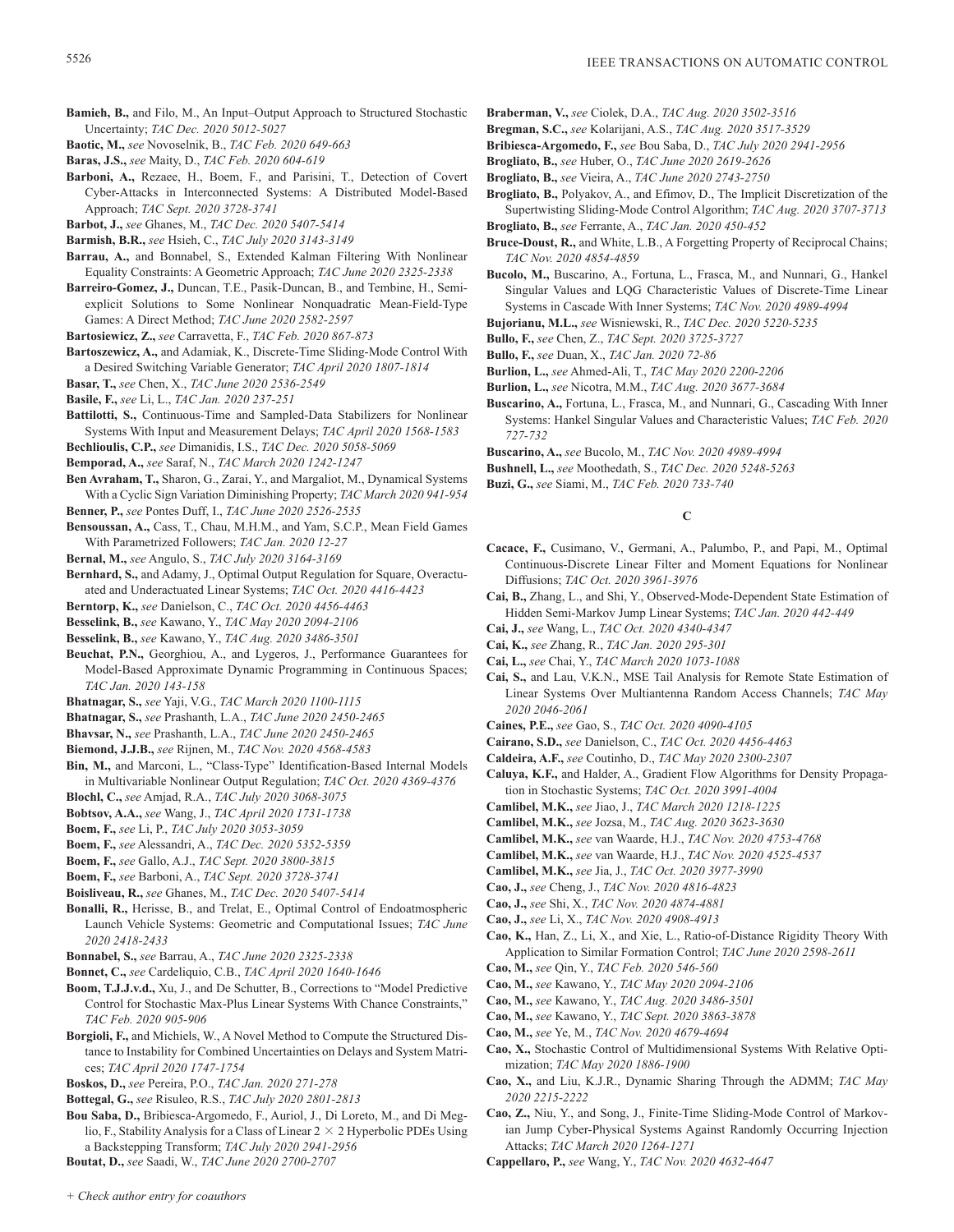- **Cardeliquio, C.B.,** Fioravanti, A.R., Bonnet, C., and Niculescu, S., Stability and Stabilization Through Envelopes for Retarded and Neutral Time-Delay Systems; *TAC April 2020 1640-1646*
- **Carr, S.,** *see* Ornik, M., *TAC Nov. 2020 4800-4807*
- **Carrasco, J.,** Heath, W.P., Zhang, J., Ahmad, N.S., and Wang, S., Convex Searches for Discrete-Time Zames–Falb Multipliers; *TAC Nov. 2020 4538-4553*
- **Carravetta, F.,** Sarafrazi, M.A., Bartosiewicz, Z., and Kotta, U., A Test for the Generic Strong Accessibility of Meromorphic Nonlinear Systems; *TAC Feb. 2020 867-873*
- **Carravetta, F.,** *see* White, L.B., *TAC Jan. 2020 389-396*
- **Casau, P.,** Cunha, R., Sanfelice, R.G., and Silvestre, C., Hybrid Control for Robust and Global Tracking on Smooth Manifolds; *TAC May 2020 1870-1885* **Cass, T.,** *see* Bensoussan, A., *TAC Jan. 2020 12-27*
- **Cassandras, C.G.,** *see* Yu, X., *TAC April 2020 1499-1513*
- **Castro, R.d.S.,** Flores, J.V., Salton, A.T., Chen, Z., and Coutinho, D.F., A Stabilization Framework for the Output Regulation of Rational Nonlinear Systems; *TAC Nov. 2020 4860-4865*
- **Cerpa, E.,** and Prieur, C., Singular Perturbation Analysis of a Coupled System Involving the Wave Equation; *TAC Nov. 2020 4846-4853*
- **Cetinkaya, A.,** *see* Wakaiki, M., *TAC Aug. 2020 3560-3575*
- **Chai, L.,** *see* Yi, J., *TAC Jan. 2020 191-206*
- **Chai, T.,** *see* Jiang, Y., *TAC Nov. 2020 4965-4972*
- **Chai, Y.,** and Cai, L., Realization of Reachability for the Control of a Class of Nonlinear Systems; *TAC March 2020 1073-1088*
- **Chakravorty, J.,** and Mahajan, A., Remote Estimation Over a Packet-Drop Channel With Markovian State; *TAC May 2020 2016-2031*
- **Chandan, R.,** *see* Paccagnan, D., *TAC Nov. 2020 4616-4631*
- **Chang, D.E.,** Phogat, K.S., and Choi, J., Model Predictive Tracking Control for Invariant Systems on Matrix Lie Groups via Stable Embedding Into Euclidean Spaces; *TAC July 2020 3191-3198*
- **Chaporkar, P.,** *see* Joshi, A., *TAC Dec. 2020 5517-5524*
- **Chasparis, G.C.,** Corrections to "Stochastic Stability of Perturbed Learning Automata in Positive-Utility Games" [Nov 19 4454-4469]; *TAC April 2020 1822*
- **Chau, M.H.M.,** *see* Bensoussan, A., *TAC Jan. 2020 12-27*
- **Cheah, C.C.,** *see* Wang, H., *TAC June 2020 2760-2767*
- **Chen, C.,** Raman, A., Hu, H., and Sreenivas, R.S., On Liveness Enforcing Supervisory Policies for Arbitrary Petri Nets; *TAC Dec. 2020 5236-5247*
- **Chen, F.,** and Chen, J., Minimum-Energy Distributed Consensus Control of Multiagent Systems: A Network Approximation Approach; *TAC March 2020 1144-1159*
- **Chen, G.,** *see* Meng, H., *TAC April 2020 1683-1690*
- **Chen, G.,** Su, W., Ding, S., and Hong, Y., Heterogeneous Hegselmann–Krause Dynamics With Environment and Communication Noise; *TAC Aug. 2020 3409-3424*
- **Chen, G.,** *see* He, W., *TAC Sept. 2020 3879-3886*
- **Chen, G.,** Yang, Q., Song, Y., and Lewis, F.L., A Distributed Continuous-Time Algorithm for Nonsmooth Constrained Optimization; *TAC Nov. 2020 4914-4921* **Chen, H.,** *see* Lei, J., *TAC Feb. 2020 664-679*
- **Chen, H.,** Wang, Z., Liang, J., and Li, M., State Estimation for Stochastic Time-Varying Boolean Networks; *TAC Dec. 2020 5480-5487*
- **Chen, J.,** *see* Chen, F., *TAC March 2020 1144-1159*
- **Chen, J.,** *see* Wei, Y., *TAC April 2020 1800-1806*
- **Chen, J.,** *see* Ren, X., *TAC Sept. 2020 3742-3757*
- **Chen, J.,** *see* Fang, C., *TAC Sept. 2020 3927-3934*
- **Chen, J.,** *see* Wu, G., *TAC Sept. 2020 3919-3926*
- **Chen, J.,** Ding, F., Zhu, Q., and Liu, Y., Interval Error Correction Auxiliary Model Based Gradient Iterative Algorithms for Multirate ARX Models; *TAC Oct. 2020 4385-4392*
- **Chen, J.,** *see* Cheng, P., *TAC Oct. 2020 4348-4355*
- **Chen, L.,** *see* Zhou, X., *TAC June 2020 2387-2401*
- **Chen, L.,** Mei, J., Li, C., and Ma, G., Distributed Leader–Follower Affine Formation Maneuver Control for High-Order Multiagent Systems; *TAC Nov. 2020 4941-4948*
- **Chen, L.,** *see* Nakahira, Y., *TAC Nov. 2020 4781-4792*
- **Chen, S.,** *see* Jiang, X., *TAC Dec. 2020 5399-5406*
- **Chen, T.,** *see* Jiang, Y., *TAC Nov. 2020 4965-4972*
- **Chen, T.,** *see* Yu, H., *TAC Nov. 2020 4866-4873*
- **Chen, W.,** *see* Yang, J., *TAC May 2020 2230-2236*
- **Chen, X.,** Gao, Z., and Basar, T., Asymptotic Behavior of Conjunctive Boolean Networks Over Weakly Connected Digraphs; *TAC June 2020 2536-2549*
- **Chen, X.,** *see* Feng, Y., *TAC May 2020 2272-2277*
- **Chen, X.,** *see* Yu, H., *TAC Nov. 2020 4866-4873* **Chen, Y.,** *see* Askarzadeh, Z., *TAC Feb. 2020 522-533*
- **Chen, Y.,** *see* Liu, S., *TAC March 2020 1303-1309*
- **Chen, Y.,** Georgiou, T.T., and Tannenbaum, A., Stochastic Control and Nonequilibrium Thermodynamics: Fundamental Limits; *TAC July 2020 2979-2991*
- **Chen, Z.,** *see* Yin, X., *TAC July 2020 3112-3119*
- **Chen, Z.,** *see* Khan, G.D., *TAC Aug. 2020 3592-3599*
- **Chen, Z.,** Pasqualetti, F., He, J., Cheng, P., Trentelman, H.L., and Bullo, F., Guest Editorial: Special Issue on Security and Privacy of Distributed Algorithms and Network Systems; *TAC Sept. 2020 3725-3727*
- **Chen, Z.,** *see* Castro, R.d.S., *TAC Nov. 2020 4860-4865*
- **Cheng, D.,** *see* Zhang, X., *TAC June 2020 2730-2735*
- **Cheng, D.,** Xu, Z., and Shen, T., Equivalence-Based Model of Dimension-Varying Linear Systems; *TAC Dec. 2020 5444-5449*
- **Cheng, J.,** Park, J.H., Zhao, X., Karimi, H.R., and Cao, J., Quantized Nonstationary Filtering of Networked Markov Switching RSNSs: A Multiple Hierarchical Structure Strategy; *TAC Nov. 2020 4816-4823*
- **Cheng, P.,** *see* Chen, Z., *TAC Sept. 2020 3725-3727*
- **Cheng, P.,** Yang, Z., Chen, J., Qi, Y., and Shi, L., An Event-Based Stealthy Attack on Remote State Estimation; *TAC Oct. 2020 4348-4355*
- **Cheng, X.,** and Scherpen, J.M.A., Clustering-Based Model Reduction of Laplacian Dynamics With Weakly Connected Topology; *TAC Oct. 2020 4393- 4399*
- **Chentouf, B.,** and Han, Z., On the Stabilization of an Overhead Crane System With Dynamic and Delayed Boundary Conditions; *TAC Oct. 2020 4273- 4280*
- **Cherukuri, A.,** and Cortes, J., Cooperative Data-Driven Distributionally Robust Optimization; *TAC Oct. 2020 4400-4407*
- **Chesi, G.,** *see* Su, L., *TAC Nov. 2020 4902-4907*
- **Chesi, G.,** and Colaneri, P., Structured Feedback Synthesis for Stability and Performance of Switched Systems; *TAC Nov. 2020 4695-4709*
- **Chitour, Y.,** *see* Marx, S., *TAC May 2020 2139-2146*
- **Chitour, Y.,** *see* Obeid, H., *TAC Nov. 2020 4928-4933*
- **Choi, J.,** *see* Chang, D.E., *TAC July 2020 3191-3198*
- **Chong, E.K.P.,** *see* Peng, Y., *TAC June 2020 2647-2653*
- **Chou, Y.,** *see* Wu, J., *TAC Feb. 2020 771-777*
- **Ciccone, V.,** Ferrante, A., and Zorzi, M., Learning Latent Variable Dynamic Graphical Models by Confidence Sets Selection; *TAC Dec. 2020 5130-5143*
- **Ciolek, D.A.,** Braberman, V., D'Ippolito, N., Sardina, S., and Uchitel, S., Compositional Supervisory Control via Reactive Synthesis and Automated Planning; *TAC Aug. 2020 3502-3516*
- **Clark, A.,** *see* Niu, L., *TAC June 2020 2434-2449*
- **Clark, A.,** *see* Moothedath, S., *TAC Dec. 2020 5248-5263*
- **Cleaveland, R.,** *see* Ramasubramanian, B., *TAC April 2020 1442-1455*
- **Clemens, J.W.,** and Speyer, J.L., On the LQG Game With Nonclassical Information Pattern Using a Direct Solution Method; *TAC May 2020 2078-2093*
- **Colaneri, P.,** *see* Chesi, G., *TAC Nov. 2020 4695-4709*
- **Colaneri, P.,** *see* Ning, Z., *TAC Jan. 2020 159-174*
- **Colombo, A.,** *see* Ahn, H., *TAC Oct. 2020 4061-4074*
- **Colombo, L.J.,** *see* Goodman, J.R., *TAC April 2020 1815-1821*
- **Colombo, L.J.,** and Dimarogonas, D.V., Symmetry Reduction in Optimal Control of Multiagent Systems on Lie Groups; *TAC Nov. 2020 4973-4980*
- **Coluccia, A.,** *see* Sasso, F., *TAC Jan. 2020 223-236*
- **Commault, C.,** Structural Controllability of Networks With Dynamical Structured Nodes; *TAC June 2020 2736-2742*
- **Cong, S.,** *see* Zhang, J., *TAC July 2020 2856-2866*
- **Cortes, J.,** *see* Khojasteh, M.J., *TAC March 2020 925-940*
- **Cortes, J.,** *see* Cherukuri, A., *TAC Oct. 2020 4400-4407*
- **Costa, E.F.,** *see* Narvaez, A.R.R., *TAC May 2020 2265-2271*
- **Costa, O.L.V.,** *see* Zabala, Y.A., *TAC March 2020 1211-1217*
- **Cotorruelo, A.,** Limon, D., and Garone, E., Output Admissible Sets and Reference Governors: Saturations Are Not Constraints!; *TAC March 2020 1192-1196*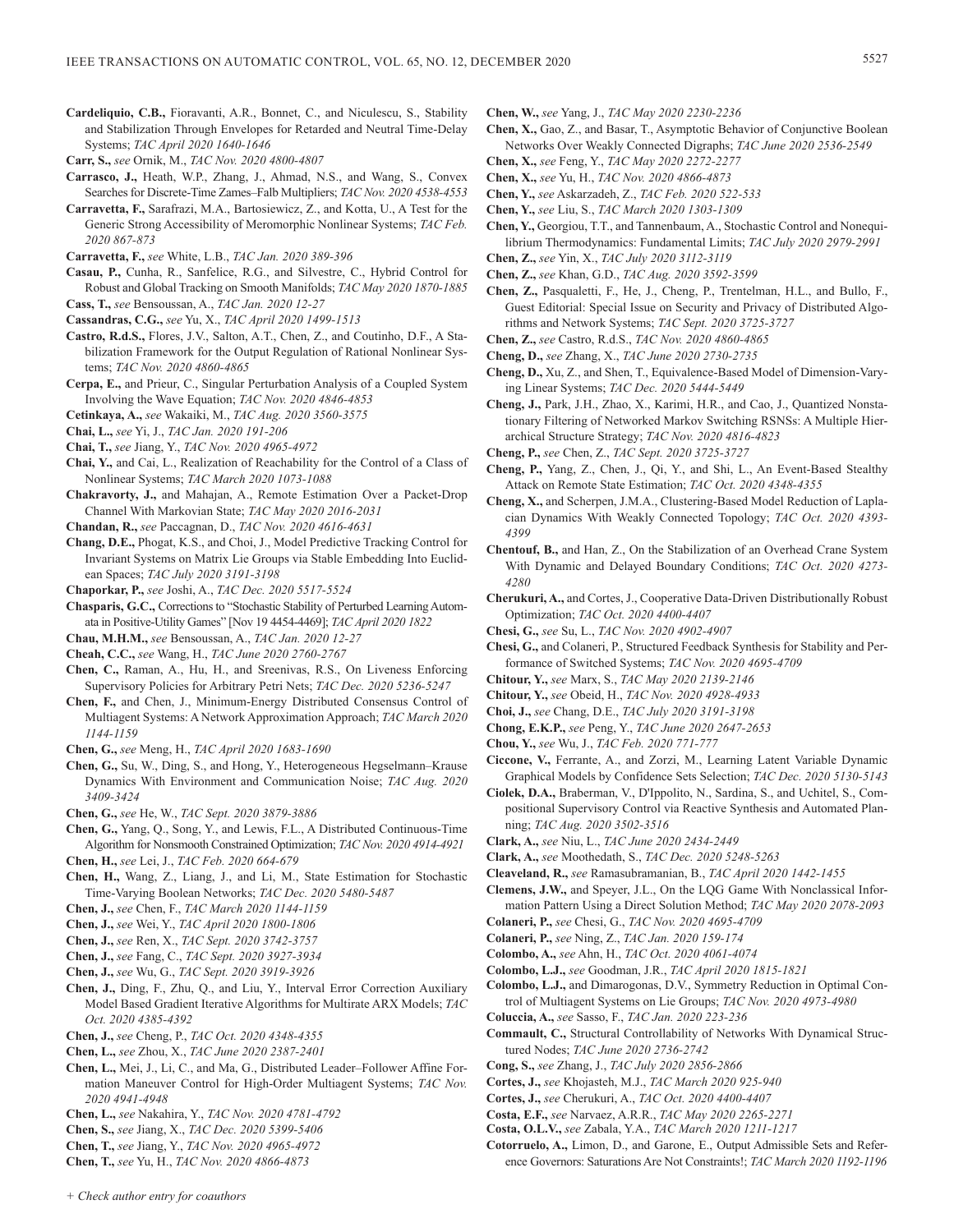- **Coutinho, D.,** de Souza, C.E., Gomes da Silva, J.M., Caldeira, A.F., and Prieur, C., Regional Stabilization of Input-Delayed Uncertain Nonlinear Polynomial Systems; *TAC May 2020 2300-2307*
- **Coutinho, D.F.,** *see* Castro, R.d.S., *TAC Nov. 2020 4860-4865*
- **Cruz-Zavala, E.,** *see* Zamora-Gomez, G.I., *TAC Feb. 2020 882-889*
- **Cruz-Zavala, E.,** and Moreno, J.A., Higher Order Sliding Mode Control Using Discontinuous Integral Action; *TAC Oct. 2020 4316-4323*
- **Cubuktepe, M.,** *see* Savas, Y., *TAC April 2020 1552-1567*
- **Cunha, R.,** *see* Casau, P., *TAC May 2020 1870-1885*
- **Cusimano, V.,** *see* Cacace, F., *TAC Oct. 2020 3961-3976*

# **D**

- **D'Alessandro, D.,** *see* Albertini, F., *TAC March 2020 1176-1191*
- **D'Ippolito, N.,** *see* Ciolek, D.A., *TAC Aug. 2020 3502-3516*
- **Daafouz, J.,** *see* Varma, V.S., *TAC Oct. 2020 4324-4331*
- **Dalkiran, N.A.,** and Yuksel, S., Stochastic Control Approach to Reputation Games; *TAC Nov. 2020 4710-4725*
- Dall'Anese, E., *see* Zhou, X., *TAC June 2020 2387-2401*

**Damm, T.,** *see* Sato, K., *TAC Nov. 2020 4493-4508*

- **Danielson, C.,** Berntorp, K., Weiss, A., and Cairano, S.D., Robust Motion Planning for Uncertain Systems With Disturbances Using the Invariant-Set Motion Planner; *TAC Oct. 2020 4456-4463*
- **Darivianakis, G.,** Eichler, A., and Lygeros, J., Distributed Model Predictive Control for Linear Systems With Adaptive Terminal Sets; *TAC March 2020 1044-1056*
- **Darouach, M.,** and Fernando, T., On the Existence and Design of Functional Observers; *TAC June 2020 2751-2759*

**Davila, J.,** *see* Rios, H., *TAC June 2020 2640-2646*

- **Davoudi, A.,** *see* Zuo, S., *TAC July 2020 3104-3111*
- **de Andrade, G.A.,** Vazquez, R., and Pagano, D.J., Backstepping-Based Estimation of Thermoacoustic Oscillations in a Rijke Tube With Experimental Validation; *TAC Dec. 2020 5336-5343*
- **de Cossio, F.G.,** Nadri, M., and Dufour, P., Observer Design for Nonlinear Systems With Output Transformation; *TAC Dec. 2020 5205-5219*
- **de Oliveira, A.M.,** *see* Varma, V.S., *TAC Oct. 2020 4324-4331*
- **De Persis, C.,** and Tesi, P., Formulas for Data-Driven Control: Stabilization, Optimality, and Robustness; *TAC March 2020 909-924*
- **De Persis, C.,** and Grammatico, S., Continuous-Time Integral Dynamics for a Class of Aggregative Games With Coupling Constraints; *TAC May 2020 2171-2176*
- **De Persis, C.,** *see* Shi, M., *TAC Jan. 2020 263-270*
- **de Ruiter, A.H.J.,** *see* Ghodrat, M., *TAC June 2020 2708-2715*
- **De Schutter, B.,** *see* Boom, T.J.J.v.d., *TAC Feb. 2020 905-906*
- **de Souza, C.E.,** *see* Coutinho, D., *TAC May 2020 2300-2307*
- **Defoort, M.,** *see* Zuo, Z., *TAC April 2020 1771-1778*
- **Defoort, M.,** *see* Jimenez-Rodriguez, E., *TAC Nov. 2020 4922-4927*
- **Deng, F.,** *see* Zhang, Z., *TAC Feb. 2020 874-881*
- **Deng, F.,** *see* Zhang, B., *TAC March 2020 1318-1324*
- **Deng, F.,** *see* Luo, S., *TAC July 2020 3084-3091*
- **Deng, F.,** *see* Liu, L., *TAC Dec. 2020 5384-5391*
- **Deng, F.,** *see* Luo, S., *TAC Jan. 2020 369-375*
- **Deshmukh, A.,** and Ghosh, A., Analysis and Design of Continuous-Time Multivariable Periodic Controllers: An  $H_{\infty}$ /LTR-Based Approach; *TAC Aug. 2020 3608-3615*
- **Deutscher, J.,** and Gabriel, J., Fredholm Backstepping Control of Coupled Linear Parabolic PDEs With Input and Output Delays; *TAC July 2020 3128-3135*
- **Deutscher, J.,** *see* Kerschbaum, S., *TAC July 2020 3060-3067*
- **Deutscher, J.,** and Kerschbaum, S., Robust Output Regulation by State Feedback Control for Coupled Linear Parabolic PIDEs; *TAC May 2020 2207- 2214*
- **Dey, A.,** Patra, S., and Sen, S., Integral Control of Stable Negative-Imaginary Systems Preceded by Hysteresis Nonlinearity; *TAC March 2020 1333-1339*
- **Dhingra, N.K.,** *see* Zare, A., *TAC Aug. 2020 3441-3456*
- **Di Loreto, M.,** *see* Bou Saba, D., *TAC July 2020 2941-2956*
- **Di Meglio, F.,** *see* Bou Saba, D., *TAC July 2020 2941-2956*
- **Diblik, J.,** and Mencakova, K., A Note on Relative Controllability of Higher Order Linear Delayed Discrete Systems; *TAC Dec. 2020 5472-5479*
- **Dimanidis, I.S.,** Bechlioulis, C.P., and Rovithakis, G.A., Output Feedback Approximation-Free Prescribed Performance Tracking Control for Uncertain MIMO Nonlinear Systems; *TAC Dec. 2020 5058-5069*
- **Dimarogonas, D.V.,** *see* Hashimoto, K., *TAC Feb. 2020 561-576*
- **Dimarogonas, D.V.,** *see* Colombo, L.J., *TAC Nov. 2020 4973-4980*
- **Dimarogonas, D.V.,** *see* Pereira, P.O., *TAC Jan. 2020 271-278*
- **Ding, D.,** Wang, Z., and Han, Q., A Set-Membership Approach to Event-Triggered Filtering for General Nonlinear Systems Over Sensor Networks; *TAC April 2020 1792-1799*
- **Ding, F.,** *see* Chen, J., *TAC Oct. 2020 4385-4392*
- **Ding, S.,** *see* Chen, G., *TAC Aug. 2020 3409-3424*
- **Ding, S.X.,** *see* Gao, Q., *TAC Aug. 2020 3693-3700*
- **Ding, S.X.,** *see* Zhong, M., *TAC Oct. 2020 4464-4471*
- **Ding, Z.,** *see* Zuo, Z., *TAC April 2020 1771-1778*
- **Ding, Z.,** *see* Li, Z., *TAC April 2020 1763-1770*
- **Ding, Z.,** *see* Yin, X., *TAC Jan. 2020 376-381*
- **Djaneye-Boundjou, O.,** and Ordonez, R., Gradient-Based Discrete-Time Concurrent Learning for Standalone Function Approximation; *TAC Feb. 2020 749-756*
- **Dobrowiecki, T.P.,** *see* Schoukens, M., *TAC April 2020 1514-1524*
- **Dochain, D.,** *see* Hastir, A., *TAC April 2020 1525-1536*
- **Dochain, D.,** *see* Rapaport, A., *TAC June 2020 2693-2699*
- **Dominguez-Garcia, A.D.,** *see* Hadjicostis, C.N., *TAC Sept. 2020 3887-3894*
- **Donaire, A.,** *see* Ferguson, J., *TAC April 2020 1710-1715*
- **Donaire, A.,** Romero, J.G., and Ortega, R., Correction to the Paper "A Robust IDA-PBC Approach for Handling Uncertainties in Underactuated Mechanical Systems" [Oct 18 3495-3502]; *TAC July 2020 3223-3226*
- **Dong, D.,** *see* Gao, Q., *TAC Aug. 2020 3693-3700*
- **Dong, D.,** *see* Wang, Y., *TAC Nov. 2020 4632-4647*
- **Dong, R.,** *see* Westenbroek, T., *TAC April 2020 1537-1551*
- **Dontchev, A.L.,** *see* Liao-McPherson, D., *TAC Oct. 2020 4288-4294*
- **Dorfler, F.,** *see* Simpson-Porco, J.W., *TAC May 2020 2032-2045*
- **Dos Santos Martins, V.,** *see* Terrand-Jeanne, A., *TAC Jan. 2020 58-71*
- **Dower, P.M.,** *see* Maass, A.I., *TAC July 2020 2992-3006*
- **Doyle, J.C.,** *see* Siami, M., *TAC Feb. 2020 733-740*
- **Dragan, V.,** *see* Aberkane, S., *TAC March 2020 1288-1294*
- **Drummond, R.,** *see* Turner, M.C., *TAC April 2020 1660-1667*
- **Du, C.,** Li, F., and Yang, C., An Improved Homogeneous Polynomial Approach for Adaptive Sliding-Mode Control of Markov Jump Systems With Actuator Faults; *TAC March 2020 955-969*
- **Du, M.,** *see* Meng, D., *TAC May 2020 2147-2154*
- **Duan, K.,** *see* Xu, H., *TAC Nov. 2020 4793-4799*
- **Duan, X.,** George, M., and Bullo, F., Markov Chains With Maximum Return Time Entropy for Robotic Surveillance; *TAC Jan. 2020 72-86*
- **Dufour, P.,** *see* de Cossio, F.G., *TAC Dec. 2020 5205-5219*
- **Duncan, T.E.,** *see* Barreiro-Gomez, J., *TAC June 2020 2582-2597*
- **Duncan, T.E.,** *see* Moon, J., *TAC Dec. 2020 5422-5428*

# **E**

- **Efimov, D.,** *see* Wang, J., *TAC April 2020 1731-1738*
- **Efimov, D.,** *see* Brogliato, B., *TAC Aug. 2020 3707-3713*
- **Efimov, D.,** *see* Zimenko, K., *TAC Dec. 2020 5429-5436*
- **Egorov, A.V.,** *see* Ortiz, R., *TAC Oct. 2020 4377-4384*
- **Eichler, A.,** *see* Darivianakis, G., *TAC March 2020 1044-1056*
- **Eising, J.,** *see* van Waarde, H.J., *TAC Nov. 2020 4753-4768*
- **El Khadir, B.,** *see* Ahmadi, A.A., *TAC Jan. 2020 325-332*
- **Elia, N.,** *see* Alaviani, S.S., *TAC March 2020 986-998*
- **Erhardsson, T.,** Saize, S., and Yang, X., Reciprocal Chains: Foundations; *TAC Nov. 2020 4840-4845*
- **Esfahani, P.M.,** *see* Kolarijani, A.S., *TAC Aug. 2020 3517-3529*
- **Esfahani, P.M.,** *see* Kolarijani, A.S., *TAC Aug. 2020 3425-3440*
- **Esfandiari, K.,** *see* Shakarami, M., *TAC Oct. 2020 4215-4229*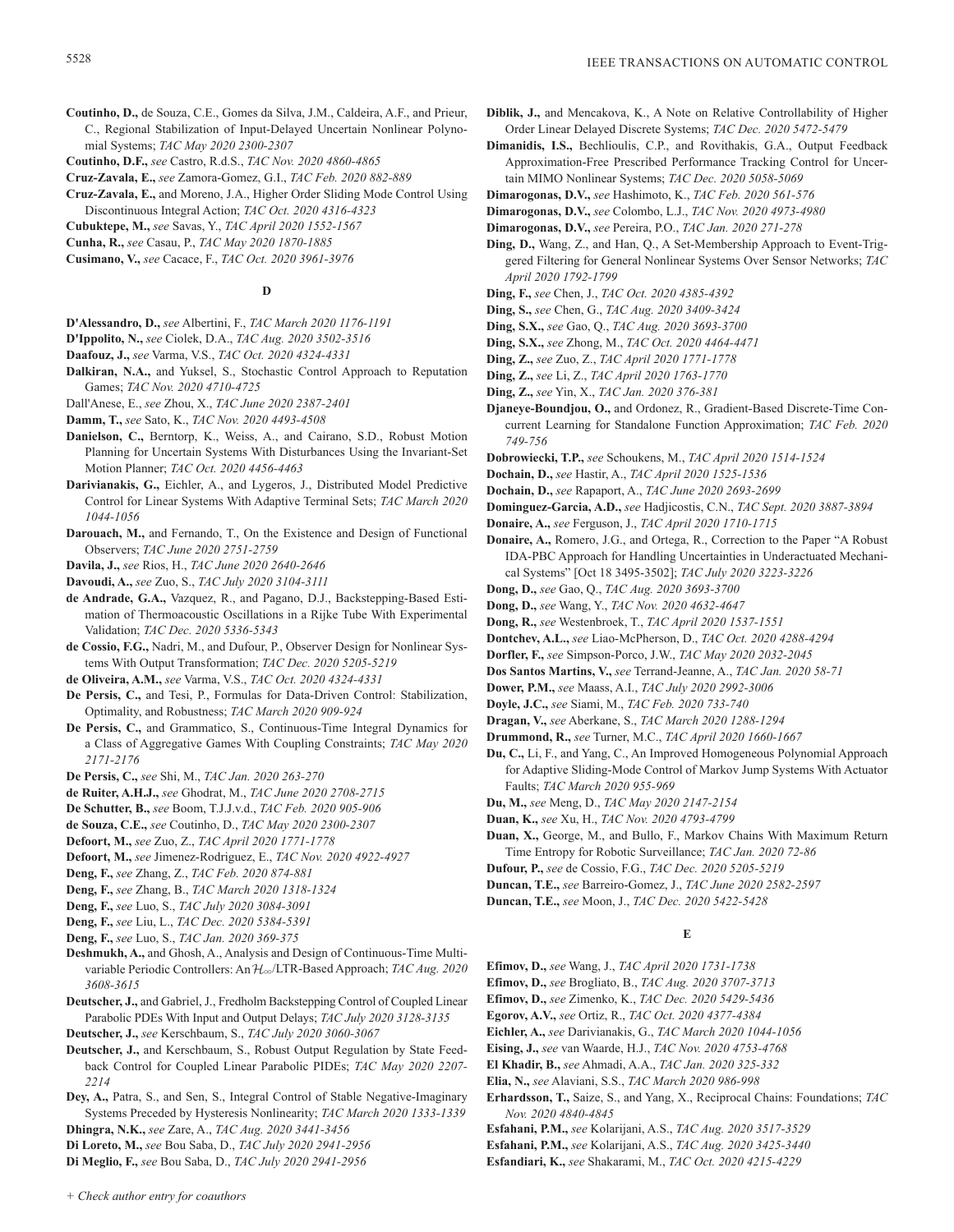# **F**

- **Fagiano, L.,** *see* Lauricella, M., *TAC Dec. 2020 5189-5204*
- **Fan, J.,** *see* Jiang, Y., *TAC Nov. 2020 4965-4972*
- **Fan, L.,** *see* Lopez, V.G., *TAC May 2020 1911-1923*
- **Fang, C.,** Qi, Y., Chen, J., Tan, R., and Zheng, W.X., Stealthy Actuator Signal Attacks in Stochastic Control Systems: Performance and Limitations; *TAC Sept. 2020 3927-3934*
- **Fang, H.,** *see* Wei, Y., *TAC April 2020 1800-1806*
- **Fang, H.,** *see* He, X., *TAC Jan. 2020 28-43*
- **Fang, Z.,** Jayawardhana, B., Schaft, A.v.d., and Gao, C., Adaptation Mechanisms in Phosphorylation Cycles By Allosteric Binding and Gene Autoregulation; *TAC Aug. 2020 3457-3470*
- **Farhadi, A.,** *see* Sanjaroon, V., *TAC Aug. 2020 3655-3662*
- **Farhat, H.,** Control of Nondeterministic Systems for Bisimulation Equivalence Under Partial Information; *TAC Dec. 2020 5437-5443*
- **Farnam, A.,** and Sarlette, A., Toward a Comprehensive Impossibility Result for String Stability; *TAC April 2020 1652-1659*
- **Farokhi, F.,** *see* Murguia, C., *TAC Sept. 2020 3950-3957*
- **Farshi, F.H.,** *see* Limebeer, D.J.N., *TAC April 2020 1381-1396*
- **Fei, C.,** Fei, W., Mao, X., Xia, D., and Yan, L., Stabilization of Highly Nonlinear Hybrid Systems by Feedback Control Based on Discrete-Time State Observations; *TAC July 2020 2899-2912*
- **Fei, W.,** *see* Fei, C., *TAC July 2020 2899-2912*
- **Fei, Z.,** Guan, C., and Zhao, X., Event-Triggered Dynamic Output Feedback Control for Switched Systems With Frequent Asynchronism; *TAC July 2020 3120-3127*
- **Feiling, J.,** *see* Oliveira, T.R., *TAC Nov. 2020 4949-4956*
- **Feng, D.,** *see* Sun, T., *TAC Jan. 2020 102-114*
- **Feng, G.,** *see* Xu, X., *TAC Feb. 2020 809-816*
- **Feng, G.,** *see* Xu, X., *TAC Nov. 2020 4509-4524*
- **Feng, H.,** Guo, B., and Wu, X., Trajectory Planning Approach to Output Tracking for a 1-D Wave Equation; *TAC May 2020 1841-1854*
- **Feng, H.,** Xu, C., and Yao, P., Observers and Disturbance Rejection Control for a Heat Equation; *TAC Nov. 2020 4957-4964*
- **Feng, Q.,** Nguang, S.K., and Seuret, A., Stability Analysis of Linear Coupled Differential-Difference Systems With General Distributed Delays; *TAC March 2020 1356-1363*
- **Feng, Y.,** Nie, X., and Chen, X., Robust Optimal Filtering Over Lossy Networks; *TAC May 2020 2272-2277*
- **Ferguson, J.,** Donaire, A., Ortega, R., and Middleton, R.H., Matched Disturbance Rejection for a Class of Nonlinear Systems; *TAC April 2020 1710- 1715*
- **Fernando, T.,** *see* Darouach, M., *TAC June 2020 2751-2759*
- **Ferrante, A.,** *see* Ciccone, V., *TAC Dec. 2020 5130-5143*
- **Ferrante, A.,** Lanzon, A., and Brogliato, B., A Direct Proof of the Equivalence of Side Conditions for Strictly Positive Real Matrix Transfer Functions; *TAC Jan. 2020 450-452*
- **Ferrari-Trecate, G.,** *see* Gallo, A.J., *TAC Sept. 2020 3800-3815*
- **Ferraro, P.,** King, C., and Shorten, R., On the Stability of Unverified Transactions in a DAG-Based Distributed Ledger; *TAC Sept. 2020 3772-3783*
- **Filo, M.,** *see* Bamieh, B., *TAC Dec. 2020 5012-5027*
- **Fioravanti, A.R.,** *see* Cardeliquio, C.B., *TAC April 2020 1640-1646*
- **Flad, M.,** *see* Molloy, T.L., *TAC Feb. 2020 897-904*
- **Flores, J.V.,** *see* Castro, R.d.S., *TAC Nov. 2020 4860-4865*
- **Fokkink, W.,** *see* Goorden, M., *TAC April 2020 1625-1639*
- **Fontan, A.,** Shi, G., Hu, X., and Altafini, C., Interval Consensus for Multiagent Networks; *TAC May 2020 1855-1869*
- **Ford, J.J.,** *see* Molloy, T.L., *TAC Feb. 2020 897-904*
- **Fortuna, L.,** *see* Buscarino, A., *TAC Feb. 2020 727-732*
- **Fortuna, L.,** *see* Bucolo, M., *TAC Nov. 2020 4989-4994*
- **Fradkov, A.,** *see* Aleksandrov, A., *TAC Feb. 2020 794-800*
- **Fradkov, A.L.,** *see* Orlov, Y., *TAC April 2020 1484-1498*
- **Franceschetti, M.,** *see* Khojasteh, M.J., *TAC March 2020 925-940*
- **Franco, P.D.,** Scarciotti, G., and Astolfi, A., A Globally Stable Algorithm for the Integration of High-Index Differential-Algebraic Systems; *TAC May 2020 2107-2122*
- **Franzle, M.,** *see* Xue, B., *TAC April 2020 1468-1483*
- **Frasca, M.,** *see* Buscarino, A., *TAC Feb. 2020 727-732* **Frasca, M.,** *see* Bucolo, M., *TAC Nov. 2020 4989-4994*
- **Frasca, P.,** *see* Baldi, S., *TAC Jan. 2020 412-418*
- **Fridman, E.,** *see* Sanchez, T., *TAC May 2020 2250-2256*
- **Fridman, E.,** *see* Ahmed-Ali, T., *TAC May 2020 2200-2206*
- **Fridman, E.,** *see* Xu, J., *TAC Dec. 2020 5464-5471*
- **Fridman, L.,** *see* Koch, S., *TAC Feb. 2020 757-762*
- **Fridman, L.,** *see* Apaza-Perez, W.A., *TAC March 2020 1348-1355*
- **Fridman, L.,** *see* Zhang, C., *TAC May 2020 2185-2191*
- **Fridman, L.,** *see* Ghanes, M., *TAC Dec. 2020 5407-5414*
- **Fridman, L.,** *see* Xu, J., *TAC Dec. 2020 5464-5471*
- **Fridman, L.,** *see* Obeid, H., *TAC Nov. 2020 4928-4933*
- **Fridman, L.M.,** *see* Mendoza-Avila, J., *TAC July 2020 2814-2825*
- **Fu, M.,** *see* Prashanth, L.A., *TAC June 2020 2450-2465*
- **Fu, R.,** *see* Askarzadeh, Z., *TAC Feb. 2020 522-533*

### **G**

- **Gabriel, J.,** *see* Deutscher, J., *TAC July 2020 3128-3135*
- **Gagrani, M.,** *see* Ouyang, Y., *TAC Aug. 2020 3600-3607*
- **Gahlawat, A.,** and Valmorbida, G., Stability Analysis of Linear Partial Differential Equations With Generalized Energy Functions; *TAC May 2020 1924- 1939*
- **Gallo, A.J.,** Turan, M.S., Boem, F., Parisini, T., and Ferrari-Trecate, G., A Distributed Cyber-Attack Detection Scheme With Application to DC Microgrids; *TAC Sept. 2020 3800-3815*
- **Gan, R.,** Shao, J., Xiao, Y., Zhang, H., and Zheng, W.X., Optimizing Attack Schedules Based on Energy Dispatch Over Two-Hop Relay Networks; *TAC Sept. 2020 3832-3846*
- **Gao, C.,** *see* Fang, Z., *TAC Aug. 2020 3457-3470*
- **Gao, Q.,** Dong, D., Petersen, I.R., and Ding, S.X., Design of a Quantum Projection Filter; *TAC Aug. 2020 3693-3700*
- **Gao, S.,** and Caines, P.E., Graphon Control of Large-Scale Networks of Linear Systems; *TAC Oct. 2020 4090-4105*
- **Gao, Y.,** *see* Wang, X., *TAC Feb. 2020 577-590*
- **Gao, Z.,** *see* Yang, Y., *TAC April 2020 1413-1428*
- **Gao, Z.,** *see* Chen, X., *TAC June 2020 2536-2549*
- **Garone, E.,** *see* Cotorruelo, A., *TAC March 2020 1192-1196*
- **Garone, E.,** *see* Hosseinzadeh, M., *TAC Jan. 2020 1-11*
- **Gasparri, A.,** and Marino, A., A Distributed Framework for*k*-hop Control Strategies in Large-Scale Networks Based on Local Interactions; *TAC May 2020 1825-1840*
- **Gatsis, K.,** *see* Tsiamis, A., *TAC May 2020 2001-2015*
- **Ge, X.,** *see* Ge, Z., *TAC May 2020 2294-2299*
- **Ge, Z.,** Ge, X., and Zhang, J., Approximate Controllability and Approximate Observability of Singular Distributed Parameter Systems; *TAC May 2020 2294-2299*
- **Gehan, O.,** *see* Pouliquen, M., *TAC Feb. 2020 786-793*
- **Geiger, B.C.,** *see* Amjad, R.A., *TAC July 2020 3068-3075*
- **Geiselhart, R.,** *see* Noroozi, N., *TAC March 2020 1203-1210*
- **George, M.,** *see* Duan, X., *TAC Jan. 2020 72-86*
- **Georghiou, A.,** *see* Beuchat, P.N., *TAC Jan. 2020 143-158*
- **Georgiou, T.T.,** *see* Askarzadeh, Z., *TAC Feb. 2020 522-533*
- **Georgiou, T.T.,** *see* Chen, Y., *TAC July 2020 2979-2991*
- **Georgiou, T.T.,** *see* Zare, A., *TAC Aug. 2020 3441-3456*
- **Georgiou, T.T.,** Jabbari, F., and Smith, M.C., Principles of Lossless Adjustable One-Ports; *TAC Jan. 2020 252-262*
- **Germani, A.,** *see* Cacace, F., *TAC Oct. 2020 3961-3976*
- **Ghaedsharaf, Y.,** *see* Somarakis, C., *TAC Aug. 2020 3544-3559*
- **Ghanes, M.,** Barbot, J., Fridman, L., Levant, A., and Boisliveau, R., A New Varying-Gain-Exponent-Based Differentiator/Observer: An Efficient Balance Between Linear and Sliding-Mode Algorithms; *TAC Dec. 2020 5407- 5414*
- **Gharesifard, B.,** *see* Rezaienia, P., *TAC March 2020 1295-1302*
- **Gharesifard, B.,** *see* Touri, B., *TAC July 2020 3098-3103*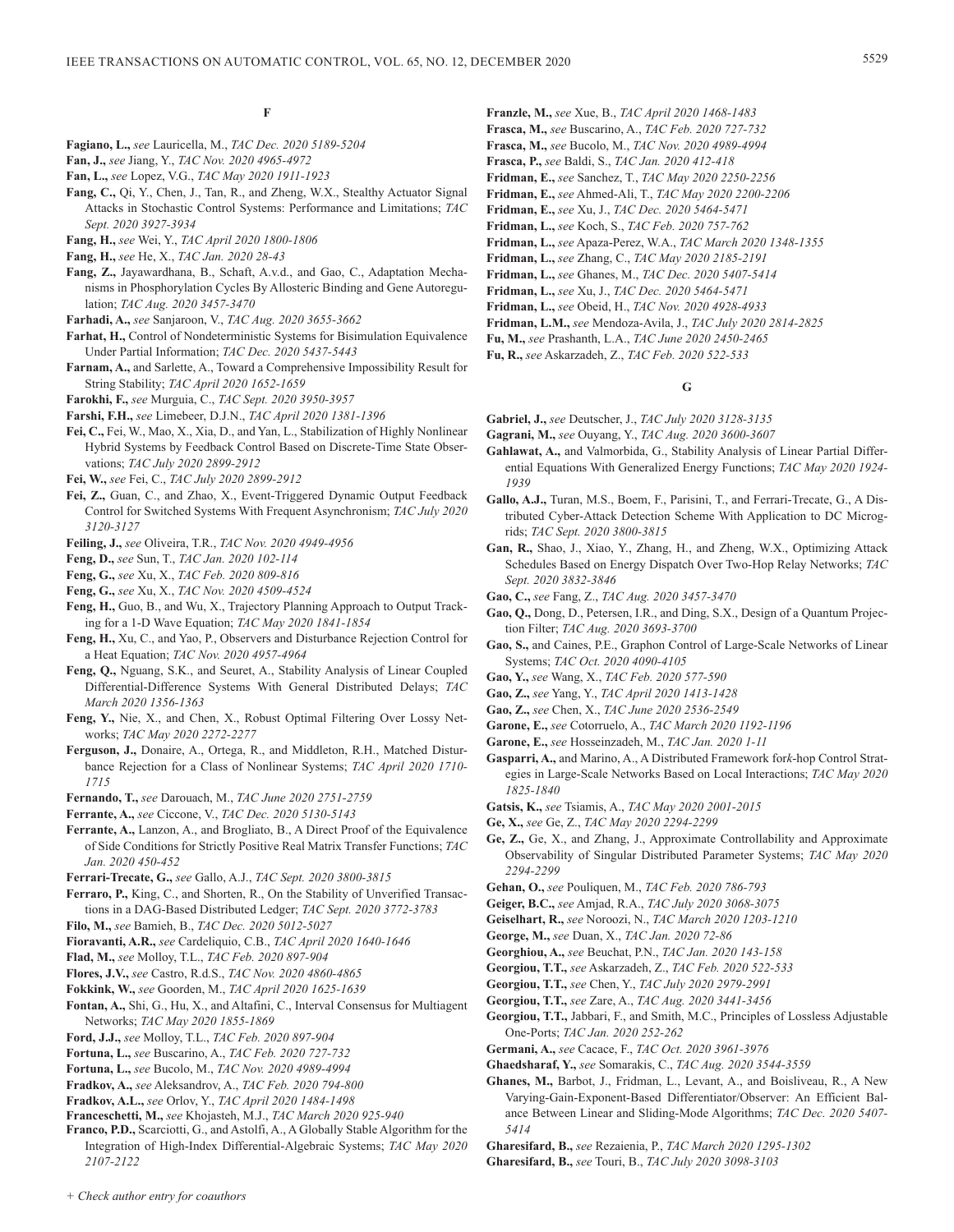- **Ghodrat, M.,** and Marquez, H., Event-Triggered Design With Guaranteed Minimum Interevent Times and L*p* Performance; *TAC April 2020 1668-1675*
- **Ghodrat, M.,** Mousavi, S.H., de Ruiter, A.H.J., and Marquez, H.J., Dissipativity Properties of Nonlinear Systems Under Network Constraints; *TAC June 2020 2708-2715*
- **Ghodrat, M.,** and Marquez, H.J., On the Event-Triggered Controller Design; *TAC Oct. 2020 4122-4137*
- **Ghose, D.,** *see* Jain, A., *TAC May 2020 2237-2244*
- **Ghosh, A.,** *see* Deshmukh, A., *TAC Aug. 2020 3608-3615*
- **Girard, A.,** *see* Li, N., *TAC July 2020 3207-3214*
- **Giri, F.,** *see* Ahmed-Ali, T., *TAC May 2020 2200-2206*
- **Giua, A.,** *see* Ma, Z., *TAC Feb. 2020 493-506*
- **Giua, A.,** *see* Ma, Z., *TAC June 2020 2662-2669*
- **Giua, A.,** Lafortune, S., and Seatzu, C., Divergence Properties of Labeled Petri Nets and Their Relevance for Diagnosability Analysis; *TAC July 2020 3092- 3097*
- **Gohrt, T.,** Osinenko, P., and Streif, S., Converse Optimality for Discrete-Time Systems; *TAC May 2020 2257-2264*
- **Golestani, S.J.,** *see* Sharifnassab, A., *TAC March 2020 1057-1072*
- **Gomes da Silva, J.M.,** *see* Coutinho, D., *TAC May 2020 2300-2307*
- **Gomez, M.A.,** and Michiels, W., Analysis and Computation of the  $H_2$  Norm of Delay Differential Algebraic Equations; *TAC May 2020 2192-2199*
- **Goncalves, J.,** *see* Mauroy, A., *TAC June 2020 2550-2565*
- **Gong, C.,** *see* Hou, Y., *TAC Aug. 2020 3584-3591*
- **Goodman, J.R.,** and Colombo, L.J., On the Existence and Uniqueness of Poincaré Maps for Systems With Impulse Effects; *TAC April 2020 1815-1821*
- **Goorden, M.,** Mortel-Fronczak, J.v.d., Reniers, M., Fokkink, W., and Rooda, J., Structuring Multilevel Discrete-Event Systems With Dependence Structure Matrices; *TAC April 2020 1625-1639*
- **Goudjil, A.,** *see* Pouliquen, M., *TAC Feb. 2020 786-793*
- **Grammatico, S.,** *see* De Persis, C., *TAC May 2020 2171-2176*
- **Gros, S.,** and Zanon, M., Data-Driven Economic NMPC Using Reinforcement Learning; *TAC Feb. 2020 636-648*
- **Grundel, S.,** *see* Pontes Duff, I., *TAC June 2020 2526-2535*
- **Gu, G.,** *see* Zhao, D., *TAC March 2020 1160-1175*
- **Guan, C.,** *see* Fei, Z., *TAC July 2020 3120-3127*
- **Gubner, J.A.,** *see* Hsieh, C., *TAC July 2020 3143-3149*
- **Guo, B.,** and Mei, Z., Output Feedback Stabilization for a Class of First-Order Equation Setting of Collocated Well-Posed Linear Systems With Time Delay in Observation; *TAC June 2020 2612-2618*
- **Guo, B.,** *see* Zhou, H., *TAC May 2020 1940-1955*
- **Guo, B.,** *see* Feng, H., *TAC May 2020 1841-1854*
- **Guo, W.,** and Jin, F., Adaptive Error Feedback Regulator Design for One-Dimensional Heat Equation With Unknown Harmonic Disturbance Anticollocated With Control; *TAC Feb. 2020 824-830*
- **Guo, X.,** *see* Huo, H., *TAC July 2020 3199-3206*
- **Guo, Z.,** *see* Ni, Y., *TAC Jan. 2020 419-425*
- **Gupta, V.,** *see* Yan, Y., *TAC Aug. 2020 3241-3255*
- **Gupta, V.,** *see* Su, L., *TAC Nov. 2020 4902-4907*

# **H**

- **H. Johansson, K.,** *see* Liu, H., *TAC Sept. 2020 3895-3902*
- **Ha, M.,** *see* Wang, D., *TAC March 2020 1272-1279*
- **Haddad, W.M.,** Rajpurohit, T., and Jin, X., Stochastic Semistability for Nonlinear Dynamical Systems With Application to Consensus on Networks With Communication Uncertainty; *TAC July 2020 2826-2841*
- **Hadjicostis, C.N.,** and Dominguez-Garcia, A.D., Privacy-Preserving Distributed Averaging via Homomorphically Encrypted Ratio Consensus; *TAC Sept. 2020 3887-3894*
- **Haimovich, H.,** *see* Mancilla-Aguilar, J.L., *TAC Dec. 2020 5028-5042*
- **Halder, A.,** *see* Askarzadeh, Z., *TAC Feb. 2020 522-533*
- **Halder, A.,** *see* Caluya, K.F., *TAC Oct. 2020 3991-4004*
- **Han, Q.,** *see* Ding, D., *TAC April 2020 1792-1799*
- **Han, Q.,** *see* He, W., *TAC Sept. 2020 3879-3886*
- **Han, Z.,** *see* Cao, K., *TAC June 2020 2598-2611*
- **Han, Z.,** *see* Chentouf, B., *TAC Oct. 2020 4273-4280*
- **Hao, F.,** *see* Yu, H., *TAC Nov. 2020 4866-4873*
- **Haring, M.,** and Johansen, T.A., On the Stability Bounds of Kalman Filters for Linear Deterministic Discrete-Time Systems; *TAC Oct. 2020 4434-4439* **Harmouche, M.,** *see* Obeid, H., *TAC Nov. 2020 4928-4933*
- **Harvey, R.,** *see* Joo, Y., *TAC Oct. 2020 4265-4272*
- **Hashimoto, K.,** and Dimarogonas, D.V., Synthesizing Communication Plans for Reachability and Safety Specifications; *TAC Feb. 2020 561-576*
- **Haskell, W.B.,** Jain, R., Sharma, H., and Yu, P., A Universal Empirical Dynamic Programming Algorithm for Continuous State MDPs; *TAC Jan. 2020 115- 129*
- **Hastir, A.,** Lamoline, F., Winkin, J.J., and Dochain, D., Analysis of the Existence of Equilibrium Profiles in Nonisothermal Axial Dispersion Tubular Reactors; *TAC April 2020 1525-1536*
- **Haugh, M.B.,** and Lacedelli, O.R., Information Relaxation Bounds for Partially Observed Markov Decision Processes; *TAC Aug. 2020 3256-3271*
- **He, C.,** and Huang, J., Leader-Following Consensus for a Class of Multiple Robot Manipulators over Switching Networks by Distributed Position Feedback Control; *TAC Feb. 2020 890-896*
- **He, J.,** *see* Chen, Z., *TAC Sept. 2020 3725-3727*
- **He, J.,** *see* Zhao, C., *TAC Oct. 2020 4308-4315*
- **He, W.,** Qian, F., Han, Q., and Chen, G., Almost Sure Stability of Nonlinear Systems Under Random and Impulsive Sequential Attacks; *TAC Sept. 2020 3879-3886*
- **He, X.,** Hu, C., Hong, Y., Shi, L., and Fang, H., Distributed Kalman Filters With State Equality Constraints: Time-Based and Event-Triggered Communications; *TAC Jan. 2020 28-43*
- **He, X.,** *see* Zhong, M., *TAC Oct. 2020 4464-4471*
- **Heath, W.P.,** *see* Carrasco, J., *TAC Nov. 2020 4538-4553*
- **Heemels, W.P.M.H.,** *see* Wang, W., *TAC Feb. 2020 620-635*
- **Herisse, B.,** *see* Bonalli, R., *TAC June 2020 2418-2433*
- **Hetel, L.,** *see* Sanchez, T., *TAC May 2020 2250-2256*
- **Hill, D.J.,** *see* Zhu, L., *TAC Dec. 2020 5070-5082*
- **Hirche, S.,** *see* Umlauft, J., *TAC Oct. 2020 4154-4169*
- **Hjalmarsson, H.,** *see* Risuleo, R.S., *TAC July 2020 2801-2813*
- **Ho, D.W.C.,** *see* Li, W., *TAC June 2020 2654-2661*
- **Hohmann, S.,** *see* Molloy, T.L., *TAC Feb. 2020 897-904*
- **Hong, Y.,** *see* Chen, G., *TAC Aug. 2020 3409-3424*
- **Hong, Y.,** *see* He, X., *TAC Jan. 2020 28-43*
- **Horn, B.K.P.,** *see* Wang, L., *TAC July 2020 3076-3083*
- **Horn, B.K.P.,** *see* Wang, L., *TAC Aug. 2020 3397-3408*
- **Horn, M.,** *see* Koch, S., *TAC Feb. 2020 757-762*
- **Hosseinzadeh, M.,** and Garone, E., An Explicit Reference Governor for the Intersection of Concave Constraints; *TAC Jan. 2020 1-11*
- **Hou, Y.,** Wang, W., Zang, Y., Lin, F., Yu, M., and Gong, C., Relative Network Observability and Its Relation With Network Observability; *TAC Aug. 2020 3584-3591*
- **Hovakimyan, N.,** *see* Wan, N., *TAC April 2020 1697-1703*
- **Hovakimyan, N.,** *see* Mao, Y., *TAC Sept. 2020 3847-3862*
- **Hsieh, C.,** Barmish, B.R., and Gubner, J.A., On Positive Solutions of a Delay Equation Arising When Trading in Financial Markets; *TAC July 2020 3143- 3149*
- **Hu, C.,** *see* He, X., *TAC Jan. 2020 28-43*
- **Hu, G.,** *see* Pang, Y., *TAC Jan. 2020 333-340*
- **Hu, H.,** *see* Jiang, X., *TAC Dec. 2020 5399-5406*
- **Hu, H.,** *see* Chen, C., *TAC Dec. 2020 5236-5247*
- **Hu, J.,** *see* Zou, L., *TAC Dec. 2020 5368-5375*
- **Hu, L.,** and Andradottir, S., Constrained Search via Penalization for Continuous Simulation Optimization; *TAC Nov. 2020 4741-4752*
- **Hu, Q.,** *see* Wang, C., *TAC Feb. 2020 763-770*
- **Hu, X.,** *see* Fontan, A., *TAC May 2020 1855-1869*
- **Hu, X.,** and Welsh, J.S., Continuous-Time Model Identification From Filtered Sampled Data: Error Analysis; *TAC Oct. 2020 4005-4015*
- **Hu, Y.,** Ma, Z., and Li, Z., Design of Supervisors for Active Diagnosis in Discrete Event Systems; *TAC Dec. 2020 5159-5172*
- **Hua, C.,** *see* You, X., *TAC Dec. 2020 5510-5516*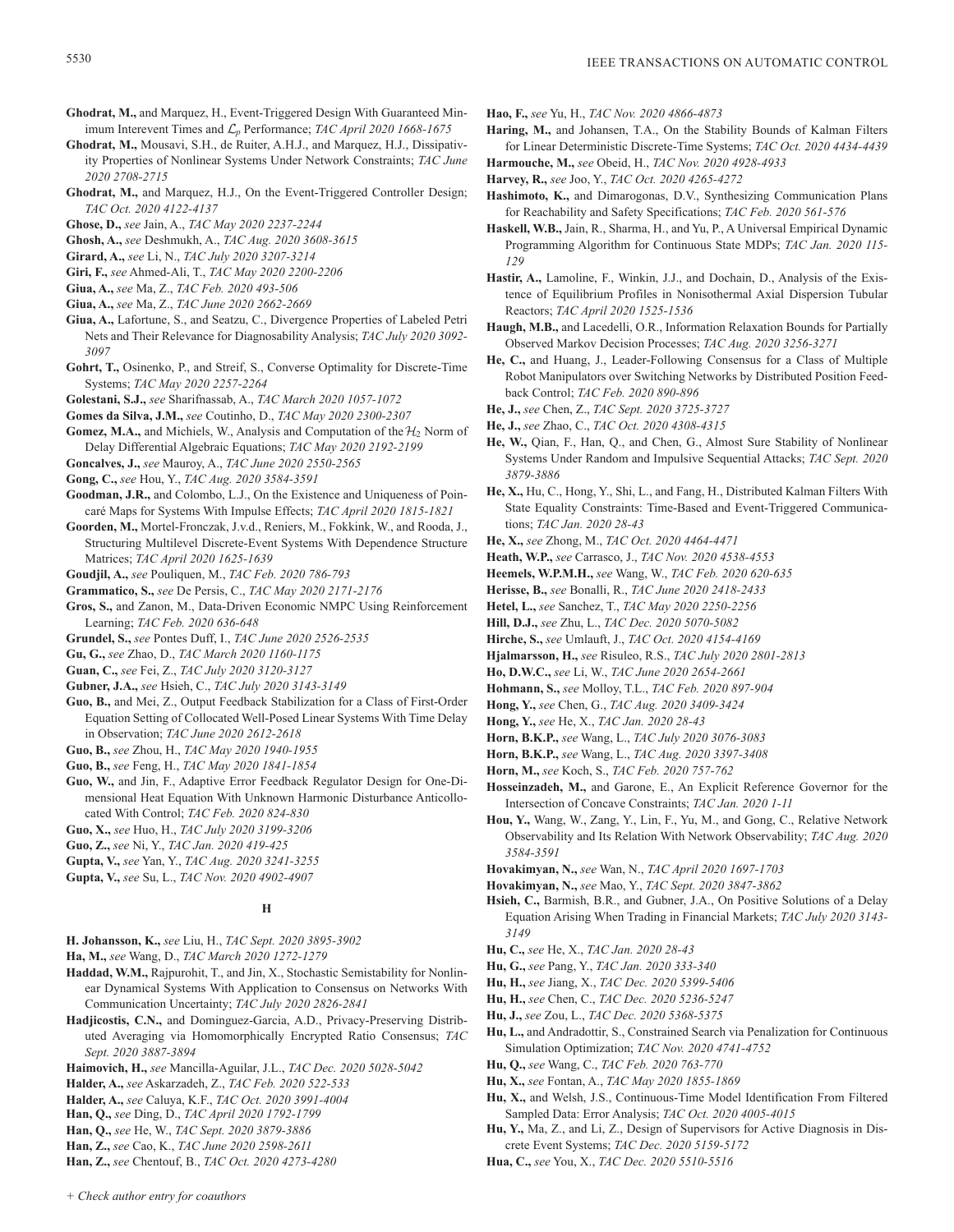- **Huang, B.,** Zou, Y., Meng, Z., and Ren, W., Distributed Time-Varying Convex Optimization for a Class of Nonlinear Multiagent Systems; *TAC Feb. 2020 801-808*
- **Huang, J.,** *see* He, C., *TAC Feb. 2020 890-896*

**Huang, J.,** *see* Liu, W., *TAC July 2020 3215-3222*

- **Huang, J.,** Wang, W., Wen, C., and Li, G., Adaptive Event-Triggered Control of Nonlinear Systems With Controller and Parameter Estimator Triggering; *TAC Jan. 2020 318-324*
- **Huang, M.,** and Zhou, M., Linear Quadratic Mean Field Games: Asymptotic Solvability and Relation to the Fixed Point Approach; *TAC April 2020 1397- 1412*
- **Huber, O.,** Acary, V., and Brogliato, B., Lyapunov Stability Analysis of the Implicit Discrete-Time Twisting Control Algorithm; *TAC June 2020 2619- 2626*
- **Hughes, T.H.,** Minimal Series–Parallel Network Realizations of Bicubic Impedances; *TAC Dec. 2020 4997-5011*
- **Huo, H.,** and Guo, X., Risk Probability Minimization Problems for Continuous-Time Markov Decision Processes on Finite Horizon; *TAC July 2020 3199-3206*
- **Hwang, I.,** *see* Nandiganahalli, J.S., *TAC Feb. 2020 695-710*

# **I**

- **Ichalal, D.,** and Mammar, S., On Unknown Input Observers of Linear Systems: Asymptotic Unknown Input Decoupling Approach; *TAC March 2020 1197- 1202*
- **Imura, J.,** *see* Urata, K., *TAC March 2020 1325-1332*
- **Inga, J.,** *see* Molloy, T.L., *TAC Feb. 2020 897-904*
- **Inoue, M.,** *see* Urata, K., *TAC March 2020 1325-1332*
- **Invernizzi, D.,** Lovera, M., and Zaccarian, L., Dynamic Attitude Planning for Trajectory Tracking in Thrust-Vectoring UAVs; *TAC Jan. 2020 453-460*
- **Ionescu, T.C.,** *see* Necoara, I., *TAC Dec. 2020 5328-5335*
- **Ishii, H.,** *see* Wakaiki, M., *TAC Aug. 2020 3560-3575*
- **Ishizaki, T.,** *see* Urata, K., *TAC March 2020 1325-1332*
- **Isidori, A.,** *see* Wu, Y., *TAC April 2020 1365-1380*
- **Israel, A.,** *see* Ornik, M., *TAC Nov. 2020 4800-4807*
- **Israel, A.,** *see* Ahmadi, M., *TAC Nov. 2020 4934-4940*
- **Ito, H.,** A Complete Characterization of Integral Input-to-State Stability and Its Small-Gain Theorem for Stochastic Systems; *TAC July 2020 3039-3052* **Iwasaki, T.,** *see* Zhao, J., *TAC Jan. 2020 87-101*

# **J**

- **Jabbari, F.,** *see* Georgiou, T.T., *TAC Jan. 2020 252-262*
- **Jafarnejadsani, H.,** *see* Mao, Y., *TAC Sept. 2020 3847-3862*
- **Jain, A.,** and Ghose, D., Trajectory-Constrained Collective Circular Motion With Different Phase Arrangements; *TAC May 2020 2237-2244*
- **Jain, R.,** *see* Ouyang, Y., *TAC Aug. 2020 3600-3607*
- **Jain, R.,** *see* Haskell, W.B., *TAC Jan. 2020 115-129*
- **Jakovetic, D.,** *see* Jerinkic, N.K., *TAC Feb. 2020 846-853*
- **Jayawardhana, B.,** *see* Fang, Z., *TAC Aug. 2020 3457-3470*
- **Jerinkic, N.K.,** Jakovetic, D., Krejic, N., and Bajovic, D., Distributed Second-Order Methods With Increasing Number of Working Nodes; *TAC Feb. 2020 846-853*
- **Ji, Y.,** *see* Mohajerani, S., *TAC Aug. 2020 3349-3364*
- **Jia, J.,** Trentelman, H.L., Baar, W., and Camlibel, M.K., Strong Structural Controllability of Systems on Colored Graphs; *TAC Oct. 2020 3977-3990*
- **Jia, X.,** *see* You, X., *TAC Dec. 2020 5510-5516*
- **Jiang, X.,** Chen, S., Yang, J., Hu, H., and Zhang, Z., Finding the Equilibrium for Continuous Constrained Markov Games Under the Average Criteria; *TAC Dec. 2020 5399-5406*
- **Jiang, Y.,** Shi, D., Fan, J., Chai, T., and Chen, T., Set-Valued Feedback Control and Its Application to Event-Triggered Sampled-Data Systems; *TAC Nov. 2020 4965-4972*
- **Jiao, J.,** Trentelman, H.L., and Camlibel, M.K., A Suboptimality Approach to Distributed Linear Quadratic Optimal Control; *TAC March 2020 1218-1225*
- **Jimenez-Rodriguez, E.,** Munoz-Vazquez, A.J., Sanchez-Torres, J.D., Defoort, M., and Loukianov, A.G., A Lyapunov-Like Characterization of Predefined-Time Stability; *TAC Nov. 2020 4922-4927*
- **Jin, F.,** *see* Guo, W., *TAC Feb. 2020 824-830*
- **Jin, X.,** *see* Haddad, W.M., *TAC July 2020 2826-2841*
- **Jing, G.,** and Wang, L., Multiagent Flocking With Angle-Based Formation Shape Control; *TAC Feb. 2020 817-823*
- **Jing, G.,** *see* Lu, K., *TAC Jan. 2020 426-433*
- **Jing, X.,** *see* Liu, M., *TAC Oct. 2020 4362-4368*
- **Johansen, T.A.,** *see* Haring, M., *TAC Oct. 2020 4434-4439*
- **Johansson, K.H.,** *see* Zhang, K., *TAC Dec. 2020 5144-5158*
- **Johansson, K.H.,** *see* Ren, X., *TAC Sept. 2020 3742-3757*
- **Johansson, K.H.,** *see* Milosevic, J., *TAC Sept. 2020 3816-3831*
- **Jokic, A.,** and Nakic, I., On Structured Lyapunov Functions and Dissipativity in Interconnected LTI Systems; *TAC March 2020 970-985*
- **Joo, Y.,** Harvey, R., and Qu, Z., Preserving and Achieving Passivity-Short Property Through Discretization; *TAC Oct. 2020 4265-4272*
- **Joshi, A.,** Moothedath, S., and Chaporkar, P., Minimum Cost Feedback Selection in Structured Systems: Hardness and Approximation Algorithm; *TAC Dec. 2020 5517-5524*
- **Jovanovic, M.R.,** *see* Zare, A., *TAC Aug. 2020 3441-3456*
- **Jozsa, M.,** Petreczky, M., and Camlibel, M.K., Causality and Network Graph in General Bilinear State-Space Representations; *TAC Aug. 2020 3623-3630*
- **Julvez, J.,** and Oliver, S.G., Steady State Analysis of Flexible Nets; *TAC June 2020 2510-2525*

# **K**

- **Kahelras, M.,** *see* Ahmed-Ali, T., *TAC May 2020 2200-2206*
- **Kanakis, G.S.,** and Rovithakis, G.A., Guaranteeing Global Asymptotic Stability and Prescribed Transient and Steady-State Attributes via Uniting Control; *TAC May 2020 1956-1968*
- **Kanellopoulos, A.,** and Vamvoudakis, K.G., A Moving Target Defense Control Framework for Cyber-Physical Systems; *TAC March 2020 1029-1043*
- **Karabacak, O.,** Kivilcim, A., and Wisniewski, R., Almost Global Stability of Nonlinear Switched Systems With Time-Dependent Switching; *TAC July 2020 2969-2978*
- **Karabag, M.O.,** *see* Savas, Y., *TAC April 2020 1552-1567*
- **Karafyllis, I.,** Kontorinaki, M., and Krstic, M., Adaptive Control by Regulation-Triggered Batch Least Squares; *TAC July 2020 2842-2855*
- **Karaman, S.,** *see* Miculescu, D., *TAC Feb. 2020 680-694*
- **Karimi, H.R.,** *see* Cheng, J., *TAC Nov. 2020 4816-4823*
- **Karimi, H.R.,** *see* Qi, W., *TAC Jan. 2020 361-368*
- **Karimi, H.R.,** *see* Zhang, J., *TAC Jan. 2020 287-294*
- **Katewa, V.,** *see* Anguluri, R., *TAC Sept. 2020 3903-3910*
- **Kawan, C.,** and Yuksel, S., Metric and Topological Entropy Bounds for Optimal Coding of Stochastic Dynamical Systems; *TAC June 2020 2466-2479*
- **Kawano, Y.,** Besselink, B., Scherpen, J.M.A., and Cao, M., Data-Driven Model Reduction of Monotone Systems by Nonlinear DC Gains; *TAC May 2020 2094-2106*
- **Kawano, Y.,** Besselink, B., and Cao, M., Contraction Analysis of Monotone Systems via Separable Functions; *TAC Aug. 2020 3486-3501*
- **Kawano, Y.,** and Cao, M., Design of Privacy-Preserving Dynamic Controllers; *TAC Sept. 2020 3863-3878*
- **Kebriaei, H.,** *see* Shokri, M., *TAC Dec. 2020 5496-5502*
- **Kellett, C.M.,** *see* Wang, L., *TAC June 2020 2670-2677*
- **Kerschbaum, S.,** and Deutscher, J., Backstepping Control of Coupled Linear Parabolic PDEs With Space and Time Dependent Coefficients; *TAC July 2020 3060-3067*
- **Kerschbaum, S.,** *see* Deutscher, J., *TAC May 2020 2207-2214*
- **Keviczky, T.,** *see* Kolarijani, A.S., *TAC Aug. 2020 3517-3529*
- **Keviczky, T.,** *see* Kolarijani, A.S., *TAC Aug. 2020 3425-3440*
- **Khalaj, B.H.,** *see* Sanjaroon, V., *TAC Aug. 2020 3655-3662*
- **Khalil, H.K.,** *see* Wu, Y., *TAC April 2020 1365-1380*
- **Khammash, M.,** *see* Siami, M., *TAC Feb. 2020 733-740*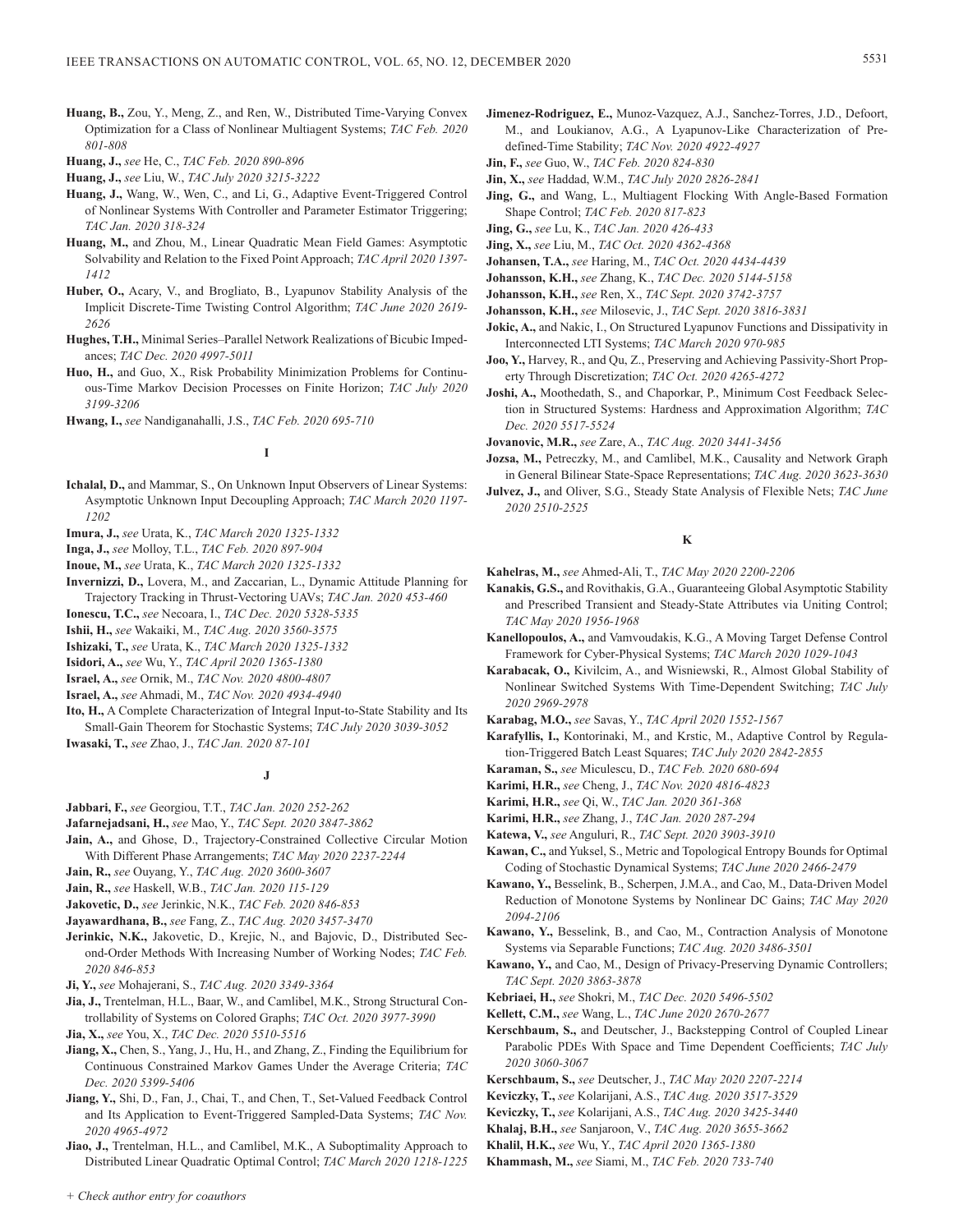- **Khan, G.D.,** Chen, Z., and Zhu, L., A New Approach for Event-Triggered Stabilization and Output Regulation of Nonlinear Systems; *TAC Aug. 2020 3592- 3599*
- **Khan, U.A.,** *see* Xin, R., *TAC June 2020 2627-2633*
- **Khan, U.A.,** *see* Saadatniaki, F., *TAC Nov. 2020 4769-4780*
- **Khojasteh, M.J.,** Tallapragada, P., Cortes, J., and Franceschetti, M., The Value of Timing Information in Event-Triggered Control; *TAC March 2020 925- 940*
- **Kia, S.S.,** *see* Moradian, H., *TAC Nov. 2020 4832-4839*
- **Kim, H.,** Zhu, M., and Lian, J., Distributed Robust Adaptive Frequency Control of Power Systems With Dynamic Loads; *TAC Nov. 2020 4887-4894*
- **Kim, J.,** *see* Lee, J.G., *TAC Sept. 2020 3935-3942*
- **Kim, T.,** Lee, C., and Shim, H., Completely Decentralized Design of Distributed Observer for Linear Systems; *TAC Nov. 2020 4664-4678*
- **King, C.,** *see* Ferraro, P., *TAC Sept. 2020 3772-3783*
- **Kishida, M.,** *see* Ogura, M., *TAC Nov. 2020 4648-4663*
- **Kivilcim, A.,** *see* Karabacak, O., *TAC July 2020 2969-2978*
- **Koch, S.,** Reichhartinger, M., Horn, M., and Fridman, L., Discrete-Time Implementation of Homogeneous Differentiators; *TAC Feb. 2020 757-762*
- **Koga, S.,** *see* Oliveira, T.R., *TAC Nov. 2020 4949-4956*
- **Kohler, J.,** Muller, M.A., and Allgower, F., A Nonlinear Model Predictive Control Framework Using Reference Generic Terminal Ingredients; *TAC Aug. 2020 3576-3583*
- **Kolarijani, A.S.,** Bregman, S.C., Esfahani, P.M., and Keviczky, T., A Decentralized Event-Based Approach for Robust Model Predictive Control; *TAC Aug. 2020 3517-3529*
- **Kolarijani, A.S.,** Esfahani, P.M., and Keviczky, T., Continuous-Time Accelerated Methods via a Hybrid Control Lens; *TAC Aug. 2020 3425-3440*
- **Kolmanovsky, I.V.,** *see* Li, N., *TAC July 2020 3207-3214*
- **Kolmanovsky, I.V.,** *see* Nicotra, M.M., *TAC Aug. 2020 3677-3684* **Kolmanovsky, I.V.,** *see* Liao-McPherson, D., *TAC Oct. 2020 4288-4294*
- **Komaee, A.,** Stabilization of Linear Systems by Pulsewidth Modulation of Switching Actuators; *TAC May 2020 1969-1984*
- **Kontorinaki, M.,** *see* Karafyllis, I., *TAC July 2020 2842-2855*
- **Kooshkbaghi, M.,** and Marquez, H.J., Event-Triggered Discrete-Time Cubature Kalman Filter for Nonlinear Dynamical Systems With Packet Dropout; *TAC May 2020 2278-2285*
- **Korda, M.,** and Mezic, I., Optimal Construction of Koopman Eigenfunctions for Prediction and Control; *TAC Dec. 2020 5114-5129*
- **Kotta, U.,** *see* Carravetta, F., *TAC Feb. 2020 867-873*
- **Krejic, N.,** *see* Jerinkic, N.K., *TAC Feb. 2020 846-853*
- **Krstic, M.,** *see* Ni, Y., *TAC April 2020 1716-1723*
- **Krstic, M.,** *see* Karafyllis, I., *TAC July 2020 2842-2855*
- **Krstic, M.,** *see* Zhu, Y., *TAC Dec. 2020 5344-5351*
- **Krstic, M.,** *see* Oliveira, T.R., *TAC Nov. 2020 4949-4956*
- **Kucera, V.,** Stability-Preserving Morse Normal Form; *TAC Dec. 2020 5099- 5113*
- **Kulikov, G.Y.,** *see* Kulikova, M.V., *TAC Oct. 2020 4472-4479*
- **Kulikova, M.V.,** Chandrasekhar-Based Maximum Correntropy Kalman Filtering With the Adaptive Kernel Size Selection; *TAC Feb. 2020 741-748*
- **Kulikova, M.V.,** Tsyganova, J.V., and Kulikov, G.Y., UD-Based Pairwise and MIMO Kalman-Like Filtering for Estimation of Econometric Model Structures; *TAC Oct. 2020 4472-4479*
- **Kulkarni, A.A.,** Near Optimality of Linear Strategies for Static Teams With "Big" Non-Gaussian Noise; *TAC Feb. 2020 534-545*
- **Kumar, V.,** *see* Panagou, D., *TAC Aug. 2020 3365-3380*
- **Kung, E.,** Wang, J., Wu, J., Shi, D., and Shi, L., On the Nonexistence of Event Triggers That Preserve Gaussian State in Presence of Packet-Drop; *TAC Oct. 2020 4302-4307*
- **Kurula, M.,** Well-Posedness of Time-Varying Linear Systems; *TAC Oct. 2020 4075-4089*
- **Kwon, C.,** *see* Nandiganahalli, J.S., *TAC Feb. 2020 695-710*

**L**

**Lacedelli, O.R.,** *see* Haugh, M.B., *TAC Aug. 2020 3256-3271* **Lafortune, S.,** *see* Mohajerani, S., *TAC April 2020 1739-1746*

- **Lafortune, S.,** *see* Giua, A., *TAC July 2020 3092-3097*
- **Lafortune, S.,** *see* Mohajerani, S., *TAC Aug. 2020 3349-3364*
- **Laghrouche, S.,** *see* Obeid, H., *TAC Nov. 2020 4928-4933*
- **Lam, J.,** *see* Liu, J.J.R., *TAC June 2020 2724-2729*
- **Lam, J.,** *see* Ogura, M., *TAC Nov. 2020 4648-4663*
- **Lam, J.,** *see* Liu, M., *TAC Oct. 2020 4362-4368*
- **Lamnabhi-Lagarrigue, F.,** *see* Ahmed-Ali, T., *TAC May 2020 2200-2206*
- **Lamoline, F.,** *see* Hastir, A., *TAC April 2020 1525-1536*
- **Lamoline, F.,** and Winkin, J.J., Well-Posedness of Boundary Controlled and Observed Stochastic Port-Hamiltonian Systems; *TAC Oct. 2020 4258-4264*
- **Lanzon, A.,** *see* Ferrante, A., *TAC Jan. 2020 450-452* **Lau, V.K.N.,** *see* Cai, S., *TAC May 2020 2046-2061*
- **Lauricella, M.,** and Fagiano, L., Set Membership Identification of Linear Systems With Guaranteed Simulation Accuracy; *TAC Dec. 2020 5189-5204*
- **Lavaei, A.,** Soudjani, S., and Zamani, M., Compositional (In)Finite Abstractions for Large-Scale Interconnected Stochastic Systems; *TAC Dec. 2020 5280-5295*
- **Le Gorrec, Y.,** *see* Macchelli, A., *TAC Oct. 2020 4440-4447*
- **Le Ny, J.,** *see* Salhab, R., *TAC Aug. 2020 3302-3316*
- **Lee, C.,** *see* Kim, T., *TAC Nov. 2020 4664-4678*
- **Lee, J.G.,** Kim, J., and Shim, H., Fully Distributed Resilient State Estimation Based on Distributed Median Solver; *TAC Sept. 2020 3935-3942*
- **Lee, T.,** Tan, Y., and Mareels, I., Detectability and Uniform Global Asymptotic Stability in Switched Nonlinear Time-Varying Systems; *TAC May 2020 2123-2138*
- **Lee, W.,** *see* Moothedath, S., *TAC Dec. 2020 5248-5263*
- **Lei, J.,** and Chen, H., Distributed Stochastic Approximation Algorithm With Expanding Truncations; *TAC Feb. 2020 664-679*
- **Leifeld, T.,** *see* Zhang, Z., *TAC Jan. 2020 434-441*
- **Leong, I.,** *see* Wang, X., *TAC Feb. 2020 577-590*
- **Levant, A.,** *see* Ghanes, M., *TAC Dec. 2020 5407-5414*
- **Lewis, F.L.,** *see* Zuo, S., *TAC July 2020 3104-3111*
- **Lewis, F.L.,** *see* Lopez, V.G., *TAC May 2020 1911-1923*
- **Lewis, F.L.,** *see* Chen, G., *TAC Nov. 2020 4914-4921*
- **Lhachemi, H.,** Saussie, D., Zhu, G., and Shorten, R., Input-to-State Stability of a Clamped-Free Damped String in the Presence of Distributed and Boundary Disturbances; *TAC March 2020 1248-1255*
- **Li, C.,** *see* Chen, L., *TAC Nov. 2020 4941-4948*
- **Li, D.,** *see* Wan, N., *TAC April 2020 1697-1703*
- **Li, D.,** *see* Zhang, Y., *TAC Oct. 2020 4424-4429*
- **Li, F.,** *see* Du, C., *TAC March 2020 955-969*
- **Li, F.,** Li, X., Zhang, X., and Yang, C., Asynchronous Filtering for Delayed Markovian Jump Systems via Homogeneous Polynomial Approach; *TAC May 2020 2163-2170*
- **Li, F.,** Xu, S., Shen, H., and Ma, Q., Passivity-Based Control for Hidden Markov Jump Systems With Singular Perturbations and Partially Unknown Probabilities; *TAC Aug. 2020 3701-3706*
- **Li, F.,** and Liu, Y., Event-Triggered Stabilization for Continuous-Time Stochastic Systems; *TAC Oct. 2020 4031-4046*
- **Li, G.,** and Xie, X., Adaptive State-Feedback Stabilization of Stochastic High-Order Nonlinear Systems With Time-Varying Powers and Stochastic Inverse Dynamics; *TAC Dec. 2020 5360-5367*
- **Li, G.,** *see* Huang, J., *TAC Jan. 2020 318-324*
- **Li, H.,** *see* Liu, C., *TAC Feb. 2020 778-785*
- **Li, H.,** *see* Liu, C., *TAC Jan. 2020 302-309*
- **Li, H.,** Xu, X., and Zhao, Y., Efficient Simulation Budget Allocation With Bound Information; *TAC Jan. 2020 207-222*
- **Li, J.,** *see* Zhang, G., *TAC July 2020 3157-3163*
- **Li, J.,** *see* Zhang, W., *TAC Nov. 2020 4895-4901*
- **Li, K.,** *see* Zhang, J., *TAC July 2020 2856-2866*
- **Li, K.,** *see* You, X., *TAC Dec. 2020 5510-5516*
- **Li, L.,** and Shamma, J.S., Efficient Strategy Computation in Zero-Sum Asymmetric Information Repeated Games; *TAC July 2020 2785-2800*
- **Li, L.,** Basile, F., and Li, Z., An Approach to Improve Permissiveness of Supervisors for GMECs in Time Petri Net Systems; *TAC Jan. 2020 237-251*
- **Li, M.,** *see* Chen, H., *TAC Dec. 2020 5480-5487*
- **Li, N.,** *see* Qu, G., *TAC June 2020 2566-2581*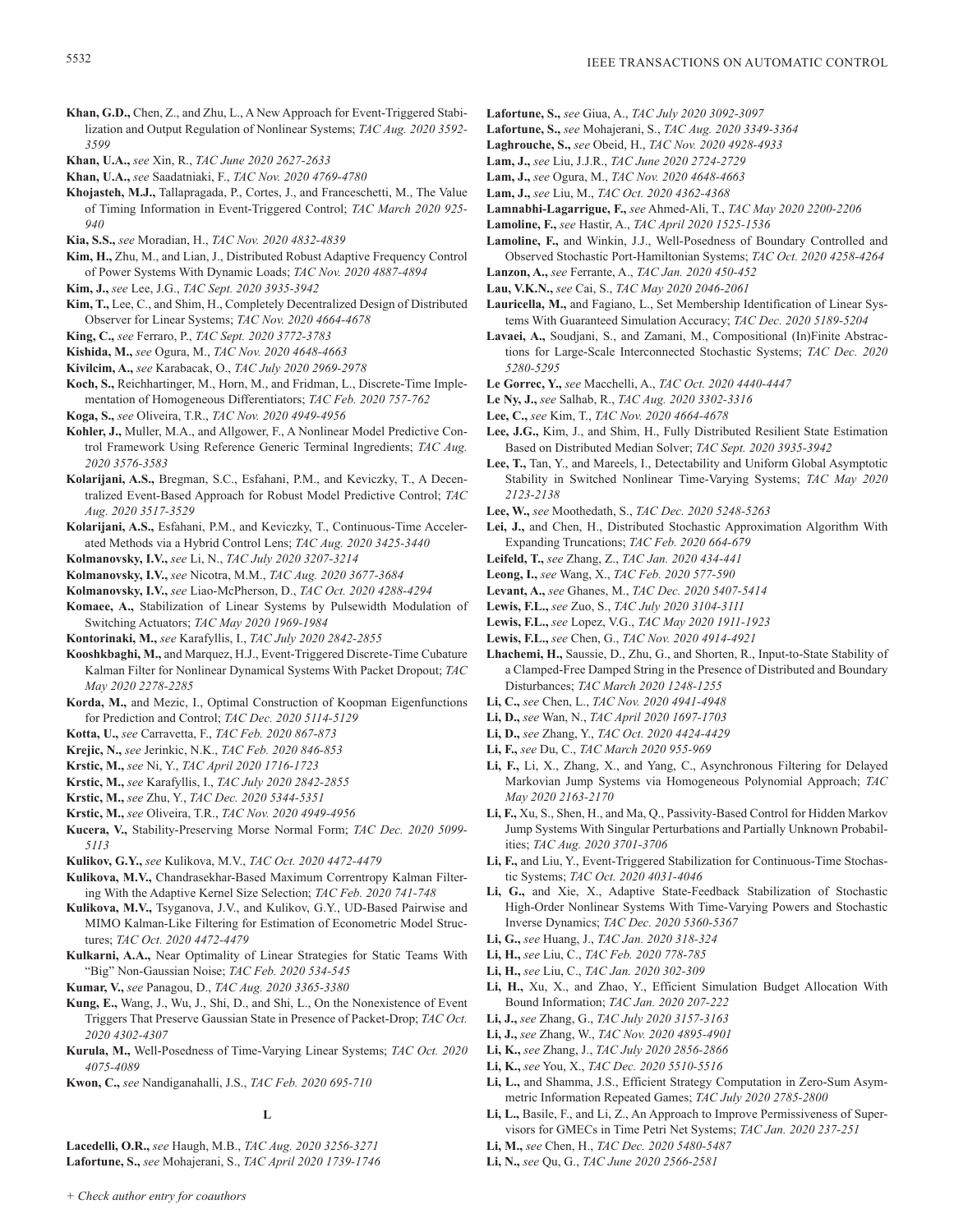- **Li, N.,** Kolmanovsky, I.V., and Girard, A., A Reference Governor for Nonlinear Systems With Disturbance Inputs Based on Logarithmic Norms and Quadratic Programming; *TAC July 2020 3207-3214*
- **Li, P.,** Boem, F., Pin, G., and Parisini, T., Kernel-Based Simultaneous Parameter-State Estimation for Continuous-Time Systems; *TAC July 2020 3053- 3059*
- **Li, P.,** *see* Yang, H., *TAC Dec. 2020 5376-5383*
- **Li, S.,** *see* Yin, X., *TAC April 2020 1429-1441*
- **Li, S.,** *see* Yang, J., *TAC May 2020 2230-2236*
- **Li, S.,** *see* Zhang, C., *TAC May 2020 2185-2191*
- **Li, S.,** *see* Wang, X., *TAC Dec. 2020 5296-5311*
- **Li, T.,** *see* Yang, J., *TAC May 2020 2230-2236*
- **Li, W.,** Wang, Z., Ho, D.W.C., and Wei, G., On Boundedness of Error Covariances for Kalman Consensus Filtering Problems; *TAC June 2020 2654-2661*
- **Li, X.,** *see* Ni, Y., *TAC April 2020 1716-1723*
- **Li, X.,** *see* Cao, K., *TAC June 2020 2598-2611*
- **Li, X.,** *see* Li, F., *TAC May 2020 2163-2170*
- **Li, X.,** Peng, D., and Cao, J., Lyapunov Stability for Impulsive Systems via Event-Triggered Impulsive Control; *TAC Nov. 2020 4908-4913*
- **Li, X.R.,** *see* Rezaie, R., *TAC May 2020 2286-2293*
- **Li, Z.,** *see* Ma, Z., *TAC Feb. 2020 493-506*
- **Li, Z.,** Wu, Z., and Ding, Z., Distributed Optimal Coordination for Heterogeneous Linear Multiagent Systems With Event-Triggered Mechanisms; *TAC April 2020 1763-1770*
- **Li, Z.,** *see* Li, Z., *TAC April 2020 1763-1770*
- **Li, Z.,** *see* Ma, Z., *TAC June 2020 2662-2669*
- **Li, Z.,** *see* Hu, Y., *TAC Dec. 2020 5159-5172*
- **Li, Z.,** *see* Li, L., *TAC Jan. 2020 237-251*
- **Lian, J.,** *see* Kim, H., *TAC Nov. 2020 4887-4894*
- **Lian, J.,** and Wu, F., Stabilization of Switched Linear Systems Subject to Actuator Saturation via Invariant Semiellipsoids; *TAC Oct. 2020 4332-4339*
- **Liang, J.,** *see* Chen, H., *TAC Dec. 2020 5480-5487*
- **Liang, S.,** Wang, L.Y., and Yin, G., Dual Averaging Push for Distributed Convex Optimization Over Time-Varying Directed Graph; *TAC April 2020 1785-1791*
- **Liang, S.,** Wang, L.Y., and Yin, G., Distributed Smooth Convex Optimization With Coupled Constraints; *TAC Jan. 2020 347-353*
- **Liao, Y.,** Shen, X., and Rao, H., Analytic Sensor Rules for Optimal Distributed Decision Given *K*-Out-of-*L* Fusion Rule Under Monte Carlo Approximation; *TAC Dec. 2020 5488-5495*
- **Liao-McPherson, D.,** *see* Nicotra, M.M., *TAC Aug. 2020 3677-3684*
- **Liao-McPherson, D.,** Nicotra, M.M., Dontchev, A.L., Kolmanovsky, I.V., and Veliov, V.M., Sensitivity-Based Warmstarting for Nonlinear Model Predictive Control With Polyhedral State and Control Constraints; *TAC Oct. 2020 4288-4294*
- **Lim, C.,** *see* Zhang, B., *TAC March 2020 1318-1324*
- **Limebeer, D.J.N.,** Ober-Blobaum, S., and Farshi, F.H., Variational Integrators for Dissipative Systems; *TAC April 2020 1381-1396*
- **Limon, D.,** *see* Cotorruelo, A., *TAC March 2020 1192-1196*
- **Lin, F.,** *see* Hou, Y., *TAC Aug. 2020 3584-3591*
- **Lin, H.,** *see* Liu, M., *TAC Oct. 2020 4362-4368*
- **Lin, H.X.,** *see* Xi, K., *TAC July 2020 2913-2928*
- **Lin, W.,** and Zhang, X., A Dynamic Feedback Framework for Control of Time-Delay Nonlinear Systems With Unstable Zero Dynamics; *TAC Aug. 2020 3317-3332*
- **Lin, W.,** When Is a Nonlinear System Semiglobally Asymptotically Stabilizable by Digital Feedback?; *TAC Nov. 2020 4584-4599*
- **Linder, T.,** *see* Rezaienia, P., *TAC March 2020 1295-1302*
- **Linder, T.,** *see* Saldi, N., *TAC Jan. 2020 130-142*
- **Ling, Q.,** Necessary and Sufficient Bit Rate Conditions to Stabilize a Scalar Continuous-Time LTI System Based on Event Triggering; *TAC April 2020 1598-1612*
- **Ling, Q.,** *see* Zhang, J., *TAC July 2020 2856-2866*
- **Liu, C.,** Li, H., Shi, Y., and Xu, D., Distributed Event-Triggered Gradient Method for Constrained Convex Minimization; *TAC Feb. 2020 778-785*
- **Liu, C.,** *see* Yang, J., *TAC May 2020 2230-2236*
- **Liu, C.,** Li, H., Shi, Y., and Xu, D., Codesign of Event Trigger and Feedback Policy in Robust Model Predictive Control; *TAC Jan. 2020 302-309*
- **Liu, H.,** Mo, Y., Yan, J., Xie, L., H. Johansson, K., An Online Approach to Physical Watermark Design; *TAC Sept. 2020 3895-3902*
- **Liu, J.,** *see* Ye, M., *TAC Nov. 2020 4679-4694*
- **Liu, J.,** *see* Zibaeenejad, M.H., *TAC Oct. 2020 4281-4287*
- **Liu, J.J.R.,** Lam, J., and Shu, Z., Positivity-Preserving Consensus of Homogeneous Multiagent Systems; *TAC June 2020 2724-2729*
- **Liu, K.,** *see* Shao, G., *TAC July 2020 3184-3190*
- **Liu, K.J.R.,** *see* Cao, X., *TAC May 2020 2215-2222*
- **Liu, L.,** *see* Lu, M., *TAC Feb. 2020 839-845*
- **Liu, L.,** *see* Xu, X., *TAC Feb. 2020 809-816*
- **Liu, L.,** and Deng, F., Mean-Square Exponential Stability for Stochastic Control Systems With Discrete-Time State Feedbacks and Their Numerical Schemes in Simulation; *TAC Dec. 2020 5384-5391*
- **Liu, L.,** *see* Xu, X., *TAC Nov. 2020 4509-4524*
- **Liu, M.,** Lam, J., Lin, H., and Jing, X., Necessary and Sufficient Conditions on Negative Imaginariness for Interval SISO Transfer Functions and Their Interconnection; *TAC Oct. 2020 4362-4368*
- **Liu, S.,** Wang, Z., Chen, Y., and Wei, G., Protocol-Based Unscented Kalman Filtering in the Presence of Stochastic Uncertainties; *TAC March 2020 1303- 1309*
- **Liu, W.,** and Huang, J., Leader-Following Consensus for Linear Multiagent Systems via Asynchronous Sampled-Data Control; *TAC July 2020 3215-3222*
- **Liu, W.,** *see* Sun, H., *TAC Aug. 2020 3631-3638*
- **Liu, W.,** Feedforward Boundary Control for the Regulation of a Passive and Diffusive Scalar in Two-Dimensional Unsteady Flows; *TAC Nov. 2020 4882- 4886*
- **Liu, X.,** and Zhang, K., Input-to-State Stability of Time-Delay Systems With Delay-Dependent Impulses; *TAC April 2020 1676-1682*
- Liu, X., and Zhong, S., Asymptotic Stability Analysis of Discrete-Time Switched Cascade Nonlinear Systems With Delays; *TAC June 2020 2686-2692*
- **Liu, X.,** *see* Wang, J., *TAC July 2020 3136-3142*
- **Liu, Y.,** *see* Zhu, S., *TAC April 2020 1779-1784*
- **Liu, Y.,** *see* Li, F., *TAC Oct. 2020 4031-4046*
- **Liu, Y.,** *see* Chen, J., *TAC Oct. 2020 4385-4392*
- **Liu, Z.,** *see* Wang, L., *TAC Oct. 2020 4340-4347*
- **Ljung, L.,** *see* Zhang, Q., *TAC Aug. 2020 3671-3676*
- **Ljung, L.,** *see* Yu, C., *TAC Oct. 2020 4201-4214*
- **Lopez, V.G.,** Lewis, F.L., Wan, Y., Sanchez, E.N., and Fan, L., Solutions for Multiagent Pursuit-Evasion Games on Communication Graphs: Finite-Time Capture and Asymptotic Behaviors; *TAC May 2020 1911-1923*
- **Lopez-Araujo, D.J.,** *see* Zamora-Gomez, G.I., *TAC Feb. 2020 882-889*
- **Loria, A.,** *see* Maghenem, M.A., *TAC Aug. 2020 3639-3646*
- **Loukianov, A.G.,** *see* Jimenez-Rodriguez, E., *TAC Nov. 2020 4922-4927*
- **Lovera, M.,** *see* Invernizzi, D., *TAC Jan. 2020 453-460*
- **Lu, A.,** and Yang, G., Secure State Estimation for Multiagent Systems With Faulty and Malicious Agents; *TAC Aug. 2020 3471-3485*
- **Lu, A.,** and Yang, G., Malicious Attacks on State Estimation Against Distributed Control Systems; *TAC Sept. 2020 3911-3918*
- **Lu, J.,** *see* Zhu, S., *TAC April 2020 1779-1784*
- **Lu, K.,** Jing, G., and Wang, L., Online Distributed Optimization With Strongly Pseudoconvex-Sum Cost Functions; *TAC Jan. 2020 426-433*
- **Lu, M.,** and Liu, L., Leader-Following Attitude Consensus of Multiple Rigid Spacecraft Systems Under Switching Networks; *TAC Feb. 2020 839-845*
- **Lu, R.,** *see* Wu, Y., *TAC April 2020 1365-1380*
- **Luo, J.,** Wu, W., Zhou, M., Shao, H., Nonami, K., and Su, H., Structural Controller for Logical Expression of Linear Constraints on Petri Nets; *TAC Jan. 2020 397-403*
- **Luo, S.,** and Deng, F., Necessary and Sufficient Conditions for 2*p*th Moment Stability of Several Classes of Linear Stochastic Systems; *TAC July 2020 3084-3091*
- **Luo, S.,** and Deng, F., On Event-Triggered Control of Nonlinear Stochastic Systems; *TAC Jan. 2020 369-375*
- **Luo, X.,** *see* Wang, Z., *TAC April 2020 1613-1624*
- **Lygeros, J.,** *see* Darivianakis, G., *TAC March 2020 1044-1056*
- **Lygeros, J.,** *see* Beuchat, P.N., *TAC Jan. 2020 143-158*
- **Lyu, S.,** *see* Wang, H., *TAC June 2020 2760-2767*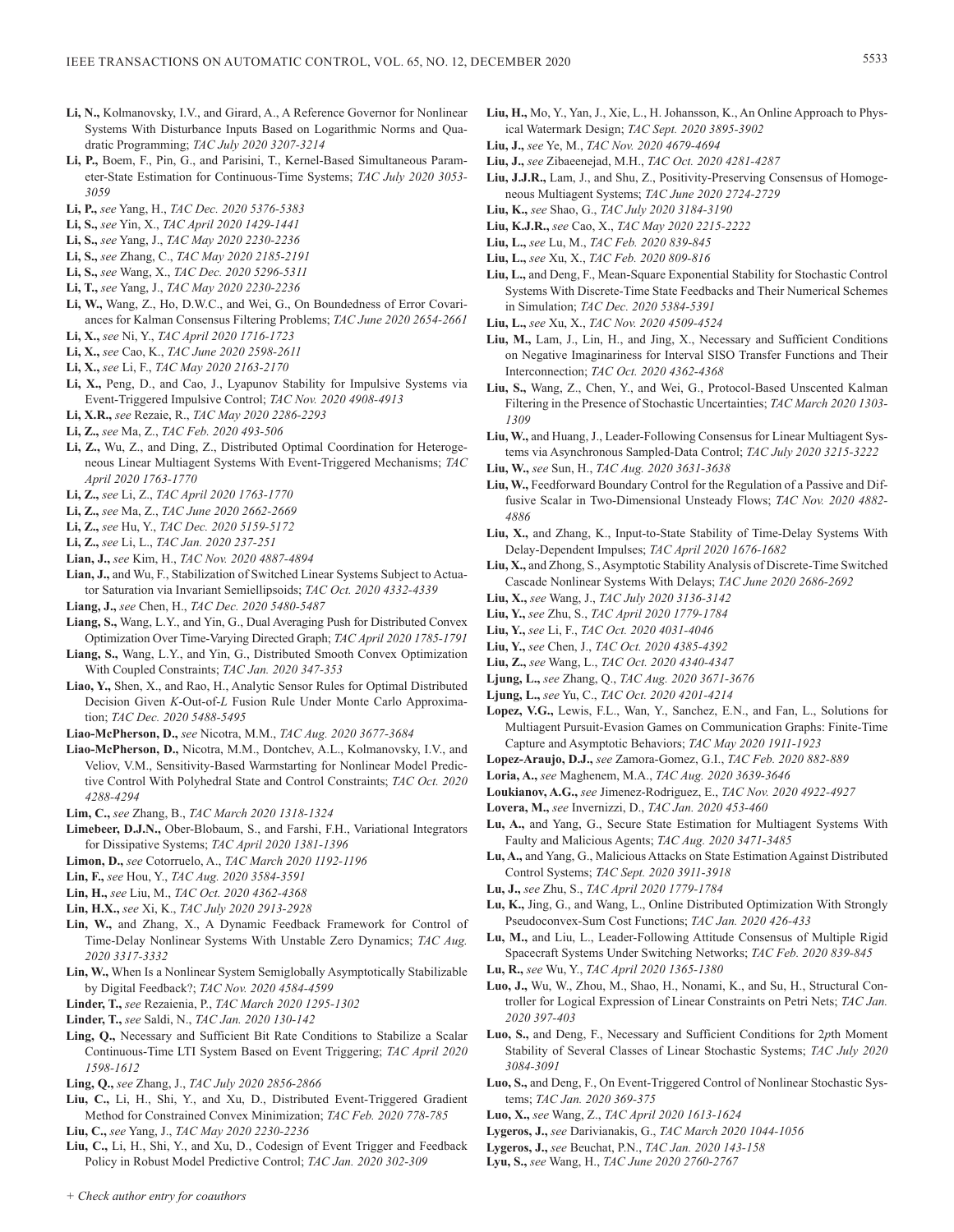- **Ma, G.,** *see* Chen, L., *TAC Nov. 2020 4941-4948*
- **Ma, Q.,** *see* Li, F., *TAC Aug. 2020 3701-3706*
- **Ma, Q.,** *see* Qin, J., *TAC Dec. 2020 5083-5098*
- **Ma, Z.,** Li, Z., and Giua, A., Marking Estimation in a Class of Time Labeled Petri Nets; *TAC Feb. 2020 493-506*

**M**

- **Ma, Z.,** Zhu, G., Li, Z., and Giua, A., Computation of Admissible Marking Sets in Weighted Synchronization-Free Petri Nets by Dynamic Programming; *TAC June 2020 2662-2669*
- **Ma, Z.,** *see* Hu, Y., *TAC Dec. 2020 5159-5172*
- **Maass, A.I.,** Nesic, D., Postoyan, R., and Dower, P.M., Observer Design for Nonlinear Networked Control Systems With Persistently Exciting Protocols; *TAC July 2020 2992-3006*
- **Macchelli, A.,** Le Gorrec, Y., and Ramirez, H., Exponential Stabilization of Port-Hamiltonian Boundary Control Systems via Energy Shaping; *TAC Oct. 2020 4440-4447*
- **Machado, J.E.,** *see* Matveev, A.S., *TAC Nov. 2020 4726-4740*
- **Maghenem, M.A.,** Loria, A., and Panteley, E., Cascades-Based Leader–Follower Formation Tracking and Stabilization of Multiple Nonholonomic Vehicles; *TAC Aug. 2020 3639-3646*
- **Mahajan, A.,** *see* Chakravorty, J., *TAC May 2020 2016-2031*
- **Mahajan, A.,** *see* Afshari, M., *TAC Aug. 2020 3616-3622*
- **Mahajan, A.,** *see* Subramanian, J., *TAC Aug. 2020 3663-3670*
- **Maity, D.,** and Baras, J.S., Optimal Event-Triggered Control of Nondeterministic Linear Systems; *TAC Feb. 2020 604-619*
- **Malhame, R.P.,** *see* Salhab, R., *TAC Aug. 2020 3302-3316*
- **Malisoff, M.,** *see* Mazenc, F., *TAC April 2020 1704-1709*
- **Mallada, E.,** *see* Paganini, F., *TAC July 2020 3007-3022*
- **Mammar, S.,** *see* Ichalal, D., *TAC March 2020 1197-1202*
- **Mancilla-Aguilar, J.L.,** and Haimovich, H., Uniform Input-To-State Stability for Switched and Time-Varying Impulsive Systems; *TAC Dec. 2020 5028- 5042*
- **Mandic, D.P.,** *see* Talebi, S.P., *TAC Oct. 2020 4246-4257*
- **Mansoori, F.,** and Wei, E., A Fast Distributed Asynchronous Newton-Based Optimization Algorithm; *TAC July 2020 2769-2784*
- **Mao, X.,** *see* Fei, C., *TAC July 2020 2899-2912*
- **Mao, Y.,** Jafarnejadsani, H., Zhao, P., Akyol, E., and Hovakimyan, N., Novel Stealthy Attack and Defense Strategies for Networked Control Systems; *TAC Sept. 2020 3847-3862*
- **Marconi, L.,** *see* Bin, M., *TAC Oct. 2020 4369-4376*
- **Marcus, S.I.,** *see* Ramasubramanian, B., *TAC April 2020 1442-1455*
- **Marcus, S.I.,** *see* Prashanth, L.A., *TAC June 2020 2450-2465*
- **Marden, J.R.,** *see* Paccagnan, D., *TAC Nov. 2020 4616-4631*
- **Mareels, I.,** *see* Lee, T., *TAC May 2020 2123-2138*
- **Margaliot, M.,** *see* Ben Avraham, T., *TAC March 2020 941-954*
- **Marino, A.,** *see* Gasparri, A., *TAC May 2020 1825-1840*
- **Marquez, H.,** *see* Ghodrat, M., *TAC April 2020 1668-1675*
- **Marquez, H.J.,** *see* Ghodrat, M., *TAC June 2020 2708-2715*
- **Marquez, H.J.,** *see* Kooshkbaghi, M., *TAC May 2020 2278-2285*
- **Marquez, H.J.,** *see* Ghodrat, M., *TAC Oct. 2020 4122-4137*
- **Marquez, R.,** *see* Angulo, S., *TAC July 2020 3164-3169*
- **Martins, V.D.S.,** *see* Terrand-Jeanne, A., *TAC Nov. 2020 4481-4492*
- **Marx, S.,** Chitour, Y., and Prieur, C., Stability Analysis of Dissipative Systems Subject to Nonlinear Damping via Lyapunov Techniques; *TAC May 2020 2139-2146*
- **Masopust, T.,** *see* Reveliotis, S., *TAC July 2020 2883-2898*
- **Masopust, T.,** Critical Observability for Automata and Petri Nets; *TAC Jan. 2020 341-346*
- **Materassi, D.,** *see* Sepehr, F., *TAC March 2020 1014-1028*
- **Materassi, D.,** and Salapaka, M.V., Signal Selection for Estimation and Identification in Networks of Dynamic Systems: A Graphical Model Approach; *TAC Oct. 2020 4138-4153*
- **Matveev, A.S.,** Machado, J.E., Ortega, R., Schiffer, J., and Pyrkin, A., A Tool for Analysis of Existence of Equilibria and Voltage Stability in Power Systems With Constant Power Loads; *TAC Nov. 2020 4726-4740*
- **Mauroy, A.,** and Goncalves, J., Koopman-Based Lifting Techniques for Nonlinear Systems Identification; *TAC June 2020 2550-2565*
- **Mazenc, F.,** and Malisoff, M., Continuous Discrete Sequential Observers for Time-Varying Systems Under Sampling and Input Delays; *TAC April 2020 1704-1709*
- **Mazo, M.,** *see* Proskurnikov, A.V., *TAC Feb. 2020 507-521*
- **Mazumdar, E.,** *see* Ratliff, L.J., *TAC March 2020 1256-1263*
- **Mei, J.,** *see* Chen, L., *TAC Nov. 2020 4941-4948*
- **Mei, Z.,** *see* Guo, B., *TAC June 2020 2612-2618*
- **Mencakova, K.,** *see* Diblik, J., *TAC Dec. 2020 5472-5479*
- **Mendoza-Avila, J.,** Moreno, J.A., and Fridman, L.M., Continuous Twisting Algorithm for Third-Order Systems; *TAC July 2020 2814-2825*
- **Meng, D.,** Du, M., and Wu, Y., Extended Structural Balance Theory and Method for Cooperative–Antagonistic Networks; *TAC May 2020 2147-2154*
- **Meng, H.,** Zhang, H., Wang, Z., and Chen, G., Event-Triggered Control for Semiglobal Robust Consensus of a Class of Nonlinear Uncertain Multiagent Systems; *TAC April 2020 1683-1690*
- **Meng, Z.,** *see* Huang, B., *TAC Feb. 2020 801-808*
- **Mercere, G.,** *see* Prot, O., *TAC Aug. 2020 3272-3285*
- **Mezic, I.,** *see* Korda, M., *TAC Dec. 2020 5114-5129*
- **Michiels, W.,** *see* Borgioli, F., *TAC April 2020 1747-1754*
- **Michiels, W.,** *see* Gomez, M.A., *TAC May 2020 2192-2199*
- **Miculescu, D.,** and Karaman, S., Polling-Systems-Based Autonomous Vehicle Coordination in Traffic Intersections With No Traffic Signals; *TAC Feb. 2020 680-694*
- **Middleton, R.H.,** *see* Ferguson, J., *TAC April 2020 1710-1715*
- **Milosevic, J.,** Teixeira, A., Johansson, K.H., and Sandberg, H., Actuator Security Indices Based on Perfect Undetectability: Computation, Robustness, and Sensor Placement; *TAC Sept. 2020 3816-3831*
- **Mizutani, E.,** A Proof on Equivalence of Stagewise Newton and Dreyfus's Successive Approximation Procedures; *TAC June 2020 2716-2723*
- **Mo, Y.,** *see* Wang, J., *TAC Feb. 2020 591-603*
- **Mo, Y.,** *see* Liu, H., *TAC Sept. 2020 3895-3902*
- **Mo, Y.,** *see* Ren, X., *TAC Sept. 2020 3742-3757*
- **Mo, Y.,** *see* Xu, L., *TAC Nov. 2020 4981-4988*
- **Mo, Y.,** *see* Xu, L., *TAC Jan. 2020 279-286*
- **Mo, Y.,** *see* Ni, Y., *TAC Jan. 2020 419-425*
- **Mohajerani, S.,** and Lafortune, S., Transforming Opacity Verification to Nonblocking Verification in Modular Systems; *TAC April 2020 1739-1746*
- **Mohajerani, S.,** Ji, Y., and Lafortune, S., Compositional and Abstraction-Based Approach for Synthesis of Edit Functions for Opacity Enforcement; *TAC Aug. 2020 3349-3364*
- **Mohammadi, H.,** *see* Zare, A., *TAC Aug. 2020 3441-3456*
- **Mohan, S.,** *see* Zhao, P., *TAC May 2020 2062-2077*
- **Molloy, T.L.,** Inga, J., Flad, M., Ford, J.J., Perez, T., and Hohmann, S., Inverse Open-Loop Noncooperative Differential Games and Inverse Optimal Control; *TAC Feb. 2020 897-904*
- **Mondie, S.,** *see* Ortiz, R., *TAC Oct. 2020 4377-4384*
- **Monshizadeh, N.,** *see* Simpson-Porco, J.W., *TAC May 2020 2032-2045*
- **Moon, J.,** and Duncan, T.E., A Simple Proof of Indefinite Linear-Quadratic Stochastic Optimal Control With Random Coefficients; *TAC Dec. 2020 5422- 5428*
- **Moothedath, S.,** Sahabandu, D., Allen, J., Clark, A., Bushnell, L., Lee, W., and Poovendran, R., A Game-Theoretic Approach for Dynamic Information Flow Tracking to Detect Multistage Advanced Persistent Threats; *TAC Dec. 2020 5248-5263*
- **Moothedath, S.,** *see* Joshi, A., *TAC Dec. 2020 5517-5524*
- **Moradian, H.,** and Kia, S.S., On the Positive Effect of Delay on the Rate of Convergence of a Class of Linear Time-Delayed Systems; *TAC Nov. 2020 4832-4839*
- **Morarescu, I.,** *see* Varma, V.S., *TAC Oct. 2020 4324-4331*
- **Moreno, J.A.,** *see* Apaza-Perez, W.A., *TAC March 2020 1348-1355*
- **Moreno, J.A.,** *see* Mendoza-Avila, J., *TAC July 2020 2814-2825*
- **Moreno, J.A.,** *see* Cruz-Zavala, E., *TAC Oct. 2020 4316-4323*
- **Mortel-Fronczak, J.v.d.,** *see* Goorden, M., *TAC April 2020 1625-1639*
- **Motahari, A.S.,** *see* Sanjaroon, V., *TAC Aug. 2020 3655-3662*
- **Motee, N.,** *see* Siami, M., *TAC Feb. 2020 733-740*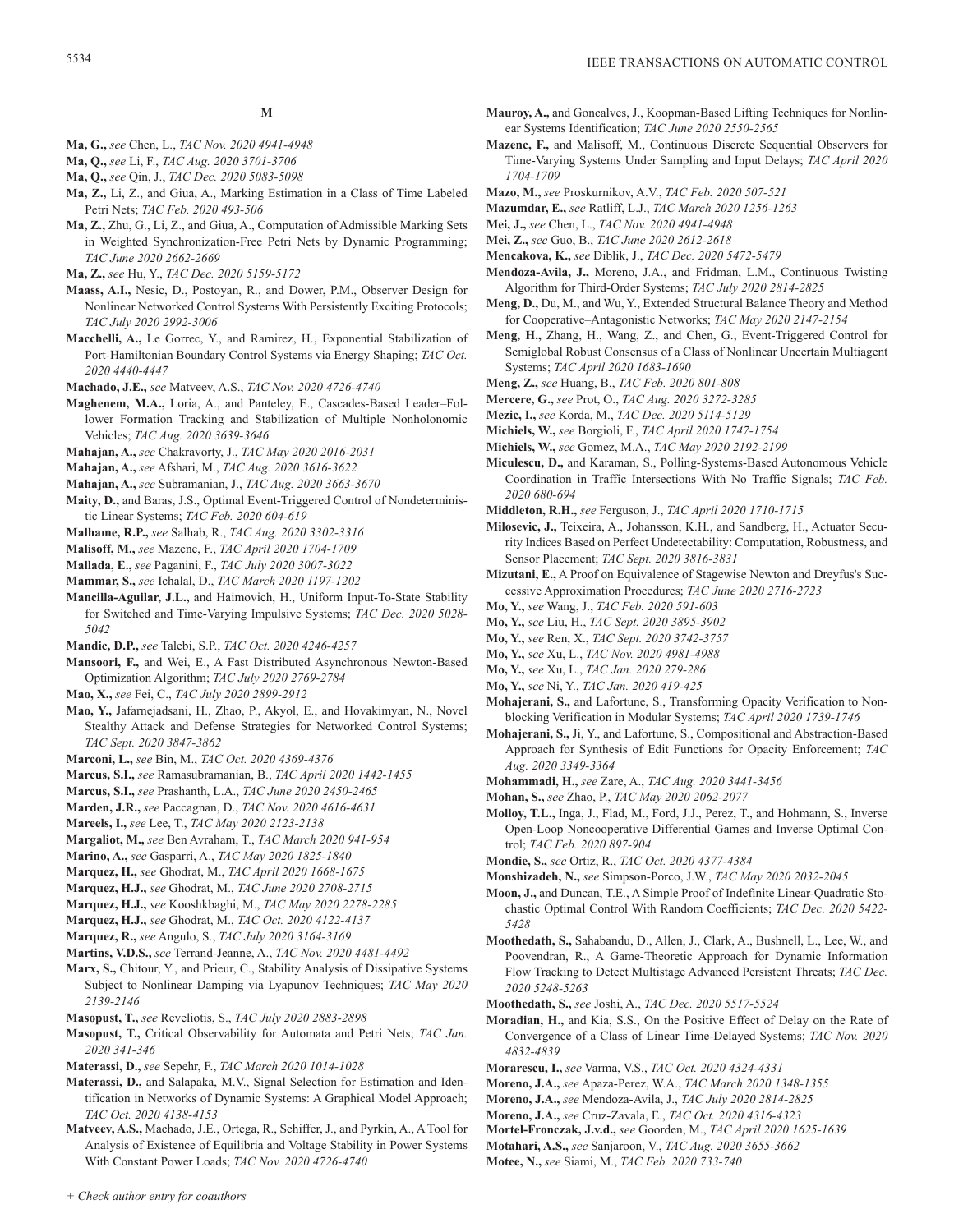- **Mou, S.,** *see* Wang, X., *TAC March 2020 1132-1143*
- **Mou, S.,** *see* Zhou, J., *TAC April 2020 1691-1696*
- **Mousavi, S.H.,** *see* Noroozi, N., *TAC March 2020 1203-1210*
- **Mousavi, S.H.,** *see* Ghodrat, M., *TAC June 2020 2708-2715*
- **Muller, M.A.,** *see* Kohler, J., *TAC Aug. 2020 3576-3583*

**Munoz-Vazquez, A.J.,** *see* Jimenez-Rodriguez, E., *TAC Nov. 2020 4922-4927*

- **Murguia, C.,** Farokhi, F., and Shames, I., Secure and Private Implementation of Dynamic Controllers Using Semihomomorphic Encryption; *TAC Sept. 2020 3950-3957*
- **Mylvaganam, T.,** and Sassano, M., Disturbance Attenuation by Measurement Feedback in Nonlinear Systems via Immersion and Algebraic Conditions; *TAC Feb. 2020 854-860*

# **N**

- **Nadri, M.,** *see* de Cossio, F.G., *TAC Dec. 2020 5205-5219*
- **Nakabayashi, A.,** and Ueno, G., Nonlinear Filtering Method Using a Switching Error Model for Outlier-Contaminated Observations; *TAC July 2020 3150- 3156*
- **Nakahira, Y.,** and Chen, L., An Integrative Perspective to LQ and  $\ell_{\infty}$  Control for Delayed and Quantized Systems; *TAC Nov. 2020 4781-4792*
- **Nakic, I.,** *see* Jokic, A., *TAC March 2020 970-985*
- **Nandiganahalli, J.S.,** Kwon, C., and Hwang, I., Delay-Tolerant Adaptive Robust Tracking Control of Uncertain Time-Delay Systems; *TAC Feb. 2020 695-710*
- **Narvaez, A.R.R.,** and Costa, E.F., Control of Continuous-Time Linear Systems With Markov Jump Parameters in Reverse Time; *TAC May 2020 2265-2271*
- **Necoara, I.,** and Ionescu, T.C., *H*2 Model Reduction of Linear Network Systems by Moment Matching and Optimization; *TAC Dec. 2020 5328-5335*
- **Nesic, D.,** *see* Wang, W., *TAC Feb. 2020 620-635*
- **Nesic, D.,** *see* Astolfi, D., *TAC July 2020 2867-2882*
- **Nesic, D.,** *see* Maass, A.I., *TAC July 2020 2992-3006*
- **Nguang, S.K.,** *see* Feng, Q., *TAC March 2020 1356-1363*
- **Nguang, S.K.,** *see* Yan, S., *TAC Oct. 2020 4295-4301*
- **Ni, Y.,** Li, X., Zhang, J., and Krstic, M., Equilibrium Solutions of Multiperiod Mean-Variance Portfolio Selection; *TAC April 2020 1716-1723*
- **Ni, Y.,** Guo, Z., Mo, Y., and Shi, L., On the Performance Analysis of Reset Attack in Cyber-Physical Systems; *TAC Jan. 2020 419-425*
- **Nicotra, M.M.,** Liao-McPherson, D., Burlion, L., and Kolmanovsky, I.V., Spacecraft Attitude Control With Nonconvex Constraints: An Explicit Reference Governor Approach; *TAC Aug. 2020 3677-3684*
- **Nicotra, M.M.,** *see* Liao-McPherson, D., *TAC Oct. 2020 4288-4294*
- **Niculescu, S.,** *see* Cardeliquio, C.B., *TAC April 2020 1640-1646*
- **Nie, X.,** *see* Feng, Y., *TAC May 2020 2272-2277*
- **Nijmeijer, H.,** *see* Rijnen, M., *TAC Nov. 2020 4568-4583*
- **Nilsson, P.,** and Ozay, N., Control Synthesis for Permutation-Symmetric High-Dimensional Systems With Counting Constraints; *TAC Feb. 2020 461-476*
- **Ning, L.,** Smooth Interpolation of Covariance Matrices and Brain Network Estimation: Part II; *TAC May 2020 1901-1910*
- **Ning, Z.,** Zhang, L., and Colaneri, P., Semi-Markov Jump Linear Systems With Incomplete Sojourn and Transition Information: Analysis and Synthesis; *TAC Jan. 2020 159-174*
- **Nishimura, Y.,** and Tsubakino, D., Local Controllability of Single-Input Nonlinear Systems Based on Deterministic Wiener Processes; *TAC Jan. 2020 354-360*
- **Niu, L.,** and Clark, A., Optimal Secure Control With Linear Temporal Logic Constraints; *TAC June 2020 2434-2449*
- **Niu, Y.,** *see* Cao, Z., *TAC March 2020 1264-1271*
- **Niu, Y.,** *see* Xu, J., *TAC Dec. 2020 5464-5471*
- **Nonami, K.,** *see* Luo, J., *TAC Jan. 2020 397-403*
- **Noroozi, N.,** Geiselhart, R., Mousavi, S.H., Postoyan, R., and Wirth, F.R., Integral Input-to-State Stability of Networked Control Systems; *TAC March 2020 1203-1210*
- **Notarstefano, G.,** *see* Testa, A., *TAC April 2020 1456-1467*
- **Notarstefano, G.,** *see* Sasso, F., *TAC Jan. 2020 223-236*
- **Novara, C.,** *see* Possieri, C., *TAC Nov. 2020 4808-4815*
- **Novoselnik, B.,** Spudic, V., and Baotic, M., Parametric Optimization Based MPC for Systems of Systems With Affine Coordination Constraints; *TAC Feb. 2020 649-663*
- **Nowzari, C.,** *see* Watkins, N.J., *TAC March 2020 1116-1131*
- **Nunnari, G.,** *see* Buscarino, A., *TAC Feb. 2020 727-732*
- **Nunnari, G.,** *see* Bucolo, M., *TAC Nov. 2020 4989-4994*
- **Nuno, E.,** *see* Zamora-Gomez, G.I., *TAC Feb. 2020 882-889*

# **O**

- **Obeid, H.,** Laghrouche, S., Fridman, L., Chitour, Y., and Harmouche, M., Barrier Function-Based Adaptive Super-Twisting Controller; *TAC Nov. 2020 4928-4933*
- **Ober-Blobaum, S.,** *see* Limebeer, D.J.N., *TAC April 2020 1381-1396*
- **Ogura, M.,** Kishida, M., and Lam, J., Geometric Programming for Optimal Positive Linear Systems; *TAC Nov. 2020 4648-4663*
- **Oliveira, T.R.,** Feiling, J., Koga, S., and Krstic, M., Multivariable Extremum Seeking for PDE Dynamic Systems; *TAC Nov. 2020 4949-4956*
- **Oliver, S.G.,** *see* Julvez, J., *TAC June 2020 2510-2525*
- **Ordonez, R.,** *see* Djaneye-Boundjou, O., *TAC Feb. 2020 749-756*
- **Orlov, Y.,** Fradkov, A.L., and Andrievsky, B., Output Feedback Energy Control of the Sine-Gordon PDE Model Using Collocated Spatially Sampled Sensing and Actuation; *TAC April 2020 1484-1498*
- **Ornik, M.,** *see* Savas, Y., *TAC April 2020 1552-1567*
- **Ornik, M.,** Carr, S., Israel, A., and Topcu, U., Control-Oriented Learning on the Fly; *TAC Nov. 2020 4800-4807*
- **Ortega, R.,** *see* Ferguson, J., *TAC April 2020 1710-1715*
- **Ortega, R.,** *see* Donaire, A., *TAC July 2020 3223-3226*
- **Ortega, R.,** *see* Matveev, A.S., *TAC Nov. 2020 4726-4740*
- **Ortiz, R.,** Valle, S.D., Egorov, A.V., and Mondie, S., Necessary Stability Conditions for Integral Delay Systems; *TAC Oct. 2020 4377-4384*
- **Osinenko, P.,** *see* Gohrt, T., *TAC May 2020 2257-2264*
- **Ouyang, Y.,** Gagrani, M., and Jain, R., Posterior Sampling-Based Reinforcement Learning for Control of Unknown Linear Systems; *TAC Aug. 2020 3600-3607*
- **Ozay, N.,** *see* Nilsson, P., *TAC Feb. 2020 461-476*

# **P**

- **Paccagnan, D.,** Chandan, R., and Marden, J.R., Utility Design for Distributed Resource Allocation—Part I: Characterizing and Optimizing the Exact Price of Anarchy; *TAC Nov. 2020 4616-4631*
- Padoan, A., and Astolfi, A., Singularities and Moments of Nonlinear Systems; *TAC Aug. 2020 3647-3654*
- **Paganini, F.,** and Mallada, E., Global Analysis of Synchronization Performance for Power Systems: Bridging the Theory-Practice Gap; *TAC July 2020 3007- 3022*
- **Pagano, D.J.,** *see* de Andrade, G.A., *TAC Dec. 2020 5336-5343*
- **Pal, D.,** *see* Athalye, C.D., *TAC July 2020 2929-2940*
- **Palumbo, P.,** *see* Cacace, F., *TAC Oct. 2020 3961-3976*
- **Panagou, D.,** *see* Usevitch, J., *TAC April 2020 1755-1762*
- **Panagou, D.,** Turpin, M., and Kumar, V., Decentralized Goal Assignment and Safe Trajectory Generation in Multirobot Networks via Multiple Lyapunov Functions; *TAC Aug. 2020 3365-3380*
- **Pang, Y.,** and Hu, G., Randomized Gradient-Free Distributed Optimization Methods for a Multiagent System With Unknown Cost Function; *TAC Jan. 2020 333-340*
- **Panteley, E.,** *see* Maghenem, M.A., *TAC Aug. 2020 3639-3646*
- **Papachristodoulou, A.,** *see* Sootla, A., *TAC July 2020 3170-3175*
- **Papi, M.,** *see* Cacace, F., *TAC Oct. 2020 3961-3976*
- **Pappas, G.J.,** *see* Watkins, N.J., *TAC March 2020 1116-1131*
- **Pappas, G.J.,** *see* Tsiamis, A., *TAC May 2020 2001-2015*
- **Pardalos, P.,** *see* Wei, Y., *TAC April 2020 1800-1806*
- **Parisini, T.,** *see* Wang, Y., *TAC June 2020 2309-2324*
- **Parisini, T.,** *see* Li, P., *TAC July 2020 3053-3059*
- **Parisini, T.,** *see* Gallo, A.J., *TAC Sept. 2020 3800-3815*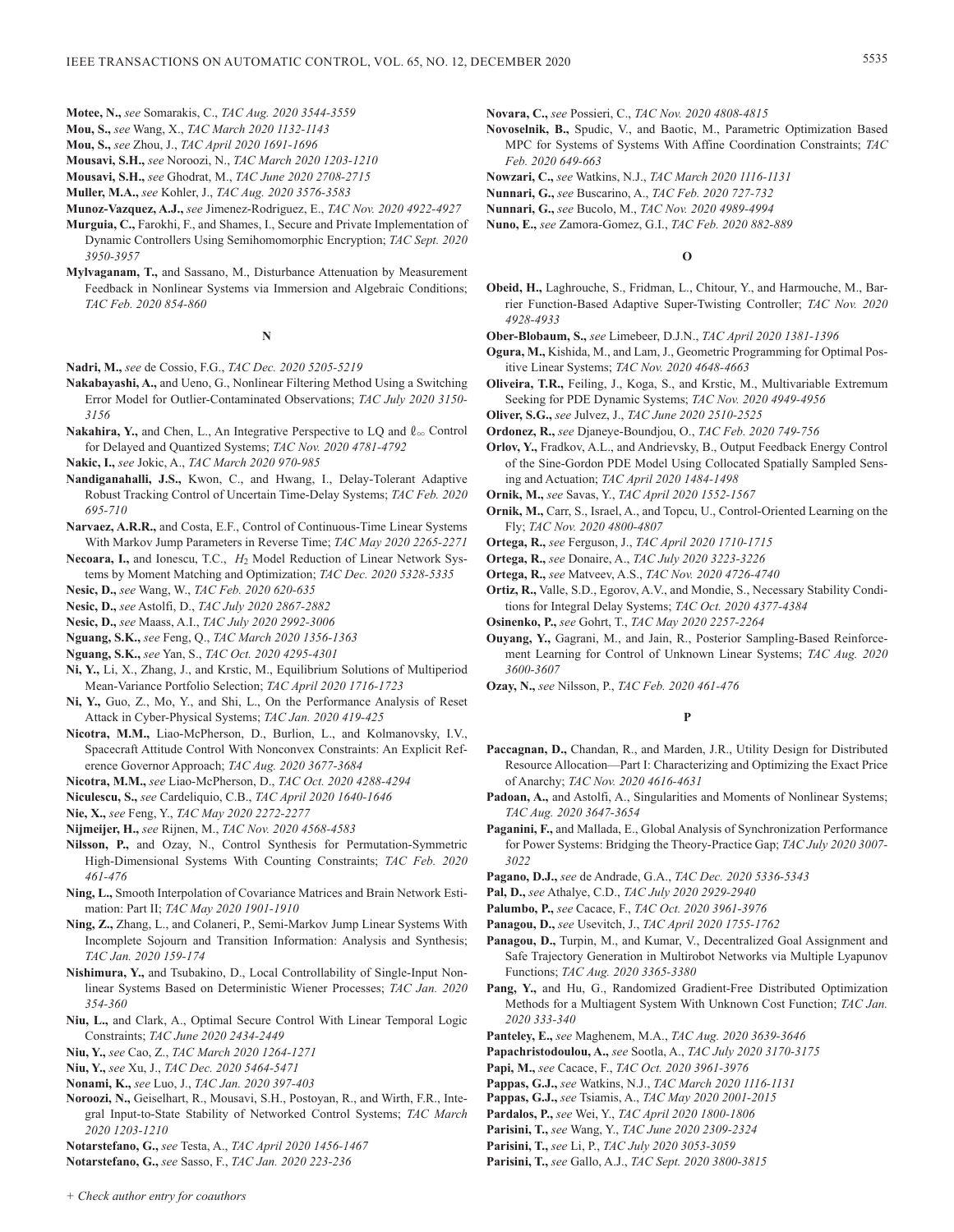- **Parisini, T.,** *see* Barboni, A., *TAC Sept. 2020 3728-3741* **Park, J.H.,** *see* Cheng, J., *TAC Nov. 2020 4816-4823*
- **Pasik-Duncan, B.,** *see* Barreiro-Gomez, J., *TAC June 2020 2582-2597*
- **Pasqualetti, F.,** *see* Chen, Z., *TAC Sept. 2020 3725-3727*
- **Pasqualetti, F.,** *see* Anguluri, R., *TAC Sept. 2020 3903-3910*
- Pasquini, M., and Angeli, D., On Convergence for Piecewise Affine Models of Gene Regulatory Networks via a Lyapunov Approach; *TAC Aug. 2020 3333-3348*
- **Paternain, S.,** and Ribeiro, A., Stochastic Artificial Potentials for Online Safe Navigation; *TAC May 2020 1985-2000*
- **Patra, S.,** *see* Dey, A., *TAC March 2020 1333-1339*
- **Paunonen, L.,** and Phan, D., Reduced Order Controller Design for Robust Output Regulation; *TAC June 2020 2480-2493*
- **Pavel, L.,** Distributed GNE Seeking Under Partial-Decision Information Over Networks via a Doubly-Augmented Operator Splitting Approach; *TAC April 2020 1584-1597*
- **Peng, C.,** and Sun, H., Switching-Like Event-Triggered Control for Networked Control Systems Under Malicious Denial of Service Attacks; *TAC Sept. 2020 3943-3949*
- **Peng, D.,** *see* Li, X., *TAC Nov. 2020 4908-4913*
- **Peng, Y.,** Song, J., Xu, J., and Chong, E.K.P., Stochastic Control Framework for Determining Feasible Alternatives in Sampling Allocation; *TAC June 2020 2647-2653*
- **Pepe, P.,** Discrete-Time Systems With Constrained Time Delays and Delay-Dependent Lyapunov Functions; *TAC April 2020 1724-1730*
- **Pereira, P.O.,** Boskos, D., and Dimarogonas, D.V., A Common Framework for Complete and Incomplete Attitude Synchronization in Networks With Switching Topology; *TAC Jan. 2020 271-278*
- **Perez, T.,** *see* Molloy, T.L., *TAC Feb. 2020 897-904*
- **Perruquetti, W.,** *see* Zimenko, K., *TAC Dec. 2020 5429-5436*
- **Petersen, I.R.,** *see* Zhang, G., *TAC July 2020 3157-3163*
- **Petersen, I.R.,** *see* Gao, Q., *TAC Aug. 2020 3693-3700*
- **Petersen, I.R.,** *see* Wang, Y., *TAC Nov. 2020 4632-4647*
- **Petreczky, M.,** *see* Jozsa, M., *TAC Aug. 2020 3623-3630*
- **Phan, D.,** *see* Paunonen, L., *TAC June 2020 2480-2493*
- **Phogat, K.S.,** *see* Chang, D.E., *TAC July 2020 3191-3198*
- **Pigeon, E.,** *see* Pouliquen, M., *TAC Feb. 2020 786-793*
- **Pillai, H.K.,** *see* Athalye, C.D., *TAC July 2020 2929-2940*
- **Pin, G.,** *see* Wang, Y., *TAC June 2020 2309-2324* **Pin, G.,** *see* Li, P., *TAC July 2020 3053-3059*
- **Pintelon, R.,** *see* Schoukens, M., *TAC April 2020 1514-1524*
- **Pintelon, R.,** *see* Zhang, Q., *TAC Aug. 2020 3671-3676*
- **Polyakov, A.,** *see* Sanchez, T., *TAC May 2020 2250-2256*
- **Polyakov, A.,** *see* Brogliato, B., *TAC Aug. 2020 3707-3713*
- **Polyakov, A.,** *see* Zimenko, K., *TAC Dec. 2020 5429-5436*
- **Pontes Duff, I.,** Grundel, S., and Benner, P., New Gramians for Switched Linear Systems: Reachability, Observability, and Model Reduction; *TAC June 2020 2526-2535*
- **Poolla, B.K.,** *see* Simpson-Porco, J.W., *TAC May 2020 2032-2045*
- **Poovendran, R.,** *see* Moothedath, S., *TAC Dec. 2020 5248-5263*
- **Possieri, C.,** Vidano, S., and Novara, C., A Finite-Time Local Observer in the Original Coordinates for Nonlinear Control Systems; *TAC Nov. 2020 4808- 4815*
- **Postoyan, R.,** *see* Wang, W., *TAC Feb. 2020 620-635*
- **Postoyan, R.,** *see* Noroozi, N., *TAC March 2020 1203-1210*
- **Postoyan, R.,** *see* Astolfi, D., *TAC July 2020 2867-2882*
- **Postoyan, R.,** *see* Maass, A.I., *TAC July 2020 2992-3006*
- **Postoyan, R.,** *see* Varma, V.S., *TAC Oct. 2020 4324-4331*
- **Poulakakis, I.,** *see* Veer, S., *TAC June 2020 2371-2386*
- **Pouliquen, M.,** Pigeon, E., Gehan, O., and Goudjil, A., Identification Using Binary Measurements for IIR Systems; *TAC Feb. 2020 786-793*
- **Prashanth, L.A.,** Bhatnagar, S., Bhavsar, N., Fu, M., and Marcus, S.I., Random Directions Stochastic Approximation With Deterministic Perturbations; *TAC June 2020 2450-2465*
- **Prieur, C.,** *see* Vieira, A., *TAC June 2020 2743-2750*
- **Prieur, C.,** *see* Marx, S., *TAC May 2020 2139-2146*
- **Prieur, C.,** *see* Coutinho, D., *TAC May 2020 2300-2307*

**Prieur, C.,** *see* Cerpa, E., *TAC Nov. 2020 4846-4853*

- **Proskurnikov, A.V.,** and Mazo, M., Lyapunov Event-Triggered Stabilization With a Known Convergence Rate; *TAC Feb. 2020 507-521*
- **Prot, O.,** and Mercere, G., Combining Linear Algebra and Numerical Optimization for Gray-Box Affine State-Space Model Identification; *TAC Aug. 2020 3272-3285*
- **Pyrkin, A.,** *see* Matveev, A.S., *TAC Nov. 2020 4726-4740*

# **Q**

- **Qi, W.,** Zong, G., and Karimi, H.R., Sliding Mode Control for Nonlinear Stochastic Singular Semi-Markov Jump Systems; *TAC Jan. 2020 361-368*
- **Qi, Y.,** *see* Fang, C., *TAC Sept. 2020 3927-3934*
- **Qi, Y.,** *see* Cheng, P., *TAC Oct. 2020 4348-4355*
- **Qian, F.,** *see* He, W., *TAC Sept. 2020 3879-3886*
- **Qian, T.,** *see* Wang, X., *TAC Feb. 2020 577-590*
- **Qiao, J.,** *see* Wang, D., *TAC March 2020 1272-1279*
- **Qin, J.,** Ma, Q., Yu, X., and Wang, L., On Synchronization of Dynamical Systems Over Directed Switching Topologies: An Algebraic and Geometric Perspective; *TAC Dec. 2020 5083-5098*
- **Qin, Y.,** Cao, M., and Anderson, B.D.O., Lyapunov Criterion for Stochastic Systems and Its Applications in Distributed Computation; *TAC Feb. 2020 546-560*
- **Qiu, L.,** *see* Zhao, D., *TAC March 2020 1160-1175*
- **Qiu, T.,** *see* Zhang, Z., *TAC Feb. 2020 874-881*
- **Qu, G.,** and Li, N., Accelerated Distributed Nesterov Gradient Descent; *TAC June 2020 2566-2581*
- **Qu, Z.,** Thomsen, B.T., and Annaswamy, A.M., Adaptive Control for a Class of Multi-Input Multi-Output Plants With Arbitrary Relative Degree; *TAC July 2020 3023-3038*
- **Qu, Z.,** *see* Joo, Y., *TAC Oct. 2020 4265-4272*
- **Que, H.,** *see* Xu, Z., *TAC Oct. 2020 4356-4361*

# **R**

- **Rabitz, H.,** *see* Zhang, J., *TAC July 2020 2856-2866*
- **Rahnama, A.,** and Antsaklis, P.J., Learning-Based Event-Triggered Control for Synchronization of Passive Multiagent Systems Under Attack; *TAC Oct. 2020 4170-4185*
- **Rajpurohit, T.,** *see* Haddad, W.M., *TAC July 2020 2826-2841*
- **Raman, A.,** *see* Chen, C., *TAC Dec. 2020 5236-5247*
- **Ramasubramanian, B.,** Cleaveland, R., and Marcus, S.I., Notions of Centralized and Decentralized Opacity in Linear Systems; *TAC April 2020 1442- 1455*
- **Ramirez, H.,** *see* Macchelli, A., *TAC Oct. 2020 4440-4447*
- **Rao, H.,** *see* Liao, Y., *TAC Dec. 2020 5488-5495*
- **Rapaport, A.,** and Dochain, D., A Robust Asymptotic Observer for Systems That Converge to Unobservable States—A Batch Reactor Case Study; *TAC June 2020 2693-2699*
- **Ratliff, L.J.,** and Mazumdar, E., Inverse Risk-Sensitive Reinforcement Learning; *TAC March 2020 1256-1263*
- **Ratliff, L.J.,** *see* Westenbroek, T., *TAC April 2020 1537-1551*
- **Ratliff, L.J.,** *see* Sekar, S., *TAC Nov. 2020 4600-4615*
- **Rawlings, J.B.,** *see* Risbeck, M.J., *TAC July 2020 2957-2968*
- **Reichhartinger, M.,** *see* Koch, S., *TAC Feb. 2020 757-762*
- **Ren, W.,** *see* Huang, B., *TAC Feb. 2020 801-808*
- **Ren, W.,** *see* Wang, H., *TAC June 2020 2760-2767*
- **Ren, W.,** and Xiong, J., Tracking Control of Nonlinear Networked and Quantized Control Systems With Communication Delays; *TAC Aug. 2020 3685- 3692*
- **Ren, X.,** *see* Wang, J., *TAC Feb. 2020 591-603*
- **Ren, X.,** Mo, Y., Chen, J., and Johansson, K.H., Secure State Estimation With Byzantine Sensors: A Probabilistic Approach; *TAC Sept. 2020 3742-3757*
- **Reniers, M.,** *see* Goorden, M., *TAC April 2020 1625-1639*
- **Reveliotis, S.,** and Masopust, T., Efficient Liveness Assessment for Traffic States in Open, Irreversible, Dynamically Routed, Zone-Controlled Guidepath-Based Transport Systems; *TAC July 2020 2883-2898*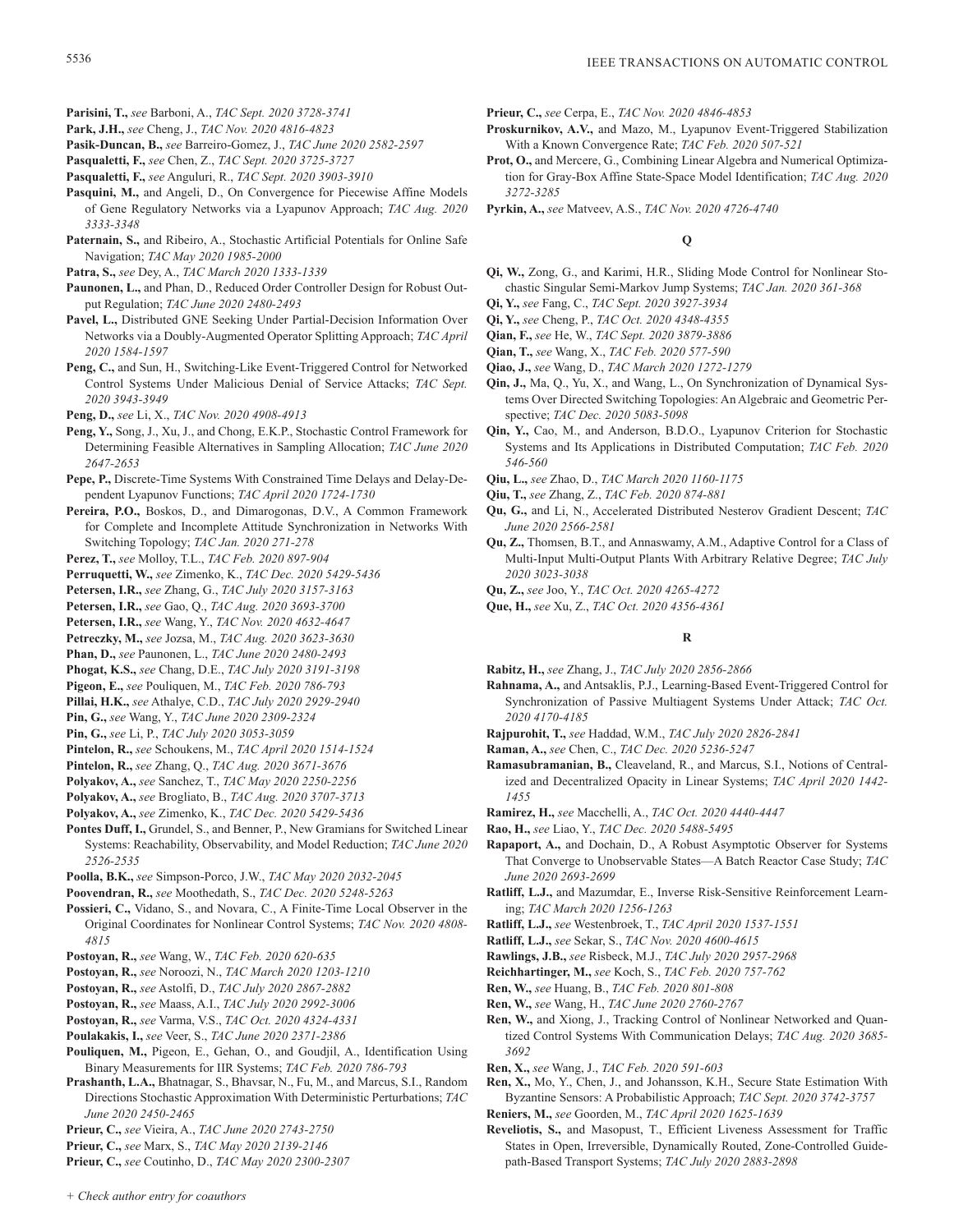**Rezaee, H.,** *see* Barboni, A., *TAC Sept. 2020 3728-3741*

- **Rezaie, R.,** and Li, X.R., Gaussian Conditionally Markov Sequences: Singular/ Nonsingular; *TAC May 2020 2286-2293*
- **Rezaienia, P.,** Gharesifard, B., Linder, T., and Touri, B., Push-Sum on Random Graphs: Almost Sure Convergence and Convergence Rate; *TAC March 2020 1295-1302*

**Ribeiro, A.,** *see* Paternain, S., *TAC May 2020 1985-2000*

- **Rijnen, M.,** Biemond, J.J.B., Wouw, N.v.d., Saccon, A., and Nijmeijer, H., Hybrid Systems With State-Triggered Jumps: Sensitivity-Based Stability Analysis With Application to Trajectory Tracking; *TAC Nov. 2020 4568- 4583*
- **Rios, H.,** Davila, J., and Teel, A.R., Linear Hybrid Systems With Periodic Jumps: A Notion of Strong Observability and Strong Detectability; *TAC June 2020 2640-2646*
- **Risbeck, M.J.,** and Rawlings, J.B., Economic Model Predictive Control for Time-Varying Cost and Peak Demand Charge Optimization; *TAC July 2020 2957-2968*
- **Risuleo, R.S.,** Bottegal, G., and Hjalmarsson, H., Identification of Linear Models From Quantized Data: A Midpoint-Projection Approach; *TAC July 2020 2801-2813*
- **Romero, J.G.,** *see* Donaire, A., *TAC July 2020 3223-3226*
- **Rooda, J.,** *see* Goorden, M., *TAC April 2020 1625-1639*
- **Rotella, F.,** *see* Sakhraoui, I., *TAC Feb. 2020 831-838*
- **Rovithakis, G.A.,** *see* Kanakis, G.S., *TAC May 2020 1956-1968*
- **Rovithakis, G.A.,** *see* Dimanidis, I.S., *TAC Dec. 2020 5058-5069*
- **Rucco, A.,** *see* Testa, A., *TAC April 2020 1456-1467*

**S**

- **Saadatniaki, F.,** Xin, R., and Khan, U.A., Decentralized Optimization Over Time-Varying Directed Graphs With Row and Column-Stochastic Matrices; *TAC Nov. 2020 4769-4780*
- **Saadi, W.,** Boutat, D., Zheng, G., Sbita, L., and Yu, L., Algorithm to Compute Nonlinear Partial Observer Normal Form With Multiple Outputs; *TAC June 2020 2700-2707*

**Saccon, A.,** *see* Rijnen, M., *TAC Nov. 2020 4568-4583*

**Sahabandu, D.,** *see* Moothedath, S., *TAC Dec. 2020 5248-5263*

**Saize, S.,** *see* Erhardsson, T., *TAC Nov. 2020 4840-4845*

- **Sakhraoui, I.,** Trajin, B., and Rotella, F., Design Procedure for Linear Unknown Input Functional Observers; *TAC Feb. 2020 831-838*
- **Salapaka, M.V.,** *see* Materassi, D., *TAC Oct. 2020 4138-4153*
- **Saldi, N.,** Yuksel, S., and Linder, T., Asymptotic Optimality of Finite Model Approximations for Partially Observed Markov Decision Processes With Discounted Cost; *TAC Jan. 2020 130-142*
- **Saldi, N.,** A Topology for Team Policies and Existence of Optimal Team Policies in Stochastic Team Theory; *TAC Jan. 2020 310-317*
- **Salhab, R.,** Malhame, R.P., and Le Ny, J., Collective Stochastic Discrete Choice Problems: A Min-LQG Dynamic Game Formulation; *TAC Aug. 2020 3302- 3316*
- **Salton, A.T.,** *see* Castro, R.d.S., *TAC Nov. 2020 4860-4865*
- **Sanchez, E.N.,** *see* Lopez, V.G., *TAC May 2020 1911-1923*
- **Sanchez, T.,** Polyakov, A., Fridman, E., and Hetel, L., A Switching Controller for a Class of MIMO Bilinear Systems With Time Delay; *TAC May 2020 2250-2256*
- **Sanchez-Torres, J.D.,** *see* Jimenez-Rodriguez, E., *TAC Nov. 2020 4922-4927*
- **Sandberg, H.,** *see* Milosevic, J., *TAC Sept. 2020 3816-3831*
- **Sanfelice, R.G.,** *see* Casau, P., *TAC May 2020 1870-1885*
- **Sanfelice, R.G.,** *see* Altin, B., *TAC Aug. 2020 3381-3396*
- **Sanjaroon, V.,** Farhadi, A., Motahari, A.S., and Khalaj, B.H., Stabilization of Nonlinear Dynamic Systems Over Limited Capacity Communication Channels; *TAC Aug. 2020 3655-3662*
- **Saraf, N.,** and Bemporad, A., A Bounded-Variable Least-Squares Solver Based on Stable QR Updates; *TAC March 2020 1242-1247*

**Sarafrazi, M.A.,** *see* Carravetta, F., *TAC Feb. 2020 867-873*

**Sardina, S.,** *see* Ciolek, D.A., *TAC Aug. 2020 3502-3516*

**Sarlette, A.,** *see* Farnam, A., *TAC April 2020 1652-1659*

**Sassano, M.,** *see* Mylvaganam, T., *TAC Feb. 2020 854-860*

- **Sassano, M.,** and Astolfi, A., Optimality and Passivity of Input-Quadratic Nonlinear Systems; *TAC Aug. 2020 3229-3240*
- **Sassano, M.,** and Astolfi, A., Combining Pontryagin's Principle and Dynamic Programming for Linear and Nonlinear Systems; *TAC Dec. 2020 5312-5327*
- **Sassano, M.,** and Astolfi, A., Model Matching and Passivation of MIMO Linear Systems via Dynamic Output Feedback and Feedforward; *TAC Oct. 2020 4016-4030*
- **Sasso, F.,** Coluccia, A., and Notarstefano, G., Interaction-Based Distributed Learning in Cyber-Physical and Social Networks; *TAC Jan. 2020 223-236*
- **Sastry, S.S.,** *see* Westenbroek, T., *TAC April 2020 1537-1551*
- **Sato, H.,** *see* Sato, K., *TAC Nov. 2020 4493-4508*
- **Sato, K.,** Sato, H., and Damm, T., Riemannian Optimal Identification Method for Linear Systems With Symmetric Positive-Definite Matrix; *TAC Nov. 2020 4493-4508*
- **Sato, M.,** Observer-Based Robust Controller Design With Simultaneous Optimization of Scaling Matrices; *TAC Feb. 2020 861-866*
- **Saussie, D.,** *see* Lhachemi, H., *TAC March 2020 1248-1255*
- **Savas, Y.,** Ornik, M., Cubuktepe, M., Karabag, M.O., and Topcu, U., Entropy Maximization for Markov Decision Processes Under Temporal Logic Constraints; *TAC April 2020 1552-1567*
- **Savla, K.,** *see* Ba, Q., *TAC June 2020 2402-2417*
- **Sayed, A.H.,** *see* Alghunaim, S.A., *TAC Nov. 2020 4554-4567*
- **Sayed, A.H.,** *see* Alghunaim, S.A., *TAC Jan. 2020 175-190*
- **Sbita, L.,** *see* Saadi, W., *TAC June 2020 2700-2707*
- **Scarciotti, G.,** *see* Franco, P.D., *TAC May 2020 2107-2122*
- **Schaft, A.v.d.,** *see* Fang, Z., *TAC Aug. 2020 3457-3470*
- **Scherpen, J.M.A.,** *see* Kawano, Y., *TAC May 2020 2094-2106*
- **Scherpen, J.M.A.,** *see* Cheng, X., *TAC Oct. 2020 4393-4399*
- **Schiffer, J.,** *see* Matveev, A.S., *TAC Nov. 2020 4726-4740*
- **Schoukens, J.,** *see* Schoukens, M., *TAC April 2020 1514-1524*
- **Schoukens, M.,** Pintelon, R., Dobrowiecki, T.P., and Schoukens, J., Extending the Best Linear Approximation Framework to the Process Noise Case; *TAC April 2020 1514-1524*
- **Scott, J.K.,** *see* Yang, X., *TAC Dec. 2020 5043-5057*
- **Scutari, G.,** *see* Tian, Y., *TAC Dec. 2020 5264-5279*
- **Seatzu, C.,** *see* Giua, A., *TAC July 2020 3092-3097*
- **Sekar, S.,** Zheng, L., Ratliff, L.J., and Zhang, B., Uncertainty in Multicommodity Routing Networks: When Does It Help?; *TAC Nov. 2020 4600-4615*
- **Semenov, A.,** *see* Aleksandrov, A., *TAC Feb. 2020 794-800*
- **Sen, S.,** *see* Dey, A., *TAC March 2020 1333-1339*
- **Sepehr, F.,** and Materassi, D., Blind Learning of Tree Network Topologies in the Presence of Hidden Nodes; *TAC March 2020 1014-1028*
- **Serrani, A.,** *see* Wang, Y., *TAC June 2020 2309-2324*
- **Seuret, A.,** *see* Feng, Q., *TAC March 2020 1356-1363*
- **Shahrampour, S.,** *see* Su, L., *TAC Sept. 2020 3758-3771*
- **Shakarami, M.,** Esfandiari, K., Suratgar, A.A., and Talebi, H.A., Peaking Attenuation of High-Gain Observers Using Adaptive Techniques: State Estimation and Feedback Control; *TAC Oct. 2020 4215-4229*
- **Shames, I.,** *see* Murguia, C., *TAC Sept. 2020 3950-3957*
- **Shamma, J.S.,** *see* Li, L., *TAC July 2020 2785-2800*
- **Shanbhag, U.V.,** *see* Xie, Y., *TAC June 2020 2355-2370*
- **Shao, G.,** Teel, A.R., Tan, Y., Liu, K., and Wang, R., Extremum Seeking Control With Input Dead-Zone; *TAC July 2020 3184-3190*
- **Shao, H.,** *see* Luo, J., *TAC Jan. 2020 397-403*
- **Shao, J.,** *see* Gan, R., *TAC Sept. 2020 3832-3846*
- **Sharifnassab, A.,** Tsitsiklis, J.N., and Golestani, S.J., Sensitivity to Cumulative Perturbations for a Class of Piecewise Constant Hybrid Systems; *TAC March 2020 1057-1072*
- **Sharma, H.,** *see* Haskell, W.B., *TAC Jan. 2020 115-129*
- **Sharon, G.,** *see* Ben Avraham, T., *TAC March 2020 941-954*
- **Sheller, B.,** *see* Albertini, F., *TAC March 2020 1176-1191*
- **Shen, C.,** *see* Xi, K., *TAC July 2020 2913-2928*
- **Shen, D.,** and Xu, J., An Iterative Learning Control Algorithm With Gain Adaptation for Stochastic Systems; *TAC March 2020 1280-1287*
- **Shen, H.,** *see* Li, F., *TAC Aug. 2020 3701-3706*
- **Shen, M.,** *see* Yan, S., *TAC Oct. 2020 4295-4301*
- **Shen, T.,** *see* Cheng, D., *TAC Dec. 2020 5444-5449*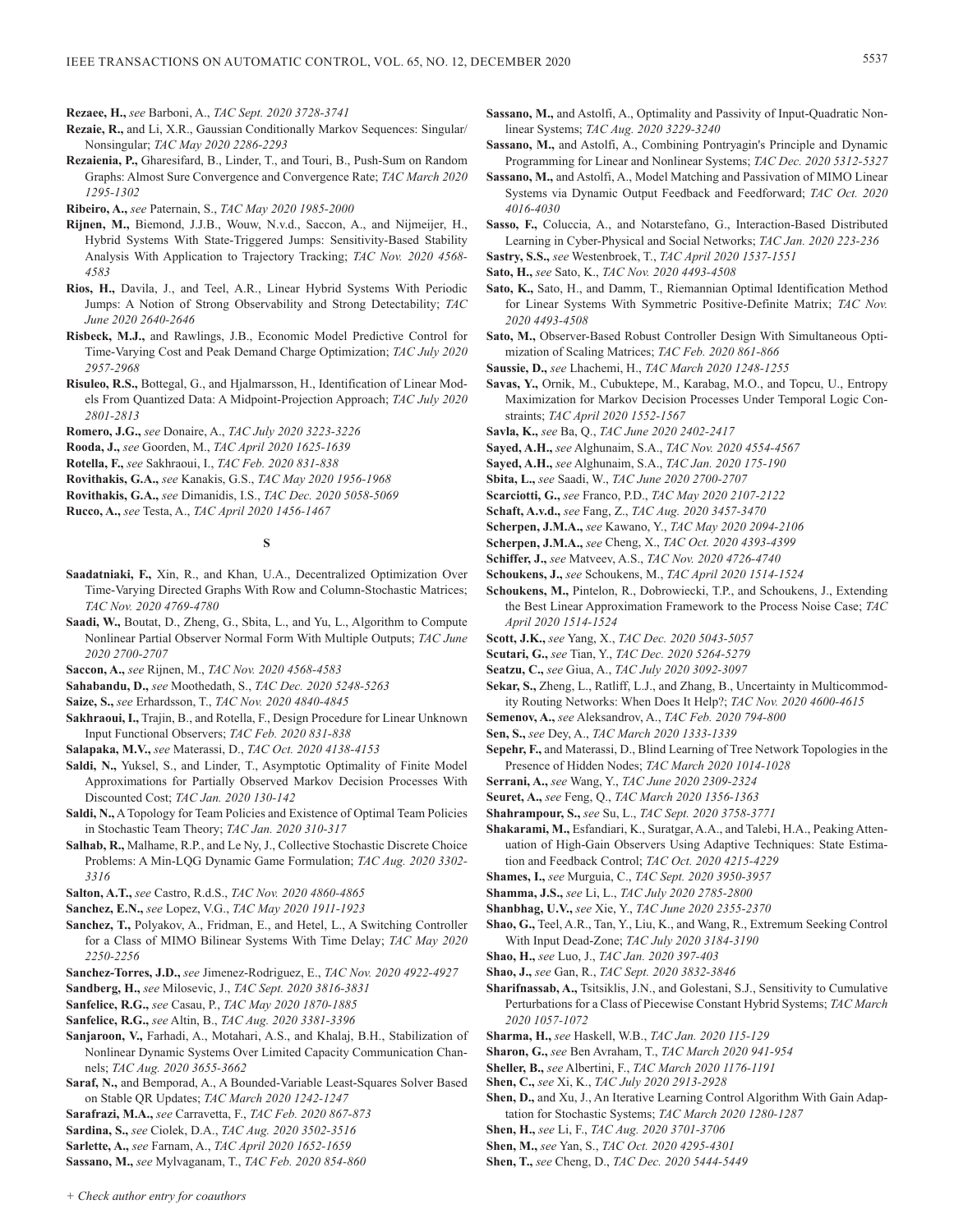- **Shen, X.,** *see* Liao, Y., *TAC Dec. 2020 5488-5495*
- **Shen, Y.,** Wu, Z., Shi, P., and Ahn, C.K., Model Reduction of Markovian Jump Systems With Uncertain Probabilities; *TAC Jan. 2020 382-388*
- **Shi, C.,** and Yang, G., Distributed Learning Over Networks: Effect of Using Historical Observations; *TAC Dec. 2020 5503-5509*
- **Shi, D.,** *see* Jiang, Y., *TAC Nov. 2020 4965-4972*
- **Shi, D.,** *see* Kung, E., *TAC Oct. 2020 4302-4307*
- **Shi, G.,** *see* Fontan, A., *TAC May 2020 1855-1869*
- **Shi, L.,** *see* Wang, J., *TAC Feb. 2020 591-603*
- **Shi, L.,** *see* He, X., *TAC Jan. 2020 28-43*
- **Shi, L.,** *see* Ni, Y., *TAC Jan. 2020 419-425*
- **Shi, L.,** *see* Cheng, P., *TAC Oct. 2020 4348-4355*
- **Shi, L.,** *see* Kung, E., *TAC Oct. 2020 4302-4307*
- **Shi, M.,** Tesi, P., and De Persis, C., Self-Triggered Network Coordination Over Noisy Communication Channels; *TAC Jan. 2020 263-270*
- **Shi, P.,** *see* Zhang, B., *TAC March 2020 1318-1324*
- **Shi, P.,** *see* Shen, Y., *TAC Jan. 2020 382-388*
- **Shi, P.,** *see* Xu, Z., *TAC Oct. 2020 4356-4361*
- **Shi, X.,** Cao, J., Yu, X., and Wen, G., Finite-Time Stability of Network Systems With Discontinuous Dynamics Over Signed Digraphs; *TAC Nov. 2020 4874- 4881*
- **Shi, Y.,** *see* Liu, C., *TAC Feb. 2020 778-785*
- **Shi, Y.,** *see* Liu, C., *TAC Jan. 2020 302-309*
- **Shi, Y.,** *see* Cai, B., *TAC Jan. 2020 442-449*
- **Shim, H.,** *see* Lee, J.G., *TAC Sept. 2020 3935-3942*
- **Shim, H.,** *see* Kim, T., *TAC Nov. 2020 4664-4678*
- **Shmaliy, Y.S.,** *see* Uribe-Murcia, K.J., *TAC May 2020 2155-2162*
- **Shokri, M.,** and Kebriaei, H., Leader–Follower Network Aggregative Game With Stochastic Agents' Communication and Activeness; *TAC Dec. 2020 5496-5502*
- **Shorten, R.,** *see* Lhachemi, H., *TAC March 2020 1248-1255*
- **Shorten, R.,** *see* Ferraro, P., *TAC Sept. 2020 3772-3783*
- **Shu, Z.,** *see* Liu, J.J.R., *TAC June 2020 2724-2729*
- **Siami, M.,** Motee, N., Buzi, G., Bamieh, B., Khammash, M., and Doyle, J.C., Fundamental Limits and Tradeoffs in Autocatalytic Pathways; *TAC Feb. 2020 733-740*
- **Silvestre, C.,** *see* Casau, P., *TAC May 2020 1870-1885*
- **Simpson-Porco, J.W.,** Poolla, B.K., Monshizadeh, N., and Dorfler, F., Input– Output Performance of Linear–Quadratic Saddle-Point Algorithms With Application to Distributed Resource Allocation Problems; *TAC May 2020 2032-2045*
- **Sinha, A.,** and Anastasopoulos, A., Distributed Mechanism Design With Learning Guarantees for Private and Public Goods Problems; *TAC Oct. 2020 4106-4121*
- **Sloth, C.,** *see* Wisniewski, R., *TAC Dec. 2020 5220-5235*
- **Smith, M.C.,** *see* Georgiou, T.T., *TAC Jan. 2020 252-262*
- **Somarakis, C.,** Ghaedsharaf, Y., and Motee, N., Risk of Collision and Detachment in Vehicle Platooning: Time-Delay–Induced Limitations and Tradeoffs; *TAC Aug. 2020 3544-3559*
- **Sone, A.,** *see* Wang, Y., *TAC Nov. 2020 4632-4647*
- **Song, C.,** Wang, H., Tian, Y., and Zheng, G., Event-Triggered Observer Design for Delayed Output-Sampled Systems; *TAC Nov. 2020 4824-4831*
- **Song, G.,** and Tao, G., A Partial-State Feedback Model Reference Adaptive Control Scheme; *TAC Jan. 2020 44-57*
- **Song, J.,** *see* Cao, Z., *TAC March 2020 1264-1271*
- **Song, J.,** *see* Peng, Y., *TAC June 2020 2647-2653*
- **Song, Y.,** *see* Chen, G., *TAC Nov. 2020 4914-4921*
- **Sootla, A.,** Zheng, Y., and Papachristodoulou, A., On the Existence of Block-Diagonal Solutions to Lyapunov and H3 Riccati Inequalities; *TAC July 2020 3170-3175*
- **Soudjani, S.,** *see* Lavaei, A., *TAC Dec. 2020 5280-5295*
- **Speyer, J.L.,** *see* Clemens, J.W., *TAC May 2020 2078-2093*
- **Spudic, V.,** *see* Novoselnik, B., *TAC Feb. 2020 649-663*
- **Sreenivas, R.S.,** *see* Chen, C., *TAC Dec. 2020 5236-5247*
- **Stavrou, P.A.,** Tanaka, T., and Tatikonda, S., The Time-Invariant Multidimensional Gaussian Sequential Rate-Distortion Problem Revisited; *TAC May 2020 2245-2249*
- **Stefanovski, J.,** Novel All-Pass Factorization, All Solutions to Rational Matrix Equation and Control Application; *TAC July 2020 3176-3183*
- **Streif, S.,** *see* Gohrt, T., *TAC May 2020 2257-2264*
- **Su, H.,** *see* Zhu, Y., *TAC Dec. 2020 5344-5351*
- **Su, H.,** *see* Luo, J., *TAC Jan. 2020 397-403*
- **Su, H.,** *see* Wang, L., *TAC Oct. 2020 4340-4347*
- **Su, H.,** *see* Tao, J., *TAC Oct. 2020 4047-4060*
- **Su, H.,** *see* Xu, Z., *TAC Oct. 2020 4356-4361*
- **Su, L.,** *see* Yan, Y., *TAC Aug. 2020 3241-3255*
- **Su, L.,** and Shahrampour, S., Finite-Time Guarantees for Byzantine-Resilient Distributed State Estimation With Noisy Measurements; *TAC Sept. 2020 3758-3771*
- **Su, L.,** Gupta, V., and Chesi, G., Stabilization of Linear Systems Across a Time-Varying AWGN Fading Channel; *TAC Nov. 2020 4902-4907*
- **Su, W.,** *see* Chen, G., *TAC Aug. 2020 3409-3424*
- **Subramanian, J.,** and Mahajan, A., Renewal Monte Carlo: Renewal Theory-Based Reinforcement Learning; *TAC Aug. 2020 3663-3670*
- **Sun, H.,** Zhang, Y., and Liu, W., Explicit Iterative Algorithms for Continuous Coupled Lyapunov Matrix Equations; *TAC Aug. 2020 3631-3638*
- **Sun, H.,** *see* Peng, C., *TAC Sept. 2020 3943-3949*
- **Sun, J.,** *see* Wu, G., *TAC Sept. 2020 3919-3926*
- **Sun, T.,** Tong, L., and Feng, D., On the Dynamics of Distributed Energy Adoption: Equilibrium, Stability, and Limiting Capacity; *TAC Jan. 2020 102-114* **Sun, Y.,** *see* Tian, Y., *TAC Dec. 2020 5264-5279*
- **Suratgar, A.A.,** *see* Shakarami, M., *TAC Oct. 2020 4215-4229*

### **T**

- **Talebi, H.A.,** *see* Shakarami, M., *TAC Oct. 2020 4215-4229*
- **Talebi, S.P.,** Werner, S., and Mandic, D.P., Quaternion-Valued Distributed Filtering and Control; *TAC Oct. 2020 4246-4257*
- **Tallapragada, P.,** *see* Khojasteh, M.J., *TAC March 2020 925-940*
- **Tan, R.,** *see* Fang, C., *TAC Sept. 2020 3927-3934*
- **Tan, Y.,** *see* Shao, G., *TAC July 2020 3184-3190*
- **Tan, Y.,** *see* Lee, T., *TAC May 2020 2123-2138*
- **Tanaka, T.,** *see* Stavrou, P.A., *TAC May 2020 2245-2249*
- **Tannenbaum, A.,** *see* Chen, Y., *TAC July 2020 2979-2991*
- **Tanwani, A.,** and Zhu, Q., Feedback Nash Equilibrium for Randomly Switching Differential–Algebraic Games; *TAC Aug. 2020 3286-3301*
- **Tao, G.,** *see* Song, G., *TAC Jan. 2020 44-57*
- **Tao, J.,** Yang, L., Wu, Z., Wang, X., and Su, H., Lebesgue-Approximation Model Predictive Control of Nonlinear Sampled-Data Systems; *TAC Oct. 2020 4047-4060*
- **Tatikonda, S.,** *see* Stavrou, P.A., *TAC May 2020 2245-2249*
- **Tavazoei, M.S.,** *see* Badri, V., *TAC Dec. 2020 5450-5455*
- **Tayakout-Fayolle, M.,** *see* Terrand-Jeanne, A., *TAC Jan. 2020 58-71*
- **Tayebi, A.,** *see* Wang, M., *TAC Dec. 2020 5173-5188*
- **Teel, A.R.,** *see* Rios, H., *TAC June 2020 2640-2646*
- **Teel, A.R.,** *see* Shao, G., *TAC July 2020 3184-3190*
- **Teixeira, A.,** *see* Milosevic, J., *TAC Sept. 2020 3816-3831*
- **Tembine, H.,** *see* Barreiro-Gomez, J., *TAC June 2020 2582-2597*
- **Terrand-Jeanne, A.,** Andrieu, V., Martins, V.D.S., and Xu, C., Adding Integral Action for Open-Loop Exponentially Stable Semigroups and Application to Boundary Control of PDE Systems; *TAC Nov. 2020 4481-4492*
- **Terrand-Jeanne, A.,** Andrieu, V., Tayakout-Fayolle, M., and Dos Santos Martins, V., Regulation of Inhomogeneous Drilling Model With a P-I Controller; *TAC Jan. 2020 58-71*
- **Tesi, P.,** *see* De Persis, C., *TAC March 2020 909-924*
- **Tesi, P.,** *see* van Waarde, H.J., *TAC Nov. 2020 4525-4537*
- **Tesi, P.,** *see* Shi, M., *TAC Jan. 2020 263-270*
- **Testa, A.,** Rucco, A., and Notarstefano, G., Distributed Mixed-Integer Linear Programming via Cut Generation and Constraint Exchange; *TAC April 2020 1456-1467*
- **Thomsen, B.T.,** *see* Qu, Z., *TAC July 2020 3023-3038*
- **Tian, B.,** *see* Zuo, Z., *TAC April 2020 1771-1778*
- **Tian, Y.,** Sun, Y., and Scutari, G., Achieving Linear Convergence in Distributed Asynchronous Multiagent Optimization; *TAC Dec. 2020 5264-5279*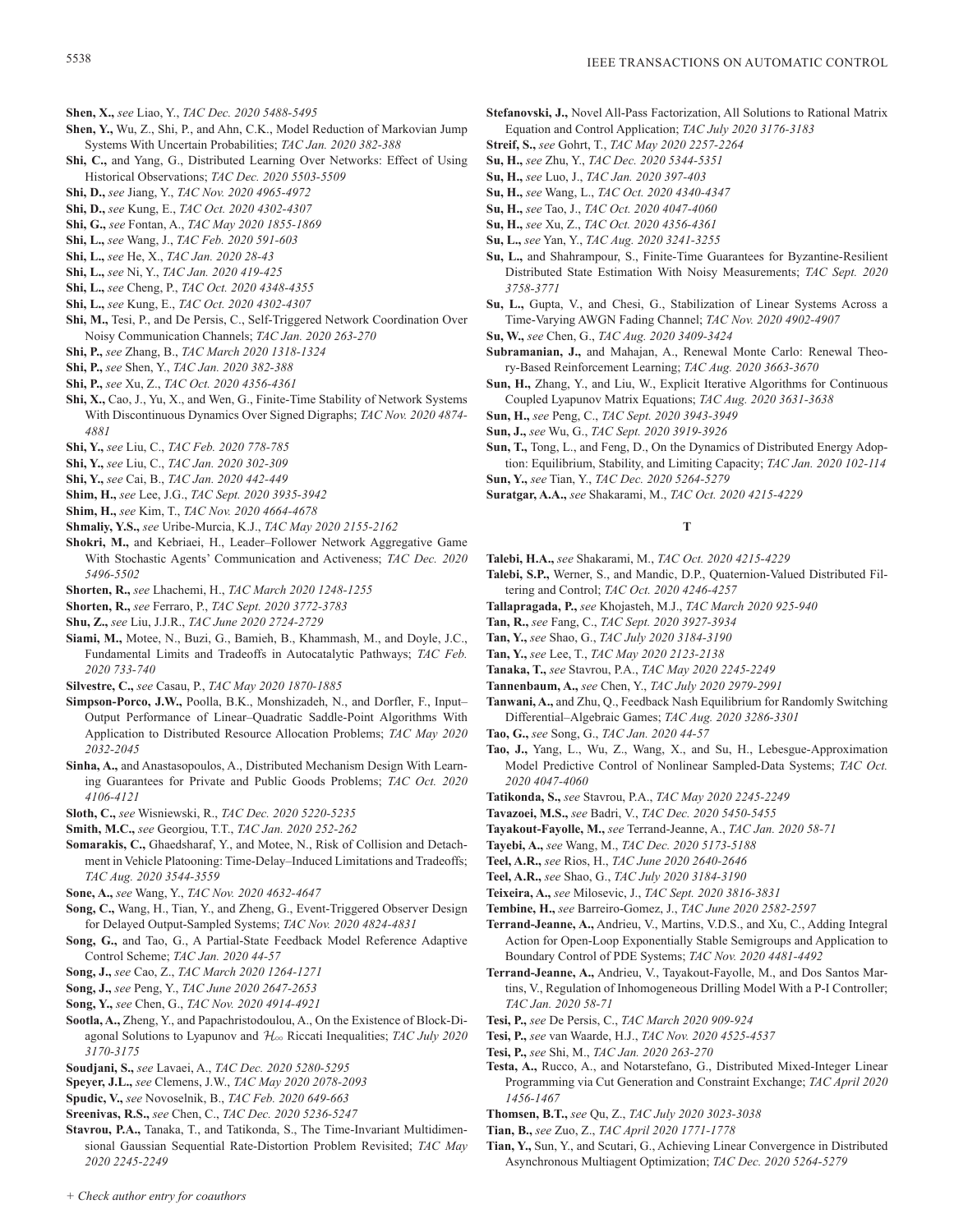- **Tian, Y.,** *see* Song, C., *TAC Nov. 2020 4824-4831*
- **Tomei, P.,** *see* Verrelli, C.M., *TAC June 2020 2634-2639*
- **Tong, L.,** *see* Sun, T., *TAC Jan. 2020 102-114*
- **Topcu, U.,** *see* Savas, Y., *TAC April 2020 1552-1567*
- **Topcu, U.,** *see* Ornik, M., *TAC Nov. 2020 4800-4807*
- **Topcu, U.,** *see* Ahmadi, M., *TAC Nov. 2020 4934-4940*
- **Touri, B.,** *see* Rezaienia, P., *TAC March 2020 1295-1302*
- **Touri, B.,** and Gharesifard, B., A Modified Saddle-Point Dynamics for Distributed Convex Optimization on General Directed Graphs; *TAC July 2020 3098-3103*
- **Trajin, B.,** *see* Sakhraoui, I., *TAC Feb. 2020 831-838*
- **Trelat, E.,** *see* Bonalli, R., *TAC June 2020 2418-2433*
- **Trentelman, H.L.,** *see* Jiao, J., *TAC March 2020 1218-1225*

**Trentelman, H.L.,** *see* Chen, Z., *TAC Sept. 2020 3725-3727*

- **Trentelman, H.L.,** *see* van Waarde, H.J., *TAC Nov. 2020 4753-4768*
- **Trentelman, H.L.,** *see* Jia, J., *TAC Oct. 2020 3977-3990*
- **Trinh, M.H.,** Zelazo, D., and Ahn, H., Pointing Consensus and Bearing-Based Solutions to the Fermat–Weber Location Problem; *TAC June 2020 2339- 2354*
- **Trinh, M.H.,** Van Tran, Q., and Ahn, H., Minimal and Redundant Bearing Rigidity: Conditions and Applications; *TAC Oct. 2020 4186-4200*
- **Tschaikowski, M.,** Over-Approximation of Fluid Models; *TAC March 2020 999-1013*
- **Tsiamis, A.,** Gatsis, K., and Pappas, G.J., State-Secrecy Codes for Networked Linear Systems; *TAC May 2020 2001-2015*
- **Tsitsiklis, J.N.,** *see* Sharifnassab, A., *TAC March 2020 1057-1072*
- **Tsubakino, D.,** *see* Nishimura, Y., *TAC Jan. 2020 354-360*
- **Tsyganova, J.V.,** *see* Kulikova, M.V., *TAC Oct. 2020 4472-4479*
- **Turan, M.S.,** *see* Gallo, A.J., *TAC Sept. 2020 3800-3815*
- **Turner, M.C.,** and Drummond, R., Analysis of Systems With Slope Restricted Nonlinearities Using Externally Positive Zames–Falb Multipliers; *TAC April 2020 1660-1667*
- **Turpin, M.,** *see* Panagou, D., *TAC Aug. 2020 3365-3380*

# **U**

- **Uchitel, S.,** *see* Ciolek, D.A., *TAC Aug. 2020 3502-3516*
- **Ueno, G.,** *see* Nakabayashi, A., *TAC July 2020 3150-3156*
- **Umlauft, J.,** and Hirche, S., Feedback Linearization Based on Gaussian Processes With Event-Triggered Online Learning; *TAC Oct. 2020 4154-4169*
- **Urata, K.,** Inoue, M., Ishizaki, T., and Imura, J., Performance Improvement via Iterative Connection of Passive Systems; *TAC March 2020 1325-1332*
- **Uribe-Murcia, K.J.,** Shmaliy, Y.S., Ahn, C.K., and Zhao, S., Unbiased FIR Filtering for Time-Stamped Discretely Delayed and Missing Data; *TAC May 2020 2155-2162*
- **Usevitch, J.,** and Panagou, D., Resilient Leader-Follower Consensus to Arbitrary Reference Values in Time-Varying Graphs; *TAC April 2020 1755-1762*

# **V**

**Valle, S.D.,** *see* Ortiz, R., *TAC Oct. 2020 4377-4384*

**Valmorbida, G.,** *see* Gahlawat, A., *TAC May 2020 1924-1939*

- **Vamvoudakis, K.G.,** *see* Kanellopoulos, A., *TAC March 2020 1029-1043*
- **Van Schuppen, J.H.,** *see* Xi, K., *TAC July 2020 2913-2928*
- **Van Tran, Q.,** *see* Trinh, M.H., *TAC Oct. 2020 4186-4200*
- **van Waarde, H.J.,** Eising, J., Trentelman, H.L., and Camlibel, M.K., Data Informativity: A New Perspective on Data-Driven Analysis and Control; *TAC Nov. 2020 4753-4768*
- **van Waarde, H.J.,** Tesi, P., and Camlibel, M.K., Necessary and Sufficient Topological Conditions for Identifiability of Dynamical Networks; *TAC Nov. 2020 4525-4537*
- **Varma, V.S.,** de Oliveira, A.M., Postoyan, R., Morarescu, I., and Daafouz, J., Energy-Efficient Time-Triggered Communication Policies for Wireless Networked Control Systems; *TAC Oct. 2020 4324-4331*

**Vasudevan, R.,** *see* Zhao, P., *TAC May 2020 2062-2077*

**Vazquez, R.,** *see* de Andrade, G.A., *TAC Dec. 2020 5336-5343*

- **Veer, S.,** and Poulakakis, I., Switched Systems With Multiple Equilibria Under Disturbances: Boundedness and Practical Stability; *TAC June 2020 2371- 2386*
- **Veliov, V.M.,** *see* Liao-McPherson, D., *TAC Oct. 2020 4288-4294*
- **Verhaegen, M.,** *see* Yu, C., *TAC Oct. 2020 4201-4214*
- **Verrelli, C.M.,** and Tomei, P., Nonanticipating Lyapunov Functions for Persistently Excited Nonlinear Systems; *TAC June 2020 2634-2639*
- **Vidano, S.,** *see* Possieri, C., *TAC Nov. 2020 4808-4815*
- **Vieira, A.,** Brogliato, B., and Prieur, C., Quadratic Optimal Control of Linear Complementarity Systems: First-Order Necessary Conditions and Numerical Analysis; *TAC June 2020 2743-2750*
- **Vrabel, R.,** A Note on Uniform Exponential Stability of Linear Periodic Time-Varying Systems; *TAC April 2020 1647-1651*

### **W**

- **Wakaiki, M.,** Cetinkaya, A., and Ishii, H., Stabilization of Networked Control Systems Under DoS Attacks and Output Quantization; *TAC Aug. 2020 3560- 3575*
- **Wakaiki, M.,** An LMI Approach to Stability Analysis of Coupled Parabolic Systems; *TAC Jan. 2020 404-411*
- **Wan, N.,** Li, D., and Hovakimyan, N., A Simplified Approach to Analyze Complementary Sensitivity Tradeoffs in Continuous-Time and Discrete-Time Systems; *TAC April 2020 1697-1703*
- **Wan, Y.,** *see* Lopez, V.G., *TAC May 2020 1911-1923*
- **Wang, B.,** and Zhu, Q., Stability Analysis of Discrete-Time Semi-Markov Jump Linear Systems; *TAC Dec. 2020 5415-5421*
- **Wang, C.,** Wen, C., and Hu, Q., Event-Triggered Adaptive Control for a Class of Nonlinear Systems With Unknown Control Direction and Sensor Faults; *TAC Feb. 2020 763-770*
- **Wang, C.,** Xia, W., and Xie, G., Limit-Cycle-Based Design of Formation Control for Mobile Agents; *TAC Aug. 2020 3530-3543*
- **Wang, D.,** Ha, M., and Qiao, J., Self-Learning Optimal Regulation for Discrete-Time Nonlinear Systems Under Event-Driven Formulation; *TAC March 2020 1272-1279*
- **Wang, F.,** *see* Wang, J., *TAC July 2020 3136-3142*
- **Wang, G.,** *see* Wang, X., *TAC Dec. 2020 5296-5311*
- **Wang, G.,** *see* Wu, G., *TAC Sept. 2020 3919-3926*
- **Wang, H.,** Ren, W., Cheah, C.C., Xie, Y., and Lyu, S., Dynamic Modularity Approach to Adaptive Control of Robotic Systems With Closed Architecture; *TAC June 2020 2760-2767*
- **Wang, H.,** *see* Song, C., *TAC Nov. 2020 4824-4831*
- **Wang, H.,** *see* Yin, X., *TAC Jan. 2020 376-381*
- **Wang, H.,** and Zhu, Q., Global Stabilization of a Class of Stochastic Nonlinear Time-Delay Systems With SISS Inverse Dynamics; *TAC Oct. 2020 4448- 4455*
- **Wang, J.,** Ren, X., Mo, Y., and Shi, L., Whittle Index Policy for Dynamic Multichannel Allocation in Remote State Estimation; *TAC Feb. 2020 591-603*
- **Wang, J.,** Efimov, D., and Bobtsov, A.A., On Robust Parameter Estimation in Finite-Time Without Persistence of Excitation; *TAC April 2020 1731-1738*
- **Wang, J.,** Wang, F., and Liu, X., Exponential Stability of a Schrödinger Equation Through Boundary Coupling a Wave Equation; *TAC July 2020 3136-3142*
- **Wang, J.,** *see* Zhang, Y., *TAC Oct. 2020 4424-4429*
- **Wang, J.,** *see* Kung, E., *TAC Oct. 2020 4302-4307*
- **Wang, L.,** *see* Jing, G., *TAC Feb. 2020 817-823*
- **Wang, L.,** and Kellett, C.M., Adaptive Semiglobal Nonlinear Output Regulation: An Extended-State Observer Approach; *TAC June 2020 2670-2677*
- **Wang, L.,** and Horn, B.K.P., On the Stability Analysis of Mixed Traffic With Vehicles Under Car-Following and Bilateral Control; *TAC July 2020 3076- 3083*
- **Wang, L.,** and Horn, B.K.P., On the Chain Stability of Bilateral Control Model; *TAC Aug. 2020 3397-3408*
- **Wang, L.,** *see* Qin, J., *TAC Dec. 2020 5083-5098*
- **Wang, L.,** *see* Ye, M., *TAC Nov. 2020 4679-4694*
- **Wang, L.,** *see* Lu, K., *TAC Jan. 2020 426-433*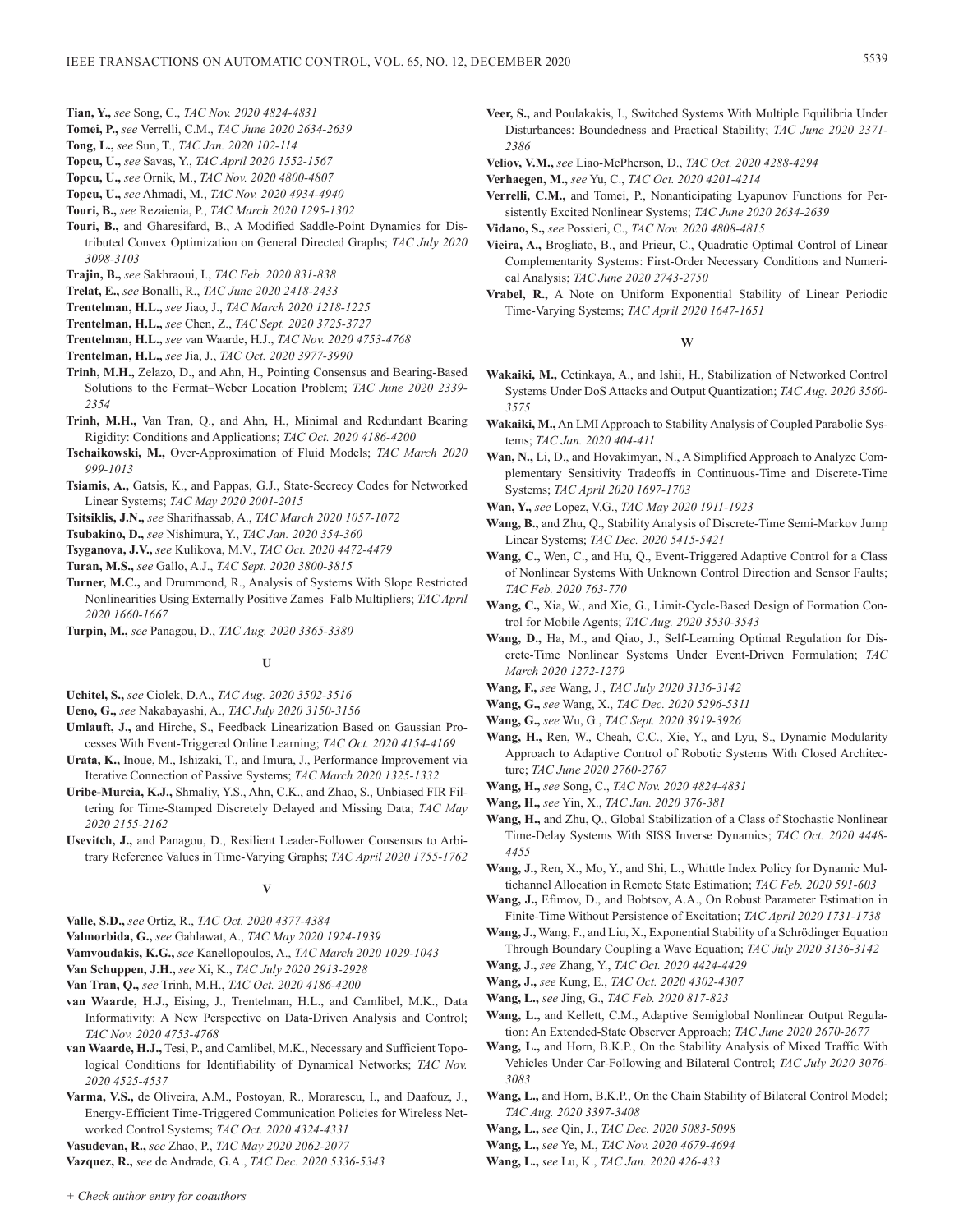- **Wang, L.,** Wen, C., Liu, Z., Su, H., and Cai, J., Robust Cooperative Output Regulation of Heterogeneous Uncertain Linear Multiagent Systems With Time-Varying Communication Topologies; *TAC Oct. 2020 4340-4347*
- **Wang, L.Y.,** *see* Liang, S., *TAC April 2020 1785-1791*
- **Wang, L.Y.,** *see* Liang, S., *TAC Jan. 2020 347-353*
- **Wang, M.,** and Tayebi, A., Hybrid Nonlinear Observers for Inertial Navigation Using Landmark Measurements; *TAC Dec. 2020 5173-5188*
- **Wang, Q.,** *see* Zhao, C., *TAC Oct. 2020 4308-4315*
- **Wang, R.,** *see* Shao, G., *TAC July 2020 3184-3190*
- **Wang, S.,** *see* Carrasco, J., *TAC Nov. 2020 4538-4553*
- **Wang, T.,** Zhang, H., and Zhao, Y., Consensus of Multi-Agent Systems Under Binary-Valued Measurements and Recursive Projection Algorithm; *TAC June 2020 2678-2685*
- **Wang, W.,** Postoyan, R., Nesic, D., and Heemels, W.P.M.H., Periodic Event-Triggered Control for Nonlinear Networked Control Systems; *TAC Feb. 2020 620-635*
- **Wang, W.,** *see* Hou, Y., *TAC Aug. 2020 3584-3591*
- **Wang, W.,** *see* Huang, J., *TAC Jan. 2020 318-324*
- **Wang, X.,** Qian, T., Leong, I., and Gao, Y., Two-Dimensional Frequency-Domain System Identification; *TAC Feb. 2020 577-590*
- **Wang, X.,** Mou, S., and Anderson, B.D.O., Scalable, Distributed Algorithms for Solving Linear Equations via Double-Layered Networks; *TAC March 2020 1132-1143*
- **Wang, X.,** *see* Zhou, J., *TAC April 2020 1691-1696*
- **Wang, X.,** Wang, G., and Li, S., Distributed Finite-Time Optimization for Integrator Chain Multiagent Systems With Disturbances; *TAC Dec. 2020 5296- 5311*
- **Wang, X.,** *see* Tao, J., *TAC Oct. 2020 4047-4060*
- **Wang, Y.,** *see* Zhang, X., *TAC June 2020 2730-2735*
- **Wang, Y.,** Pin, G., Serrani, A., and Parisini, T., Removing SPR-Like Conditions in Adaptive Feedforward Control of Uncertain Systems; *TAC June 2020 2309-2324*
- **Wang, Y.,** *see* Wang, Z., *TAC Sept. 2020 3784-3799*
- **Wang, Y.,** *see* Xu, H., *TAC Nov. 2020 4793-4799*
- **Wang, Y.,** Dong, D., Sone, A., Petersen, I.R., Yonezawa, H., and Cappellaro, P., Quantum Hamiltonian Identifiability via a Similarity Transformation Approach and Beyond; *TAC Nov. 2020 4632-4647*
- **Wang, Z.,** *see* Liu, S., *TAC March 2020 1303-1309*
- **Wang, Z.,** *see* Ding, D., *TAC April 2020 1792-1799*
- **Wang, Z.,** Luo, X., Yau, S.S., and Zhang, Z., Proper Orthogonal Decomposition Method to Nonlinear Filtering Problems in Medium-High Dimension; *TAC April 2020 1613-1624*
- **Wang, Z.,** *see* Meng, H., *TAC April 2020 1683-1690*
- **Wang, Z.,** *see* Li, W., *TAC June 2020 2654-2661*
- **Wang, Z.,** *see* Chen, H., *TAC Dec. 2020 5480-5487*
- **Wang, Z.,** *see* Zou, L., *TAC Dec. 2020 5368-5375*
- **Wang, Z.,** and Wang, Y., An Attack-Resilient Pulse-Based Synchronization Strategy for General Connected Topologies; *TAC Sept. 2020 3784-3799*
- **Watkins, N.J.,** Nowzari, C., and Pappas, G.J., Robust Economic Model Predictive Control of Continuous-Time Epidemic Processes; *TAC March 2020 1116-1131*
- **Wei, E.,** *see* Mansoori, F., *TAC July 2020 2769-2784*
- **Wei, G.,** *see* Liu, S., *TAC March 2020 1303-1309*
- **Wei, G.,** *see* Li, W., *TAC June 2020 2654-2661*
- **Wei, Y.,** Fang, H., Zeng, X., Chen, J., and Pardalos, P., A Smooth Double Proximal Primal-Dual Algorithm for a Class of Distributed Nonsmooth Optimization Problems; *TAC April 2020 1800-1806*
- **Weiss, A.,** *see* Danielson, C., *TAC Oct. 2020 4456-4463*
- **Welsh, J.S.,** *see* Hu, X., *TAC Oct. 2020 4005-4015*
- **Wen, C.,** *see* Wang, C., *TAC Feb. 2020 763-770*
- **Wen, C.,** *see* Huang, J., *TAC Jan. 2020 318-324*
- **Wen, C.,** *see* Wang, L., *TAC Oct. 2020 4340-4347*
- **Wen, G.,** *see* Shi, X., *TAC Nov. 2020 4874-4881*
- **Werner, S.,** *see* Talebi, S.P., *TAC Oct. 2020 4246-4257*
- **Westenbroek, T.,** Dong, R., Ratliff, L.J., and Sastry, S.S., Competitive Statistical Estimation With Strategic Data Sources; *TAC April 2020 1537-1551*
- **White, L.B.,** *see* Bruce-Doust, R., *TAC Nov. 2020 4854-4859*
- **White, L.B.,** and Carravetta, F., State-Space Realizations and Optimal Smoothing for Gaussian Generalized Reciprocal Processes; *TAC Jan. 2020 389-396*
- **Wills, A.,** *see* Yu, C., *TAC Oct. 2020 4201-4214*
- **Winkin, J.J.,** *see* Hastir, A., *TAC April 2020 1525-1536*
- **Winkin, J.J.,** *see* Lamoline, F., *TAC Oct. 2020 4258-4264*
- **Wirth, F.R.,** *see* Noroozi, N., *TAC March 2020 1203-1210*
- **Wisniewski, R.,** *see* Karabacak, O., *TAC July 2020 2969-2978*
- **Wisniewski, R.,** Bujorianu, M.L., and Sloth, C., *p*-Safe Analysis of Stochastic Hybrid Processes; *TAC Dec. 2020 5220-5235*
- **Wouw, N.v.d.,** *see* Rijnen, M., *TAC Nov. 2020 4568-4583*
- **Wu, F.,** *see* Lian, J., *TAC Oct. 2020 4332-4339*
- **Wu, G.,** Wang, G., Sun, J., and Chen, J., Optimal Partial Feedback Attacks in Cyber-Physical Power Systems; *TAC Sept. 2020 3919-3926*
- **Wu, J.,** and Chou, Y., State-Constrained Nonlinear  $L_2$ -Gain Control; *TAC Feb. 2020 771-777*
- **Wu, J.,** *see* Kung, E., *TAC Oct. 2020 4302-4307*
- **Wu, W.,** *see* Luo, J., *TAC Jan. 2020 397-403*
- **Wu, X.,** *see* Feng, H., *TAC May 2020 1841-1854*
- **Wu, Y.,** Isidori, A., Lu, R., and Khalil, H.K., Performance Recovery of Dynamic Feedback-Linearization Methods for Multivariable Nonlinear Systems; *TAC April 2020 1365-1380*
- **Wu, Y.,** *see* Meng, D., *TAC May 2020 2147-2154*
- **Wu, Z.,** *see* Li, Z., *TAC April 2020 1763-1770*
- **Wu, Z.,** *see* Shen, Y., *TAC Jan. 2020 382-388*
- **Wu, Z.,** *see* Tao, J., *TAC Oct. 2020 4047-4060*
- **Wu, Z.,** *see* Xu, Z., *TAC Oct. 2020 4356-4361*

# **X**

- **Xi, K.,** Lin, H.X., Shen, C., and Van Schuppen, J.H., Multilevel Power-Imbalance Allocation Control for Secondary Frequency Control of Power Systems; *TAC July 2020 2913-2928*
- **Xia, D.,** *see* Fei, C., *TAC July 2020 2899-2912*
- **Xia, Q.,** Remarks on "Consistent Abstractions of Affine Control Systems" *TAC Oct. 2020 4430-4433*
- **Xia, W.,** *see* Wang, C., *TAC Aug. 2020 3530-3543*
- **Xia, X.,** *see* Zhu, B., *TAC May 2020 2223-2229*
- **Xia, Y.,** *see* Yang, H., *TAC Dec. 2020 5376-5383*
- **Xiang, S.,** *see* Zhou, H., *TAC May 2020 1940-1955*
- **Xiao, Y.,** *see* Gan, R., *TAC Sept. 2020 3832-3846*
- **Xie, G.,** *see* Wang, C., *TAC Aug. 2020 3530-3543*
- **Xie, L.,** *see* Cao, K., *TAC June 2020 2598-2611*
- **Xie, L.,** *see* Liu, H., *TAC Sept. 2020 3895-3902*
- **Xie, L.,** *see* Xu, L., *TAC Nov. 2020 4981-4988*
- **Xie, L.,** *see* Xu, L., *TAC Jan. 2020 279-286*
- **Xie, S.,** *see* Zhang, B., *TAC March 2020 1318-1324*
- **Xie, W.,** *see* Xu, H., *TAC Nov. 2020 4793-4799*
- **Xie, X.,** *see* Li, G., *TAC Dec. 2020 5360-5367*
- **Xie, Y.,** and Shanbhag, U.V., SI-ADMM: A Stochastic Inexact ADMM Framework for Stochastic Convex Programs; *TAC June 2020 2355-2370*
- **Xie, Y.,** *see* Wang, H., *TAC June 2020 2760-2767*
- **Xin, R.,** and Khan, U.A., Distributed Heavy-Ball: A Generalization and Acceleration of First-Order Methods With Gradient Tracking; *TAC June 2020 2627-2633*
- **Xin, R.,** *see* Saadatniaki, F., *TAC Nov. 2020 4769-4780*
- **Xiong, J.,** *see* Ren, W., *TAC Aug. 2020 3685-3692*
- **Xiong, J.,** *see* Zheng, G., *TAC Dec. 2020 5456-5463*
- **Xu, C.,** *see* Zheng, G., *TAC Dec. 2020 5456-5463*
- **Xu, C.,** *see* Feng, H., *TAC Nov. 2020 4957-4964*
- **Xu, C.,** *see* Terrand-Jeanne, A., *TAC Nov. 2020 4481-4492*
- **Xu, D.,** *see* Liu, C., *TAC Feb. 2020 778-785*
- **Xu, D.,** *see* Liu, C., *TAC Jan. 2020 302-309*
- **Xu, H.,** Yuan, H., Duan, K., Xie, W., and Wang, Y., An Adaptive Gaussian Sum Kalman Filter Based on a Partial Variational Bayesian Method; *TAC Nov. 2020 4793-4799*
- **Xu, J.,** *see* Boom, T.J.J.v.d., *TAC Feb. 2020 905-906*
- **Xu, J.,** *see* Shen, D., *TAC March 2020 1280-1287*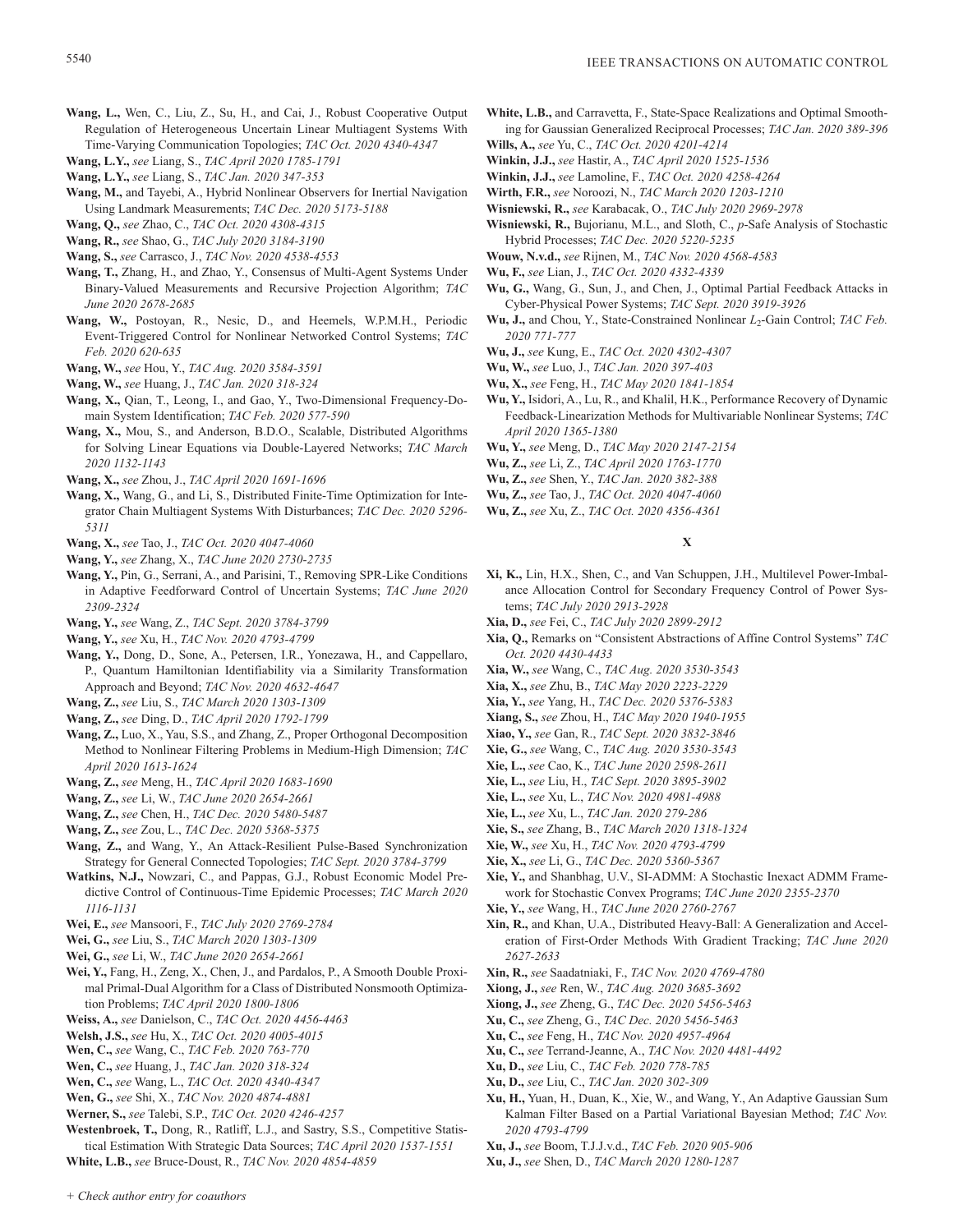**Xu, J.,** *see* Peng, Y., *TAC June 2020 2647-2653*

- **Xu, J.,** Fridman, E., Fridman, L., and Niu, Y., Static Sliding Mode Control of Systems With Arbitrary Relative Degree by Using Artificial Delay; *TAC Dec. 2020 5464-5471*
- **Xu, L.,** Mo, Y., and Xie, L., Remote State Estimation With Stochastic Event-Triggered Sensor Schedule and Packet Drops; *TAC Nov. 2020 4981-4988*
- **Xu, L.,** Mo, Y., and Xie, L., Distributed Consensus Over Markovian Packet Loss Channels; *TAC Jan. 2020 279-286*
- **Xu, S.,** *see* Li, F., *TAC Aug. 2020 3701-3706*
- **Xu, X.,** Liu, L., and Feng, G., Consensus of Linear Multiagent Systems With Distributed Infinite Transmission Delays: A Low Gain Approach; *TAC Feb. 2020 809-816*
- **Xu, X.,** Liu, L., and Feng, G., Stability and Stabilization of Infinite Delay Systems: A Lyapunov-Based Approach; *TAC Nov. 2020 4509-4524*

- **Xu, Z.,** *see* Cheng, D., *TAC Dec. 2020 5444-5449*
- **Xu, Z.,** Wu, Z., Su, H., Shi, P., and Que, H., Energy-to-Peak Filtering of Semi-Markov Jump Systems With Mismatched Modes; *TAC Oct. 2020 4356-4361*
- **Xue, B.,** Franzle, M., and Zhan, N., Inner-Approximating Reachable Sets for Polynomial Systems With Time-Varying Uncertainties; *TAC April 2020 1468-1483*

# **Y**

- **Yagan, O.,** *see* Zhang, Y., *TAC Feb. 2020 711-726*
- **Yaji, V.G.,** and Bhatnagar, S., Analysis of Stochastic Approximation Schemes With Set-Valued Maps in the Absence of a Stability Guarantee and Their Stabilization; *TAC March 2020 1100-1115*
- **Yam, S.C.P.,** *see* Bensoussan, A., *TAC Jan. 2020 12-27*
- **Yan, J.,** *see* Liu, H., *TAC Sept. 2020 3895-3902*
- **Yan, L.,** *see* Fei, C., *TAC July 2020 2899-2912*
- Yan, S., Shen, M., Nguang, S.K., and Zhang, G., Event-Triggered  $H_{\infty}$  Control of Networked Control Systems With Distributed Transmission Delay; *TAC Oct. 2020 4295-4301*
- **Yan, Y.,** *see* Zhang, C., *TAC May 2020 2185-2191*
- **Yan, Y.,** Su, L., Gupta, V., and Antsaklis, P., Analysis of Two-Dimensional Feedback Systems Over Networks Using Dissipativity; *TAC Aug. 2020 3241- 3255*
- **Yang, C.,** *see* Du, C., *TAC March 2020 955-969*
- **Yang, C.,** *see* Li, F., *TAC May 2020 2163-2170*
- **Yang, G.,** *see* An, L., *TAC March 2020 1234-1241*
- **Yang, G.,** *see* Zhang, C., *TAC March 2020 1340-1347*
- **Yang, G.,** *see* Lu, A., *TAC Aug. 2020 3471-3485*
- **Yang, G.,** *see* Shi, C., *TAC Dec. 2020 5503-5509*
- **Yang, G.,** *see* Lu, A., *TAC Sept. 2020 3911-3918*
- Yang, H., Li, P., Xia, Y., and Zhang, J., Reduced-Order  $H_{\infty}$  Filter Design for Delta Operator Systems Over Multiple Frequency Intervals; *TAC Dec. 2020 5376-5383*
- **Yang, J.,** Li, T., Liu, C., Li, S., and Chen, W., Nonlinearity Estimator-Based Control of A Class of Uncertain Nonlinear Systems; *TAC May 2020 2230- 2236*
- **Yang, J.,** *see* Zhang, C., *TAC May 2020 2185-2191*
- **Yang, J.,** *see* Jiang, X., *TAC Dec. 2020 5399-5406*
- **Yang, L.,** *see* Tao, J., *TAC Oct. 2020 4047-4060*
- **Yang, Q.,** *see* Chen, G., *TAC Nov. 2020 4914-4921*
- **Yang, X.,** *see* Zheng, X., *TAC March 2020 1310-1317*
- **Yang, X.,** and Scott, J.K., Accurate Uncertainty Propagation for Discrete-Time Nonlinear Systems Using Differential Inequalities With Model Redundancy; *TAC Dec. 2020 5043-5057*
- **Yang, X.,** *see* Erhardsson, T., *TAC Nov. 2020 4840-4845*
- **Yang, Y.,** and Gao, Z., A New Method for Control Allocation of Aircraft Flight Control System; *TAC April 2020 1413-1428*
- **Yang, Z.,** *see* Cheng, P., *TAC Oct. 2020 4348-4355*
- **Yao, P.,** *see* Feng, H., *TAC Nov. 2020 4957-4964*
- **Yau, S.S.,** *see* Wang, Z., *TAC April 2020 1613-1624*
- **Yazdanpanah, M.J.,** *see* Badri, V., *TAC Dec. 2020 5450-5455*
- **Ye, M.,** Liu, J., Wang, L., Anderson, B.D.O., and Cao, M., Consensus and Disagreement of Heterogeneous Belief Systems in Influence Networks; *TAC Nov. 2020 4679-4694*
- **Yi, J.,** Chai, L., and Zhang, J., Average Consensus by Graph Filtering: New Approach, Explicit Convergence Rate, and Optimal Design; *TAC Jan. 2020 191-206*
- **Yin, G.,** *see* Liang, S., *TAC April 2020 1785-1791*
- **Yin, G.,** *see* Liang, S., *TAC Jan. 2020 347-353*
- **Yin, X.,** and Li, S., Synthesis of Dynamic Masks for Infinite-Step Opacity; *TAC April 2020 1429-1441*
- **Yin, X.,** Yue, D., and Chen, Z., Asymptotic Behavior and Collision Avoidance in the Cucker–Smale Model; *TAC July 2020 3112-3119*
- **Yin, X.,** Zhang, Q., Wang, H., and Ding, Z., RBFNN-Based Minimum Entropy Filtering for a Class of Stochastic Nonlinear Systems; *TAC Jan. 2020 376- 381*
- **Yonezawa, H.,** *see* Wang, Y., *TAC Nov. 2020 4632-4647*
- **You, K.,** *see* Zhang, J., *TAC June 2020 2494-2509*
- **You, X.,** Hua, C., Li, K., and Jia, X., Fixed-Time Leader-Following Consensus for High-Order Time-Varying Nonlinear Multiagent Systems; *TAC Dec. 2020 5510-5516*
- **Yu, C.,** Ljung, L., Wills, A., and Verhaegen, M., Constrained Subspace Method for the Identification of Structured State-Space Models (COSMOS); *TAC Oct. 2020 4201-4214*
- **Yu, H.,** Chen, X., Chen, T., and Hao, F., Event-Triggered Bipartite Consensus for Multiagent Systems: A Zeno-Free Analysis; *TAC Nov. 2020 4866-4873*
- **Yu, L.,** *see* Saadi, W., *TAC June 2020 2700-2707*
- **Yu, M.,** *see* Hou, Y., *TAC Aug. 2020 3584-3591*
- **Yu, M.,** Logic-Based Switching Control for Stabilization of Stochastic Feedforward Nonlinear Systems; *TAC Oct. 2020 4408-4415*
- **Yu, P.,** *see* Haskell, W.B., *TAC Jan. 2020 115-129*
- **Yu, X.,** Andersson, S.B., Zhou, N., and Cassandras, C.G., Scheduling Multiple Agents in a Persistent Monitoring Task Using Reachability Analysis; *TAC April 2020 1499-1513*
- **Yu, X.,** *see* Zheng, G., *TAC Dec. 2020 5456-5463*
- **Yu, X.,** *see* Qin, J., *TAC Dec. 2020 5083-5098*
- **Yu, X.,** *see* Shi, X., *TAC Nov. 2020 4874-4881*
- **Yuan, H.,** *see* Xu, H., *TAC Nov. 2020 4793-4799*
- **Yuan, K.,** *see* Alghunaim, S.A., *TAC Nov. 2020 4554-4567*
- **Yue, D.,** *see* Yin, X., *TAC July 2020 3112-3119*
- **Yuksel, S.,** *see* Kawan, C., *TAC June 2020 2466-2479*
- **Yuksel, S.,** *see* Dalkiran, N.A., *TAC Nov. 2020 4710-4725*
- **Yuksel, S.,** *see* Saldi, N., *TAC Jan. 2020 130-142*

# **Z**

- **Zabala, Y.A.,** and Costa, O.L.V., A Detector-Based Approach for the Constrained Quadratic Control of Discrete-Time Markovian Jump Linear Systems; *TAC March 2020 1211-1217*
- **Zaccarian, L.,** *see* Invernizzi, D., *TAC Jan. 2020 453-460*
- **Zamani, M.,** *see* Lavaei, A., *TAC Dec. 2020 5280-5295*
- **Zamora-Gomez, G.I.,** Zavala-Rio, A., Lopez-Araujo, D.J., Cruz-Zavala, E., and Nuno, E., Continuous Control for Fully Damped Mechanical Systems With Input Constraints: Finite-Time and Exponential Tracking; *TAC Feb. 2020 882-889*
- **Zang, Y.,** *see* Hou, Y., *TAC Aug. 2020 3584-3591*
- **Zanon, M.,** *see* Gros, S., *TAC Feb. 2020 636-648*
- **Zarai, Y.,** *see* Ben Avraham, T., *TAC March 2020 941-954*
- **Zare, A.,** Mohammadi, H., Dhingra, N.K., Georgiou, T.T., and Jovanovic, M.R., Proximal Algorithms for Large-Scale Statistical Modeling and Sensor/Actuator Selection; *TAC Aug. 2020 3441-3456*
- **Zavala-Rio, A.,** *see* Zamora-Gomez, G.I., *TAC Feb. 2020 882-889*
- **Zelazo, D.,** *see* Trinh, M.H., *TAC June 2020 2339-2354*
- **Zeng, X.,** *see* Wei, Y., *TAC April 2020 1800-1806*
- **Zhan, N.,** *see* Xue, B., *TAC April 2020 1468-1483*
- **Zhang, B.,** Lim, C., Shi, P., Xie, S., and Deng, F., Stabilization of a Class of Nonlinear Systems With Random Disturbance via Intermittent Stochastic Noise; *TAC March 2020 1318-1324*

**Xu, X.,** *see* Li, H., *TAC Jan. 2020 207-222*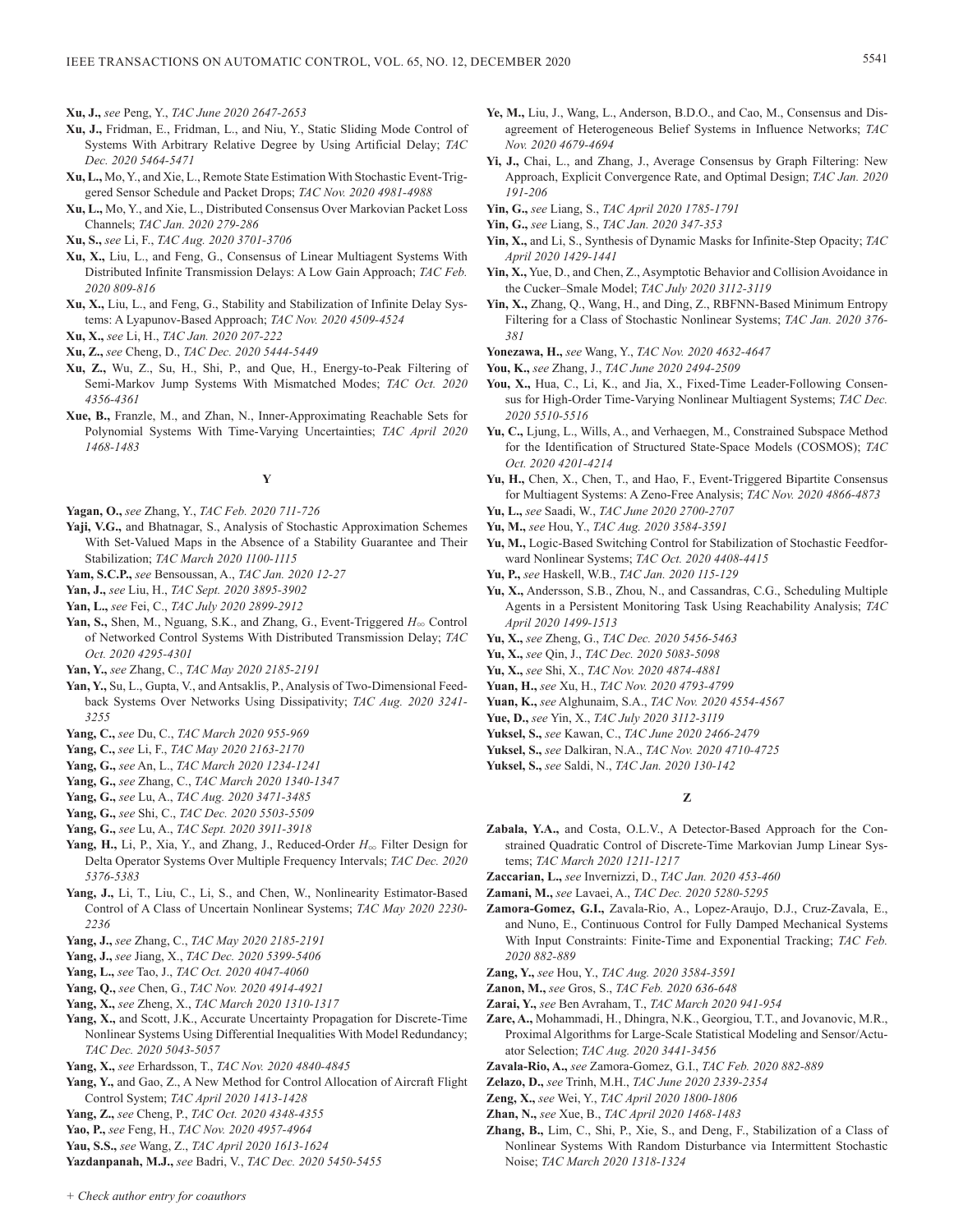- **Zhang, B.,** *see* Sekar, S., *TAC Nov. 2020 4600-4615*
- **Zhang, C.,** and Yang, G., Event-Triggered Global Finite-Time Control for a Class of Uncertain Nonlinear Systems; *TAC March 2020 1340-1347*
- **Zhang, C.,** Yang, J., Yan, Y., Fridman, L., and Li, S., Semiglobal Finite-Time Trajectory Tracking Realization for Disturbed Nonlinear Systems via Higher-Order Sliding Modes; *TAC May 2020 2185-2191*
- **Zhang, G.,** Petersen, I.R., and Li, J., Structural Characterization of Linear Quantum Systems With Application to Back-Action Evading Measurement; *TAC July 2020 3157-3163*
- **Zhang, G.,** *see* Yan, S., *TAC Oct. 2020 4295-4301*
- **Zhang, H.,** *see* Meng, H., *TAC April 2020 1683-1690*
- **Zhang, H.,** *see* Wang, T., *TAC June 2020 2678-2685*
- **Zhang, H.,** *see* Gan, R., *TAC Sept. 2020 3832-3846*
- **Zhang, J.,** *see* Ni, Y., *TAC April 2020 1716-1723*
- **Zhang, J.,** and You, K., AsySPA: An Exact Asynchronous Algorithm for Convex Optimization Over Digraphs; *TAC June 2020 2494-2509*
- **Zhang, J.,** Cong, S., Ling, Q., Li, K., and Rabitz, H., Quantum State Filter With Disturbance and Noise; *TAC July 2020 2856-2866*
- **Zhang, J.,** *see* Ge, Z., *TAC May 2020 2294-2299*
- **Zhang, J.,** *see* Yang, H., *TAC Dec. 2020 5376-5383*
- **Zhang, J.,** *see* Carrasco, J., *TAC Nov. 2020 4538-4553*
- **Zhang, J.,** Zhao, X., Zhu, F., and Karimi, H.R., Reduced-Order Observer Design for Switched Descriptor Systems With Unknown Inputs; *TAC Jan. 2020 287-294*
- **Zhang, J.,** *see* Yi, J., *TAC Jan. 2020 191-206*
- **Zhang, K.,** *see* Liu, X., *TAC April 2020 1676-1682*
- **Zhang, K.,** and Johansson, K.H., Efficient Verification of Observability and Reconstructibility for Large Boolean Control Networks With Special Structures; *TAC Dec. 2020 5144-5158*
- **Zhang, L.,** *see* Cai, B., *TAC Jan. 2020 442-449*
- **Zhang, L.,** *see* Ning, Z., *TAC Jan. 2020 159-174*
- **Zhang, P.,** *see* Zhang, Z., *TAC Jan. 2020 434-441*
- **Zhang, Q.,** Ljung, L., and Pintelon, R., On Local LTI Model Coherence for LPV Interpolation; *TAC Aug. 2020 3671-3676*
- **Zhang, Q.,** *see* Yin, X., *TAC Jan. 2020 376-381*
- **Zhang, R.,** and Cai, K., Supervisor Localization of Timed Discrete-Event Systems Under Partial Observation; *TAC Jan. 2020 295-301*
- **Zhang, W.,** and Li, J., Analyzing Controllability of Bilinear Systems on Symmetric Groups: Mapping Lie Brackets to Permutations; *TAC Nov. 2020 4895-4901*
- **Zhang, X.,** An Optimal Data Fusion Algorithm in the Presence of Unknown Cross Covariances; *TAC March 2020 1226-1233*
- **Zhang, X.,** Wang, Y., and Cheng, D., Output Tracking of Boolean Control Networks; *TAC June 2020 2730-2735*
- **Zhang, X.,** *see* Li, F., *TAC May 2020 2163-2170*
- **Zhang, X.,** *see* Lin, W., *TAC Aug. 2020 3317-3332*
- **Zhang, Y.,** and Yagan, O., Robustness of Interdependent Cyber-Physical Systems Against Cascading Failures; *TAC Feb. 2020 711-726*
- **Zhang, Y.,** *see* Sun, H., *TAC Aug. 2020 3631-3638*
- **Zhang, Y.,** Zhu, M., Li, D., and Wang, J., ADRC Dynamic Stabilization of an Unstable Heat Equation; *TAC Oct. 2020 4424-4429*
- **Zhang, Z.,** Zheng, L., Qiu, T., and Deng, F., Varying-Parameter Convergent-Differential Neural Solution to Time-Varying Overdetermined System of Linear Equations; *TAC Feb. 2020 874-881*
- **Zhang, Z.,** *see* Wang, Z., *TAC April 2020 1613-1624*
- **Zhang, Z.,** *see* Jiang, X., *TAC Dec. 2020 5399-5406*
- **Zhang, Z.,** Leifeld, T., and Zhang, P., Reduced-Order Observer Design for Boolean Control Networks; *TAC Jan. 2020 434-441*
- **Zhao, C.,** He, J., and Wang, Q., Resilient Distributed Optimization Algorithm Against Adversarial Attacks; *TAC Oct. 2020 4308-4315*
- **Zhao, D.,** Qiu, L., and Gu, G., Stabilization of Two-Port Networked Systems With Simultaneous Uncertainties in Plant, Controller, and Communication Channels; *TAC March 2020 1160-1175*
- **Zhao, J.,** and Iwasaki, T., Orbital Stability Analysis for Perturbed Nonlinear Systems and Natural Entrainment via Adaptive Andronov–Hopf Oscillator; *TAC Jan. 2020 87-101*
- **Zhao, P.,** Mohan, S., and Vasudevan, R., Optimal Control of Polynomial Hybrid Systems via Convex Relaxations; *TAC May 2020 2062-2077*
- **Zhao, P.,** *see* Mao, Y., *TAC Sept. 2020 3847-3862*
- **Zhao, S.,** *see* Uribe-Murcia, K.J., *TAC May 2020 2155-2162*
- **Zhao, X.,** *see* Fei, Z., *TAC July 2020 3120-3127*
- **Zhao, X.,** *see* Cheng, J., *TAC Nov. 2020 4816-4823*
- **Zhao, X.,** *see* Zhang, J., *TAC Jan. 2020 287-294*
- **Zhao, Y.,** *see* Wang, T., *TAC June 2020 2678-2685*
- **Zhao, Y.,** *see* Li, H., *TAC Jan. 2020 207-222* **Zheng, G.,** *see* Saadi, W., *TAC June 2020 2700-2707*
- **Zheng, G.,** Xiong, J., Yu, X., and Xu, C., Stabilization for Infinite-Dimensional Switched Linear Systems; *TAC Dec. 2020 5456-5463*
- **Zheng, G.,** *see* Song, C., *TAC Nov. 2020 4824-4831*
- **Zheng, L.,** *see* Zhang, Z., *TAC Feb. 2020 874-881*
- **Zheng, L.,** *see* Sekar, S., *TAC Nov. 2020 4600-4615*
- **Zheng, W.X.,** *see* Zhu, Y., *TAC May 2020 2177-2184*
- **Zheng, W.X.,** *see* Zhu, Y., *TAC Aug. 2020 3714-3721*
- **Zheng, W.X.,** *see* Gan, R., *TAC Sept. 2020 3832-3846*
- **Zheng, W.X.,** *see* Fang, C., *TAC Sept. 2020 3927-3934*
- **Zheng, X.,** and Yang, X., Command Filter and Universal Approximator Based Backstepping Control Design for Strict-Feedback Nonlinear Systems With Uncertainty; *TAC March 2020 1310-1317*
- **Zheng, Y.,** *see* Sootla, A., *TAC July 2020 3170-3175*
- **Zheng, Z.,** *see* Zhu, B., *TAC May 2020 2223-2229*
- **Zhong, M.,** Ding, S.X., Zhou, D., and He, X., An  $H_i/H_{\infty}$  Optimization Approach to Event-Triggered Fault Detection for Linear Discrete Time Systems; *TAC Oct. 2020 4464-4471*
- **Zhong, S.,** *see* Liu, X., *TAC June 2020 2686-2692*
- **Zhou, D.,** *see* Zou, L., *TAC Dec. 2020 5368-5375*
- **Zhou, D.,** *see* Zhong, M., *TAC Oct. 2020 4464-4471*
- **Zhou, H.,** Guo, B., and Xiang, S., Performance Output Tracking for Multidimensional Heat Equation Subject to Unmatched Disturbance and Noncollocated Control; *TAC May 2020 1940-1955*
- **Zhou, J.,** Wang, X., Mou, S., and Anderson, B.D.O., Finite-Time Distributed Linear Equation Solver for Solutions With Minimum *l*1-Norm; *TAC April 2020 1691-1696*
- **Zhou, M.,** *see* Huang, M., *TAC April 2020 1397-1412*
- **Zhou, M.,** *see* Luo, J., *TAC Jan. 2020 397-403*
- **Zhou, N.,** *see* Yu, X., *TAC April 2020 1499-1513*
- **Zhou, X.,** Dall'Anese, E., and Chen, L., Online Stochastic Optimization of Networked Distributed Energy Resources; *TAC June 2020 2387-2401*
- **Zhu, B.,** On the Well-Posedness of a Parametric Spectral Estimation Problem and Its Numerical Solution; *TAC March 2020 1089-1099*
- **Zhu, B.,** Zheng, Z., and Xia, X., Constrained Adaptive Model-Predictive Control for a Class of Discrete-Time Linear Systems With Parametric Uncertainties; *TAC May 2020 2223-2229*
- **Zhu, F.,** *see* Zhang, J., *TAC Jan. 2020 287-294*
- **Zhu, G.,** *see* Lhachemi, H., *TAC March 2020 1248-1255*
- **Zhu, G.,** *see* Ma, Z., *TAC June 2020 2662-2669*
- **Zhu, L.,** *see* Khan, G.D., *TAC Aug. 2020 3592-3599*
- **Zhu, L.,** and Hill, D.J., Synchronization of Kuramoto Oscillators: A Regional Stability Framework; *TAC Dec. 2020 5070-5082*
- **Zhu, M.,** *see* Kim, H., *TAC Nov. 2020 4887-4894*
- **Zhu, M.,** *see* Zhang, Y., *TAC Oct. 2020 4424-4429*
- **Zhu, Q.,** *see* Tanwani, A., *TAC Aug. 2020 3286-3301*
- **Zhu, Q.,** *see* Wang, B., *TAC Dec. 2020 5415-5421*
- **Zhu, Q.,** *see* Wang, H., *TAC Oct. 2020 4448-4455*
- **Zhu, Q.,** *see* Chen, J., *TAC Oct. 2020 4385-4392*
- **Zhu, S.,** Lu, J., and Liu, Y., Asymptotical Stability of Probabilistic Boolean Networks With State Delays; *TAC April 2020 1779-1784*
- **Zhu, Y.,** and Zheng, W.X., Multiple Lyapunov Functions Analysis Approach for Discrete-Time-Switched Piecewise-Affine Systems Under Dwell-Time Constraints; *TAC May 2020 2177-2184*
- **Zhu, Y.,** and Zheng, W.X., Observer-Based Control for Cyber-Physical Systems With Periodic DoS Attacks via a Cyclic Switching Strategy; *TAC Aug. 2020 3714-3721*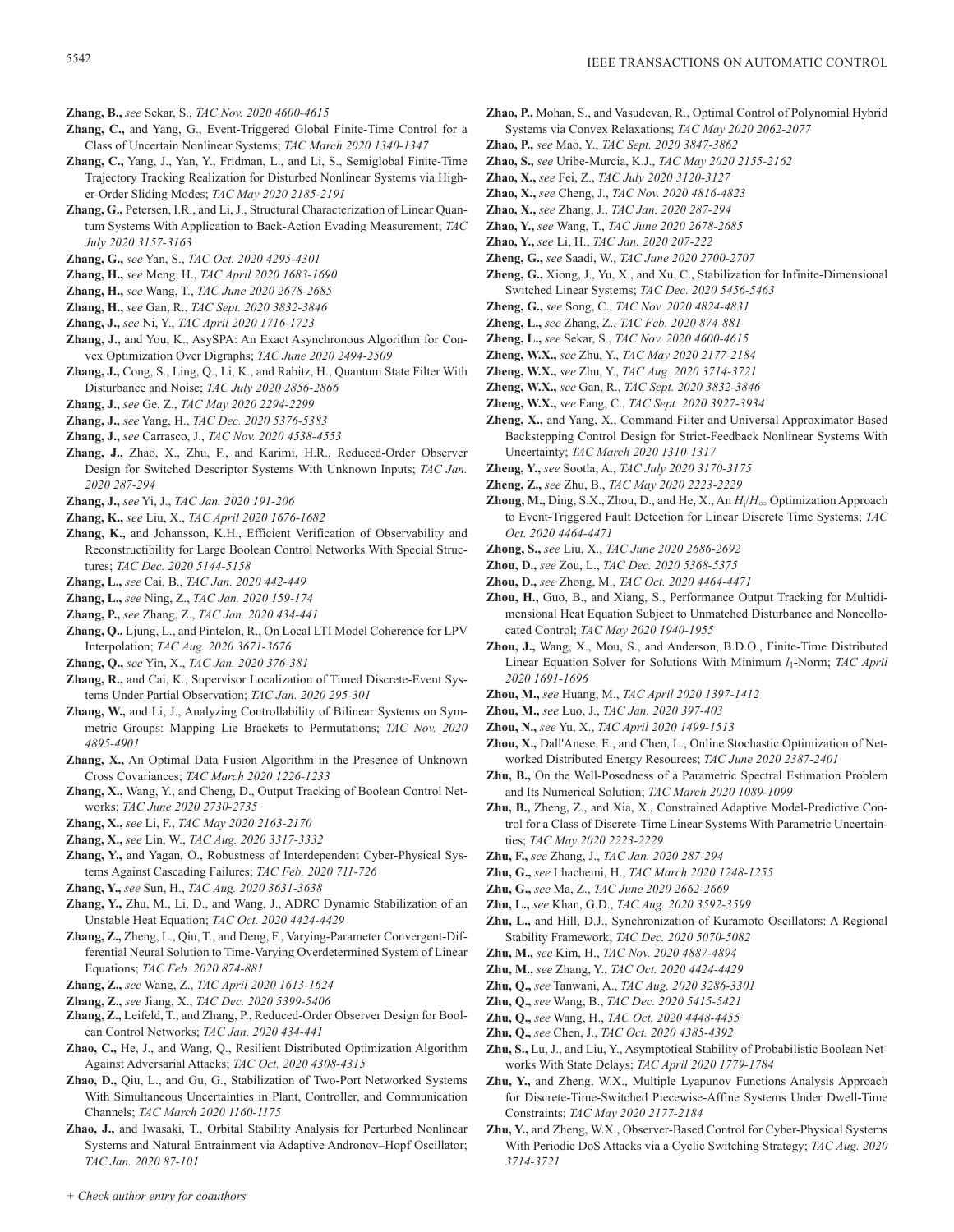- **Zhu, Y.,** Krstic, M., and Su, H., Predictor Feedback for Uncertain Linear Systems With Distributed Input Delays; *TAC Dec. 2020 5344-5351*
- **Zibaeenejad, M.H.,** and Liu, J., Auditor Product and Controller Synthesis for Nondeterministic Transition Systems With Practical LTL Specifications; *TAC Oct. 2020 4281-4287*
- **Zimenko, K.,** Polyakov, A., Efimov, D., and Perruquetti, W., Robust Feedback Stabilization of Linear MIMO Systems Using Generalized Homogenization; *TAC Dec. 2020 5429-5436*

**Zong, G.,** *see* Qi, W., *TAC Jan. 2020 361-368*

- **Zorzi, M.,** *see* Ciccone, V., *TAC Dec. 2020 5130-5143*
- **Zou, L.,** Wang, Z., Hu, J., and Zhou, D., Moving Horizon Estimation With Unknown Inputs Under Dynamic Quantization Effects; *TAC Dec. 2020 5368-5375*

**Zou, Y.,** *see* Huang, B., *TAC Feb. 2020 801-808*

- **Zuo, S.,** Lewis, F.L., and Davoudi, A., Resilient Output Containment of Heterogeneous Cooperative and Adversarial Multigroup Systems; *TAC July 2020 3104-3111*
- **Zuo, Z.,** Defoort, M., Tian, B., and Ding, Z., Distributed Consensus Observer for Multiagent Systems With High-Order Integrator Dynamics; *TAC April 2020 1771-1778*

# **SUBJECT INDEX**

### **A**

# **Accelerometers**

- Hybrid Nonlinear Observers for Inertial Navigation Using Landmark Measurements. *Wang, M.*, +, *TAC Dec. 2020 5173-5188*
- **Active disturbance rejection control**
	- ADRC Dynamic Stabilization of an Unstable Heat Equation. *Zhang, Y.*, +, *TAC Oct. 2020 4424-4429*

Matched Disturbance Rejection for a Class of Nonlinear Systems. *Ferguson, J.*, +, *TAC April 2020 1710-1715*

### **Actuators**

- Actuator Security Indices Based on Perfect Undetectability: Computation, Robustness, and Sensor Placement. *Milosevic, J.*, +, *TAC Sept. 2020 3816- 3831*
- Adaptive Control for a Class of Multi-Input Multi-Output Plants With Arbitrary Relative Degree. *Qu, Z.*, +, *TAC July 2020 3023-3038*
- An Improved Homogeneous Polynomial Approach for Adaptive Sliding-Mode Control of Markov Jump Systems With Actuator Faults. *Du, C.*, +, *TAC March 2020 955-969*
- Continuous Control for Fully Damped Mechanical Systems With Input Constraints: Finite-Time and Exponential Tracking. *Zamora-Gomez, G.I.*, +, *TAC Feb. 2020 882-889*
- Predictor Feedback for Uncertain Linear Systems With Distributed Input Delays. *Zhu, Y.*, +, *TAC Dec. 2020 5344-5351*
- Proximal Algorithms for Large-Scale Statistical Modeling and Sensor/Actuator Selection. *Zare, A.*, +, *TAC Aug. 2020 3441-3456*
- Spacecraft Attitude Control With Nonconvex Constraints: An Explicit Reference Governor Approach. *Nicotra, M.M.*, +, *TAC Aug. 2020 3677-3684* Stabilization of Linear Systems by Pulsewidth Modulation of Switching Actuators. *Komaee, A., TAC May 2020 1969-1984*

### **Adaptive algorithms**

A New Varying-Gain-Exponent-Based Differentiator/Observer: An Efficient Balance Between Linear and Sliding-Mode Algorithms. *Ghanes, M.*, +, *TAC Dec. 2020 5407-5414*

# **Adaptive control**

- "Class-Type" Identification-Based Internal Models in Multivariable Nonlinear Output Regulation. *Bin, M.*, +, *TAC Oct. 2020 4369-4376*
- Adaptive Control by Regulation-Triggered Batch Least Squares. *Karafyllis, I.*, +, *TAC July 2020 2842-2855*
- Adaptive Error Feedback Regulator Design for One-Dimensional Heat Equation With Unknown Harmonic Disturbance Anticollocated With Control. *Guo, W.*, +, *TAC Feb. 2020 824-830*
- Adaptive Event-Triggered Control of Nonlinear Systems With Controller and Parameter Estimator Triggering. *Huang, J.*, +, *TAC Jan. 2020 318-324*
- *+ Check author entry for coauthors*
- Adaptive Semiglobal Nonlinear Output Regulation: An Extended-State Observer Approach. *Wang, L.*, +, *TAC June 2020 2670-2677*
- An Improved Homogeneous Polynomial Approach for Adaptive Sliding-Mode Control of Markov Jump Systems With Actuator Faults. *Du, C.*, +, *TAC March 2020 955-969*
- An Iterative Learning Control Algorithm With Gain Adaptation for Stochastic Systems. *Shen, D.*, +, *TAC March 2020 1280-1287*
- Barrier Function-Based Adaptive Super-Twisting Controller. *Obeid, H.*, +, *TAC Nov. 2020 4928-4933*
- Command Filter and Universal Approximator Based Backstepping Control Design for Strict-Feedback Nonlinear Systems With Uncertainty. *Zheng, X.*, +, *TAC March 2020 1310-1317*
- Constrained Adaptive Model-Predictive Control for a Class of Discrete-Time Linear Systems With Parametric Uncertainties. *Zhu, B.*, +, *TAC May 2020 2223-2229*
- Delay-Tolerant Adaptive Robust Tracking Control of Uncertain Time-Delay Systems. *Nandiganahalli, J.S.*, +, *TAC Feb. 2020 695-710*
- Distributed Leader–Follower Affine Formation Maneuver Control for High-Order Multiagent Systems. *Chen, L.*, +, *TAC Nov. 2020 4941-4948*
- Distributed Robust Adaptive Frequency Control of Power Systems With Dynamic Loads. *Kim, H.*, +, *TAC Nov. 2020 4887-4894*
- Dynamic Modularity Approach to Adaptive Control of Robotic Systems With Closed Architecture. *Wang, H.*, +, *TAC June 2020 2760-2767*
- Event-Triggered Adaptive Control for a Class of Nonlinear Systems With Unknown Control Direction and Sensor Faults. *Wang, C.*, +, *TAC Feb. 2020 763-770*
- Event-Triggered Global Finite-Time Control for a Class of Uncertain Nonlinear Systems. *Zhang, C.*, +, *TAC March 2020 1340-1347*
- Extremum Seeking Control With Input Dead-Zone. *Shao, G.*, +, *TAC July 2020 3184-3190*
- Global Stabilization of a Class of Stochastic Nonlinear Time-Delay Systems With SISS Inverse Dynamics. *Wang, H.*, +, *TAC Oct. 2020 4448-4455*
- Inverse Open-Loop Noncooperative Differential Games and Inverse Optimal Control. *Molloy, T.L.*, +, *TAC Feb. 2020 897-904*
- Leader-Following Consensus for a Class of Multiple Robot Manipulators over Switching Networks by Distributed Position Feedback Control. *He, C.*, +, *TAC Feb. 2020 890-896*
- Leaderless Synchronization of Heterogeneous Oscillators by Adaptively Learning the Group Model. *Baldi, S.*, +, *TAC Jan. 2020 412-418*
- Nonlinearity Estimator-Based Control of A Class of Uncertain Nonlinear Systems. *Yang, J.*, +, *TAC May 2020 2230-2236*
- Orbital Stability Analysis for Perturbed Nonlinear Systems and Natural Entrainment via Adaptive Andronov–Hopf Oscillator. *Zhao, J.*, +, *TAC Jan. 2020 87-101*
- Peaking Attenuation of High-Gain Observers Using Adaptive Techniques: State Estimation and Feedback Control. *Shakarami, M.*, +, *TAC Oct. 2020 4215-4229*
- Predictor Feedback for Uncertain Linear Systems With Distributed Input Delays. *Zhu, Y.*, +, *TAC Dec. 2020 5344-5351*
- Realization of Reachability for the Control of a Class of Nonlinear Systems. *Chai, Y.*, +, *TAC March 2020 1073-1088*
- Removing SPR-Like Conditions in Adaptive Feedforward Control of Uncertain Systems. *Wang, Y.*, +, *TAC June 2020 2309-2324*
- Self-Learning Optimal Regulation for Discrete-Time Nonlinear Systems Under Event-Driven Formulation. *Wang, D.*, +, *TAC March 2020 1272- 1279*

### **Adaptive estimation**

On Robust Parameter Estimation in Finite-Time Without Persistence of Excitation. *Wang, J.*, +, *TAC April 2020 1731-1738*

# **Adaptive filters**

An Adaptive Gaussian Sum Kalman Filter Based on a Partial Variational Bayesian Method. *Xu, H.*, +, *TAC Nov. 2020 4793-4799*

# **Adaptive systems**

Adaptive State-Feedback Stabilization of Stochastic High-Order Nonlinear Systems With Time-Varying Powers and Stochastic Inverse Dynamics. *Li, G.*, +, *TAC Dec. 2020 5360-5367*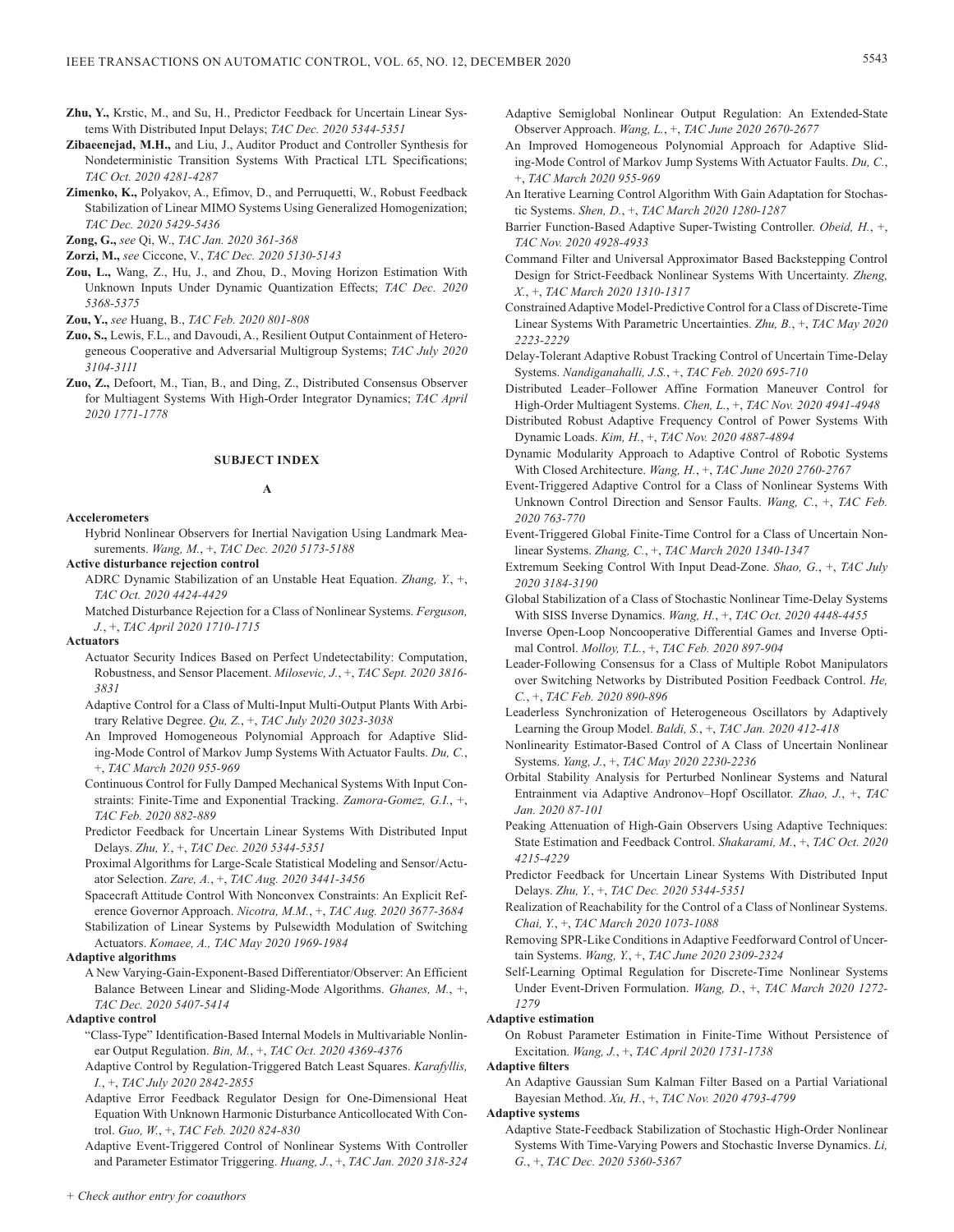# **Affine transforms**

A Lyapunov-Like Characterization of Predefined-Time Stability. *Jimenez-Rodriguez, E.*, +, *TAC Nov. 2020 4922-4927*

### **Aggregation**

A Generalized Framework For Kullback–Leibler Markov Aggregation. *Amjad, R.A.*, +, *TAC July 2020 3068-3075*

# **Aircraft control**

- A Moving Target Defense Control Framework for Cyber-Physical Systems. *Kanellopoulos, A.*, +, *TAC March 2020 1029-1043*
- A New Method for Control Allocation of Aircraft Flight Control System. *Yang, Y.*, +, *TAC April 2020 1413-1428*
- Adaptive Control for a Class of Multi-Input Multi-Output Plants With Arbitrary Relative Degree. *Qu, Z.*, +, *TAC July 2020 3023-3038*

# **Algebra**

- A Tool for Analysis of Existence of Equilibria and Voltage Stability in Power Systems With Constant Power Loads. *Matveev, A.S.*, +, *TAC Nov. 2020 4726-4740*
- Event-Triggered Bipartite Consensus for Multiagent Systems: A Zeno-Free Analysis. *Yu, H.*, +, *TAC Nov. 2020 4866-4873*
- Linear Hybrid Systems With Periodic Jumps: A Notion of Strong Observability and Strong Detectability. *Rios, H.*, +, *TAC June 2020 2640-2646*

# **Angular velocity control**

Regulation of Inhomogeneous Drilling Model With a P-I Controller. *Terrand-Jeanne, A.*, +, *TAC Jan. 2020 58-71*

# **Approximation algorithms**

Minimum Cost Feedback Selection in Structured Systems: Hardness and Approximation Algorithm. *Joshi, A.*, +, *TAC Dec. 2020 5517-5524*

# **Approximation methods**

Analytic Sensor Rules for Optimal Distributed Decision Given *K*-Out-of-*L* Fusion Rule Under Monte Carlo Approximation. *Liao, Y.*, +, *TAC Dec. 2020 5488-5495*

# **Approximation theory**

- A Proof on Equivalence of Stagewise Newton and Dreyfus's Successive Approximation Procedures. *Mizutani, E., TAC June 2020 2716-2723*
- A Universal Empirical Dynamic Programming Algorithm for Continuous State MDPs. *Haskell, W.B.*, +, *TAC Jan. 2020 115-129*
- Abstraction-Based Safety Verification and Control of Cooperative Vehicles at Road Intersections. *Ahn, H.*, +, *TAC Oct. 2020 4061-4074*
- Analysis of Stochastic Approximation Schemes With Set-Valued Maps in the Absence of a Stability Guarantee and Their Stabilization. *Yaji, V.G.*, +, *TAC March 2020 1100-1115*
- Backstepping Control of Coupled Linear Parabolic PDEs With Space and Time Dependent Coefficients. *Kerschbaum, S.*, +, *TAC July 2020 3060- 3067*
- Command Filter and Universal Approximator Based Backstepping Control Design for Strict-Feedback Nonlinear Systems With Uncertainty. *Zheng, X.*, +, *TAC March 2020 1310-1317*
- Computing Optimal Control of Cascading Failure in DC Networks. *Ba, Q.*, +, *TAC June 2020 2402-2417*
- Design of a Quantum Projection Filter. *Gao, Q.*, +, *TAC Aug. 2020 3693- 3700*
- Distributed Coupled Multiagent Stochastic Optimization. *Alghunaim, S.A.*, +, *TAC Jan. 2020 175-190*
- Distributed Stochastic Approximation Algorithm With Expanding Truncations. *Lei, J.*, +, *TAC Feb. 2020 664-679*
- Extending the Best Linear Approximation Framework to the Process Noise Case. *Schoukens, M.*, +, *TAC April 2020 1514-1524*
- Geometric Programming for Optimal Positive Linear Systems. *Ogura, M.*, +, *TAC Nov. 2020 4648-4663*
- Gradient-Based Discrete-Time Concurrent Learning for Standalone Function Approximation. *Djaneye-Boundjou, O.*, +, *TAC Feb. 2020 749-756*
- Graphon Control of Large-Scale Networks of Linear Systems. *Gao, S.*, +, *TAC Oct. 2020 4090-4105*
- Higher Order Sliding Mode Control Using Discontinuous Integral Action. *Cruz-Zavala, E.*, +, *TAC Oct. 2020 4316-4323*
- Identification of Linear Models From Quantized Data: A Midpoint-Projection Approach. *Risuleo, R.S.*, +, *TAC July 2020 2801-2813*
- Inner-Approximating Reachable Sets for Polynomial Systems With Time-Varying Uncertainties. *Xue, B.*, +, *TAC April 2020 1468-1483*
- Koopman-Based Lifting Techniques for Nonlinear Systems Identification. *Mauroy, A.*, +, *TAC June 2020 2550-2565*
- Lebesgue-Approximation Model Predictive Control of Nonlinear Sampled-Data Systems. *Tao, J.*, +, *TAC Oct. 2020 4047-4060*
- Linear Quadratic Mean Field Games: Asymptotic Solvability and Relation to the Fixed Point Approach. *Huang, M.*, +, *TAC April 2020 1397-1412*
- Multiple Lyapunov Functions Analysis Approach for Discrete-Time-Switched Piecewise-Affine Systems Under Dwell-Time Constraints. *Zhu, Y.*, +, *TAC May 2020 2177-2184*
- Near Optimality of Linear Strategies for Static Teams With "Big" Non-Gaussian Noise. *Kulkarni, A.A., TAC Feb. 2020 534-545*
- On the Well-Posedness of a Parametric Spectral Estimation Problem and Its Numerical Solution. *Zhu, B., TAC March 2020 1089-1099*
- Optimal Continuous-Discrete Linear Filter and Moment Equations for Nonlinear Diffusions. *Cacace, F.*, +, *TAC Oct. 2020 3961-3976*
- Performance Guarantees for Model-Based Approximate Dynamic Programming in Continuous Spaces. *Beuchat, P.N.*, +, *TAC Jan. 2020 143-158*
- Proper Orthogonal Decomposition Method to Nonlinear Filtering Problems in Medium-High Dimension. *Wang, Z.*, +, *TAC April 2020 1613-1624*
- Protocol-Based Unscented Kalman Filtering in the Presence of Stochastic Uncertainties. *Liu, S.*, +, *TAC March 2020 1303-1309*
- Random Directions Stochastic Approximation With Deterministic Perturbations. *Prashanth, L.A.*, +, *TAC June 2020 2450-2465*
- SI-ADMM: A Stochastic Inexact ADMM Framework for Stochastic Convex Programs. *Xie, Y.*, +, *TAC June 2020 2355-2370*
- Stabilization of Linear Systems by Pulsewidth Modulation of Switching Actuators. *Komaee, A., TAC May 2020 1969-1984*
- Stochastic Artificial Potentials for Online Safe Navigation. *Paternain, S.*, +, *TAC May 2020 1985-2000*
- Stochastic Control Framework for Determining Feasible Alternatives in Sampling Allocation. *Peng, Y.*, +, *TAC June 2020 2647-2653*
- Two-Dimensional Frequency-Domain System Identification. *Wang, X.*, +, *TAC Feb. 2020 577-590*
- Uniting Observers. *Astolfi, D.*, +, *TAC July 2020 2867-2882*

# **Asymptotic stability**

- A Note on Uniform Exponential Stability of Linear Periodic Time-Varying Systems. *Vrabel, R., TAC April 2020 1647-1651*
- A Robust Asymptotic Observer for Systems That Converge to Unobservable States—A Batch Reactor Case Study. *Rapaport, A.*, +, *TAC June 2020 2693-2699*
- A Switching Controller for a Class of MIMO Bilinear Systems With Time Delay. *Sanchez, T.*, +, *TAC May 2020 2250-2256*
- Adaptive Control by Regulation-Triggered Batch Least Squares. *Karafyllis, I.*, +, *TAC July 2020 2842-2855*
- Adding Integral Action for Open-Loop Exponentially Stable Semigroups and Application to Boundary Control of PDE Systems. *Terrand-Jeanne, A.*, +, *TAC Nov. 2020 4481-4492*
- ADRC Dynamic Stabilization of an Unstable Heat Equation. *Zhang, Y.*, +, *TAC Oct. 2020 4424-4429*
- Almost Global Stability of Nonlinear Switched Systems With Time-Dependent Switching. *Karabacak, O.*, +, *TAC July 2020 2969-2978*
- An LMI Approach to Stability Analysis of Coupled Parabolic Systems. *Wakaiki, M., TAC Jan. 2020 404-411*
- Asymptotic Stability Analysis of Discrete-Time Switched Cascade Nonlinear Systems With Delays. *Liu, X.*, +, *TAC June 2020 2686-2692*
- Asymptotical Stability of Probabilistic Boolean Networks With State Delays. *Zhu, S.*, +, *TAC April 2020 1779-1784*
- Asynchronous Filtering for Delayed Markovian Jump Systems via Homogeneous Polynomial Approach. *Li, F.*, +, *TAC May 2020 2163-2170*
- Backstepping Control of Coupled Linear Parabolic PDEs With Space and Time Dependent Coefficients. *Kerschbaum, S.*, +, *TAC July 2020 3060- 3067*
- Cascades-Based Leader–Follower Formation Tracking and Stabilization of Multiple Nonholonomic Vehicles. *Maghenem, M.A.*, +, *TAC Aug. 2020 3639-3646*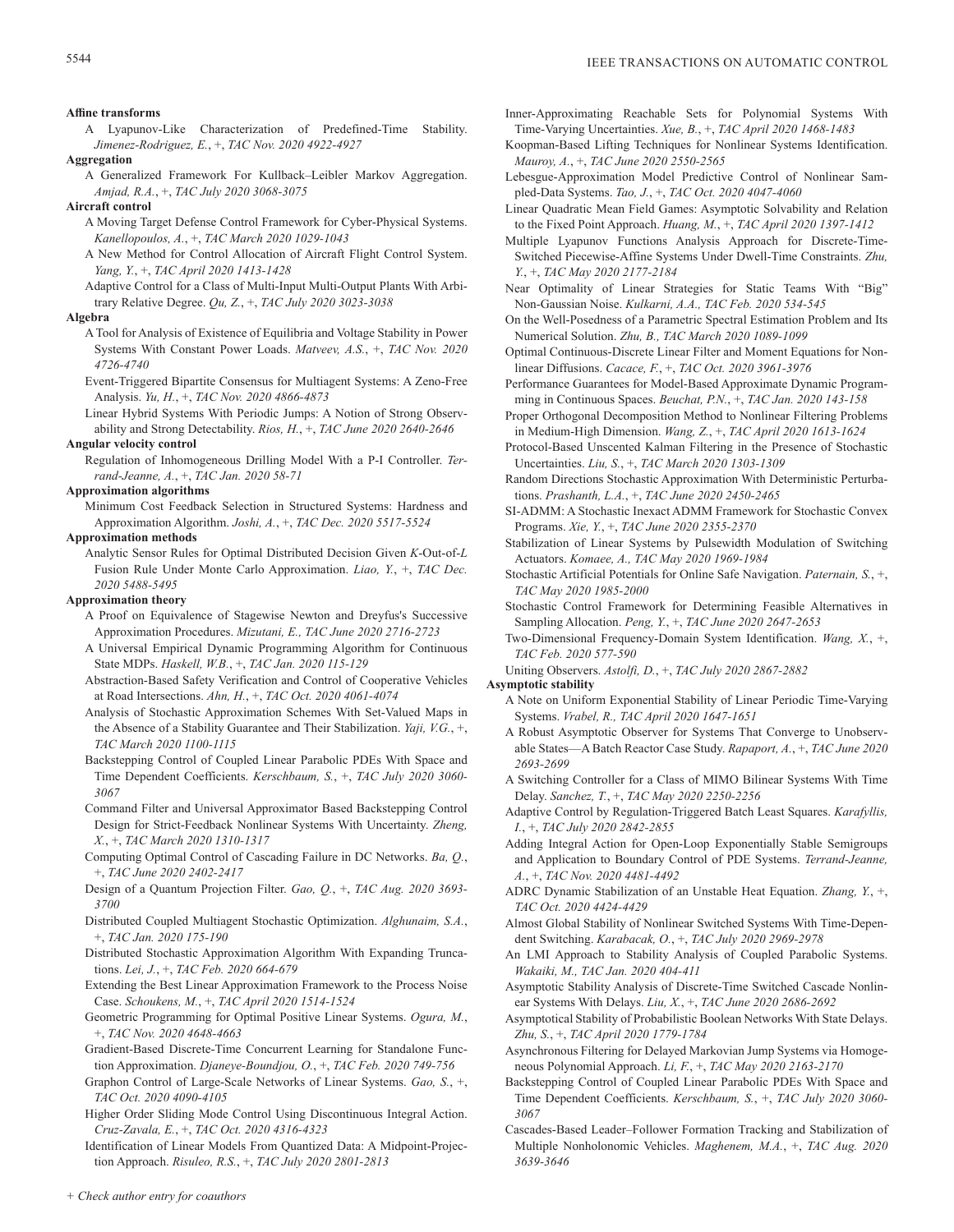- Continuous-Time Integral Dynamics for a Class of Aggregative Games With Coupling Constraints. *De Persis, C.*, +, *TAC May 2020 2171-2176*
- Contraction Analysis of Monotone Systems via Separable Functions. *Kawano, Y.*, +, *TAC Aug. 2020 3486-3501*
- Correction to the Paper "A Robust IDA-PBC Approach for Handling Uncertainties in Underactuated Mechanical Systems" [Oct 18 3495-3502]. *Donaire, A.*, +, *TAC July 2020 3223-3226*
- Delayed and Switched Control of Formations on a Line Segment: Delays and Switches Do Not Matter. *Aleksandrov, A.*, +, *TAC Feb. 2020 794-800*
- Detectability and Uniform Global Asymptotic Stability in Switched Nonlinear Time-Varying Systems. *Lee, T.*, +, *TAC May 2020 2123-2138*
- Event-Triggered Global Finite-Time Control for a Class of Uncertain Nonlinear Systems. *Zhang, C.*, +, *TAC March 2020 1340-1347*
- Event-Triggered Stabilization for Continuous-Time Stochastic Systems. *Li, F.*, +, *TAC Oct. 2020 4031-4046*
- Exponential Stabilization of Port-Hamiltonian Boundary Control Systems via Energy Shaping. *Macchelli, A.*, +, *TAC Oct. 2020 4440-4447*
- Extremum Seeking Control With Input Dead-Zone. *Shao, G.*, +, *TAC July 2020 3184-3190*
- Feedback Linearization Based on Gaussian Processes With Event-Triggered Online Learning. *Umlauft, J.*, +, *TAC Oct. 2020 4154-4169*
- Fredholm Backstepping Control of Coupled Linear Parabolic PDEs With Input and Output Delays. *Deutscher, J.*, +, *TAC July 2020 3128-3135*
- Global Stabilization of a Class of Stochastic Nonlinear Time-Delay Systems With SISS Inverse Dynamics. *Wang, H.*, +, *TAC Oct. 2020 4448-4455*
- Global Stabilization of Uncertain Lotka–Volterra Systems via Positive Nonlinear State Feedback. *Badri, V.*, +, *TAC Dec. 2020 5450-5455*
- Guaranteeing Global Asymptotic Stability and Prescribed Transient and Steady-State Attributes via Uniting Control. *Kanakis, G.S.*, +, *TAC May 2020 1956-1968*
- Hankel Singular Values and LQG Characteristic Values of Discrete-Time Linear Systems in Cascade With Inner Systems. *Bucolo, M.*, +, *TAC Nov. 2020 4989-4994*
- Hybrid Control for Robust and Global Tracking on Smooth Manifolds. *Casau, P.*, +, *TAC May 2020 1870-1885*
- Hybrid Systems With Delayed Jumps: Asymptotic Stability via Robustness and Lyapunov Conditions. *Altin, B.*, +, *TAC Aug. 2020 3381-3396*
- Hybrid Systems With State-Triggered Jumps: Sensitivity-Based Stability Analysis With Application to Trajectory Tracking. *Rijnen, M.*, +, *TAC Nov. 2020 4568-4583*
- Logic-Based Switching Control for Stabilization of Stochastic Feedforward Nonlinear Systems. *Yu, M., TAC Oct. 2020 4408-4415*
- Lyapunov Criterion for Stochastic Systems and Its Applications in Distributed Computation. *Qin, Y.*, +, *TAC Feb. 2020 546-560*
- Lyapunov Stability for Impulsive Systems via Event-Triggered Impulsive Control. *Li, X.*, +, *TAC Nov. 2020 4908-4913*
- Matched Disturbance Rejection for a Class of Nonlinear Systems. *Ferguson, J.*, +, *TAC April 2020 1710-1715*
- Multilevel Power-Imbalance Allocation Control for Secondary Frequency Control of Power Systems. *Xi, K.*, +, *TAC July 2020 2913-2928*
- Multiple Lyapunov Functions Analysis Approach for Discrete-Time-Switched Piecewise-Affine Systems Under Dwell-Time Constraints. *Zhu, Y.*, +, *TAC May 2020 2177-2184*
- Observer-Based Control for Cyber-Physical Systems With Periodic DoS Attacks via a Cyclic Switching Strategy. *Zhu, Y.*, +, *TAC Aug. 2020 3714- 3721*
- On Algebraic Proofs of Stability for Homogeneous Vector Fields. *Ahmadi, A.A.*, +, *TAC Jan. 2020 325-332*
- On Boundedness of Error Covariances for Kalman Consensus Filtering Problems. *Li, W.*, +, *TAC June 2020 2654-2661*
- On Event-Triggered Control of Nonlinear Stochastic Systems. *Luo, S.*, +, *TAC Jan. 2020 369-375*
- On the Stabilization of an Overhead Crane System With Dynamic and Delayed Boundary Conditions. *Chentouf, B.*, +, *TAC Oct. 2020 4273-4280*
- Orbital Stability Analysis for Perturbed Nonlinear Systems and Natural Entrainment via Adaptive Andronov–Hopf Oscillator. *Zhao, J.*, +, *TAC Jan. 2020 87-101*
- Performance Output Tracking for Multidimensional Heat Equation Subject to Unmatched Disturbance and Noncollocated Control. *Zhou, H.*, +, *TAC May 2020 1940-1955*
- Periodic Event-Triggered Control for Nonlinear Networked Control Systems. *Wang, W.*, +, *TAC Feb. 2020 620-635*
- Regional Stabilization of Input-Delayed Uncertain Nonlinear Polynomial Systems. *Coutinho, D.*, +, *TAC May 2020 2300-2307*
- Regulation of Inhomogeneous Drilling Model With a P-I Controller. *Terrand-Jeanne, A.*, +, *TAC Jan. 2020 58-71*
- Robust Economic Model Predictive Control of Continuous-Time Epidemic Processes. *Watkins, N.J.*, +, *TAC March 2020 1116-1131*
- Set Membership Identification of Linear Systems With Guaranteed Simulation Accuracy. *Lauricella, M.*, +, *TAC Dec. 2020 5189-5204*
- Stability Analysis for a Class of Linear  $2 \times 2$  Hyperbolic PDEs Using a Backstepping Transform. *Bou Saba, D.*, +, *TAC July 2020 2941-2956*
- Stability Analysis of Dissipative Systems Subject to Nonlinear Damping via Lyapunov Techniques. *Marx, S.*, +, *TAC May 2020 2139-2146*
- Stability Analysis of Linear Partial Differential Equations With Generalized Energy Functions. *Gahlawat, A.*, +, *TAC May 2020 1924-1939*
- Stability and Stabilization of Infinite Delay Systems: A Lyapunov-Based Approach. *Xu, X.*, +, *TAC Nov. 2020 4509-4524*
- Stabilization of Highly Nonlinear Hybrid Systems by Feedback Control Based on Discrete-Time State Observations. *Fei, C.*, +, *TAC July 2020 2899-2912*
- Stabilization of Switched Linear Systems Subject to Actuator Saturation via Invariant Semiellipsoids. *Lian, J.*, +, *TAC Oct. 2020 4332-4339*
- Switched Systems With Multiple Equilibria Under Disturbances: Boundedness and Practical Stability. *Veer, S.*, +, *TAC June 2020 2371-2386*
- The Implicit Discretization of the Supertwisting Sliding-Mode Control Algorithm. *Brogliato, B.*, +, *TAC Aug. 2020 3707-3713*
- Trajectory-Constrained Collective Circular Motion With Different Phase Arrangements. *Jain, A.*, +, *TAC May 2020 2237-2244*
- When Is a Nonlinear System Semiglobally Asymptotically Stabilizable by Digital Feedback?. *Lin, W., TAC Nov. 2020 4584-4599*

# **Attenuation**

Combining Pontryagin's Principle and Dynamic Programming for Linear and Nonlinear Systems. *Sassano, M.*, +, *TAC Dec. 2020 5312-5327*

### **Attitude control**

- A Common Framework for Complete and Incomplete Attitude Synchronization in Networks With Switching Topology. *Pereira, P.O.*, +, *TAC Jan. 2020 271-278*
- Dynamic Attitude Planning for Trajectory Tracking in Thrust-Vectoring UAVs. *Invernizzi, D.*, +, *TAC Jan. 2020 453-460*
- Leader-Following Attitude Consensus of Multiple Rigid Spacecraft Systems Under Switching Networks. *Lu, M.*, +, *TAC Feb. 2020 839-845*
- Model Predictive Tracking Control for Invariant Systems on Matrix Lie Groups via Stable Embedding Into Euclidean Spaces. *Chang, D.E.*, +, *TAC July 2020 3191-3198*
- Spacecraft Attitude Control With Nonconvex Constraints: An Explicit Reference Governor Approach. *Nicotra, M.M.*, +, *TAC Aug. 2020 3677-3684*

### **Automatic guided vehicles**

Efficient Liveness Assessment for Traffic States in Open, Irreversible, Dynamically Routed, Zone-Controlled Guidepath-Based Transport Systems. *Reveliotis, S.*, +, *TAC July 2020 2883-2898*

# **Automation**

Design of Supervisors for Active Diagnosis in Discrete Event Systems. *Hu, Y.*, +, *TAC Dec. 2020 5159-5172*

# **Automobiles**

- On the Chain Stability of Bilateral Control Model. *Wang, L.*, +, *TAC Aug. 2020 3397-3408*
- On the Stability Analysis of Mixed Traffic With Vehicles Under Car-Following and Bilateral Control. *Wang, L.*, +, *TAC July 2020 3076-3083*

### **Autonomous aerial vehicles**

Dynamic Attitude Planning for Trajectory Tracking in Thrust-Vectoring UAVs. *Invernizzi, D.*, +, *TAC Jan. 2020 453-460*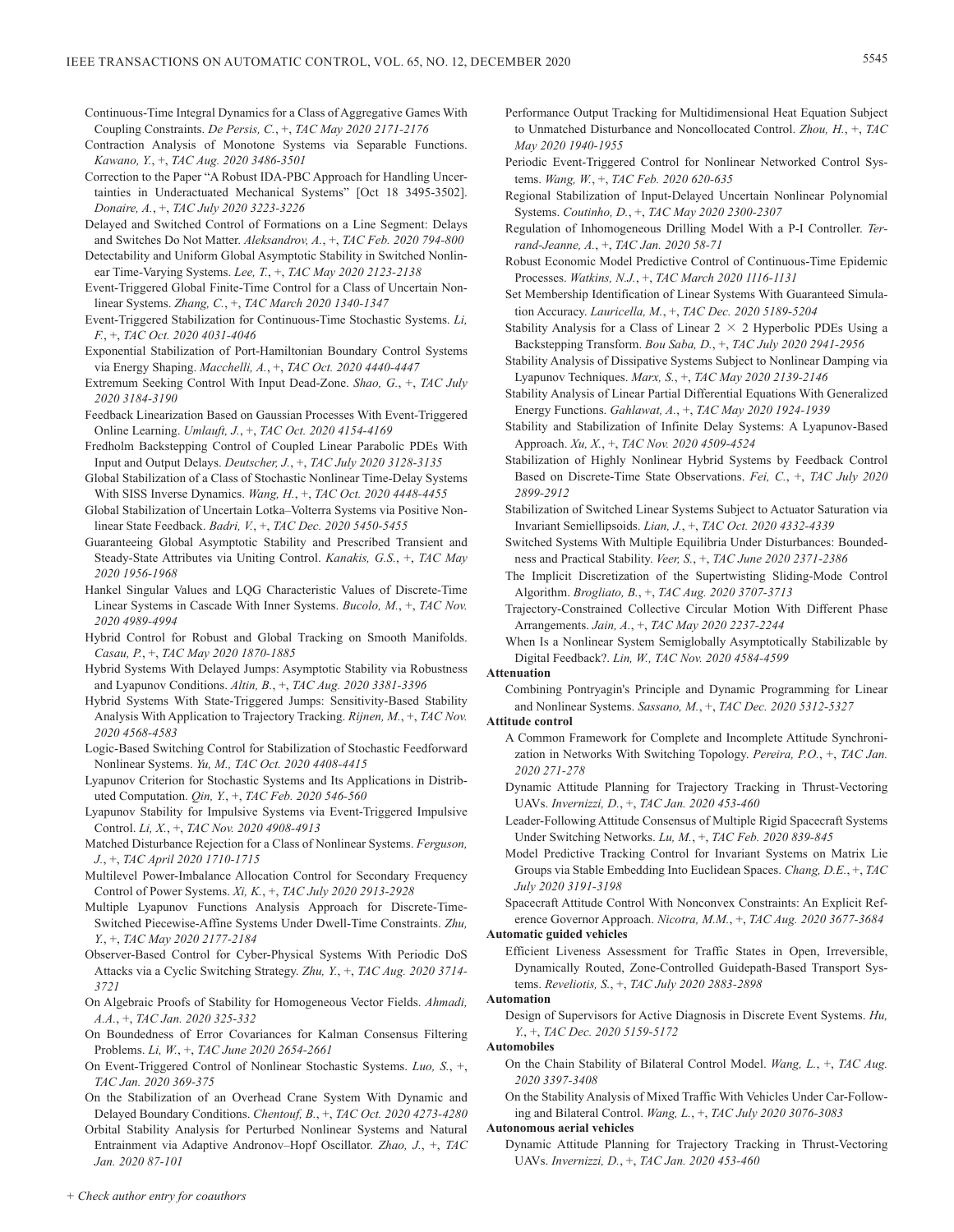# **Autonomous systems**

Corrections to "Stochastic Stability of Perturbed Learning Automata in Positive-Utility Games" [Nov 19 4454-4469]. *Chasparis, G.C., TAC April 2020 1822*

### **Autoregressive processes**

Interval Error Correction Auxiliary Model Based Gradient Iterative Algorithms for Multirate ARX Models. *Chen, J.*, +, *TAC Oct. 2020 4385-4392* Remote Estimation Over a Packet-Drop Channel With Markovian State. *Chakravorty, J.*, +, *TAC May 2020 2016-2031*

# **AWGN channels**

Stabilization of Linear Systems Across a Time-Varying AWGN Fading Channel. *Su, L.*, +, *TAC Nov. 2020 4902-4907*

**B**

# **Backstepping**

Backstepping-Based Estimation of Thermoacoustic Oscillations in a Rijke Tube With Experimental Validation. *de Andrade, G.A.*, +, *TAC Dec. 2020 5336-5343*

# **Batch processing (industrial)**

A Robust Asymptotic Observer for Systems That Converge to Unobservable States—A Batch Reactor Case Study. *Rapaport, A.*, +, *TAC June 2020 2693-2699*

# **Bayes methods**

- An Adaptive Gaussian Sum Kalman Filter Based on a Partial Variational Bayesian Method. *Xu, H.*, +, *TAC Nov. 2020 4793-4799*
- Analytic Sensor Rules for Optimal Distributed Decision Given *K*-Out-of-*L* Fusion Rule Under Monte Carlo Approximation. *Liao, Y.*, +, *TAC Dec. 2020 5488-5495*
- Distributed Learning Over Networks: Effect of Using Historical Observations. *Shi, C.*, +, *TAC Dec. 2020 5503-5509*
- Interaction-Based Distributed Learning in Cyber-Physical and Social Networks. *Sasso, F.*, +, *TAC Jan. 2020 223-236*
- Posterior Sampling-Based Reinforcement Learning for Control of Unknown Linear Systems. *Ouyang, Y.*, +, *TAC Aug. 2020 3600-3607*
- State Estimation for Stochastic Time-Varying Boolean Networks. *Chen, H.*, +, *TAC Dec. 2020 5480-5487*
- Stochastic Control Framework for Determining Feasible Alternatives in Sampling Allocation. *Peng, Y.*, +, *TAC June 2020 2647-2653*

### **Bifurcation**

Orbital Stability Analysis for Perturbed Nonlinear Systems and Natural Entrainment via Adaptive Andronov–Hopf Oscillator. *Zhao, J.*, +, *TAC Jan. 2020 87-101*

### **Bilinear systems**

- A Switching Controller for a Class of MIMO Bilinear Systems With Time Delay. *Sanchez, T.*, +, *TAC May 2020 2250-2256*
- Analyzing Controllability of Bilinear Systems on Symmetric Groups: Mapping Lie Brackets to Permutations. *Zhang, W.*, +, *TAC Nov. 2020 4895- 4901*
- Causality and Network Graph in General Bilinear State-Space Representations. *Jozsa, M.*, +, *TAC Aug. 2020 3623-3630*
- Integral Input-to-State Stability of Networked Control Systems. *Noroozi, N.*, +, *TAC March 2020 1203-1210*
- Sub-Riemannian Geodesics in  $SU(n/S(U(n-1 \times U(1)))$  and Optimal Control of Three Level Quantum Systems. *Albertini, F.*, +, *TAC March 2020 1176- 1191*

### **Biochemistry**

Adaptation Mechanisms in Phosphorylation Cycles By Allosteric Binding and Gene Autoregulation. *Fang, Z.*, +, *TAC Aug. 2020 3457-3470*

Fundamental Limits and Tradeoffs in Autocatalytic Pathways. *Siami, M.*, +, *TAC Feb. 2020 733-740*

# **Biofuel**

A Robust Asymptotic Observer for Systems That Converge to Unobservable States—A Batch Reactor Case Study. *Rapaport, A.*, +, *TAC June 2020 2693-2699*

# **Biological system modeling**

State Estimation for Stochastic Time-Varying Boolean Networks. *Chen, H.*, +, *TAC Dec. 2020 5480-5487*

# **Biomedical MRI**

Smooth Interpolation of Covariance Matrices and Brain Network Estimation: Part II. *Ning, L., TAC May 2020 1901-1910*

# **Bioreactors**

A Robust Asymptotic Observer for Systems That Converge to Unobservable States—A Batch Reactor Case Study. *Rapaport, A.*, +, *TAC June 2020 2693-2699*

# **Boltzmann equation**

Asymptotic Behavior and Collision Avoidance in the Cucker–Smale Model. *Yin, X.*, +, *TAC July 2020 3112-3119*

### **Boolean algebra**

Asymptotical Stability of Probabilistic Boolean Networks With State Delays. *Zhu, S.*, +, *TAC April 2020 1779-1784*

# **Boolean functions**

- Asymptotic Behavior of Conjunctive Boolean Networks Over Weakly Connected Digraphs. *Chen, X.*, +, *TAC June 2020 2536-2549*
- Efficient Verification of Observability and Reconstructibility for Large Boolean Control Networks With Special Structures. *Zhang, K.*, +, *TAC Dec. 2020 5144-5158*

Reduced-Order Observer Design for Boolean Control Networks. *Zhang, Z.*, +, *TAC Jan. 2020 434-441*

State Estimation for Stochastic Time-Varying Boolean Networks. *Chen, H.*, +, *TAC Dec. 2020 5480-5487*

# **Boundary conditions**

Backstepping-Based Estimation of Thermoacoustic Oscillations in a Rijke Tube With Experimental Validation. *de Andrade, G.A.*, +, *TAC Dec. 2020 5336-5343*

# **Boundary-value problems**

Linear Quadratic Mean Field Games: Asymptotic Solvability and Relation to the Fixed Point Approach. *Huang, M.*, +, *TAC April 2020 1397-1412*

# **Brain**

Smooth Interpolation of Covariance Matrices and Brain Network Estimation: Part II. *Ning, L., TAC May 2020 1901-1910*

# **Brownian motion**

Semiexplicit Solutions to Some Nonlinear Nonquadratic Mean-Field-Type Games: A Direct Method. *Barreiro-Gomez, J.*, +, *TAC June 2020 2582- 2597*

Stabilization of a Class of Nonlinear Systems With Random Disturbance via Intermittent Stochastic Noise. *Zhang, B.*, +, *TAC March 2020 1318-1324*

# **Budgeting**

Efficient Simulation Budget Allocation With Bound Information. *Li, H.*, +, *TAC Jan. 2020 207-222*

# **C**

Control of Nondeterministic Systems for Bisimulation Equivalence Under Partial Information. *Farhat, H., TAC Dec. 2020 5437-5443*

# **Capacitors**

**Calculus**

Minimal Series–Parallel Network Realizations of Bicubic Impedances. *Hughes, T.H., TAC Dec. 2020 4997-5011*

### **Cascade systems**

A Dynamic Feedback Framework for Control of Time-Delay Nonlinear Systems With Unstable Zero Dynamics. *Lin, W.*, +, *TAC Aug. 2020 3317-3332*

Asymptotic Stability Analysis of Discrete-Time Switched Cascade Nonlinear Systems With Delays. *Liu, X.*, +, *TAC June 2020 2686-2692*

- Cascading With Inner Systems: Hankel Singular Values and Characteristic Values. *Buscarino, A.*, +, *TAC Feb. 2020 727-732*
- On the Stability Bounds of Kalman Filters for Linear Deterministic Discrete-Time Systems. *Haring, M.*, +, *TAC Oct. 2020 4434-4439*
- Robust Output Regulation by State Feedback Control for Coupled Linear Parabolic PIDEs. *Deutscher, J.*, +, *TAC May 2020 2207-2214*

# **Catalysis**

Fundamental Limits and Tradeoffs in Autocatalytic Pathways. *Siami, M.*, +, *TAC Feb. 2020 733-740*

### **Causality**

Causality and Network Graph in General Bilinear State-Space Representations. *Jozsa, M.*, +, *TAC Aug. 2020 3623-3630*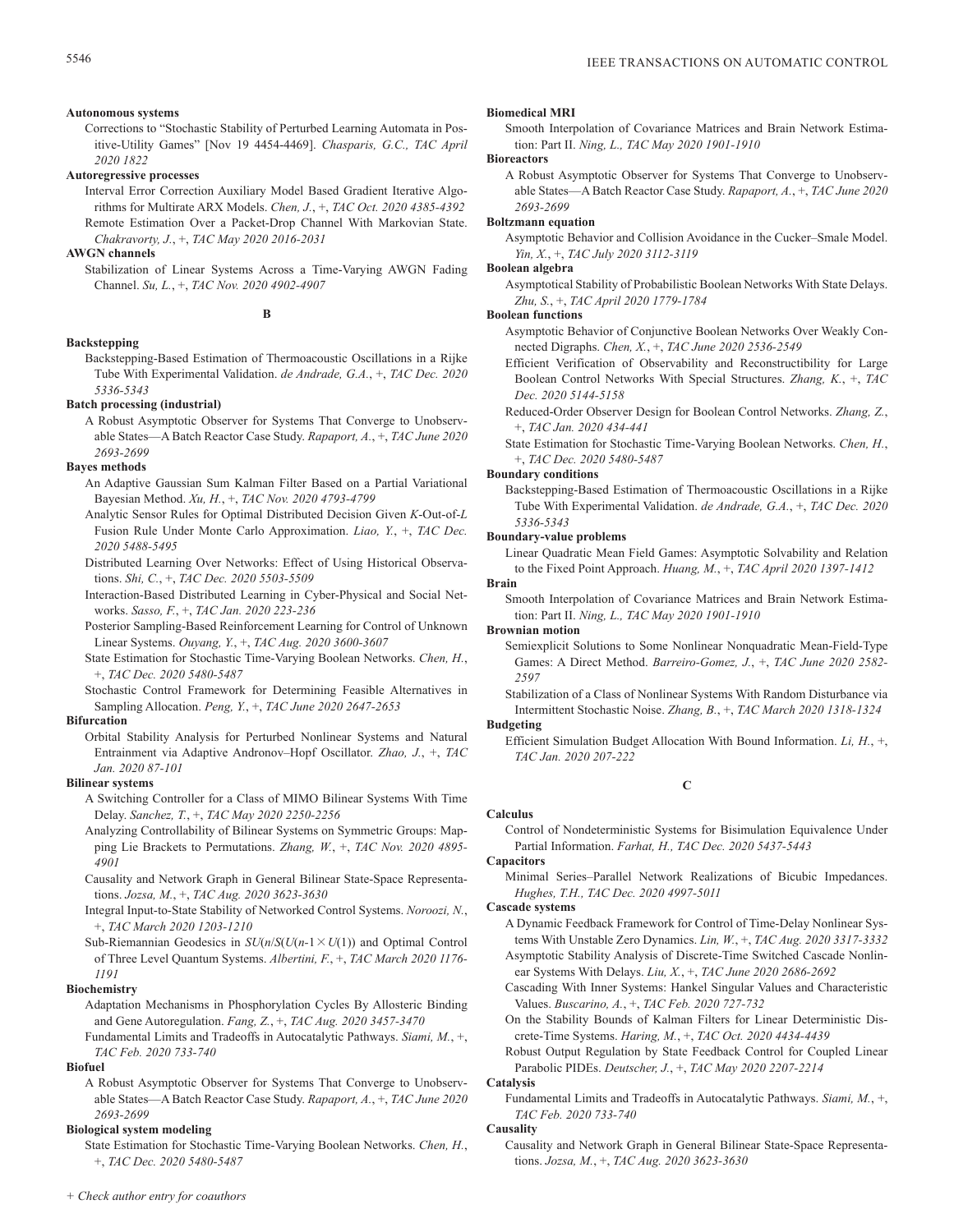### **Cellular biophysics**

Adaptation Mechanisms in Phosphorylation Cycles By Allosteric Binding and Gene Autoregulation. *Fang, Z.*, +, *TAC Aug. 2020 3457-3470*

**Channel allocation**

Whittle Index Policy for Dynamic Multichannel Allocation in Remote State Estimation. *Wang, J.*, +, *TAC Feb. 2020 591-603*

# **Channel capacity**

- Metric and Topological Entropy Bounds for Optimal Coding of Stochastic Dynamical Systems. *Kawan, C.*, +, *TAC June 2020 2466-2479*
- Stabilization of Nonlinear Dynamic Systems Over Limited Capacity Communication Channels. *Sanjaroon, V.*, +, *TAC Aug. 2020 3655-3662*

# **Channel coding**

Stabilization of Nonlinear Dynamic Systems Over Limited Capacity Communication Channels. *Sanjaroon, V.*, +, *TAC Aug. 2020 3655-3662*

# **Channel estimation**

Remote Estimation Over a Packet-Drop Channel With Markovian State. *Chakravorty, J.*, +, *TAC May 2020 2016-2031*

### **Chebyshev approximation**

Corrections to "Model Predictive Control for Stochastic Max-Plus Linear Systems With Chance Constraints,". *Boom, T.J.J.v.d.*, +, *TAC Feb. 2020 905-906*

# **Chemical reactors**

Analysis of the Existence of Equilibrium Profiles in Nonisothermal Axial Dispersion Tubular Reactors. *Hastir, A.*, +, *TAC April 2020 1525-1536*

# **Circadian rhythms**

Adaptation Mechanisms in Phosphorylation Cycles By Allosteric Binding and Gene Autoregulation. *Fang, Z.*, +, *TAC Aug. 2020 3457-3470*

# **Closed loop systems**

- A Detector-Based Approach for the Constrained Quadratic Control of Discrete-Time Markovian Jump Linear Systems. *Zabala, Y.A.*, +, *TAC March 2020 1211-1217*
- A Moving Target Defense Control Framework for Cyber-Physical Systems. *Kanellopoulos, A.*, +, *TAC March 2020 1029-1043*
- A Partial-State Feedback Model Reference Adaptive Control Scheme. *Song, G.*, +, *TAC Jan. 2020 44-57*
- A Switching Controller for a Class of MIMO Bilinear Systems With Time Delay. *Sanchez, T.*, +, *TAC May 2020 2250-2256*
- Adaptive Control by Regulation-Triggered Batch Least Squares. *Karafyllis, I.*, +, *TAC July 2020 2842-2855*
- Adaptive Control for a Class of Multi-Input Multi-Output Plants With Arbitrary Relative Degree. *Qu, Z.*, +, *TAC July 2020 3023-3038*
- Adaptive Event-Triggered Control of Nonlinear Systems With Controller and Parameter Estimator Triggering. *Huang, J.*, +, *TAC Jan. 2020 318-324*
- Adaptive Semiglobal Nonlinear Output Regulation: An Extended-State Observer Approach. *Wang, L.*, +, *TAC June 2020 2670-2677*
- Adding Integral Action for Open-Loop Exponentially Stable Semigroups and Application to Boundary Control of PDE Systems. *Terrand-Jeanne, A.*, +, *TAC Nov. 2020 4481-4492*
- ADRC Dynamic Stabilization of an Unstable Heat Equation. *Zhang, Y.*, +, *TAC Oct. 2020 4424-4429*
- Analysis of Two-Dimensional Feedback Systems Over Networks Using Dissipativity. *Yan, Y.*, +, *TAC Aug. 2020 3241-3255*
- Codesign of Event Trigger and Feedback Policy in Robust Model Predictive Control. *Liu, C.*, +, *TAC Jan. 2020 302-309*
- Command Filter and Universal Approximator Based Backstepping Control Design for Strict-Feedback Nonlinear Systems With Uncertainty. *Zheng, X.*, +, *TAC March 2020 1310-1317*
- Constrained Adaptive Model-Predictive Control for a Class of Discrete-Time Linear Systems With Parametric Uncertainties. *Zhu, B.*, +, *TAC May 2020 2223-2229*
- Continuous Control for Fully Damped Mechanical Systems With Input Constraints: Finite-Time and Exponential Tracking. *Zamora-Gomez, G.I.*, +, *TAC Feb. 2020 882-889*
- Continuous Twisting Algorithm for Third-Order Systems. *Mendoza-Avila, J.*, +, *TAC July 2020 2814-2825*
- Corrections to "Model Predictive Control for Stochastic Max-Plus Linear Systems With Chance Constraints,". *Boom, T.J.J.v.d.*, +, *TAC Feb. 2020 905-906*
- Data-Driven Economic NMPC Using Reinforcement Learning. *Gros, S.*, +, *TAC Feb. 2020 636-648*
- Design of Supervisors for Active Diagnosis in Discrete Event Systems. *Hu, Y.*, +, *TAC Dec. 2020 5159-5172*
- Dynamic Modularity Approach to Adaptive Control of Robotic Systems With Closed Architecture. *Wang, H.*, +, *TAC June 2020 2760-2767*
- Economic Model Predictive Control for Time-Varying Cost and Peak Demand Charge Optimization. *Risbeck, M.J.*, +, *TAC July 2020 2957-2968*
- Event-Triggered  $H_{\infty}$  Control of Networked Control Systems With Distributed Transmission Delay. *Yan, S.*, +, *TAC Oct. 2020 4295-4301*
- Event-Triggered Adaptive Control for a Class of Nonlinear Systems With Unknown Control Direction and Sensor Faults. *Wang, C.*, +, *TAC Feb. 2020 763-770*
- Event-Triggered Dynamic Output Feedback Control for Switched Systems With Frequent Asynchronism. *Fei, Z.*, +, *TAC July 2020 3120-3127*
- Event-Triggered Global Finite-Time Control for a Class of Uncertain Nonlinear Systems. *Zhang, C.*, +, *TAC March 2020 1340-1347*
- Event-Triggered Stabilization for Continuous-Time Stochastic Systems. *Li, F.*, +, *TAC Oct. 2020 4031-4046*
- Extending the Best Linear Approximation Framework to the Process Noise Case. *Schoukens, M.*, +, *TAC April 2020 1514-1524*
- Feedback Linearization Based on Gaussian Processes With Event-Triggered Online Learning. *Umlauft, J.*, +, *TAC Oct. 2020 4154-4169*
- Finite-Time Sliding-Mode Control of Markovian Jump Cyber-Physical Systems Against Randomly Occurring Injection Attacks. *Cao, Z.*, +, *TAC March 2020 1264-1271*
- Fredholm Backstepping Control of Coupled Linear Parabolic PDEs With Input and Output Delays. *Deutscher, J.*, +, *TAC July 2020 3128-3135*
- Global Stabilization of a Class of Stochastic Nonlinear Time-Delay Systems With SISS Inverse Dynamics. *Wang, H.*, +, *TAC Oct. 2020 4448-4455*
- Guaranteeing Global Asymptotic Stability and Prescribed Transient and Steady-State Attributes via Uniting Control. *Kanakis, G.S.*, +, *TAC May 2020 1956-1968*
- Higher Order Sliding Mode Control Using Discontinuous Integral Action. *Cruz-Zavala, E.*, +, *TAC Oct. 2020 4316-4323*
- Hybrid Systems With State-Triggered Jumps: Sensitivity-Based Stability Analysis With Application to Trajectory Tracking. *Rijnen, M.*, +, *TAC Nov. 2020 4568-4583*
- Integral Input-to-State Stability of Networked Control Systems. *Noroozi, N.*, +, *TAC March 2020 1203-1210*
- Lebesgue-Approximation Model Predictive Control of Nonlinear Sampled-Data Systems. *Tao, J.*, +, *TAC Oct. 2020 4047-4060*
- Logic-Based Switching Control for Stabilization of Stochastic Feedforward Nonlinear Systems. *Yu, M., TAC Oct. 2020 4408-4415*
- Lyapunov Stability Analysis of the Implicit Discrete-Time Twisting Control Algorithm. *Huber, O.*, +, *TAC June 2020 2619-2626*
- Matched Disturbance Rejection for a Class of Nonlinear Systems. *Ferguson, J.*, +, *TAC April 2020 1710-1715*
- Minimum Cost Feedback Selection in Structured Systems: Hardness and Approximation Algorithm. *Joshi, A.*, +, *TAC Dec. 2020 5517-5524*
- Model Matching and Passivation of MIMO Linear Systems via Dynamic Output Feedback and Feedforward. *Sassano, M.*, +, *TAC Oct. 2020 4016- 4030*
- Nonlinearity Estimator-Based Control of A Class of Uncertain Nonlinear Systems. *Yang, J.*, +, *TAC May 2020 2230-2236*
- Observer-Based Control for Cyber-Physical Systems With Periodic DoS Attacks via a Cyclic Switching Strategy. *Zhu, Y.*, +, *TAC Aug. 2020 3714- 3721*
- Observers and Disturbance Rejection Control for a Heat Equation. *Feng, H.*, +, *TAC Nov. 2020 4957-4964*
- On the Stabilization of an Overhead Crane System With Dynamic and Delayed Boundary Conditions. *Chentouf, B.*, +, *TAC Oct. 2020 4273-4280*
- Optimal Output Regulation for Square, Overactuated and Underactuated Linear Systems. *Bernhard, S.*, +, *TAC Oct. 2020 4416-4423*
- Optimality and Passivity of Input-Quadratic Nonlinear Systems. *Sassano, M.*, +, *TAC Aug. 2020 3229-3240*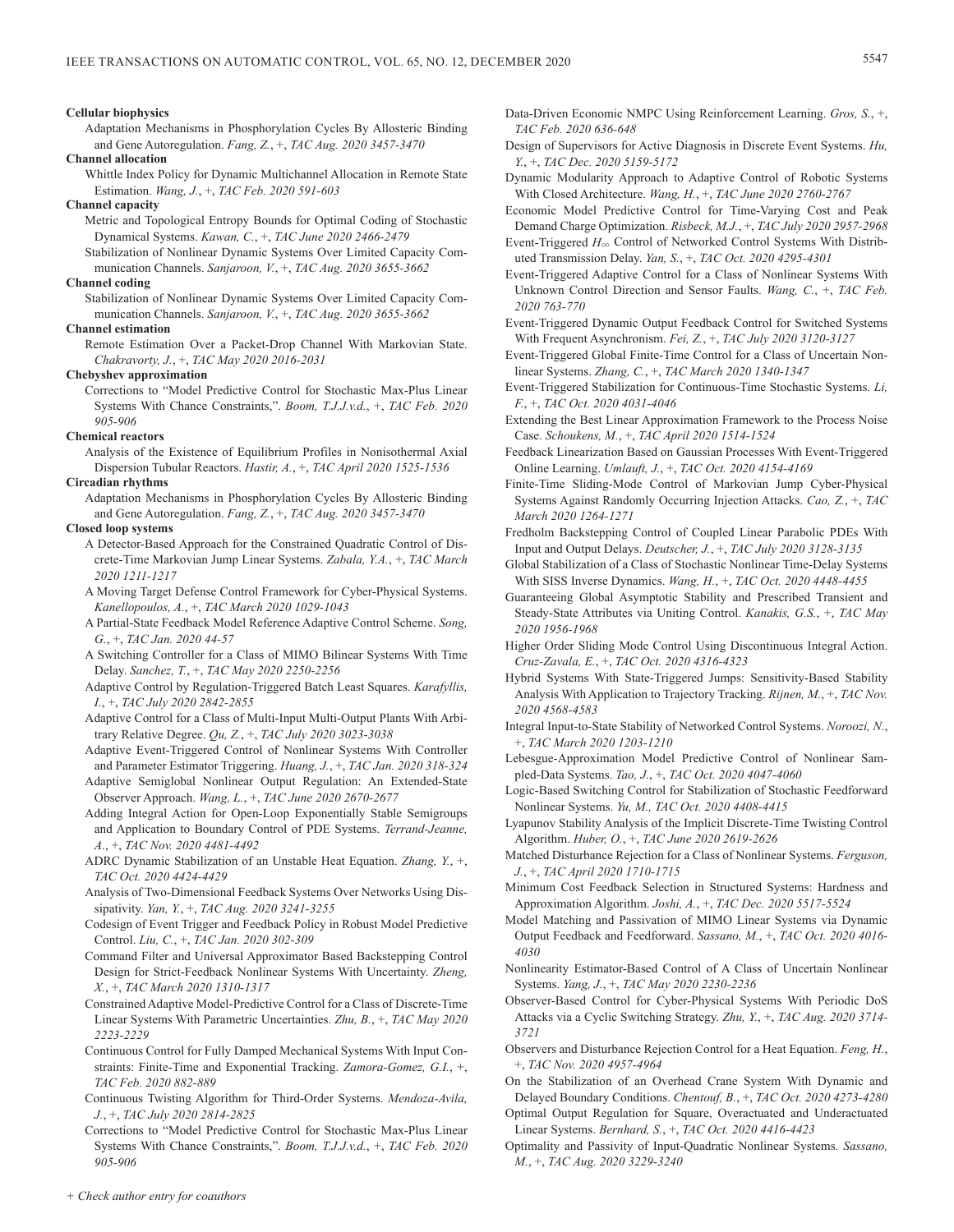- Output Feedback Approximation-Free Prescribed Performance Tracking Control for Uncertain MIMO Nonlinear Systems. *Dimanidis, I.S.*, +, *TAC Dec. 2020 5058-5069*
- Output Tracking of Boolean Control Networks. *Zhang, X.*, +, *TAC June 2020 2730-2735*
- Performance Output Tracking for Multidimensional Heat Equation Subject to Unmatched Disturbance and Noncollocated Control. *Zhou, H.*, +, *TAC May 2020 1940-1955*
- Performance Recovery of Dynamic Feedback-Linearization Methods for Multivariable Nonlinear Systems. *Wu, Y.*, +, *TAC April 2020 1365-1380*
- Periodic Event-Triggered Control for Nonlinear Networked Control Systems. *Wang, W.*, +, *TAC Feb. 2020 620-635*
- Positivity-Preserving Consensus of Homogeneous Multiagent Systems. *Liu, J.J.R.*, +, *TAC June 2020 2724-2729*
- Realization of Reachability for the Control of a Class of Nonlinear Systems. *Chai, Y.*, +, *TAC March 2020 1073-1088*
- Regional Stabilization of Input-Delayed Uncertain Nonlinear Polynomial Systems. *Coutinho, D.*, +, *TAC May 2020 2300-2307*
- Regulation of Inhomogeneous Drilling Model With a P-I Controller. *Terrand-Jeanne, A.*, +, *TAC Jan. 2020 58-71*
- Removing SPR-Like Conditions in Adaptive Feedforward Control of Uncertain Systems. *Wang, Y.*, +, *TAC June 2020 2309-2324*
- Resilient Output Containment of Heterogeneous Cooperative and Adversarial Multigroup Systems. *Zuo, S.*, +, *TAC July 2020 3104-3111*
- Robust Feedback Stabilization of Linear MIMO Systems Using Generalized Homogenization. *Zimenko, K.*, +, *TAC Dec. 2020 5429-5436*
- Robust Motion Planning for Uncertain Systems With Disturbances Using the Invariant-Set Motion Planner. *Danielson, C.*, +, *TAC Oct. 2020 4456-4463*
- Secure and Private Implementation of Dynamic Controllers Using Semihomomorphic Encryption. *Murguia, C.*, +, *TAC Sept. 2020 3950-3957*
- Set-Valued Feedback Control and Its Application to Event-Triggered Sampled-Data Systems. *Jiang, Y.*, +, *TAC Nov. 2020 4965-4972*
- Signal Selection for Estimation and Identification in Networks of Dynamic Systems: A Graphical Model Approach. *Materassi, D.*, +, *TAC Oct. 2020 4138-4153*
- Sliding Mode Control for Nonlinear Stochastic Singular Semi-Markov Jump Systems. *Qi, W.*, +, *TAC Jan. 2020 361-368*
- Stabilization of Linear Systems by Pulsewidth Modulation of Switching Actuators. *Komaee, A., TAC May 2020 1969-1984*
- Stabilization of Networked Control Systems Under DoS Attacks and Output Quantization. *Wakaiki, M.*, +, *TAC Aug. 2020 3560-3575*
- Static Sliding Mode Control of Systems With Arbitrary Relative Degree by Using Artificial Delay. *Xu, J.*, +, *TAC Dec. 2020 5464-5471*
- Stochastic Semistability for Nonlinear Dynamical Systems With Application to Consensus on Networks With Communication Uncertainty. *Haddad, W.M.*, +, *TAC July 2020 2826-2841*
- Structural Controller for Logical Expression of Linear Constraints on Petri Nets. *Luo, J.*, +, *TAC Jan. 2020 397-403*
- Structured Feedback Synthesis for Stability and Performance of Switched Systems. *Chesi, G.*, +, *TAC Nov. 2020 4695-4709*
- The Implicit Discretization of the Supertwisting Sliding-Mode Control Algorithm. *Brogliato, B.*, +, *TAC Aug. 2020 3707-3713*

# **Collision avoidance**

- Abstraction-Based Safety Verification and Control of Cooperative Vehicles at Road Intersections. *Ahn, H.*, +, *TAC Oct. 2020 4061-4074*
- Asymptotic Behavior and Collision Avoidance in the Cucker–Smale Model. *Yin, X.*, +, *TAC July 2020 3112-3119*
- Efficient Liveness Assessment for Traffic States in Open, Irreversible, Dynamically Routed, Zone-Controlled Guidepath-Based Transport Systems. *Reveliotis, S.*, +, *TAC July 2020 2883-2898*
- Risk of Collision and Detachment in Vehicle Platooning: Time-Delay– Induced Limitations and Tradeoffs. *Somarakis, C.*, +, *TAC Aug. 2020 3544-3559*
- Robust Motion Planning for Uncertain Systems With Disturbances Using the Invariant-Set Motion Planner. *Danielson, C.*, +, *TAC Oct. 2020 4456-4463*

Stochastic Artificial Potentials for Online Safe Navigation. *Paternain, S.*, +, *TAC May 2020 1985-2000*

# **Combinatorial mathematics**

- Collective Stochastic Discrete Choice Problems: A Min-LQG Dynamic Game Formulation. *Salhab, R.*, +, *TAC Aug. 2020 3302-3316*
- Utility Design for Distributed Resource Allocation—Part I: Characterizing and Optimizing the Exact Price of Anarchy. *Paccagnan, D.*, +, *TAC Nov. 2020 4616-4631*

# **Combined source-channel coding**

Metric and Topological Entropy Bounds for Optimal Coding of Stochastic Dynamical Systems. *Kawan, C.*, +, *TAC June 2020 2466-2479*

# **Communication complexity**

Blind Learning of Tree Network Topologies in the Presence of Hidden Nodes. *Sepehr, F.*, +, *TAC March 2020 1014-1028*

# **Compensation**

- Completely Decentralized Design of Distributed Observer for Linear Systems. *Kim, T.*, +, *TAC Nov. 2020 4664-4678*
- Multivariable Extremum Seeking for PDE Dynamic Systems. *Oliveira, T.R.*, +, *TAC Nov. 2020 4949-4956*

# **Complex networks**

Graphon Control of Large-Scale Networks of Linear Systems. *Gao, S.*, +, *TAC Oct. 2020 4090-4105*

# **Complexity theory**

- Design of Supervisors for Active Diagnosis in Discrete Event Systems. *Hu, Y.*, +, *TAC Dec. 2020 5159-5172*
- Minimal Series–Parallel Network Realizations of Bicubic Impedances. *Hughes, T.H., TAC Dec. 2020 4997-5011*

# **Computability**

- Critical Observability for Automata and Petri Nets. *Masopust, T., TAC Jan. 2020 341-346*
- Linear Quadratic Mean Field Games: Asymptotic Solvability and Relation to the Fixed Point Approach. *Huang, M.*, +, *TAC April 2020 1397-1412*

Novel All-Pass Factorization, All Solutions to Rational Matrix Equation and Control Application. *Stefanovski, J., TAC July 2020 3176-3183*

# **Computational complexity**

- A Nonlinear Model Predictive Control Framework Using Reference Generic Terminal Ingredients. *Kohler, J.*, +, *TAC Aug. 2020 3576-3583*
- Actuator Security Indices Based on Perfect Undetectability: Computation, Robustness, and Sensor Placement. *Milosevic, J.*, +, *TAC Sept. 2020 3816- 3831*
- An Integrative Perspective to LQ and  $\ell_{\infty}$  Control for Delayed and Quantized Systems. *Nakahira, Y.*, +, *TAC Nov. 2020 4781-4792*
- Analytic Sensor Rules for Optimal Distributed Decision Given *K*-Out-of-*L* Fusion Rule Under Monte Carlo Approximation. *Liao, Y.*, +, *TAC Dec. 2020 5488-5495*
- Asymptotical Stability of Probabilistic Boolean Networks With State Delays. *Zhu, S.*, +, *TAC April 2020 1779-1784*
- Auditor Product and Controller Synthesis for Nondeterministic Transition Systems With Practical LTL Specifications. *Zibaeenejad, M.H.*, +, *TAC Oct. 2020 4281-4287*
- Compositional and Abstraction-Based Approach for Synthesis of Edit Functions for Opacity Enforcement. *Mohajerani, S.*, +, *TAC Aug. 2020 3349- 3364*
- Computing Optimal Control of Cascading Failure in DC Networks. *Ba, Q.*, +, *TAC June 2020 2402-2417*
- Critical Observability for Automata and Petri Nets. *Masopust, T., TAC Jan. 2020 341-346*
- Deep Teams: Decentralized Decision Making With Finite and Infinite Number of Agents. *Arabneydi, J.*, +, *TAC Oct. 2020 4230-4245*
- Distributed GNE Seeking Under Partial-Decision Information Over Networks via a Doubly-Augmented Operator Splitting Approach. *Pavel, L., TAC April 2020 1584-1597*
- Efficient Liveness Assessment for Traffic States in Open, Irreversible, Dynamically Routed, Zone-Controlled Guidepath-Based Transport Systems. *Reveliotis, S.*, +, *TAC July 2020 2883-2898*
- Efficient Verification of Observability and Reconstructibility for Large Boolean Control Networks With Special Structures. *Zhang, K.*, +, *TAC Dec. 2020 5144-5158*
- Feedback Linearization Based on Gaussian Processes With Event-Triggered Online Learning. *Umlauft, J.*, +, *TAC Oct. 2020 4154-4169*

*+ Check author entry for coauthors*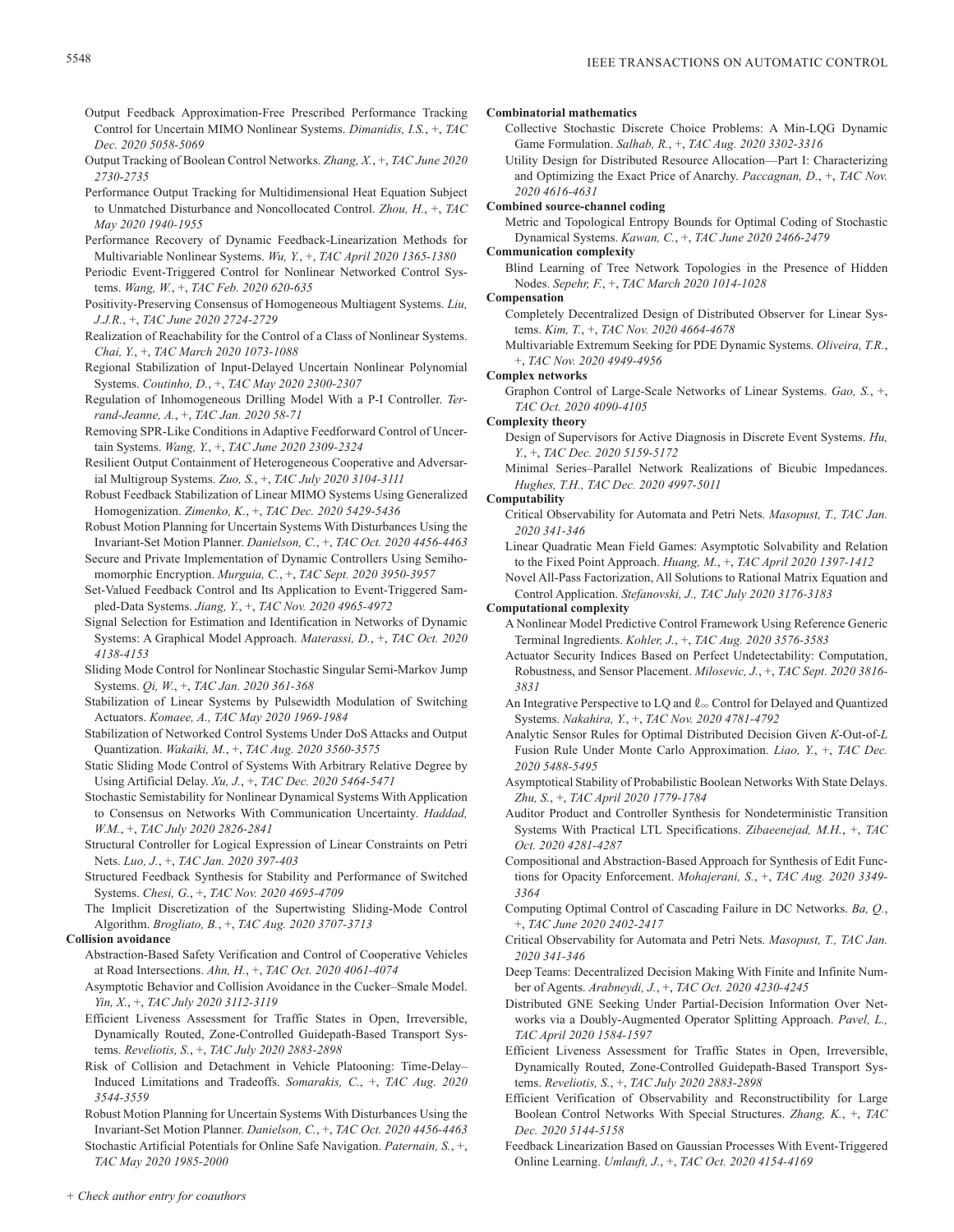- Necessary and Sufficient Topological Conditions for Identifiability of Dynamical Networks. *van Waarde, H.J.*, +, *TAC Nov. 2020 4525-4537*
- Proper Orthogonal Decomposition Method to Nonlinear Filtering Problems in Medium-High Dimension. *Wang, Z.*, +, *TAC April 2020 1613-1624*
- Randomized Gradient-Free Distributed Optimization Methods for a Multiagent System With Unknown Cost Function. *Pang, Y.*, +, *TAC Jan. 2020 333-340*
- Reduced-Order *H*3 Filter Design for Delta Operator Systems Over Multiple Frequency Intervals. *Yang, H.*, +, *TAC Dec. 2020 5376-5383*
- Remote State Estimation With Stochastic Event-Triggered Sensor Schedule and Packet Drops. *Xu, L.*, +, *TAC Nov. 2020 4981-4988*
- Robust Motion Planning for Uncertain Systems With Disturbances Using the Invariant-Set Motion Planner. *Danielson, C.*, +, *TAC Oct. 2020 4456-4463*
- Synthesis of Dynamic Masks for Infinite-Step Opacity. *Yin, X.*, +, *TAC April 2020 1429-1441*
- Two-Dimensional Frequency-Domain System Identification. *Wang, X.*, +, *TAC Feb. 2020 577-590*

# **Computational modeling**

- Accurate Uncertainty Propagation for Discrete-Time Nonlinear Systems Using Differential Inequalities With Model Redundancy. *Yang, X.*, +, *TAC Dec. 2020 5043-5057*
- Efficient Verification of Observability and Reconstructibility for Large Boolean Control Networks With Special Structures. *Zhang, K.*, +, *TAC Dec. 2020 5144-5158*
- Learning Latent Variable Dynamic Graphical Models by Confidence Sets Selection. *Ciccone, V.*, +, *TAC Dec. 2020 5130-5143*

# **Computer network security**

- A Moving Target Defense Control Framework for Cyber-Physical Systems. *Kanellopoulos, A.*, +, *TAC March 2020 1029-1043*
- Novel Stealthy Attack and Defense Strategies for Networked Control Systems. *Mao, Y.*, +, *TAC Sept. 2020 3847-3862*
- Observer-Based Control for Cyber-Physical Systems With Periodic DoS Attacks via a Cyclic Switching Strategy. *Zhu, Y.*, +, *TAC Aug. 2020 3714- 3721*
- Stealthy Actuator Signal Attacks in Stochastic Control Systems: Performance and Limitations. *Fang, C.*, +, *TAC Sept. 2020 3927-3934*

# **Computerized monitoring**

A Distributed Cyber-Attack Detection Scheme With Application to DC Microgrids. *Gallo, A.J.*, +, *TAC Sept. 2020 3800-3815*

### **Concave programming**

- Constrained Subspace Method for the Identification of Structured State-Space Models (COSMOS). *Yu, C.*, +, *TAC Oct. 2020 4201-4214*
- Spacecraft Attitude Control With Nonconvex Constraints: An Explicit Reference Governor Approach. *Nicotra, M.M.*, +, *TAC Aug. 2020 3677-3684* **Conjugate gradient methods**
	- Riemannian Optimal Identification Method for Linear Systems With Symmetric Positive-Definite Matrix. *Sato, K.*, +, *TAC Nov. 2020 4493-4508*

# **Consensus protocol**

Fixed-Time Leader-Following Consensus for High-Order Time-Varying Nonlinear Multiagent Systems. *You, X.*, +, *TAC Dec. 2020 5510-5516*

# **Constraint handling**

An Explicit Reference Governor for the Intersection of Concave Constraints. *Hosseinzadeh, M.*, +, *TAC Jan. 2020 1-11*

# **Constraint theory**

A Distributed Continuous-Time Algorithm for Nonsmooth Constrained Optimization. *Chen, G.*, +, *TAC Nov. 2020 4914-4921*

# **Continuous systems**

- Continuous Twisting Algorithm for Third-Order Systems. *Mendoza-Avila, J.*, +, *TAC July 2020 2814-2825*
- Higher Order Sliding Mode Control Using Discontinuous Integral Action. *Cruz-Zavala, E.*, +, *TAC Oct. 2020 4316-4323*
- Hybrid Control for Robust and Global Tracking on Smooth Manifolds. *Casau, P.*, +, *TAC May 2020 1870-1885*
- Hybrid Systems With Delayed Jumps: Asymptotic Stability via Robustness and Lyapunov Conditions. *Altin, B.*, +, *TAC Aug. 2020 3381-3396*

Local Controllability of Single-Input Nonlinear Systems Based on Deterministic Wiener Processes. *Nishimura, Y.*, +, *TAC Jan. 2020 354-360*

- Optimal Control of Polynomial Hybrid Systems via Convex Relaxations. *Zhao, P.*, +, *TAC May 2020 2062-2077*
- Sensitivity to Cumulative Perturbations for a Class of Piecewise Constant Hybrid Systems. *Sharifnassab, A.*, +, *TAC March 2020 1057-1072*
- Switched Systems With Multiple Equilibria Under Disturbances: Boundedness and Practical Stability. *Veer, S.*, +, *TAC June 2020 2371-2386*

# **Continuous time systems**

- A Distributed Continuous-Time Algorithm for Nonsmooth Constrained Optimization. *Chen, G.*, +, *TAC Nov. 2020 4914-4921*
- A Reference Governor for Nonlinear Systems With Disturbance Inputs Based on Logarithmic Norms and Quadratic Programming. *Li, N.*, +, *TAC July 2020 3207-3214*
- A Simplified Approach to Analyze Complementary Sensitivity Tradeoffs in Continuous-Time and Discrete-Time Systems. *Wan, N.*, +, *TAC April 2020 1697-1703*
- Adaptive Event-Triggered Control of Nonlinear Systems With Controller and Parameter Estimator Triggering. *Huang, J.*, +, *TAC Jan. 2020 318-324*
- Almost Global Stability of Nonlinear Switched Systems With Time-Dependent Switching. *Karabacak, O.*, +, *TAC July 2020 2969-2978*
- Analysis and Design of Continuous-Time Multivariable Periodic Controllers: AnH3/LTR-Based Approach. *Deshmukh, A.*, +, *TAC Aug. 2020 3608-3615*
- Completely Decentralized Design of Distributed Observer for Linear Systems. *Kim, T.*, +, *TAC Nov. 2020 4664-4678*
- Continuous-Time Accelerated Methods via a Hybrid Control Lens. *Kolarijani, A.S.*, +, *TAC Aug. 2020 3425-3440*
- Continuous-Time Integral Dynamics for a Class of Aggregative Games With Coupling Constraints. *De Persis, C.*, +, *TAC May 2020 2171-2176*
- Continuous-Time Model Identification From Filtered Sampled Data: Error Analysis. *Hu, X.*, +, *TAC Oct. 2020 4005-4015*
- Control of Continuous-Time Linear Systems With Markov Jump Parameters in Reverse Time. *Narvaez, A.R.R.*, +, *TAC May 2020 2265-2271*
- Converse Optimality for Discrete-Time Systems. *Gohrt, T.*, +, *TAC May 2020 2257-2264*
- Convex Searches for Discrete-Time Zames–Falb Multipliers. *Carrasco, J.*, +, *TAC Nov. 2020 4538-4553*
- Discrete-Time Implementation of Homogeneous Differentiators. *Koch, S.*, +, *TAC Feb. 2020 757-762*
- Energy-to-Peak Filtering of Semi-Markov Jump Systems With Mismatched Modes. *Xu, Z.*, +, *TAC Oct. 2020 4356-4361*
- Event-Triggered Stabilization for Continuous-Time Stochastic Systems. *Li, F.*, +, *TAC Oct. 2020 4031-4046*
- Explicit Iterative Algorithms for Continuous Coupled Lyapunov Matrix Equations. *Sun, H.*, +, *TAC Aug. 2020 3631-3638*
- Finite-Time Distributed Linear Equation Solver for Solutions With Minimum *l*1-Norm. *Zhou, J.*, +, *TAC April 2020 1691-1696*
- Gradient-Based Discrete-Time Concurrent Learning for Standalone Function Approximation. *Djaneye-Boundjou, O.*, +, *TAC Feb. 2020 749-756*
- Hankel Singular Values and LQG Characteristic Values of Discrete-Time Linear Systems in Cascade With Inner Systems. *Bucolo, M.*, +, *TAC Nov. 2020 4989-4994*
- Kernel-Based Simultaneous Parameter-State Estimation for Continuous-Time Systems. *Li, P.*, +, *TAC July 2020 3053-3059*
- Lebesgue-Approximation Model Predictive Control of Nonlinear Sampled-Data Systems. *Tao, J.*, +, *TAC Oct. 2020 4047-4060*
- Lyapunov Event-Triggered Stabilization With a Known Convergence Rate. *Proskurnikov, A.V.*, +, *TAC Feb. 2020 507-521*
- Lyapunov Stability for Impulsive Systems via Event-Triggered Impulsive Control. *Li, X.*, +, *TAC Nov. 2020 4908-4913*
- Necessary and Sufficient Bit Rate Conditions to Stabilize a Scalar Continuous-Time LTI System Based on Event Triggering. *Ling, Q., TAC April 2020 1598-1612*
- New Gramians for Switched Linear Systems: Reachability, Observability, and Model Reduction. *Pontes Duff, I.*, +, *TAC June 2020 2526-2535*
- Optimal Continuous-Discrete Linear Filter and Moment Equations for Nonlinear Diffusions. *Cacace, F.*, +, *TAC Oct. 2020 3961-3976*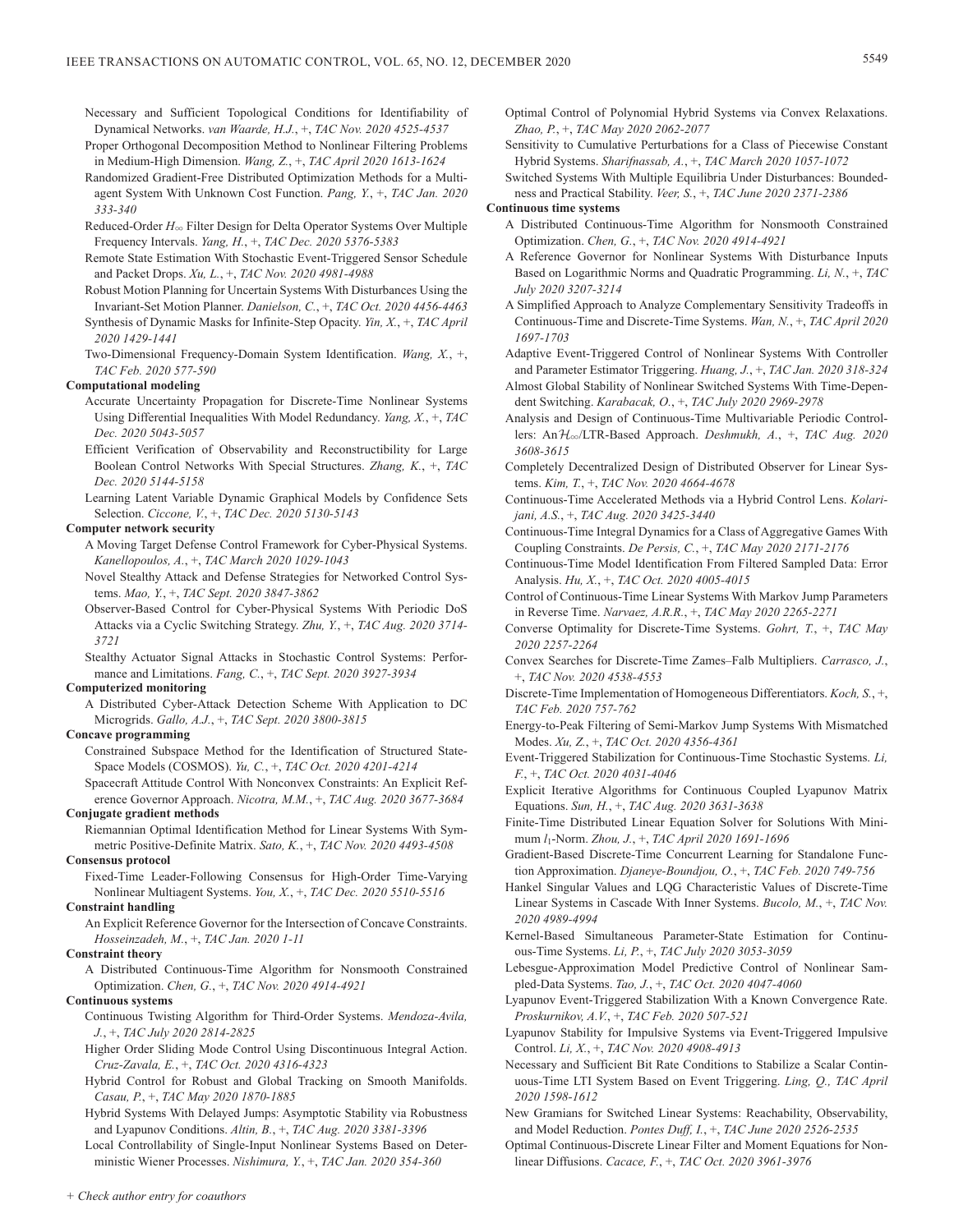- Periodic Event-Triggered Control for Nonlinear Networked Control Systems. *Wang, W.*, +, *TAC Feb. 2020 620-635*
- Preserving and Achieving Passivity-Short Property Through Discretization. *Joo, Y.*, +, *TAC Oct. 2020 4265-4272*
- Riemannian Optimal Identification Method for Linear Systems With Symmetric Positive-Definite Matrix. *Sato, K.*, +, *TAC Nov. 2020 4493-4508*
- Semi-Markov Jump Linear Systems With Incomplete Sojourn and Transition Information: Analysis and Synthesis. *Ning, Z.*, +, *TAC Jan. 2020 159-174*
- Sensitivity to Cumulative Perturbations for a Class of Piecewise Constant Hybrid Systems. *Sharifnassab, A.*, +, *TAC March 2020 1057-1072*
- Singularities and Moments of Nonlinear Systems. *Padoan, A.*, +, *TAC Aug. 2020 3647-3654*
- Stabilization of Highly Nonlinear Hybrid Systems by Feedback Control Based on Discrete-Time State Observations. *Fei, C.*, +, *TAC July 2020 2899-2912*
- Structured Feedback Synthesis for Stability and Performance of Switched Systems. *Chesi, G.*, +, *TAC Nov. 2020 4695-4709*
- The Implicit Discretization of the Supertwisting Sliding-Mode Control Algorithm. *Brogliato, B.*, +, *TAC Aug. 2020 3707-3713*

Uniting Observers. *Astolfi, D.*, +, *TAC July 2020 2867-2882*

# **Control engineering computing**

- Data-Driven Economic NMPC Using Reinforcement Learning. *Gros, S.*, +, *TAC Feb. 2020 636-648*
- Distributed Event-Triggered Gradient Method for Constrained Convex Minimization. *Liu, C.*, +, *TAC Feb. 2020 778-785*
- Feedback Linearization Based on Gaussian Processes With Event-Triggered Online Learning. *Umlauft, J.*, +, *TAC Oct. 2020 4154-4169*
- Secure and Private Implementation of Dynamic Controllers Using Semihomomorphic Encryption. *Murguia, C.*, +, *TAC Sept. 2020 3950-3957*

# **Control nonlinearities**

- Analysis of Systems With Slope Restricted Nonlinearities Using Externally Positive Zames–Falb Multipliers. *Turner, M.C.*, +, *TAC April 2020 1660- 1667*
- Backstepping Control of Coupled Linear Parabolic PDEs With Space and Time Dependent Coefficients. *Kerschbaum, S.*, +, *TAC July 2020 3060- 3067*
- Command Filter and Universal Approximator Based Backstepping Control Design for Strict-Feedback Nonlinear Systems With Uncertainty. *Zheng, X.*, +, *TAC March 2020 1310-1317*
- Continuous-Time and Sampled-Data Stabilizers for Nonlinear Systems With Input and Measurement Delays. *Battilotti, S., TAC April 2020 1568-1583*
- Convex Searches for Discrete-Time Zames–Falb Multipliers. *Carrasco, J.*, +, *TAC Nov. 2020 4538-4553*
- Distributed Leader–Follower Affine Formation Maneuver Control for High-Order Multiagent Systems. *Chen, L.*, +, *TAC Nov. 2020 4941-4948*
- Event-Triggered Global Finite-Time Control for a Class of Uncertain Nonlinear Systems. *Zhang, C.*, +, *TAC March 2020 1340-1347*
- Fredholm Backstepping Control of Coupled Linear Parabolic PDEs With Input and Output Delays. *Deutscher, J.*, +, *TAC July 2020 3128-3135*
- Integral Control of Stable Negative-Imaginary Systems Preceded by Hysteresis Nonlinearity. *Dey, A.*, +, *TAC March 2020 1333-1339*
- Lyapunov Stability Analysis of the Implicit Discrete-Time Twisting Control Algorithm. *Huber, O.*, +, *TAC June 2020 2619-2626*
- Multivariable Extremum Seeking for PDE Dynamic Systems. *Oliveira, T.R.*, +, *TAC Nov. 2020 4949-4956*
- Quantized Nonstationary Filtering of Networked Markov Switching RSNSs: A Multiple Hierarchical Structure Strategy. *Cheng, J.*, +, *TAC Nov. 2020 4816-4823*
- Robust Output Regulation by State Feedback Control for Coupled Linear Parabolic PIDEs. *Deutscher, J.*, +, *TAC May 2020 2207-2214*
- Stability Analysis for a Class of Linear  $2 \times 2$  Hyperbolic PDEs Using a Backstepping Transform. *Bou Saba, D.*, +, *TAC July 2020 2941-2956*
- Stability Analysis of Dissipative Systems Subject to Nonlinear Damping via Lyapunov Techniques. *Marx, S.*, +, *TAC May 2020 2139-2146*

# **Control system analysis**

A Direct Proof of the Equivalence of Side Conditions for Strictly Positive Real Matrix Transfer Functions. *Ferrante, A.*, +, *TAC Jan. 2020 450-452*

- Event-Triggered Stabilization for Continuous-Time Stochastic Systems. *Li, F.*, +, *TAC Oct. 2020 4031-4046*
- Global Analysis of Synchronization Performance for Power Systems: Bridging the Theory-Practice Gap. *Paganini, F.*, +, *TAC July 2020 3007-3022*

# **Control system security**

- Almost Sure Stability of Nonlinear Systems Under Random and Impulsive Sequential Attacks. *He, W.*, +, *TAC Sept. 2020 3879-3886*
- Optimal Partial Feedback Attacks in Cyber-Physical Power Systems. *Wu, G.*, +, *TAC Sept. 2020 3919-3926*
- Optimal Secure Control With Linear Temporal Logic Constraints. *Niu, L.*, +, *TAC June 2020 2434-2449*
- Secure and Private Implementation of Dynamic Controllers Using Semihomomorphic Encryption. *Murguia, C.*, +, *TAC Sept. 2020 3950-3957*
- Switching-Like Event-Triggered Control for Networked Control Systems Under Malicious Denial of Service Attacks. *Peng, C.*, +, *TAC Sept. 2020 3943-3949*

# **Control system synthesis**

- "Class-Type" Identification-Based Internal Models in Multivariable Nonlinear Output Regulation. *Bin, M.*, +, *TAC Oct. 2020 4369-4376*
- A Detector-Based Approach for the Constrained Quadratic Control of Discrete-Time Markovian Jump Linear Systems. *Zabala, Y.A.*, +, *TAC March 2020 1211-1217*
- A Dynamic Feedback Framework for Control of Time-Delay Nonlinear Systems With Unstable Zero Dynamics. *Lin, W.*, +, *TAC Aug. 2020 3317-3332*
- A Lyapunov-Like Characterization of Predefined-Time Stability. *Jimenez-Rodriguez, E.*, +, *TAC Nov. 2020 4922-4927*
- A Moving Target Defense Control Framework for Cyber-Physical Systems. *Kanellopoulos, A.*, +, *TAC March 2020 1029-1043*
- A Stabilization Framework for the Output Regulation of Rational Nonlinear Systems. *Castro, R.d.S.*, +, *TAC Nov. 2020 4860-4865*
- A Suboptimality Approach to Distributed Linear Quadratic Optimal Control. *Jiao, J.*, +, *TAC March 2020 1218-1225*
- A Switching Controller for a Class of MIMO Bilinear Systems With Time Delay. *Sanchez, T.*, +, *TAC May 2020 2250-2256*
- Adaptive Control for a Class of Multi-Input Multi-Output Plants With Arbitrary Relative Degree. *Qu, Z.*, +, *TAC July 2020 3023-3038*
- Adaptive Error Feedback Regulator Design for One-Dimensional Heat Equation With Unknown Harmonic Disturbance Anticollocated With Control. *Guo, W.*, +, *TAC Feb. 2020 824-830*
- Adaptive Event-Triggered Control of Nonlinear Systems With Controller and Parameter Estimator Triggering. *Huang, J.*, +, *TAC Jan. 2020 318-324*
- Adaptive Semiglobal Nonlinear Output Regulation: An Extended-State Observer Approach. *Wang, L.*, +, *TAC June 2020 2670-2677*
- ADRC Dynamic Stabilization of an Unstable Heat Equation. *Zhang, Y.*, +, *TAC Oct. 2020 4424-4429*
- Algorithm to Compute Nonlinear Partial Observer Normal Form With Multiple Outputs. *Saadi, W.*, +, *TAC June 2020 2700-2707*
- An  $H_i/H_\infty$  Optimization Approach to Event-Triggered Fault Detection for Linear Discrete Time Systems. *Zhong, M.*, +, *TAC Oct. 2020 4464-4471*
- An Explicit Reference Governor for the Intersection of Concave Constraints. *Hosseinzadeh, M.*, +, *TAC Jan. 2020 1-11*
- An Improved Homogeneous Polynomial Approach for Adaptive Sliding-Mode Control of Markov Jump Systems With Actuator Faults. *Du, C.*, +, *TAC March 2020 955-969*
- An LMI Approach to Stability Analysis of Coupled Parabolic Systems. *Wakaiki, M., TAC Jan. 2020 404-411*
- Analysis and Computation of the  $H_2$  Norm of Delay Differential Algebraic Equations. *Gomez, M.A.*, +, *TAC May 2020 2192-2199*
- Analysis and Design of Continuous-Time Multivariable Periodic Controllers: AnH3/LTR-Based Approach. *Deshmukh, A.*, +, *TAC Aug. 2020 3608-3615*
- Asynchronous Filtering for Delayed Markovian Jump Systems via Homogeneous Polynomial Approach. *Li, F.*, +, *TAC May 2020 2163-2170*
- Auditor Product and Controller Synthesis for Nondeterministic Transition Systems With Practical LTL Specifications. *Zibaeenejad, M.H.*, +, *TAC Oct. 2020 4281-4287*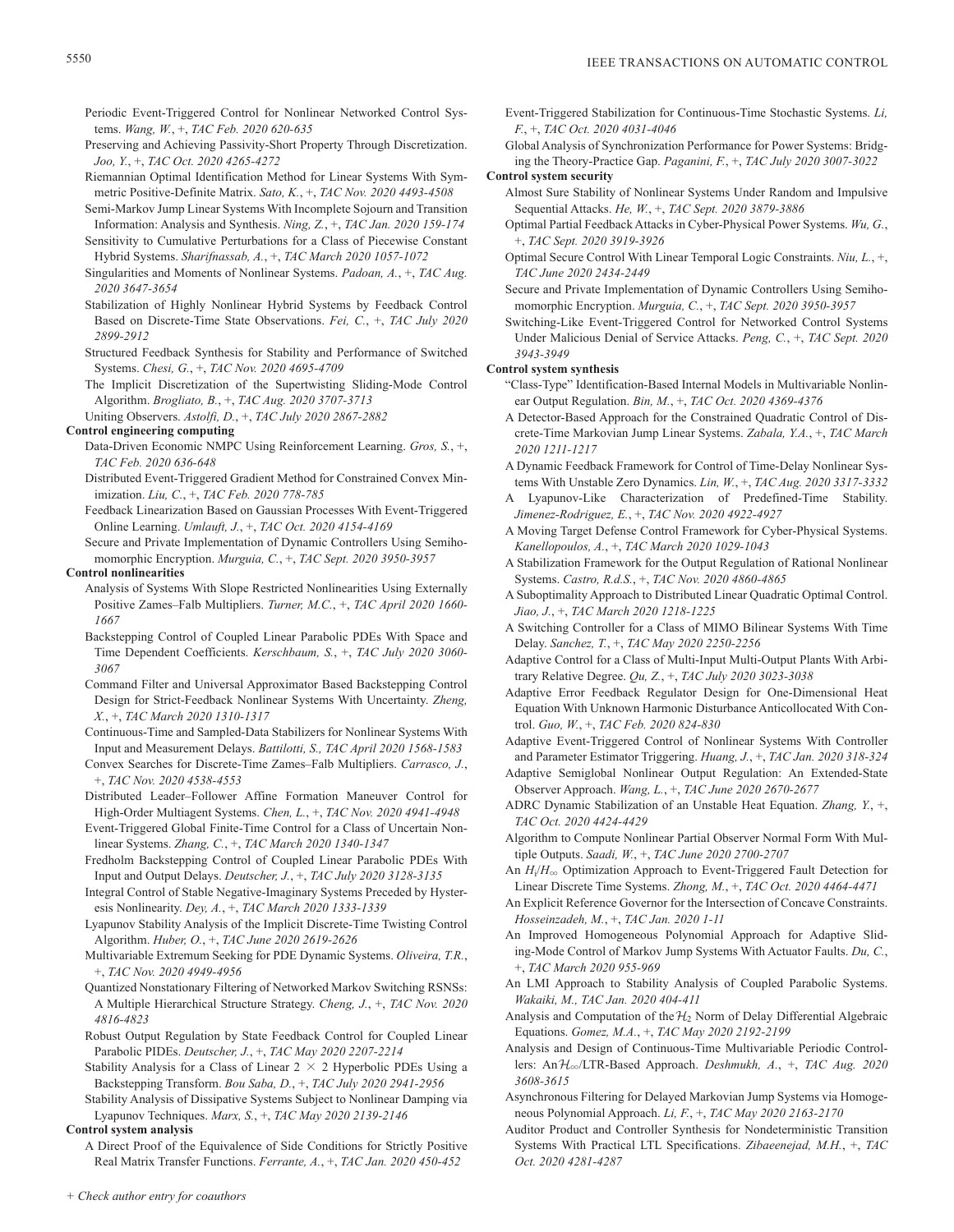- Backstepping Control of Coupled Linear Parabolic PDEs With Space and Time Dependent Coefficients. *Kerschbaum, S.*, +, *TAC July 2020 3060- 3067*
- Codesign of Event Trigger and Feedback Policy in Robust Model Predictive Control. *Liu, C.*, +, *TAC Jan. 2020 302-309*
- Command Filter and Universal Approximator Based Backstepping Control Design for Strict-Feedback Nonlinear Systems With Uncertainty. *Zheng, X.*, +, *TAC March 2020 1310-1317*
- Completely Decentralized Design of Distributed Observer for Linear Systems. *Kim, T.*, +, *TAC Nov. 2020 4664-4678*
- Continuous Twisting Algorithm for Third-Order Systems. *Mendoza-Avila, J.*, +, *TAC July 2020 2814-2825*
- Continuous-Time Accelerated Methods via a Hybrid Control Lens. *Kolarijani, A.S.*, +, *TAC Aug. 2020 3425-3440*
- Continuous-Time and Sampled-Data Stabilizers for Nonlinear Systems With Input and Measurement Delays. *Battilotti, S., TAC April 2020 1568-1583*
- Control Synthesis for Permutation-Symmetric High-Dimensional Systems With Counting Constraints. *Nilsson, P.*, +, *TAC Feb. 2020 461-476*
- Control-Oriented Learning on the Fly. *Ornik, M.*, +, *TAC Nov. 2020 4800- 4807*
- Data Informativity: A New Perspective on Data-Driven Analysis and Control. *van Waarde, H.J.*, +, *TAC Nov. 2020 4753-4768*
- Delay-Tolerant Adaptive Robust Tracking Control of Uncertain Time-Delay Systems. *Nandiganahalli, J.S.*, +, *TAC Feb. 2020 695-710*
- Design of Privacy-Preserving Dynamic Controllers. *Kawano, Y.*, +, *TAC Sept. 2020 3863-3878*
- Design Procedure for Linear Unknown Input Functional Observers. *Sakhraoui, I.*, +, *TAC Feb. 2020 831-838*
- Dissipativity Properties of Nonlinear Systems Under Network Constraints. *Ghodrat, M.*, +, *TAC June 2020 2708-2715*
- Distributed Leader–Follower Affine Formation Maneuver Control for High-Order Multiagent Systems. *Chen, L.*, +, *TAC Nov. 2020 4941-4948*
- Distributed Model Predictive Control for Linear Systems With Adaptive Terminal Sets. *Darivianakis, G.*, +, *TAC March 2020 1044-1056*
- Distributed Optimal Coordination for Heterogeneous Linear Multiagent Systems With Event-Triggered Mechanisms. *Li, Z.*, +, *TAC April 2020 1763-1770*
- Distributed Time-Varying Convex Optimization for a Class of Nonlinear Multiagent Systems. *Huang, B.*, +, *TAC Feb. 2020 801-808*
- Disturbance Attenuation by Measurement Feedback in Nonlinear Systems via Immersion and Algebraic Conditions. *Mylvaganam, T.*, +, *TAC Feb. 2020 854-860*
- Dynamic Modularity Approach to Adaptive Control of Robotic Systems With Closed Architecture. *Wang, H.*, +, *TAC June 2020 2760-2767*
- Event-Triggered  $H_{\infty}$  Control of Networked Control Systems With Distributed Transmission Delay. *Yan, S.*, +, *TAC Oct. 2020 4295-4301*
- Event-Triggered Control for Semiglobal Robust Consensus of a Class of Nonlinear Uncertain Multiagent Systems. *Meng, H.*, +, *TAC April 2020 1683-1690*
- Event-Triggered Design With Guaranteed Minimum Interevent Times and L*p* Performance. *Ghodrat, M.*, +, *TAC April 2020 1668-1675*
- Event-Triggered Dynamic Output Feedback Control for Switched Systems With Frequent Asynchronism. *Fei, Z.*, +, *TAC July 2020 3120-3127*
- Event-Triggered Global Finite-Time Control for a Class of Uncertain Nonlinear Systems. *Zhang, C.*, +, *TAC March 2020 1340-1347*
- Event-Triggered Observer Design for Delayed Output-Sampled Systems. *Song, C.*, +, *TAC Nov. 2020 4824-4831*
- Event-Triggered Stabilization for Continuous-Time Stochastic Systems. *Li, F.*, +, *TAC Oct. 2020 4031-4046*
- Exponential Stabilization of Port-Hamiltonian Boundary Control Systems via Energy Shaping. *Macchelli, A.*, +, *TAC Oct. 2020 4440-4447*
- Feedback Linearization Based on Gaussian Processes With Event-Triggered Online Learning. *Umlauft, J.*, +, *TAC Oct. 2020 4154-4169*
- Feedforward Boundary Control for the Regulation of a Passive and Diffusive Scalar in Two-Dimensional Unsteady Flows. *Liu, W., TAC Nov. 2020 4882-4886*
- Finite-Time Sliding-Mode Control of Markovian Jump Cyber-Physical Systems Against Randomly Occurring Injection Attacks. *Cao, Z.*, +, *TAC March 2020 1264-1271*
- Formulas for Data-Driven Control: Stabilization, Optimality, and Robustness. *De Persis, C.*, +, *TAC March 2020 909-924*
- Fredholm Backstepping Control of Coupled Linear Parabolic PDEs With Input and Output Delays. *Deutscher, J.*, +, *TAC July 2020 3128-3135*
- Fully Distributed Resilient State Estimation Based on Distributed Median Solver. *Lee, J.G.*, +, *TAC Sept. 2020 3935-3942*
- Global Sliding Mode Observers for Some Uncertain Mechanical Systems. *Apaza-Perez, W.A.*, +, *TAC March 2020 1348-1355*
- Global Stabilization of a Class of Stochastic Nonlinear Time-Delay Systems With SISS Inverse Dynamics. *Wang, H.*, +, *TAC Oct. 2020 4448-4455*
- Graphon Control of Large-Scale Networks of Linear Systems. *Gao, S.*, +, *TAC Oct. 2020 4090-4105*
- Guaranteeing Global Asymptotic Stability and Prescribed Transient and Steady-State Attributes via Uniting Control. *Kanakis, G.S.*, +, *TAC May 2020 1956-1968*
- Hybrid Control for Robust and Global Tracking on Smooth Manifolds. *Casau, P.*, +, *TAC May 2020 1870-1885*
- Integral Control of Stable Negative-Imaginary Systems Preceded by Hysteresis Nonlinearity. *Dey, A.*, +, *TAC March 2020 1333-1339*
- Integral Input-to-State Stability of Networked Control Systems. *Noroozi, N.*, +, *TAC March 2020 1203-1210*
- Lebesgue-Approximation Model Predictive Control of Nonlinear Sampled-Data Systems. *Tao, J.*, +, *TAC Oct. 2020 4047-4060*
- Limit-Cycle-Based Design of Formation Control for Mobile Agents. *Wang, C.*, +, *TAC Aug. 2020 3530-3543*
- Logic-Based Switching Control for Stabilization of Stochastic Feedforward Nonlinear Systems. *Yu, M., TAC Oct. 2020 4408-4415*
- Lyapunov Event-Triggered Stabilization With a Known Convergence Rate. *Proskurnikov, A.V.*, +, *TAC Feb. 2020 507-521*
- Lyapunov Stability Analysis of the Implicit Discrete-Time Twisting Control Algorithm. *Huber, O.*, +, *TAC June 2020 2619-2626*
- Lyapunov Stability for Impulsive Systems via Event-Triggered Impulsive Control. *Li, X.*, +, *TAC Nov. 2020 4908-4913*
- Model Matching and Passivation of MIMO Linear Systems via Dynamic Output Feedback and Feedforward. *Sassano, M.*, +, *TAC Oct. 2020 4016- 4030*
- Model Predictive Tracking Control for Invariant Systems on Matrix Lie Groups via Stable Embedding Into Euclidean Spaces. *Chang, D.E.*, +, *TAC July 2020 3191-3198*
- Multiagent Flocking With Angle-Based Formation Shape Control. *Jing, G.*, +, *TAC Feb. 2020 817-823*
- Multiple Lyapunov Functions Analysis Approach for Discrete-Time-Switched Piecewise-Affine Systems Under Dwell-Time Constraints. *Zhu, Y.*, +, *TAC May 2020 2177-2184*
- Multivariable Extremum Seeking for PDE Dynamic Systems. *Oliveira, T.R.*, +, *TAC Nov. 2020 4949-4956*
- Nonlinearity Estimator-Based Control of A Class of Uncertain Nonlinear Systems. *Yang, J.*, +, *TAC May 2020 2230-2236*
- Novel All-Pass Factorization, All Solutions to Rational Matrix Equation and Control Application. *Stefanovski, J., TAC July 2020 3176-3183*
- Observer Design For a Class of Parabolic Systems With Large Delays and Sampled Measurements. *Ahmed-Ali, T.*, +, *TAC May 2020 2200-2206*
- Observer-Based Control for Cyber-Physical Systems With Periodic DoS Attacks via a Cyclic Switching Strategy. *Zhu, Y.*, +, *TAC Aug. 2020 3714- 3721*
- Observer-Based Robust Controller Design With Simultaneous Optimization of Scaling Matrices. *Sato, M., TAC Feb. 2020 861-866*
- Observers and Disturbance Rejection Control for a Heat Equation. *Feng, H.*, +, *TAC Nov. 2020 4957-4964*
- On Event-Triggered Control of Nonlinear Stochastic Systems. *Luo, S.*, +, *TAC Jan. 2020 369-375*
- On Robust Parameter Estimation in Finite-Time Without Persistence of Excitation. *Wang, J.*, +, *TAC April 2020 1731-1738*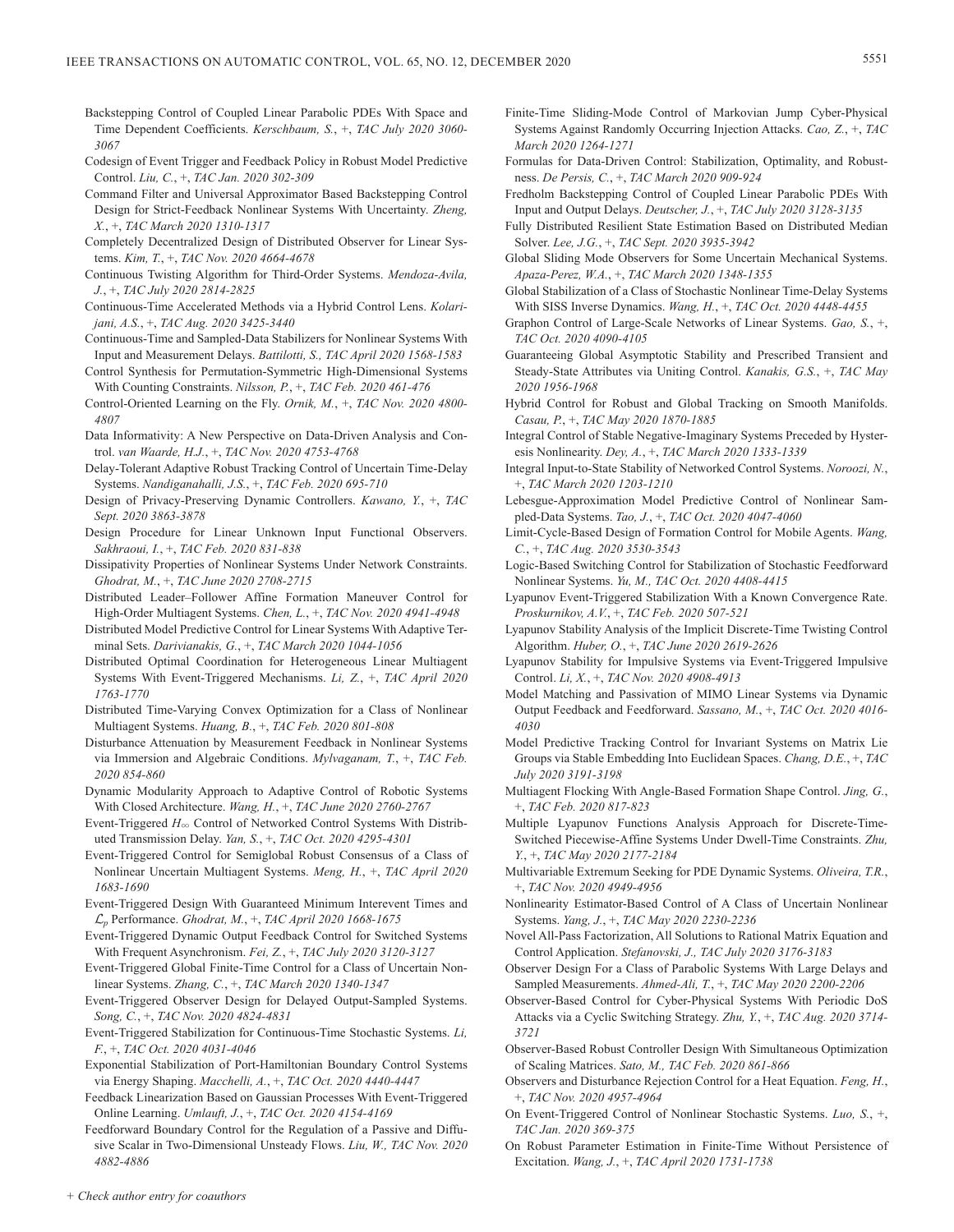- On the Event-Triggered Controller Design. *Ghodrat, M.*, +, *TAC Oct. 2020 4122-4137*
- On the Existence and Design of Functional Observers. *Darouach, M.*, +, *TAC June 2020 2751-2759*
- On the Stabilization of an Overhead Crane System With Dynamic and Delayed Boundary Conditions. *Chentouf, B.*, +, *TAC Oct. 2020 4273-4280*
- On Unknown Input Observers of Linear Systems: Asymptotic Unknown Input Decoupling Approach. *Ichalal, D.*, +, *TAC March 2020 1197-1202*
- Opacity Enforcement for Confidential Robust Control in Linear Cyber-Physical Systems. *An, L.*, +, *TAC March 2020 1234-1241*
- Optimal Event-Triggered Control of Nondeterministic Linear Systems. *Maity, D.*, +, *TAC Feb. 2020 604-619*
- Optimal Output Regulation for Square, Overactuated and Underactuated Linear Systems. *Bernhard, S.*, +, *TAC Oct. 2020 4416-4423*
- Orbital Stability Analysis for Perturbed Nonlinear Systems and Natural Entrainment via Adaptive Andronov–Hopf Oscillator. *Zhao, J.*, +, *TAC Jan. 2020 87-101*
- Output Feedback Energy Control of the Sine-Gordon PDE Model Using Collocated Spatially Sampled Sensing and Actuation. *Orlov, Y.*, +, *TAC April 2020 1484-1498*
- Output Tracking of Boolean Control Networks. *Zhang, X.*, +, *TAC June 2020 2730-2735*
- Passivity-Based Control for Hidden Markov Jump Systems With Singular Perturbations and Partially Unknown Probabilities. *Li, F.*, +, *TAC Aug. 2020 3701-3706*
- Peaking Attenuation of High-Gain Observers Using Adaptive Techniques: State Estimation and Feedback Control. *Shakarami, M.*, +, *TAC Oct. 2020 4215-4229*
- Performance Improvement via Iterative Connection of Passive Systems. *Urata, K.*, +, *TAC March 2020 1325-1332*
- Performance Output Tracking for Multidimensional Heat Equation Subject to Unmatched Disturbance and Noncollocated Control. *Zhou, H.*, +, *TAC May 2020 1940-1955*
- Performance Recovery of Dynamic Feedback-Linearization Methods for Multivariable Nonlinear Systems. *Wu, Y.*, +, *TAC April 2020 1365-1380*
- Periodic Event-Triggered Control for Nonlinear Networked Control Systems. *Wang, W.*, +, *TAC Feb. 2020 620-635*
- Preserving and Achieving Passivity-Short Property Through Discretization. *Joo, Y.*, +, *TAC Oct. 2020 4265-4272*
- Realization of Reachability for the Control of a Class of Nonlinear Systems. *Chai, Y.*, +, *TAC March 2020 1073-1088*
- Reduced Order Controller Design for Robust Output Regulation. *Paunonen, L.*, +, *TAC June 2020 2480-2493*
- Reduced-Order Observer Design for Switched Descriptor Systems With Unknown Inputs. *Zhang, J.*, +, *TAC Jan. 2020 287-294*
- Regional Stabilization of Input-Delayed Uncertain Nonlinear Polynomial Systems. *Coutinho, D.*, +, *TAC May 2020 2300-2307*
- Removing SPR-Like Conditions in Adaptive Feedforward Control of Uncertain Systems. *Wang, Y.*, +, *TAC June 2020 2309-2324*
- Robust Optimal Filtering Over Lossy Networks. *Feng, Y.*, +, *TAC May 2020 2272-2277*
- Robust Output Regulation by State Feedback Control for Coupled Linear Parabolic PIDEs. *Deutscher, J.*, +, *TAC May 2020 2207-2214*
- Safe Controller Synthesis for Data-Driven Differential Inclusions. *Ahmadi, M.*, +, *TAC Nov. 2020 4934-4940*
- Secure and Private Implementation of Dynamic Controllers Using Semihomomorphic Encryption. *Murguia, C.*, +, *TAC Sept. 2020 3950-3957*
- Semi-Markov Jump Linear Systems With Incomplete Sojourn and Transition Information: Analysis and Synthesis. *Ning, Z.*, +, *TAC Jan. 2020 159-174*
- Semiglobal Finite-Time Trajectory Tracking Realization for Disturbed Nonlinear Systems via Higher-Order Sliding Modes. *Zhang, C.*, +, *TAC May 2020 2185-2191*
- Set-Valued Feedback Control and Its Application to Event-Triggered Sampled-Data Systems. *Jiang, Y.*, +, *TAC Nov. 2020 4965-4972*

Sliding Mode Control for Nonlinear Stochastic Singular Semi-Markov Jump Systems. *Qi, W.*, +, *TAC Jan. 2020 361-368*

- Stability and Stabilization Through Envelopes for Retarded and Neutral Time-Delay Systems. *Cardeliquio, C.B.*, +, *TAC April 2020 1640-1646*
- Stabilization of Highly Nonlinear Hybrid Systems by Feedback Control Based on Discrete-Time State Observations. *Fei, C.*, +, *TAC July 2020 2899-2912*
- Stabilization of Linear Systems by Pulsewidth Modulation of Switching Actuators. *Komaee, A., TAC May 2020 1969-1984*
- Stabilization of Switched Linear Systems Subject to Actuator Saturation via Invariant Semiellipsoids. *Lian, J.*, +, *TAC Oct. 2020 4332-4339*
- Stabilization of Two-Port Networked Systems With Simultaneous Uncertainties in Plant, Controller, and Communication Channels. *Zhao, D.*, +, *TAC March 2020 1160-1175*
- State-Constrained Nonlinear *L*2-Gain Control. *Wu, J.*, +, *TAC Feb. 2020 771- 777*
- Structural Characterization of Linear Quantum Systems With Application to Back-Action Evading Measurement. *Zhang, G.*, +, *TAC July 2020 3157- 3163*
- Structured Feedback Synthesis for Stability and Performance of Switched Systems. *Chesi, G.*, +, *TAC Nov. 2020 4695-4709*
- Structuring Multilevel Discrete-Event Systems With Dependence Structure Matrices. *Goorden, M.*, +, *TAC April 2020 1625-1639*
- Switching-Like Event-Triggered Control for Networked Control Systems Under Malicious Denial of Service Attacks. *Peng, C.*, +, *TAC Sept. 2020 3943-3949*
- Synthesis of Dynamic Masks for Infinite-Step Opacity. *Yin, X.*, +, *TAC April 2020 1429-1441*
- Synthesizing Communication Plans for Reachability and Safety Specifications. *Hashimoto, K.*, +, *TAC Feb. 2020 561-576*
- Trajectory Planning Approach to Output Tracking for a 1-D Wave Equation. *Feng, H.*, +, *TAC May 2020 1841-1854*

Trajectory-Constrained Collective Circular Motion With Different Phase Arrangements. *Jain, A.*, +, *TAC May 2020 2237-2244*

**Control systems**

- Compositional (In)Finite Abstractions for Large-Scale Interconnected Stochastic Systems. *Lavaei, A.*, +, *TAC Dec. 2020 5280-5295*
- Equivalence-Based Model of Dimension-Varying Linear Systems. *Cheng, D.*, +, *TAC Dec. 2020 5444-5449*
- Guest Editorial: Special Issue on Security and Privacy of Distributed Algorithms and Network Systems. *Chen, Z.*, +, *TAC Sept. 2020 3725-3727*
- Optimal Construction of Koopman Eigenfunctions for Prediction and Control. *Korda, M.*, +, *TAC Dec. 2020 5114-5129*

# **Controllability**

- A Note on Relative Controllability of Higher Order Linear Delayed Discrete Systems. *Diblik, J.*, +, *TAC Dec. 2020 5472-5479*
- An Approach to Improve Permissiveness of Supervisors for GMECs in Time Petri Net Systems. *Li, L.*, +, *TAC Jan. 2020 237-251*
- Analysis and Computation of the  $H_2$  Norm of Delay Differential Algebraic Equations. *Gomez, M.A.*, +, *TAC May 2020 2192-2199*
- Analyzing Controllability of Bilinear Systems on Symmetric Groups: Mapping Lie Brackets to Permutations. *Zhang, W.*, +, *TAC Nov. 2020 4895- 4901*
- Approximate Controllability and Approximate Observability of Singular Distributed Parameter Systems. *Ge, Z.*, +, *TAC May 2020 2294-2299*
- Control of Nondeterministic Systems for Bisimulation Equivalence Under Partial Information. *Farhat, H., TAC Dec. 2020 5437-5443*
- Efficient Verification of Observability and Reconstructibility for Large Boolean Control Networks With Special Structures. *Zhang, K.*, +, *TAC Dec. 2020 5144-5158*
- Graphon Control of Large-Scale Networks of Linear Systems. *Gao, S.*, +, *TAC Oct. 2020 4090-4105*
- Local Controllability of Single-Input Nonlinear Systems Based on Deterministic Wiener Processes. *Nishimura, Y.*, +, *TAC Jan. 2020 354-360*
- Notions of Centralized and Decentralized Opacity in Linear Systems. *Ramasubramanian, B.*, +, *TAC April 2020 1442-1455*
- Output Tracking of Boolean Control Networks. *Zhang, X.*, +, *TAC June 2020 2730-2735*

*+ Check author entry for coauthors*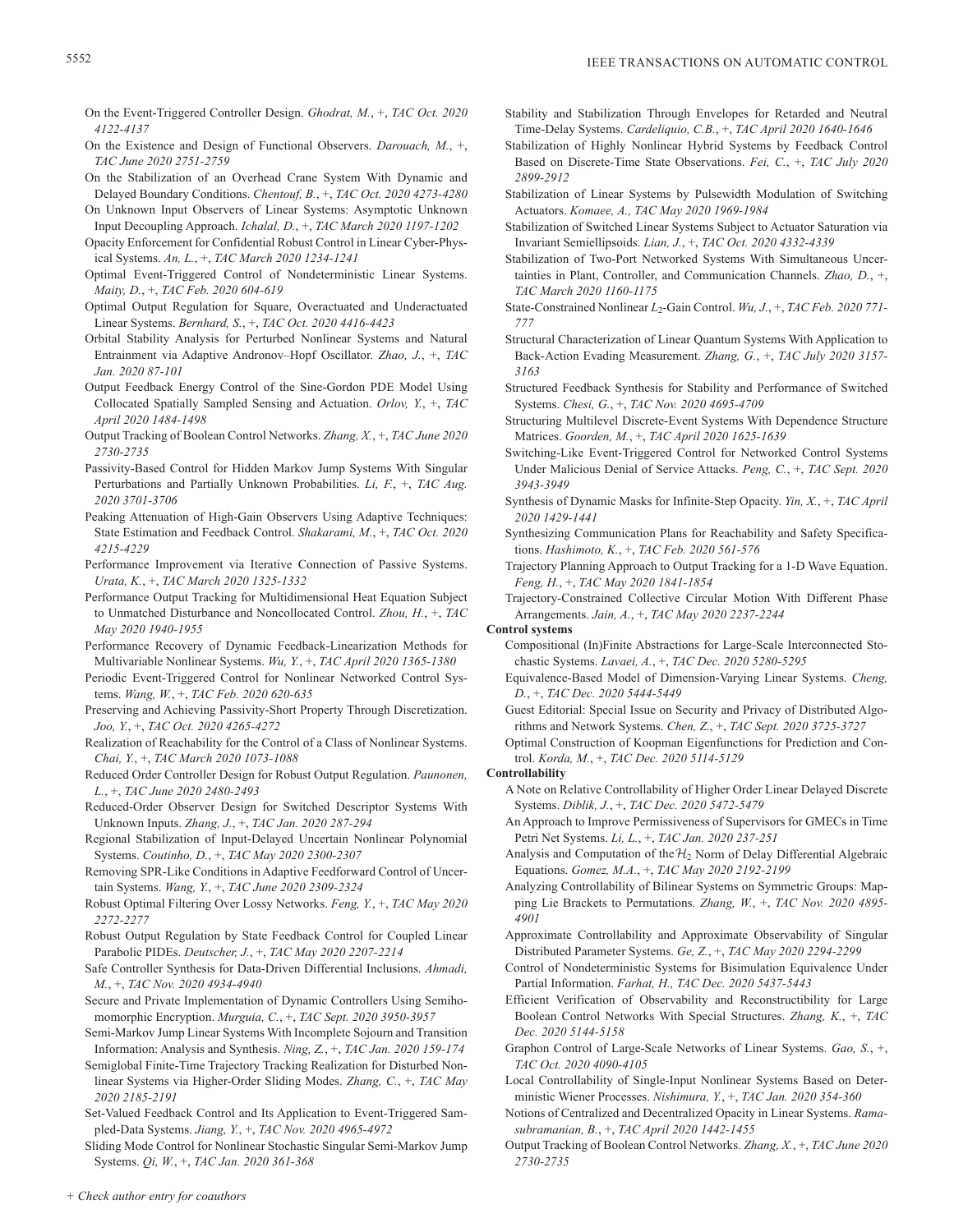- Scheduling Multiple Agents in a Persistent Monitoring Task Using Reachability Analysis. *Yu, X.*, +, *TAC April 2020 1499-1513*
- Stability-Preserving Morse Normal Form. *Kucera, V., TAC Dec. 2020 5099- 5113*
- Structural Controllability of Networks With Dynamical Structured Nodes. *Commault, C., TAC June 2020 2736-2742*
- Sub-Riemannian Geodesics in  $SU(n/S(U(n-1 \times U(1)))$  and Optimal Control of Three Level Quantum Systems. *Albertini, F.*, +, *TAC March 2020 1176- 1191*

# **Convection**

Feedforward Boundary Control for the Regulation of a Passive and Diffusive Scalar in Two-Dimensional Unsteady Flows. *Liu, W., TAC Nov. 2020 4882-4886*

# **Convergence**

- A New Varying-Gain-Exponent-Based Differentiator/Observer: An Efficient Balance Between Linear and Sliding-Mode Algorithms. *Ghanes, M.*, +, *TAC Dec. 2020 5407-5414*
- A Proximal Diffusion Strategy for Multiagent Optimization With Sparse Affine Constraints. *Alghunaim, S.A.*, +, *TAC Nov. 2020 4554-4567*
- A Smooth Double Proximal Primal-Dual Algorithm for a Class of Distributed Nonsmooth Optimization Problems. *Wei, Y.*, +, *TAC April 2020 1800- 1806*
- Accelerated Distributed Nesterov Gradient Descent. *Qu, G.*, +, *TAC June 2020 2566-2581*
- Achieving Linear Convergence in Distributed Asynchronous Multiagent Optimization. *Tian, Y.*, +, *TAC Dec. 2020 5264-5279*
- Adaptive Control by Regulation-Triggered Batch Least Squares. *Karafyllis, I.*, +, *TAC July 2020 2842-2855*
- Almost Sure Stability of Nonlinear Systems Under Random and Impulsive Sequential Attacks. *He, W.*, +, *TAC Sept. 2020 3879-3886*
- Average Consensus by Graph Filtering: New Approach, Explicit Convergence Rate, and Optimal Design. *Yi, J.*, +, *TAC Jan. 2020 191-206*
- Consensus of Multi-Agent Systems Under Binary-Valued Measurements and Recursive Projection Algorithm. *Wang, T.*, +, *TAC June 2020 2678- 2685*
- Continuous-Time Accelerated Methods via a Hybrid Control Lens. *Kolarijani, A.S.*, +, *TAC Aug. 2020 3425-3440*
- Continuous-Time Integral Dynamics for a Class of Aggregative Games With Coupling Constraints. *De Persis, C.*, +, *TAC May 2020 2171-2176*
- Decentralized Optimization Over Time-Varying Directed Graphs With Row and Column-Stochastic Matrices. *Saadatniaki, F.*, +, *TAC Nov. 2020 4769- 4780*
- Delayed and Switched Control of Formations on a Line Segment: Delays and Switches Do Not Matter. *Aleksandrov, A.*, +, *TAC Feb. 2020 794-800*
- Distributed Coupled Multiagent Stochastic Optimization. *Alghunaim, S.A.*, +, *TAC Jan. 2020 175-190*
- Distributed Finite-Time Optimization for Integrator Chain Multiagent Systems With Disturbances. *Wang, X.*, +, *TAC Dec. 2020 5296-5311*
- Distributed Heavy-Ball: A Generalization and Acceleration of First-Order Methods With Gradient Tracking. *Xin, R.*, +, *TAC June 2020 2627-2633*
- Distributed Learning Over Networks: Effect of Using Historical Observations. *Shi, C.*, +, *TAC Dec. 2020 5503-5509*
- Distributed Mechanism Design With Learning Guarantees for Private and Public Goods Problems. *Sinha, A.*, +, *TAC Oct. 2020 4106-4121*
- Distributed Multiagent Convex Optimization Over Random Digraphs. *Alaviani, S.S.*, +, *TAC March 2020 986-998*
- Distributed Smooth Convex Optimization With Coupled Constraints. *Liang, S.*, +, *TAC Jan. 2020 347-353*
- Dual Averaging Push for Distributed Convex Optimization Over Time-Varying Directed Graph. *Liang, S.*, +, *TAC April 2020 1785-1791*
- Dynamic Sharing Through the ADMM. *Cao, X.*, +, *TAC May 2020 2215- 2222*
- Event-Triggered Bipartite Consensus for Multiagent Systems: A Zeno-Free Analysis. *Yu, H.*, +, *TAC Nov. 2020 4866-4873*

Event-Triggered Stabilization for Continuous-Time Stochastic Systems. *Li, F.*, +, *TAC Oct. 2020 4031-4046*

- Explicit Iterative Algorithms for Continuous Coupled Lyapunov Matrix Equations. *Sun, H.*, +, *TAC Aug. 2020 3631-3638*
- Finite-Time Guarantees for Byzantine-Resilient Distributed State Estimation With Noisy Measurements. *Su, L.*, +, *TAC Sept. 2020 3758-3771*
- Fixed-Time Leader-Following Consensus for High-Order Time-Varying Nonlinear Multiagent Systems. *You, X.*, +, *TAC Dec. 2020 5510-5516*
- Interval Consensus for Multiagent Networks. *Fontan, A.*, +, *TAC May 2020 1855-1869*
- Koopman-Based Lifting Techniques for Nonlinear Systems Identification. *Mauroy, A.*, +, *TAC June 2020 2550-2565*

Leader–Follower Network Aggregative Game With Stochastic Agents' Communication and Activeness. *Shokri, M.*, +, *TAC Dec. 2020 5496-5502*

- Lyapunov Criterion for Stochastic Systems and Its Applications in Distributed Computation. *Qin, Y.*, +, *TAC Feb. 2020 546-560*
- MSE Tail Analysis for Remote State Estimation of Linear Systems Over Multiantenna Random Access Channels. *Cai, S.*, +, *TAC May 2020 2046- 2061*
- Observer Design for Nonlinear Systems With Output Transformation. *de Cossio, F.G.*, +, *TAC Dec. 2020 5205-5219*
- On Convergence for Piecewise Affine Models of Gene Regulatory Networks via a Lyapunov Approach. *Pasquini, M.*, +, *TAC Aug. 2020 3333-3348*
- On Unknown Input Observers of Linear Systems: Asymptotic Unknown Input Decoupling Approach. *Ichalal, D.*, +, *TAC March 2020 1197-1202*
- Proximal Algorithms for Large-Scale Statistical Modeling and Sensor/Actuator Selection. *Zare, A.*, +, *TAC Aug. 2020 3441-3456*
- Push-Sum on Random Graphs: Almost Sure Convergence and Convergence Rate. *Rezaienia, P.*, +, *TAC March 2020 1295-1302*
- Random Directions Stochastic Approximation With Deterministic Perturbations. *Prashanth, L.A.*, +, *TAC June 2020 2450-2465*
- Uniting Observers. *Astolfi, D.*, +, *TAC July 2020 2867-2882*
- Varying-Parameter Convergent-Differential Neural Solution to Time-Varying Overdetermined System of Linear Equations. *Zhang, Z.*, +, *TAC Feb. 2020 874-881*

# **Convergence of numerical methods**

- A Fast Distributed Asynchronous Newton-Based Optimization Algorithm. *Mansoori, F.*, +, *TAC July 2020 2769-2784*
- Analysis of Stochastic Approximation Schemes With Set-Valued Maps in the Absence of a Stability Guarantee and Their Stabilization. *Yaji, V.G.*, +, *TAC March 2020 1100-1115*
- Constrained Search via Penalization for Continuous Simulation Optimization. *Hu, L.*, +, *TAC Nov. 2020 4741-4752*
- Distributed Second-Order Methods With Increasing Number of Working Nodes. *Jerinkic, N.K.*, +, *TAC Feb. 2020 846-853*
- Guaranteeing Global Asymptotic Stability and Prescribed Transient and Steady-State Attributes via Uniting Control. *Kanakis, G.S.*, +, *TAC May 2020 1956-1968*
- Heterogeneous Hegselmann–Krause Dynamics With Environment and Communication Noise. *Chen, G.*, +, *TAC Aug. 2020 3409-3424*
- Multivariable Extremum Seeking for PDE Dynamic Systems. *Oliveira, T.R.*, +, *TAC Nov. 2020 4949-4956*
- On the Positive Effect of Delay on the Rate of Convergence of a Class of Linear Time-Delayed Systems. *Moradian, H.*, +, *TAC Nov. 2020 4832- 4839*

Proper Orthogonal Decomposition Method to Nonlinear Filtering Problems in Medium-High Dimension. *Wang, Z.*, +, *TAC April 2020 1613-1624*

### **Convex functions**

Achieving Linear Convergence in Distributed Asynchronous Multiagent Optimization. *Tian, Y.*, +, *TAC Dec. 2020 5264-5279*

### **Convex programming**

- A Decentralized Event-Based Approach for Robust Model Predictive Control. *Kolarijani, A.S.*, +, *TAC Aug. 2020 3517-3529*
- A Distributed Continuous-Time Algorithm for Nonsmooth Constrained Optimization. *Chen, G.*, +, *TAC Nov. 2020 4914-4921*
- A Fast Distributed Asynchronous Newton-Based Optimization Algorithm. *Mansoori, F.*, +, *TAC July 2020 2769-2784*
- A Modified Saddle-Point Dynamics for Distributed Convex Optimization on General Directed Graphs. *Touri, B.*, +, *TAC July 2020 3098-3103*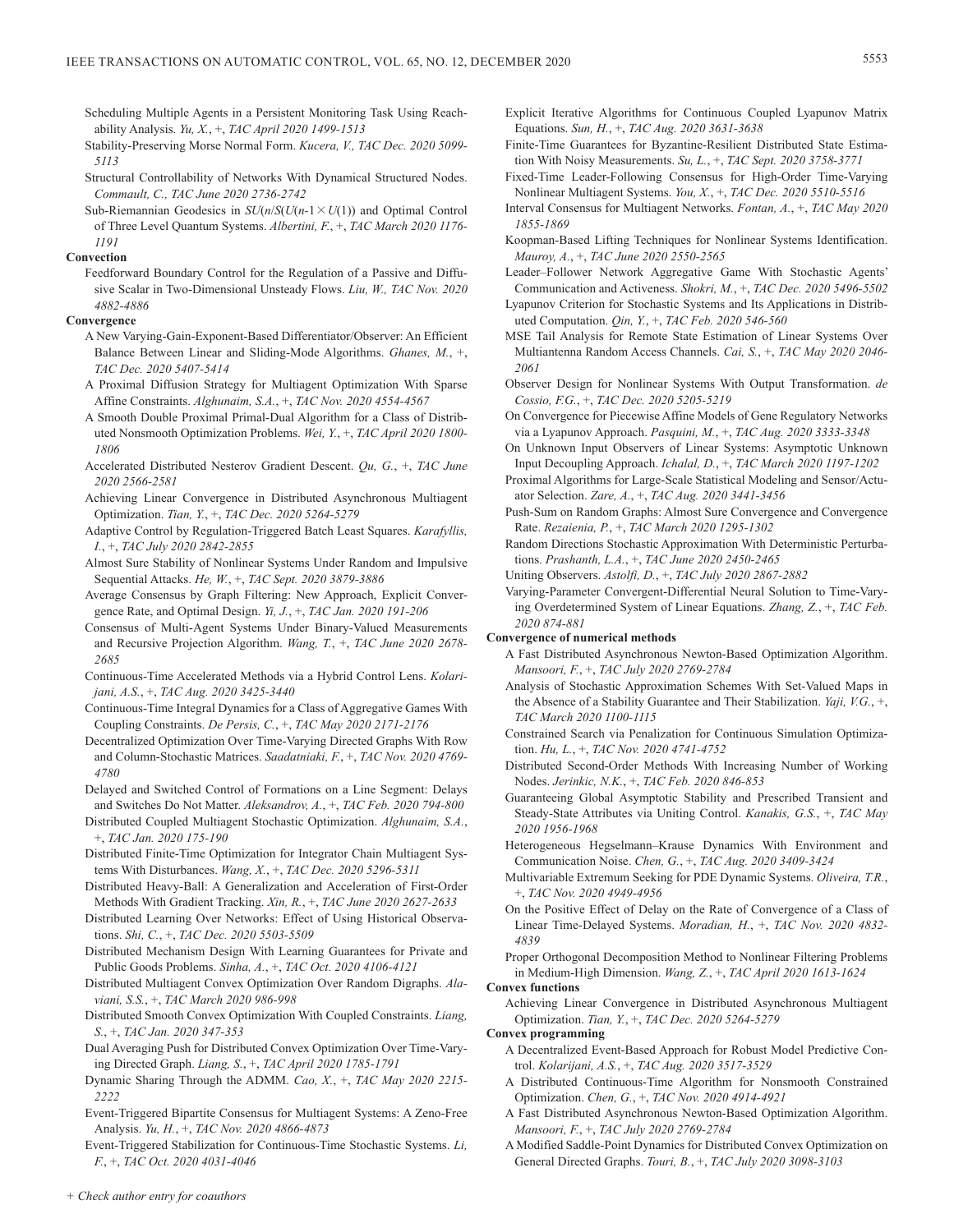- A New Method for Control Allocation of Aircraft Flight Control System. *Yang, Y.*, +, *TAC April 2020 1413-1428*
- A Reference Governor for Nonlinear Systems With Disturbance Inputs Based on Logarithmic Norms and Quadratic Programming. *Li, N.*, +, *TAC July 2020 3207-3214*
- A Smooth Double Proximal Primal-Dual Algorithm for a Class of Distributed Nonsmooth Optimization Problems. *Wei, Y.*, +, *TAC April 2020 1800- 1806*
- Accelerated Distributed Nesterov Gradient Descent. *Qu, G.*, +, *TAC June 2020 2566-2581*
- AsySPA: An Exact Asynchronous Algorithm for Convex Optimization Over Digraphs. *Zhang, J.*, +, *TAC June 2020 2494-2509*
- Constrained Subspace Method for the Identification of Structured State-Space Models (COSMOS). *Yu, C.*, +, *TAC Oct. 2020 4201-4214*
- Continuous-Time Integral Dynamics for a Class of Aggregative Games With Coupling Constraints. *De Persis, C.*, +, *TAC May 2020 2171-2176*
- Cooperative Data-Driven Distributionally Robust Optimization. *Cherukuri, A.*, +, *TAC Oct. 2020 4400-4407*
- Distributed Coupled Multiagent Stochastic Optimization. *Alghunaim, S.A.*, +, *TAC Jan. 2020 175-190*
- Distributed Event-Triggered Gradient Method for Constrained Convex Minimization. *Liu, C.*, +, *TAC Feb. 2020 778-785*
- Distributed Heavy-Ball: A Generalization and Acceleration of First-Order Methods With Gradient Tracking. *Xin, R.*, +, *TAC June 2020 2627-2633*
- Distributed Multiagent Convex Optimization Over Random Digraphs. *Alaviani, S.S.*, +, *TAC March 2020 986-998*
- Distributed Second-Order Methods With Increasing Number of Working Nodes. *Jerinkic, N.K.*, +, *TAC Feb. 2020 846-853*
- Distributed Smooth Convex Optimization With Coupled Constraints. *Liang, S.*, +, *TAC Jan. 2020 347-353*
- Distributed Time-Varying Convex Optimization for a Class of Nonlinear Multiagent Systems. *Huang, B.*, +, *TAC Feb. 2020 801-808*
- Dual Averaging Push for Distributed Convex Optimization Over Time-Varying Directed Graph. *Liang, S.*, +, *TAC April 2020 1785-1791*
- Dynamic Sharing Through the ADMM. *Cao, X.*, +, *TAC May 2020 2215- 2222*
- Entropy Maximization for Markov Decision Processes Under Temporal Logic Constraints. *Savas, Y.*, +, *TAC April 2020 1552-1567*
- Geometric Programming for Optimal Positive Linear Systems. *Ogura, M.*, +, *TAC Nov. 2020 4648-4663*
- Inner-Approximating Reachable Sets for Polynomial Systems With Time-Varying Uncertainties. *Xue, B.*, +, *TAC April 2020 1468-1483*
- Input–Output Performance of Linear–Quadratic Saddle-Point Algorithms With Application to Distributed Resource Allocation Problems. *Simpson-Porco, J.W.*, +, *TAC May 2020 2032-2045*
- Online Distributed Optimization With Strongly Pseudoconvex-Sum Cost Functions. *Lu, K.*, +, *TAC Jan. 2020 426-433*
- Online Stochastic Optimization of Networked Distributed Energy Resources. *Zhou, X.*, +, *TAC June 2020 2387-2401*
- Optimal Control of Polynomial Hybrid Systems via Convex Relaxations. *Zhao, P.*, +, *TAC May 2020 2062-2077*
- Optimal Partial Feedback Attacks in Cyber-Physical Power Systems. *Wu, G.*, +, *TAC Sept. 2020 3919-3926*
- Parametric Optimization Based MPC for Systems of Systems With Affine Coordination Constraints. *Novoselnik, B.*, +, *TAC Feb. 2020 649-663*
- Random Directions Stochastic Approximation With Deterministic Perturbations. *Prashanth, L.A.*, +, *TAC June 2020 2450-2465*
- Resilient Leader-Follower Consensus to Arbitrary Reference Values in Time-Varying Graphs. *Usevitch, J.*, +, *TAC April 2020 1755-1762*
- Sensitivity-Based Warmstarting for Nonlinear Model Predictive Control With Polyhedral State and Control Constraints. *Liao-McPherson, D.*, +, *TAC Oct. 2020 4288-4294*
- SI-ADMM: A Stochastic Inexact ADMM Framework for Stochastic Convex Programs. *Xie, Y.*, +, *TAC June 2020 2355-2370*

Structured Feedback Synthesis for Stability and Performance of Switched Systems. *Chesi, G.*, +, *TAC Nov. 2020 4695-4709*

# **Cooperative systems**

- Cooperative Data-Driven Distributionally Robust Optimization. *Cherukuri, A.*, +, *TAC Oct. 2020 4400-4407*
- Dynamical Systems With a Cyclic Sign Variation Diminishing Property. *Ben Avraham, T.*, +, *TAC March 2020 941-954*

# **Correlation**

An Input–Output Approach to Structured Stochastic Uncertainty. *Bamieh, B.*, +, *TAC Dec. 2020 5012-5027*

**Correlation methods**

Identification of Linear Models From Quantized Data: A Midpoint-Projection Approach. *Risuleo, R.S.*, +, *TAC July 2020 2801-2813*

**Cost function**

- Analytic Sensor Rules for Optimal Distributed Decision Given *K*-Out-of-*L* Fusion Rule Under Monte Carlo Approximation. *Liao, Y.*, +, *TAC Dec. 2020 5488-5495*
- Distributed Finite-Time Optimization for Integrator Chain Multiagent Systems With Disturbances. *Wang, X.*, +, *TAC Dec. 2020 5296-5311*
- Leader–Follower Network Aggregative Game With Stochastic Agents' Communication and Activeness. *Shokri, M.*, +, *TAC Dec. 2020 5496-5502*

**Cost optimal control**

Tracking Control of Nonlinear Networked and Quantized Control Systems With Communication Delays. *Ren, W.*, +, *TAC Aug. 2020 3685-3692*

**Covariance analysis**

An Optimal Data Fusion Algorithm in the Presence of Unknown Cross Covariances. *Zhang, X., TAC March 2020 1226-1233*

**Covariance matrices**

- An Input–Output Approach to Structured Stochastic Uncertainty. *Bamieh, B.*, +, *TAC Dec. 2020 5012-5027*
- Chandrasekhar-Based Maximum Correntropy Kalman Filtering With the Adaptive Kernel Size Selection. *Kulikova, M.V., TAC Feb. 2020 741-748*
- Distributed Kalman Filters With State Equality Constraints: Time-Based and Event-Triggered Communications. *He, X.*, +, *TAC Jan. 2020 28-43*
- Nonlinear Filtering Method Using a Switching Error Model for Outlier-Contaminated Observations. *Nakabayashi, A.*, +, *TAC July 2020 3150-3156*
- Posterior Sampling-Based Reinforcement Learning for Control of Unknown Linear Systems. *Ouyang, Y.*, +, *TAC Aug. 2020 3600-3607*
- Smooth Interpolation of Covariance Matrices and Brain Network Estimation: Part II. *Ning, L., TAC May 2020 1901-1910*
- State-Space Realizations and Optimal Smoothing for Gaussian Generalized Reciprocal Processes. *White, L.B.*, +, *TAC Jan. 2020 389-396*
- **Cranes**
	- An Explicit Reference Governor for the Intersection of Concave Constraints. *Hosseinzadeh, M.*, +, *TAC Jan. 2020 1-11*
- On the Stabilization of an Overhead Crane System With Dynamic and Delayed Boundary Conditions. *Chentouf, B.*, +, *TAC Oct. 2020 4273-4280* **Cryptography**
	- On the Stability of Unverified Transactions in a DAG-Based Distributed Ledger. *Ferraro, P.*, +, *TAC Sept. 2020 3772-3783*
	- Privacy-Preserving Distributed Averaging via Homomorphically Encrypted Ratio Consensus. *Hadjicostis, C.N.*, +, *TAC Sept. 2020 3887-3894*
	- Secure and Private Implementation of Dynamic Controllers Using Semihomomorphic Encryption. *Murguia, C.*, +, *TAC Sept. 2020 3950-3957*

# **Cyber-physical systems**

- An Event-Based Stealthy Attack on Remote State Estimation. *Cheng, P.*, +, *TAC Oct. 2020 4348-4355*
- Critical Observability for Automata and Petri Nets. *Masopust, T., TAC Jan. 2020 341-346*
- Distributed Event-Triggered Gradient Method for Constrained Convex Minimization. *Liu, C.*, +, *TAC Feb. 2020 778-785*
- Interaction-Based Distributed Learning in Cyber-Physical and Social Networks. *Sasso, F.*, +, *TAC Jan. 2020 223-236*
- Malicious Attacks on State Estimation Against Distributed Control Systems. *Lu, A.*, +, *TAC Sept. 2020 3911-3918*
- Optimal Partial Feedback Attacks in Cyber-Physical Power Systems. *Wu, G.*, +, *TAC Sept. 2020 3919-3926*
- Robustness of Interdependent Cyber-Physical Systems Against Cascading Failures. *Zhang, Y.*, +, *TAC Feb. 2020 711-726*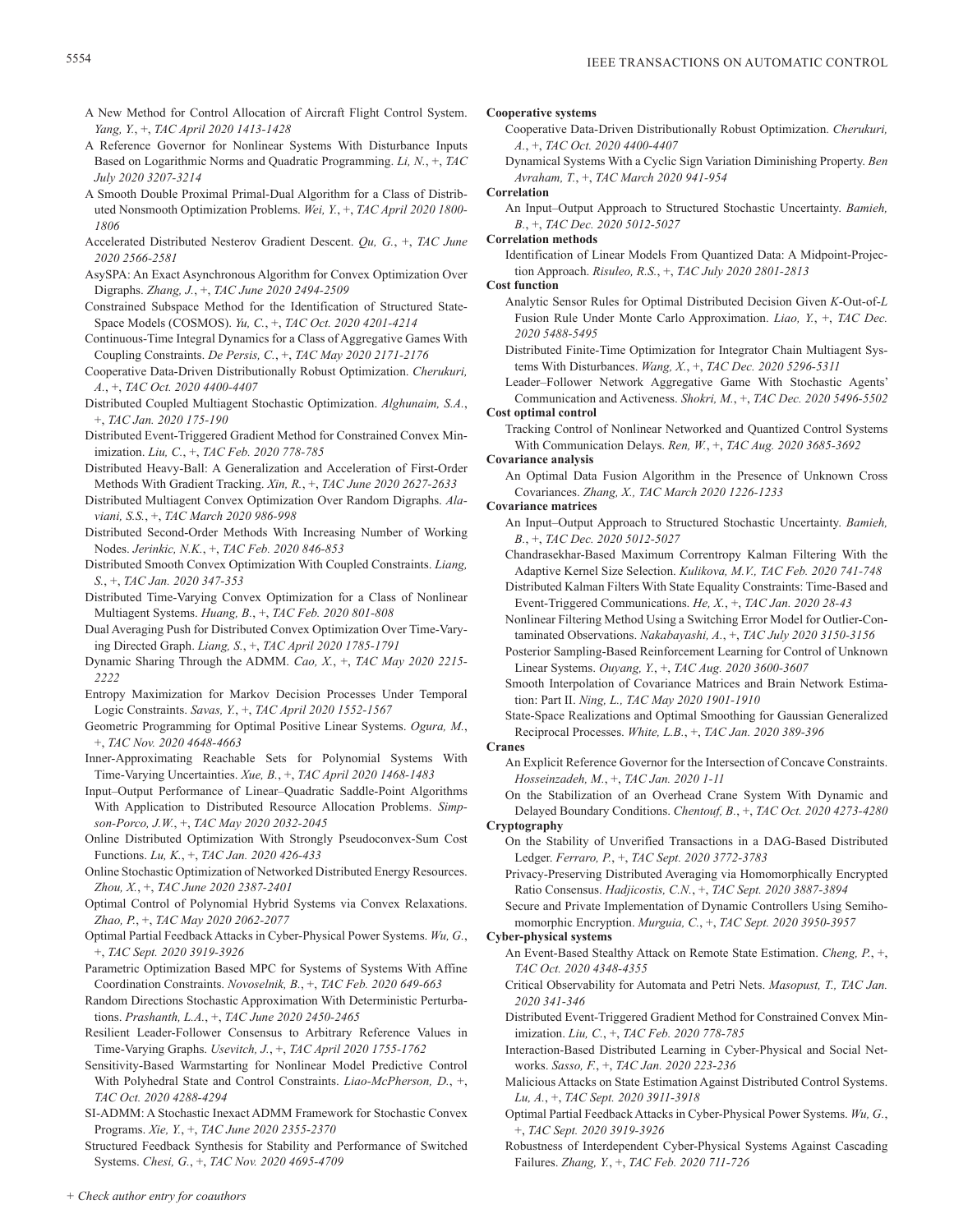# **Cyberattack**

A Game-Theoretic Approach for Dynamic Information Flow Tracking to Detect Multistage Advanced Persistent Threats. *Moothedath, S.*, +, *TAC Dec. 2020 5248-5263*

# **D**

# **Damping**

- Continuous Control for Fully Damped Mechanical Systems With Input Constraints: Finite-Time and Exponential Tracking. *Zamora-Gomez, G.I.*, +, *TAC Feb. 2020 882-889*
- Exponential Stability of a Schrödinger Equation Through Boundary Coupling a Wave Equation. *Wang, J.*, +, *TAC July 2020 3136-3142*
- Input-to-State Stability of a Clamped-Free Damped String in the Presence of Distributed and Boundary Disturbances. *Lhachemi, H.*, +, *TAC March 2020 1248-1255*
- Regulation of Inhomogeneous Drilling Model With a P-I Controller. *Terrand-Jeanne, A.*, +, *TAC Jan. 2020 58-71*
- Stability Analysis of Dissipative Systems Subject to Nonlinear Damping via Lyapunov Techniques. *Marx, S.*, +, *TAC May 2020 2139-2146*

### **Data aggregation**

Competitive Statistical Estimation With Strategic Data Sources. *Westenbroek, T.*, +, *TAC April 2020 1537-1551*

# **Data communication**

Whittle Index Policy for Dynamic Multichannel Allocation in Remote State Estimation. *Wang, J.*, +, *TAC Feb. 2020 591-603*

### **Data privacy**

- Design of Privacy-Preserving Dynamic Controllers. *Kawano, Y.*, +, *TAC Sept. 2020 3863-3878*
- Privacy-Preserving Distributed Averaging via Homomorphically Encrypted Ratio Consensus. *Hadjicostis, C.N.*, +, *TAC Sept. 2020 3887-3894*
- Secure and Private Implementation of Dynamic Controllers Using Semihomomorphic Encryption. *Murguia, C.*, +, *TAC Sept. 2020 3950-3957*

# **DC motors**

- Passivity-Based Control for Hidden Markov Jump Systems With Singular Perturbations and Partially Unknown Probabilities. *Li, F.*, +, *TAC Aug. 2020 3701-3706*
- Sliding Mode Control for Nonlinear Stochastic Singular Semi-Markov Jump Systems. *Qi, W.*, +, *TAC Jan. 2020 361-368*

### **Decentralized control**

- A Decentralized Event-Based Approach for Robust Model Predictive Control. *Kolarijani, A.S.*, +, *TAC Aug. 2020 3517-3529*
- Completely Decentralized Design of Distributed Observer for Linear Systems. *Kim, T.*, +, *TAC Nov. 2020 4664-4678*
- Continuous-Time Integral Dynamics for a Class of Aggregative Games With Coupling Constraints. *De Persis, C.*, +, *TAC May 2020 2171-2176*
- Decentralized Goal Assignment and Safe Trajectory Generation in Multirobot Networks via Multiple Lyapunov Functions. *Panagou, D.*, +, *TAC Aug. 2020 3365-3380*
- Multiagent Flocking With Angle-Based Formation Shape Control. *Jing, G.*, +, *TAC Feb. 2020 817-823*
- Optimal Local and Remote Controllers With Unreliable Uplink Channels: An Elementary Proof. *Afshari, M.*, +, *TAC Aug. 2020 3616-3622*

### **Decidability**

Critical Observability for Automata and Petri Nets. *Masopust, T., TAC Jan. 2020 341-346*

# **Decision making**

- Collective Stochastic Discrete Choice Problems: A Min-LQG Dynamic Game Formulation. *Salhab, R.*, +, *TAC Aug. 2020 3302-3316*
- Decentralized Goal Assignment and Safe Trajectory Generation in Multirobot Networks via Multiple Lyapunov Functions. *Panagou, D.*, +, *TAC Aug. 2020 3365-3380*
- Deep Teams: Decentralized Decision Making With Finite and Infinite Number of Agents. *Arabneydi, J.*, +, *TAC Oct. 2020 4230-4245*

Inverse Risk-Sensitive Reinforcement Learning. *Ratliff, L.J.*, +, *TAC March 2020 1256-1263*

Learning-Based Event-Triggered Control for Synchronization of Passive Multiagent Systems Under Attack. *Rahnama, A.*, +, *TAC Oct. 2020 4170- 4185*

### **Decision theory**

- A Universal Empirical Dynamic Programming Algorithm for Continuous State MDPs. *Haskell, W.B.*, +, *TAC Jan. 2020 115-129*
- Asymptotic Optimality of Finite Model Approximations for Partially Observed Markov Decision Processes With Discounted Cost. *Saldi, N.*, +, *TAC Jan. 2020 130-142*
- Entropy Maximization for Markov Decision Processes Under Temporal Logic Constraints. *Savas, Y.*, +, *TAC April 2020 1552-1567*
- Information Relaxation Bounds for Partially Observed Markov Decision Processes. *Haugh, M.B.*, +, *TAC Aug. 2020 3256-3271*
- Risk Probability Minimization Problems for Continuous-Time Markov Decision Processes on Finite Horizon. *Huo, H.*, +, *TAC July 2020 3199- 3206*
- Whittle Index Policy for Dynamic Multichannel Allocation in Remote State Estimation. *Wang, J.*, +, *TAC Feb. 2020 591-603*

# **Decoding**

- Stabilization of Nonlinear Dynamic Systems Over Limited Capacity Communication Channels. *Sanjaroon, V.*, +, *TAC Aug. 2020 3655-3662*
- State-Secrecy Codes for Networked Linear Systems. *Tsiamis, A.*, +, *TAC May 2020 2001-2015*

# **Delay systems**

- A Dynamic Feedback Framework for Control of Time-Delay Nonlinear Systems With Unstable Zero Dynamics. *Lin, W.*, +, *TAC Aug. 2020 3317-3332* Asymptotical Stability of Probabilistic Boolean Networks With State Delays.
- *Zhu, S.*, +, *TAC April 2020 1779-1784* Delay-Tolerant Adaptive Robust Tracking Control of Uncertain Time-Delay Systems. *Nandiganahalli, J.S.*, +, *TAC Feb. 2020 695-710*
- Discrete-Time Systems With Constrained Time Delays and Delay-Dependent Lyapunov Functions. *Pepe, P., TAC April 2020 1724-1730*
- Global Stabilization of a Class of Stochastic Nonlinear Time-Delay Systems With SISS Inverse Dynamics. *Wang, H.*, +, *TAC Oct. 2020 4448-4455*
- Hybrid Systems With Delayed Jumps: Asymptotic Stability via Robustness and Lyapunov Conditions. *Altin, B.*, +, *TAC Aug. 2020 3381-3396*
- Input-to-State Stability of Time-Delay Systems With Delay-Dependent Impulses. *Liu, X.*, +, *TAC April 2020 1676-1682*
- Necessary and Sufficient Bit Rate Conditions to Stabilize a Scalar Continuous-Time LTI System Based on Event Triggering. *Ling, Q., TAC April 2020 1598-1612*
- Necessary Stability Conditions for Integral Delay Systems. *Ortiz, R.*, +, *TAC Oct. 2020 4377-4384*
- On the Positive Effect of Delay on the Rate of Convergence of a Class of Linear Time-Delayed Systems. *Moradian, H.*, +, *TAC Nov. 2020 4832- 4839*
- Quasi-Polynomial-Based Robust Stability of Time-Delay Systems Can be Less Conservative Than Lyapunov–Krasovskii Approaches. *Angulo, S.*, +, *TAC July 2020 3164-3169*
- Stability and Stabilization of Infinite Delay Systems: A Lyapunov-Based Approach. *Xu, X.*, +, *TAC Nov. 2020 4509-4524*
- Stability and Stabilization Through Envelopes for Retarded and Neutral Time-Delay Systems. *Cardeliquio, C.B.*, +, *TAC April 2020 1640-1646*
- Switching-Like Event-Triggered Control for Networked Control Systems Under Malicious Denial of Service Attacks. *Peng, C.*, +, *TAC Sept. 2020 3943-3949*

# **Delay-differential systems**

Analysis and Computation of the  $\mathcal{H}_2$  Norm of Delay Differential Algebraic Equations. *Gomez, M.A.*, +, *TAC May 2020 2192-2199*

**Delays**

- A Note on Relative Controllability of Higher Order Linear Delayed Discrete Systems. *Diblik, J.*, +, *TAC Dec. 2020 5472-5479*
- A Novel Method to Compute the Structured Distance to Instability for Combined Uncertainties on Delays and System Matrices. *Borgioli, F.*, +, *TAC April 2020 1747-1754*
- A Switching Controller for a Class of MIMO Bilinear Systems With Time Delay. *Sanchez, T.*, +, *TAC May 2020 2250-2256*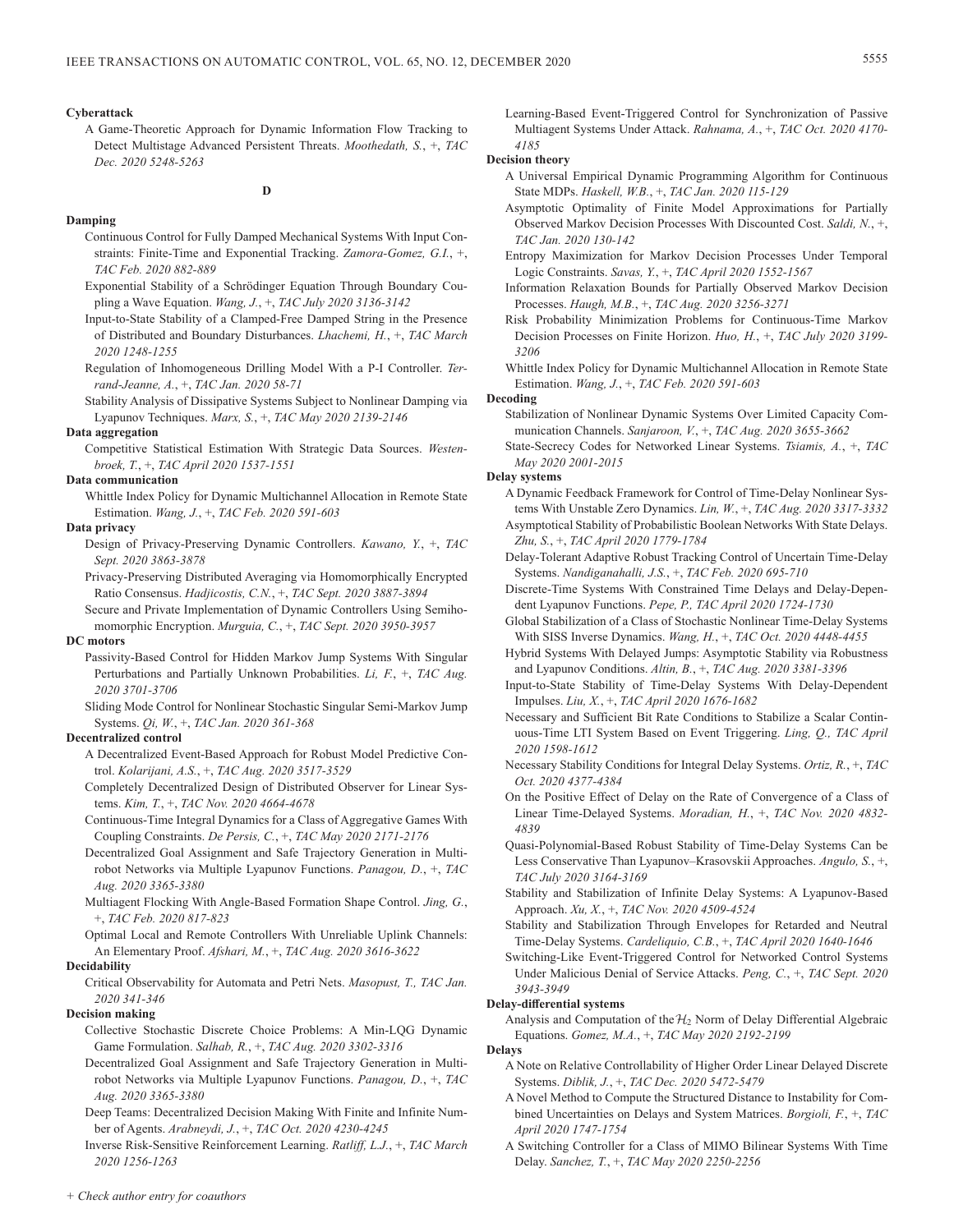Achieving Linear Convergence in Distributed Asynchronous Multiagent Optimization. *Tian, Y.*, +, *TAC Dec. 2020 5264-5279*

- Analysis and Computation of the  $\mathcal{H}_2$  Norm of Delay Differential Algebraic Equations. *Gomez, M.A.*, +, *TAC May 2020 2192-2199*
- Asymptotic Stability Analysis of Discrete-Time Switched Cascade Nonlinear Systems With Delays. *Liu, X.*, +, *TAC June 2020 2686-2692*
- Asynchronous Filtering for Delayed Markovian Jump Systems via Homogeneous Polynomial Approach. *Li, F.*, +, *TAC May 2020 2163-2170*
- AsySPA: An Exact Asynchronous Algorithm for Convex Optimization Over Digraphs. *Zhang, J.*, +, *TAC June 2020 2494-2509*

Consensus of Linear Multiagent Systems With Distributed Infinite Transmission Delays: A Low Gain Approach. *Xu, X.*, +, *TAC Feb. 2020 809-816*

Continuous Discrete Sequential Observers for Time-Varying Systems Under Sampling and Input Delays. *Mazenc, F.*, +, *TAC April 2020 1704-1709*

Continuous-Time and Sampled-Data Stabilizers for Nonlinear Systems With Input and Measurement Delays. *Battilotti, S., TAC April 2020 1568-1583*

Delay-Tolerant Adaptive Robust Tracking Control of Uncertain Time-Delay Systems. *Nandiganahalli, J.S.*, +, *TAC Feb. 2020 695-710*

Delayed and Switched Control of Formations on a Line Segment: Delays and Switches Do Not Matter. *Aleksandrov, A.*, +, *TAC Feb. 2020 794-800*

Discrete-Time Systems With Constrained Time Delays and Delay-Dependent Lyapunov Functions. *Pepe, P., TAC April 2020 1724-1730*

- Event-Triggered  $H_{\infty}$  Control of Networked Control Systems With Distributed Transmission Delay. *Yan, S.*, +, *TAC Oct. 2020 4295-4301*
- Event-Triggered Observer Design for Delayed Output-Sampled Systems. *Song, C.*, +, *TAC Nov. 2020 4824-4831*
- Fredholm Backstepping Control of Coupled Linear Parabolic PDEs With Input and Output Delays. *Deutscher, J.*, +, *TAC July 2020 3128-3135*
- Geometric Programming for Optimal Positive Linear Systems. *Ogura, M.*, +, *TAC Nov. 2020 4648-4663*
- Global Stabilization of a Class of Stochastic Nonlinear Time-Delay Systems With SISS Inverse Dynamics. *Wang, H.*, +, *TAC Oct. 2020 4448-4455*

Hankel Singular Values and LQG Characteristic Values of Discrete-Time Linear Systems in Cascade With Inner Systems. *Bucolo, M.*, +, *TAC Nov. 2020 4989-4994*

Integral Input-to-State Stability of Networked Control Systems. *Noroozi, N.*, +, *TAC March 2020 1203-1210*

Marking Estimation in a Class of Time Labeled Petri Nets. *Ma, Z.*, +, *TAC Feb. 2020 493-506*

- Mean Field Games With Parametrized Followers. *Bensoussan, A.*, +, *TAC Jan. 2020 12-27*
- Necessary Stability Conditions for Integral Delay Systems. *Ortiz, R.*, +, *TAC Oct. 2020 4377-4384*
- Observer Design For a Class of Parabolic Systems With Large Delays and Sampled Measurements. *Ahmed-Ali, T.*, +, *TAC May 2020 2200-2206*

On Boundedness of Error Covariances for Kalman Consensus Filtering Problems. *Li, W.*, +, *TAC June 2020 2654-2661*

On Positive Solutions of a Delay Equation Arising When Trading in Financial Markets. *Hsieh, C.*, +, *TAC July 2020 3143-3149*

On the Positive Effect of Delay on the Rate of Convergence of a Class of Linear Time-Delayed Systems. *Moradian, H.*, +, *TAC Nov. 2020 4832- 4839*

On the Stabilization of an Overhead Crane System With Dynamic and Delayed Boundary Conditions. *Chentouf, B.*, +, *TAC Oct. 2020 4273-4280*

Predictor Feedback for Uncertain Linear Systems With Distributed Input Delays. *Zhu, Y.*, +, *TAC Dec. 2020 5344-5351*

Quasi-Polynomial-Based Robust Stability of Time-Delay Systems Can be Less Conservative Than Lyapunov–Krasovskii Approaches. *Angulo, S.*, +, *TAC July 2020 3164-3169*

Regional Stabilization of Input-Delayed Uncertain Nonlinear Polynomial Systems. *Coutinho, D.*, +, *TAC May 2020 2300-2307*

Risk of Collision and Detachment in Vehicle Platooning: Time-Delay– Induced Limitations and Tradeoffs. *Somarakis, C.*, +, *TAC Aug. 2020 3544-3559*

Stability Analysis for a Class of Linear  $2 \times 2$  Hyperbolic PDEs Using a Backstepping Transform. *Bou Saba, D.*, +, *TAC July 2020 2941-2956*

Stability Analysis of Linear Coupled Differential-Difference Systems With General Distributed Delays. *Feng, Q.*, +, *TAC March 2020 1356-1363*

- Static Sliding Mode Control of Systems With Arbitrary Relative Degree by Using Artificial Delay. *Xu, J.*, +, *TAC Dec. 2020 5464-5471*
- The Value of Timing Information in Event-Triggered Control. *Khojasteh, M.J.*, +, *TAC March 2020 925-940*

Tracking Control of Nonlinear Networked and Quantized Control Systems With Communication Delays. *Ren, W.*, +, *TAC Aug. 2020 3685-3692*

**Demand side management**

Distributed Robust Adaptive Frequency Control of Power Systems With Dynamic Loads. *Kim, H.*, +, *TAC Nov. 2020 4887-4894*

**Design methodology**

Reduced-Order  $H_{\infty}$  Filter Design for Delta Operator Systems Over Multiple Frequency Intervals. *Yang, H.*, +, *TAC Dec. 2020 5376-5383*

**Difference equations**

Chandrasekhar-Based Maximum Correntropy Kalman Filtering With the Adaptive Kernel Size Selection. *Kulikova, M.V., TAC Feb. 2020 741-748* On the Existence of the Stabilizing Solution of a Class of Periodic Stochastic Riccati Equations. *Aberkane, S.*, +, *TAC March 2020 1288-1294*

Stability Analysis for a Class of Linear  $2 \times 2$  Hyperbolic PDEs Using a Backstepping Transform. *Bou Saba, D.*, +, *TAC July 2020 2941-2956*

**Differential algebraic equations**

- A Globally Stable Algorithm for the Integration of High-Index Differential-Algebraic Systems. *Franco, P.D.*, +, *TAC May 2020 2107-2122*
- A Stabilization Framework for the Output Regulation of Rational Nonlinear Systems. *Castro, R.d.S.*, +, *TAC Nov. 2020 4860-4865*
- Analysis and Computation of the  $\mathcal{H}_2$  Norm of Delay Differential Algebraic Equations. *Gomez, M.A.*, +, *TAC May 2020 2192-2199*

Feedback Nash Equilibrium for Randomly Switching Differential–Algebraic Games. *Tanwani, A.*, +, *TAC Aug. 2020 3286-3301*

**Differential equations**

- A Simple Proof of Indefinite Linear-Quadratic Stochastic Optimal Control With Random Coefficients. *Moon, J.*, +, *TAC Dec. 2020 5422-5428*
- A Tool for Analysis of Existence of Equilibria and Voltage Stability in Power Systems With Constant Power Loads. *Matveev, A.S.*, +, *TAC Nov. 2020 4726-4740*
- ADRC Dynamic Stabilization of an Unstable Heat Equation. *Zhang, Y.*, +, *TAC Oct. 2020 4424-4429*
- Continuous-Time Accelerated Methods via a Hybrid Control Lens. *Kolarijani, A.S.*, +, *TAC Aug. 2020 3425-3440*
- Feedback Nash Equilibrium for Randomly Switching Differential–Algebraic Games. *Tanwani, A.*, +, *TAC Aug. 2020 3286-3301*
- Linear Quadratic Mean Field Games: Asymptotic Solvability and Relation to the Fixed Point Approach. *Huang, M.*, +, *TAC April 2020 1397-1412*
- Local Controllability of Single-Input Nonlinear Systems Based on Deterministic Wiener Processes. *Nishimura, Y.*, +, *TAC Jan. 2020 354-360*
- Necessary and Sufficient Conditions for 2*p*th Moment Stability of Several Classes of Linear Stochastic Systems. *Luo, S.*, +, *TAC July 2020 3084- 3091*
- Over-Approximation of Fluid Models. *Tschaikowski, M., TAC March 2020 999-1013*
- Stabilization of Highly Nonlinear Hybrid Systems by Feedback Control Based on Discrete-Time State Observations. *Fei, C.*, +, *TAC July 2020 2899-2912*

Well-Posedness of Boundary Controlled and Observed Stochastic Port-Hamiltonian Systems. *Lamoline, F.*, +, *TAC Oct. 2020 4258-4264*

# **Differential games**

Feedback Nash Equilibrium for Randomly Switching Differential–Algebraic Games. *Tanwani, A.*, +, *TAC Aug. 2020 3286-3301*

Inverse Open-Loop Noncooperative Differential Games and Inverse Optimal Control. *Molloy, T.L.*, +, *TAC Feb. 2020 897-904*

On the Existence of the Stabilizing Solution of a Class of Periodic Stochastic Riccati Equations. *Aberkane, S.*, +, *TAC March 2020 1288-1294*

**Differential geometry**

Model Predictive Tracking Control for Invariant Systems on Matrix Lie Groups via Stable Embedding Into Euclidean Spaces. *Chang, D.E.*, +, *TAC July 2020 3191-3198*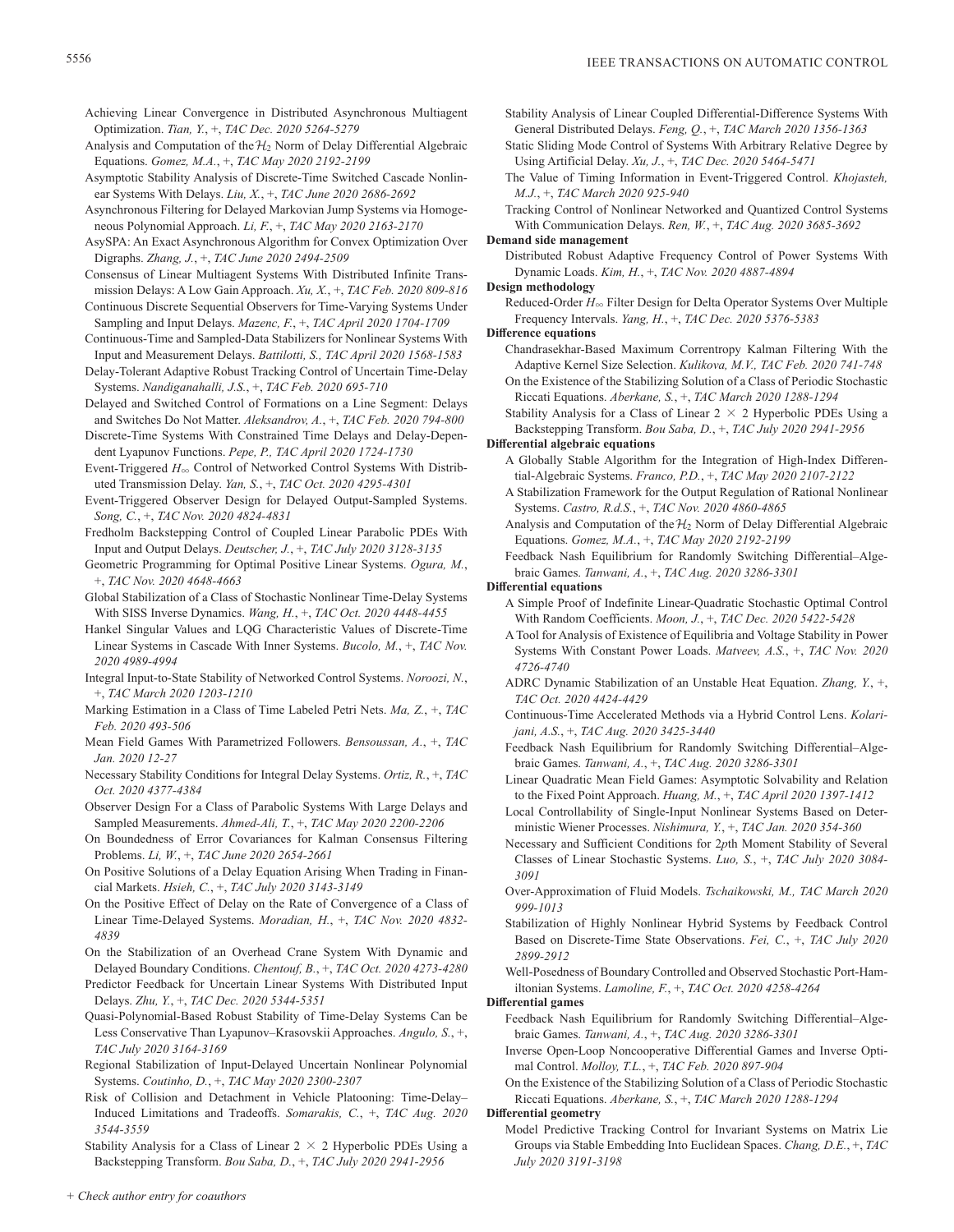Sub-Riemannian Geodesics in  $SU(n/S(U(n-1 \times U(1)))$  and Optimal Control of Three Level Quantum Systems. *Albertini, F.*, +, *TAC March 2020 1176- 1191*

# **Differentiation**

- A Finite-Time Local Observer in the Original Coordinates for Nonlinear Control Systems. *Possieri, C.*, +, *TAC Nov. 2020 4808-4815*
- Discrete-Time Implementation of Homogeneous Differentiators. *Koch, S.*, +, *TAC Feb. 2020 757-762*

# **Diffusion**

- Analysis of the Existence of Equilibrium Profiles in Nonisothermal Axial Dispersion Tubular Reactors. *Hastir, A.*, +, *TAC April 2020 1525-1536*
- Feedforward Boundary Control for the Regulation of a Passive and Diffusive Scalar in Two-Dimensional Unsteady Flows. *Liu, W., TAC Nov. 2020 4882-4886*
- Multivariable Extremum Seeking for PDE Dynamic Systems. *Oliveira, T.R.*, +, *TAC Nov. 2020 4949-4956*
- Semiexplicit Solutions to Some Nonlinear Nonquadratic Mean-Field-Type Games: A Direct Method. *Barreiro-Gomez, J.*, +, *TAC June 2020 2582- 2597*

### **Directed graphs**

- A Modified Saddle-Point Dynamics for Distributed Convex Optimization on General Directed Graphs. *Touri, B.*, +, *TAC July 2020 3098-3103*
- Achieving Linear Convergence in Distributed Asynchronous Multiagent Optimization. *Tian, Y.*, +, *TAC Dec. 2020 5264-5279*
- Asymptotic Behavior of Conjunctive Boolean Networks Over Weakly Connected Digraphs. *Chen, X.*, +, *TAC June 2020 2536-2549*
- AsySPA: An Exact Asynchronous Algorithm for Convex Optimization Over Digraphs. *Zhang, J.*, +, *TAC June 2020 2494-2509*
- Blind Learning of Tree Network Topologies in the Presence of Hidden Nodes. *Sepehr, F.*, +, *TAC March 2020 1014-1028*
- Clustering-Based Model Reduction of Laplacian Dynamics With Weakly Connected Topology. *Cheng, X.*, +, *TAC Oct. 2020 4393-4399*
- Decentralized Optimization Over Time-Varying Directed Graphs With Row and Column-Stochastic Matrices. *Saadatniaki, F.*, +, *TAC Nov. 2020 4769- 4780*
- Distributed GNE Seeking Under Partial-Decision Information Over Networks via a Doubly-Augmented Operator Splitting Approach. *Pavel, L., TAC April 2020 1584-1597*
- Distributed Multiagent Convex Optimization Over Random Digraphs. *Alaviani, S.S.*, +, *TAC March 2020 986-998*
- Dual Averaging Push for Distributed Convex Optimization Over Time-Varying Directed Graph. *Liang, S.*, +, *TAC April 2020 1785-1791*
- Event-Triggered Control for Semiglobal Robust Consensus of a Class of Nonlinear Uncertain Multiagent Systems. *Meng, H.*, +, *TAC April 2020 1683-1690*
- Extended Structural Balance Theory and Method for Cooperative–Antagonistic Networks. *Meng, D.*, +, *TAC May 2020 2147-2154*
- Finite-Time Stability of Network Systems With Discontinuous Dynamics Over Signed Digraphs. *Shi, X.*, +, *TAC Nov. 2020 4874-4881*

Notions of Centralized and Decentralized Opacity in Linear Systems. *Ramasubramanian, B.*, +, *TAC April 2020 1442-1455*

- On the Stability of Unverified Transactions in a DAG-Based Distributed Ledger. *Ferraro, P.*, +, *TAC Sept. 2020 3772-3783*
- Online Distributed Optimization With Strongly Pseudoconvex-Sum Cost Functions. *Lu, K.*, +, *TAC Jan. 2020 426-433*
- Privacy-Preserving Distributed Averaging via Homomorphically Encrypted Ratio Consensus. *Hadjicostis, C.N.*, +, *TAC Sept. 2020 3887-3894*
- Push-Sum on Random Graphs: Almost Sure Convergence and Convergence Rate. *Rezaienia, P.*, +, *TAC March 2020 1295-1302*

# **Discrete event systems**

- An Approach to Improve Permissiveness of Supervisors for GMECs in Time Petri Net Systems. *Li, L.*, +, *TAC Jan. 2020 237-251*
- Compositional and Abstraction-Based Approach for Synthesis of Edit Functions for Opacity Enforcement. *Mohajerani, S.*, +, *TAC Aug. 2020 3349- 3364*
- Compositional Supervisory Control via Reactive Synthesis and Automated Planning. *Ciolek, D.A.*, +, *TAC Aug. 2020 3502-3516*
- Critical Observability for Automata and Petri Nets. *Masopust, T., TAC Jan. 2020 341-346*
- Marking Estimation in a Class of Time Labeled Petri Nets. *Ma, Z.*, +, *TAC Feb. 2020 493-506*
- Opacity Enforcement for Confidential Robust Control in Linear Cyber-Physical Systems. *An, L.*, +, *TAC March 2020 1234-1241*
- Relative Network Observability and Its Relation With Network Observability. *Hou, Y.*, +, *TAC Aug. 2020 3584-3591*
- Structural Controller for Logical Expression of Linear Constraints on Petri Nets. *Luo, J.*, +, *TAC Jan. 2020 397-403*
- Structuring Multilevel Discrete-Event Systems With Dependence Structure Matrices. *Goorden, M.*, +, *TAC April 2020 1625-1639*
- Supervisor Localization of Timed Discrete-Event Systems Under Partial Observation. *Zhang, R.*, +, *TAC Jan. 2020 295-301*
- Synthesis of Dynamic Masks for Infinite-Step Opacity. *Yin, X.*, +, *TAC April 2020 1429-1441*

# **Discrete systems**

- Hybrid Control for Robust and Global Tracking on Smooth Manifolds. *Casau, P.*, +, *TAC May 2020 1870-1885*
- Hybrid Systems With Delayed Jumps: Asymptotic Stability via Robustness and Lyapunov Conditions. *Altin, B.*, +, *TAC Aug. 2020 3381-3396*
- Input-to-State Stability of Time-Delay Systems With Delay-Dependent Impulses. *Liu, X.*, +, *TAC April 2020 1676-1682*
- Optimal Control of Polynomial Hybrid Systems via Convex Relaxations. *Zhao, P.*, +, *TAC May 2020 2062-2077*
- Structural Characterization of Linear Quantum Systems With Application to Back-Action Evading Measurement. *Zhang, G.*, +, *TAC July 2020 3157- 3163*
- Sub-Riemannian Geodesics in  $SU(n/S(U(n-1 \times U(1)))$  and Optimal Control of Three Level Quantum Systems. *Albertini, F.*, +, *TAC March 2020 1176- 1191*

### **Discrete time filters**

Unbiased FIR Filtering for Time-Stamped Discretely Delayed and Missing Data. *Uribe-Murcia, K.J.*, +, *TAC May 2020 2155-2162*

# **Discrete time systems**

- A Detector-Based Approach for the Constrained Quadratic Control of Discrete-Time Markovian Jump Linear Systems. *Zabala, Y.A.*, +, *TAC March 2020 1211-1217*
- A Set-Membership Approach to Event-Triggered Filtering for General Nonlinear Systems Over Sensor Networks. *Ding, D.*, +, *TAC April 2020 1792- 1799*
- A Simplified Approach to Analyze Complementary Sensitivity Tradeoffs in Continuous-Time and Discrete-Time Systems. *Wan, N.*, +, *TAC April 2020 1697-1703*
- Almost Global Stability of Nonlinear Switched Systems With Time-Dependent Switching. *Karabacak, O.*, +, *TAC July 2020 2969-2978*
- An  $H_i/H_{\infty}$  Optimization Approach to Event-Triggered Fault Detection for Linear Discrete Time Systems. *Zhong, M.*, +, *TAC Oct. 2020 4464-4471*
- An Adaptive Gaussian Sum Kalman Filter Based on a Partial Variational Bayesian Method. *Xu, H.*, +, *TAC Nov. 2020 4793-4799*
- An Iterative Learning Control Algorithm With Gain Adaptation for Stochastic Systems. *Shen, D.*, +, *TAC March 2020 1280-1287*
- Asymptotic Optimality of Finite Model Approximations for Partially Observed Markov Decision Processes With Discounted Cost. *Saldi, N.*, +, *TAC Jan. 2020 130-142*
- Asymptotic Stability Analysis of Discrete-Time Switched Cascade Nonlinear Systems With Delays. *Liu, X.*, +, *TAC June 2020 2686-2692*
- Asynchronous Filtering for Delayed Markovian Jump Systems via Homogeneous Polynomial Approach. *Li, F.*, +, *TAC May 2020 2163-2170*
- Codesign of Event Trigger and Feedback Policy in Robust Model Predictive Control. *Liu, C.*, +, *TAC Jan. 2020 302-309*
- Completely Decentralized Design of Distributed Observer for Linear Systems. *Kim, T.*, +, *TAC Nov. 2020 4664-4678*
- Computing Optimal Control of Cascading Failure in DC Networks. *Ba, Q.*, +, *TAC June 2020 2402-2417*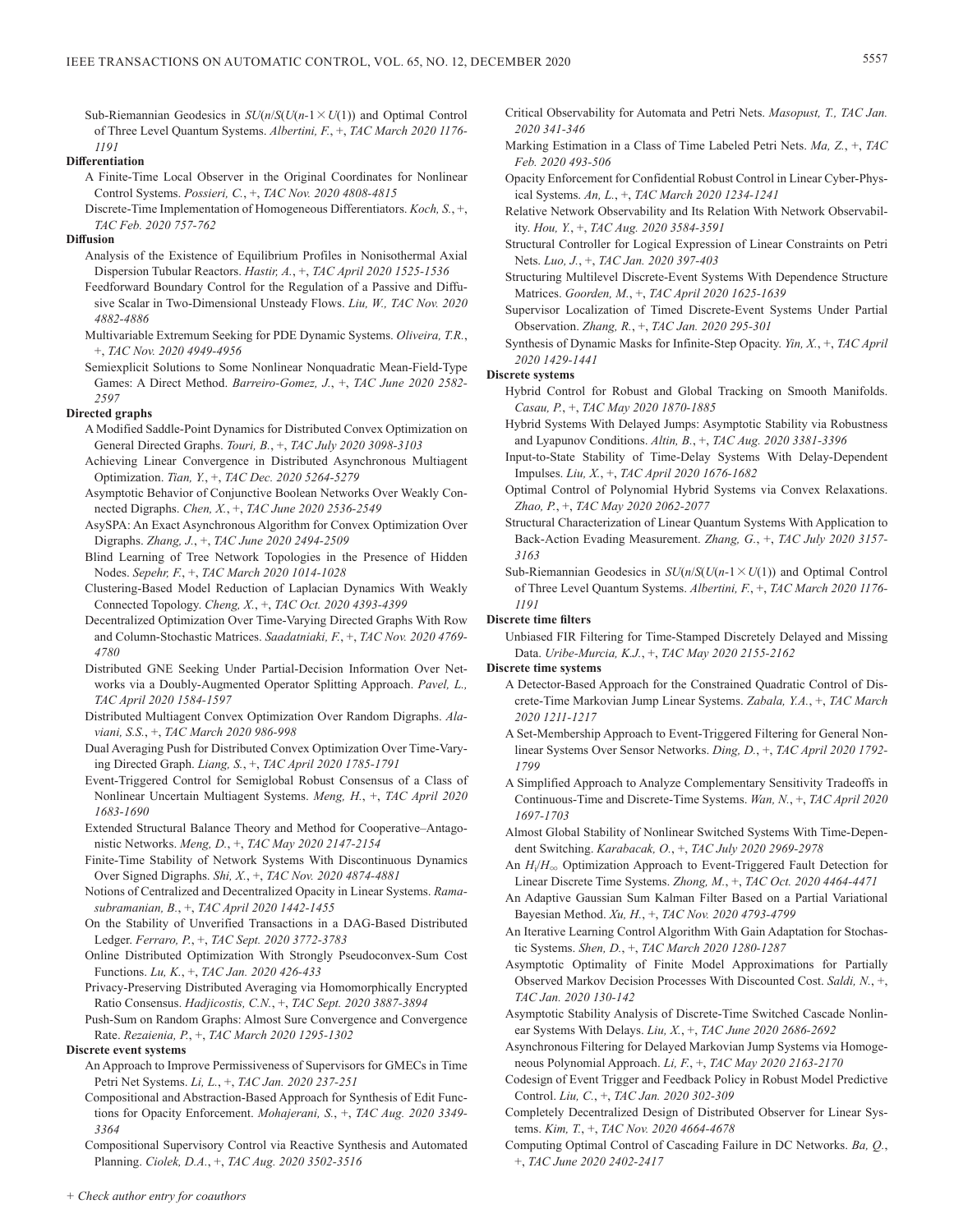- Constrained Adaptive Model-Predictive Control for a Class of Discrete-Time Linear Systems With Parametric Uncertainties. *Zhu, B.*, +, *TAC May 2020 2223-2229*
- Continuous-Time and Sampled-Data Stabilizers for Nonlinear Systems With Input and Measurement Delays. *Battilotti, S., TAC April 2020 1568-1583*
- Converse Optimality for Discrete-Time Systems. *Gohrt, T.*, +, *TAC May 2020 2257-2264*
- Convex Searches for Discrete-Time Zames–Falb Multipliers. *Carrasco, J.*, +, *TAC Nov. 2020 4538-4553*
- Discrete-Time Implementation of Homogeneous Differentiators. *Koch, S.*, +, *TAC Feb. 2020 757-762*
- Discrete-Time Sliding-Mode Control With a Desired Switching Variable Generator. *Bartoszewicz, A.*, +, *TAC April 2020 1807-1814*
- Discrete-Time Systems With Constrained Time Delays and Delay-Dependent Lyapunov Functions. *Pepe, P., TAC April 2020 1724-1730*
- Distributed Consensus Over Markovian Packet Loss Channels. *Xu, L.*, +, *TAC Jan. 2020 279-286*
- Energy-Efficient Time-Triggered Communication Policies for Wireless Networked Control Systems. *Varma, V.S.*, +, *TAC Oct. 2020 4324-4331*
- Event-Triggered Discrete-Time Cubature Kalman Filter for Nonlinear Dynamical Systems With Packet Dropout. *Kooshkbaghi, M.*, +, *TAC May 2020 2278-2285*
- Finite-Time Sliding-Mode Control of Markovian Jump Cyber-Physical Systems Against Randomly Occurring Injection Attacks. *Cao, Z.*, +, *TAC March 2020 1264-1271*
- Gradient Flow Algorithms for Density Propagation in Stochastic Systems. *Caluya, K.F.*, +, *TAC Oct. 2020 3991-4004*
- Hankel Singular Values and LQG Characteristic Values of Discrete-Time Linear Systems in Cascade With Inner Systems. *Bucolo, M.*, +, *TAC Nov. 2020 4989-4994*
- Koopman-Based Lifting Techniques for Nonlinear Systems Identification. *Mauroy, A.*, +, *TAC June 2020 2550-2565*
- Lebesgue-Approximation Model Predictive Control of Nonlinear Sampled-Data Systems. *Tao, J.*, +, *TAC Oct. 2020 4047-4060*
- Lyapunov Criterion for Stochastic Systems and Its Applications in Distributed Computation. *Qin, Y.*, +, *TAC Feb. 2020 546-560*
- Lyapunov Event-Triggered Stabilization With a Known Convergence Rate. *Proskurnikov, A.V.*, +, *TAC Feb. 2020 507-521*
- Lyapunov Stability Analysis of the Implicit Discrete-Time Twisting Control Algorithm. *Huber, O.*, +, *TAC June 2020 2619-2626*
- Markov Chains With Maximum Return Time Entropy for Robotic Surveillance. *Duan, X.*, +, *TAC Jan. 2020 72-86*
- Multiple Lyapunov Functions Analysis Approach for Discrete-Time-Switched Piecewise-Affine Systems Under Dwell-Time Constraints. *Zhu, Y.*, +, *TAC May 2020 2177-2184*
- New Gramians for Switched Linear Systems: Reachability, Observability, and Model Reduction. *Pontes Duff, I.*, +, *TAC June 2020 2526-2535*
- Notions of Centralized and Decentralized Opacity in Linear Systems. *Ramasubramanian, B.*, +, *TAC April 2020 1442-1455*
- Observed-Mode-Dependent State Estimation of Hidden Semi-Markov Jump Linear Systems. *Cai, B.*, +, *TAC Jan. 2020 442-449*
- Observer-Based Control for Cyber-Physical Systems With Periodic DoS Attacks via a Cyclic Switching Strategy. *Zhu, Y.*, +, *TAC Aug. 2020 3714- 3721*
- On the Event-Triggered Controller Design. *Ghodrat, M.*, +, *TAC Oct. 2020 4122-4137*
- On the Existence and Design of Functional Observers. *Darouach, M.*, +, *TAC June 2020 2751-2759*
- On the Existence of the Stabilizing Solution of a Class of Periodic Stochastic Riccati Equations. *Aberkane, S.*, +, *TAC March 2020 1288-1294*
- On the Stability Bounds of Kalman Filters for Linear Deterministic Discrete-Time Systems. *Haring, M.*, +, *TAC Oct. 2020 4434-4439*
- Optimal Continuous-Discrete Linear Filter and Moment Equations for Nonlinear Diffusions. *Cacace, F.*, +, *TAC Oct. 2020 3961-3976*

Output Admissible Sets and Reference Governors: Saturations Are Not Constraints!. *Cotorruelo, A.*, +, *TAC March 2020 1192-1196*

- Preserving and Achieving Passivity-Short Property Through Discretization. *Joo, Y.*, +, *TAC Oct. 2020 4265-4272*
- Resilient Leader-Follower Consensus to Arbitrary Reference Values in Time-Varying Graphs. *Usevitch, J.*, +, *TAC April 2020 1755-1762*
- Riemannian Optimal Identification Method for Linear Systems With Symmetric Positive-Definite Matrix. *Sato, K.*, +, *TAC Nov. 2020 4493-4508*
- Self-Learning Optimal Regulation for Discrete-Time Nonlinear Systems Under Event-Driven Formulation. *Wang, D.*, +, *TAC March 2020 1272- 1279*
- Semi-Markov Jump Linear Systems With Incomplete Sojourn and Transition Information: Analysis and Synthesis. *Ning, Z.*, +, *TAC Jan. 2020 159-174*
- Set-Valued Feedback Control and Its Application to Event-Triggered Sampled-Data Systems. *Jiang, Y.*, +, *TAC Nov. 2020 4965-4972*
- Stabilization of Highly Nonlinear Hybrid Systems by Feedback Control Based on Discrete-Time State Observations. *Fei, C.*, +, *TAC July 2020 2899-2912*
- Stabilization of Linear Systems Across a Time-Varying AWGN Fading Channel. *Su, L.*, +, *TAC Nov. 2020 4902-4907*
- The Implicit Discretization of the Supertwisting Sliding-Mode Control Algorithm. *Brogliato, B.*, +, *TAC Aug. 2020 3707-3713*

Toward a Comprehensive Impossibility Result for String Stability. *Farnam, A.*, +, *TAC April 2020 1652-1659*

# **Discrete-event systems**

- Control of Nondeterministic Systems for Bisimulation Equivalence Under Partial Information. *Farhat, H., TAC Dec. 2020 5437-5443*
- Design of Supervisors for Active Diagnosis in Discrete Event Systems. *Hu, Y.*, +, *TAC Dec. 2020 5159-5172*
- On Liveness Enforcing Supervisory Policies for Arbitrary Petri Nets. *Chen, C.*, +, *TAC Dec. 2020 5236-5247*
- **Discrete-time systems**
	- A Note on Relative Controllability of Higher Order Linear Delayed Discrete Systems. *Diblik, J.*, +, *TAC Dec. 2020 5472-5479*
	- Accurate Uncertainty Propagation for Discrete-Time Nonlinear Systems Using Differential Inequalities With Model Redundancy. *Yang, X.*, +, *TAC Dec. 2020 5043-5057*
	- Mean-Square Exponential Stability for Stochastic Control Systems With Discrete-Time State Feedbacks and Their Numerical Schemes in Simulation. *Liu, L.*, +, *TAC Dec. 2020 5384-5391*
	- Stability Analysis of Discrete-Time Semi-Markov Jump Linear Systems. *Wang, B.*, +, *TAC Dec. 2020 5415-5421*

# **Diseases**

- Distributed Coupled Multiagent Stochastic Optimization. *Alghunaim, S.A.*, +, *TAC Jan. 2020 175-190*
- Robust Economic Model Predictive Control of Continuous-Time Epidemic Processes. *Watkins, N.J.*, +, *TAC March 2020 1116-1131*

**Distributed algorithms**

- A Fast Distributed Asynchronous Newton-Based Optimization Algorithm. *Mansoori, F.*, +, *TAC July 2020 2769-2784*
- Achieving Linear Convergence in Distributed Asynchronous Multiagent Optimization. *Tian, Y.*, +, *TAC Dec. 2020 5264-5279*
- Cooperative Data-Driven Distributionally Robust Optimization. *Cherukuri, A.*, +, *TAC Oct. 2020 4400-4407*
- Decentralized Optimization Over Time-Varying Directed Graphs With Row and Column-Stochastic Matrices. *Saadatniaki, F.*, +, *TAC Nov. 2020 4769- 4780*
- Distributed GNE Seeking Under Partial-Decision Information Over Networks via a Doubly-Augmented Operator Splitting Approach. *Pavel, L., TAC April 2020 1584-1597*
- Distributed Learning Over Networks: Effect of Using Historical Observations. *Shi, C.*, +, *TAC Dec. 2020 5503-5509*
- Distributed Mixed-Integer Linear Programming via Cut Generation and Constraint Exchange. *Testa, A.*, +, *TAC April 2020 1456-1467*
- Distributed Smooth Convex Optimization With Coupled Constraints. *Liang, S.*, +, *TAC Jan. 2020 347-353*
- Distributed Time-Varying Convex Optimization for a Class of Nonlinear Multiagent Systems. *Huang, B.*, +, *TAC Feb. 2020 801-808*
- Finite-Time Distributed Linear Equation Solver for Solutions With Minimum *l*1-Norm. *Zhou, J.*, +, *TAC April 2020 1691-1696*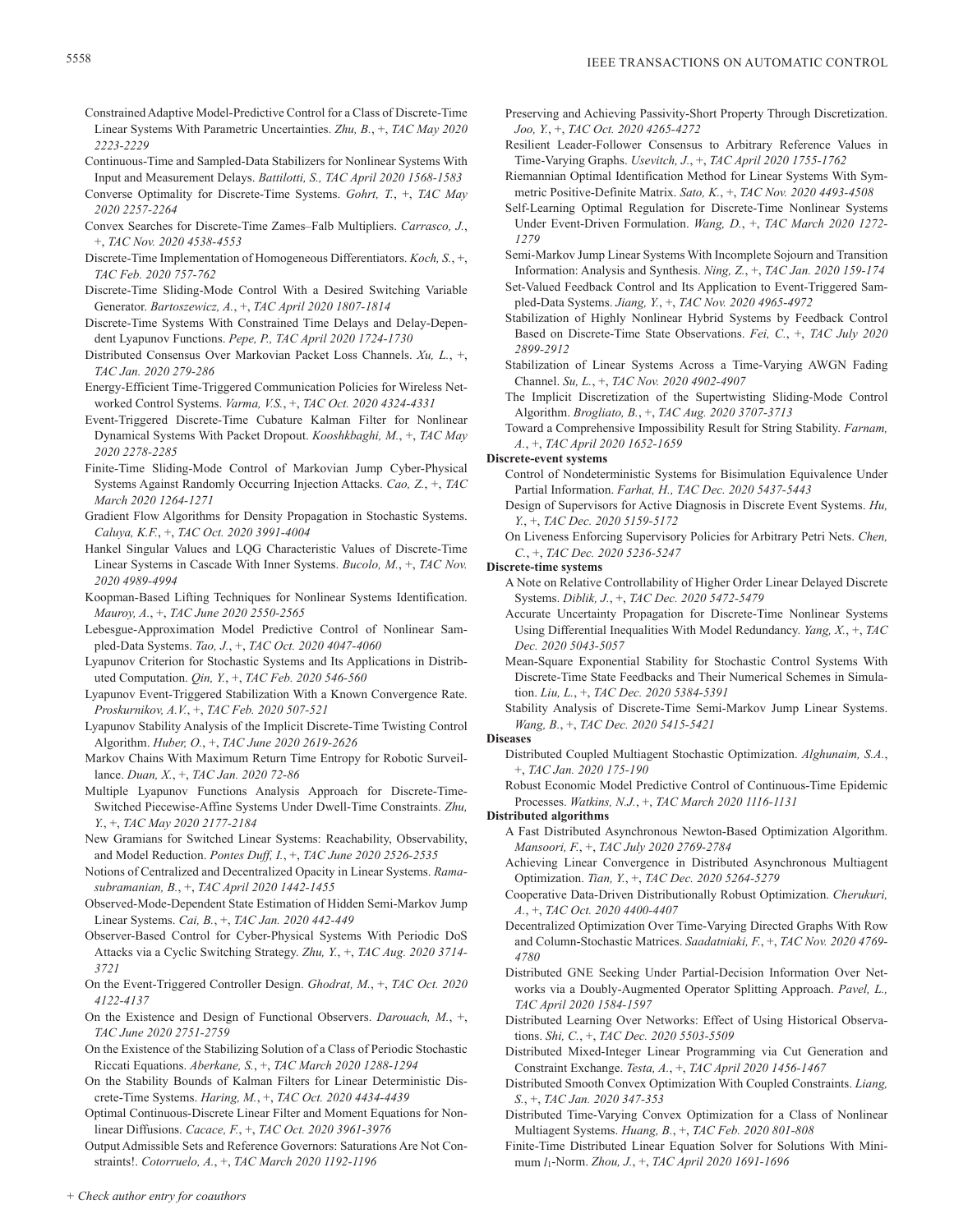- Guest Editorial: Special Issue on Security and Privacy of Distributed Algorithms and Network Systems. *Chen, Z.*, +, *TAC Sept. 2020 3725-3727*
- Input–Output Performance of Linear–Quadratic Saddle-Point Algorithms With Application to Distributed Resource Allocation Problems. *Simpson-Porco, J.W.*, +, *TAC May 2020 2032-2045*
- Leader–Follower Network Aggregative Game With Stochastic Agents' Communication and Activeness. *Shokri, M.*, +, *TAC Dec. 2020 5496-5502*
- Privacy-Preserving Distributed Averaging via Homomorphically Encrypted Ratio Consensus. *Hadjicostis, C.N.*, +, *TAC Sept. 2020 3887-3894*
- Randomized Gradient-Free Distributed Optimization Methods for a Multiagent System With Unknown Cost Function. *Pang, Y.*, +, *TAC Jan. 2020 333-340*
- Scalable, Distributed Algorithms for Solving Linear Equations via Double-Layered Networks. *Wang, X.*, +, *TAC March 2020 1132-1143*

### **Distributed control**

- A Distributed Framework for*k*-hop Control Strategies in Large-Scale Networks Based on Local Interactions. *Gasparri, A.*, +, *TAC May 2020 1825- 1840*
- A Modified Saddle-Point Dynamics for Distributed Convex Optimization on General Directed Graphs. *Touri, B.*, +, *TAC July 2020 3098-3103*
- A Suboptimality Approach to Distributed Linear Quadratic Optimal Control. *Jiao, J.*, +, *TAC March 2020 1218-1225*
- Consensus of Linear Multiagent Systems With Distributed Infinite Transmission Delays: A Low Gain Approach. *Xu, X.*, +, *TAC Feb. 2020 809-816*
- Distributed Consensus Observer for Multiagent Systems With High-Order Integrator Dynamics. *Zuo, Z.*, +, *TAC April 2020 1771-1778*
- Distributed Consensus Over Markovian Packet Loss Channels. *Xu, L.*, +, *TAC Jan. 2020 279-286*
- Distributed Coupled Multiagent Stochastic Optimization. *Alghunaim, S.A.*, +, *TAC Jan. 2020 175-190*
- Distributed Event-Triggered Gradient Method for Constrained Convex Minimization. *Liu, C.*, +, *TAC Feb. 2020 778-785*
- Distributed Leader–Follower Affine Formation Maneuver Control for High-Order Multiagent Systems. *Chen, L.*, +, *TAC Nov. 2020 4941-4948*
- Distributed Model Predictive Control for Linear Systems With Adaptive Terminal Sets. *Darivianakis, G.*, +, *TAC March 2020 1044-1056*
- Distributed Optimal Coordination for Heterogeneous Linear Multiagent Systems With Event-Triggered Mechanisms. *Li, Z.*, +, *TAC April 2020 1763-1770*
- Distributed Robust Adaptive Frequency Control of Power Systems With Dynamic Loads. *Kim, H.*, +, *TAC Nov. 2020 4887-4894*
- Distributed Time-Varying Convex Optimization for a Class of Nonlinear Multiagent Systems. *Huang, B.*, +, *TAC Feb. 2020 801-808*
- Event-Triggered Bipartite Consensus for Multiagent Systems: A Zeno-Free Analysis. *Yu, H.*, +, *TAC Nov. 2020 4866-4873*
- Event-Triggered Control for Semiglobal Robust Consensus of a Class of Nonlinear Uncertain Multiagent Systems. *Meng, H.*, +, *TAC April 2020 1683-1690*
- Finite-Time Distributed Linear Equation Solver for Solutions With Minimum *l*1-Norm. *Zhou, J.*, +, *TAC April 2020 1691-1696*
- Fully Distributed Resilient State Estimation Based on Distributed Median Solver. *Lee, J.G.*, +, *TAC Sept. 2020 3935-3942*
- Leader-Following Attitude Consensus of Multiple Rigid Spacecraft Systems Under Switching Networks. *Lu, M.*, +, *TAC Feb. 2020 839-845*
- Leader-Following Consensus for a Class of Multiple Robot Manipulators over Switching Networks by Distributed Position Feedback Control. *He, C.*, +, *TAC Feb. 2020 890-896*
- Leader-Following Consensus for Linear Multiagent Systems via Asynchronous Sampled-Data Control. *Liu, W.*, +, *TAC July 2020 3215-3222*
- Learning-Based Event-Triggered Control for Synchronization of Passive Multiagent Systems Under Attack. *Rahnama, A.*, +, *TAC Oct. 2020 4170- 4185*
- Malicious Attacks on State Estimation Against Distributed Control Systems. *Lu, A.*, +, *TAC Sept. 2020 3911-3918*
- Minimum-Energy Distributed Consensus Control of Multiagent Systems: A Network Approximation Approach. *Chen, F.*, +, *TAC March 2020 1144- 1159*
- On Structured Lyapunov Functions and Dissipativity in Interconnected LTI Systems. *Jokic, A.*, +, *TAC March 2020 970-985*
- Online Stochastic Optimization of Networked Distributed Energy Resources. *Zhou, X.*, +, *TAC June 2020 2387-2401*
- Quaternion-Valued Distributed Filtering and Control. *Talebi, S.P.*, +, *TAC Oct. 2020 4246-4257*
- RBFNN-Based Minimum Entropy Filtering for a Class of Stochastic Nonlinear Systems. *Yin, X.*, +, *TAC Jan. 2020 376-381*
- Resilient Output Containment of Heterogeneous Cooperative and Adversarial Multigroup Systems. *Zuo, S.*, +, *TAC July 2020 3104-3111*
- Robust Cooperative Output Regulation of Heterogeneous Uncertain Linear Multiagent Systems With Time-Varying Communication Topologies. *Wang, L.*, +, *TAC Oct. 2020 4340-4347*
- Solutions for Multiagent Pursuit-Evasion Games on Communication Graphs: Finite-Time Capture and Asymptotic Behaviors. *Lopez, V.G.*, +, *TAC May 2020 1911-1923*
- Supervisor Localization of Timed Discrete-Event Systems Under Partial Observation. *Zhang, R.*, +, *TAC Jan. 2020 295-301*

# **Distributed databases**

- On the Stability of Unverified Transactions in a DAG-Based Distributed Ledger. *Ferraro, P.*, +, *TAC Sept. 2020 3772-3783*
- **Distributed decision making**
	- Distributed GNE Seeking Under Partial-Decision Information Over Networks via a Doubly-Augmented Operator Splitting Approach. *Pavel, L., TAC April 2020 1584-1597*

# **Distributed parameter systems**

- ADRC Dynamic Stabilization of an Unstable Heat Equation. *Zhang, Y.*, +, *TAC Oct. 2020 4424-4429*
- An LMI Approach to Stability Analysis of Coupled Parabolic Systems. *Wakaiki, M., TAC Jan. 2020 404-411*
- Approximate Controllability and Approximate Observability of Singular Distributed Parameter Systems. *Ge, Z.*, +, *TAC May 2020 2294-2299*
- Backstepping-Based Estimation of Thermoacoustic Oscillations in a Rijke Tube With Experimental Validation. *de Andrade, G.A.*, +, *TAC Dec. 2020 5336-5343*
- Dissipativity Properties of Nonlinear Systems Under Network Constraints. *Ghodrat, M.*, +, *TAC June 2020 2708-2715*
- Feedforward Boundary Control for the Regulation of a Passive and Diffusive Scalar in Two-Dimensional Unsteady Flows. *Liu, W., TAC Nov. 2020 4882-4886*
- Input-to-State Stability of a Clamped-Free Damped String in the Presence of Distributed and Boundary Disturbances. *Lhachemi, H.*, +, *TAC March 2020 1248-1255*
- On the Stabilization of an Overhead Crane System With Dynamic and Delayed Boundary Conditions. *Chentouf, B.*, +, *TAC Oct. 2020 4273-4280*
- Performance Output Tracking for Multidimensional Heat Equation Subject to Unmatched Disturbance and Noncollocated Control. *Zhou, H.*, +, *TAC May 2020 1940-1955*
- Reduced Order Controller Design for Robust Output Regulation. *Paunonen, L.*, +, *TAC June 2020 2480-2493*
- Stability Analysis for a Class of Linear  $2 \times 2$  Hyperbolic PDEs Using a Backstepping Transform. *Bou Saba, D.*, +, *TAC July 2020 2941-2956*

### **Distributed power generation**

- A Distributed Cyber-Attack Detection Scheme With Application to DC Microgrids. *Gallo, A.J.*, +, *TAC Sept. 2020 3800-3815*
- A Tool for Analysis of Existence of Equilibria and Voltage Stability in Power Systems With Constant Power Loads. *Matveev, A.S.*, +, *TAC Nov. 2020 4726-4740*
- Design of Privacy-Preserving Dynamic Controllers. *Kawano, Y.*, +, *TAC Sept. 2020 3863-3878*
- On the Dynamics of Distributed Energy Adoption: Equilibrium, Stability, and Limiting Capacity. *Sun, T.*, +, *TAC Jan. 2020 102-114*
- Online Stochastic Optimization of Networked Distributed Energy Resources. *Zhou, X.*, +, *TAC June 2020 2387-2401*
- **Distributed processing**
	- Distributed Mechanism Design With Learning Guarantees for Private and Public Goods Problems. *Sinha, A.*, +, *TAC Oct. 2020 4106-4121*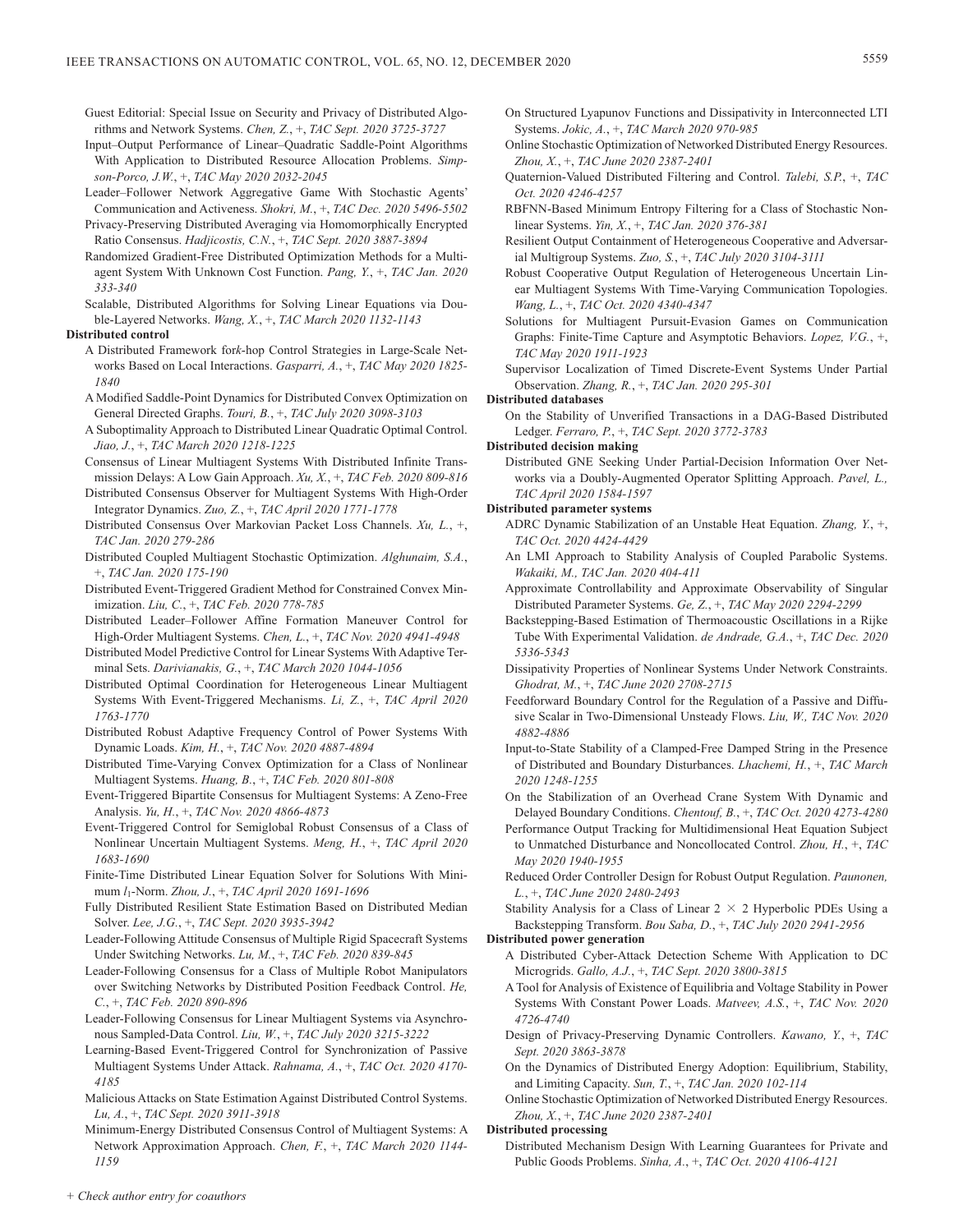**Distributed sensors**

Quaternion-Valued Distributed Filtering and Control. *Talebi, S.P.*, +, *TAC Oct. 2020 4246-4257*

**Distribution networks**

- Detection of Covert Cyber-Attacks in Interconnected Systems: A Distributed Model-Based Approach. *Barboni, A.*, +, *TAC Sept. 2020 3728-3741*
- **Disturbance observers**

# Distributed Finite-Time Optimization for Integrator Chain Multiagent Systems With Disturbances. *Wang, X.*, +, *TAC Dec. 2020 5296-5311*

# **Dynamic programming**

- A Proof on Equivalence of Stagewise Newton and Dreyfus's Successive Approximation Procedures. *Mizutani, E., TAC June 2020 2716-2723*
- A Simple Proof of Indefinite Linear-Quadratic Stochastic Optimal Control With Random Coefficients. *Moon, J.*, +, *TAC Dec. 2020 5422-5428*
- A Universal Empirical Dynamic Programming Algorithm for Continuous State MDPs. *Haskell, W.B.*, +, *TAC Jan. 2020 115-129*
- Combining Pontryagin's Principle and Dynamic Programming for Linear and Nonlinear Systems. *Sassano, M.*, +, *TAC Dec. 2020 5312-5327*
- Computation of Admissible Marking Sets in Weighted Synchronization-Free Petri Nets by Dynamic Programming. *Ma, Z.*, +, *TAC June 2020 2662- 2669*
- Control of Continuous-Time Linear Systems With Markov Jump Parameters in Reverse Time. *Narvaez, A.R.R.*, +, *TAC May 2020 2265-2271*
- Deep Teams: Decentralized Decision Making With Finite and Infinite Number of Agents. *Arabneydi, J.*, +, *TAC Oct. 2020 4230-4245*
- Minimum Cost Feedback Selection in Structured Systems: Hardness and Approximation Algorithm. *Joshi, A.*, +, *TAC Dec. 2020 5517-5524*

On the Performance Analysis of Reset Attack in Cyber-Physical Systems. *Ni, Y.*, +, *TAC Jan. 2020 419-425*

- Optimal Local and Remote Controllers With Unreliable Uplink Channels: An Elementary Proof. *Afshari, M.*, +, *TAC Aug. 2020 3616-3622*
- Performance Guarantees for Model-Based Approximate Dynamic Programming in Continuous Spaces. *Beuchat, P.N.*, +, *TAC Jan. 2020 143-158*
- Remote Estimation Over a Packet-Drop Channel With Markovian State. *Chakravorty, J.*, +, *TAC May 2020 2016-2031*
- Self-Learning Optimal Regulation for Discrete-Time Nonlinear Systems Under Event-Driven Formulation. *Wang, D.*, +, *TAC March 2020 1272- 1279*
- Stochastic Control Approach to Reputation Games. *Dalkiran, N.A.*, +, *TAC Nov. 2020 4710-4725*
- Stochastic Control Framework for Determining Feasible Alternatives in Sampling Allocation. *Peng, Y.*, +, *TAC June 2020 2647-2653*

# **Dynamical symmetry**

Asymptotic Behavior and Collision Avoidance in the Cucker–Smale Model. *Yin, X.*, +, *TAC July 2020 3112-3119*

# **Dynamical systems**

- Efficient Verification of Observability and Reconstructibility for Large Boolean Control Networks With Special Structures. *Zhang, K.*, +, *TAC Dec. 2020 5144-5158*
- Equivalence-Based Model of Dimension-Varying Linear Systems. *Cheng, D.*, +, *TAC Dec. 2020 5444-5449*
- Minimum Cost Feedback Selection in Structured Systems: Hardness and Approximation Algorithm. *Joshi, A.*, +, *TAC Dec. 2020 5517-5524*

On Liveness Enforcing Supervisory Policies for Arbitrary Petri Nets. *Chen, C.*, +, *TAC Dec. 2020 5236-5247*

# **E**

### **Economics**

Utility Design for Distributed Resource Allocation—Part I: Characterizing and Optimizing the Exact Price of Anarchy. *Paccagnan, D.*, +, *TAC Nov. 2020 4616-4631*

# **Econophysics**

On Positive Solutions of a Delay Equation Arising When Trading in Financial Markets. *Hsieh, C.*, +, *TAC July 2020 3143-3149*

# **Eigenvalues and eigenfunctions**

A Suboptimality Approach to Distributed Linear Quadratic Optimal Control. *Jiao, J.*, +, *TAC March 2020 1218-1225*

- ADRC Dynamic Stabilization of an Unstable Heat Equation. *Zhang, Y.*, +, *TAC Oct. 2020 4424-4429*
- Consensus of Linear Multiagent Systems With Distributed Infinite Transmission Delays: A Low Gain Approach. *Xu, X.*, +, *TAC Feb. 2020 809-816*
- Decentralized Optimization Over Time-Varying Directed Graphs With Row and Column-Stochastic Matrices. *Saadatniaki, F.*, +, *TAC Nov. 2020 4769- 4780*
- Distributed Heavy-Ball: A Generalization and Acceleration of First-Order Methods With Gradient Tracking. *Xin, R.*, +, *TAC June 2020 2627-2633*
- Exponential Stability of a Schrödinger Equation Through Boundary Coupling a Wave Equation. *Wang, J.*, +, *TAC July 2020 3136-3142*
- Heterogeneous Hegselmann–Krause Dynamics With Environment and Communication Noise. *Chen, G.*, +, *TAC Aug. 2020 3409-3424*
- On the Event-Triggered Controller Design. *Ghodrat, M.*, +, *TAC Oct. 2020 4122-4137*
- On the Positive Effect of Delay on the Rate of Convergence of a Class of Linear Time-Delayed Systems. *Moradian, H.*, +, *TAC Nov. 2020 4832- 4839*
- On the Stabilization of an Overhead Crane System With Dynamic and Delayed Boundary Conditions. *Chentouf, B.*, +, *TAC Oct. 2020 4273-4280*
- Optimal Construction of Koopman Eigenfunctions for Prediction and Control. *Korda, M.*, +, *TAC Dec. 2020 5114-5129*
- Riemannian Optimal Identification Method for Linear Systems With Symmetric Positive-Definite Matrix. *Sato, K.*, +, *TAC Nov. 2020 4493-4508*
- Singularities and Moments of Nonlinear Systems. *Padoan, A.*, +, *TAC Aug. 2020 3647-3654*
- Stabilization of Nonlinear Dynamic Systems Over Limited Capacity Communication Channels. *Sanjaroon, V.*, +, *TAC Aug. 2020 3655-3662*
- Stochastic Artificial Potentials for Online Safe Navigation. *Paternain, S.*, +, *TAC May 2020 1985-2000*

# **Elastic constants**

Principles of Lossless Adjustable One-Ports. *Georgiou, T.T.*, +, *TAC Jan. 2020 252-262*

# **Encoding**

Stabilization of Nonlinear Dynamic Systems Over Limited Capacity Communication Channels. *Sanjaroon, V.*, +, *TAC Aug. 2020 3655-3662*

### **Energy conservation**

Energy-Efficient Time-Triggered Communication Policies for Wireless Networked Control Systems. *Varma, V.S.*, +, *TAC Oct. 2020 4324-4331*

# **Energy storage**

Minimal Series–Parallel Network Realizations of Bicubic Impedances. *Hughes, T.H., TAC Dec. 2020 4997-5011*

### **Entropy**

- A Moving Target Defense Control Framework for Cyber-Physical Systems. *Kanellopoulos, A.*, +, *TAC March 2020 1029-1043*
- Entropy Maximization for Markov Decision Processes Under Temporal Logic Constraints. *Savas, Y.*, +, *TAC April 2020 1552-1567*
- Markov Chains With Maximum Return Time Entropy for Robotic Surveillance. *Duan, X.*, +, *TAC Jan. 2020 72-86*
- Metric and Topological Entropy Bounds for Optimal Coding of Stochastic Dynamical Systems. *Kawan, C.*, +, *TAC June 2020 2466-2479*
- Stochastic Control and Nonequilibrium Thermodynamics: Fundamental Limits. *Chen, Y.*, +, *TAC July 2020 2979-2991*
- The Value of Timing Information in Event-Triggered Control. *Khojasteh, M.J.*, +, *TAC March 2020 925-940*

# **Enzymes**

Fundamental Limits and Tradeoffs in Autocatalytic Pathways. *Siami, M.*, +, *TAC Feb. 2020 733-740*

### **Epidemics**

Robust Economic Model Predictive Control of Continuous-Time Epidemic Processes. *Watkins, N.J.*, +, *TAC March 2020 1116-1131*

# **Equivalence classes**

Transforming Opacity Verification to Nonblocking Verification in Modular Systems. *Mohajerani, S.*, +, *TAC April 2020 1739-1746*

### **Error analysis**

Continuous-Time Model Identification From Filtered Sampled Data: Error Analysis. *Hu, X.*, +, *TAC Oct. 2020 4005-4015*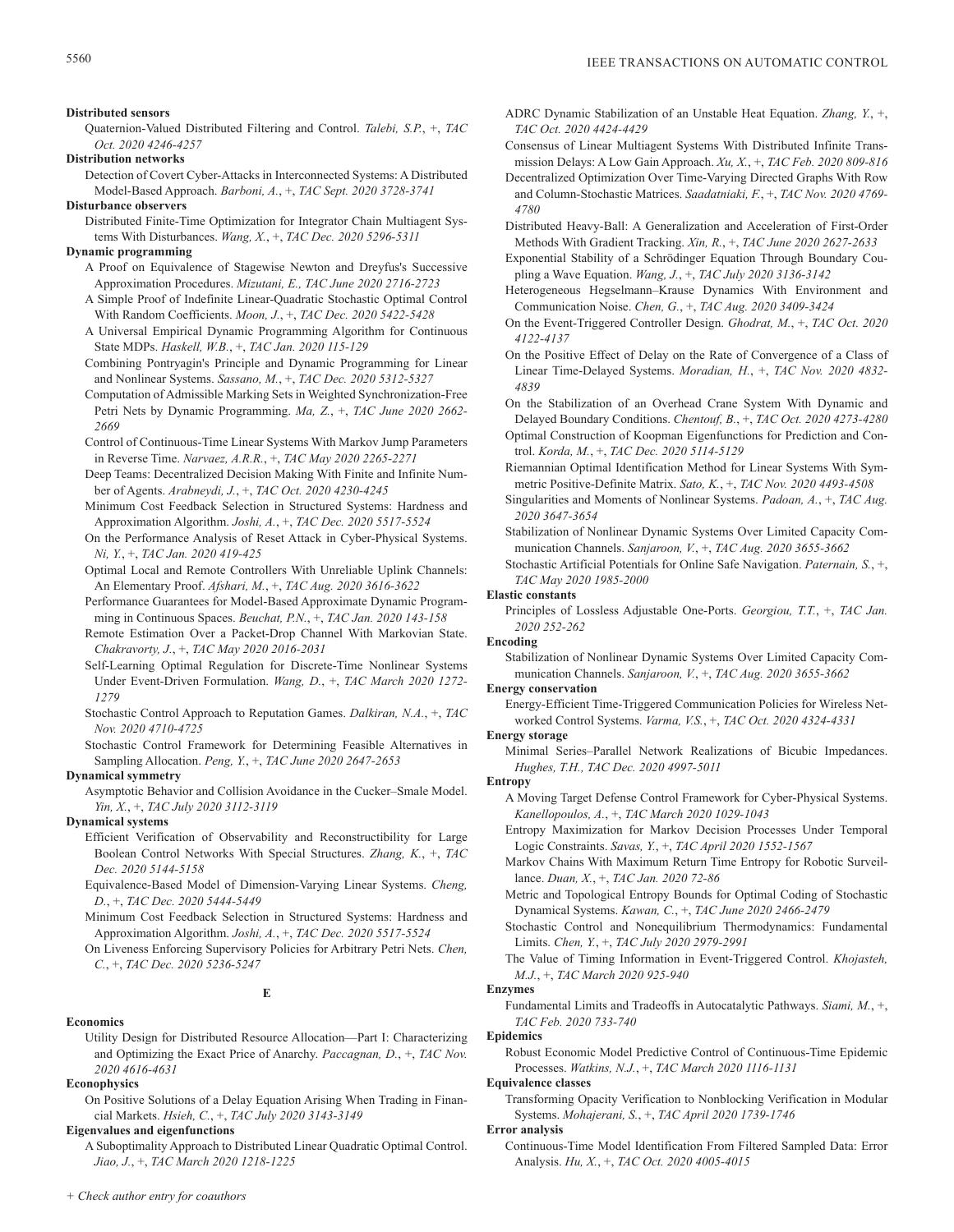#### **Error correction**

Interval Error Correction Auxiliary Model Based Gradient Iterative Algorithms for Multirate ARX Models. *Chen, J.*, +, *TAC Oct. 2020 4385-4392*

- **Estimation error**
	- Moving Horizon Estimation With Unknown Inputs Under Dynamic Quantization Effects. *Zou, L.*, +, *TAC Dec. 2020 5368-5375*

#### **Estimation theory**

- A Smooth Double Proximal Primal-Dual Algorithm for a Class of Distributed Nonsmooth Optimization Problems. *Wei, Y.*, +, *TAC April 2020 1800- 1806*
- Observers and Disturbance Rejection Control for a Heat Equation. *Feng, H.*, +, *TAC Nov. 2020 4957-4964*
- Secure State Estimation With Byzantine Sensors: A Probabilistic Approach. *Ren, X.*, +, *TAC Sept. 2020 3742-3757*
- State-Secrecy Codes for Networked Linear Systems. *Tsiamis, A.*, +, *TAC May 2020 2001-2015*

#### **Evolutionary computation**

Steady State Analysis of Flexible Nets. *Julvez, J.*, +, *TAC June 2020 2510- 2525*

#### **Exponential distribution**

Heterogeneous Hegselmann–Krause Dynamics With Environment and Communication Noise. *Chen, G.*, +, *TAC Aug. 2020 3409-3424*

**F**

## **Facility location**

Pointing Consensus and Bearing-Based Solutions to the Fermat–Weber Location Problem. *Trinh, M.H.*, +, *TAC June 2020 2339-2354*

## **Fading channels**

Stabilization of Linear Systems Across a Time-Varying AWGN Fading Channel. *Su, L.*, +, *TAC Nov. 2020 4902-4907*

## **Fault diagnosis**

- An  $H_i/H_{\infty}$  Optimization Approach to Event-Triggered Fault Detection for Linear Discrete Time Systems. *Zhong, M.*, +, *TAC Oct. 2020 4464-4471*
- Design of Supervisors for Active Diagnosis in Discrete Event Systems. *Hu, Y.*, +, *TAC Dec. 2020 5159-5172*

On Unknown Input Observers of Linear Systems: Asymptotic Unknown Input Decoupling Approach. *Ichalal, D.*, +, *TAC March 2020 1197-1202*

## **Fault tolerant computing**

- Finite-Time Guarantees for Byzantine-Resilient Distributed State Estimation With Noisy Measurements. *Su, L.*, +, *TAC Sept. 2020 3758-3771*
- Robustness of Interdependent Cyber-Physical Systems Against Cascading Failures. *Zhang, Y.*, +, *TAC Feb. 2020 711-726*

#### **Feedback**

- "Class-Type" Identification-Based Internal Models in Multivariable Nonlinear Output Regulation. *Bin, M.*, +, *TAC Oct. 2020 4369-4376*
- A Detector-Based Approach for the Constrained Quadratic Control of Discrete-Time Markovian Jump Linear Systems. *Zabala, Y.A.*, +, *TAC March 2020 1211-1217*
- A Globally Stable Algorithm for the Integration of High-Index Differential-Algebraic Systems. *Franco, P.D.*, +, *TAC May 2020 2107-2122*
- A Nonlinear Model Predictive Control Framework Using Reference Generic Terminal Ingredients. *Kohler, J.*, +, *TAC Aug. 2020 3576-3583*
- A Simplified Approach to Analyze Complementary Sensitivity Tradeoffs in Continuous-Time and Discrete-Time Systems. *Wan, N.*, +, *TAC April 2020 1697-1703*
- Adaptive Control by Regulation-Triggered Batch Least Squares. *Karafyllis, I.*, +, *TAC July 2020 2842-2855*
- Adaptive Control for a Class of Multi-Input Multi-Output Plants With Arbitrary Relative Degree. *Qu, Z.*, +, *TAC July 2020 3023-3038*
- Adaptive Error Feedback Regulator Design for One-Dimensional Heat Equation With Unknown Harmonic Disturbance Anticollocated With Control. *Guo, W.*, +, *TAC Feb. 2020 824-830*
- Adding Integral Action for Open-Loop Exponentially Stable Semigroups and Application to Boundary Control of PDE Systems. *Terrand-Jeanne, A.*, +, *TAC Nov. 2020 4481-4492*
- ADRC Dynamic Stabilization of an Unstable Heat Equation. *Zhang, Y.*, +, *TAC Oct. 2020 4424-4429*
- Almost Sure Stability of Nonlinear Systems Under Random and Impulsive Sequential Attacks. *He, W.*, +, *TAC Sept. 2020 3879-3886*
- Analysis of Systems With Slope Restricted Nonlinearities Using Externally Positive Zames–Falb Multipliers. *Turner, M.C.*, +, *TAC April 2020 1660- 1667*
- Analysis of Two-Dimensional Feedback Systems Over Networks Using Dissipativity. *Yan, Y.*, +, *TAC Aug. 2020 3241-3255*
- Codesign of Event Trigger and Feedback Policy in Robust Model Predictive Control. *Liu, C.*, +, *TAC Jan. 2020 302-309*
- Collective Stochastic Discrete Choice Problems: A Min-LQG Dynamic Game Formulation. *Salhab, R.*, +, *TAC Aug. 2020 3302-3316*
- Command Filter and Universal Approximator Based Backstepping Control Design for Strict-Feedback Nonlinear Systems With Uncertainty. *Zheng, X.*, +, *TAC March 2020 1310-1317*
- Continuous-Time Accelerated Methods via a Hybrid Control Lens. *Kolarijani, A.S.*, +, *TAC Aug. 2020 3425-3440*
- Continuous-Time and Sampled-Data Stabilizers for Nonlinear Systems With Input and Measurement Delays. *Battilotti, S., TAC April 2020 1568-1583*
- Decentralized Goal Assignment and Safe Trajectory Generation in Multirobot Networks via Multiple Lyapunov Functions. *Panagou, D.*, +, *TAC Aug. 2020 3365-3380*
- Delay-Tolerant Adaptive Robust Tracking Control of Uncertain Time-Delay Systems. *Nandiganahalli, J.S.*, +, *TAC Feb. 2020 695-710*
- Disturbance Attenuation by Measurement Feedback in Nonlinear Systems via Immersion and Algebraic Conditions. *Mylvaganam, T.*, +, *TAC Feb. 2020 854-860*
- Equilibrium Solutions of Multiperiod Mean-Variance Portfolio Selection. *Ni, Y.*, +, *TAC April 2020 1716-1723*
- Event-Triggered Dynamic Output Feedback Control for Switched Systems With Frequent Asynchronism. *Fei, Z.*, +, *TAC July 2020 3120-3127*
- Exponential Stabilization of Port-Hamiltonian Boundary Control Systems via Energy Shaping. *Macchelli, A.*, +, *TAC Oct. 2020 4440-4447*
- Feedback Linearization Based on Gaussian Processes With Event-Triggered Online Learning. *Umlauft, J.*, +, *TAC Oct. 2020 4154-4169*
- Feedback Nash Equilibrium for Randomly Switching Differential–Algebraic Games. *Tanwani, A.*, +, *TAC Aug. 2020 3286-3301*
- Feedforward Boundary Control for the Regulation of a Passive and Diffusive Scalar in Two-Dimensional Unsteady Flows. *Liu, W., TAC Nov. 2020 4882-4886*
- Formulas for Data-Driven Control: Stabilization, Optimality, and Robustness. *De Persis, C.*, +, *TAC March 2020 909-924*
- Global Stabilization of a Class of Stochastic Nonlinear Time-Delay Systems With SISS Inverse Dynamics. *Wang, H.*, +, *TAC Oct. 2020 4448-4455*
- Input–Output Performance of Linear–Quadratic Saddle-Point Algorithms With Application to Distributed Resource Allocation Problems. *Simpson-Porco, J.W.*, +, *TAC May 2020 2032-2045*
- Integral Control of Stable Negative-Imaginary Systems Preceded by Hysteresis Nonlinearity. *Dey, A.*, +, *TAC March 2020 1333-1339*
- Integral Input-to-State Stability of Networked Control Systems. *Noroozi, N.*, +, *TAC March 2020 1203-1210*
- Leader-Following Consensus for a Class of Multiple Robot Manipulators over Switching Networks by Distributed Position Feedback Control. *He, C.*, +, *TAC Feb. 2020 890-896*
- Learning-Based Event-Triggered Control for Synchronization of Passive Multiagent Systems Under Attack. *Rahnama, A.*, +, *TAC Oct. 2020 4170- 4185*
- Model Matching and Passivation of MIMO Linear Systems via Dynamic Output Feedback and Feedforward. *Sassano, M.*, +, *TAC Oct. 2020 4016- 4030*
- Multiple Lyapunov Functions Analysis Approach for Discrete-Time-Switched Piecewise-Affine Systems Under Dwell-Time Constraints. *Zhu, Y.*, +, *TAC May 2020 2177-2184*
- Multivariable Extremum Seeking for PDE Dynamic Systems. *Oliveira, T.R.*, +, *TAC Nov. 2020 4949-4956*
- Necessary and Sufficient Bit Rate Conditions to Stabilize a Scalar Continuous-Time LTI System Based on Event Triggering. *Ling, Q., TAC April 2020 1598-1612*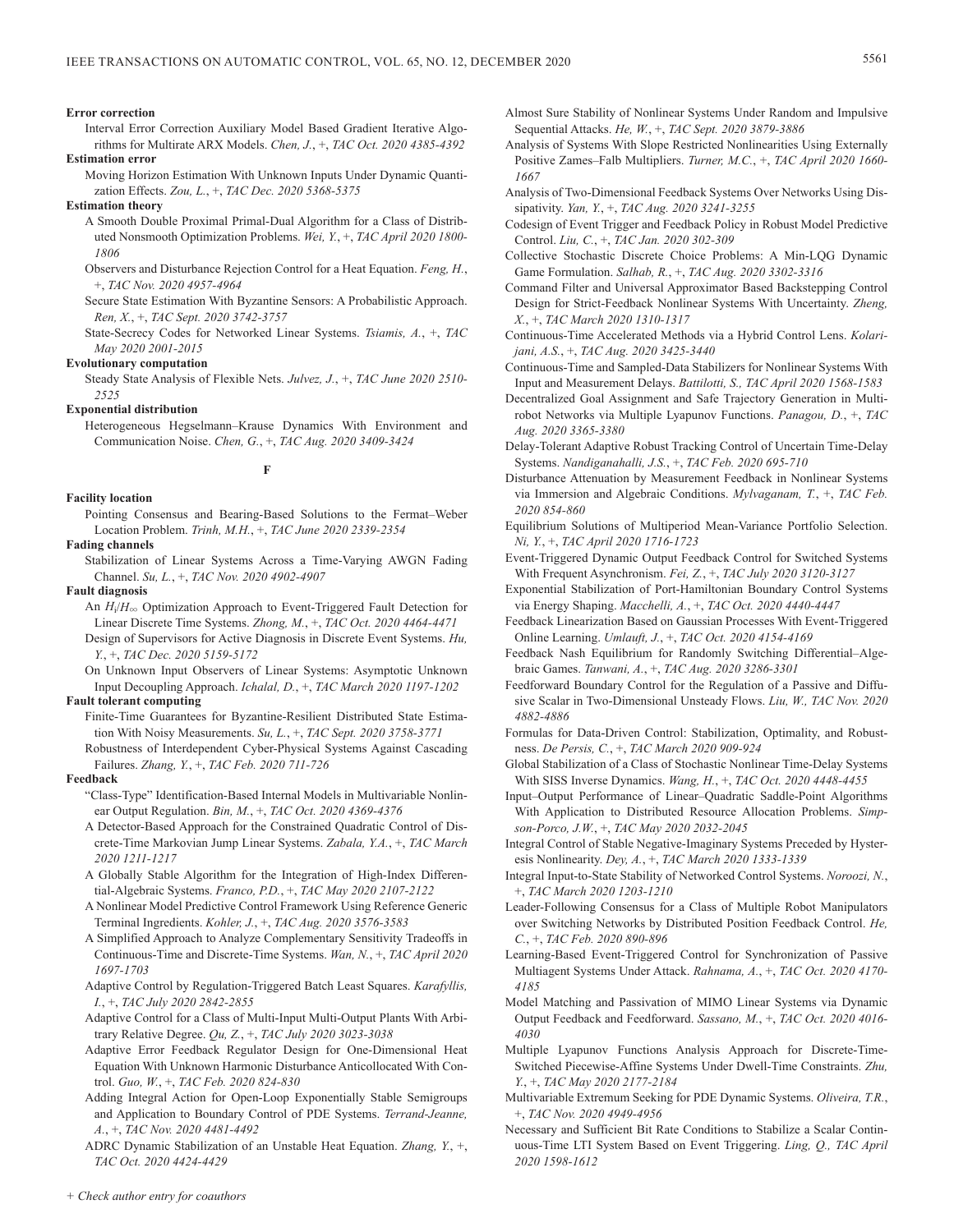- Novel All-Pass Factorization, All Solutions to Rational Matrix Equation and Control Application. *Stefanovski, J., TAC July 2020 3176-3183*
- Observer-Based Control for Cyber-Physical Systems With Periodic DoS Attacks via a Cyclic Switching Strategy. *Zhu, Y.*, +, *TAC Aug. 2020 3714- 3721*
- Observers and Disturbance Rejection Control for a Heat Equation. *Feng, H.*, +, *TAC Nov. 2020 4957-4964*
- On Positive Solutions of a Delay Equation Arising When Trading in Financial Markets. *Hsieh, C.*, +, *TAC July 2020 3143-3149*
- On the Event-Triggered Controller Design. *Ghodrat, M.*, +, *TAC Oct. 2020 4122-4137*
- On the Positive Effect of Delay on the Rate of Convergence of a Class of Linear Time-Delayed Systems. *Moradian, H.*, +, *TAC Nov. 2020 4832- 4839*
- On the Stabilization of an Overhead Crane System With Dynamic and Delayed Boundary Conditions. *Chentouf, B.*, +, *TAC Oct. 2020 4273-4280*
- Optimal Event-Triggered Control of Nondeterministic Linear Systems. *Maity, D.*, +, *TAC Feb. 2020 604-619*
- Optimal Output Regulation for Square, Overactuated and Underactuated Linear Systems. *Bernhard, S.*, +, *TAC Oct. 2020 4416-4423*
- Optimal Partial Feedback Attacks in Cyber-Physical Power Systems. *Wu, G.*, +, *TAC Sept. 2020 3919-3926*
- Orbital Stability Analysis for Perturbed Nonlinear Systems and Natural Entrainment via Adaptive Andronov–Hopf Oscillator. *Zhao, J.*, +, *TAC Jan. 2020 87-101*
- Output Feedback Energy Control of the Sine-Gordon PDE Model Using Collocated Spatially Sampled Sensing and Actuation. *Orlov, Y.*, +, *TAC April 2020 1484-1498*
- Output Feedback Stabilization for a Class of First-Order Equation Setting of Collocated Well-Posed Linear Systems With Time Delay in Observation. *Guo, B.*, +, *TAC June 2020 2612-2618*
- Performance Improvement via Iterative Connection of Passive Systems. *Urata, K.*, +, *TAC March 2020 1325-1332*
- Performance Output Tracking for Multidimensional Heat Equation Subject to Unmatched Disturbance and Noncollocated Control. *Zhou, H.*, +, *TAC May 2020 1940-1955*
- Periodic Event-Triggered Control for Nonlinear Networked Control Systems. *Wang, W.*, +, *TAC Feb. 2020 620-635*
- Preserving and Achieving Passivity-Short Property Through Discretization. *Joo, Y.*, +, *TAC Oct. 2020 4265-4272*
- Realization of Reachability for the Control of a Class of Nonlinear Systems. *Chai, Y.*, +, *TAC March 2020 1073-1088*
- Regional Stabilization of Input-Delayed Uncertain Nonlinear Polynomial Systems. *Coutinho, D.*, +, *TAC May 2020 2300-2307*
- Removing SPR-Like Conditions in Adaptive Feedforward Control of Uncertain Systems. *Wang, Y.*, +, *TAC June 2020 2309-2324*
- Stability Analysis of Linear Partial Differential Equations With Generalized Energy Functions. *Gahlawat, A.*, +, *TAC May 2020 1924-1939*
- Stabilization of Highly Nonlinear Hybrid Systems by Feedback Control Based on Discrete-Time State Observations. *Fei, C.*, +, *TAC July 2020 2899-2912*
- Stabilization of Linear Systems by Pulsewidth Modulation of Switching Actuators. *Komaee, A., TAC May 2020 1969-1984*
- Structured Feedback Synthesis for Stability and Performance of Switched Systems. *Chesi, G.*, +, *TAC Nov. 2020 4695-4709*
- Tracking Control of Nonlinear Networked and Quantized Control Systems With Communication Delays. *Ren, W.*, +, *TAC Aug. 2020 3685-3692*
- Trajectory Planning Approach to Output Tracking for a 1-D Wave Equation. *Feng, H.*, +, *TAC May 2020 1841-1854*

## **Feedforward**

- Analysis of Two-Dimensional Feedback Systems Over Networks Using Dissipativity. *Yan, Y.*, +, *TAC Aug. 2020 3241-3255*
- Feedforward Boundary Control for the Regulation of a Passive and Diffusive Scalar in Two-Dimensional Unsteady Flows. *Liu, W., TAC Nov. 2020 4882-4886*
- Logic-Based Switching Control for Stabilization of Stochastic Feedforward Nonlinear Systems. *Yu, M., TAC Oct. 2020 4408-4415*
- Model Matching and Passivation of MIMO Linear Systems via Dynamic Output Feedback and Feedforward. *Sassano, M.*, +, *TAC Oct. 2020 4016- 4030*
- Novel All-Pass Factorization, All Solutions to Rational Matrix Equation and Control Application. *Stefanovski, J., TAC July 2020 3176-3183*
- Removing SPR-Like Conditions in Adaptive Feedforward Control of Uncertain Systems. *Wang, Y.*, +, *TAC June 2020 2309-2324*
- Robust Output Regulation by State Feedback Control for Coupled Linear Parabolic PIDEs. *Deutscher, J.*, +, *TAC May 2020 2207-2214*
- Semiglobal Finite-Time Trajectory Tracking Realization for Disturbed Nonlinear Systems via Higher-Order Sliding Modes. *Zhang, C.*, +, *TAC May 2020 2185-2191*

## **Filtering theory**

- A Set-Membership Approach to Event-Triggered Filtering for General Nonlinear Systems Over Sensor Networks. *Ding, D.*, +, *TAC April 2020 1792- 1799*
- An  $H_i/H_{\infty}$  Optimization Approach to Event-Triggered Fault Detection for Linear Discrete Time Systems. *Zhong, M.*, +, *TAC Oct. 2020 4464-4471*
- Asynchronous Filtering for Delayed Markovian Jump Systems via Homogeneous Polynomial Approach. *Li, F.*, +, *TAC May 2020 2163-2170*
- Average Consensus by Graph Filtering: New Approach, Explicit Convergence Rate, and Optimal Design. *Yi, J.*, +, *TAC Jan. 2020 191-206*
- Continuous-Time Model Identification From Filtered Sampled Data: Error Analysis. *Hu, X.*, +, *TAC Oct. 2020 4005-4015*
- Energy-to-Peak Filtering of Semi-Markov Jump Systems With Mismatched Modes. *Xu, Z.*, +, *TAC Oct. 2020 4356-4361*
- Nonlinear Filtering Method Using a Switching Error Model for Outlier-Contaminated Observations. *Nakabayashi, A.*, +, *TAC July 2020 3150-3156*
- Optimal Continuous-Discrete Linear Filter and Moment Equations for Nonlinear Diffusions. *Cacace, F.*, +, *TAC Oct. 2020 3961-3976*
- Proper Orthogonal Decomposition Method to Nonlinear Filtering Problems in Medium-High Dimension. *Wang, Z.*, +, *TAC April 2020 1613-1624*
- Quantized Nonstationary Filtering of Networked Markov Switching RSNSs: A Multiple Hierarchical Structure Strategy. *Cheng, J.*, +, *TAC Nov. 2020 4816-4823*
- RBFNN-Based Minimum Entropy Filtering for a Class of Stochastic Nonlinear Systems. *Yin, X.*, +, *TAC Jan. 2020 376-381*
- Robust Optimal Filtering Over Lossy Networks. *Feng, Y.*, +, *TAC May 2020 2272-2277*

## **Finite automata**

- Critical Observability for Automata and Petri Nets. *Masopust, T., TAC Jan. 2020 341-346*
- Structuring Multilevel Discrete-Event Systems With Dependence Structure Matrices. *Goorden, M.*, +, *TAC April 2020 1625-1639*

## **Finite state machines**

- Auditor Product and Controller Synthesis for Nondeterministic Transition Systems With Practical LTL Specifications. *Zibaeenejad, M.H.*, +, *TAC Oct. 2020 4281-4287*
- Opacity Enforcement for Confidential Robust Control in Linear Cyber-Physical Systems. *An, L.*, +, *TAC March 2020 1234-1241*
- Transforming Opacity Verification to Nonblocking Verification in Modular Systems. *Mohajerani, S.*, +, *TAC April 2020 1739-1746*

## **FIR filters**

- Convex Searches for Discrete-Time Zames–Falb Multipliers. *Carrasco, J.*, +, *TAC Nov. 2020 4538-4553*
- Unbiased FIR Filtering for Time-Stamped Discretely Delayed and Missing Data. *Uribe-Murcia, K.J.*, +, *TAC May 2020 2155-2162*

#### **Floating point arithmetic**

A Bounded-Variable Least-Squares Solver Based on Stable QR Updates. *Saraf, N.*, +, *TAC March 2020 1242-1247*

## **Flow control**

Feedforward Boundary Control for the Regulation of a Passive and Diffusive Scalar in Two-Dimensional Unsteady Flows. *Liu, W., TAC Nov. 2020 4882-4886*

## **Flow instability**

On the Chain Stability of Bilateral Control Model. *Wang, L.*, +, *TAC Aug. 2020 3397-3408*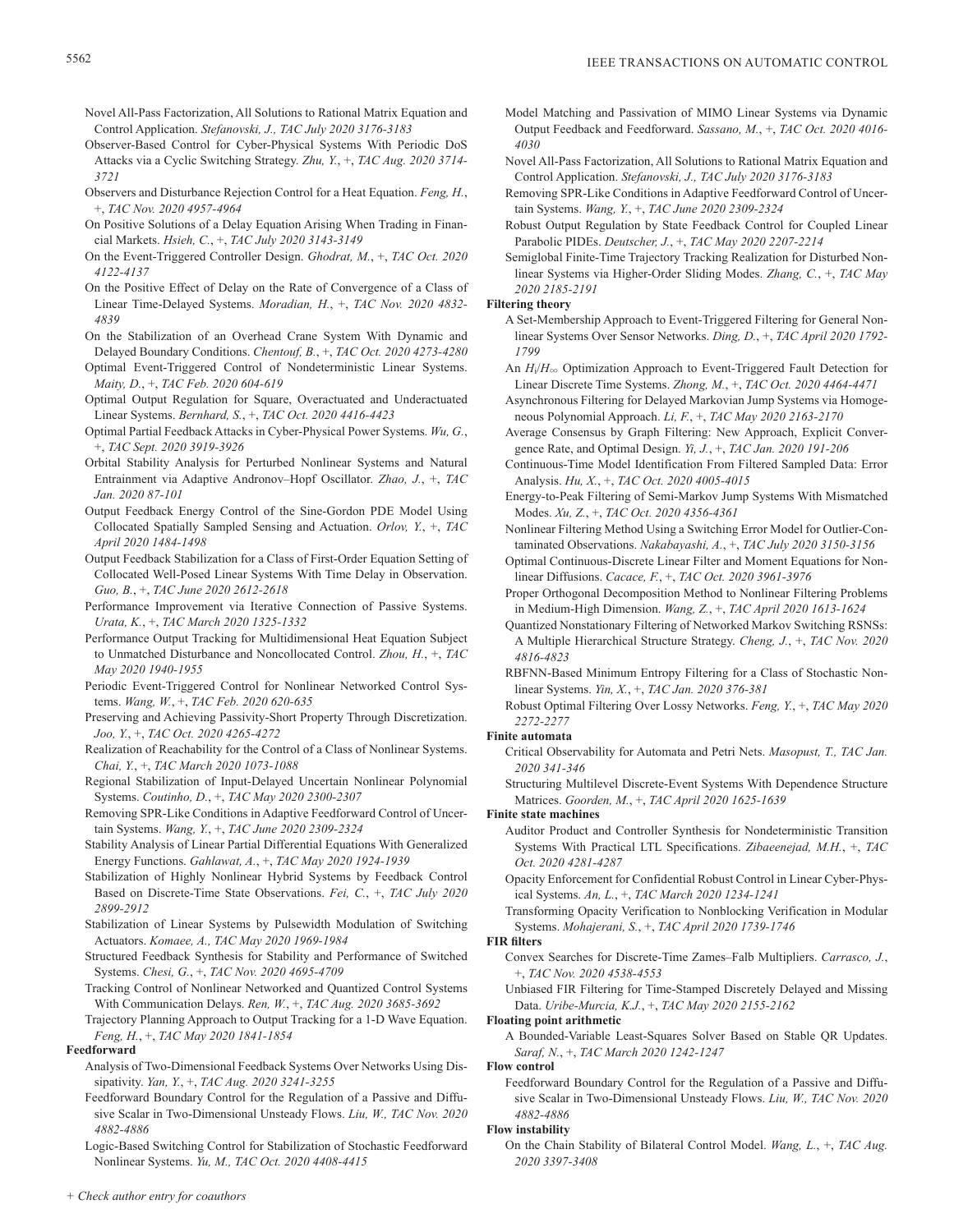#### **Formal specification**

Auditor Product and Controller Synthesis for Nondeterministic Transition Systems With Practical LTL Specifications. *Zibaeenejad, M.H.*, +, *TAC Oct. 2020 4281-4287*

#### **Formal verification**

- On the Stability of Unverified Transactions in a DAG-Based Distributed Ledger. *Ferraro, P.*, +, *TAC Sept. 2020 3772-3783*
- Over-Approximation of Fluid Models. *Tschaikowski, M., TAC March 2020 999-1013*

## **Fourier analysis**

Two-Dimensional Frequency-Domain System Identification. *Wang, X.*, +, *TAC Feb. 2020 577-590*

#### **Free energy**

Stochastic Control and Nonequilibrium Thermodynamics: Fundamental Limits. *Chen, Y.*, +, *TAC July 2020 2979-2991*

#### **Frequency control**

- Distributed Robust Adaptive Frequency Control of Power Systems With Dynamic Loads. *Kim, H.*, +, *TAC Nov. 2020 4887-4894*
- Optimal Partial Feedback Attacks in Cyber-Physical Power Systems. *Wu, G.*, +, *TAC Sept. 2020 3919-3926*

## **Frequency synchronization**

Synchronization of Kuramoto Oscillators: A Regional Stability Framework. *Zhu, L.*, +, *TAC Dec. 2020 5070-5082*

#### **Frequency-domain analysis**

A Direct Proof of the Equivalence of Side Conditions for Strictly Positive Real Matrix Transfer Functions. *Ferrante, A.*, +, *TAC Jan. 2020 450-452* Reduced-Order  $H_{\infty}$  Filter Design for Delta Operator Systems Over Multiple

Frequency Intervals. *Yang, H.*, +, *TAC Dec. 2020 5376-5383*

Two-Dimensional Frequency-Domain System Identification. *Wang, X.*, +, *TAC Feb. 2020 577-590*

## **Friction**

- Global Sliding Mode Observers for Some Uncertain Mechanical Systems. *Apaza-Perez, W.A.*, +, *TAC March 2020 1348-1355*
- Regulation of Inhomogeneous Drilling Model With a P-I Controller. *Terrand-Jeanne, A.*, +, *TAC Jan. 2020 58-71*

#### **Function approximation**

- A Universal Empirical Dynamic Programming Algorithm for Continuous State MDPs. *Haskell, W.B.*, +, *TAC Jan. 2020 115-129*
- Data-Driven Economic NMPC Using Reinforcement Learning. *Gros, S.*, +, *TAC Feb. 2020 636-648*
- Gradient Flow Algorithms for Density Propagation in Stochastic Systems. *Caluya, K.F.*, +, *TAC Oct. 2020 3991-4004*
- Gradient-Based Discrete-Time Concurrent Learning for Standalone Function Approximation. *Djaneye-Boundjou, O.*, +, *TAC Feb. 2020 749-756*

Information Relaxation Bounds for Partially Observed Markov Decision Processes. *Haugh, M.B.*, +, *TAC Aug. 2020 3256-3271*

## **Functional analysis**

Well-Posedness of Time-Varying Linear Systems. *Kurula, M., TAC Oct. 2020 4075-4089*

## **G**

#### **Galerkin method**

Reduced Order Controller Design for Robust Output Regulation. *Paunonen, L.*, +, *TAC June 2020 2480-2493*

**Game theory**

- A Game-Theoretic Approach for Dynamic Information Flow Tracking to Detect Multistage Advanced Persistent Threats. *Moothedath, S.*, +, *TAC Dec. 2020 5248-5263*
- Auditor Product and Controller Synthesis for Nondeterministic Transition Systems With Practical LTL Specifications. *Zibaeenejad, M.H.*, +, *TAC Oct. 2020 4281-4287*
- Collective Stochastic Discrete Choice Problems: A Min-LQG Dynamic Game Formulation. *Salhab, R.*, +, *TAC Aug. 2020 3302-3316*
- Competitive Statistical Estimation With Strategic Data Sources. *Westenbroek, T.*, +, *TAC April 2020 1537-1551*
- Continuous-Time Integral Dynamics for a Class of Aggregative Games With Coupling Constraints. *De Persis, C.*, +, *TAC May 2020 2171-2176*
- Distributed GNE Seeking Under Partial-Decision Information Over Networks via a Doubly-Augmented Operator Splitting Approach. *Pavel, L., TAC April 2020 1584-1597*
- Distributed Mechanism Design With Learning Guarantees for Private and Public Goods Problems. *Sinha, A.*, +, *TAC Oct. 2020 4106-4121*
- Feedback Nash Equilibrium for Randomly Switching Differential–Algebraic Games. *Tanwani, A.*, +, *TAC Aug. 2020 3286-3301*
- Heterogeneous Hegselmann–Krause Dynamics With Environment and Communication Noise. *Chen, G.*, +, *TAC Aug. 2020 3409-3424*
- Linear Quadratic Mean Field Games: Asymptotic Solvability and Relation to the Fixed Point Approach. *Huang, M.*, +, *TAC April 2020 1397-1412*
- Mean Field Games With Parametrized Followers. *Bensoussan, A.*, +, *TAC Jan. 2020 12-27*
- On the LQG Game With Nonclassical Information Pattern Using a Direct Solution Method. *Clemens, J.W.*, +, *TAC May 2020 2078-2093*
- Robust Optimal Filtering Over Lossy Networks. *Feng, Y.*, +, *TAC May 2020 2272-2277*
- Semiexplicit Solutions to Some Nonlinear Nonquadratic Mean-Field-Type Games: A Direct Method. *Barreiro-Gomez, J.*, +, *TAC June 2020 2582- 2597*
- Solutions for Multiagent Pursuit-Evasion Games on Communication Graphs: Finite-Time Capture and Asymptotic Behaviors. *Lopez, V.G.*, +, *TAC May 2020 1911-1923*
- Stochastic Control Approach to Reputation Games. *Dalkiran, N.A.*, +, *TAC Nov. 2020 4710-4725*
- Uncertainty in Multicommodity Routing Networks: When Does It Help?. *Sekar, S.*, +, *TAC Nov. 2020 4600-4615*
- Utility Design for Distributed Resource Allocation—Part I: Characterizing and Optimizing the Exact Price of Anarchy. *Paccagnan, D.*, +, *TAC Nov. 2020 4616-4631*

#### **Games**

- A Game-Theoretic Approach for Dynamic Information Flow Tracking to Detect Multistage Advanced Persistent Threats. *Moothedath, S.*, +, *TAC Dec. 2020 5248-5263*
- Corrections to "Stochastic Stability of Perturbed Learning Automata in Positive-Utility Games" [Nov 19 4454-4469]. *Chasparis, G.C., TAC April 2020 1822*
- Finding the Equilibrium for Continuous Constrained Markov Games Under the Average Criteria. *Jiang, X.*, +, *TAC Dec. 2020 5399-5406*
- Leader–Follower Network Aggregative Game With Stochastic Agents' Communication and Activeness. *Shokri, M.*, +, *TAC Dec. 2020 5496-5502* **Gaussian channels**

# A Topology for Team Policies and Existence of Optimal Team Policies in

Stochastic Team Theory. *Saldi, N., TAC Jan. 2020 310-317*

#### **Gaussian distribution**

- An Adaptive Gaussian Sum Kalman Filter Based on a Partial Variational Bayesian Method. *Xu, H.*, +, *TAC Nov. 2020 4793-4799*
- Nonlinear Filtering Method Using a Switching Error Model for Outlier-Contaminated Observations. *Nakabayashi, A.*, +, *TAC July 2020 3150-3156*
- Remote State Estimation With Stochastic Event-Triggered Sensor Schedule and Packet Drops. *Xu, L.*, +, *TAC Nov. 2020 4981-4988*

#### **Gaussian noise**

- An Adaptive Gaussian Sum Kalman Filter Based on a Partial Variational Bayesian Method. *Xu, H.*, +, *TAC Nov. 2020 4793-4799*
- Identification of Linear Models From Quantized Data: A Midpoint-Projection Approach. *Risuleo, R.S.*, +, *TAC July 2020 2801-2813*
- Near Optimality of Linear Strategies for Static Teams With "Big" Non-Gaussian Noise. *Kulkarni, A.A., TAC Feb. 2020 534-545*
- Quantum State Filter With Disturbance and Noise. *Zhang, J.*, +, *TAC July 2020 2856-2866*
- RBFNN-Based Minimum Entropy Filtering for a Class of Stochastic Nonlinear Systems. *Yin, X.*, +, *TAC Jan. 2020 376-381*
- Well-Posedness of Boundary Controlled and Observed Stochastic Port-Hamiltonian Systems. *Lamoline, F.*, +, *TAC Oct. 2020 4258-4264*

## **Gaussian processes**

An Event-Based Stealthy Attack on Remote State Estimation. *Cheng, P.*, +, *TAC Oct. 2020 4348-4355*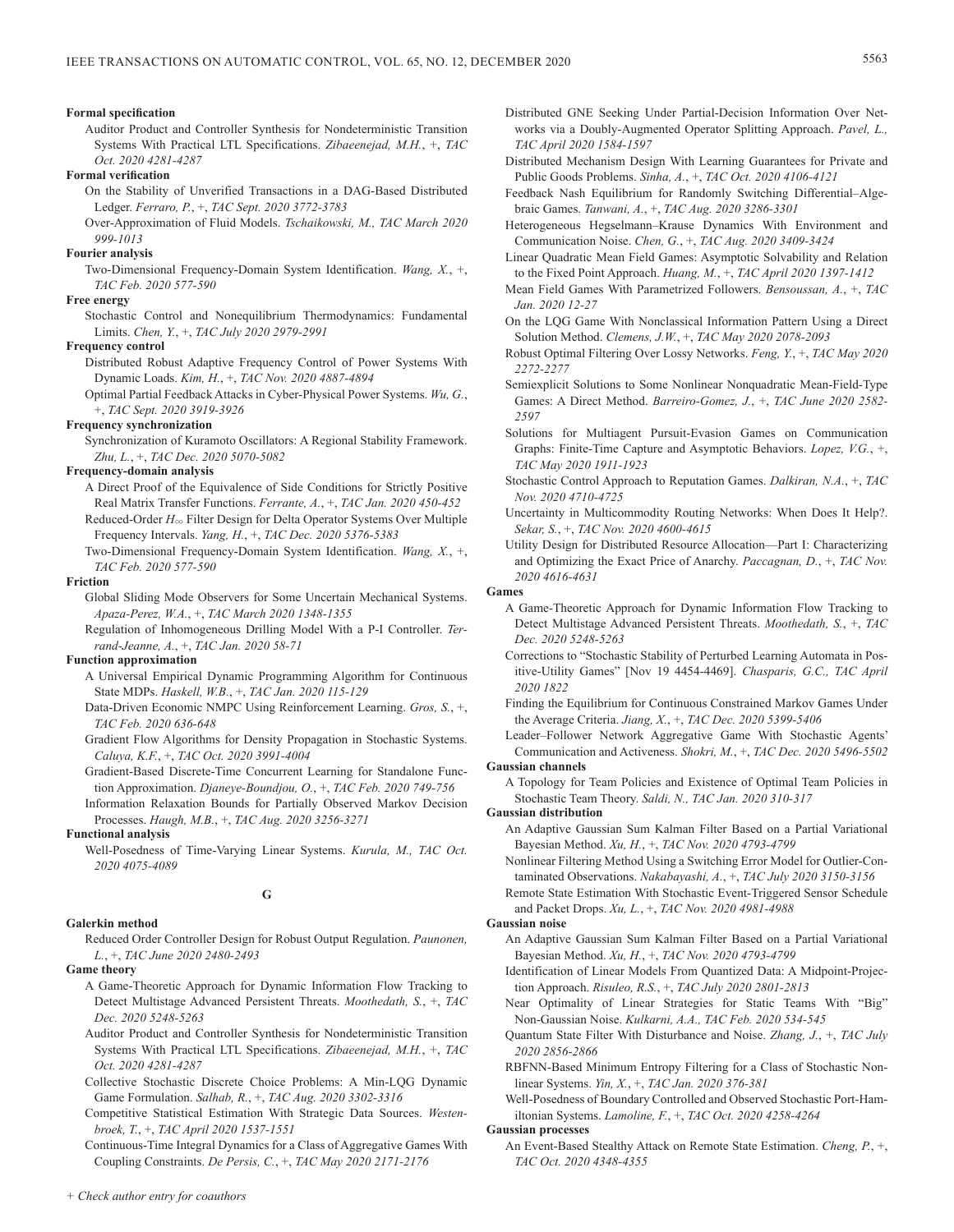- Design of Privacy-Preserving Dynamic Controllers. *Kawano, Y.*, +, *TAC Sept. 2020 3863-3878*
- Feedback Linearization Based on Gaussian Processes With Event-Triggered Online Learning. *Umlauft, J.*, +, *TAC Oct. 2020 4154-4169*
- Gaussian Conditionally Markov Sequences: Singular/Nonsingular. *Rezaie, R.*, +, *TAC May 2020 2286-2293*
- On the Nonexistence of Event Triggers That Preserve Gaussian State in Presence of Packet-Drop. *Kung, E.*, +, *TAC Oct. 2020 4302-4307*
- The Time-Invariant Multidimensional Gaussian Sequential Rate-Distortion Problem Revisited. *Stavrou, P.A.*, +, *TAC May 2020 2245-2249*

#### **Genetics**

- Adaptation Mechanisms in Phosphorylation Cycles By Allosteric Binding and Gene Autoregulation. *Fang, Z.*, +, *TAC Aug. 2020 3457-3470*
- On Convergence for Piecewise Affine Models of Gene Regulatory Networks via a Lyapunov Approach. *Pasquini, M.*, +, *TAC Aug. 2020 3333-3348*

#### **Genomics**

Adaptation Mechanisms in Phosphorylation Cycles By Allosteric Binding and Gene Autoregulation. *Fang, Z.*, +, *TAC Aug. 2020 3457-3470*

## **Geometric programming**

- Geometric Programming for Optimal Positive Linear Systems. *Ogura, M.*, +, *TAC Nov. 2020 4648-4663*
- Stabilization of Linear Systems Across a Time-Varying AWGN Fading Channel. *Su, L.*, +, *TAC Nov. 2020 4902-4907*

## **Geometry**

Quantum State Filter With Disturbance and Noise. *Zhang, J.*, +, *TAC July 2020 2856-2866*

Riemannian Optimal Identification Method for Linear Systems With Symmetric Positive-Definite Matrix. *Sato, K.*, +, *TAC Nov. 2020 4493-4508*

Smooth Interpolation of Covariance Matrices and Brain Network Estimation: Part II. *Ning, L., TAC May 2020 1901-1910*

**Geophysics computing**

Nonlinear Filtering Method Using a Switching Error Model for Outlier-Contaminated Observations. *Nakabayashi, A.*, +, *TAC July 2020 3150-3156*

#### **Global Positioning System**

Unbiased FIR Filtering for Time-Stamped Discretely Delayed and Missing Data. *Uribe-Murcia, K.J.*, +, *TAC May 2020 2155-2162*

## **Gradient methods**

- A Distributed Continuous-Time Algorithm for Nonsmooth Constrained Optimization. *Chen, G.*, +, *TAC Nov. 2020 4914-4921*
- A Smooth Double Proximal Primal-Dual Algorithm for a Class of Distributed Nonsmooth Optimization Problems. *Wei, Y.*, +, *TAC April 2020 1800- 1806*
- Accelerated Distributed Nesterov Gradient Descent. *Qu, G.*, +, *TAC June 2020 2566-2581*
- AsySPA: An Exact Asynchronous Algorithm for Convex Optimization Over Digraphs. *Zhang, J.*, +, *TAC June 2020 2494-2509*
- Distributed Event-Triggered Gradient Method for Constrained Convex Minimization. *Liu, C.*, +, *TAC Feb. 2020 778-785*
- Distributed Heavy-Ball: A Generalization and Acceleration of First-Order Methods With Gradient Tracking. *Xin, R.*, +, *TAC June 2020 2627-2633*
- Distributed Optimal Coordination for Heterogeneous Linear Multiagent Systems With Event-Triggered Mechanisms. *Li, Z.*, +, *TAC April 2020 1763-1770*
- Distributed Smooth Convex Optimization With Coupled Constraints. *Liang, S.*, +, *TAC Jan. 2020 347-353*

Dual Averaging Push for Distributed Convex Optimization Over Time-Varying Directed Graph. *Liang, S.*, +, *TAC April 2020 1785-1791*

- Finite-Time Guarantees for Byzantine-Resilient Distributed State Estimation With Noisy Measurements. *Su, L.*, +, *TAC Sept. 2020 3758-3771*
- Gradient Flow Algorithms for Density Propagation in Stochastic Systems. *Caluya, K.F.*, +, *TAC Oct. 2020 3991-4004*
- Gradient-Based Discrete-Time Concurrent Learning for Standalone Function Approximation. *Djaneye-Boundjou, O.*, +, *TAC Feb. 2020 749-756*
- Interval Error Correction Auxiliary Model Based Gradient Iterative Algorithms for Multirate ARX Models. *Chen, J.*, +, *TAC Oct. 2020 4385-4392*

Online Distributed Optimization With Strongly Pseudoconvex-Sum Cost Functions. *Lu, K.*, +, *TAC Jan. 2020 426-433*

- Online Stochastic Optimization of Networked Distributed Energy Resources. *Zhou, X.*, +, *TAC June 2020 2387-2401*
- Output Feedback Energy Control of the Sine-Gordon PDE Model Using Collocated Spatially Sampled Sensing and Actuation. *Orlov, Y.*, +, *TAC April 2020 1484-1498*
- Proximal Algorithms for Large-Scale Statistical Modeling and Sensor/Actuator Selection. *Zare, A.*, +, *TAC Aug. 2020 3441-3456*
- Randomized Gradient-Free Distributed Optimization Methods for a Multiagent System With Unknown Cost Function. *Pang, Y.*, +, *TAC Jan. 2020 333-340*
- Stochastic Control of Multidimensional Systems With Relative Optimization. *Cao, X., TAC May 2020 1886-1900*
- UD-Based Pairwise and MIMO Kalman-Like Filtering for Estimation of Econometric Model Structures. *Kulikova, M.V.*, +, *TAC Oct. 2020 4472- 4479*

Varying-Parameter Convergent-Differential Neural Solution to Time-Varying Overdetermined System of Linear Equations. *Zhang, Z.*, +, *TAC Feb. 2020 874-881*

## **Graph coloring**

Strong Structural Controllability of Systems on Colored Graphs. *Jia, J.*, +, *TAC Oct. 2020 3977-3990*

**Graph theory**

- An Approach to Improve Permissiveness of Supervisors for GMECs in Time Petri Net Systems. *Li, L.*, +, *TAC Jan. 2020 237-251*
- Analyzing Controllability of Bilinear Systems on Symmetric Groups: Mapping Lie Brackets to Permutations. *Zhang, W.*, +, *TAC Nov. 2020 4895- 4901*
- Asymptotic Behavior of Conjunctive Boolean Networks Over Weakly Connected Digraphs. *Chen, X.*, +, *TAC June 2020 2536-2549*
- Average Consensus by Graph Filtering: New Approach, Explicit Convergence Rate, and Optimal Design. *Yi, J.*, +, *TAC Jan. 2020 191-206*
- Causality and Network Graph in General Bilinear State-Space Representations. *Jozsa, M.*, +, *TAC Aug. 2020 3623-3630*
- Decentralized Optimization Over Time-Varying Directed Graphs With Row and Column-Stochastic Matrices. *Saadatniaki, F.*, +, *TAC Nov. 2020 4769- 4780*
- Delayed and Switched Control of Formations on a Line Segment: Delays and Switches Do Not Matter. *Aleksandrov, A.*, +, *TAC Feb. 2020 794-800*
- Event-Triggered Bipartite Consensus for Multiagent Systems: A Zeno-Free Analysis. *Yu, H.*, +, *TAC Nov. 2020 4866-4873*
- Interaction-Based Distributed Learning in Cyber-Physical and Social Networks. *Sasso, F.*, +, *TAC Jan. 2020 223-236*
- Learning-Based Event-Triggered Control for Synchronization of Passive Multiagent Systems Under Attack. *Rahnama, A.*, +, *TAC Oct. 2020 4170- 4185*
- Markov Chains With Maximum Return Time Entropy for Robotic Surveillance. *Duan, X.*, +, *TAC Jan. 2020 72-86*
- Minimal and Redundant Bearing Rigidity: Conditions and Applications. *Trinh, M.H.*, +, *TAC Oct. 2020 4186-4200*
- Minimum-Energy Distributed Consensus Control of Multiagent Systems: A Network Approximation Approach. *Chen, F.*, +, *TAC March 2020 1144- 1159*
- Necessary and Sufficient Topological Conditions for Identifiability of Dynamical Networks. *van Waarde, H.J.*, +, *TAC Nov. 2020 4525-4537*
- Ratio-of-Distance Rigidity Theory With Application to Similar Formation Control. *Cao, K.*, +, *TAC June 2020 2598-2611*
- Resilient Distributed Optimization Algorithm Against Adversarial Attacks. *Zhao, C.*, +, *TAC Oct. 2020 4308-4315*
- Resilient Leader-Follower Consensus to Arbitrary Reference Values in Time-Varying Graphs. *Usevitch, J.*, +, *TAC April 2020 1755-1762*
- Signal Selection for Estimation and Identification in Networks of Dynamic Systems: A Graphical Model Approach. *Materassi, D.*, +, *TAC Oct. 2020 4138-4153*
- Solutions for Multiagent Pursuit-Evasion Games on Communication Graphs: Finite-Time Capture and Asymptotic Behaviors. *Lopez, V.G.*, +, *TAC May 2020 1911-1923*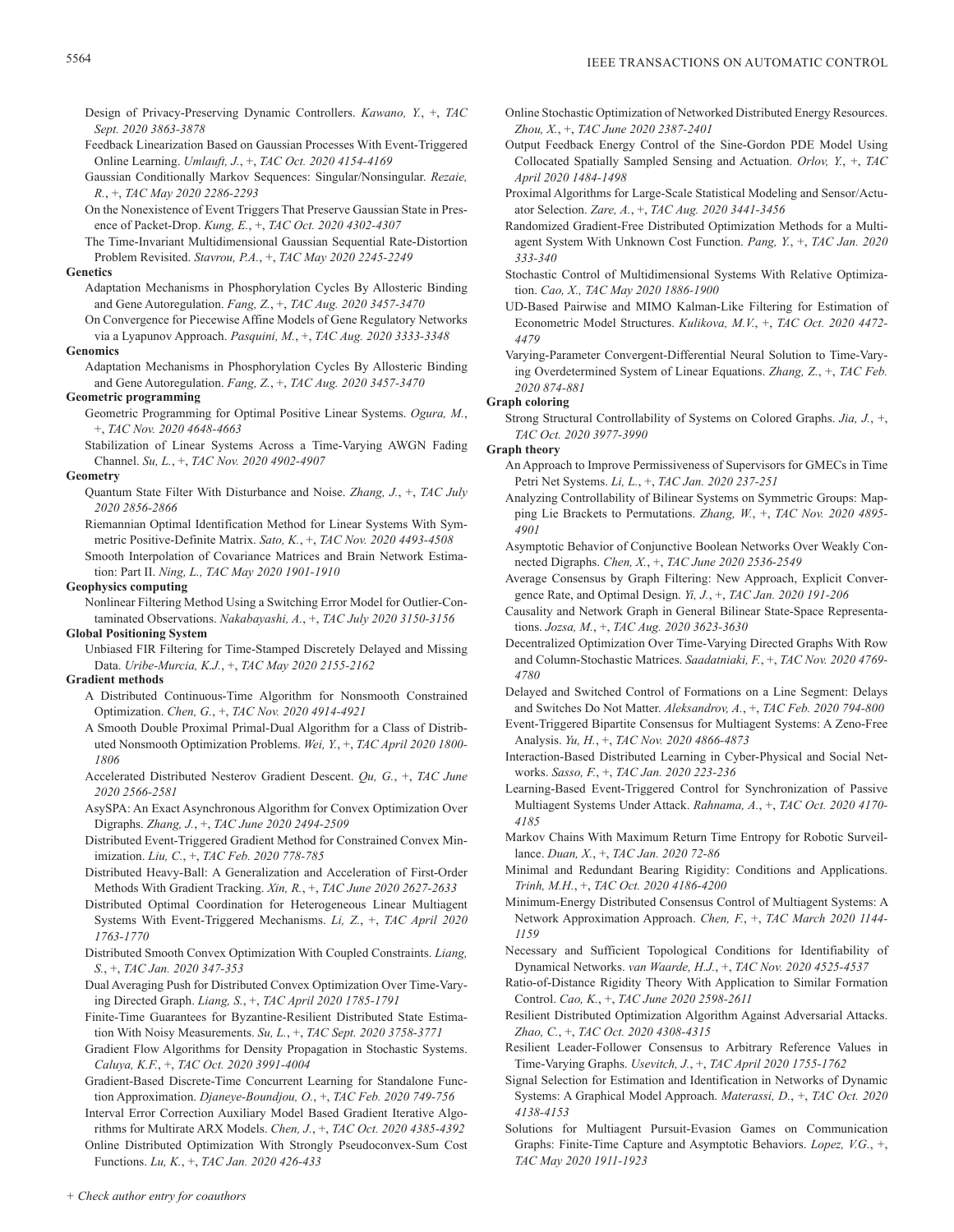Synthesizing Communication Plans for Reachability and Safety Specifications. *Hashimoto, K.*, +, *TAC Feb. 2020 561-576*

## **Graphical models**

Learning Latent Variable Dynamic Graphical Models by Confidence Sets Selection. *Ciccone, V.*, +, *TAC Dec. 2020 5130-5143*

#### **Group theory**

On the Stabilization of an Overhead Crane System With Dynamic and Delayed Boundary Conditions. *Chentouf, B.*, +, *TAC Oct. 2020 4273-4280*

#### **H**3 **control**

Event-Triggered  $H_{\infty}$  Control of Networked Control Systems With Distributed Transmission Delay. *Yan, S.*, +, *TAC Oct. 2020 4295-4301*

**H**

Geometric Programming for Optimal Positive Linear Systems. *Ogura, M.*, +, *TAC Nov. 2020 4648-4663*

Switching-Like Event-Triggered Control for Networked Control Systems Under Malicious Denial of Service Attacks. *Peng, C.*, +, *TAC Sept. 2020 3943-3949*

## **Hessian matrices**

A Proof on Equivalence of Stagewise Newton and Dreyfus's Successive Approximation Procedures. *Mizutani, E., TAC June 2020 2716-2723*

## **Hidden Markov models**

Model Reduction of Markovian Jump Systems With Uncertain Probabilities. *Shen, Y.*, +, *TAC Jan. 2020 382-388*

Passivity-Based Control for Hidden Markov Jump Systems With Singular Perturbations and Partially Unknown Probabilities. *Li, F.*, +, *TAC Aug. 2020 3701-3706*

#### **Hierarchical systems**

A Distributed Cyber-Attack Detection Scheme With Application to DC Microgrids. *Gallo, A.J.*, +, *TAC Sept. 2020 3800-3815*

Minimum Cost Feedback Selection in Structured Systems: Hardness and Approximation Algorithm. *Joshi, A.*, +, *TAC Dec. 2020 5517-5524*

Quantized Nonstationary Filtering of Networked Markov Switching RSNSs: A Multiple Hierarchical Structure Strategy. *Cheng, J.*, +, *TAC Nov. 2020 4816-4823*

## **Hilbert spaces**

- A Universal Empirical Dynamic Programming Algorithm for Continuous State MDPs. *Haskell, W.B.*, +, *TAC Jan. 2020 115-129*
- Approximate Controllability and Approximate Observability of Singular Distributed Parameter Systems. *Ge, Z.*, +, *TAC May 2020 2294-2299*
- Well-Posedness of Boundary Controlled and Observed Stochastic Port-Hamiltonian Systems. *Lamoline, F.*, +, *TAC Oct. 2020 4258-4264*

#### **Hyperbolic equations**

Multivariable Extremum Seeking for PDE Dynamic Systems. *Oliveira, T.R.*, +, *TAC Nov. 2020 4949-4956*

Stability Analysis for a Class of Linear  $2 \times 2$  Hyperbolic PDEs Using a Backstepping Transform. *Bou Saba, D.*, +, *TAC July 2020 2941-2956*

#### **Hysteresis**

Integral Control of Stable Negative-Imaginary Systems Preceded by Hysteresis Nonlinearity. *Dey, A.*, +, *TAC March 2020 1333-1339*

**I**

## **Identification**

Continuous-Time Model Identification From Filtered Sampled Data: Error Analysis. *Hu, X.*, +, *TAC Oct. 2020 4005-4015*

Extending the Best Linear Approximation Framework to the Process Noise Case. *Schoukens, M.*, +, *TAC April 2020 1514-1524*

- Feedback Linearization Based on Gaussian Processes With Event-Triggered Online Learning. *Umlauft, J.*, +, *TAC Oct. 2020 4154-4169*
- Identification Using Binary Measurements for IIR Systems. *Pouliquen, M.*, +, *TAC Feb. 2020 786-793*
- Koopman-Based Lifting Techniques for Nonlinear Systems Identification. *Mauroy, A.*, +, *TAC June 2020 2550-2565*

On Local LTI Model Coherence for LPV Interpolation. *Zhang, Q.*, +, *TAC Aug. 2020 3671-3676*

- Signal Selection for Estimation and Identification in Networks of Dynamic Systems: A Graphical Model Approach. *Materassi, D.*, +, *TAC Oct. 2020 4138-4153*
- Two-Dimensional Frequency-Domain System Identification. *Wang, X.*, +, *TAC Feb. 2020 577-590*

## **IIR filters**

Convex Searches for Discrete-Time Zames–Falb Multipliers. *Carrasco, J.*, +, *TAC Nov. 2020 4538-4553*

Identification Using Binary Measurements for IIR Systems. *Pouliquen, M.*, +, *TAC Feb. 2020 786-793*

## **Impedance**

Minimal Series–Parallel Network Realizations of Bicubic Impedances. *Hughes, T.H., TAC Dec. 2020 4997-5011*

#### **Inductors**

Minimal Series–Parallel Network Realizations of Bicubic Impedances. *Hughes, T.H., TAC Dec. 2020 4997-5011*

#### **Industrial control**

Regulation of Inhomogeneous Drilling Model With a P-I Controller. *Terrand-Jeanne, A.*, +, *TAC Jan. 2020 58-71*

## **Inertial navigation**

Hybrid Nonlinear Observers for Inertial Navigation Using Landmark Measurements. *Wang, M.*, +, *TAC Dec. 2020 5173-5188*

#### **Infinite horizon**

- A Nonlinear Model Predictive Control Framework Using Reference Generic Terminal Ingredients. *Kohler, J.*, +, *TAC Aug. 2020 3576-3583*
- Optimal Event-Triggered Control of Nondeterministic Linear Systems. *Maity, D.*, +, *TAC Feb. 2020 604-619*
- Renewal Monte Carlo: Renewal Theory-Based Reinforcement Learning. *Subramanian, J.*, +, *TAC Aug. 2020 3663-3670*

#### **Information theory**

A Generalized Framework For Kullback–Leibler Markov Aggregation. *Amjad, R.A.*, +, *TAC July 2020 3068-3075*

#### **Integer programming**

- Abstraction-Based Safety Verification and Control of Cooperative Vehicles at Road Intersections. *Ahn, H.*, +, *TAC Oct. 2020 4061-4074*
- Distributed Mixed-Integer Linear Programming via Cut Generation and Constraint Exchange. *Testa, A.*, +, *TAC April 2020 1456-1467*
- Optimizing Attack Schedules Based on Energy Dispatch Over Two-Hop Relay Networks. *Gan, R.*, +, *TAC Sept. 2020 3832-3846*

## **Integral equations**

A Simplified Approach to Analyze Complementary Sensitivity Tradeoffs in Continuous-Time and Discrete-Time Systems. *Wan, N.*, +, *TAC April 2020 1697-1703*

#### **Integration**

Variational Integrators for Dissipative Systems. *Limebeer, D.J.N.*, +, *TAC April 2020 1381-1396*

#### **Integro-differential equations**

Robust Output Regulation by State Feedback Control for Coupled Linear Parabolic PIDEs. *Deutscher, J.*, +, *TAC May 2020 2207-2214*

#### **Interconnected systems**

- A Complete Characterization of Integral Input-to-State Stability and Its Small-Gain Theorem for Stochastic Systems. *Ito, H., TAC July 2020 3039- 3052*
- Compositional (In)Finite Abstractions for Large-Scale Interconnected Stochastic Systems. *Lavaei, A.*, +, *TAC Dec. 2020 5280-5295*
- Detection of Covert Cyber-Attacks in Interconnected Systems: A Distributed Model-Based Approach. *Barboni, A.*, +, *TAC Sept. 2020 3728-3741*
- Necessary and Sufficient Conditions on Negative Imaginariness for Interval SISO Transfer Functions and Their Interconnection. *Liu, M.*, +, *TAC Oct. 2020 4362-4368*
- On Structured Lyapunov Functions and Dissipativity in Interconnected LTI Systems. *Jokic, A.*, +, *TAC March 2020 970-985*

#### **Internet of Things**

Finding the Equilibrium for Continuous Constrained Markov Games Under the Average Criteria. *Jiang, X.*, +, *TAC Dec. 2020 5399-5406*

#### **Interpolation**

*H*2 Model Reduction of Linear Network Systems by Moment Matching and Optimization. *Necoara, I.*, +, *TAC Dec. 2020 5328-5335*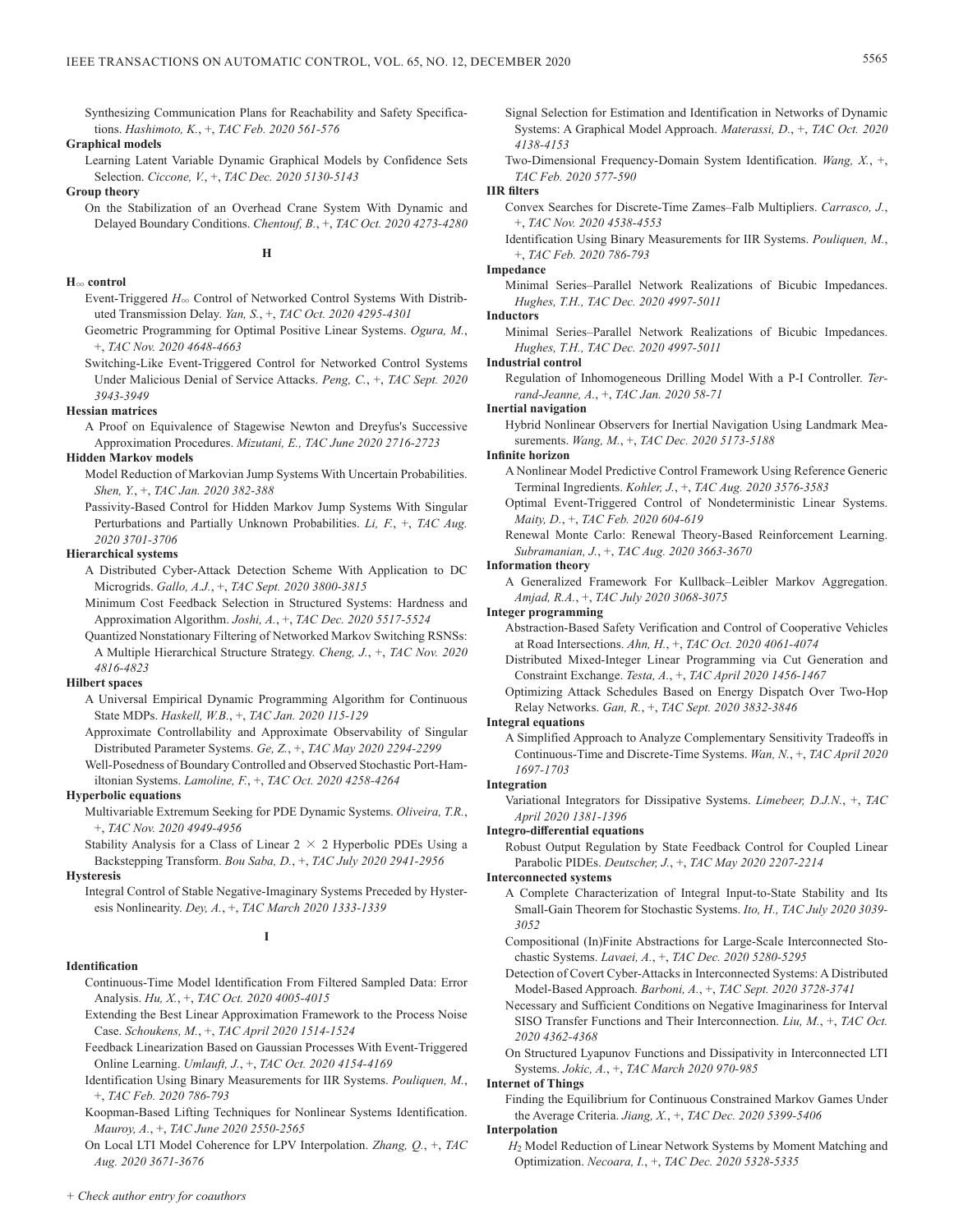- Codesign of Event Trigger and Feedback Policy in Robust Model Predictive Control. *Liu, C.*, +, *TAC Jan. 2020 302-309*
- On Local LTI Model Coherence for LPV Interpolation. *Zhang, Q.*, +, *TAC Aug. 2020 3671-3676*
- Quasi-Polynomial-Based Robust Stability of Time-Delay Systems Can be Less Conservative Than Lyapunov–Krasovskii Approaches. *Angulo, S.*, +, *TAC July 2020 3164-3169*
- Smooth Interpolation of Covariance Matrices and Brain Network Estimation: Part II. *Ning, L., TAC May 2020 1901-1910*

#### **Invariance**

- A Distributed Continuous-Time Algorithm for Nonsmooth Constrained Optimization. *Chen, G.*, +, *TAC Nov. 2020 4914-4921*
- Secure and Private Implementation of Dynamic Controllers Using Semihomomorphic Encryption. *Murguia, C.*, +, *TAC Sept. 2020 3950-3957*
- Spacecraft Attitude Control With Nonconvex Constraints: An Explicit Reference Governor Approach. *Nicotra, M.M.*, +, *TAC Aug. 2020 3677-3684*

## **Inverse problems**

On the Well-Posedness of a Parametric Spectral Estimation Problem and Its Numerical Solution. *Zhu, B., TAC March 2020 1089-1099*

## **Investment**

Equilibrium Solutions of Multiperiod Mean-Variance Portfolio Selection. *Ni, Y.*, +, *TAC April 2020 1716-1723*

## **Iterative methods**

- A Bounded-Variable Least-Squares Solver Based on Stable QR Updates. *Saraf, N.*, +, *TAC March 2020 1242-1247*
- A Fast Distributed Asynchronous Newton-Based Optimization Algorithm. *Mansoori, F.*, +, *TAC July 2020 2769-2784*
- A Universal Empirical Dynamic Programming Algorithm for Continuous State MDPs. *Haskell, W.B.*, +, *TAC Jan. 2020 115-129*
- An Iterative Learning Control Algorithm With Gain Adaptation for Stochastic Systems. *Shen, D.*, +, *TAC March 2020 1280-1287*
- Analysis of Stochastic Approximation Schemes With Set-Valued Maps in the Absence of a Stability Guarantee and Their Stabilization. *Yaji, V.G.*, +, *TAC March 2020 1100-1115*
- Computing Optimal Control of Cascading Failure in DC Networks. *Ba, Q.*, +, *TAC June 2020 2402-2417*
- Decentralized Optimization Over Time-Varying Directed Graphs With Row and Column-Stochastic Matrices. *Saadatniaki, F.*, +, *TAC Nov. 2020 4769- 4780*
- Distributed Stochastic Approximation Algorithm With Expanding Truncations. *Lei, J.*, +, *TAC Feb. 2020 664-679*
- Dynamic Sharing Through the ADMM. *Cao, X.*, +, *TAC May 2020 2215- 2222*
- Explicit Iterative Algorithms for Continuous Coupled Lyapunov Matrix Equations. *Sun, H.*, +, *TAC Aug. 2020 3631-3638*
- Interval Error Correction Auxiliary Model Based Gradient Iterative Algorithms for Multirate ARX Models. *Chen, J.*, +, *TAC Oct. 2020 4385-4392*
- Optimal Secure Control With Linear Temporal Logic Constraints. *Niu, L.*, +, *TAC June 2020 2434-2449*
- Performance Guarantees for Model-Based Approximate Dynamic Programming in Continuous Spaces. *Beuchat, P.N.*, +, *TAC Jan. 2020 143-158*
- Performance Improvement via Iterative Connection of Passive Systems. *Urata, K.*, +, *TAC March 2020 1325-1332*
- Privacy-Preserving Distributed Averaging via Homomorphically Encrypted Ratio Consensus. *Hadjicostis, C.N.*, +, *TAC Sept. 2020 3887-3894*
- Quantum State Filter With Disturbance and Noise. *Zhang, J.*, +, *TAC July 2020 2856-2866*
- Risk Probability Minimization Problems for Continuous-Time Markov Decision Processes on Finite Horizon. *Huo, H.*, +, *TAC July 2020 3199- 3206*
- Self-Learning Optimal Regulation for Discrete-Time Nonlinear Systems Under Event-Driven Formulation. *Wang, D.*, +, *TAC March 2020 1272- 1279*
- SI-ADMM: A Stochastic Inexact ADMM Framework for Stochastic Convex Programs. *Xie, Y.*, +, *TAC June 2020 2355-2370*

Two-Dimensional Frequency-Domain System Identification. *Wang, X.*, +, *TAC Feb. 2020 577-590*

# **J**

# **Jacobian matrices**

# Stabilization of Nonlinear Dynamic Systems Over Limited Capacity Communication Channels. *Sanjaroon, V.*, +, *TAC Aug. 2020 3655-3662*

## **Jamming**

Optimizing Attack Schedules Based on Energy Dispatch Over Two-Hop Relay Networks. *Gan, R.*, +, *TAC Sept. 2020 3832-3846*

## **K**

# **Kalman filters**

- An Adaptive Gaussian Sum Kalman Filter Based on a Partial Variational Bayesian Method. *Xu, H.*, +, *TAC Nov. 2020 4793-4799*
- Chandrasekhar-Based Maximum Correntropy Kalman Filtering With the Adaptive Kernel Size Selection. *Kulikova, M.V., TAC Feb. 2020 741-748*
- Distributed Kalman Filters With State Equality Constraints: Time-Based and Event-Triggered Communications. *He, X.*, +, *TAC Jan. 2020 28-43*
- Event-Triggered Discrete-Time Cubature Kalman Filter for Nonlinear Dynamical Systems With Packet Dropout. *Kooshkbaghi, M.*, +, *TAC May 2020 2278-2285*
- Extended Kalman Filtering With Nonlinear Equality Constraints: A Geometric Approach. *Barrau, A.*, +, *TAC June 2020 2325-2338*
- MSE Tail Analysis for Remote State Estimation of Linear Systems Over Multiantenna Random Access Channels. *Cai, S.*, +, *TAC May 2020 2046- 2061*
- Nonlinear Filtering Method Using a Switching Error Model for Outlier-Contaminated Observations. *Nakabayashi, A.*, +, *TAC July 2020 3150-3156*
- On Boundedness of Error Covariances for Kalman Consensus Filtering Problems. *Li, W.*, +, *TAC June 2020 2654-2661*
- On the Nonexistence of Event Triggers That Preserve Gaussian State in Presence of Packet-Drop. *Kung, E.*, +, *TAC Oct. 2020 4302-4307*
- On the Stability Bounds of Kalman Filters for Linear Deterministic Discrete-Time Systems. *Haring, M.*, +, *TAC Oct. 2020 4434-4439*
- Protocol-Based Unscented Kalman Filtering in the Presence of Stochastic Uncertainties. *Liu, S.*, +, *TAC March 2020 1303-1309*
- Quaternion-Valued Distributed Filtering and Control. *Talebi, S.P.*, +, *TAC Oct. 2020 4246-4257*
- Remote State Estimation With Stochastic Event-Triggered Sensor Schedule and Packet Drops. *Xu, L.*, +, *TAC Nov. 2020 4981-4988*
- Stealthy Actuator Signal Attacks in Stochastic Control Systems: Performance and Limitations. *Fang, C.*, +, *TAC Sept. 2020 3927-3934*
- UD-Based Pairwise and MIMO Kalman-Like Filtering for Estimation of Econometric Model Structures. *Kulikova, M.V.*, +, *TAC Oct. 2020 4472- 4479*

#### **Kernel**

Stability Analysis of Discrete-Time Semi-Markov Jump Linear Systems. *Wang, B.*, +, *TAC Dec. 2020 5415-5421*

## **Kinetic theory**

- Asymptotic Behavior and Collision Avoidance in the Cucker–Smale Model. *Yin, X.*, +, *TAC July 2020 3112-3119*
- Efficient Verification of Observability and Reconstructibility for Large Boolean Control Networks With Special Structures. *Zhang, K.*, +, *TAC Dec. 2020 5144-5158*

#### **Korteweg-de Vries equation**

Stability Analysis of Dissipative Systems Subject to Nonlinear Damping via Lyapunov Techniques. *Marx, S.*, +, *TAC May 2020 2139-2146*

**L**

## **Laplace equations** Distributed Optimal Coordination for Heterogeneous Linear Multiagent Systems With Event-Triggered Mechanisms. *Li, Z.*, +, *TAC April 2020 1763-1770*

#### **Large-scale systems**

A Distributed Cyber-Attack Detection Scheme With Application to DC Microgrids. *Gallo, A.J.*, +, *TAC Sept. 2020 3800-3815*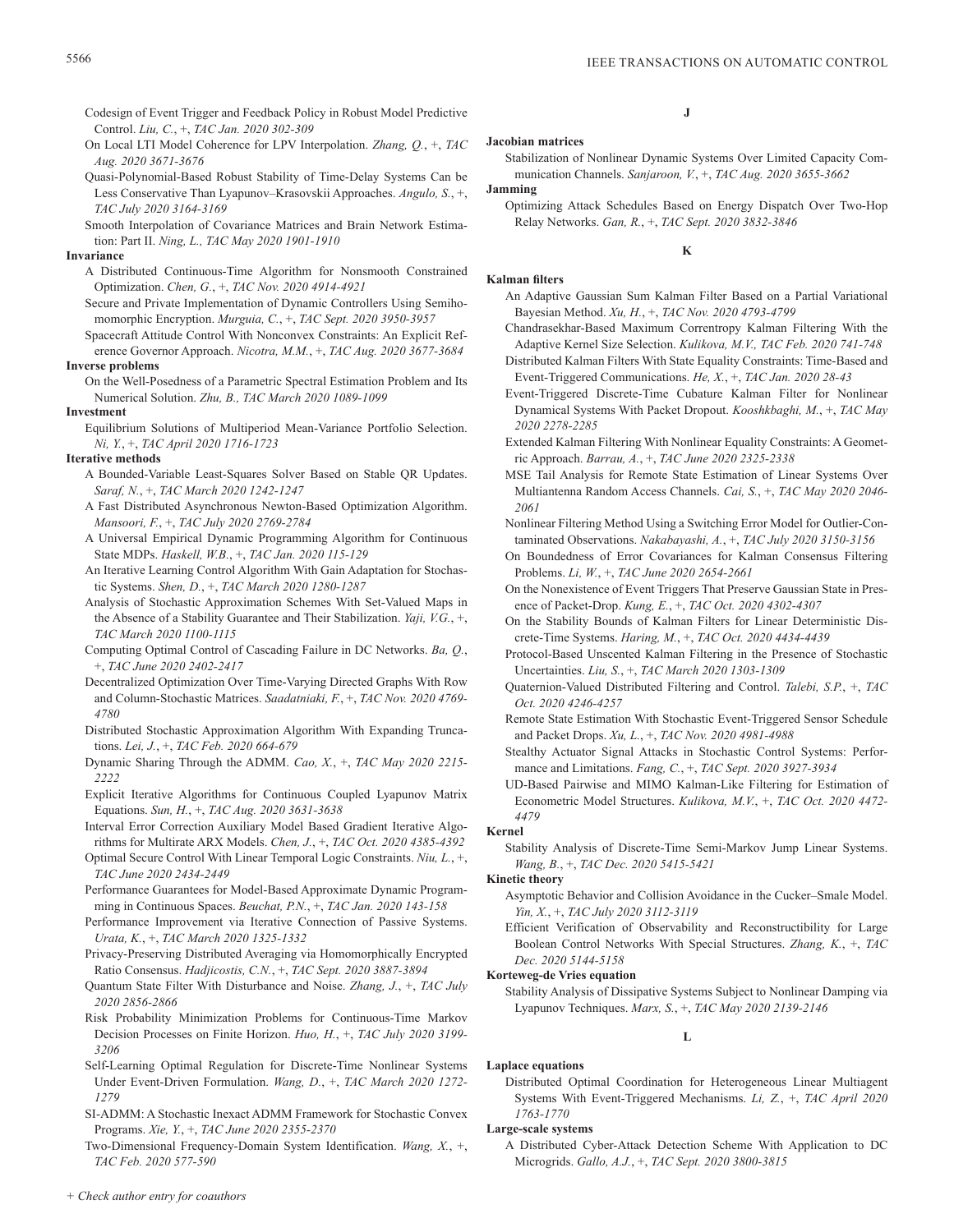- A Distributed Framework for*k*-hop Control Strategies in Large-Scale Networks Based on Local Interactions. *Gasparri, A.*, +, *TAC May 2020 1825- 1840*
- Data-Driven Economic NMPC Using Reinforcement Learning. *Gros, S.*, +, *TAC Feb. 2020 636-648*
- Finite-Time Guarantees for Byzantine-Resilient Distributed State Estimation With Noisy Measurements. *Su, L.*, +, *TAC Sept. 2020 3758-3771*
- Proximal Algorithms for Large-Scale Statistical Modeling and Sensor/Actuator Selection. *Zare, A.*, +, *TAC Aug. 2020 3441-3456*
- Reachability Analysis of Large Linear Systems With Uncertain Inputs in the Krylov Subspace. *Althoff, M., TAC Feb. 2020 477-492*
- Structuring Multilevel Discrete-Event Systems With Dependence Structure Matrices. *Goorden, M.*, +, *TAC April 2020 1625-1639*

## **Learning (artificial intelligence)**

- A Proximal Diffusion Strategy for Multiagent Optimization With Sparse Affine Constraints. *Alghunaim, S.A.*, +, *TAC Nov. 2020 4554-4567*
- A Universal Empirical Dynamic Programming Algorithm for Continuous State MDPs. *Haskell, W.B.*, +, *TAC Jan. 2020 115-129*
- Blind Learning of Tree Network Topologies in the Presence of Hidden Nodes. *Sepehr, F.*, +, *TAC March 2020 1014-1028*
- Control-Oriented Learning on the Fly. *Ornik, M.*, +, *TAC Nov. 2020 4800- 4807*
- Data-Driven Economic NMPC Using Reinforcement Learning. *Gros, S.*, +, *TAC Feb. 2020 636-648*
- Deep Teams: Decentralized Decision Making With Finite and Infinite Number of Agents. *Arabneydi, J.*, +, *TAC Oct. 2020 4230-4245*
- Distributed Mechanism Design With Learning Guarantees for Private and Public Goods Problems. *Sinha, A.*, +, *TAC Oct. 2020 4106-4121*
- Feedback Linearization Based on Gaussian Processes With Event-Triggered Online Learning. *Umlauft, J.*, +, *TAC Oct. 2020 4154-4169*
- Finite-Time Guarantees for Byzantine-Resilient Distributed State Estimation With Noisy Measurements. *Su, L.*, +, *TAC Sept. 2020 3758-3771*
- Gradient-Based Discrete-Time Concurrent Learning for Standalone Function Approximation. *Djaneye-Boundjou, O.*, +, *TAC Feb. 2020 749-756*
- Interaction-Based Distributed Learning in Cyber-Physical and Social Networks. *Sasso, F.*, +, *TAC Jan. 2020 223-236*
- Inverse Risk-Sensitive Reinforcement Learning. *Ratliff, L.J.*, +, *TAC March 2020 1256-1263*
- Posterior Sampling-Based Reinforcement Learning for Control of Unknown Linear Systems. *Ouyang, Y.*, +, *TAC Aug. 2020 3600-3607*
- Renewal Monte Carlo: Renewal Theory-Based Reinforcement Learning. *Subramanian, J.*, +, *TAC Aug. 2020 3663-3670*
- Self-Learning Optimal Regulation for Discrete-Time Nonlinear Systems Under Event-Driven Formulation. *Wang, D.*, +, *TAC March 2020 1272- 1279*
- Signal Selection for Estimation and Identification in Networks of Dynamic Systems: A Graphical Model Approach. *Materassi, D.*, +, *TAC Oct. 2020 4138-4153*
- Utility Design for Distributed Resource Allocation—Part I: Characterizing and Optimizing the Exact Price of Anarchy. *Paccagnan, D.*, +, *TAC Nov. 2020 4616-4631*

#### **Learning automata**

Corrections to "Stochastic Stability of Perturbed Learning Automata in Positive-Utility Games" [Nov 19 4454-4469]. *Chasparis, G.C., TAC April 2020 1822*

## **Learning systems**

- An Iterative Learning Control Algorithm With Gain Adaptation for Stochastic Systems. *Shen, D.*, +, *TAC March 2020 1280-1287*
- Distributed Coupled Multiagent Stochastic Optimization. *Alghunaim, S.A.*, +, *TAC Jan. 2020 175-190*
- Leaderless Synchronization of Heterogeneous Oscillators by Adaptively Learning the Group Model. *Baldi, S.*, +, *TAC Jan. 2020 412-418*
- Learning-Based Event-Triggered Control for Synchronization of Passive Multiagent Systems Under Attack. *Rahnama, A.*, +, *TAC Oct. 2020 4170- 4185*

Self-Learning Optimal Regulation for Discrete-Time Nonlinear Systems Under Event-Driven Formulation. *Wang, D.*, +, *TAC March 2020 1272- 1279*

#### **Least mean squares methods**

- An Optimal Data Fusion Algorithm in the Presence of Unknown Cross Covariances. *Zhang, X., TAC March 2020 1226-1233*
- State-Secrecy Codes for Networked Linear Systems. *Tsiamis, A.*, +, *TAC May 2020 2001-2015*
- State-Space Realizations and Optimal Smoothing for Gaussian Generalized Reciprocal Processes. *White, L.B.*, +, *TAC Jan. 2020 389-396*

## **Least squares approximations**

- A Bounded-Variable Least-Squares Solver Based on Stable QR Updates. *Saraf, N.*, +, *TAC March 2020 1242-1247*
- Continuous-Time Model Identification From Filtered Sampled Data: Error Analysis. *Hu, X.*, +, *TAC Oct. 2020 4005-4015*
- Gradient-Based Discrete-Time Concurrent Learning for Standalone Function Approximation. *Djaneye-Boundjou, O.*, +, *TAC Feb. 2020 749-756*
- Riemannian Optimal Identification Method for Linear Systems With Symmetric Positive-Definite Matrix. *Sato, K.*, +, *TAC Nov. 2020 4493-4508*
- Varying-Parameter Convergent-Differential Neural Solution to Time-Varying Overdetermined System of Linear Equations. *Zhang, Z.*, +, *TAC Feb. 2020 874-881*

#### **Legged locomotion**

On the Existence and Uniqueness of Poincaré Maps for Systems With Impulse Effects. *Goodman, J.R.*, +, *TAC April 2020 1815-1821*

#### **Lie algebras**

- Analyzing Controllability of Bilinear Systems on Symmetric Groups: Mapping Lie Brackets to Permutations. *Zhang, W.*, +, *TAC Nov. 2020 4895- 4901*
- Contraction Analysis of Monotone Systems via Separable Functions. *Kawano, Y.*, +, *TAC Aug. 2020 3486-3501*

## **Lie groups**

- Extended Kalman Filtering With Nonlinear Equality Constraints: A Geometric Approach. *Barrau, A.*, +, *TAC June 2020 2325-2338*
- Model Predictive Tracking Control for Invariant Systems on Matrix Lie Groups via Stable Embedding Into Euclidean Spaces. *Chang, D.E.*, +, *TAC July 2020 3191-3198*
- Symmetry Reduction in Optimal Control of Multiagent Systems on Lie Groups. *Colombo, L.J.*, +, *TAC Nov. 2020 4973-4980*

## **Limit cycles**

On the Existence and Uniqueness of Poincaré Maps for Systems With Impulse Effects. *Goodman, J.R.*, +, *TAC April 2020 1815-1821*

#### **Linear algebra**

Combining Linear Algebra and Numerical Optimization for Gray-Box Affine State-Space Model Identification. *Prot, O.*, +, *TAC Aug. 2020 3272-3285* Marking Estimation in a Class of Time Labeled Petri Nets. *Ma, Z.*, +, *TAC Feb. 2020 493-506*

#### **Linear codes**

State-Secrecy Codes for Networked Linear Systems. *Tsiamis, A.*, +, *TAC May 2020 2001-2015*

#### **Linear differential equations**

- Analysis and Computation of the  $H_2$  Norm of Delay Differential Algebraic Equations. *Gomez, M.A.*, +, *TAC May 2020 2192-2199*
- Backstepping Control of Coupled Linear Parabolic PDEs With Space and Time Dependent Coefficients. *Kerschbaum, S.*, +, *TAC July 2020 3060- 3067*
- Fredholm Backstepping Control of Coupled Linear Parabolic PDEs With Input and Output Delays. *Deutscher, J.*, +, *TAC July 2020 3128-3135*
- Nonanticipating Lyapunov Functions for Persistently Excited Nonlinear Systems. *Verrelli, C.M.*, +, *TAC June 2020 2634-2639*
- Stability Analysis for a Class of Linear  $2 \times 2$  Hyperbolic PDEs Using a Backstepping Transform. *Bou Saba, D.*, +, *TAC July 2020 2941-2956*

## **Linear matrix inequalities**

- A Detector-Based Approach for the Constrained Quadratic Control of Discrete-Time Markovian Jump Linear Systems. *Zabala, Y.A.*, +, *TAC March 2020 1211-1217*
- A Stabilization Framework for the Output Regulation of Rational Nonlinear Systems. *Castro, R.d.S.*, +, *TAC Nov. 2020 4860-4865*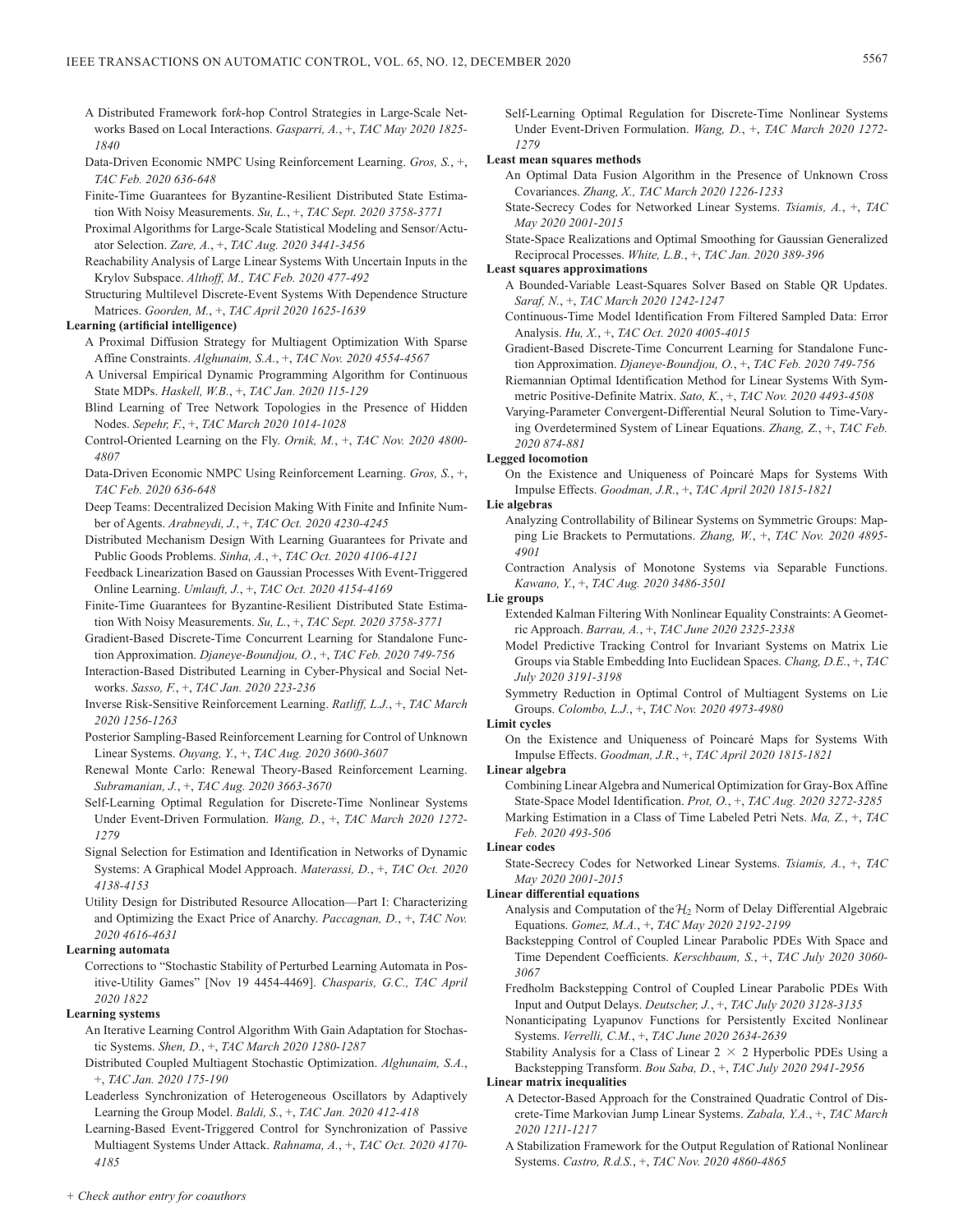- A Switching Controller for a Class of MIMO Bilinear Systems With Time Delay. *Sanchez, T.*, +, *TAC May 2020 2250-2256*
- An Input–Output Approach to Structured Stochastic Uncertainty. *Bamieh, B.*, +, *TAC Dec. 2020 5012-5027*
- An LMI Approach to Stability Analysis of Coupled Parabolic Systems. *Wakaiki, M., TAC Jan. 2020 404-411*
- Analysis and Design of Continuous-Time Multivariable Periodic Controllers: AnH3/LTR-Based Approach. *Deshmukh, A.*, +, *TAC Aug. 2020 3608-3615*
- Analysis of Systems With Slope Restricted Nonlinearities Using Externally Positive Zames–Falb Multipliers. *Turner, M.C.*, +, *TAC April 2020 1660- 1667*
- Asynchronous Filtering for Delayed Markovian Jump Systems via Homogeneous Polynomial Approach. *Li, F.*, +, *TAC May 2020 2163-2170*
- Convex Searches for Discrete-Time Zames–Falb Multipliers. *Carrasco, J.*, +, *TAC Nov. 2020 4538-4553*
- Distributed Consensus Over Markovian Packet Loss Channels. *Xu, L.*, +, *TAC Jan. 2020 279-286*
- Energy-to-Peak Filtering of Semi-Markov Jump Systems With Mismatched Modes. *Xu, Z.*, +, *TAC Oct. 2020 4356-4361*
- Event-Triggered  $H_{\infty}$  Control of Networked Control Systems With Distributed Transmission Delay. *Yan, S.*, +, *TAC Oct. 2020 4295-4301*
- Fixed-Time Leader-Following Consensus for High-Order Time-Varying Nonlinear Multiagent Systems. *You, X.*, +, *TAC Dec. 2020 5510-5516*
- Formulas for Data-Driven Control: Stabilization, Optimality, and Robustness. *De Persis, C.*, +, *TAC March 2020 909-924*
- Global Stabilization of Uncertain Lotka–Volterra Systems via Positive Nonlinear State Feedback. *Badri, V.*, +, *TAC Dec. 2020 5450-5455*
- Integral Input-to-State Stability of Networked Control Systems. *Noroozi, N.*, +, *TAC March 2020 1203-1210*
- Multiple Lyapunov Functions Analysis Approach for Discrete-Time-Switched Piecewise-Affine Systems Under Dwell-Time Constraints. *Zhu, Y.*, +, *TAC May 2020 2177-2184*
- Novel All-Pass Factorization, All Solutions to Rational Matrix Equation and Control Application. *Stefanovski, J., TAC July 2020 3176-3183*
- Observer Design For a Class of Parabolic Systems With Large Delays and Sampled Measurements. *Ahmed-Ali, T.*, +, *TAC May 2020 2200-2206*
- Observer-Based Robust Controller Design With Simultaneous Optimization of Scaling Matrices. *Sato, M., TAC Feb. 2020 861-866*
- On Algebraic Proofs of Stability for Homogeneous Vector Fields. *Ahmadi, A.A.*, +, *TAC Jan. 2020 325-332*
- On Boundedness of Error Covariances for Kalman Consensus Filtering Problems. *Li, W.*, +, *TAC June 2020 2654-2661*
- On Convergence for Piecewise Affine Models of Gene Regulatory Networks via a Lyapunov Approach. *Pasquini, M.*, +, *TAC Aug. 2020 3333-3348*
- On the Existence of Block-Diagonal Solutions to Lyapunov and  $\mathcal{H}_{\infty}$  Riccati Inequalities. *Sootla, A.*, +, *TAC July 2020 3170-3175*
- Periodic Event-Triggered Control for Nonlinear Networked Control Systems. *Wang, W.*, +, *TAC Feb. 2020 620-635*
- Reduced-Order  $H_{\infty}$  Filter Design for Delta Operator Systems Over Multiple Frequency Intervals. *Yang, H.*, +, *TAC Dec. 2020 5376-5383*
- Regional Stabilization of Input-Delayed Uncertain Nonlinear Polynomial Systems. *Coutinho, D.*, +, *TAC May 2020 2300-2307*
- Robust Feedback Stabilization of Linear MIMO Systems Using Generalized Homogenization. *Zimenko, K.*, +, *TAC Dec. 2020 5429-5436*
- Stability Analysis of Linear Coupled Differential-Difference Systems With General Distributed Delays. *Feng, Q.*, +, *TAC March 2020 1356-1363*
- Stability and Stabilization Through Envelopes for Retarded and Neutral Time-Delay Systems. *Cardeliquio, C.B.*, +, *TAC April 2020 1640-1646*
- State Observers for Systems Subject to Bounded Disturbances Using Quadratic Boundedness. *Alessandri, A.*, +, *TAC Dec. 2020 5352-5359*
- Static Sliding Mode Control of Systems With Arbitrary Relative Degree by Using Artificial Delay. *Xu, J.*, +, *TAC Dec. 2020 5464-5471*
- Structured Feedback Synthesis for Stability and Performance of Switched Systems. *Chesi, G.*, +, *TAC Nov. 2020 4695-4709*

## **Linear programming**

- A Decentralized Event-Based Approach for Robust Model Predictive Control. *Kolarijani, A.S.*, +, *TAC Aug. 2020 3517-3529*
- Distributed Mixed-Integer Linear Programming via Cut Generation and Constraint Exchange. *Testa, A.*, +, *TAC April 2020 1456-1467*
- Efficient Strategy Computation in Zero-Sum Asymmetric Information Repeated Games. *Li, L.*, +, *TAC July 2020 2785-2800*
- On the Existence of Block-Diagonal Solutions to Lyapunov and  $\mathcal{H}_{\infty}$  Riccati Inequalities. *Sootla, A.*, +, *TAC July 2020 3170-3175*
- Optimal Control of Polynomial Hybrid Systems via Convex Relaxations. *Zhao, P.*, +, *TAC May 2020 2062-2077*
- Performance Guarantees for Model-Based Approximate Dynamic Programming in Continuous Spaces. *Beuchat, P.N.*, +, *TAC Jan. 2020 143-158*
- Utility Design for Distributed Resource Allocation—Part I: Characterizing and Optimizing the Exact Price of Anarchy. *Paccagnan, D.*, +, *TAC Nov. 2020 4616-4631*

## **Linear quadratic control**

- A Suboptimality Approach to Distributed Linear Quadratic Optimal Control. *Jiao, J.*, +, *TAC March 2020 1218-1225*
- Adaptive Control for a Class of Multi-Input Multi-Output Plants With Arbitrary Relative Degree. *Qu, Z.*, +, *TAC July 2020 3023-3038*
- An Integrative Perspective to LQ and  $\ell_{\infty}$  Control for Delayed and Quantized Systems. *Nakahira, Y.*, +, *TAC Nov. 2020 4781-4792*
- Analysis and Design of Continuous-Time Multivariable Periodic Controllers: AnH3/LTR-Based Approach. *Deshmukh, A.*, +, *TAC Aug. 2020 3608-3615*
- Equilibrium Solutions of Multiperiod Mean-Variance Portfolio Selection. *Ni, Y.*, +, *TAC April 2020 1716-1723*
- Formulas for Data-Driven Control: Stabilization, Optimality, and Robustness. *De Persis, C.*, +, *TAC March 2020 909-924*
- Graphon Control of Large-Scale Networks of Linear Systems. *Gao, S.*, +, *TAC Oct. 2020 4090-4105*
- Linear Quadratic Mean Field Games: Asymptotic Solvability and Relation to the Fixed Point Approach. *Huang, M.*, +, *TAC April 2020 1397-1412*
- Mean Field Games With Parametrized Followers. *Bensoussan, A.*, +, *TAC Jan. 2020 12-27*
- On the Existence of the Stabilizing Solution of a Class of Periodic Stochastic Riccati Equations. *Aberkane, S.*, +, *TAC March 2020 1288-1294*
- Optimal Output Regulation for Square, Overactuated and Underactuated Linear Systems. *Bernhard, S.*, +, *TAC Oct. 2020 4416-4423*
- Posterior Sampling-Based Reinforcement Learning for Control of Unknown Linear Systems. *Ouyang, Y.*, +, *TAC Aug. 2020 3600-3607*
- Stabilization of Linear Systems by Pulsewidth Modulation of Switching Actuators. *Komaee, A., TAC May 2020 1969-1984*

## **Linear quadratic Gaussian control**

- Hankel Singular Values and LQG Characteristic Values of Discrete-Time Linear Systems in Cascade With Inner Systems. *Bucolo, M.*, +, *TAC Nov. 2020 4989-4994*
- Near Optimality of Linear Strategies for Static Teams With "Big" Non-Gaussian Noise. *Kulkarni, A.A., TAC Feb. 2020 534-545*
- On the LQG Game With Nonclassical Information Pattern Using a Direct Solution Method. *Clemens, J.W.*, +, *TAC May 2020 2078-2093*

## **Linear systems**

- "Class-Type" Identification-Based Internal Models in Multivariable Nonlinear Output Regulation. *Bin, M.*, +, *TAC Oct. 2020 4369-4376*
- A Decentralized Event-Based Approach for Robust Model Predictive Control. *Kolarijani, A.S.*, +, *TAC Aug. 2020 3517-3529*
- A Detector-Based Approach for the Constrained Quadratic Control of Discrete-Time Markovian Jump Linear Systems. *Zabala, Y.A.*, +, *TAC March 2020 1211-1217*
- A Note on Uniform Exponential Stability of Linear Periodic Time-Varying Systems. *Vrabel, R., TAC April 2020 1647-1651*
- A Novel Method to Compute the Structured Distance to Instability for Combined Uncertainties on Delays and System Matrices. *Borgioli, F.*, +, *TAC April 2020 1747-1754*
- A Test for the Generic Strong Accessibility of Meromorphic Nonlinear Systems. *Carravetta, F.*, +, *TAC Feb. 2020 867-873*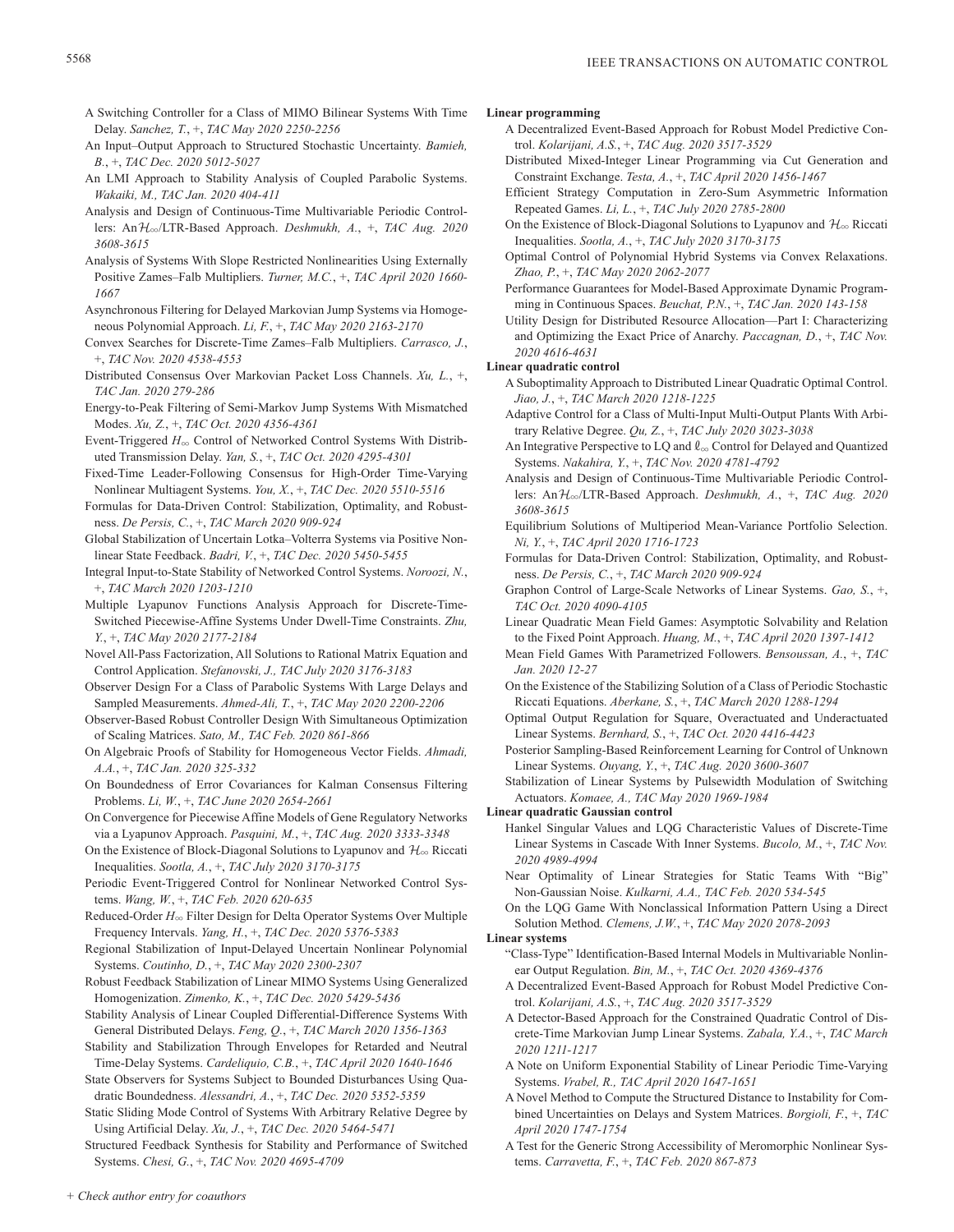- An  $H_i/H_{\infty}$  Optimization Approach to Event-Triggered Fault Detection for Linear Discrete Time Systems. *Zhong, M.*, +, *TAC Oct. 2020 4464-4471*
- An Adaptive Gaussian Sum Kalman Filter Based on a Partial Variational Bayesian Method. *Xu, H.*, +, *TAC Nov. 2020 4793-4799*
- An Input–Output Approach to Structured Stochastic Uncertainty. *Bamieh, B.*, +, *TAC Dec. 2020 5012-5027*
- An Integrative Perspective to LQ and  $\ell_{\infty}$  Control for Delayed and Quantized Systems. *Nakahira, Y.*, +, *TAC Nov. 2020 4781-4792*
- Analysis and Design of Continuous-Time Multivariable Periodic Controllers: AnH3/LTR-Based Approach. *Deshmukh, A.*, +, *TAC Aug. 2020 3608-3615*
- Analysis of Systems With Slope Restricted Nonlinearities Using Externally Positive Zames–Falb Multipliers. *Turner, M.C.*, +, *TAC April 2020 1660- 1667*
- Analysis of Two-Dimensional Feedback Systems Over Networks Using Dissipativity. *Yan, Y.*, +, *TAC Aug. 2020 3241-3255*
- Analyzing Controllability of Bilinear Systems on Symmetric Groups: Mapping Lie Brackets to Permutations. *Zhang, W.*, +, *TAC Nov. 2020 4895- 4901*
- Asynchronous Filtering for Delayed Markovian Jump Systems via Homogeneous Polynomial Approach. *Li, F.*, +, *TAC May 2020 2163-2170*
- Cascading With Inner Systems: Hankel Singular Values and Characteristic Values. *Buscarino, A.*, +, *TAC Feb. 2020 727-732*
- Codesign of Event Trigger and Feedback Policy in Robust Model Predictive Control. *Liu, C.*, +, *TAC Jan. 2020 302-309*
- Combining Linear Algebra and Numerical Optimization for Gray-Box Affine State-Space Model Identification. *Prot, O.*, +, *TAC Aug. 2020 3272-3285*
- Completely Decentralized Design of Distributed Observer for Linear Systems. *Kim, T.*, +, *TAC Nov. 2020 4664-4678*
- Consensus of Linear Multiagent Systems With Distributed Infinite Transmission Delays: A Low Gain Approach. *Xu, X.*, +, *TAC Feb. 2020 809-816*
- Constrained Adaptive Model-Predictive Control for a Class of Discrete-Time Linear Systems With Parametric Uncertainties. *Zhu, B.*, +, *TAC May 2020 2223-2229*
- Continuous Discrete Sequential Observers for Time-Varying Systems Under Sampling and Input Delays. *Mazenc, F.*, +, *TAC April 2020 1704-1709*
- Contraction Analysis of Monotone Systems via Separable Functions. *Kawano, Y.*, +, *TAC Aug. 2020 3486-3501*
- Control of Continuous-Time Linear Systems With Markov Jump Parameters in Reverse Time. *Narvaez, A.R.R.*, +, *TAC May 2020 2265-2271*
- Corrections to "Model Predictive Control for Stochastic Max-Plus Linear Systems With Chance Constraints,". *Boom, T.J.J.v.d.*, +, *TAC Feb. 2020 905-906*
- Critical Observability for Automata and Petri Nets. *Masopust, T., TAC Jan. 2020 341-346*
- Data Informativity: A New Perspective on Data-Driven Analysis and Control. *van Waarde, H.J.*, +, *TAC Nov. 2020 4753-4768*
- Design Procedure for Linear Unknown Input Functional Observers. *Sakhraoui, I.*, +, *TAC Feb. 2020 831-838*
- Distributed Consensus Over Markovian Packet Loss Channels. *Xu, L.*, +, *TAC Jan. 2020 279-286*
- Distributed Model Predictive Control for Linear Systems With Adaptive Terminal Sets. *Darivianakis, G.*, +, *TAC March 2020 1044-1056*
- Distributed Optimal Coordination for Heterogeneous Linear Multiagent Systems With Event-Triggered Mechanisms. *Li, Z.*, +, *TAC April 2020 1763-1770*
- Dynamical Systems With a Cyclic Sign Variation Diminishing Property. *Ben Avraham, T.*, +, *TAC March 2020 941-954*
- Energy-Efficient Time-Triggered Communication Policies for Wireless Networked Control Systems. *Varma, V.S.*, +, *TAC Oct. 2020 4324-4331*
- Equivalence-Based Model of Dimension-Varying Linear Systems. *Cheng, D.*, +, *TAC Dec. 2020 5444-5449*
- Event-Triggered Dynamic Output Feedback Control for Switched Systems With Frequent Asynchronism. *Fei, Z.*, +, *TAC July 2020 3120-3127*

Explicit Iterative Algorithms for Continuous Coupled Lyapunov Matrix Equations. *Sun, H.*, +, *TAC Aug. 2020 3631-3638*

- Exponential Stabilization of Port-Hamiltonian Boundary Control Systems via Energy Shaping. *Macchelli, A.*, +, *TAC Oct. 2020 4440-4447*
- Feedback Nash Equilibrium for Randomly Switching Differential–Algebraic Games. *Tanwani, A.*, +, *TAC Aug. 2020 3286-3301*
- Formulas for Data-Driven Control: Stabilization, Optimality, and Robustness. *De Persis, C.*, +, *TAC March 2020 909-924*
- Fully Distributed Resilient State Estimation Based on Distributed Median Solver. *Lee, J.G.*, +, *TAC Sept. 2020 3935-3942*
- Geometric Programming for Optimal Positive Linear Systems. *Ogura, M.*, +, *TAC Nov. 2020 4648-4663*
- Graphon Control of Large-Scale Networks of Linear Systems. *Gao, S.*, +, *TAC Oct. 2020 4090-4105*
- Hankel Singular Values and LQG Characteristic Values of Discrete-Time Linear Systems in Cascade With Inner Systems. *Bucolo, M.*, +, *TAC Nov. 2020 4989-4994*
- Hybrid Systems With State-Triggered Jumps: Sensitivity-Based Stability Analysis With Application to Trajectory Tracking. *Rijnen, M.*, +, *TAC Nov. 2020 4568-4583*
- Integral Control of Stable Negative-Imaginary Systems Preceded by Hysteresis Nonlinearity. *Dey, A.*, +, *TAC March 2020 1333-1339*
- Integral Input-to-State Stability of Networked Control Systems. *Noroozi, N.*, +, *TAC March 2020 1203-1210*
- Leader-Following Consensus for Linear Multiagent Systems via Asynchronous Sampled-Data Control. *Liu, W.*, +, *TAC July 2020 3215-3222*
- Linear Hybrid Systems With Periodic Jumps: A Notion of Strong Observability and Strong Detectability. *Rios, H.*, +, *TAC June 2020 2640-2646*
- Markov Chains With Maximum Return Time Entropy for Robotic Surveillance. *Duan, X.*, +, *TAC Jan. 2020 72-86*
- Minimum Cost Feedback Selection in Structured Systems: Hardness and Approximation Algorithm. *Joshi, A.*, +, *TAC Dec. 2020 5517-5524*
- Model Matching and Passivation of MIMO Linear Systems via Dynamic Output Feedback and Feedforward. *Sassano, M.*, +, *TAC Oct. 2020 4016- 4030*
- Moving Horizon Estimation With Unknown Inputs Under Dynamic Quantization Effects. *Zou, L.*, +, *TAC Dec. 2020 5368-5375*
- MSE Tail Analysis for Remote State Estimation of Linear Systems Over Multiantenna Random Access Channels. *Cai, S.*, +, *TAC May 2020 2046- 2061*
- Multiple Lyapunov Functions Analysis Approach for Discrete-Time-Switched Piecewise-Affine Systems Under Dwell-Time Constraints. *Zhu, Y.*, +, *TAC May 2020 2177-2184*
- Necessary and Sufficient Bit Rate Conditions to Stabilize a Scalar Continuous-Time LTI System Based on Event Triggering. *Ling, Q., TAC April 2020 1598-1612*
- Necessary Stability Conditions for Integral Delay Systems. *Ortiz, R.*, +, *TAC Oct. 2020 4377-4384*
- New Gramians for Switched Linear Systems: Reachability, Observability, and Model Reduction. *Pontes Duff, I.*, +, *TAC June 2020 2526-2535*
- Notions of Centralized and Decentralized Opacity in Linear Systems. *Ramasubramanian, B.*, +, *TAC April 2020 1442-1455*
- Observed-Mode-Dependent State Estimation of Hidden Semi-Markov Jump Linear Systems. *Cai, B.*, +, *TAC Jan. 2020 442-449*
- Observer-Based Control for Cyber-Physical Systems With Periodic DoS Attacks via a Cyclic Switching Strategy. *Zhu, Y.*, +, *TAC Aug. 2020 3714- 3721*
- Observer-Based Robust Controller Design With Simultaneous Optimization of Scaling Matrices. *Sato, M., TAC Feb. 2020 861-866*
- On Algebraic Proofs of Stability for Homogeneous Vector Fields. *Ahmadi, A.A.*, +, *TAC Jan. 2020 325-332*
- On Boundedness of Error Covariances for Kalman Consensus Filtering Problems. *Li, W.*, +, *TAC June 2020 2654-2661*
- On Event-Triggered Control of Nonlinear Stochastic Systems. *Luo, S.*, +, *TAC Jan. 2020 369-375*
- On Local LTI Model Coherence for LPV Interpolation. *Zhang, Q.*, +, *TAC Aug. 2020 3671-3676*
- On Structured Lyapunov Functions and Dissipativity in Interconnected LTI Systems. *Jokic, A.*, +, *TAC March 2020 970-985*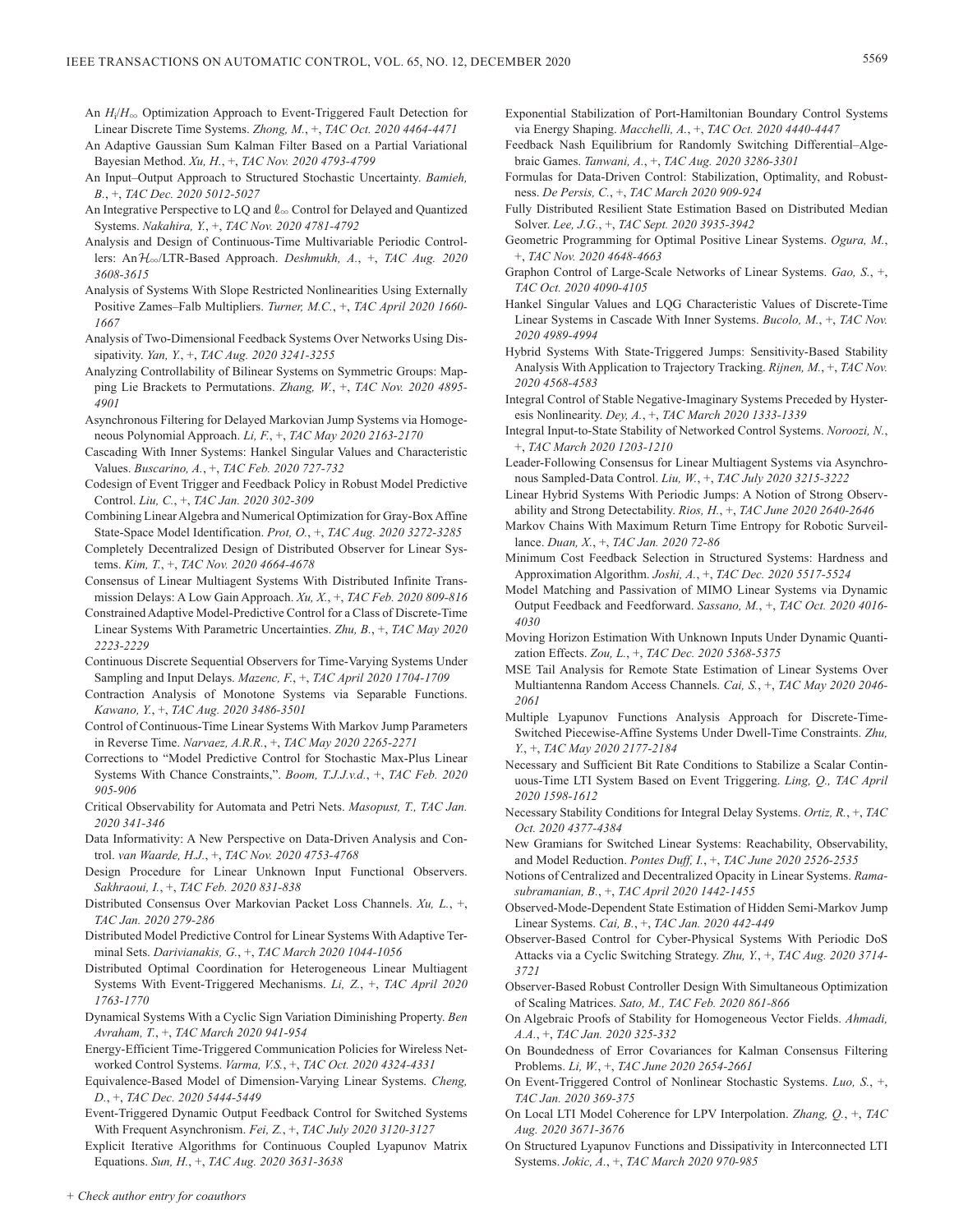- On Synchronization of Dynamical Systems Over Directed Switching Topologies: An Algebraic and Geometric Perspective. *Qin, J.*, +, *TAC Dec. 2020 5083-5098*
- On the Positive Effect of Delay on the Rate of Convergence of a Class of Linear Time-Delayed Systems. *Moradian, H.*, +, *TAC Nov. 2020 4832- 4839*
- On Unknown Input Observers of Linear Systems: Asymptotic Unknown Input Decoupling Approach. *Ichalal, D.*, +, *TAC March 2020 1197-1202*
- Opacity Enforcement for Confidential Robust Control in Linear Cyber-Physical Systems. *An, L.*, +, *TAC March 2020 1234-1241*
- Optimal Continuous-Discrete Linear Filter and Moment Equations for Nonlinear Diffusions. *Cacace, F.*, +, *TAC Oct. 2020 3961-3976*
- Optimal Event-Triggered Control of Nondeterministic Linear Systems. *Maity, D.*, +, *TAC Feb. 2020 604-619*
- Optimal Output Regulation for Square, Overactuated and Underactuated Linear Systems. *Bernhard, S.*, +, *TAC Oct. 2020 4416-4423*
- Output Admissible Sets and Reference Governors: Saturations Are Not Constraints!. *Cotorruelo, A.*, +, *TAC March 2020 1192-1196*
- Output Feedback Stabilization for a Class of First-Order Equation Setting of Collocated Well-Posed Linear Systems With Time Delay in Observation. *Guo, B.*, +, *TAC June 2020 2612-2618*
- Parametric Optimization Based MPC for Systems of Systems With Affine Coordination Constraints. *Novoselnik, B.*, +, *TAC Feb. 2020 649-663*
- Posterior Sampling-Based Reinforcement Learning for Control of Unknown Linear Systems. *Ouyang, Y.*, +, *TAC Aug. 2020 3600-3607*
- Predictor Feedback for Uncertain Linear Systems With Distributed Input Delays. *Zhu, Y.*, +, *TAC Dec. 2020 5344-5351*
- Quadratic Optimal Control of Linear Complementarity Systems: First-Order Necessary Conditions and Numerical Analysis. *Vieira, A.*, +, *TAC June 2020 2743-2750*
- Reachability Analysis of Large Linear Systems With Uncertain Inputs in the Krylov Subspace. *Althoff, M., TAC Feb. 2020 477-492*
- Reduced Order Controller Design for Robust Output Regulation. *Paunonen, L.*, +, *TAC June 2020 2480-2493*
- Reduced-Order Observer Design for Switched Descriptor Systems With Unknown Inputs. *Zhang, J.*, +, *TAC Jan. 2020 287-294*
- Regional Stabilization of Input-Delayed Uncertain Nonlinear Polynomial Systems. *Coutinho, D.*, +, *TAC May 2020 2300-2307*
- Remote State Estimation With Stochastic Event-Triggered Sensor Schedule and Packet Drops. *Xu, L.*, +, *TAC Nov. 2020 4981-4988*
- Removing SPR-Like Conditions in Adaptive Feedforward Control of Uncertain Systems. *Wang, Y.*, +, *TAC June 2020 2309-2324*
- Riemannian Optimal Identification Method for Linear Systems With Symmetric Positive-Definite Matrix. *Sato, K.*, +, *TAC Nov. 2020 4493-4508*
- Robust Cooperative Output Regulation of Heterogeneous Uncertain Linear Multiagent Systems With Time-Varying Communication Topologies. *Wang, L.*, +, *TAC Oct. 2020 4340-4347*
- Robust Economic Model Predictive Control of Continuous-Time Epidemic Processes. *Watkins, N.J.*, +, *TAC March 2020 1116-1131*
- Robust Feedback Stabilization of Linear MIMO Systems Using Generalized Homogenization. *Zimenko, K.*, +, *TAC Dec. 2020 5429-5436*
- Scheduling Multiple Agents in a Persistent Monitoring Task Using Reachability Analysis. *Yu, X.*, +, *TAC April 2020 1499-1513*
- Secure and Private Implementation of Dynamic Controllers Using Semihomomorphic Encryption. *Murguia, C.*, +, *TAC Sept. 2020 3950-3957*
- Semi-Markov Jump Linear Systems With Incomplete Sojourn and Transition Information: Analysis and Synthesis. *Ning, Z.*, +, *TAC Jan. 2020 159-174*
- Set Membership Identification of Linear Systems With Guaranteed Simulation Accuracy. *Lauricella, M.*, +, *TAC Dec. 2020 5189-5204*
- Set-Valued Feedback Control and Its Application to Event-Triggered Sampled-Data Systems. *Jiang, Y.*, +, *TAC Nov. 2020 4965-4972*
- Smooth Interpolation of Covariance Matrices and Brain Network Estimation: Part II. *Ning, L., TAC May 2020 1901-1910*
- Stability Analysis of Discrete-Time Semi-Markov Jump Linear Systems. *Wang, B.*, +, *TAC Dec. 2020 5415-5421*
- Stability Analysis of Dissipative Systems Subject to Nonlinear Damping via Lyapunov Techniques. *Marx, S.*, +, *TAC May 2020 2139-2146*
- Stability Analysis of Linear Coupled Differential-Difference Systems With General Distributed Delays. *Feng, Q.*, +, *TAC March 2020 1356-1363*
- Stability and Stabilization of Infinite Delay Systems: A Lyapunov-Based Approach. *Xu, X.*, +, *TAC Nov. 2020 4509-4524*
- Stability-Preserving Morse Normal Form. *Kucera, V., TAC Dec. 2020 5099- 5113*
- Stabilization for Infinite-Dimensional Switched Linear Systems. *Zheng, G.*, +, *TAC Dec. 2020 5456-5463*
- Stabilization of Linear Systems Across a Time-Varying AWGN Fading Channel. *Su, L.*, +, *TAC Nov. 2020 4902-4907*
- Stabilization of Linear Systems by Pulsewidth Modulation of Switching Actuators. *Komaee, A., TAC May 2020 1969-1984*
- Stabilization of Two-Port Networked Systems With Simultaneous Uncertainties in Plant, Controller, and Communication Channels. *Zhao, D.*, +, *TAC March 2020 1160-1175*
- Structural Characterization of Linear Quantum Systems With Application to Back-Action Evading Measurement. *Zhang, G.*, +, *TAC July 2020 3157- 3163*
- Structural Controller for Logical Expression of Linear Constraints on Petri Nets. *Luo, J.*, +, *TAC Jan. 2020 397-403*
- Structured Feedback Synthesis for Stability and Performance of Switched Systems. *Chesi, G.*, +, *TAC Nov. 2020 4695-4709*
- Switched Systems With Multiple Equilibria Under Disturbances: Boundedness and Practical Stability. *Veer, S.*, +, *TAC June 2020 2371-2386*
- The Time-Invariant Multidimensional Gaussian Sequential Rate-Distortion Problem Revisited. *Stavrou, P.A.*, +, *TAC May 2020 2245-2249*
- The Value of Timing Information in Event-Triggered Control. *Khojasteh, M.J.*, +, *TAC March 2020 925-940*
- Toward a Comprehensive Impossibility Result for String Stability. *Farnam, A.*, +, *TAC April 2020 1652-1659*
- Well-Posedness of Time-Varying Linear Systems. *Kurula, M., TAC Oct. 2020 4075-4089*

## **Linearization techniques**

- Feedback Linearization Based on Gaussian Processes With Event-Triggered Online Learning. *Umlauft, J.*, +, *TAC Oct. 2020 4154-4169*
- Performance Recovery of Dynamic Feedback-Linearization Methods for Multivariable Nonlinear Systems. *Wu, Y.*, +, *TAC April 2020 1365-1380*

## **Load (electric)**

A Tool for Analysis of Existence of Equilibria and Voltage Stability in Power Systems With Constant Power Loads. *Matveev, A.S.*, +, *TAC Nov. 2020 4726-4740*

## **Load flow**

Online Stochastic Optimization of Networked Distributed Energy Resources. *Zhou, X.*, +, *TAC June 2020 2387-2401*

## **Load regulation**

Distributed Robust Adaptive Frequency Control of Power Systems With Dynamic Loads. *Kim, H.*, +, *TAC Nov. 2020 4887-4894*

- **Lyapunov matrix equations**
	- Analysis and Computation of the  $H_2$  Norm of Delay Differential Algebraic Equations. *Gomez, M.A.*, +, *TAC May 2020 2192-2199*
	- Explicit Iterative Algorithms for Continuous Coupled Lyapunov Matrix Equations. *Sun, H.*, +, *TAC Aug. 2020 3631-3638*
	- Necessary Stability Conditions for Integral Delay Systems. *Ortiz, R.*, +, *TAC Oct. 2020 4377-4384*
	- New Gramians for Switched Linear Systems: Reachability, Observability, and Model Reduction. *Pontes Duff, I.*, +, *TAC June 2020 2526-2535*
	- Stabilization of Nonlinear Dynamic Systems Over Limited Capacity Communication Channels. *Sanjaroon, V.*, +, *TAC Aug. 2020 3655-3662*

## **Lyapunov methods**

- A Complete Characterization of Integral Input-to-State Stability and Its Small-Gain Theorem for Stochastic Systems. *Ito, H., TAC July 2020 3039- 3052*
- A Globally Stable Algorithm for the Integration of High-Index Differential-Algebraic Systems. *Franco, P.D.*, +, *TAC May 2020 2107-2122*
- A Lyapunov-Like Characterization of Predefined-Time Stability. *Jimenez-Rodriguez, E.*, +, *TAC Nov. 2020 4922-4927*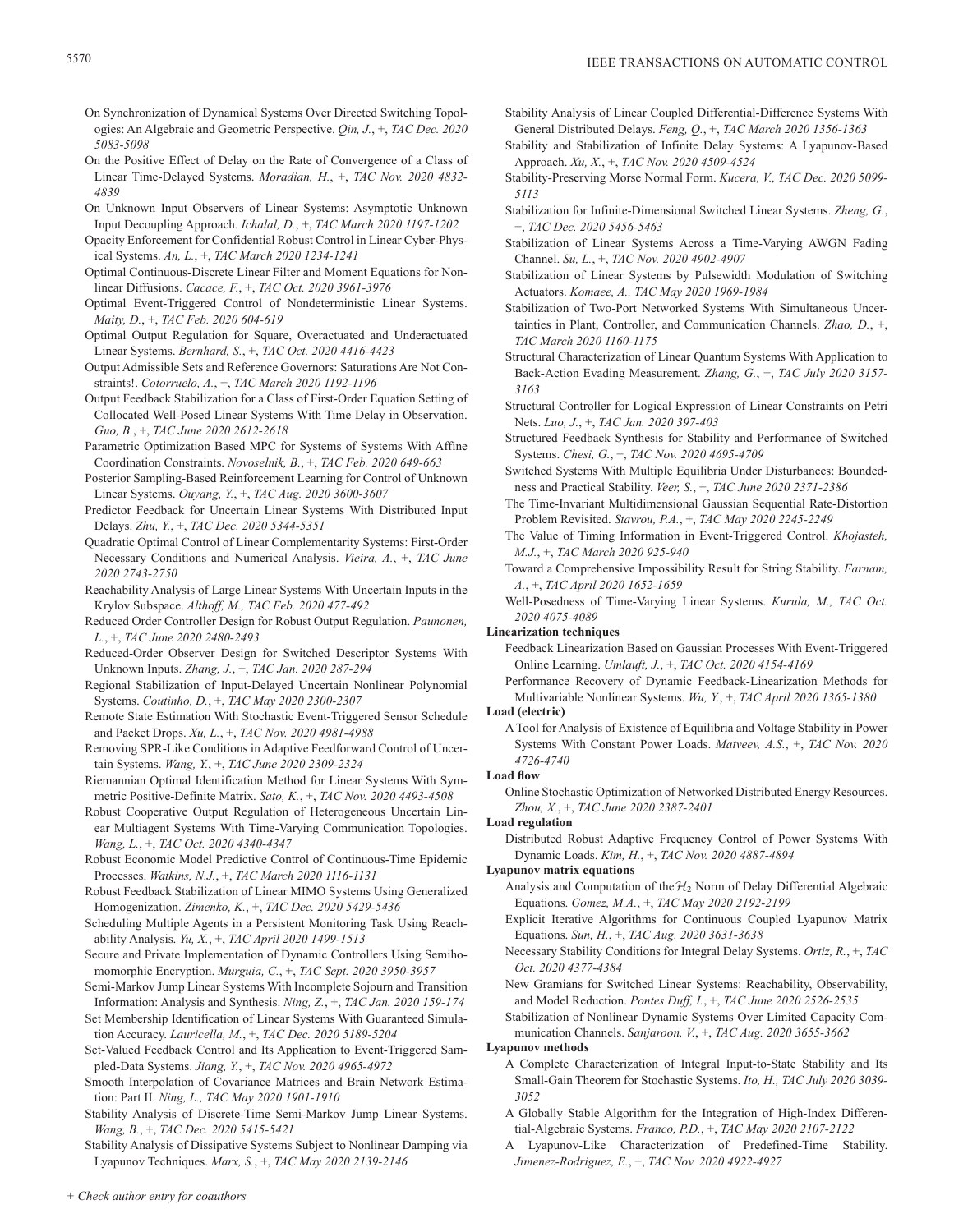- A Smooth Double Proximal Primal-Dual Algorithm for a Class of Distributed Nonsmooth Optimization Problems. *Wei, Y.*, +, *TAC April 2020 1800- 1806*
- A Switching Controller for a Class of MIMO Bilinear Systems With Time Delay. *Sanchez, T.*, +, *TAC May 2020 2250-2256*
- Adaptive State-Feedback Stabilization of Stochastic High-Order Nonlinear Systems With Time-Varying Powers and Stochastic Inverse Dynamics. *Li, G.*, +, *TAC Dec. 2020 5360-5367*
- Adding Integral Action for Open-Loop Exponentially Stable Semigroups and Application to Boundary Control of PDE Systems. *Terrand-Jeanne, A.*, +, *TAC Nov. 2020 4481-4492*
- Almost Global Stability of Nonlinear Switched Systems With Time-Dependent Switching. *Karabacak, O.*, +, *TAC July 2020 2969-2978*
- An Explicit Reference Governor for the Intersection of Concave Constraints. *Hosseinzadeh, M.*, +, *TAC Jan. 2020 1-11*
- An LMI Approach to Stability Analysis of Coupled Parabolic Systems. *Wakaiki, M., TAC Jan. 2020 404-411*
- Asymptotic Stability Analysis of Discrete-Time Switched Cascade Nonlinear Systems With Delays. *Liu, X.*, +, *TAC June 2020 2686-2692*
- Asynchronous Filtering for Delayed Markovian Jump Systems via Homogeneous Polynomial Approach. *Li, F.*, +, *TAC May 2020 2163-2170*
- Cascades-Based Leader–Follower Formation Tracking and Stabilization of Multiple Nonholonomic Vehicles. *Maghenem, M.A.*, +, *TAC Aug. 2020 3639-3646*
- Command Filter and Universal Approximator Based Backstepping Control Design for Strict-Feedback Nonlinear Systems With Uncertainty. *Zheng, X.*, +, *TAC March 2020 1310-1317*
- Continuous Control for Fully Damped Mechanical Systems With Input Constraints: Finite-Time and Exponential Tracking. *Zamora-Gomez, G.I.*, +, *TAC Feb. 2020 882-889*
- Continuous-Time Integral Dynamics for a Class of Aggregative Games With Coupling Constraints. *De Persis, C.*, +, *TAC May 2020 2171-2176*
- Contraction Analysis of Monotone Systems via Separable Functions. *Kawano, Y.*, +, *TAC Aug. 2020 3486-3501*
- Convex Searches for Discrete-Time Zames–Falb Multipliers. *Carrasco, J.*, +, *TAC Nov. 2020 4538-4553*
- Decentralized Goal Assignment and Safe Trajectory Generation in Multirobot Networks via Multiple Lyapunov Functions. *Panagou, D.*, +, *TAC Aug. 2020 3365-3380*
- Discrete-Time Systems With Constrained Time Delays and Delay-Dependent Lyapunov Functions. *Pepe, P., TAC April 2020 1724-1730*
- Distributed Consensus Observer for Multiagent Systems With High-Order Integrator Dynamics. *Zuo, Z.*, +, *TAC April 2020 1771-1778*
- Distributed Consensus Over Markovian Packet Loss Channels. *Xu, L.*, +, *TAC Jan. 2020 279-286*
- Distributed Model Predictive Control for Linear Systems With Adaptive Terminal Sets. *Darivianakis, G.*, +, *TAC March 2020 1044-1056*
- Distributed Robust Adaptive Frequency Control of Power Systems With Dynamic Loads. *Kim, H.*, +, *TAC Nov. 2020 4887-4894*
- Dynamical Systems With a Cyclic Sign Variation Diminishing Property. *Ben Avraham, T.*, +, *TAC March 2020 941-954*
- Energy-to-Peak Filtering of Semi-Markov Jump Systems With Mismatched Modes. *Xu, Z.*, +, *TAC Oct. 2020 4356-4361*
- Event-Triggered  $H_{\infty}$  Control of Networked Control Systems With Distributed Transmission Delay. *Yan, S.*, +, *TAC Oct. 2020 4295-4301*
- Event-Triggered Adaptive Control for a Class of Nonlinear Systems With Unknown Control Direction and Sensor Faults. *Wang, C.*, +, *TAC Feb. 2020 763-770*
- Event-Triggered Bipartite Consensus for Multiagent Systems: A Zeno-Free Analysis. *Yu, H.*, +, *TAC Nov. 2020 4866-4873*
- Event-Triggered Dynamic Output Feedback Control for Switched Systems With Frequent Asynchronism. *Fei, Z.*, +, *TAC July 2020 3120-3127*
- Event-Triggered Global Finite-Time Control for a Class of Uncertain Nonlinear Systems. *Zhang, C.*, +, *TAC March 2020 1340-1347*

Event-Triggered Stabilization for Continuous-Time Stochastic Systems. *Li, F.*, +, *TAC Oct. 2020 4031-4046*

- Finite-Time Sliding-Mode Control of Markovian Jump Cyber-Physical Systems Against Randomly Occurring Injection Attacks. *Cao, Z.*, +, *TAC March 2020 1264-1271*
- Global Stabilization of a Class of Stochastic Nonlinear Time-Delay Systems With SISS Inverse Dynamics. *Wang, H.*, +, *TAC Oct. 2020 4448-4455*
- Higher Order Sliding Mode Control Using Discontinuous Integral Action. *Cruz-Zavala, E.*, +, *TAC Oct. 2020 4316-4323*
- Hybrid Systems With Delayed Jumps: Asymptotic Stability via Robustness and Lyapunov Conditions. *Altin, B.*, +, *TAC Aug. 2020 3381-3396*
- Input-to-State Stability of a Clamped-Free Damped String in the Presence of Distributed and Boundary Disturbances. *Lhachemi, H.*, +, *TAC March 2020 1248-1255*
- Input-to-State Stability of Time-Delay Systems With Delay-Dependent Impulses. *Liu, X.*, +, *TAC April 2020 1676-1682*
- Integral Input-to-State Stability of Networked Control Systems. *Noroozi, N.*, +, *TAC March 2020 1203-1210*
- Leader-Following Consensus for Linear Multiagent Systems via Asynchronous Sampled-Data Control. *Liu, W.*, +, *TAC July 2020 3215-3222*
- Lyapunov Criterion for Stochastic Systems and Its Applications in Distributed Computation. *Qin, Y.*, +, *TAC Feb. 2020 546-560*
- Lyapunov Event-Triggered Stabilization With a Known Convergence Rate. *Proskurnikov, A.V.*, +, *TAC Feb. 2020 507-521*
- Lyapunov Stability Analysis of the Implicit Discrete-Time Twisting Control Algorithm. *Huber, O.*, +, *TAC June 2020 2619-2626*
- Lyapunov Stability for Impulsive Systems via Event-Triggered Impulsive Control. *Li, X.*, +, *TAC Nov. 2020 4908-4913*
- Multilevel Power-Imbalance Allocation Control for Secondary Frequency Control of Power Systems. *Xi, K.*, +, *TAC July 2020 2913-2928*
- Multiple Lyapunov Functions Analysis Approach for Discrete-Time-Switched Piecewise-Affine Systems Under Dwell-Time Constraints. *Zhu, Y.*, +, *TAC May 2020 2177-2184*
- Necessary and Sufficient Conditions for 2*p*th Moment Stability of Several Classes of Linear Stochastic Systems. *Luo, S.*, +, *TAC July 2020 3084- 3091*
- Necessary Stability Conditions for Integral Delay Systems. *Ortiz, R.*, +, *TAC Oct. 2020 4377-4384*
- New Gramians for Switched Linear Systems: Reachability, Observability, and Model Reduction. *Pontes Duff, I.*, +, *TAC June 2020 2526-2535*
- Nonanticipating Lyapunov Functions for Persistently Excited Nonlinear Systems. *Verrelli, C.M.*, +, *TAC June 2020 2634-2639*
- Nonlinearity Estimator-Based Control of A Class of Uncertain Nonlinear Systems. *Yang, J.*, +, *TAC May 2020 2230-2236*
- Observed-Mode-Dependent State Estimation of Hidden Semi-Markov Jump Linear Systems. *Cai, B.*, +, *TAC Jan. 2020 442-449*
- Observer Design For a Class of Parabolic Systems With Large Delays and Sampled Measurements. *Ahmed-Ali, T.*, +, *TAC May 2020 2200-2206*
- Observer Design for Nonlinear Systems With Output Transformation. *de Cossio, F.G.*, +, *TAC Dec. 2020 5205-5219*
- Observer-Based Control for Cyber-Physical Systems With Periodic DoS Attacks via a Cyclic Switching Strategy. *Zhu, Y.*, +, *TAC Aug. 2020 3714- 3721*
- On Algebraic Proofs of Stability for Homogeneous Vector Fields. *Ahmadi, A.A.*, +, *TAC Jan. 2020 325-332*
- On Boundedness of Error Covariances for Kalman Consensus Filtering Problems. *Li, W.*, +, *TAC June 2020 2654-2661*
- On Convergence for Piecewise Affine Models of Gene Regulatory Networks via a Lyapunov Approach. *Pasquini, M.*, +, *TAC Aug. 2020 3333-3348*
- On Structured Lyapunov Functions and Dissipativity in Interconnected LTI Systems. *Jokic, A.*, +, *TAC March 2020 970-985*
- On the Existence of Block-Diagonal Solutions to Lyapunov and  $\mathcal{H}_{\infty}$  Riccati Inequalities. *Sootla, A.*, +, *TAC July 2020 3170-3175*
- On the Stabilization of an Overhead Crane System With Dynamic and Delayed Boundary Conditions. *Chentouf, B.*, +, *TAC Oct. 2020 4273-4280*
- Quasi-Polynomial-Based Robust Stability of Time-Delay Systems Can be Less Conservative Than Lyapunov–Krasovskii Approaches. *Angulo, S.*, +, *TAC July 2020 3164-3169*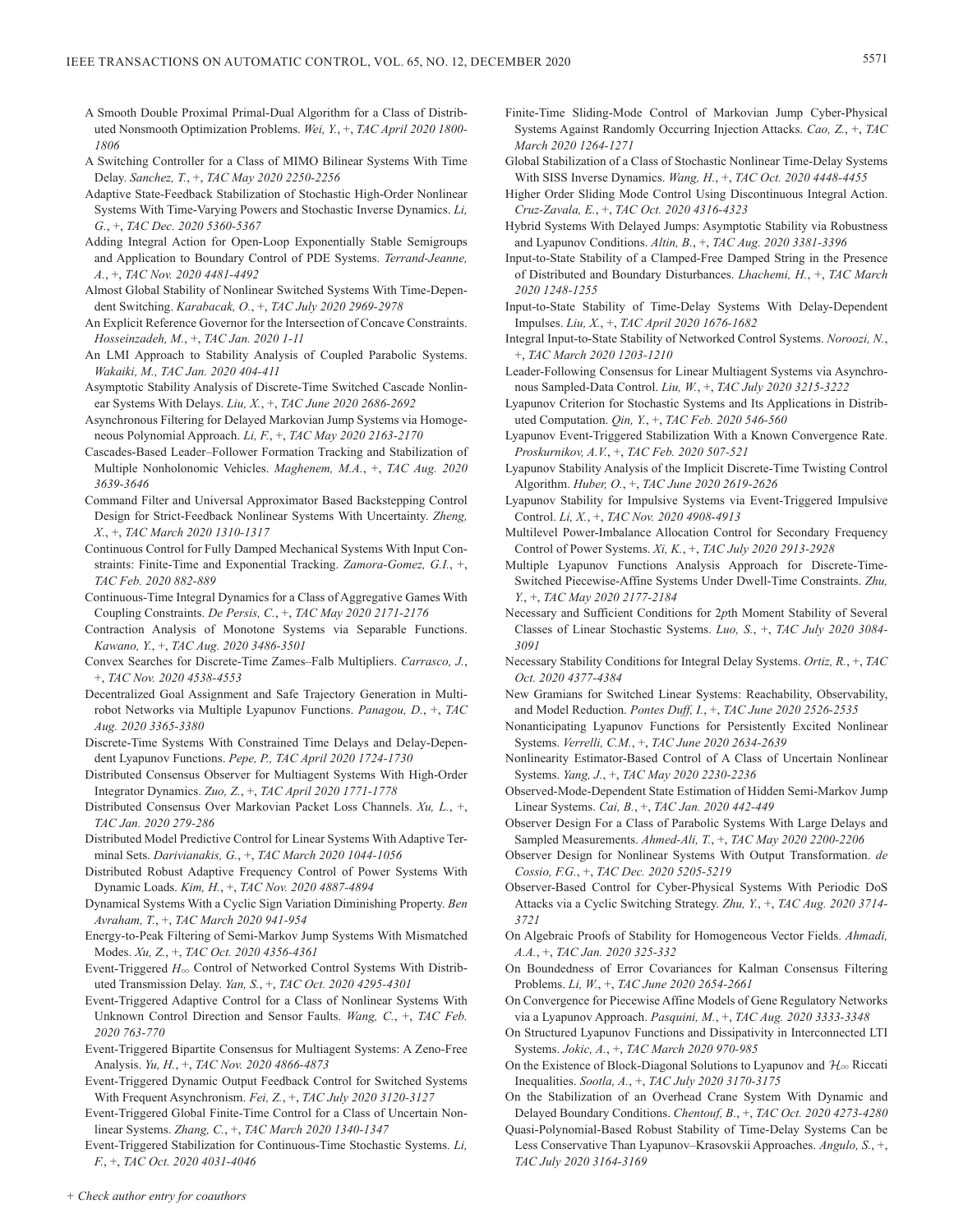RBFNN-Based Minimum Entropy Filtering for a Class of Stochastic Nonlinear Systems. *Yin, X.*, +, *TAC Jan. 2020 376-381*

- Regional Stabilization of Input-Delayed Uncertain Nonlinear Polynomial Systems. *Coutinho, D.*, +, *TAC May 2020 2300-2307*
- Regulation of Inhomogeneous Drilling Model With a P-I Controller. *Terrand-Jeanne, A.*, +, *TAC Jan. 2020 58-71*
- Robust Motion Planning for Uncertain Systems With Disturbances Using the Invariant-Set Motion Planner. *Danielson, C.*, +, *TAC Oct. 2020 4456-4463*
- Sliding Mode Control for Nonlinear Stochastic Singular Semi-Markov Jump Systems. *Qi, W.*, +, *TAC Jan. 2020 361-368*
- Stability Analysis for a Class of Linear  $2 \times 2$  Hyperbolic PDEs Using a Backstepping Transform. *Bou Saba, D.*, +, *TAC July 2020 2941-2956*
- Stability Analysis of Dissipative Systems Subject to Nonlinear Damping via Lyapunov Techniques. *Marx, S.*, +, *TAC May 2020 2139-2146*
- Stability Analysis of Linear Coupled Differential-Difference Systems With General Distributed Delays. *Feng, Q.*, +, *TAC March 2020 1356-1363*
- Stability Analysis of Linear Partial Differential Equations With Generalized Energy Functions. *Gahlawat, A.*, +, *TAC May 2020 1924-1939*
- Stability and Stabilization of Infinite Delay Systems: A Lyapunov-Based Approach. *Xu, X.*, +, *TAC Nov. 2020 4509-4524*
- Stabilization of Networked Control Systems Under DoS Attacks and Output Quantization. *Wakaiki, M.*, +, *TAC Aug. 2020 3560-3575*
- Stabilization of Switched Linear Systems Subject to Actuator Saturation via Invariant Semiellipsoids. *Lian, J.*, +, *TAC Oct. 2020 4332-4339*
- Stochastic Semistability for Nonlinear Dynamical Systems With Application to Consensus on Networks With Communication Uncertainty. *Haddad, W.M.*, +, *TAC July 2020 2826-2841*
- Structured Feedback Synthesis for Stability and Performance of Switched Systems. *Chesi, G.*, +, *TAC Nov. 2020 4695-4709*
- Switched Systems With Multiple Equilibria Under Disturbances: Boundedness and Practical Stability. *Veer, S.*, +, *TAC June 2020 2371-2386*
- Synthesizing Communication Plans for Reachability and Safety Specifications. *Hashimoto, K.*, +, *TAC Feb. 2020 561-576*
- The Implicit Discretization of the Supertwisting Sliding-Mode Control Algorithm. *Brogliato, B.*, +, *TAC Aug. 2020 3707-3713*
- Tracking Control of Nonlinear Networked and Quantized Control Systems With Communication Delays. *Ren, W.*, +, *TAC Aug. 2020 3685-3692*
- Trajectory-Constrained Collective Circular Motion With Different Phase Arrangements. *Jain, A.*, +, *TAC May 2020 2237-2244*
- Uniform Input-To-State Stability for Switched and Time-Varying Impulsive Systems. *Mancilla-Aguilar, J.L.*, +, *TAC Dec. 2020 5028-5042*
- When Is a Nonlinear System Semiglobally Asymptotically Stabilizable by Digital Feedback?. *Lin, W., TAC Nov. 2020 4584-4599*
	- **M**

## **Machine control**

## **Machine learning**

On the Use of Supervised Clustering in Stochastic NMPC Design. *Alamir, M., TAC Dec. 2020 5392-5398*

## **Manipulator dynamics**

Dynamic Modularity Approach to Adaptive Control of Robotic Systems With Closed Architecture. *Wang, H.*, +, *TAC June 2020 2760-2767*

## **Manipulators**

Leader-Following Consensus for a Class of Multiple Robot Manipulators over Switching Networks by Distributed Position Feedback Control. *He, C.*, +, *TAC Feb. 2020 890-896*

## **Markov processes**

- *p*-Safe Analysis of Stochastic Hybrid Processes. *Wisniewski, R.*, +, *TAC Dec. 2020 5220-5235*
- A Forgetting Property of Reciprocal Chains. *Bruce-Doust, R.*, +, *TAC Nov. 2020 4854-4859*
- A Generalized Framework For Kullback–Leibler Markov Aggregation. *Amjad, R.A.*, +, *TAC July 2020 3068-3075*
- A Universal Empirical Dynamic Programming Algorithm for Continuous State MDPs. *Haskell, W.B.*, +, *TAC Jan. 2020 115-129*
- An Improved Homogeneous Polynomial Approach for Adaptive Sliding-Mode Control of Markov Jump Systems With Actuator Faults. *Du, C.*, +, *TAC March 2020 955-969*
- Analyzing Controllability of Bilinear Systems on Symmetric Groups: Mapping Lie Brackets to Permutations. *Zhang, W.*, +, *TAC Nov. 2020 4895- 4901*
- Asymptotic Optimality of Finite Model Approximations for Partially Observed Markov Decision Processes With Discounted Cost. *Saldi, N.*, +, *TAC Jan. 2020 130-142*
- Asynchronous Filtering for Delayed Markovian Jump Systems via Homogeneous Polynomial Approach. *Li, F.*, +, *TAC May 2020 2163-2170*
- Compositional (In)Finite Abstractions for Large-Scale Interconnected Stochastic Systems. *Lavaei, A.*, +, *TAC Dec. 2020 5280-5295*
- Constrained Subspace Method for the Identification of Structured State-Space Models (COSMOS). *Yu, C.*, +, *TAC Oct. 2020 4201-4214*
- Corrections to "Model Predictive Control for Stochastic Max-Plus Linear Systems With Chance Constraints,". *Boom, T.J.J.v.d.*, +, *TAC Feb. 2020 905-906*
- Distributed Consensus Over Markovian Packet Loss Channels. *Xu, L.*, +, *TAC Jan. 2020 279-286*
- Energy-to-Peak Filtering of Semi-Markov Jump Systems With Mismatched Modes. *Xu, Z.*, +, *TAC Oct. 2020 4356-4361*
- Entropy Maximization for Markov Decision Processes Under Temporal Logic Constraints. *Savas, Y.*, +, *TAC April 2020 1552-1567*
- Feedback Nash Equilibrium for Randomly Switching Differential–Algebraic Games. *Tanwani, A.*, +, *TAC Aug. 2020 3286-3301*
- Finding the Equilibrium for Continuous Constrained Markov Games Under the Average Criteria. *Jiang, X.*, +, *TAC Dec. 2020 5399-5406*
- Gaussian Conditionally Markov Sequences: Singular/Nonsingular. *Rezaie, R.*, +, *TAC May 2020 2286-2293*
- Information Relaxation Bounds for Partially Observed Markov Decision Processes. *Haugh, M.B.*, +, *TAC Aug. 2020 3256-3271*
- Inverse Risk-Sensitive Reinforcement Learning. *Ratliff, L.J.*, +, *TAC March 2020 1256-1263*
- Markov Chains With Maximum Return Time Entropy for Robotic Surveillance. *Duan, X.*, +, *TAC Jan. 2020 72-86*
- MSE Tail Analysis for Remote State Estimation of Linear Systems Over Multiantenna Random Access Channels. *Cai, S.*, +, *TAC May 2020 2046- 2061*
- Observed-Mode-Dependent State Estimation of Hidden Semi-Markov Jump Linear Systems. *Cai, B.*, +, *TAC Jan. 2020 442-449*
- Optimizing Attack Schedules Based on Energy Dispatch Over Two-Hop Relay Networks. *Gan, R.*, +, *TAC Sept. 2020 3832-3846*
- Over-Approximation of Fluid Models. *Tschaikowski, M., TAC March 2020 999-1013*
- Quantized Nonstationary Filtering of Networked Markov Switching RSNSs: A Multiple Hierarchical Structure Strategy. *Cheng, J.*, +, *TAC Nov. 2020 4816-4823*
- Remote Estimation Over a Packet-Drop Channel With Markovian State. *Chakravorty, J.*, +, *TAC May 2020 2016-2031*
- Renewal Monte Carlo: Renewal Theory-Based Reinforcement Learning. *Subramanian, J.*, +, *TAC Aug. 2020 3663-3670*
- Risk Probability Minimization Problems for Continuous-Time Markov Decision Processes on Finite Horizon. *Huo, H.*, +, *TAC July 2020 3199- 3206*
- Semi-Markov Jump Linear Systems With Incomplete Sojourn and Transition Information: Analysis and Synthesis. *Ning, Z.*, +, *TAC Jan. 2020 159-174*
- Sliding Mode Control for Nonlinear Stochastic Singular Semi-Markov Jump Systems. *Qi, W.*, +, *TAC Jan. 2020 361-368*
- Stability Theory of Stochastic Models in Opinion Dynamics. *Askarzadeh, Z.*, +, *TAC Feb. 2020 522-533*
- Stabilization of Linear Systems Across a Time-Varying AWGN Fading Channel. *Su, L.*, +, *TAC Nov. 2020 4902-4907*
- State-Space Realizations and Optimal Smoothing for Gaussian Generalized Reciprocal Processes. *White, L.B.*, +, *TAC Jan. 2020 389-396*
- Stochastic Control Approach to Reputation Games. *Dalkiran, N.A.*, +, *TAC Nov. 2020 4710-4725*

Sliding Mode Control for Nonlinear Stochastic Singular Semi-Markov Jump Systems. *Qi, W.*, +, *TAC Jan. 2020 361-368*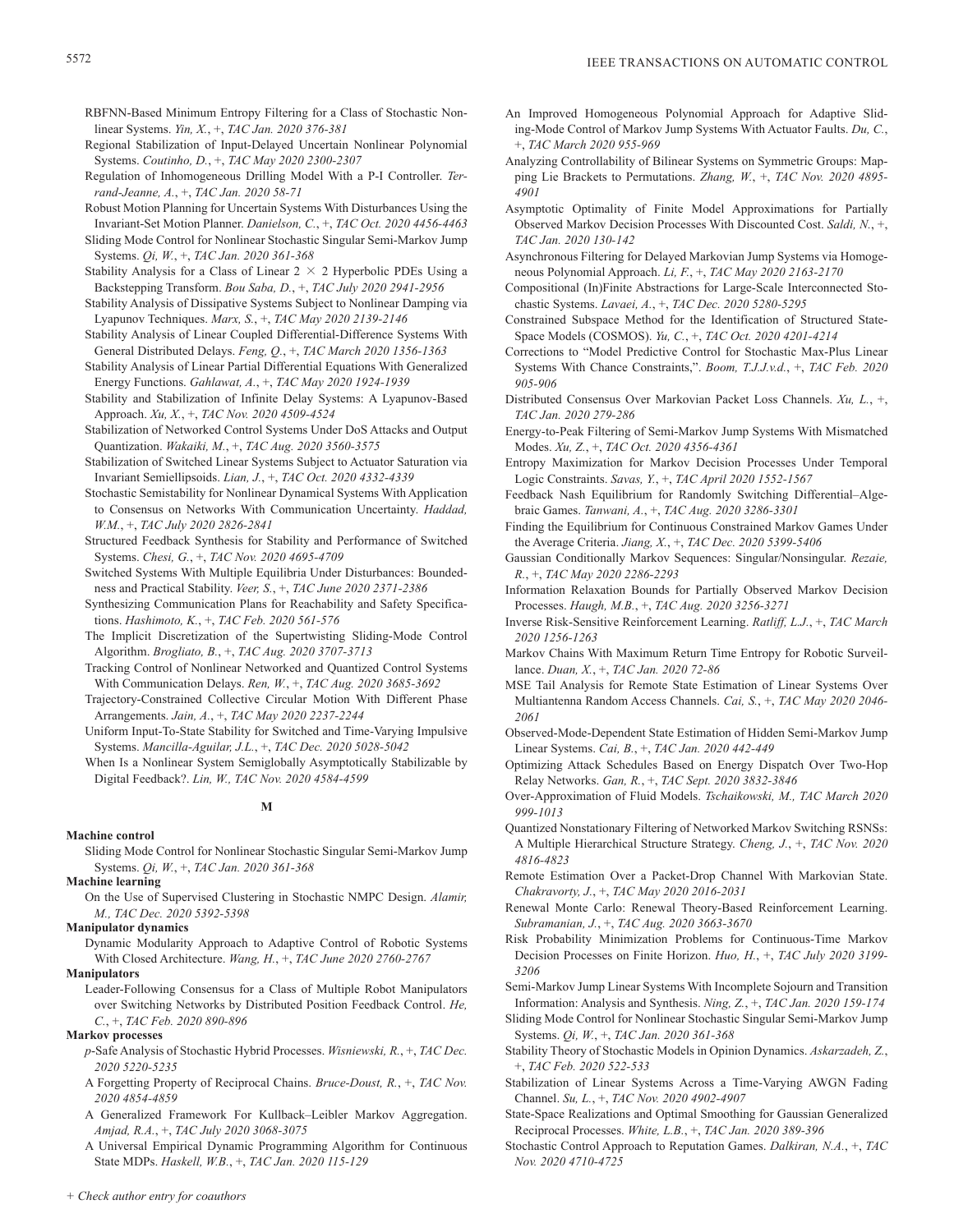- Stochastic Semistability for Nonlinear Dynamical Systems With Application to Consensus on Networks With Communication Uncertainty. *Haddad, W.M.*, +, *TAC July 2020 2826-2841*
- The Time-Invariant Multidimensional Gaussian Sequential Rate-Distortion Problem Revisited. *Stavrou, P.A.*, +, *TAC May 2020 2245-2249*
- UD-Based Pairwise and MIMO Kalman-Like Filtering for Estimation of Econometric Model Structures. *Kulikova, M.V.*, +, *TAC Oct. 2020 4472- 4479*
- Whittle Index Policy for Dynamic Multichannel Allocation in Remote State Estimation. *Wang, J.*, +, *TAC Feb. 2020 591-603*

## **Materials handling**

Efficient Liveness Assessment for Traffic States in Open, Irreversible, Dynamically Routed, Zone-Controlled Guidepath-Based Transport Systems. *Reveliotis, S.*, +, *TAC July 2020 2883-2898*

#### **Mathematical model**

- A Note on Relative Controllability of Higher Order Linear Delayed Discrete Systems. *Diblik, J.*, +, *TAC Dec. 2020 5472-5479*
- Accurate Uncertainty Propagation for Discrete-Time Nonlinear Systems Using Differential Inequalities With Model Redundancy. *Yang, X.*, +, *TAC Dec. 2020 5043-5057*
- Global Stabilization of Uncertain Lotka–Volterra Systems via Positive Nonlinear State Feedback. *Badri, V.*, +, *TAC Dec. 2020 5450-5455*

## **Mathematical operators**

On the Well-Posedness of a Parametric Spectral Estimation Problem and Its Numerical Solution. *Zhu, B., TAC March 2020 1089-1099*

## **Mathematical programming**

Proximal Algorithms for Large-Scale Statistical Modeling and Sensor/Actuator Selection. *Zare, A.*, +, *TAC Aug. 2020 3441-3456*

#### **Mathematics computing**

Scalable, Distributed Algorithms for Solving Linear Equations via Double-Layered Networks. *Wang, X.*, +, *TAC March 2020 1132-1143*

#### **Matrix algebra**

- A Common Framework for Complete and Incomplete Attitude Synchronization in Networks With Switching Topology. *Pereira, P.O.*, +, *TAC Jan. 2020 271-278*
- A Forgetting Property of Reciprocal Chains. *Bruce-Doust, R.*, +, *TAC Nov. 2020 4854-4859*
- A Note on Uniform Exponential Stability of Linear Periodic Time-Varying Systems. *Vrabel, R., TAC April 2020 1647-1651*
- A Novel Method to Compute the Structured Distance to Instability for Combined Uncertainties on Delays and System Matrices. *Borgioli, F.*, +, *TAC April 2020 1747-1754*
- A Suboptimality Approach to Distributed Linear Quadratic Optimal Control. *Jiao, J.*, +, *TAC March 2020 1218-1225*
- Asymptotical Stability of Probabilistic Boolean Networks With State Delays. *Zhu, S.*, +, *TAC April 2020 1779-1784*
- Consensus and Disagreement of Heterogeneous Belief Systems in Influence Networks. *Ye, M.*, +, *TAC Nov. 2020 4679-4694*
- Decentralized Optimization Over Time-Varying Directed Graphs With Row and Column-Stochastic Matrices. *Saadatniaki, F.*, +, *TAC Nov. 2020 4769- 4780*
- Distributed Event-Triggered Gradient Method for Constrained Convex Minimization. *Liu, C.*, +, *TAC Feb. 2020 778-785*
- Distributed Multiagent Convex Optimization Over Random Digraphs. *Alaviani, S.S.*, +, *TAC March 2020 986-998*
- Distributed Optimal Coordination for Heterogeneous Linear Multiagent Systems With Event-Triggered Mechanisms. *Li, Z.*, +, *TAC April 2020 1763-1770*
- Disturbance Attenuation by Measurement Feedback in Nonlinear Systems via Immersion and Algebraic Conditions. *Mylvaganam, T.*, +, *TAC Feb. 2020 854-860*
- Dynamical Systems With a Cyclic Sign Variation Diminishing Property. *Ben Avraham, T.*, +, *TAC March 2020 941-954*
- Finite-Time Stability of Network Systems With Discontinuous Dynamics Over Signed Digraphs. *Shi, X.*, +, *TAC Nov. 2020 4874-4881*

Geometric Programming for Optimal Positive Linear Systems. *Ogura, M.*, +, *TAC Nov. 2020 4648-4663*

- Heterogeneous Hegselmann–Krause Dynamics With Environment and Communication Noise. *Chen, G.*, +, *TAC Aug. 2020 3409-3424*
- Identification of Linear Models From Quantized Data: A Midpoint-Projection Approach. *Risuleo, R.S.*, +, *TAC July 2020 2801-2813*
- Integral Control of Stable Negative-Imaginary Systems Preceded by Hysteresis Nonlinearity. *Dey, A.*, +, *TAC March 2020 1333-1339*
- Koopman-Based Lifting Techniques for Nonlinear Systems Identification. *Mauroy, A.*, +, *TAC June 2020 2550-2565*
- Linear Hybrid Systems With Periodic Jumps: A Notion of Strong Observability and Strong Detectability. *Rios, H.*, +, *TAC June 2020 2640-2646*
- Lyapunov Criterion for Stochastic Systems and Its Applications in Distributed Computation. *Qin, Y.*, +, *TAC Feb. 2020 546-560*
- Model Predictive Tracking Control for Invariant Systems on Matrix Lie Groups via Stable Embedding Into Euclidean Spaces. *Chang, D.E.*, +, *TAC July 2020 3191-3198*
- Model Reduction of Markovian Jump Systems With Uncertain Probabilities. *Shen, Y.*, +, *TAC Jan. 2020 382-388*
- Necessary and Sufficient Topological Conditions for Identifiability of Dynamical Networks. *van Waarde, H.J.*, +, *TAC Nov. 2020 4525-4537*
- Nonanticipating Lyapunov Functions for Persistently Excited Nonlinear Systems. *Verrelli, C.M.*, +, *TAC June 2020 2634-2639*
- On Boundedness of Error Covariances for Kalman Consensus Filtering Problems. *Li, W.*, +, *TAC June 2020 2654-2661*
- Opacity Enforcement for Confidential Robust Control in Linear Cyber-Physical Systems. *An, L.*, +, *TAC March 2020 1234-1241*
- Optimal Partial Feedback Attacks in Cyber-Physical Power Systems. *Wu, G.*, +, *TAC Sept. 2020 3919-3926*
- Passivity-Based Control for Hidden Markov Jump Systems With Singular Perturbations and Partially Unknown Probabilities. *Li, F.*, +, *TAC Aug. 2020 3701-3706*
- Performance Improvement via Iterative Connection of Passive Systems. *Urata, K.*, +, *TAC March 2020 1325-1332*
- Push-Sum on Random Graphs: Almost Sure Convergence and Convergence Rate. *Rezaienia, P.*, +, *TAC March 2020 1295-1302*
- Quantum State Filter With Disturbance and Noise. *Zhang, J.*, +, *TAC July 2020 2856-2866*
- Randomized Gradient-Free Distributed Optimization Methods for a Multiagent System With Unknown Cost Function. *Pang, Y.*, +, *TAC Jan. 2020 333-340*
- Riemannian Optimal Identification Method for Linear Systems With Symmetric Positive-Definite Matrix. *Sato, K.*, +, *TAC Nov. 2020 4493-4508*
- Secure State Estimation for Multiagent Systems With Faulty and Malicious Agents. *Lu, A.*, +, *TAC Aug. 2020 3471-3485*
- Stabilization of Two-Port Networked Systems With Simultaneous Uncertainties in Plant, Controller, and Communication Channels. *Zhao, D.*, +, *TAC March 2020 1160-1175*
- Strong Structural Controllability of Systems on Colored Graphs. *Jia, J.*, +, *TAC Oct. 2020 3977-3990*
- Structuring Multilevel Discrete-Event Systems With Dependence Structure Matrices. *Goorden, M.*, +, *TAC April 2020 1625-1639*

## **Matrix decomposition**

A Bounded-Variable Least-Squares Solver Based on Stable QR Updates. *Saraf, N.*, +, *TAC March 2020 1242-1247*

Novel All-Pass Factorization, All Solutions to Rational Matrix Equation and Control Application. *Stefanovski, J., TAC July 2020 3176-3183*

#### **Maximum likelihood estimation**

Identification of Linear Models From Quantized Data: A Midpoint-Projection Approach. *Risuleo, R.S.*, +, *TAC July 2020 2801-2813*

Interaction-Based Distributed Learning in Cyber-Physical and Social Networks. *Sasso, F.*, +, *TAC Jan. 2020 223-236*

#### **Maximum principle**

Optimal Partial Feedback Attacks in Cyber-Physical Power Systems. *Wu, G.*, +, *TAC Sept. 2020 3919-3926*

Symmetry Reduction in Optimal Control of Multiagent Systems on Lie Groups. *Colombo, L.J.*, +, *TAC Nov. 2020 4973-4980*

#### **Mean square error methods**

An Event-Based Stealthy Attack on Remote State Estimation. *Cheng, P.*, +, *TAC Oct. 2020 4348-4355*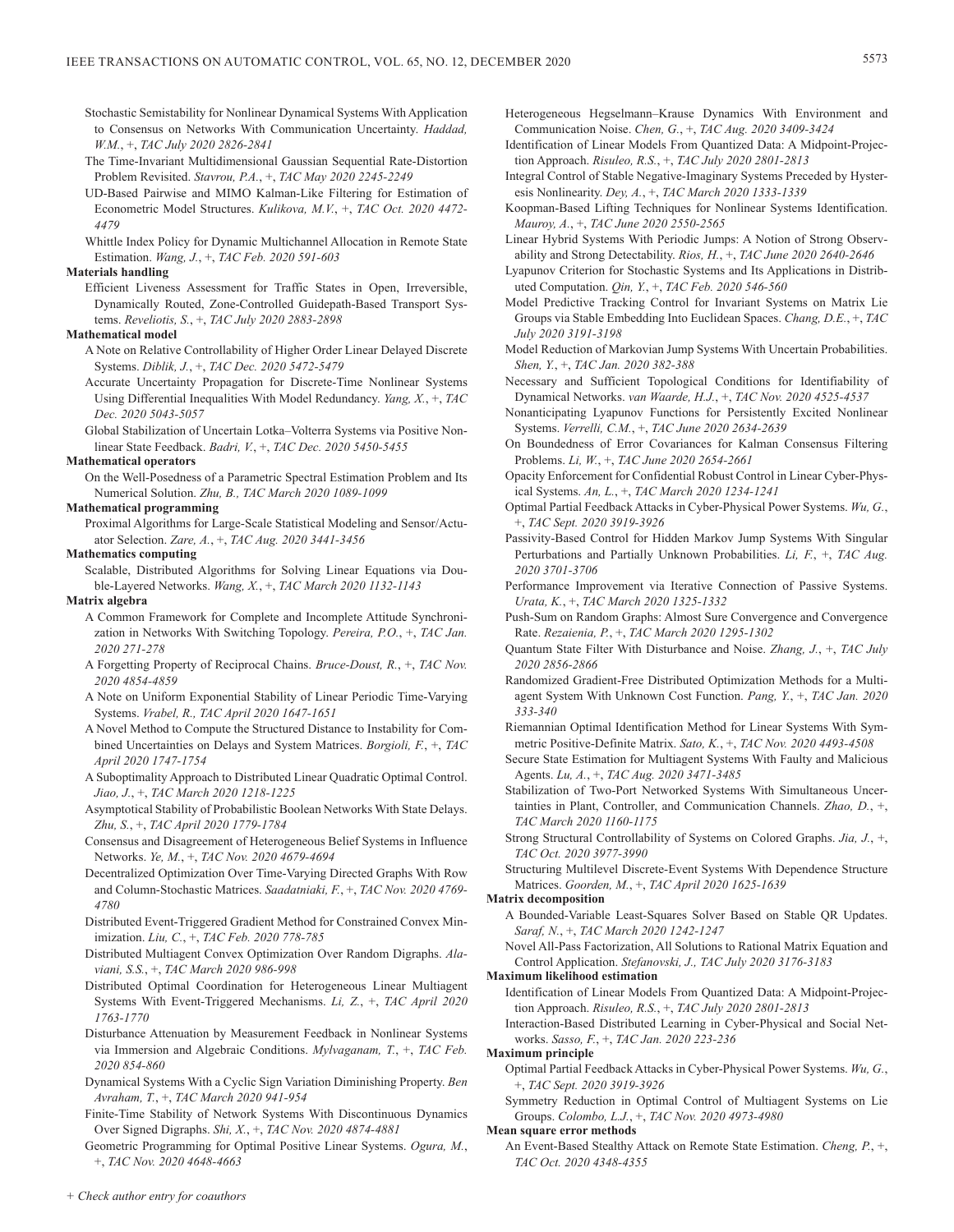Consensus of Multi-Agent Systems Under Binary-Valued Measurements and Recursive Projection Algorithm. *Wang, T.*, +, *TAC June 2020 2678- 2685*

- MSE Tail Analysis for Remote State Estimation of Linear Systems Over Multiantenna Random Access Channels. *Cai, S.*, +, *TAC May 2020 2046- 2061*
- Remote State Estimation With Stochastic Event-Triggered Sensor Schedule and Packet Drops. *Xu, L.*, +, *TAC Nov. 2020 4981-4988*
- SI-ADMM: A Stochastic Inexact ADMM Framework for Stochastic Convex Programs. *Xie, Y.*, +, *TAC June 2020 2355-2370*

The Time-Invariant Multidimensional Gaussian Sequential Rate-Distortion Problem Revisited. *Stavrou, P.A.*, +, *TAC May 2020 2245-2249*

## **Mechanical products**

Continuous Control for Fully Damped Mechanical Systems With Input Constraints: Finite-Time and Exponential Tracking. *Zamora-Gomez, G.I.*, +, *TAC Feb. 2020 882-889*

#### **Mechanical systems**

Correction to the Paper "A Robust IDA-PBC Approach for Handling Uncertainties in Underactuated Mechanical Systems" [Oct 18 3495-3502]. *Donaire, A.*, +, *TAC July 2020 3223-3226*

Minimal Series–Parallel Network Realizations of Bicubic Impedances. *Hughes, T.H., TAC Dec. 2020 4997-5011*

## **Mechanical variables control**

Global Sliding Mode Observers for Some Uncertain Mechanical Systems. *Apaza-Perez, W.A.*, +, *TAC March 2020 1348-1355*

# **Medical control systems**

Robust Economic Model Predictive Control of Continuous-Time Epidemic Processes. *Watkins, N.J.*, +, *TAC March 2020 1116-1131*

# **Medical image processing**

Smooth Interpolation of Covariance Matrices and Brain Network Estimation: Part II. *Ning, L., TAC May 2020 1901-1910*

## **Memoryless systems**

Metric and Topological Entropy Bounds for Optimal Coding of Stochastic Dynamical Systems. *Kawan, C.*, +, *TAC June 2020 2466-2479*

**Method of moments**

*p*-Safe Analysis of Stochastic Hybrid Processes. *Wisniewski, R.*, +, *TAC Dec. 2020 5220-5235*

## **Microorganisms**

A Robust Asymptotic Observer for Systems That Converge to Unobservable States—A Batch Reactor Case Study. *Rapaport, A.*, +, *TAC June 2020 2693-2699*

## **Military aircraft**

A New Method for Control Allocation of Aircraft Flight Control System. *Yang, Y.*, +, *TAC April 2020 1413-1428*

## **MIMO communication**

Output Feedback Approximation-Free Prescribed Performance Tracking Control for Uncertain MIMO Nonlinear Systems. *Dimanidis, I.S.*, +, *TAC Dec. 2020 5058-5069*

Robust Feedback Stabilization of Linear MIMO Systems Using Generalized Homogenization. *Zimenko, K.*, +, *TAC Dec. 2020 5429-5436*

UD-Based Pairwise and MIMO Kalman-Like Filtering for Estimation of Econometric Model Structures. *Kulikova, M.V.*, +, *TAC Oct. 2020 4472- 4479*

## **MIMO systems**

- A Switching Controller for a Class of MIMO Bilinear Systems With Time Delay. *Sanchez, T.*, +, *TAC May 2020 2250-2256*
- Adaptive Control for a Class of Multi-Input Multi-Output Plants With Arbitrary Relative Degree. *Qu, Z.*, +, *TAC July 2020 3023-3038*
- Cascading With Inner Systems: Hankel Singular Values and Characteristic Values. *Buscarino, A.*, +, *TAC Feb. 2020 727-732*
- Integral Control of Stable Negative-Imaginary Systems Preceded by Hysteresis Nonlinearity. *Dey, A.*, +, *TAC March 2020 1333-1339*
- Model Matching and Passivation of MIMO Linear Systems via Dynamic Output Feedback and Feedforward. *Sassano, M.*, +, *TAC Oct. 2020 4016- 4030*

When Is a Nonlinear System Semiglobally Asymptotically Stabilizable by Digital Feedback?. *Lin, W., TAC Nov. 2020 4584-4599*

#### **Minimax techniques**

- Constrained Adaptive Model-Predictive Control for a Class of Discrete-Time Linear Systems With Parametric Uncertainties. *Zhu, B.*, +, *TAC May 2020 2223-2229*
- Cooperative Data-Driven Distributionally Robust Optimization. *Cherukuri, A.*, +, *TAC Oct. 2020 4400-4407*
- Solutions for Multiagent Pursuit-Evasion Games on Communication Graphs: Finite-Time Capture and Asymptotic Behaviors. *Lopez, V.G.*, +, *TAC May 2020 1911-1923*

#### **Minimization**

Collective Stochastic Discrete Choice Problems: A Min-LQG Dynamic Game Formulation. *Salhab, R.*, +, *TAC Aug. 2020 3302-3316*

- Distributed Coupled Multiagent Stochastic Optimization. *Alghunaim, S.A.*, +, *TAC Jan. 2020 175-190*
- Distributed Event-Triggered Gradient Method for Constrained Convex Minimization. *Liu, C.*, +, *TAC Feb. 2020 778-785*
- Distributed Heavy-Ball: A Generalization and Acceleration of First-Order Methods With Gradient Tracking. *Xin, R.*, +, *TAC June 2020 2627-2633*
- Distributed Second-Order Methods With Increasing Number of Working Nodes. *Jerinkic, N.K.*, +, *TAC Feb. 2020 846-853*
- Dynamic Sharing Through the ADMM. *Cao, X.*, +, *TAC May 2020 2215- 2222*
- Online Distributed Optimization With Strongly Pseudoconvex-Sum Cost Functions. *Lu, K.*, +, *TAC Jan. 2020 426-433*
- Optimal Construction of Koopman Eigenfunctions for Prediction and Control. *Korda, M.*, +, *TAC Dec. 2020 5114-5129*
- SI-ADMM: A Stochastic Inexact ADMM Framework for Stochastic Convex Programs. *Xie, Y.*, +, *TAC June 2020 2355-2370*

#### **Minimum entropy methods**

RBFNN-Based Minimum Entropy Filtering for a Class of Stochastic Nonlinear Systems. *Yin, X.*, +, *TAC Jan. 2020 376-381*

**Mobile robots**

- Cascades-Based Leader–Follower Formation Tracking and Stabilization of Multiple Nonholonomic Vehicles. *Maghenem, M.A.*, +, *TAC Aug. 2020 3639-3646*
- Distributed Leader–Follower Affine Formation Maneuver Control for High-Order Multiagent Systems. *Chen, L.*, +, *TAC Nov. 2020 4941-4948*
- Dynamic Attitude Planning for Trajectory Tracking in Thrust-Vectoring UAVs. *Invernizzi, D.*, +, *TAC Jan. 2020 453-460*
- Limit-Cycle-Based Design of Formation Control for Mobile Agents. *Wang, C.*, +, *TAC Aug. 2020 3530-3543*
- Markov Chains With Maximum Return Time Entropy for Robotic Surveillance. *Duan, X.*, +, *TAC Jan. 2020 72-86*
- Multiagent Flocking With Angle-Based Formation Shape Control. *Jing, G.*, +, *TAC Feb. 2020 817-823*
- Polling-Systems-Based Autonomous Vehicle Coordination in Traffic Intersections With No Traffic Signals. *Miculescu, D.*, +, *TAC Feb. 2020 680- 694*
- Ratio-of-Distance Rigidity Theory With Application to Similar Formation Control. *Cao, K.*, +, *TAC June 2020 2598-2611*
- Resilient Leader-Follower Consensus to Arbitrary Reference Values in Time-Varying Graphs. *Usevitch, J.*, +, *TAC April 2020 1755-1762*
- Resilient Output Containment of Heterogeneous Cooperative and Adversarial Multigroup Systems. *Zuo, S.*, +, *TAC July 2020 3104-3111*
- Stochastic Artificial Potentials for Online Safe Navigation. *Paternain, S.*, +, *TAC May 2020 1985-2000*

## **Model reference adaptive control systems**

A Partial-State Feedback Model Reference Adaptive Control Scheme. *Song, G.*, +, *TAC Jan. 2020 44-57*

Adaptive Control for a Class of Multi-Input Multi-Output Plants With Arbitrary Relative Degree. *Qu, Z.*, +, *TAC July 2020 3023-3038*

## **Molecular biophysics**

- Adaptation Mechanisms in Phosphorylation Cycles By Allosteric Binding and Gene Autoregulation. *Fang, Z.*, +, *TAC Aug. 2020 3457-3470*
- Fundamental Limits and Tradeoffs in Autocatalytic Pathways. *Siami, M.*, +, *TAC Feb. 2020 733-740*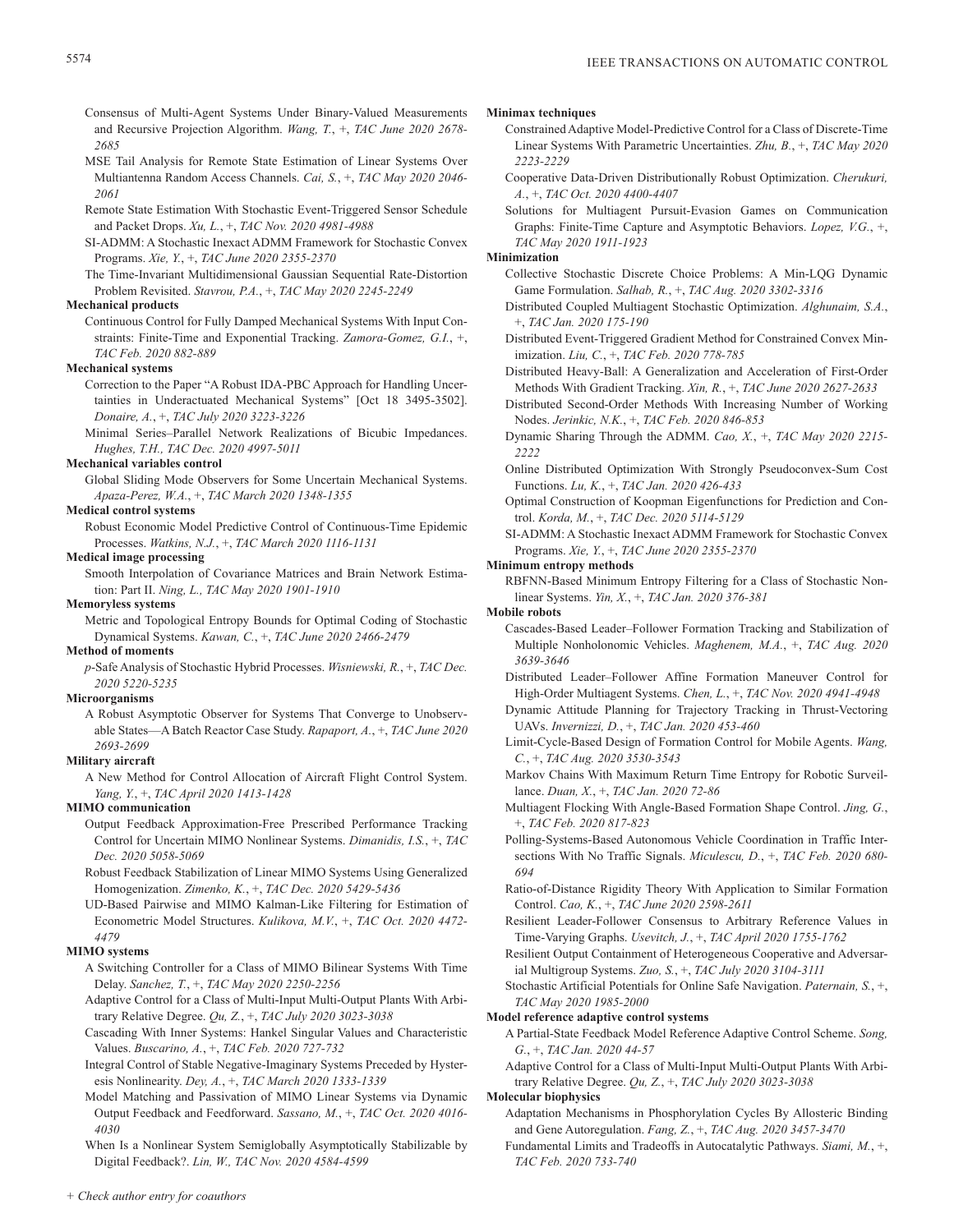#### **Molecular configurations**

Adaptation Mechanisms in Phosphorylation Cycles By Allosteric Binding and Gene Autoregulation. *Fang, Z.*, +, *TAC Aug. 2020 3457-3470*

#### **Monte Carlo methods**

- Analytic Sensor Rules for Optimal Distributed Decision Given *K*-Out-of-*L* Fusion Rule Under Monte Carlo Approximation. *Liao, Y.*, +, *TAC Dec. 2020 5488-5495*
- On the Stability of Unverified Transactions in a DAG-Based Distributed Ledger. *Ferraro, P.*, +, *TAC Sept. 2020 3772-3783*
- Renewal Monte Carlo: Renewal Theory-Based Reinforcement Learning. *Subramanian, J.*, +, *TAC Aug. 2020 3663-3670*

## **Motion control**

- A New Method for Control Allocation of Aircraft Flight Control System. *Yang, Y.*, +, *TAC April 2020 1413-1428*
- An Integrative Perspective to LQ and  $\ell_{\infty}$  Control for Delayed and Quantized Systems. *Nakahira, Y.*, +, *TAC Nov. 2020 4781-4792*
- Distributed Leader–Follower Affine Formation Maneuver Control for High-Order Multiagent Systems. *Chen, L.*, +, *TAC Nov. 2020 4941-4948* Trajectory-Constrained Collective Circular Motion With Different Phase
- Arrangements. *Jain, A.*, +, *TAC May 2020 2237-2244*

## **Multi-agent systems**

- A Common Framework for Complete and Incomplete Attitude Synchronization in Networks With Switching Topology. *Pereira, P.O.*, +, *TAC Jan. 2020 271-278*
- A Proximal Diffusion Strategy for Multiagent Optimization With Sparse Affine Constraints. *Alghunaim, S.A.*, +, *TAC Nov. 2020 4554-4567*
- A Suboptimality Approach to Distributed Linear Quadratic Optimal Control. *Jiao, J.*, +, *TAC March 2020 1218-1225*
- Analyzing Controllability of Bilinear Systems on Symmetric Groups: Mapping Lie Brackets to Permutations. *Zhang, W.*, +, *TAC Nov. 2020 4895- 4901*
- Asymptotic Behavior and Collision Avoidance in the Cucker–Smale Model. *Yin, X.*, +, *TAC July 2020 3112-3119*
- Average Consensus by Graph Filtering: New Approach, Explicit Convergence Rate, and Optimal Design. *Yi, J.*, +, *TAC Jan. 2020 191-206*
- Collective Stochastic Discrete Choice Problems: A Min-LQG Dynamic Game Formulation. *Salhab, R.*, +, *TAC Aug. 2020 3302-3316*
- Completely Decentralized Design of Distributed Observer for Linear Systems. *Kim, T.*, +, *TAC Nov. 2020 4664-4678*
- Consensus and Disagreement of Heterogeneous Belief Systems in Influence Networks. *Ye, M.*, +, *TAC Nov. 2020 4679-4694*
- Consensus of Linear Multiagent Systems With Distributed Infinite Transmission Delays: A Low Gain Approach. *Xu, X.*, +, *TAC Feb. 2020 809-816*
- Consensus of Multi-Agent Systems Under Binary-Valued Measurements and Recursive Projection Algorithm. *Wang, T.*, +, *TAC June 2020 2678- 2685*
- Continuous-Time Integral Dynamics for a Class of Aggregative Games With Coupling Constraints. *De Persis, C.*, +, *TAC May 2020 2171-2176*
- Cooperative Data-Driven Distributionally Robust Optimization. *Cherukuri, A.*, +, *TAC Oct. 2020 4400-4407*
- Deep Teams: Decentralized Decision Making With Finite and Infinite Number of Agents. *Arabneydi, J.*, +, *TAC Oct. 2020 4230-4245*
- Delayed and Switched Control of Formations on a Line Segment: Delays and Switches Do Not Matter. *Aleksandrov, A.*, +, *TAC Feb. 2020 794-800*
- Distributed Consensus Observer for Multiagent Systems With High-Order Integrator Dynamics. *Zuo, Z.*, +, *TAC April 2020 1771-1778*
- Distributed Consensus Over Markovian Packet Loss Channels. *Xu, L.*, +, *TAC Jan. 2020 279-286*
- Distributed Coupled Multiagent Stochastic Optimization. *Alghunaim, S.A.*, +, *TAC Jan. 2020 175-190*
- Distributed Event-Triggered Gradient Method for Constrained Convex Minimization. *Liu, C.*, +, *TAC Feb. 2020 778-785*
- Distributed Finite-Time Optimization for Integrator Chain Multiagent Systems With Disturbances. *Wang, X.*, +, *TAC Dec. 2020 5296-5311*

Distributed Kalman Filters With State Equality Constraints: Time-Based and Event-Triggered Communications. *He, X.*, +, *TAC Jan. 2020 28-43*

- Distributed Leader–Follower Affine Formation Maneuver Control for High-Order Multiagent Systems. *Chen, L.*, +, *TAC Nov. 2020 4941-4948*
- Distributed Mechanism Design With Learning Guarantees for Private and Public Goods Problems. *Sinha, A.*, +, *TAC Oct. 2020 4106-4121*
- Distributed Mixed-Integer Linear Programming via Cut Generation and Constraint Exchange. *Testa, A.*, +, *TAC April 2020 1456-1467*
- Distributed Multiagent Convex Optimization Over Random Digraphs. *Alaviani, S.S.*, +, *TAC March 2020 986-998*
- Distributed Optimal Coordination for Heterogeneous Linear Multiagent Systems With Event-Triggered Mechanisms. *Li, Z.*, +, *TAC April 2020 1763-1770*
- Distributed Time-Varying Convex Optimization for a Class of Nonlinear Multiagent Systems. *Huang, B.*, +, *TAC Feb. 2020 801-808*
- Event-Triggered Bipartite Consensus for Multiagent Systems: A Zeno-Free Analysis. *Yu, H.*, +, *TAC Nov. 2020 4866-4873*
- Event-Triggered Control for Semiglobal Robust Consensus of a Class of Nonlinear Uncertain Multiagent Systems. *Meng, H.*, +, *TAC April 2020 1683-1690*
- Finite-Time Distributed Linear Equation Solver for Solutions With Minimum *l*1-Norm. *Zhou, J.*, +, *TAC April 2020 1691-1696*
- Finite-Time Guarantees for Byzantine-Resilient Distributed State Estimation With Noisy Measurements. *Su, L.*, +, *TAC Sept. 2020 3758-3771*
- Fixed-Time Leader-Following Consensus for High-Order Time-Varying Nonlinear Multiagent Systems. *You, X.*, +, *TAC Dec. 2020 5510-5516*
- Heterogeneous Hegselmann–Krause Dynamics With Environment and Communication Noise. *Chen, G.*, +, *TAC Aug. 2020 3409-3424*
- Interval Consensus for Multiagent Networks. *Fontan, A.*, +, *TAC May 2020 1855-1869*
- Leader-Following Consensus for Linear Multiagent Systems via Asynchronous Sampled-Data Control. *Liu, W.*, +, *TAC July 2020 3215-3222*
- Leaderless Synchronization of Heterogeneous Oscillators by Adaptively Learning the Group Model. *Baldi, S.*, +, *TAC Jan. 2020 412-418*
- Learning-Based Event-Triggered Control for Synchronization of Passive Multiagent Systems Under Attack. *Rahnama, A.*, +, *TAC Oct. 2020 4170- 4185*
- Minimum-Energy Distributed Consensus Control of Multiagent Systems: A Network Approximation Approach. *Chen, F.*, +, *TAC March 2020 1144- 1159*
- Multiagent Flocking With Angle-Based Formation Shape Control. *Jing, G.*, +, *TAC Feb. 2020 817-823*
- Novel Stealthy Attack and Defense Strategies for Networked Control Systems. *Mao, Y.*, +, *TAC Sept. 2020 3847-3862*
- Online Distributed Optimization With Strongly Pseudoconvex-Sum Cost Functions. *Lu, K.*, +, *TAC Jan. 2020 426-433*
- Pointing Consensus and Bearing-Based Solutions to the Fermat–Weber Location Problem. *Trinh, M.H.*, +, *TAC June 2020 2339-2354*
- Positivity-Preserving Consensus of Homogeneous Multiagent Systems. *Liu, J.J.R.*, +, *TAC June 2020 2724-2729*
- Quaternion-Valued Distributed Filtering and Control. *Talebi, S.P.*, +, *TAC Oct. 2020 4246-4257*
- Randomized Gradient-Free Distributed Optimization Methods for a Multiagent System With Unknown Cost Function. *Pang, Y.*, +, *TAC Jan. 2020 333-340*
- Resilient Distributed Optimization Algorithm Against Adversarial Attacks. *Zhao, C.*, +, *TAC Oct. 2020 4308-4315*
- Resilient Leader-Follower Consensus to Arbitrary Reference Values in Time-Varying Graphs. *Usevitch, J.*, +, *TAC April 2020 1755-1762*
- Resilient Output Containment of Heterogeneous Cooperative and Adversarial Multigroup Systems. *Zuo, S.*, +, *TAC July 2020 3104-3111*
- Scalable, Distributed Algorithms for Solving Linear Equations via Double-Layered Networks. *Wang, X.*, +, *TAC March 2020 1132-1143*
- Scheduling Multiple Agents in a Persistent Monitoring Task Using Reachability Analysis. *Yu, X.*, +, *TAC April 2020 1499-1513*
- Secure State Estimation for Multiagent Systems With Faulty and Malicious Agents. *Lu, A.*, +, *TAC Aug. 2020 3471-3485*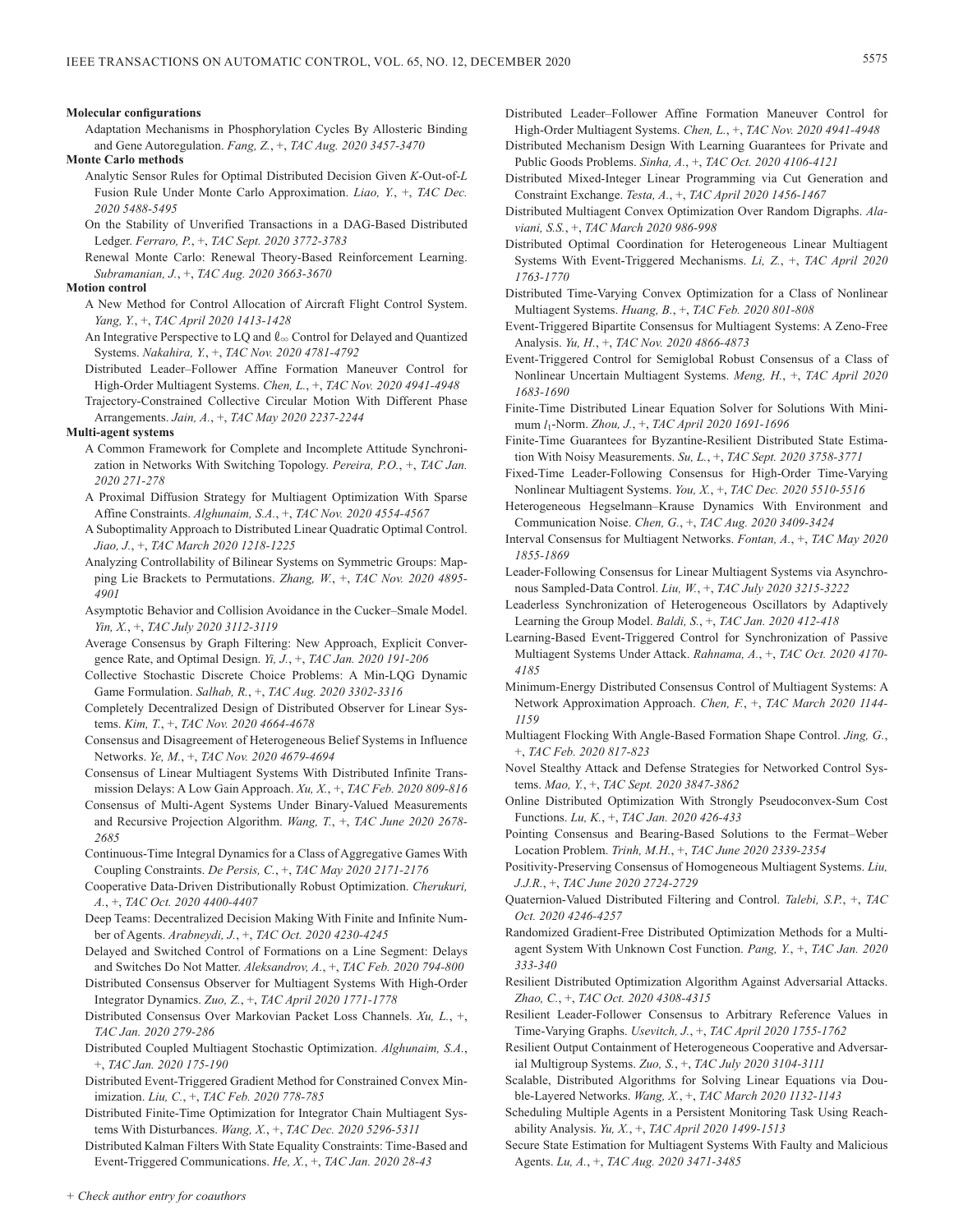- Solutions for Multiagent Pursuit-Evasion Games on Communication Graphs: Finite-Time Capture and Asymptotic Behaviors. *Lopez, V.G.*, +, *TAC May 2020 1911-1923*
- Stochastic Semistability for Nonlinear Dynamical Systems With Application to Consensus on Networks With Communication Uncertainty. *Haddad, W.M.*, +, *TAC July 2020 2826-2841*
- Symmetry Reduction in Optimal Control of Multiagent Systems on Lie Groups. *Colombo, L.J.*, +, *TAC Nov. 2020 4973-4980*
- Utility Design for Distributed Resource Allocation—Part I: Characterizing and Optimizing the Exact Price of Anarchy. *Paccagnan, D.*, +, *TAC Nov. 2020 4616-4631*

Whittle Index Policy for Dynamic Multichannel Allocation in Remote State Estimation. *Wang, J.*, +, *TAC Feb. 2020 591-603*

## **Multi-robot systems**

- A Common Framework for Complete and Incomplete Attitude Synchronization in Networks With Switching Topology. *Pereira, P.O.*, +, *TAC Jan. 2020 271-278*
- Asymptotic Behavior and Collision Avoidance in the Cucker–Smale Model. *Yin, X.*, +, *TAC July 2020 3112-3119*
- Average Consensus by Graph Filtering: New Approach, Explicit Convergence Rate, and Optimal Design. *Yi, J.*, +, *TAC Jan. 2020 191-206*
- Cascades-Based Leader–Follower Formation Tracking and Stabilization of Multiple Nonholonomic Vehicles. *Maghenem, M.A.*, +, *TAC Aug. 2020 3639-3646*
- Decentralized Goal Assignment and Safe Trajectory Generation in Multirobot Networks via Multiple Lyapunov Functions. *Panagou, D.*, +, *TAC Aug. 2020 3365-3380*
- Distributed Leader–Follower Affine Formation Maneuver Control for High-Order Multiagent Systems. *Chen, L.*, +, *TAC Nov. 2020 4941-4948*
- Leader-Following Attitude Consensus of Multiple Rigid Spacecraft Systems Under Switching Networks. *Lu, M.*, +, *TAC Feb. 2020 839-845*
- Leader-Following Consensus for a Class of Multiple Robot Manipulators over Switching Networks by Distributed Position Feedback Control. *He, C.*, +, *TAC Feb. 2020 890-896*
- Limit-Cycle-Based Design of Formation Control for Mobile Agents. *Wang, C.*, +, *TAC Aug. 2020 3530-3543*
- Minimum-Energy Distributed Consensus Control of Multiagent Systems: A Network Approximation Approach. *Chen, F.*, +, *TAC March 2020 1144- 1159*
- Multiagent Flocking With Angle-Based Formation Shape Control. *Jing, G.*, +, *TAC Feb. 2020 817-823*
- Ratio-of-Distance Rigidity Theory With Application to Similar Formation Control. *Cao, K.*, +, *TAC June 2020 2598-2611*
- Resilient Leader-Follower Consensus to Arbitrary Reference Values in Time-Varying Graphs. *Usevitch, J.*, +, *TAC April 2020 1755-1762*
- Resilient Output Containment of Heterogeneous Cooperative and Adversarial Multigroup Systems. *Zuo, S.*, +, *TAC July 2020 3104-3111*
- Robust Cooperative Output Regulation of Heterogeneous Uncertain Linear Multiagent Systems With Time-Varying Communication Topologies. *Wang, L.*, +, *TAC Oct. 2020 4340-4347*
- Symmetry Reduction in Optimal Control of Multiagent Systems on Lie Groups. *Colombo, L.J.*, +, *TAC Nov. 2020 4973-4980*
- Trajectory-Constrained Collective Circular Motion With Different Phase Arrangements. *Jain, A.*, +, *TAC May 2020 2237-2244*

## **Multidimensional systems**

- Graphon Control of Large-Scale Networks of Linear Systems. *Gao, S.*, +, *TAC Oct. 2020 4090-4105*
- Output Feedback Stabilization for a Class of First-Order Equation Setting of Collocated Well-Posed Linear Systems With Time Delay in Observation. *Guo, B.*, +, *TAC June 2020 2612-2618*
- Reduced Order Controller Design for Robust Output Regulation. *Paunonen, L.*, +, *TAC June 2020 2480-2493*
- Stability Analysis of Dissipative Systems Subject to Nonlinear Damping via Lyapunov Techniques. *Marx, S.*, +, *TAC May 2020 2139-2146*

Stochastic Control of Multidimensional Systems With Relative Optimization. *Cao, X., TAC May 2020 1886-1900*

The Time-Invariant Multidimensional Gaussian Sequential Rate-Distortion Problem Revisited. *Stavrou, P.A.*, +,

## *TAC May 2020 2245-2249*

Well-Posedness of Boundary Controlled and Observed Stochastic Port-Hamiltonian Systems. *Lamoline, F.*, +, *TAC Oct. 2020 4258-4264*

## **Multivariable control systems**

- "Class-Type" Identification-Based Internal Models in Multivariable Nonlinear Output Regulation. *Bin, M.*, +, *TAC Oct. 2020 4369-4376*
- Analysis and Design of Continuous-Time Multivariable Periodic Controllers: AnH3/LTR-Based Approach. *Deshmukh, A.*, +, *TAC Aug. 2020 3608-3615*
- Multivariable Extremum Seeking for PDE Dynamic Systems. *Oliveira, T.R.*, +, *TAC Nov. 2020 4949-4956*
- Performance Recovery of Dynamic Feedback-Linearization Methods for Multivariable Nonlinear Systems. *Wu, Y.*, +, *TAC April 2020 1365-1380*

**N**

# **Nash equilibrium**

A Game-Theoretic Approach for Dynamic Information Flow Tracking to Detect Multistage Advanced Persistent Threats. *Moothedath, S.*, +, *TAC Dec. 2020 5248-5263*

**Navigation**

Stochastic Artificial Potentials for Online Safe Navigation. *Paternain, S.*, +, *TAC May 2020 1985-2000*

## **Network coding**

State-Secrecy Codes for Networked Linear Systems. *Tsiamis, A.*, +, *TAC May 2020 2001-2015*

## **Network intrusion detection**

Guest Editorial: Special Issue on Security and Privacy of Distributed Algorithms and Network Systems. *Chen, Z.*, +, *TAC Sept. 2020 3725-3727*

## **Network security**

Guest Editorial: Special Issue on Security and Privacy of Distributed Algorithms and Network Systems. *Chen, Z.*, +, *TAC Sept. 2020 3725-3727*

**Network systems**

*H*2 Model Reduction of Linear Network Systems by Moment Matching and Optimization. *Necoara, I.*, +, *TAC Dec. 2020 5328-5335*

## **Network theory (graphs)**

- Asymptotic Behavior of Conjunctive Boolean Networks Over Weakly Connected Digraphs. *Chen, X.*, +, *TAC June 2020 2536-2549*
- Asymptotical Stability of Probabilistic Boolean Networks With State Delays. *Zhu, S.*, +, *TAC April 2020 1779-1784*
- Average Consensus by Graph Filtering: New Approach, Explicit Convergence Rate, and Optimal Design. *Yi, J.*, +, *TAC Jan. 2020 191-206*
- Causality and Network Graph in General Bilinear State-Space Representations. *Jozsa, M.*, +, *TAC Aug. 2020 3623-3630*
- Completely Decentralized Design of Distributed Observer for Linear Systems. *Kim, T.*, +, *TAC Nov. 2020 4664-4678*
- Consensus and Disagreement of Heterogeneous Belief Systems in Influence Networks. *Ye, M.*, +, *TAC Nov. 2020 4679-4694*
- Decentralized Optimization Over Time-Varying Directed Graphs With Row and Column-Stochastic Matrices. *Saadatniaki, F.*, +, *TAC Nov. 2020 4769- 4780*
- Event-Triggered Bipartite Consensus for Multiagent Systems: A Zeno-Free Analysis. *Yu, H.*, +, *TAC Nov. 2020 4866-4873*
- Extended Structural Balance Theory and Method for Cooperative–Antagonistic Networks. *Meng, D.*, +, *TAC May 2020 2147-2154*
- Interval Consensus for Multiagent Networks. *Fontan, A.*, +, *TAC May 2020 1855-1869*
- Minimum-Energy Distributed Consensus Control of Multiagent Systems: A Network Approximation Approach. *Chen, F.*, +, *TAC March 2020 1144- 1159*
- Resilient Distributed Optimization Algorithm Against Adversarial Attacks. *Zhao, C.*, +, *TAC Oct. 2020 4308-4315*
- Robustness of Interdependent Cyber-Physical Systems Against Cascading Failures. *Zhang, Y.*, +, *TAC Feb. 2020 711-726*
- Structural Controllability of Networks With Dynamical Structured Nodes. *Commault, C., TAC June 2020 2736-2742*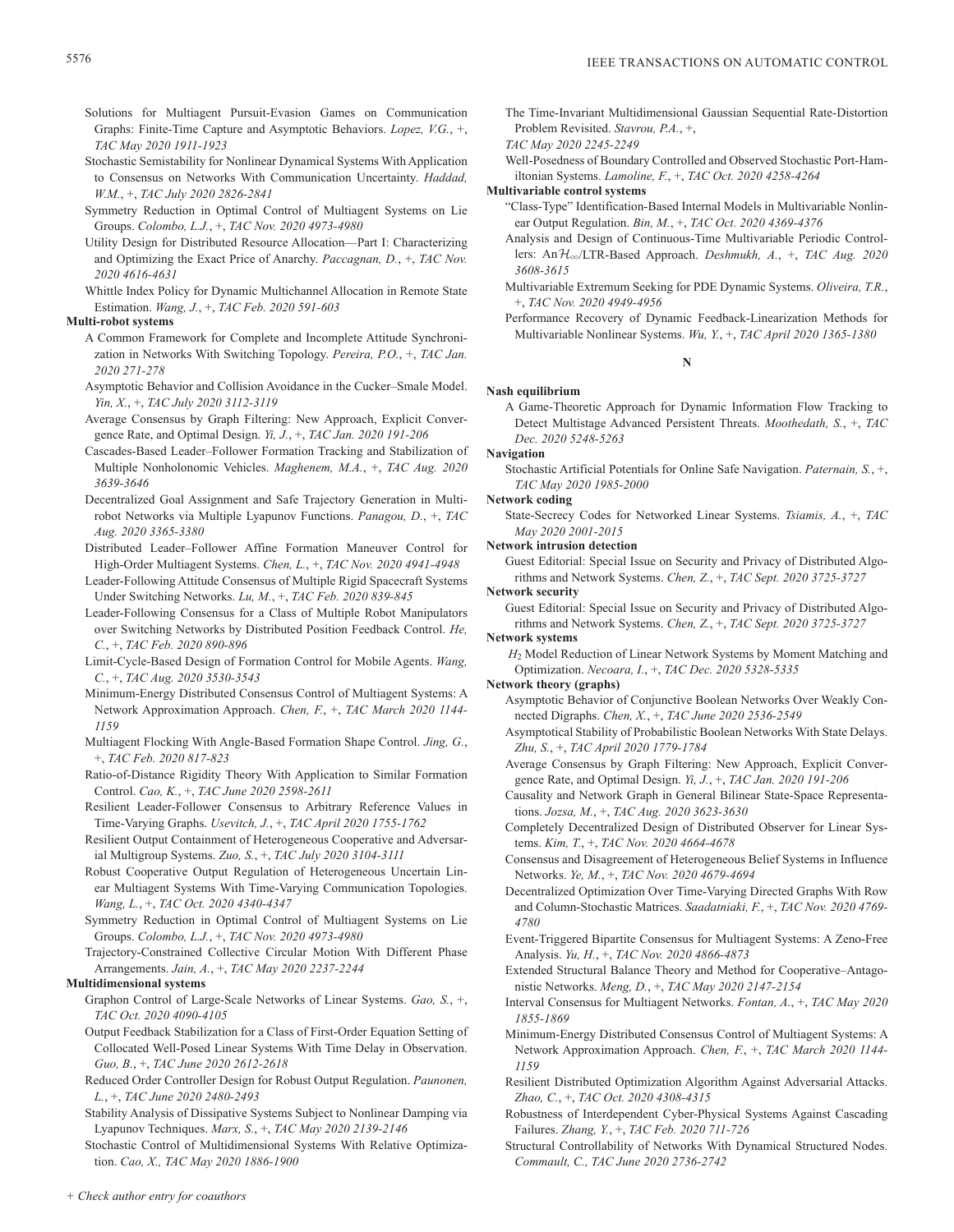### **Network topology**

- *H*2 Model Reduction of Linear Network Systems by Moment Matching and Optimization. *Necoara, I.*, +, *TAC Dec. 2020 5328-5335*
- On Synchronization of Dynamical Systems Over Directed Switching Topologies: An Algebraic and Geometric Perspective. *Qin, J.*, +, *TAC Dec. 2020 5083-5098*
- Synchronization of Kuramoto Oscillators: A Regional Stability Framework. *Zhu, L.*, +, *TAC Dec. 2020 5070-5082*
- **Networked control systems**
	- A Distributed Framework for*k*-hop Control Strategies in Large-Scale Networks Based on Local Interactions. *Gasparri, A.*, +, *TAC May 2020 1825- 1840*
	- Analysis of Two-Dimensional Feedback Systems Over Networks Using Dissipativity. *Yan, Y.*, +, *TAC Aug. 2020 3241-3255*
	- Dissipativity Properties of Nonlinear Systems Under Network Constraints. *Ghodrat, M.*, +, *TAC June 2020 2708-2715*
	- Energy-Efficient Time-Triggered Communication Policies for Wireless Networked Control Systems. *Varma, V.S.*, +, *TAC Oct. 2020 4324-4331*
	- Event-Triggered  $H_{\infty}$  Control of Networked Control Systems With Distributed Transmission Delay. *Yan, S.*, +, *TAC Oct. 2020 4295-4301*
	- Finite-Time Stability of Network Systems With Discontinuous Dynamics Over Signed Digraphs. *Shi, X.*, +, *TAC Nov. 2020 4874-4881*
	- Integral Input-to-State Stability of Networked Control Systems. *Noroozi, N.*, +, *TAC March 2020 1203-1210*
	- MSE Tail Analysis for Remote State Estimation of Linear Systems Over Multiantenna Random Access Channels. *Cai, S.*, +, *TAC May 2020 2046- 2061*
	- Novel Stealthy Attack and Defense Strategies for Networked Control Systems. *Mao, Y.*, +, *TAC Sept. 2020 3847-3862*
	- Observer Design for Nonlinear Networked Control Systems With Persistently Exciting Protocols. *Maass, A.I.*, +, *TAC July 2020 2992-3006*
	- On the Positive Effect of Delay on the Rate of Convergence of a Class of Linear Time-Delayed Systems. *Moradian, H.*, +, *TAC Nov. 2020 4832- 4839*
	- Periodic Event-Triggered Control for Nonlinear Networked Control Systems. *Wang, W.*, +, *TAC Feb. 2020 620-635*
	- Stabilization of Networked Control Systems Under DoS Attacks and Output Quantization. *Wakaiki, M.*, +, *TAC Aug. 2020 3560-3575*
	- Stabilization of Two-Port Networked Systems With Simultaneous Uncertainties in Plant, Controller, and Communication Channels. *Zhao, D.*, +, *TAC March 2020 1160-1175*
	- Switching-Like Event-Triggered Control for Networked Control Systems Under Malicious Denial of Service Attacks. *Peng, C.*, +, *TAC Sept. 2020 3943-3949*
	- Synthesizing Communication Plans for Reachability and Safety Specifications. *Hashimoto, K.*, +, *TAC Feb. 2020 561-576*
	- The Value of Timing Information in Event-Triggered Control. *Khojasteh, M.J.*, +, *TAC March 2020 925-940*
	- Tracking Control of Nonlinear Networked and Quantized Control Systems With Communication Delays. *Ren, W.*, +, *TAC Aug. 2020 3685-3692*

## **Neurocontrollers**

- Command Filter and Universal Approximator Based Backstepping Control Design for Strict-Feedback Nonlinear Systems With Uncertainty. *Zheng, X.*, +, *TAC March 2020 1310-1317*
- Realization of Reachability for the Control of a Class of Nonlinear Systems. *Chai, Y.*, +, *TAC March 2020 1073-1088*

## **Newton method**

- A Fast Distributed Asynchronous Newton-Based Optimization Algorithm. *Mansoori, F.*, +, *TAC July 2020 2769-2784*
- A Proof on Equivalence of Stagewise Newton and Dreyfus's Successive Approximation Procedures. *Mizutani, E., TAC June 2020 2716-2723*
- Distributed Second-Order Methods With Increasing Number of Working Nodes. *Jerinkic, N.K.*, +, *TAC Feb. 2020 846-853*
- Multivariable Extremum Seeking for PDE Dynamic Systems. *Oliveira, T.R.*, +, *TAC Nov. 2020 4949-4956*

Riemannian Optimal Identification Method for Linear Systems With Symmetric Positive-Definite Matrix. *Sato, K.*, +, *TAC Nov. 2020 4493-4508*

## **Noise**

Heterogeneous Hegselmann–Krause Dynamics With Environment and Communication Noise. *Chen, G.*, +, *TAC Aug. 2020 3409-3424*

**Nonequilibrium thermodynamics**

Stochastic Control and Nonequilibrium Thermodynamics: Fundamental Limits. *Chen, Y.*, +, *TAC July 2020 2979-2991*

## **Nonlinear codes**

Stabilization of Nonlinear Dynamic Systems Over Limited Capacity Communication Channels. *Sanjaroon, V.*, +, *TAC Aug. 2020 3655-3662*

#### **Nonlinear control systems**

- "Class-Type" Identification-Based Internal Models in Multivariable Nonlinear Output Regulation. *Bin, M.*, +, *TAC Oct. 2020 4369-4376*
- A Complete Characterization of Integral Input-to-State Stability and Its Small-Gain Theorem for Stochastic Systems. *Ito, H., TAC July 2020 3039- 3052*
- A Detector-Based Approach for the Constrained Quadratic Control of Discrete-Time Markovian Jump Linear Systems. *Zabala, Y.A.*, +, *TAC March 2020 1211-1217*
- A Dynamic Feedback Framework for Control of Time-Delay Nonlinear Systems With Unstable Zero Dynamics. *Lin, W.*, +, *TAC Aug. 2020 3317-3332*
- A Finite-Time Local Observer in the Original Coordinates for Nonlinear Control Systems. *Possieri, C.*, +, *TAC Nov. 2020 4808-4815*
- A New Approach for Event-Triggered Stabilization and Output Regulation of Nonlinear Systems. *Khan, G.D.*, +, *TAC Aug. 2020 3592-3599*
- A Nonlinear Model Predictive Control Framework Using Reference Generic Terminal Ingredients. *Kohler, J.*, +, *TAC Aug. 2020 3576-3583*
- A Reference Governor for Nonlinear Systems With Disturbance Inputs Based on Logarithmic Norms and Quadratic Programming. *Li, N.*, +, *TAC July 2020 3207-3214*
- A Set-Membership Approach to Event-Triggered Filtering for General Nonlinear Systems Over Sensor Networks. *Ding, D.*, +, *TAC April 2020 1792- 1799*
- A Stabilization Framework for the Output Regulation of Rational Nonlinear Systems. *Castro, R.d.S.*, +, *TAC Nov. 2020 4860-4865*
- A Test for the Generic Strong Accessibility of Meromorphic Nonlinear Systems. *Carravetta, F.*, +, *TAC Feb. 2020 867-873*
- Adaptive Event-Triggered Control of Nonlinear Systems With Controller and Parameter Estimator Triggering. *Huang, J.*, +, *TAC Jan. 2020 318-324*
- Adaptive Semiglobal Nonlinear Output Regulation: An Extended-State Observer Approach. *Wang, L.*, +, *TAC June 2020 2670-2677*
- Adding Integral Action for Open-Loop Exponentially Stable Semigroups and Application to Boundary Control of PDE Systems. *Terrand-Jeanne, A.*, +, *TAC Nov. 2020 4481-4492*
- ADRC Dynamic Stabilization of an Unstable Heat Equation. *Zhang, Y.*, +, *TAC Oct. 2020 4424-4429*
- Almost Global Stability of Nonlinear Switched Systems With Time-Dependent Switching. *Karabacak, O.*, +, *TAC July 2020 2969-2978*
- Almost Sure Stability of Nonlinear Systems Under Random and Impulsive Sequential Attacks. *He, W.*, +, *TAC Sept. 2020 3879-3886*
- An  $H_i/H_{\infty}$  Optimization Approach to Event-Triggered Fault Detection for Linear Discrete Time Systems. *Zhong, M.*, +, *TAC Oct. 2020 4464-4471*
- Analysis of Two-Dimensional Feedback Systems Over Networks Using Dissipativity. *Yan, Y.*, +, *TAC Aug. 2020 3241-3255*
- Asymptotic Stability Analysis of Discrete-Time Switched Cascade Nonlinear Systems With Delays. *Liu, X.*, +, *TAC June 2020 2686-2692*
- Asynchronous Filtering for Delayed Markovian Jump Systems via Homogeneous Polynomial Approach. *Li, F.*, +, *TAC May 2020 2163-2170*
- Combining Pontryagin's Principle and Dynamic Programming for Linear and Nonlinear Systems. *Sassano, M.*, +, *TAC Dec. 2020 5312-5327*
- Command Filter and Universal Approximator Based Backstepping Control Design for Strict-Feedback Nonlinear Systems With Uncertainty. *Zheng, X.*, +, *TAC March 2020 1310-1317*
- Continuous Control for Fully Damped Mechanical Systems With Input Constraints: Finite-Time and Exponential Tracking. *Zamora-Gomez, G.I.*, +, *TAC Feb. 2020 882-889*
- Continuous-Time and Sampled-Data Stabilizers for Nonlinear Systems With Input and Measurement Delays. *Battilotti, S., TAC April 2020 1568-1583*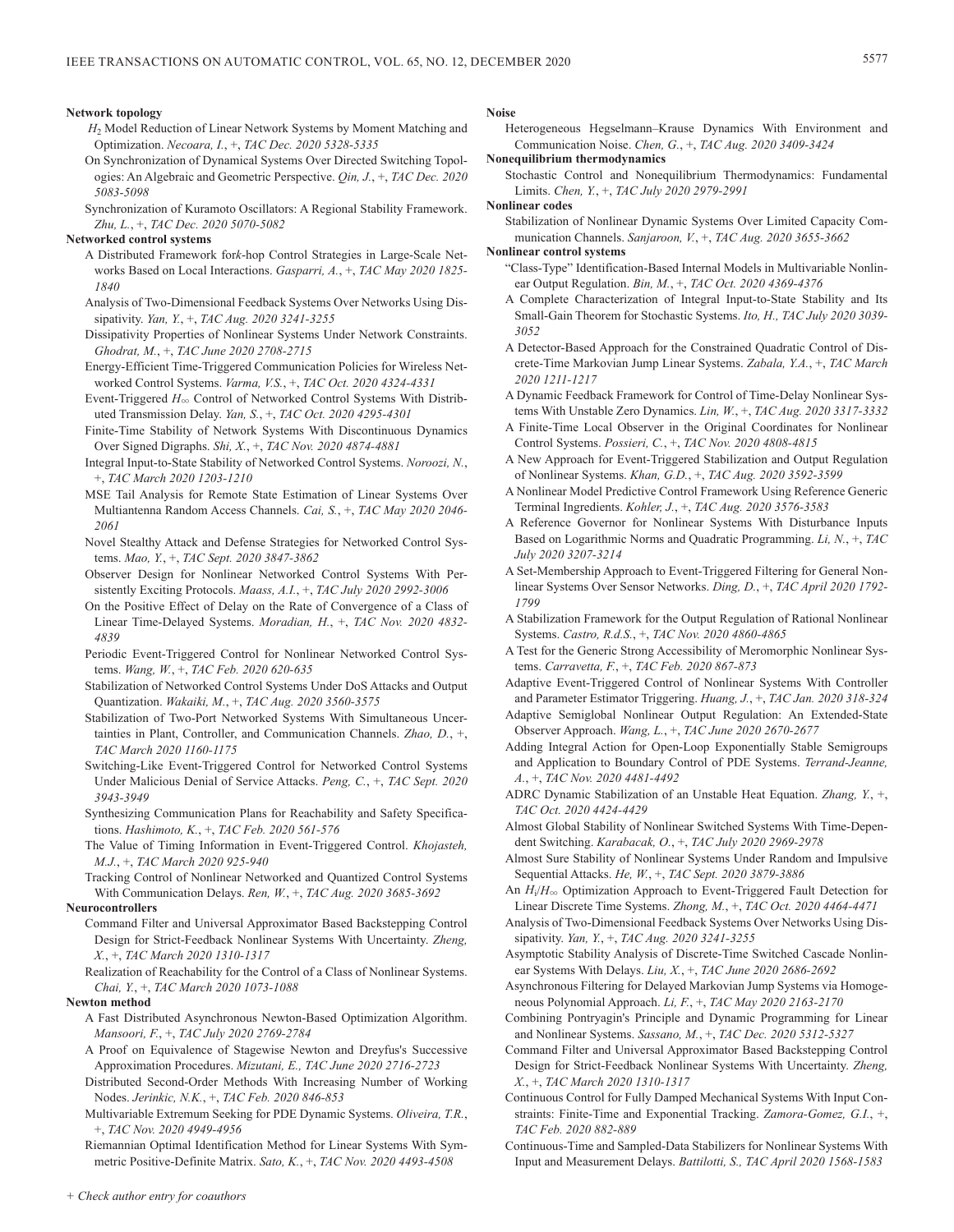- Contraction Analysis of Monotone Systems via Separable Functions. *Kawano, Y.*, +, *TAC Aug. 2020 3486-3501*
- Correction to the Paper "A Robust IDA-PBC Approach for Handling Uncertainties in Underactuated Mechanical Systems" [Oct 18 3495-3502]. *Donaire, A.*, +, *TAC July 2020 3223-3226*
- Data-Driven Economic NMPC Using Reinforcement Learning. *Gros, S.*, +, *TAC Feb. 2020 636-648*
- Data-Driven Model Reduction of Monotone Systems by Nonlinear DC Gains. *Kawano, Y.*, +, *TAC May 2020 2094-2106*
- Delay-Tolerant Adaptive Robust Tracking Control of Uncertain Time-Delay Systems. *Nandiganahalli, J.S.*, +, *TAC Feb. 2020 695-710*
- Detectability and Uniform Global Asymptotic Stability in Switched Nonlinear Time-Varying Systems. *Lee, T.*, +, *TAC May 2020 2123-2138*
- Discrete-Time Systems With Constrained Time Delays and Delay-Dependent Lyapunov Functions. *Pepe, P., TAC April 2020 1724-1730*
- Dissipativity Properties of Nonlinear Systems Under Network Constraints. *Ghodrat, M.*, +, *TAC June 2020 2708-2715*
- Distributed Leader–Follower Affine Formation Maneuver Control for High-Order Multiagent Systems. *Chen, L.*, +, *TAC Nov. 2020 4941-4948*
- Distributed Time-Varying Convex Optimization for a Class of Nonlinear Multiagent Systems. *Huang, B.*, +, *TAC Feb. 2020 801-808*
- Disturbance Attenuation by Measurement Feedback in Nonlinear Systems via Immersion and Algebraic Conditions. *Mylvaganam, T.*, +, *TAC Feb. 2020 854-860*
- Dynamical Systems With a Cyclic Sign Variation Diminishing Property. *Ben Avraham, T.*, +, *TAC March 2020 941-954*
- Event-Triggered Adaptive Control for a Class of Nonlinear Systems With Unknown Control Direction and Sensor Faults. *Wang, C.*, +, *TAC Feb. 2020 763-770*
- Event-Triggered Control for Semiglobal Robust Consensus of a Class of Nonlinear Uncertain Multiagent Systems. *Meng, H.*, +, *TAC April 2020 1683-1690*
- Event-Triggered Global Finite-Time Control for a Class of Uncertain Nonlinear Systems. *Zhang, C.*, +, *TAC March 2020 1340-1347*
- Event-Triggered Observer Design for Delayed Output-Sampled Systems. *Song, C.*, +, *TAC Nov. 2020 4824-4831*
- Exponential Stabilization of Port-Hamiltonian Boundary Control Systems via Energy Shaping. *Macchelli, A.*, +, *TAC Oct. 2020 4440-4447*
- Extremum Seeking Control With Input Dead-Zone. *Shao, G.*, +, *TAC July 2020 3184-3190*
- Feedback Linearization Based on Gaussian Processes With Event-Triggered Online Learning. *Umlauft, J.*, +, *TAC Oct. 2020 4154-4169*
- Finite-Time Sliding-Mode Control of Markovian Jump Cyber-Physical Systems Against Randomly Occurring Injection Attacks. *Cao, Z.*, +, *TAC March 2020 1264-1271*
- Formulas for Data-Driven Control: Stabilization, Optimality, and Robustness. *De Persis, C.*, +, *TAC March 2020 909-924*
- Global Sliding Mode Observers for Some Uncertain Mechanical Systems. *Apaza-Perez, W.A.*, +, *TAC March 2020 1348-1355*
- Global Stabilization of a Class of Stochastic Nonlinear Time-Delay Systems With SISS Inverse Dynamics. *Wang, H.*, +, *TAC Oct. 2020 4448-4455*
- Gradient Flow Algorithms for Density Propagation in Stochastic Systems. *Caluya, K.F.*, +, *TAC Oct. 2020 3991-4004*
- Guaranteeing Global Asymptotic Stability and Prescribed Transient and Steady-State Attributes via Uniting Control. *Kanakis, G.S.*, +, *TAC May 2020 1956-1968*
- Higher Order Sliding Mode Control Using Discontinuous Integral Action. *Cruz-Zavala, E.*, +, *TAC Oct. 2020 4316-4323*
- Input-to-State Stability of Time-Delay Systems With Delay-Dependent Impulses. *Liu, X.*, +, *TAC April 2020 1676-1682*
- Integral Control of Stable Negative-Imaginary Systems Preceded by Hysteresis Nonlinearity. *Dey, A.*, +, *TAC March 2020 1333-1339*
- Integral Input-to-State Stability of Networked Control Systems. *Noroozi, N.*, +, *TAC March 2020 1203-1210*
- Interval Consensus for Multiagent Networks. *Fontan, A.*, +, *TAC May 2020 1855-1869*
- Lebesgue-Approximation Model Predictive Control of Nonlinear Sampled-Data Systems. *Tao, J.*, +, *TAC Oct. 2020 4047-4060*
- Local Controllability of Single-Input Nonlinear Systems Based on Deterministic Wiener Processes. *Nishimura, Y.*, +, *TAC Jan. 2020 354-360*
- Logic-Based Switching Control for Stabilization of Stochastic Feedforward Nonlinear Systems. *Yu, M., TAC Oct. 2020 4408-4415*
- Lyapunov Event-Triggered Stabilization With a Known Convergence Rate. *Proskurnikov, A.V.*, +, *TAC Feb. 2020 507-521*
- Lyapunov Stability for Impulsive Systems via Event-Triggered Impulsive Control. *Li, X.*, +, *TAC Nov. 2020 4908-4913*
- Matched Disturbance Rejection for a Class of Nonlinear Systems. *Ferguson, J.*, +, *TAC April 2020 1710-1715*
- Multiple Lyapunov Functions Analysis Approach for Discrete-Time-Switched Piecewise-Affine Systems Under Dwell-Time Constraints. *Zhu, Y.*, +, *TAC May 2020 2177-2184*
- Nonanticipating Lyapunov Functions for Persistently Excited Nonlinear Systems. *Verrelli, C.M.*, +, *TAC June 2020 2634-2639*
- Nonlinearity Estimator-Based Control of A Class of Uncertain Nonlinear Systems. *Yang, J.*, +, *TAC May 2020 2230-2236*
- Observer Design for Nonlinear Networked Control Systems With Persistently Exciting Protocols. *Maass, A.I.*, +, *TAC July 2020 2992-3006*
- Observer-Based Control for Cyber-Physical Systems With Periodic DoS Attacks via a Cyclic Switching Strategy. *Zhu, Y.*, +, *TAC Aug. 2020 3714- 3721*
- On Event-Triggered Control of Nonlinear Stochastic Systems. *Luo, S.*, +, *TAC Jan. 2020 369-375*
- On the Event-Triggered Controller Design. *Ghodrat, M.*, +, *TAC Oct. 2020 4122-4137*
- Optimality and Passivity of Input-Quadratic Nonlinear Systems. *Sassano, M.*, +, *TAC Aug. 2020 3229-3240*
- Orbital Stability Analysis for Perturbed Nonlinear Systems and Natural Entrainment via Adaptive Andronov–Hopf Oscillator. *Zhao, J.*, +, *TAC Jan. 2020 87-101*
- Output Feedback Energy Control of the Sine-Gordon PDE Model Using Collocated Spatially Sampled Sensing and Actuation. *Orlov, Y.*, +, *TAC April 2020 1484-1498*
- Performance Output Tracking for Multidimensional Heat Equation Subject to Unmatched Disturbance and Noncollocated Control. *Zhou, H.*, +, *TAC May 2020 1940-1955*
- Periodic Event-Triggered Control for Nonlinear Networked Control Systems. *Wang, W.*, +, *TAC Feb. 2020 620-635*
- Preserving and Achieving Passivity-Short Property Through Discretization. *Joo, Y.*, +, *TAC Oct. 2020 4265-4272*
- Quantized Nonstationary Filtering of Networked Markov Switching RSNSs: A Multiple Hierarchical Structure Strategy. *Cheng, J.*, +, *TAC Nov. 2020 4816-4823*
- RBFNN-Based Minimum Entropy Filtering for a Class of Stochastic Nonlinear Systems. *Yin, X.*, +, *TAC Jan. 2020 376-381*
- Realization of Reachability for the Control of a Class of Nonlinear Systems. *Chai, Y.*, +, *TAC March 2020 1073-1088*
- Reduced Order Controller Design for Robust Output Regulation. *Paunonen, L.*, +, *TAC June 2020 2480-2493*
- Reduced-Order Observer Design for Switched Descriptor Systems With Unknown Inputs. *Zhang, J.*, +, *TAC Jan. 2020 287-294*
- Regional Stabilization of Input-Delayed Uncertain Nonlinear Polynomial Systems. *Coutinho, D.*, +, *TAC May 2020 2300-2307*
- Remarks on "Consistent Abstractions of Affine Control Systems". *Xia, Q., TAC Oct. 2020 4430-4433*
- Removing SPR-Like Conditions in Adaptive Feedforward Control of Uncertain Systems. *Wang, Y.*, +, *TAC June 2020 2309-2324*
- Self-Learning Optimal Regulation for Discrete-Time Nonlinear Systems Under Event-Driven Formulation. *Wang, D.*, +, *TAC March 2020 1272- 1279*
- Semiglobal Finite-Time Trajectory Tracking Realization for Disturbed Nonlinear Systems via Higher-Order Sliding Modes. *Zhang, C.*, +, *TAC May 2020 2185-2191*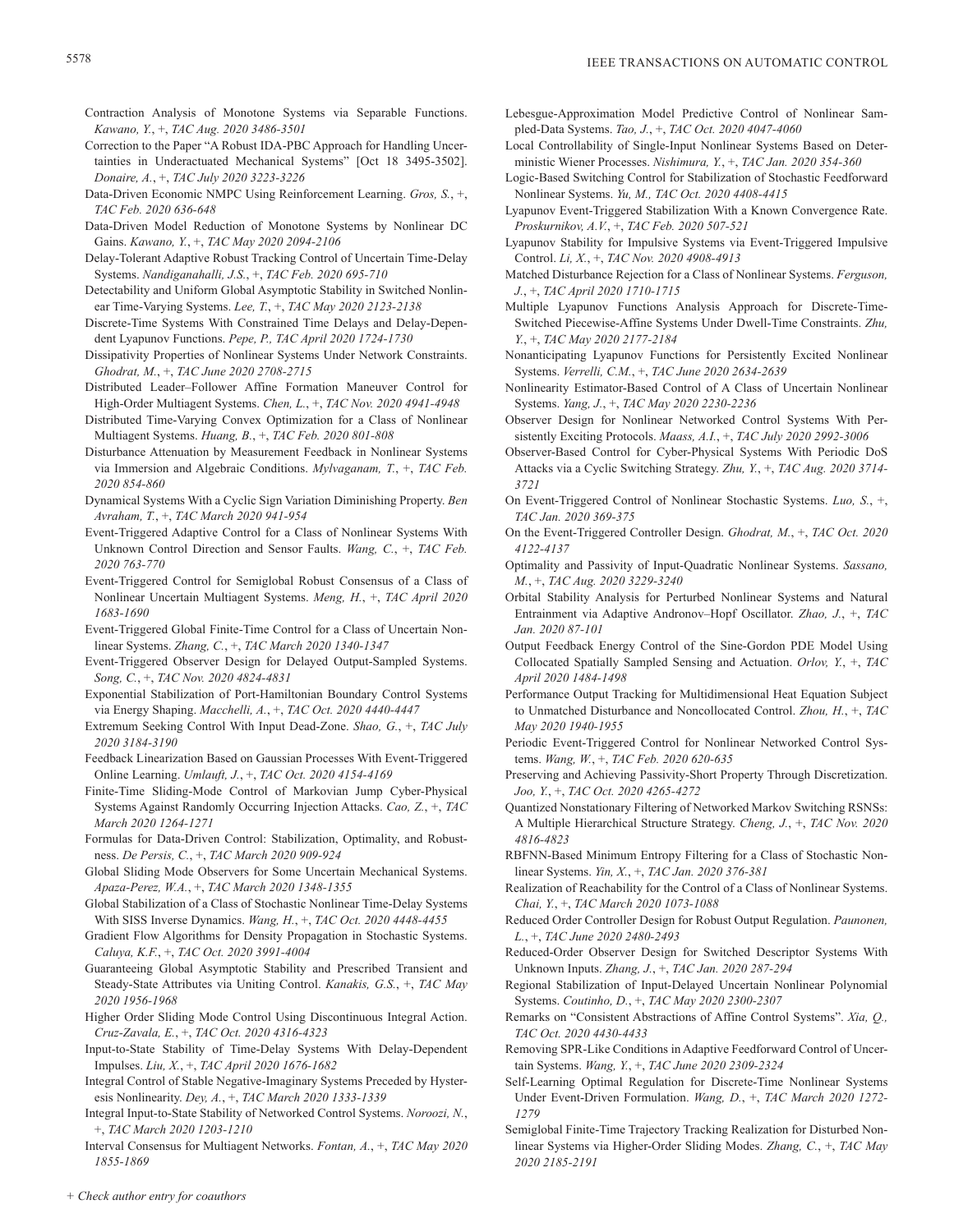- Sensitivity-Based Warmstarting for Nonlinear Model Predictive Control With Polyhedral State and Control Constraints. *Liao-McPherson, D.*, +, *TAC Oct. 2020 4288-4294*
- Singularities and Moments of Nonlinear Systems. *Padoan, A.*, +, *TAC Aug. 2020 3647-3654*
- Sliding Mode Control for Nonlinear Stochastic Singular Semi-Markov Jump Systems. *Qi, W.*, +, *TAC Jan. 2020 361-368*
- Solutions for Multiagent Pursuit-Evasion Games on Communication Graphs: Finite-Time Capture and Asymptotic Behaviors. *Lopez, V.G.*, +, *TAC May 2020 1911-1923*
- Stability Analysis of Linear Partial Differential Equations With Generalized Energy Functions. *Gahlawat, A.*, +, *TAC May 2020 1924-1939*
- Stabilization of a Class of Nonlinear Systems With Random Disturbance via Intermittent Stochastic Noise. *Zhang, B.*, +, *TAC March 2020 1318-1324*
- Stabilization of Highly Nonlinear Hybrid Systems by Feedback Control Based on Discrete-Time State Observations. *Fei, C.*, +, *TAC July 2020 2899-2912*
- Stabilization of Linear Systems by Pulsewidth Modulation of Switching Actuators. *Komaee, A., TAC May 2020 1969-1984*
- Stabilization of Switched Linear Systems Subject to Actuator Saturation via Invariant Semiellipsoids. *Lian, J.*, +, *TAC Oct. 2020 4332-4339*
- State-Constrained Nonlinear *L*<sub>2</sub>-Gain Control. *Wu, J.*, +, *TAC Feb. 2020 771*-*777*
- Switched Systems With Multiple Equilibria Under Disturbances: Boundedness and Practical Stability. *Veer, S.*, +, *TAC June 2020 2371-2386*
- Switching-Like Event-Triggered Control for Networked Control Systems Under Malicious Denial of Service Attacks. *Peng, C.*, +, *TAC Sept. 2020 3943-3949*
- Synthesizing Communication Plans for Reachability and Safety Specifications. *Hashimoto, K.*, +, *TAC Feb. 2020 561-576*
- Toward a Comprehensive Impossibility Result for String Stability. *Farnam, A.*, +, *TAC April 2020 1652-1659*
- Tracking Control of Nonlinear Networked and Quantized Control Systems With Communication Delays. *Ren, W.*, +, *TAC Aug. 2020 3685-3692*
- Trajectory-Constrained Collective Circular Motion With Different Phase Arrangements. *Jain, A.*, +, *TAC May 2020 2237-2244*
- Uniting Observers. *Astolfi, D.*, +, *TAC July 2020 2867-2882*
- When Is a Nonlinear System Semiglobally Asymptotically Stabilizable by Digital Feedback?. *Lin, W., TAC Nov. 2020 4584-4599*

#### **Nonlinear differential equations**

- Algorithm to Compute Nonlinear Partial Observer Normal Form With Multiple Outputs. *Saadi, W.*, +, *TAC June 2020 2700-2707*
- An LMI Approach to Stability Analysis of Coupled Parabolic Systems. *Wakaiki, M., TAC Jan. 2020 404-411*
- Output Feedback Energy Control of the Sine-Gordon PDE Model Using Collocated Spatially Sampled Sensing and Actuation. *Orlov, Y.*, +, *TAC April 2020 1484-1498*
- Output Feedback Stabilization for a Class of First-Order Equation Setting of Collocated Well-Posed Linear Systems With Time Delay in Observation. *Guo, B.*, +, *TAC June 2020 2612-2618*
- Singular Perturbation Analysis of a Coupled System Involving the Wave Equation. *Cerpa, E.*, +, *TAC Nov. 2020 4846-4853*
- Stability Analysis of Linear Partial Differential Equations With Generalized Energy Functions. *Gahlawat, A.*, +, *TAC May 2020 1924-1939*

## **Nonlinear dynamical systems**

- A Globally Stable Algorithm for the Integration of High-Index Differential-Algebraic Systems. *Franco, P.D.*, +, *TAC May 2020 2107-2122*
- Algorithm to Compute Nonlinear Partial Observer Normal Form With Multiple Outputs. *Saadi, W.*, +, *TAC June 2020 2700-2707*
- Asymptotic Behavior and Collision Avoidance in the Cucker–Smale Model. *Yin, X.*, +, *TAC July 2020 3112-3119*
- Dynamical Systems With a Cyclic Sign Variation Diminishing Property. *Ben Avraham, T.*, +, *TAC March 2020 941-954*
- Event-Triggered Discrete-Time Cubature Kalman Filter for Nonlinear Dynamical Systems With Packet Dropout. *Kooshkbaghi, M.*, +, *TAC May 2020 2278-2285*
- Fixed-Time Leader-Following Consensus for High-Order Time-Varying Nonlinear Multiagent Systems. *You, X.*, +, *TAC Dec. 2020 5510-5516*
- Koopman-Based Lifting Techniques for Nonlinear Systems Identification. *Mauroy, A.*, +, *TAC June 2020 2550-2565*
- On Robust Parameter Estimation in Finite-Time Without Persistence of Excitation. *Wang, J.*, +, *TAC April 2020 1731-1738*
- Optimal Construction of Koopman Eigenfunctions for Prediction and Control. *Korda, M.*, +, *TAC Dec. 2020 5114-5129*
- Orbital Stability Analysis for Perturbed Nonlinear Systems and Natural Entrainment via Adaptive Andronov–Hopf Oscillator. *Zhao, J.*, +, *TAC Jan. 2020 87-101*
- Quadratic Optimal Control of Linear Complementarity Systems: First-Order Necessary Conditions and Numerical Analysis. *Vieira, A.*, +, *TAC June 2020 2743-2750*
- Semiexplicit Solutions to Some Nonlinear Nonquadratic Mean-Field-Type Games: A Direct Method. *Barreiro-Gomez, J.*, +, *TAC June 2020 2582- 2597*
- Stabilization of Nonlinear Dynamic Systems Over Limited Capacity Communication Channels. *Sanjaroon, V.*, +, *TAC Aug. 2020 3655-3662*
- Stochastic Semistability for Nonlinear Dynamical Systems With Application to Consensus on Networks With Communication Uncertainty. *Haddad, W.M.*, +, *TAC July 2020 2826-2841*

Strong Structural Controllability of Systems on Colored Graphs. *Jia, J.*, +, *TAC Oct. 2020 3977-3990*

## **Nonlinear equations**

Stability Theory of Stochastic Models in Opinion Dynamics. *Askarzadeh, Z.*, +, *TAC Feb. 2020 522-533*

- **Nonlinear filters**
	- Extended Kalman Filtering With Nonlinear Equality Constraints: A Geometric Approach. *Barrau, A.*, +, *TAC June 2020 2325-2338*
	- Nonlinear Filtering Method Using a Switching Error Model for Outlier-Contaminated Observations. *Nakabayashi, A.*, +, *TAC July 2020 3150-3156*
	- Proper Orthogonal Decomposition Method to Nonlinear Filtering Problems in Medium-High Dimension. *Wang, Z.*, +, *TAC April 2020 1613-1624*
	- Protocol-Based Unscented Kalman Filtering in the Presence of Stochastic Uncertainties. *Liu, S.*, +, *TAC March 2020 1303-1309*
	- RBFNN-Based Minimum Entropy Filtering for a Class of Stochastic Nonlinear Systems. *Yin, X.*, +, *TAC Jan. 2020 376-381*

#### **Nonlinear systems**

- "Class-Type" Identification-Based Internal Models in Multivariable Nonlinear Output Regulation. *Bin, M.*, +, *TAC Oct. 2020 4369-4376*
- Accurate Uncertainty Propagation for Discrete-Time Nonlinear Systems Using Differential Inequalities With Model Redundancy. *Yang, X.*, +, *TAC Dec. 2020 5043-5057*
- Adaptive State-Feedback Stabilization of Stochastic High-Order Nonlinear Systems With Time-Varying Powers and Stochastic Inverse Dynamics. *Li, G.*, +, *TAC Dec. 2020 5360-5367*
- Event-Triggered Design With Guaranteed Minimum Interevent Times and L*p* Performance. *Ghodrat, M.*, +, *TAC April 2020 1668-1675*
- Extending the Best Linear Approximation Framework to the Process Noise Case. *Schoukens, M.*, +, *TAC April 2020 1514-1524*
- Nonlinearity Estimator-Based Control of A Class of Uncertain Nonlinear Systems. *Yang, J.*, +, *TAC May 2020 2230-2236*
- Observer Design for Nonlinear Systems With Output Transformation. *de Cossio, F.G.*, +, *TAC Dec. 2020 5205-5219*
- On Synchronization of Dynamical Systems Over Directed Switching Topologies: An Algebraic and Geometric Perspective. *Qin, J.*, +, *TAC Dec. 2020 5083-5098*
- On the Use of Supervised Clustering in Stochastic NMPC Design. *Alamir, M., TAC Dec. 2020 5392-5398*
- Output Admissible Sets and Reference Governors: Saturations Are Not Constraints!. *Cotorruelo, A.*, +, *TAC March 2020 1192-1196*
- Output Feedback Approximation-Free Prescribed Performance Tracking Control for Uncertain MIMO Nonlinear Systems. *Dimanidis, I.S.*, +, *TAC Dec. 2020 5058-5069*
- Performance Recovery of Dynamic Feedback-Linearization Methods for Multivariable Nonlinear Systems. *Wu, Y.*, +, *TAC April 2020 1365-1380*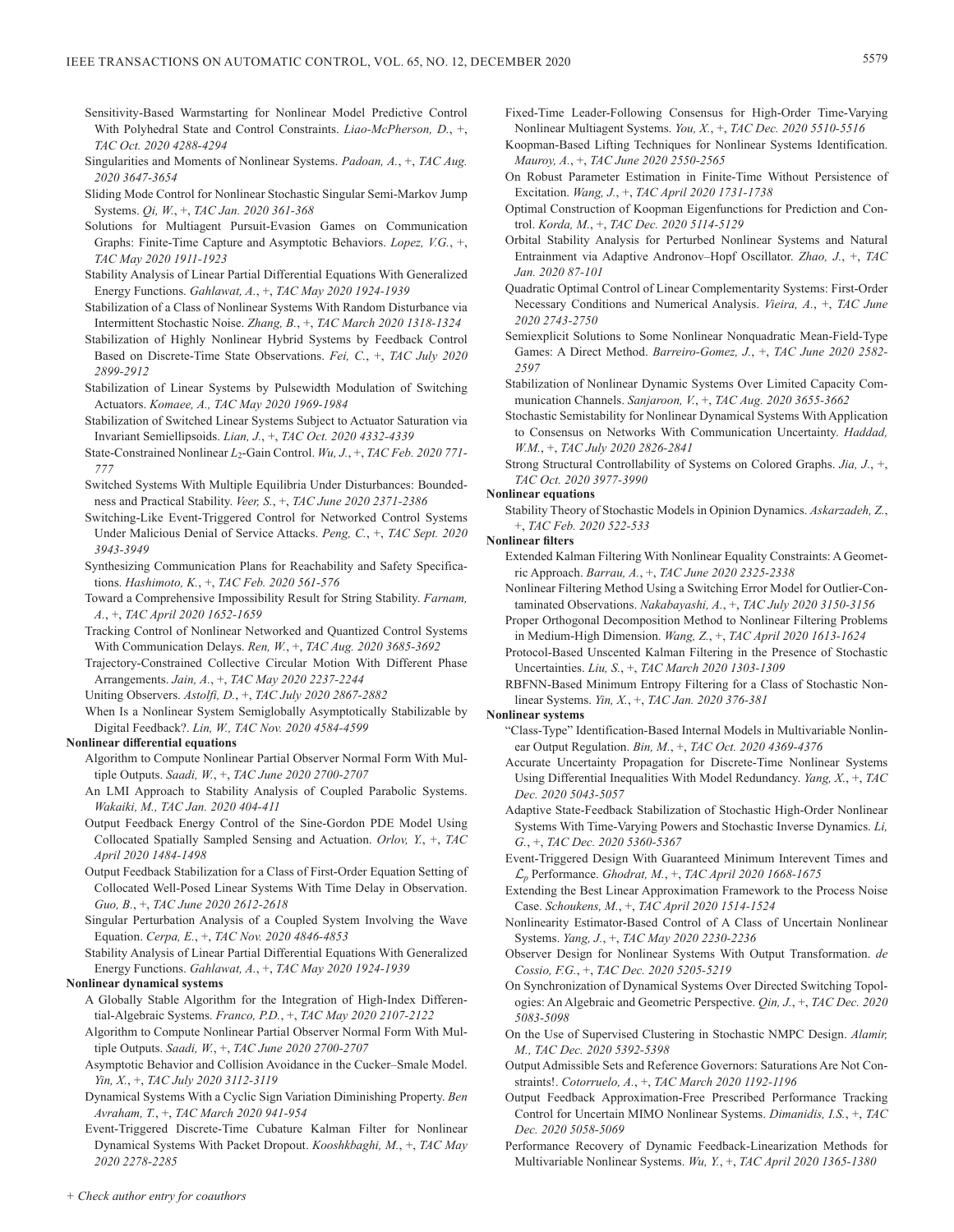**Normal distribution**

On the Nonexistence of Event Triggers That Preserve Gaussian State in Presence of Packet-Drop. *Kung, E.*, +, *TAC Oct. 2020 4302-4307*

**Number theory**

- Analysis of the Existence of Equilibrium Profiles in Nonisothermal Axial Dispersion Tubular Reactors. *Hastir, A.*, +, *TAC April 2020 1525-1536* **Numerical analysis**
	- Analysis of the Existence of Equilibrium Profiles in Nonisothermal Axial Dispersion Tubular Reactors. *Hastir, A.*, +, *TAC April 2020 1525-1536*
	- Event-Triggered Dynamic Output Feedback Control for Switched Systems With Frequent Asynchronism. *Fei, Z.*, +, *TAC July 2020 3120-3127*
	- Feedforward Boundary Control for the Regulation of a Passive and Diffusive Scalar in Two-Dimensional Unsteady Flows. *Liu, W., TAC Nov. 2020 4882-4886*
	- Kernel-Based Simultaneous Parameter-State Estimation for Continuous-Time Systems. *Li, P.*, +, *TAC July 2020 3053-3059*
	- Online Stochastic Optimization of Networked Distributed Energy Resources. *Zhou, X.*, +, *TAC June 2020 2387-2401*
	- Optimal Control of Endoatmospheric Launch Vehicle Systems: Geometric and Computational Issues. *Bonalli, R.*, +, *TAC June 2020 2418-2433*
	- Output Feedback Energy Control of the Sine-Gordon PDE Model Using Collocated Spatially Sampled Sensing and Actuation. *Orlov, Y.*, +, *TAC April 2020 1484-1498*
	- Quadratic Optimal Control of Linear Complementarity Systems: First-Order Necessary Conditions and Numerical Analysis. *Vieira, A.*, +, *TAC June 2020 2743-2750*
	- Stabilization of a Class of Nonlinear Systems With Random Disturbance via Intermittent Stochastic Noise. *Zhang, B.*, +, *TAC March 2020 1318-1324*

#### **Numerical models**

Set Membership Identification of Linear Systems With Guaranteed Simulation Accuracy. *Lauricella, M.*, +, *TAC Dec. 2020 5189-5204*

**Numerical simulation**

- Learning Latent Variable Dynamic Graphical Models by Confidence Sets Selection. *Ciccone, V.*, +, *TAC Dec. 2020 5130-5143*
- Mean-Square Exponential Stability for Stochastic Control Systems With Discrete-Time State Feedbacks and Their Numerical Schemes in Simulation. *Liu, L.*, +, *TAC Dec. 2020 5384-5391*
- Synchronization of Kuramoto Oscillators: A Regional Stability Framework. *Zhu, L.*, +, *TAC Dec. 2020 5070-5082*

**Nyquist criterion**

ADRC Dynamic Stabilization of an Unstable Heat Equation. *Zhang, Y.*, +, *TAC Oct. 2020 4424-4429*

## **O**

## **Object tracking**

Unbiased FIR Filtering for Time-Stamped Discretely Delayed and Missing Data. *Uribe-Murcia, K.J.*, +, *TAC May 2020 2155-2162*

- **Observability**
	- *H*2 Model Reduction of Linear Network Systems by Moment Matching and Optimization. *Necoara, I.*, +, *TAC Dec. 2020 5328-5335*
	- A Finite-Time Local Observer in the Original Coordinates for Nonlinear Control Systems. *Possieri, C.*, +, *TAC Nov. 2020 4808-4815*
	- Analysis and Computation of the  $H_2$  Norm of Delay Differential Algebraic Equations. *Gomez, M.A.*, +, *TAC May 2020 2192-2199*
	- Approximate Controllability and Approximate Observability of Singular Distributed Parameter Systems. *Ge, Z.*, +, *TAC May 2020 2294-2299*
	- Critical Observability for Automata and Petri Nets. *Masopust, T., TAC Jan. 2020 341-346*
	- Design of Privacy-Preserving Dynamic Controllers. *Kawano, Y.*, +, *TAC Sept. 2020 3863-3878*
	- Efficient Verification of Observability and Reconstructibility for Large Boolean Control Networks With Special Structures. *Zhang, K.*, +, *TAC Dec. 2020 5144-5158*
	- Linear Hybrid Systems With Periodic Jumps: A Notion of Strong Observability and Strong Detectability. *Rios, H.*, +, *TAC June 2020 2640-2646*

New Gramians for Switched Linear Systems: Reachability, Observability, and Model Reduction. *Pontes Duff, I.*, +, *TAC June 2020 2526-2535*

- Relative Network Observability and Its Relation With Network Observability. *Hou, Y.*, +, *TAC Aug. 2020 3584-3591*
- Secure State Estimation for Multiagent Systems With Faulty and Malicious Agents. *Lu, A.*, +, *TAC Aug. 2020 3471-3485*
- Stability-Preserving Morse Normal Form. *Kucera, V., TAC Dec. 2020 5099- 5113*
- Supervisor Localization of Timed Discrete-Event Systems Under Partial Observation. *Zhang, R.*, +, *TAC Jan. 2020 295-301*
- Synthesis of Dynamic Masks for Infinite-Step Opacity. *Yin, X.*, +, *TAC April 2020 1429-1441*
- When Is a Nonlinear System Semiglobally Asymptotically Stabilizable by Digital Feedback?. *Lin, W., TAC Nov. 2020 4584-4599*

**Observers**

- A Distributed Cyber-Attack Detection Scheme With Application to DC Microgrids. *Gallo, A.J.*, +, *TAC Sept. 2020 3800-3815*
- A Distributed Framework for*k*-hop Control Strategies in Large-Scale Networks Based on Local Interactions. *Gasparri, A.*, +, *TAC May 2020 1825- 1840*
- A Finite-Time Local Observer in the Original Coordinates for Nonlinear Control Systems. *Possieri, C.*, +, *TAC Nov. 2020 4808-4815*
- A New Varying-Gain-Exponent-Based Differentiator/Observer: An Efficient Balance Between Linear and Sliding-Mode Algorithms. *Ghanes, M.*, +, *TAC Dec. 2020 5407-5414*
- A Robust Asymptotic Observer for Systems That Converge to Unobservable States—A Batch Reactor Case Study. *Rapaport, A.*, +, *TAC June 2020 2693-2699*
- Adaptive Semiglobal Nonlinear Output Regulation: An Extended-State Observer Approach. *Wang, L.*, +, *TAC June 2020 2670-2677*
- Algorithm to Compute Nonlinear Partial Observer Normal Form With Multiple Outputs. *Saadi, W.*, +, *TAC June 2020 2700-2707*
- An *H*<sub>i</sub>/*H*<sub>∞</sub> Optimization Approach to Event-Triggered Fault Detection for Linear Discrete Time Systems. *Zhong, M.*, +, *TAC Oct. 2020 4464-4471*

Backstepping-Based Estimation of Thermoacoustic Oscillations in a Rijke Tube With Experimental Validation. *de Andrade, G.A.*, +, *TAC Dec. 2020 5336-5343*

- Completely Decentralized Design of Distributed Observer for Linear Systems. *Kim, T.*, +, *TAC Nov. 2020 4664-4678*
- Continuous Discrete Sequential Observers for Time-Varying Systems Under Sampling and Input Delays. *Mazenc, F.*, +, *TAC April 2020 1704-1709*
- Continuous Twisting Algorithm for Third-Order Systems. *Mendoza-Avila, J.*, +, *TAC July 2020 2814-2825*
- Continuous-Time and Sampled-Data Stabilizers for Nonlinear Systems With Input and Measurement Delays. *Battilotti, S., TAC April 2020 1568-1583*
- Design Procedure for Linear Unknown Input Functional Observers. *Sakhraoui, I.*, +, *TAC Feb. 2020 831-838*
- Distributed Consensus Observer for Multiagent Systems With High-Order Integrator Dynamics. *Zuo, Z.*, +, *TAC April 2020 1771-1778*
- Distributed Optimal Coordination for Heterogeneous Linear Multiagent Systems With Event-Triggered Mechanisms. *Li, Z.*, +, *TAC April 2020 1763-1770*
- Event-Triggered Observer Design for Delayed Output-Sampled Systems. *Song, C.*, +, *TAC Nov. 2020 4824-4831*
- Fixed-Time Leader-Following Consensus for High-Order Time-Varying Nonlinear Multiagent Systems. *You, X.*, +, *TAC Dec. 2020 5510-5516*
- Fredholm Backstepping Control of Coupled Linear Parabolic PDEs With Input and Output Delays. *Deutscher, J.*, +, *TAC July 2020 3128-3135*
- Fully Distributed Resilient State Estimation Based on Distributed Median Solver. *Lee, J.G.*, +, *TAC Sept. 2020 3935-3942*
- Global Sliding Mode Observers for Some Uncertain Mechanical Systems. *Apaza-Perez, W.A.*, +, *TAC March 2020 1348-1355*
- Hybrid Nonlinear Observers for Inertial Navigation Using Landmark Measurements. *Wang, M.*, +, *TAC Dec. 2020 5173-5188*
- Kernel-Based Simultaneous Parameter-State Estimation for Continuous-Time Systems. *Li, P.*, +, *TAC July 2020 3053-3059*
- Leader-Following Consensus for a Class of Multiple Robot Manipulators over Switching Networks by Distributed Position Feedback Control. *He, C.*, +, *TAC Feb. 2020 890-896*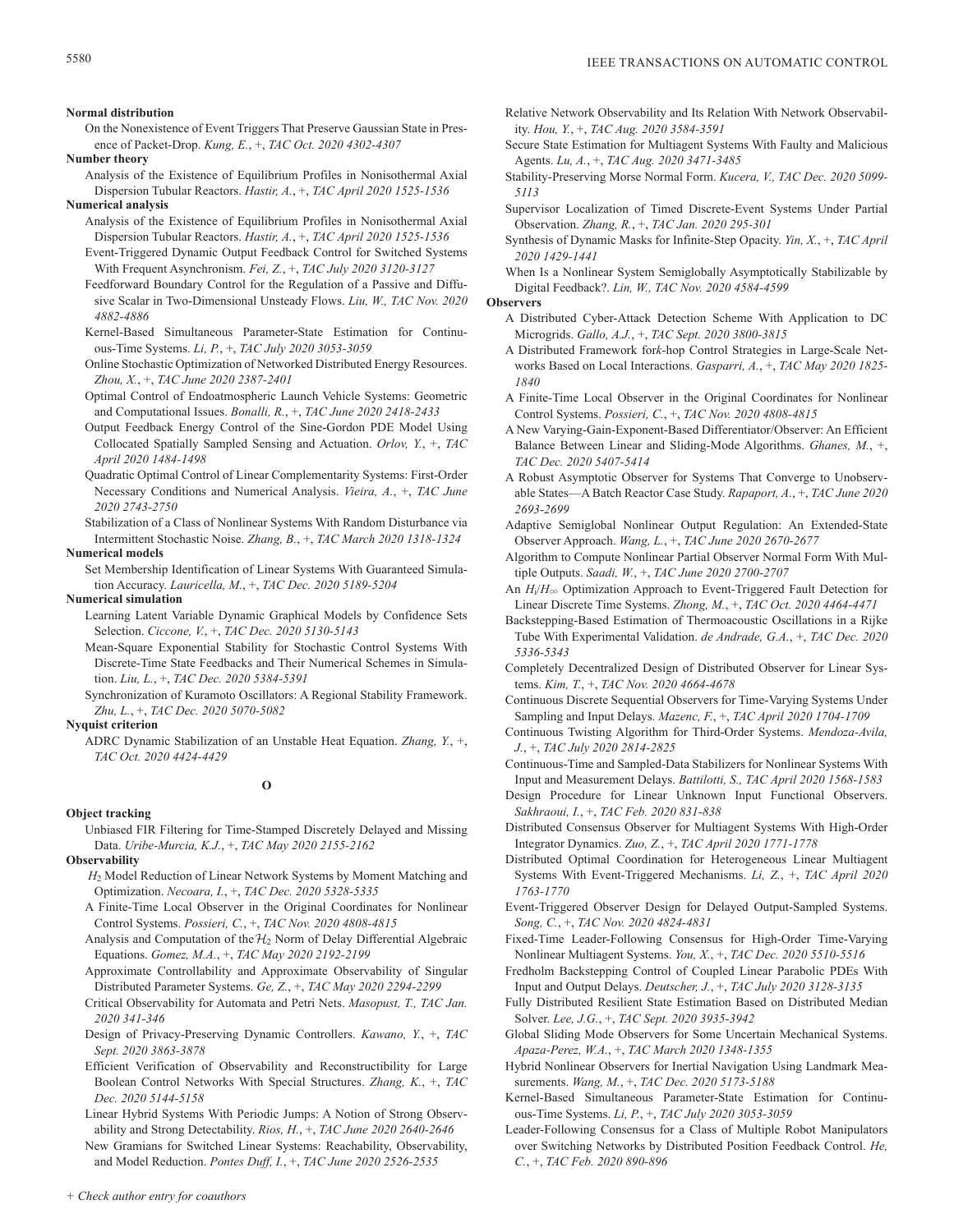Leaderless Synchronization of Heterogeneous Oscillators by Adaptively Learning the Group Model. *Baldi, S.*, +, *TAC Jan. 2020 412-418*

- Linear Hybrid Systems With Periodic Jumps: A Notion of Strong Observability and Strong Detectability. *Rios, H.*, +, *TAC June 2020 2640-2646*
- Notions of Centralized and Decentralized Opacity in Linear Systems. *Ramasubramanian, B.*, +, *TAC April 2020 1442-1455*
- Observed-Mode-Dependent State Estimation of Hidden Semi-Markov Jump Linear Systems. *Cai, B.*, +, *TAC Jan. 2020 442-449*
- Observer Design For a Class of Parabolic Systems With Large Delays and Sampled Measurements. *Ahmed-Ali, T.*, +, *TAC May 2020 2200-2206*
- Observer Design for Nonlinear Networked Control Systems With Persistently Exciting Protocols. *Maass, A.I.*, +, *TAC July 2020 2992-3006*
- Observer Design for Nonlinear Systems With Output Transformation. *de Cossio, F.G.*, +, *TAC Dec. 2020 5205-5219*
- Observer-Based Control for Cyber-Physical Systems With Periodic DoS Attacks via a Cyclic Switching Strategy. *Zhu, Y.*, +, *TAC Aug. 2020 3714- 3721*
- Observer-Based Robust Controller Design With Simultaneous Optimization of Scaling Matrices. *Sato, M., TAC Feb. 2020 861-866*
- Observers and Disturbance Rejection Control for a Heat Equation. *Feng, H.*, +, *TAC Nov. 2020 4957-4964*
- On the Event-Triggered Controller Design. *Ghodrat, M.*, +, *TAC Oct. 2020 4122-4137*
- On the Existence and Design of Functional Observers. *Darouach, M.*, +, *TAC June 2020 2751-2759*
- On Unknown Input Observers of Linear Systems: Asymptotic Unknown Input Decoupling Approach. *Ichalal, D.*, +, *TAC March 2020 1197-1202*
- Opacity Enforcement for Confidential Robust Control in Linear Cyber-Physical Systems. *An, L.*, +, *TAC March 2020 1234-1241*
- Output Feedback Energy Control of the Sine-Gordon PDE Model Using Collocated Spatially Sampled Sensing and Actuation. *Orlov, Y.*, +, *TAC April 2020 1484-1498*
- Output Feedback Stabilization for a Class of First-Order Equation Setting of Collocated Well-Posed Linear Systems With Time Delay in Observation. *Guo, B.*, +, *TAC June 2020 2612-2618*
- Peaking Attenuation of High-Gain Observers Using Adaptive Techniques: State Estimation and Feedback Control. *Shakarami, M.*, +, *TAC Oct. 2020 4215-4229*
- Performance Output Tracking for Multidimensional Heat Equation Subject to Unmatched Disturbance and Noncollocated Control. *Zhou, H.*, +, *TAC May 2020 1940-1955*
- Performance Recovery of Dynamic Feedback-Linearization Methods for Multivariable Nonlinear Systems. *Wu, Y.*, +, *TAC April 2020 1365-1380*
- Periodic Event-Triggered Control for Nonlinear Networked Control Systems. *Wang, W.*, +, *TAC Feb. 2020 620-635*
- Reduced-Order Observer Design for Boolean Control Networks. *Zhang, Z.*, +, *TAC Jan. 2020 434-441*
- Reduced-Order Observer Design for Switched Descriptor Systems With Unknown Inputs. *Zhang, J.*, +, *TAC Jan. 2020 287-294*
- Robust Cooperative Output Regulation of Heterogeneous Uncertain Linear Multiagent Systems With Time-Varying Communication Topologies. *Wang, L.*, +, *TAC Oct. 2020 4340-4347*
- Secure State Estimation for Multiagent Systems With Faulty and Malicious Agents. *Lu, A.*, +, *TAC Aug. 2020 3471-3485*
- Stabilization of Highly Nonlinear Hybrid Systems by Feedback Control Based on Discrete-Time State Observations. *Fei, C.*, +, *TAC July 2020 2899-2912*
- State Observers for Systems Subject to Bounded Disturbances Using Quadratic Boundedness. *Alessandri, A.*, +, *TAC Dec. 2020 5352-5359*

Uniting Observers. *Astolfi, D.*, +, *TAC July 2020 2867-2882*

When Is a Nonlinear System Semiglobally Asymptotically Stabilizable by Digital Feedback?. *Lin, W., TAC Nov. 2020 4584-4599*

## **Oil drilling**

Regulation of Inhomogeneous Drilling Model With a P-I Controller. *Terrand-Jeanne, A.*, +, *TAC Jan. 2020 58-71*

## **Opacity**

Transforming Opacity Verification to Nonblocking Verification in Modular Systems. *Mohajerani, S.*, +, *TAC April 2020 1739-1746*

**Open loop systems**

- Consensus of Linear Multiagent Systems With Distributed Infinite Transmission Delays: A Low Gain Approach. *Xu, X.*, +, *TAC Feb. 2020 809-816* Equilibrium Solutions of Multiperiod Mean-Variance Portfolio Selection. *Ni, Y.*, +, *TAC April 2020 1716-1723*
- Extending the Best Linear Approximation Framework to the Process Noise Case. *Schoukens, M.*, +, *TAC April 2020 1514-1524*
- Inverse Open-Loop Noncooperative Differential Games and Inverse Optimal Control. *Molloy, T.L.*, +, *TAC Feb. 2020 897-904*
- **Optical filters**
	- Design of a Quantum Projection Filter. *Gao, Q.*, +, *TAC Aug. 2020 3693- 3700*

## **Optimal control**

- A Decentralized Event-Based Approach for Robust Model Predictive Control. *Kolarijani, A.S.*, +, *TAC Aug. 2020 3517-3529*
- A Proof on Equivalence of Stagewise Newton and Dreyfus's Successive Approximation Procedures. *Mizutani, E., TAC June 2020 2716-2723*
- A Simple Proof of Indefinite Linear-Quadratic Stochastic Optimal Control With Random Coefficients. *Moon, J.*, +, *TAC Dec. 2020 5422-5428*
- Analyzing Controllability of Bilinear Systems on Symmetric Groups: Mapping Lie Brackets to Permutations. *Zhang, W.*, +, *TAC Nov. 2020 4895- 4901*
- Approximate Controllability and Approximate Observability of Singular Distributed Parameter Systems. *Ge, Z.*, +, *TAC May 2020 2294-2299*
- Asymptotic Optimality of Finite Model Approximations for Partially Observed Markov Decision Processes With Discounted Cost. *Saldi, N.*, +, *TAC Jan. 2020 130-142*
- Combining Pontryagin's Principle and Dynamic Programming for Linear and Nonlinear Systems. *Sassano, M.*, +, *TAC Dec. 2020 5312-5327*
- Computing Optimal Control of Cascading Failure in DC Networks. *Ba, Q.*, +, *TAC June 2020 2402-2417*
- Control of Continuous-Time Linear Systems With Markov Jump Parameters in Reverse Time. *Narvaez, A.R.R.*, +, *TAC May 2020 2265-2271*
- Converse Optimality for Discrete-Time Systems. *Gohrt, T.*, +, *TAC May 2020 2257-2264*
- Data Informativity: A New Perspective on Data-Driven Analysis and Control. *van Waarde, H.J.*, +, *TAC Nov. 2020 4753-4768*
- Data-Driven Economic NMPC Using Reinforcement Learning. *Gros, S.*, +, *TAC Feb. 2020 636-648*
- Decentralized Goal Assignment and Safe Trajectory Generation in Multirobot Networks via Multiple Lyapunov Functions. *Panagou, D.*, +, *TAC Aug. 2020 3365-3380*
- Distributed Model Predictive Control for Linear Systems With Adaptive Terminal Sets. *Darivianakis, G.*, +, *TAC March 2020 1044-1056*
- Distributed Optimal Coordination for Heterogeneous Linear Multiagent Systems With Event-Triggered Mechanisms. *Li, Z.*, +, *TAC April 2020 1763-1770*
- Extremum Seeking Control With Input Dead-Zone. *Shao, G.*, +, *TAC July 2020 3184-3190*
- Graphon Control of Large-Scale Networks of Linear Systems. *Gao, S.*, +, *TAC Oct. 2020 4090-4105*
- Inverse Open-Loop Noncooperative Differential Games and Inverse Optimal Control. *Molloy, T.L.*, +, *TAC Feb. 2020 897-904*
- Markov Chains With Maximum Return Time Entropy for Robotic Surveillance. *Duan, X.*, +, *TAC Jan. 2020 72-86*
- Multivariable Extremum Seeking for PDE Dynamic Systems. *Oliveira, T.R.*, +, *TAC Nov. 2020 4949-4956*
- Near Optimality of Linear Strategies for Static Teams With "Big" Non-Gaussian Noise. *Kulkarni, A.A., TAC Feb. 2020 534-545*
- On the Use of Supervised Clustering in Stochastic NMPC Design. *Alamir, M., TAC Dec. 2020 5392-5398*
- Optimal Control of Endoatmospheric Launch Vehicle Systems: Geometric and Computational Issues. *Bonalli, R.*, +, *TAC June 2020 2418-2433*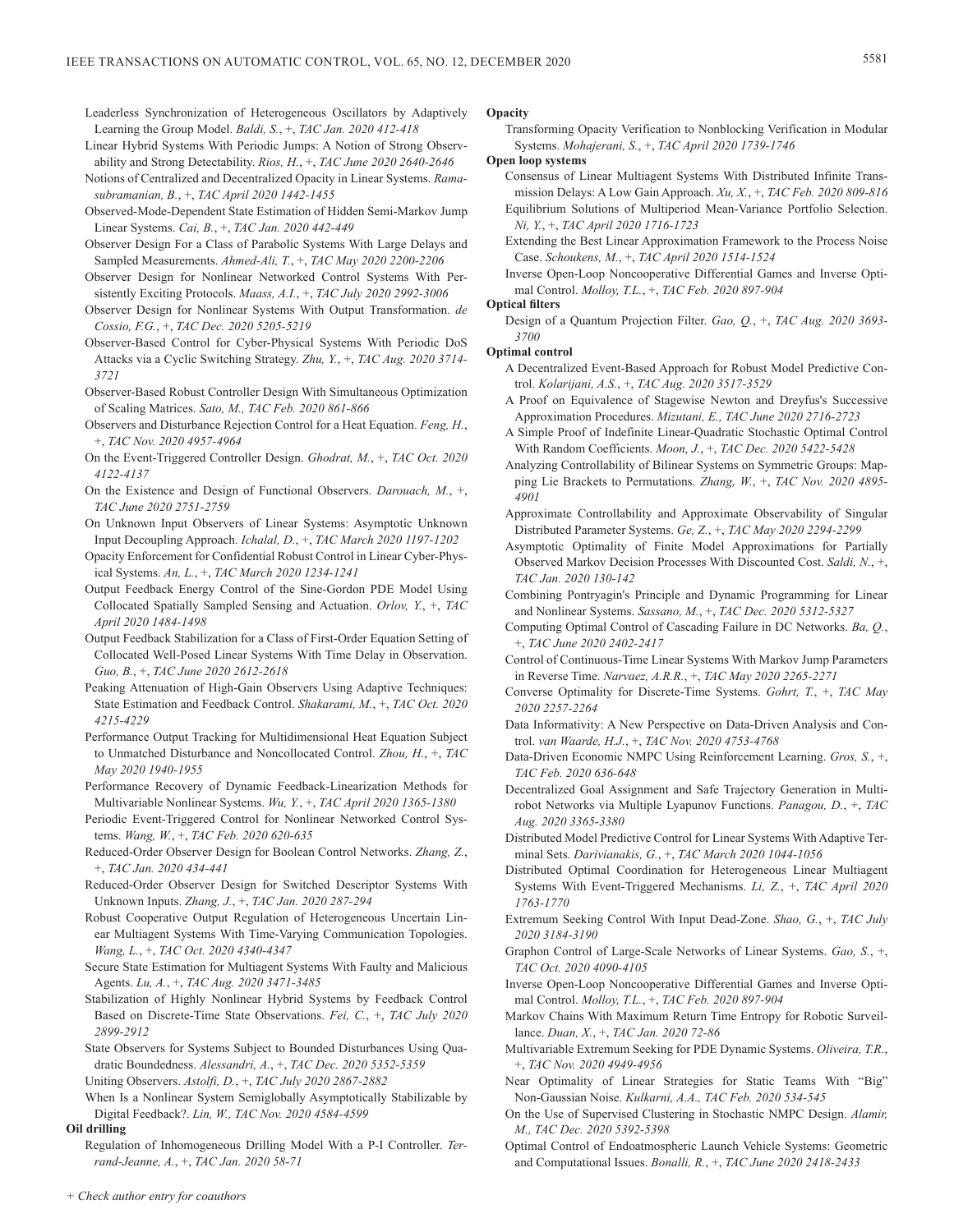- Optimal Control of Polynomial Hybrid Systems via Convex Relaxations. *Zhao, P.*, +, *TAC May 2020 2062-2077*
- Optimal Event-Triggered Control of Nondeterministic Linear Systems. *Maity, D.*, +, *TAC Feb. 2020 604-619*
- Optimal Local and Remote Controllers With Unreliable Uplink Channels: An Elementary Proof. *Afshari, M.*, +, *TAC Aug. 2020 3616-3622*
- Optimal Partial Feedback Attacks in Cyber-Physical Power Systems. *Wu, G.*, +, *TAC Sept. 2020 3919-3926*
- Optimal Secure Control With Linear Temporal Logic Constraints. *Niu, L.*, +, *TAC June 2020 2434-2449*
- Optimality and Passivity of Input-Quadratic Nonlinear Systems. *Sassano, M.*, +, *TAC Aug. 2020 3229-3240*
- Output Tracking of Boolean Control Networks. *Zhang, X.*, +, *TAC June 2020 2730-2735*
- Over-Approximation of Fluid Models. *Tschaikowski, M., TAC March 2020 999-1013*
- Quadratic Optimal Control of Linear Complementarity Systems: First-Order Necessary Conditions and Numerical Analysis. *Vieira, A.*, +, *TAC June 2020 2743-2750*
- Self-Learning Optimal Regulation for Discrete-Time Nonlinear Systems Under Event-Driven Formulation. *Wang, D.*, +, *TAC March 2020 1272- 1279*
- Sensitivity-Based Warmstarting for Nonlinear Model Predictive Control With Polyhedral State and Control Constraints. *Liao-McPherson, D.*, +, *TAC Oct. 2020 4288-4294*
- Set-Valued Feedback Control and Its Application to Event-Triggered Sampled-Data Systems. *Jiang, Y.*, +, *TAC Nov. 2020 4965-4972*
- State-Constrained Nonlinear *L*2-Gain Control. *Wu, J.*, +, *TAC Feb. 2020 771- 777*
- Stochastic Control and Nonequilibrium Thermodynamics: Fundamental Limits. *Chen, Y.*, +, *TAC July 2020 2979-2991*
- Sub-Riemannian Geodesics in  $SU(n/S(U(n-1 \times U(1)))$  and Optimal Control of Three Level Quantum Systems. *Albertini, F.*, +, *TAC March 2020 1176- 1191*
- Symmetry Reduction in Optimal Control of Multiagent Systems on Lie Groups. *Colombo, L.J.*, +, *TAC Nov. 2020 4973-4980*

Variational Integrators for Dissipative Systems. *Limebeer, D.J.N.*, +, *TAC April 2020 1381-1396*

## **Optimization**

- *p*-Safe Analysis of Stochastic Hybrid Processes. *Wisniewski, R.*, +, *TAC Dec. 2020 5220-5235*
- A Fast Distributed Asynchronous Newton-Based Optimization Algorithm. *Mansoori, F.*, +, *TAC July 2020 2769-2784*
- A Generalized Framework For Kullback–Leibler Markov Aggregation. *Amjad, R.A.*, +, *TAC July 2020 3068-3075*
- A Proximal Diffusion Strategy for Multiagent Optimization With Sparse Affine Constraints. *Alghunaim, S.A.*, +, *TAC Nov. 2020 4554-4567*
- A Set-Membership Approach to Event-Triggered Filtering for General Nonlinear Systems Over Sensor Networks. *Ding, D.*, +, *TAC April 2020 1792- 1799*
- A Smooth Double Proximal Primal-Dual Algorithm for a Class of Distributed Nonsmooth Optimization Problems. *Wei, Y.*, +, *TAC April 2020 1800- 1806*
- A Stabilization Framework for the Output Regulation of Rational Nonlinear Systems. *Castro, R.d.S.*, +, *TAC Nov. 2020 4860-4865*
- A Topology for Team Policies and Existence of Optimal Team Policies in Stochastic Team Theory. *Saldi, N., TAC Jan. 2020 310-317*
- Achieving Linear Convergence in Distributed Asynchronous Multiagent Optimization. *Tian, Y.*, +, *TAC Dec. 2020 5264-5279*
- An  $H_i/H_{\infty}$  Optimization Approach to Event-Triggered Fault Detection for Linear Discrete Time Systems. *Zhong, M.*, +, *TAC Oct. 2020 4464-4471*
- An Explicit Reference Governor for the Intersection of Concave Constraints. *Hosseinzadeh, M.*, +, *TAC Jan. 2020 1-11*
- An Online Approach to Physical Watermark Design. *Liu, H.*, +, *TAC Sept. 2020 3895-3902*

Combining Linear Algebra and Numerical Optimization for Gray-Box Affine State-Space Model Identification. *Prot, O.*, +, *TAC Aug. 2020 3272-3285*

- Computing Optimal Control of Cascading Failure in DC Networks. *Ba, Q.*, +, *TAC June 2020 2402-2417*
- Constrained Search via Penalization for Continuous Simulation Optimization. *Hu, L.*, +, *TAC Nov. 2020 4741-4752*
- Continuous-Time Accelerated Methods via a Hybrid Control Lens. *Kolarijani, A.S.*, +, *TAC Aug. 2020 3425-3440*
- Control-Oriented Learning on the Fly. *Ornik, M.*, +, *TAC Nov. 2020 4800- 4807*
- Decentralized Optimization Over Time-Varying Directed Graphs With Row and Column-Stochastic Matrices. *Saadatniaki, F.*, +, *TAC Nov. 2020 4769- 4780*
- Distributed Coupled Multiagent Stochastic Optimization. *Alghunaim, S.A.*, +, *TAC Jan. 2020 175-190*
- Distributed Finite-Time Optimization for Integrator Chain Multiagent Systems With Disturbances. *Wang, X.*, +, *TAC Dec. 2020 5296-5311*
- Distributed Kalman Filters With State Equality Constraints: Time-Based and Event-Triggered Communications. *He, X.*, +, *TAC Jan. 2020 28-43*
- Distributed Model Predictive Control for Linear Systems With Adaptive Terminal Sets. *Darivianakis, G.*, +, *TAC March 2020 1044-1056*
- Distributed Smooth Convex Optimization With Coupled Constraints. *Liang, S.*, +, *TAC Jan. 2020 347-353*
- Distributed Stochastic Approximation Algorithm With Expanding Truncations. *Lei, J.*, +, *TAC Feb. 2020 664-679*
- Economic Model Predictive Control for Time-Varying Cost and Peak Demand Charge Optimization. *Risbeck, M.J.*, +, *TAC July 2020 2957-2968*
- Efficient Simulation Budget Allocation With Bound Information. *Li, H.*, +, *TAC Jan. 2020 207-222*
- Finding the Equilibrium for Continuous Constrained Markov Games Under the Average Criteria. *Jiang, X.*, +, *TAC Dec. 2020 5399-5406*
- Gradient-Based Discrete-Time Concurrent Learning for Standalone Function Approximation. *Djaneye-Boundjou, O.*, +, *TAC Feb. 2020 749-756*
- Guest Editorial: Special Issue on Security and Privacy of Distributed Algorithms and Network Systems. *Chen, Z.*, +, *TAC Sept. 2020 3725-3727*
- Minimum Cost Feedback Selection in Structured Systems: Hardness and Approximation Algorithm. *Joshi, A.*, +, *TAC Dec. 2020 5517-5524*
- Minimum-Energy Distributed Consensus Control of Multiagent Systems: A Network Approximation Approach. *Chen, F.*, +, *TAC March 2020 1144- 1159*
- Near Optimality of Linear Strategies for Static Teams With "Big" Non-Gaussian Noise. *Kulkarni, A.A., TAC Feb. 2020 534-545*
- On the Dynamics of Distributed Energy Adoption: Equilibrium, Stability, and Limiting Capacity. *Sun, T.*, +, *TAC Jan. 2020 102-114*
- On the LQG Game With Nonclassical Information Pattern Using a Direct Solution Method. *Clemens, J.W.*, +, *TAC May 2020 2078-2093*
- Optimal Secure Control With Linear Temporal Logic Constraints. *Niu, L.*, +, *TAC June 2020 2434-2449*
- Performance Improvement via Iterative Connection of Passive Systems. *Urata, K.*, +, *TAC March 2020 1325-1332*
- Quantum State Filter With Disturbance and Noise. *Zhang, J.*, +, *TAC July 2020 2856-2866*
- Randomized Gradient-Free Distributed Optimization Methods for a Multiagent System With Unknown Cost Function. *Pang, Y.*, +, *TAC Jan. 2020 333-340*
- RBFNN-Based Minimum Entropy Filtering for a Class of Stochastic Nonlinear Systems. *Yin, X.*, +, *TAC Jan. 2020 376-381*
- Reduced-Order *H*<sub>∞</sub> Filter Design for Delta Operator Systems Over Multiple Frequency Intervals. *Yang, H.*, +, *TAC Dec. 2020 5376-5383*
- Remote State Estimation With Stochastic Event-Triggered Sensor Schedule and Packet Drops. *Xu, L.*, +, *TAC Nov. 2020 4981-4988*
- Renewal Monte Carlo: Renewal Theory-Based Reinforcement Learning. *Subramanian, J.*, +, *TAC Aug. 2020 3663-3670*
- Resilient Distributed Optimization Algorithm Against Adversarial Attacks. *Zhao, C.*, +, *TAC Oct. 2020 4308-4315*
- Riemannian Optimal Identification Method for Linear Systems With Symmetric Positive-Definite Matrix. *Sato, K.*, +, *TAC Nov. 2020 4493-4508*
- Stochastic Control of Multidimensional Systems With Relative Optimization. *Cao, X., TAC May 2020 1886-1900*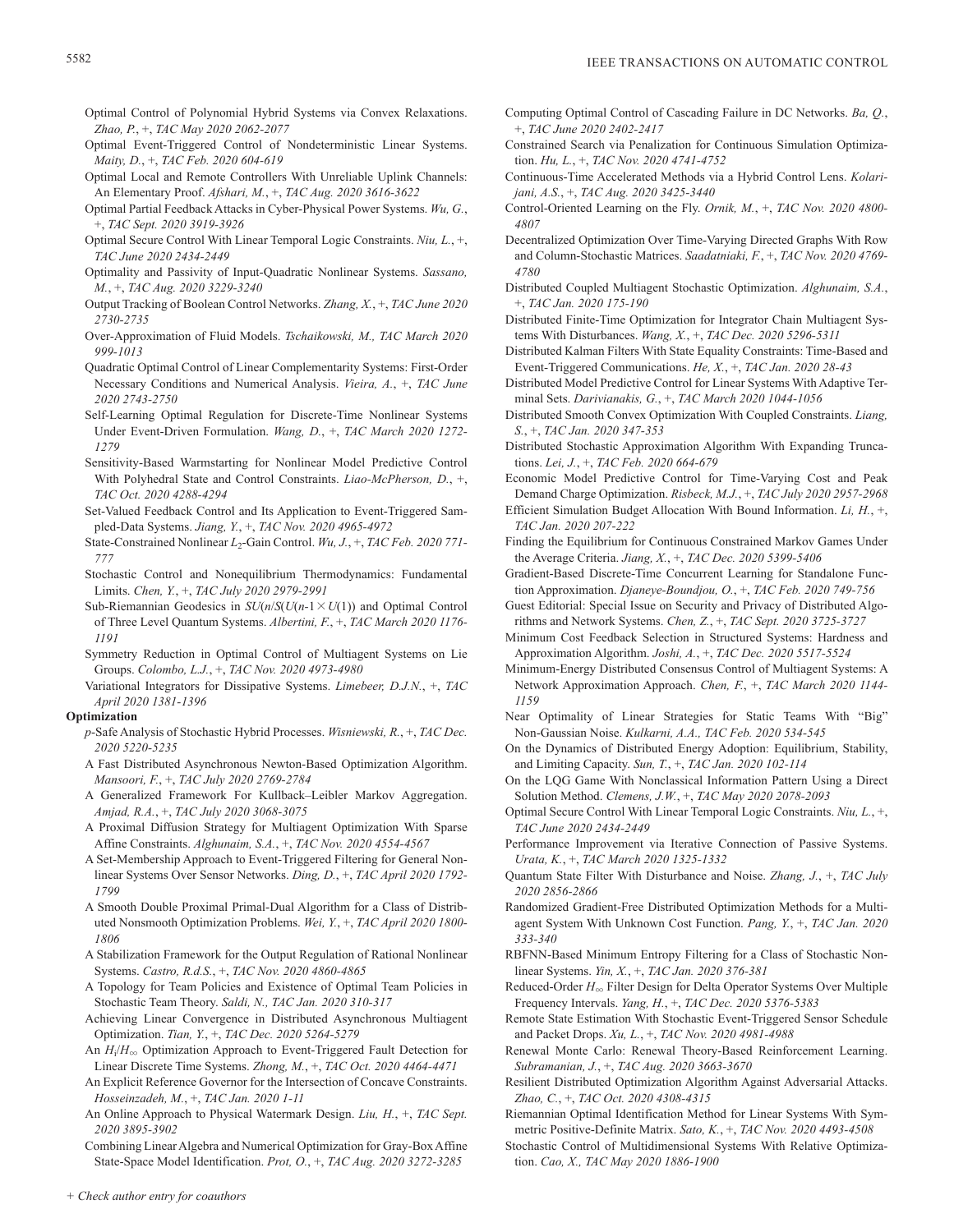Whittle Index Policy for Dynamic Multichannel Allocation in Remote State Estimation. *Wang, J.*, +, *TAC Feb. 2020 591-603*

## **Oscillations**

Global Analysis of Synchronization Performance for Power Systems: Bridging the Theory-Practice Gap. *Paganini, F.*, +, *TAC July 2020 3007-3022* **Oscillators**

- An Attack-Resilient Pulse-Based Synchronization Strategy for General Connected Topologies. *Wang, Z.*, +, *TAC Sept. 2020 3784-3799*
- Orbital Stability Analysis for Perturbed Nonlinear Systems and Natural Entrainment via Adaptive Andronov–Hopf Oscillator. *Zhao, J.*, +, *TAC Jan. 2020 87-101*

Synchronization of Kuramoto Oscillators: A Regional Stability Framework. *Zhu, L.*, +, *TAC Dec. 2020 5070-5082*

#### **Output feedback**

Output Feedback Approximation-Free Prescribed Performance Tracking Control for Uncertain MIMO Nonlinear Systems. *Dimanidis, I.S.*, +, *TAC Dec. 2020 5058-5069*

## **P**

## **Parabolic equations**

- An LMI Approach to Stability Analysis of Coupled Parabolic Systems. *Wakaiki, M., TAC Jan. 2020 404-411*
- Backstepping Control of Coupled Linear Parabolic PDEs With Space and Time Dependent Coefficients. *Kerschbaum, S.*, +, *TAC July 2020 3060- 3067*
- Fredholm Backstepping Control of Coupled Linear Parabolic PDEs With Input and Output Delays. *Deutscher, J.*, +, *TAC July 2020 3128-3135*
- Multivariable Extremum Seeking for PDE Dynamic Systems. *Oliveira, T.R.*, +, *TAC Nov. 2020 4949-4956*
- Reduced Order Controller Design for Robust Output Regulation. *Paunonen, L.*, +, *TAC June 2020 2480-2493*
- Robust Output Regulation by State Feedback Control for Coupled Linear Parabolic PIDEs. *Deutscher, J.*, +, *TAC May 2020 2207-2214*

Stochastic Control and Nonequilibrium Thermodynamics: Fundamental Limits. *Chen, Y.*, +, *TAC July 2020 2979-2991*

## **Parameter estimation**

Adaptive Control by Regulation-Triggered Batch Least Squares. *Karafyllis, I.*, +, *TAC July 2020 2842-2855*

- Adaptive Event-Triggered Control of Nonlinear Systems With Controller and Parameter Estimator Triggering. *Huang, J.*, +, *TAC Jan. 2020 318-324*
- Combining Linear Algebra and Numerical Optimization for Gray-Box Affine State-Space Model Identification. *Prot, O.*, +, *TAC Aug. 2020 3272-3285*
- Constrained Subspace Method for the Identification of Structured State-Space Models (COSMOS). *Yu, C.*, +, *TAC Oct. 2020 4201-4214*
- Identification of Linear Models From Quantized Data: A Midpoint-Projection Approach. *Risuleo, R.S.*, +, *TAC July 2020 2801-2813*

Interval Error Correction Auxiliary Model Based Gradient Iterative Algorithms for Multirate ARX Models. *Chen, J.*, +, *TAC Oct. 2020 4385-4392*

Inverse Open-Loop Noncooperative Differential Games and Inverse Optimal Control. *Molloy, T.L.*, +, *TAC Feb. 2020 897-904*

- Koopman-Based Lifting Techniques for Nonlinear Systems Identification. *Mauroy, A.*, +, *TAC June 2020 2550-2565*
- On Robust Parameter Estimation in Finite-Time Without Persistence of Excitation. *Wang, J.*, +, *TAC April 2020 1731-1738*
- Realization of Reachability for the Control of a Class of Nonlinear Systems. *Chai, Y.*, +, *TAC March 2020 1073-1088*
- Set Membership Identification of Linear Systems With Guaranteed Simulation Accuracy. *Lauricella, M.*, +, *TAC Dec. 2020 5189-5204*

UD-Based Pairwise and MIMO Kalman-Like Filtering for Estimation of Econometric Model Structures. *Kulikova, M.V.*, +, *TAC Oct. 2020 4472- 4479*

## **Partial differential equations**

Adding Integral Action for Open-Loop Exponentially Stable Semigroups and Application to Boundary Control of PDE Systems. *Terrand-Jeanne, A.*, +, *TAC Nov. 2020 4481-4492*

Algorithm to Compute Nonlinear Partial Observer Normal Form With Multiple Outputs. *Saadi, W.*, +, *TAC June 2020 2700-2707*

- An LMI Approach to Stability Analysis of Coupled Parabolic Systems. *Wakaiki, M., TAC Jan. 2020 404-411*
- Analysis of the Existence of Equilibrium Profiles in Nonisothermal Axial Dispersion Tubular Reactors. *Hastir, A.*, +, *TAC April 2020 1525-1536*
- Backstepping Control of Coupled Linear Parabolic PDEs With Space and Time Dependent Coefficients. *Kerschbaum, S.*, +, *TAC July 2020 3060- 3067*
- Combining Pontryagin's Principle and Dynamic Programming for Linear and Nonlinear Systems. *Sassano, M.*, +, *TAC Dec. 2020 5312-5327*
- Disturbance Attenuation by Measurement Feedback in Nonlinear Systems via Immersion and Algebraic Conditions. *Mylvaganam, T.*, +, *TAC Feb. 2020 854-860*
- Fredholm Backstepping Control of Coupled Linear Parabolic PDEs With Input and Output Delays. *Deutscher, J.*, +, *TAC July 2020 3128-3135*
- Gradient Flow Algorithms for Density Propagation in Stochastic Systems. *Caluya, K.F.*, +, *TAC Oct. 2020 3991-4004*
- Inner-Approximating Reachable Sets for Polynomial Systems With Time-Varying Uncertainties. *Xue, B.*, +, *TAC April 2020 1468-1483*
- Linear Quadratic Mean Field Games: Asymptotic Solvability and Relation to the Fixed Point Approach. *Huang, M.*, +, *TAC April 2020 1397-1412*
- Mean Field Games With Parametrized Followers. *Bensoussan, A.*, +, *TAC Jan. 2020 12-27*
- Multivariable Extremum Seeking for PDE Dynamic Systems. *Oliveira, T.R.*, +, *TAC Nov. 2020 4949-4956*
- Observers and Disturbance Rejection Control for a Heat Equation. *Feng, H.*, +, *TAC Nov. 2020 4957-4964*
- Output Feedback Energy Control of the Sine-Gordon PDE Model Using Collocated Spatially Sampled Sensing and Actuation. *Orlov, Y.*, +, *TAC April 2020 1484-1498*
- Output Feedback Stabilization for a Class of First-Order Equation Setting of Collocated Well-Posed Linear Systems With Time Delay in Observation. *Guo, B.*, +, *TAC June 2020 2612-2618*
- Proper Orthogonal Decomposition Method to Nonlinear Filtering Problems in Medium-High Dimension. *Wang, Z.*, +, *TAC April 2020 1613-1624*
- Reduced Order Controller Design for Robust Output Regulation. *Paunonen, L.*, +, *TAC June 2020 2480-2493*
- Robust Output Regulation by State Feedback Control for Coupled Linear Parabolic PIDEs. *Deutscher, J.*, +, *TAC May 2020 2207-2214*
- Singularities and Moments of Nonlinear Systems. *Padoan, A.*, +, *TAC Aug. 2020 3647-3654*
- Stability Analysis for a Class of Linear  $2 \times 2$  Hyperbolic PDEs Using a Backstepping Transform. *Bou Saba, D.*, +, *TAC July 2020 2941-2956*

Stability Analysis of Linear Partial Differential Equations With Generalized Energy Functions. *Gahlawat, A.*, +, *TAC May 2020 1924-1939*

Well-Posedness of Time-Varying Linear Systems. *Kurula, M., TAC Oct. 2020 4075-4089*

#### **Path planning**

Dynamic Attitude Planning for Trajectory Tracking in Thrust-Vectoring UAVs. *Invernizzi, D.*, +, *TAC Jan. 2020 453-460*

#### **Pattern classification**

Interaction-Based Distributed Learning in Cyber-Physical and Social Networks. *Sasso, F.*, +, *TAC Jan. 2020 223-236*

#### **Pattern clustering**

Clustering-Based Model Reduction of Laplacian Dynamics With Weakly Connected Topology. *Cheng, X.*, +, *TAC Oct. 2020 4393-4399*

Structuring Multilevel Discrete-Event Systems With Dependence Structure Matrices. *Goorden, M.*, +, *TAC April 2020 1625-1639*

## **PD control**

Realization of Reachability for the Control of a Class of Nonlinear Systems. *Chai, Y.*, +, *TAC March 2020 1073-1088*

#### **Pendulums**

Global Sliding Mode Observers for Some Uncertain Mechanical Systems. *Apaza-Perez, W.A.*, +, *TAC March 2020 1348-1355*

- Stabilization of Linear Systems by Pulsewidth Modulation of Switching Actuators. *Komaee, A., TAC May 2020 1969-1984*
- Switching-Like Event-Triggered Control for Networked Control Systems Under Malicious Denial of Service Attacks. *Peng, C.*, +, *TAC Sept. 2020 3943-3949*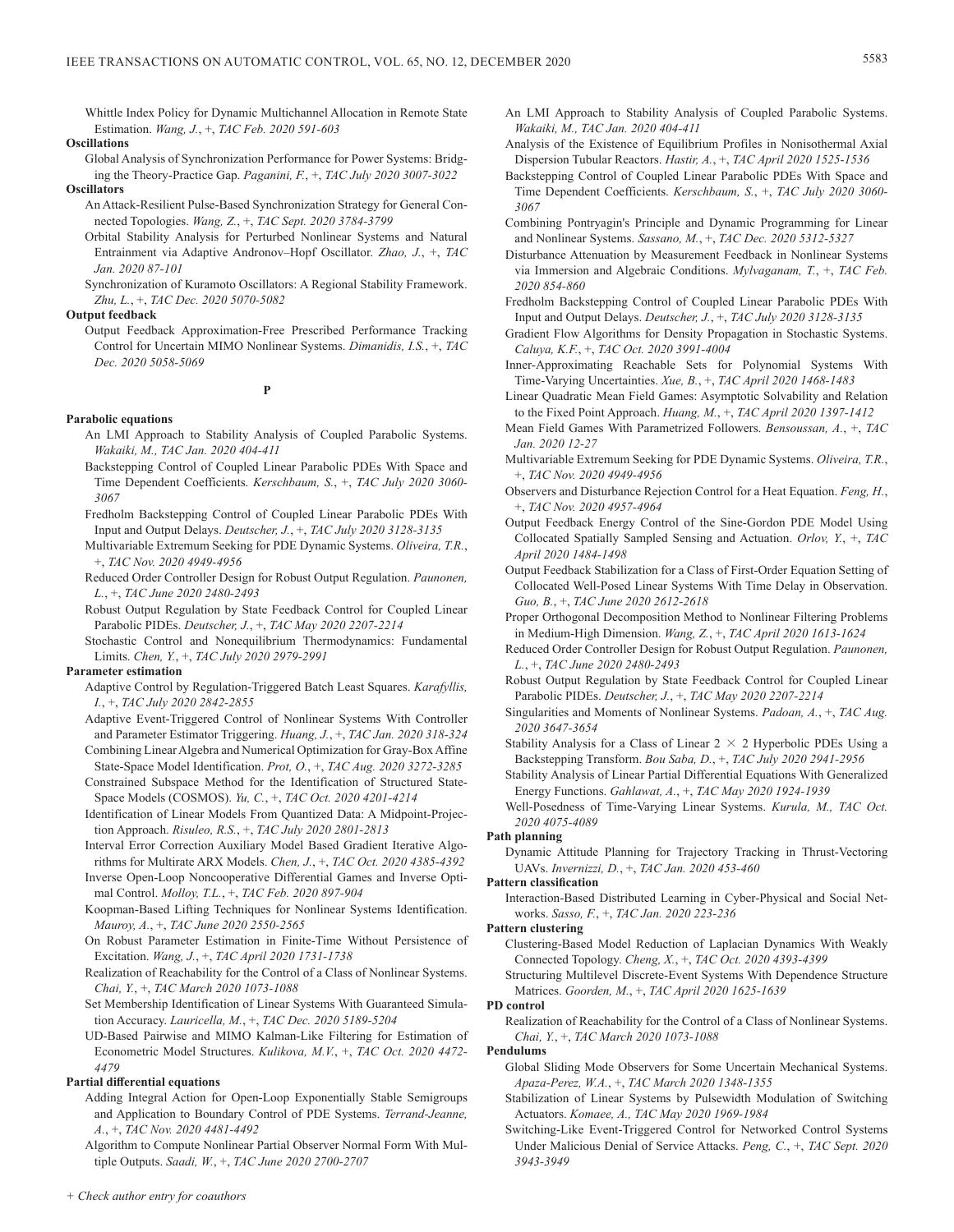## **Performance index**

On the LQG Game With Nonclassical Information Pattern Using a Direct Solution Method. *Clemens, J.W.*, +, *TAC May 2020 2078-2093*

#### **Periodic control**

- A Note on Uniform Exponential Stability of Linear Periodic Time-Varying Systems. *Vrabel, R., TAC April 2020 1647-1651*
- Analysis and Design of Continuous-Time Multivariable Periodic Controllers: AnH3/LTR-Based Approach. *Deshmukh, A.*, +, *TAC Aug. 2020 3608-3615*
- Lyapunov Event-Triggered Stabilization With a Known Convergence Rate. *Proskurnikov, A.V.*, +, *TAC Feb. 2020 507-521*
- On the Existence and Uniqueness of Poincaré Maps for Systems With Impulse Effects. *Goodman, J.R.*, +, *TAC April 2020 1815-1821*

## **Permanent magnet motors**

Semiglobal Finite-Time Trajectory Tracking Realization for Disturbed Nonlinear Systems via Higher-Order Sliding Modes. *Zhang, C.*, +, *TAC May 2020 2185-2191*

## **Perturbation**

Corrections to "Stochastic Stability of Perturbed Learning Automata in Positive-Utility Games" [Nov 19 4454-4469]. *Chasparis, G.C., TAC April 2020 1822*

## **Perturbation methods**

- A New Varying-Gain-Exponent-Based Differentiator/Observer: An Efficient Balance Between Linear and Sliding-Mode Algorithms. *Ghanes, M.*, +, *TAC Dec. 2020 5407-5414*
- Static Sliding Mode Control of Systems With Arbitrary Relative Degree by Using Artificial Delay. *Xu, J.*, +, *TAC Dec. 2020 5464-5471*

#### **Perturbation techniques**

- Behavior of*n*Infinite Chains of Kinematic Points With the Immediate-Neighbors Interaction Dynamics. *Athalye, C.D.*, +, *TAC July 2020 2929-2940* Control-Oriented Learning on the Fly. *Ornik, M.*, +, *TAC Nov. 2020 4800-*
- *4807*
- Higher Order Sliding Mode Control Using Discontinuous Integral Action. *Cruz-Zavala, E.*, +, *TAC Oct. 2020 4316-4323*
- Input-to-State Stability of a Clamped-Free Damped String in the Presence of Distributed and Boundary Disturbances. *Lhachemi, H.*, +, *TAC March 2020 1248-1255*
- Orbital Stability Analysis for Perturbed Nonlinear Systems and Natural Entrainment via Adaptive Andronov–Hopf Oscillator. *Zhao, J.*, +, *TAC Jan. 2020 87-101*
- The Implicit Discretization of the Supertwisting Sliding-Mode Control Algorithm. *Brogliato, B.*, +, *TAC Aug. 2020 3707-3713*
- Well-Posedness of Time-Varying Linear Systems. *Kurula, M., TAC Oct. 2020 4075-4089*

## **Perturbation theory**

Singular Perturbation Analysis of a Coupled System Involving the Wave Equation. *Cerpa, E.*, +, *TAC Nov. 2020 4846-4853*

#### **Petri nets**

- An Approach to Improve Permissiveness of Supervisors for GMECs in Time Petri Net Systems. *Li, L.*, +, *TAC Jan. 2020 237-251*
- Computation of Admissible Marking Sets in Weighted Synchronization-Free Petri Nets by Dynamic Programming. *Ma, Z.*, +, *TAC June 2020 2662- 2669*
- Critical Observability for Automata and Petri Nets. *Masopust, T., TAC Jan. 2020 341-346*
- Divergence Properties of Labeled Petri Nets and Their Relevance for Diagnosability Analysis. *Giua, A.*, +, *TAC July 2020 3092-3097*
- Marking Estimation in a Class of Time Labeled Petri Nets. *Ma, Z.*, +, *TAC Feb. 2020 493-506*
- On Liveness Enforcing Supervisory Policies for Arbitrary Petri Nets. *Chen, C.*, +, *TAC Dec. 2020 5236-5247*
- Steady State Analysis of Flexible Nets. *Julvez, J.*, +, *TAC June 2020 2510- 2525*

Structural Controller for Logical Expression of Linear Constraints on Petri Nets. *Luo, J.*, +, *TAC Jan. 2020 397-403*

#### **PI control**

Regulation of Inhomogeneous Drilling Model With a P-I Controller. *Terrand-Jeanne, A.*, +, *TAC Jan. 2020 58-71*

## **Piecewise linear techniques**

- Observer-Based Control for Cyber-Physical Systems With Periodic DoS Attacks via a Cyclic Switching Strategy. *Zhu, Y.*, +, *TAC Aug. 2020 3714- 3721*
- Sensitivity to Cumulative Perturbations for a Class of Piecewise Constant Hybrid Systems. *Sharifnassab, A.*, +, *TAC March 2020 1057-1072*

**Piecewise polynomial techniques**

Safe Controller Synthesis for Data-Driven Differential Inclusions. *Ahmadi, M.*, +, *TAC Nov. 2020 4934-4940*

## **Poincare mapping**

On the Existence and Uniqueness of Poincaré Maps for Systems With Impulse Effects. *Goodman, J.R.*, +, *TAC April 2020 1815-1821*

## **Poles and zeros** On Unknown Input Observers of Linear Systems: Asymptotic Unknown

Input Decoupling Approach. *Ichalal, D.*, +, *TAC March 2020 1197-1202*

## **Polynomials**

- Asynchronous Filtering for Delayed Markovian Jump Systems via Homogeneous Polynomial Approach. *Li, F.*, +, *TAC May 2020 2163-2170*
- Average Consensus by Graph Filtering: New Approach, Explicit Convergence Rate, and Optimal Design. *Yi, J.*, +, *TAC Jan. 2020 191-206*
- Blind Learning of Tree Network Topologies in the Presence of Hidden Nodes. *Sepehr, F.*, +, *TAC March 2020 1014-1028*
- Efficient Liveness Assessment for Traffic States in Open, Irreversible, Dynamically Routed, Zone-Controlled Guidepath-Based Transport Systems. *Reveliotis, S.*, +, *TAC July 2020 2883-2898*
- Inner-Approximating Reachable Sets for Polynomial Systems With Time-Varying Uncertainties. *Xue, B.*, +, *TAC April 2020 1468-1483*
- Necessary and Sufficient Conditions for 2*p*th Moment Stability of Several Classes of Linear Stochastic Systems. *Luo, S.*, +, *TAC July 2020 3084- 3091*
- Necessary and Sufficient Topological Conditions for Identifiability of Dynamical Networks. *van Waarde, H.J.*, +, *TAC Nov. 2020 4525-4537*
- On Algebraic Proofs of Stability for Homogeneous Vector Fields. *Ahmadi, A.A.*, +, *TAC Jan. 2020 325-332*
- Optimal Control of Polynomial Hybrid Systems via Convex Relaxations. *Zhao, P.*, +, *TAC May 2020 2062-2077*
- Quasi-Polynomial-Based Robust Stability of Time-Delay Systems Can be Less Conservative Than Lyapunov–Krasovskii Approaches. *Angulo, S.*, +, *TAC July 2020 3164-3169*
- Regional Stabilization of Input-Delayed Uncertain Nonlinear Polynomial Systems. *Coutinho, D.*, +, *TAC May 2020 2300-2307*
- Robust Output Regulation by State Feedback Control for Coupled Linear Parabolic PIDEs. *Deutscher, J.*, +, *TAC May 2020 2207-2214*
- Stability Analysis of Linear Coupled Differential-Difference Systems With General Distributed Delays. *Feng, Q.*, +, *TAC March 2020 1356-1363*
- Stability Analysis of Linear Partial Differential Equations With Generalized Energy Functions. *Gahlawat, A.*, +, *TAC May 2020 1924-1939*
- Structured Feedback Synthesis for Stability and Performance of Switched Systems. *Chesi, G.*, +, *TAC Nov. 2020 4695-4709*

## **Position control**

- Distributed Leader–Follower Affine Formation Maneuver Control for High-Order Multiagent Systems. *Chen, L.*, +, *TAC Nov. 2020 4941-4948*
- Dynamic Modularity Approach to Adaptive Control of Robotic Systems With Closed Architecture. *Wang, H.*, +, *TAC June 2020 2760-2767*
- Leader-Following Consensus for a Class of Multiple Robot Manipulators over Switching Networks by Distributed Position Feedback Control. *He, C.*, +, *TAC Feb. 2020 890-896*
- Limit-Cycle-Based Design of Formation Control for Mobile Agents. *Wang, C.*, +, *TAC Aug. 2020 3530-3543*
- Ratio-of-Distance Rigidity Theory With Application to Similar Formation Control. *Cao, K.*, +, *TAC June 2020 2598-2611*
- Trajectory-Constrained Collective Circular Motion With Different Phase Arrangements. *Jain, A.*, +, *TAC May 2020 2237-2244*

#### **Power control**

Output Feedback Energy Control of the Sine-Gordon PDE Model Using Collocated Spatially Sampled Sensing and Actuation. *Orlov, Y.*, +, *TAC April 2020 1484-1498*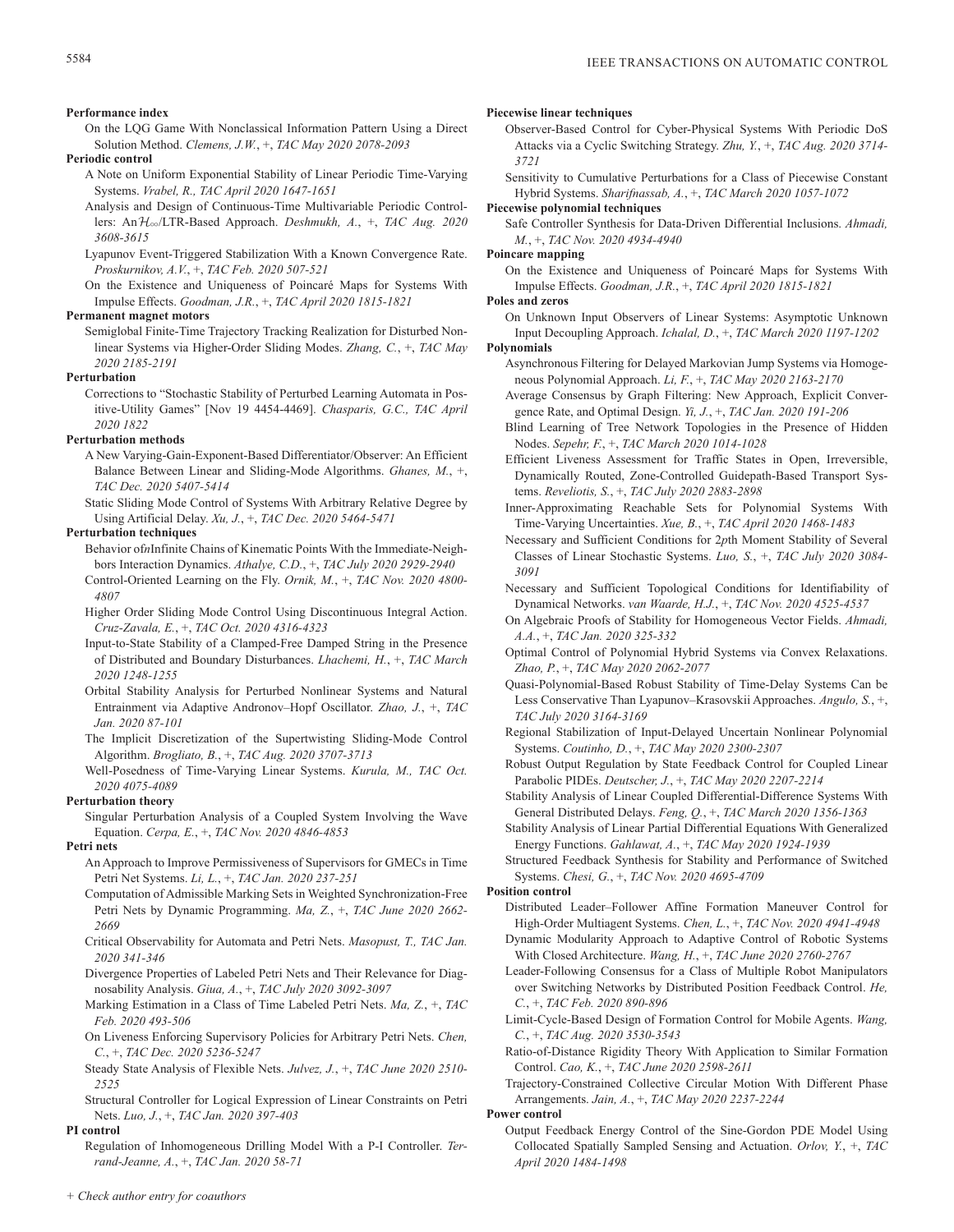Online Stochastic Optimization of Networked Distributed Energy Resources. *Zhou, X.*, +, *TAC June 2020 2387-2401*

## **Power distribution economics**

On the Dynamics of Distributed Energy Adoption: Equilibrium, Stability, and Limiting Capacity. *Sun, T.*, +, *TAC Jan. 2020 102-114*

Online Stochastic Optimization of Networked Distributed Energy Resources. *Zhou, X.*, +, *TAC June 2020 2387-2401*

## **Power engineering computing**

Detection of Covert Cyber-Attacks in Interconnected Systems: A Distributed Model-Based Approach. *Barboni, A.*, +, *TAC Sept. 2020 3728-3741*

Optimal Partial Feedback Attacks in Cyber-Physical Power Systems. *Wu, G.*, +, *TAC Sept. 2020 3919-3926*

## **Power generation control**

Online Stochastic Optimization of Networked Distributed Energy Resources. *Zhou, X.*, +, *TAC June 2020 2387-2401*

#### **Power generation economics**

On the Dynamics of Distributed Energy Adoption: Equilibrium, Stability, and Limiting Capacity. *Sun, T.*, +, *TAC Jan. 2020 102-114*

Online Stochastic Optimization of Networked Distributed Energy Resources. *Zhou, X.*, +, *TAC June 2020 2387-2401*

## **Power grids**

Global Analysis of Synchronization Performance for Power Systems: Bridging the Theory-Practice Gap. *Paganini, F.*, +, *TAC July 2020 3007-3022*

Online Stochastic Optimization of Networked Distributed Energy Resources. *Zhou, X.*, +, *TAC June 2020 2387-2401*

#### **Power markets**

On the Dynamics of Distributed Energy Adoption: Equilibrium, Stability, and Limiting Capacity. *Sun, T.*, +, *TAC Jan. 2020 102-114*

#### **Power system control**

- Computing Optimal Control of Cascading Failure in DC Networks. *Ba, Q.*, +, *TAC June 2020 2402-2417*
- Distributed Coupled Multiagent Stochastic Optimization. *Alghunaim, S.A.*, +, *TAC Jan. 2020 175-190*
- Distributed Robust Adaptive Frequency Control of Power Systems With Dynamic Loads. *Kim, H.*, +, *TAC Nov. 2020 4887-4894*
- Global Analysis of Synchronization Performance for Power Systems: Bridging the Theory-Practice Gap. *Paganini, F.*, +, *TAC July 2020 3007-3022*
- Multilevel Power-Imbalance Allocation Control for Secondary Frequency Control of Power Systems. *Xi, K.*, +, *TAC July 2020 2913-2928*
- Optimal Partial Feedback Attacks in Cyber-Physical Power Systems. *Wu, G.*, +, *TAC Sept. 2020 3919-3926*
- Output Feedback Energy Control of the Sine-Gordon PDE Model Using Collocated Spatially Sampled Sensing and Actuation. *Orlov, Y.*, +, *TAC April 2020 1484-1498*

#### **Power system economics**

Multilevel Power-Imbalance Allocation Control for Secondary Frequency Control of Power Systems. *Xi, K.*, +, *TAC July 2020 2913-2928*

## **Power system interconnection**

Centralized Versus Decentralized Detection of Attacks in Stochastic Interconnected Systems. *Anguluri, R.*, +, *TAC Sept. 2020 3903-3910*

#### **Power system security**

Actuator Security Indices Based on Perfect Undetectability: Computation, Robustness, and Sensor Placement. *Milosevic, J.*, +, *TAC Sept. 2020 3816- 3831*

Optimal Partial Feedback Attacks in Cyber-Physical Power Systems. *Wu, G.*, +, *TAC Sept. 2020 3919-3926*

#### **Power system stability**

A Tool for Analysis of Existence of Equilibria and Voltage Stability in Power Systems With Constant Power Loads. *Matveev, A.S.*, +, *TAC Nov. 2020 4726-4740*

- Distributed Robust Adaptive Frequency Control of Power Systems With Dynamic Loads. *Kim, H.*, +, *TAC Nov. 2020 4887-4894*
- Global Analysis of Synchronization Performance for Power Systems: Bridging the Theory-Practice Gap. *Paganini, F.*, +, *TAC July 2020 3007-3022*

Multilevel Power-Imbalance Allocation Control for Secondary Frequency Control of Power Systems. *Xi, K.*, +, *TAC July 2020 2913-2928*

Optimal Partial Feedback Attacks in Cyber-Physical Power Systems. *Wu, G.*, +, *TAC Sept. 2020 3919-3926*

## **Power system state estimation**

Secure State Estimation With Byzantine Sensors: A Probabilistic Approach. *Ren, X.*, +, *TAC Sept. 2020 3742-3757*

**Predictive control**

- A Bounded-Variable Least-Squares Solver Based on Stable QR Updates. *Saraf, N.*, +, *TAC March 2020 1242-1247*
- A Decentralized Event-Based Approach for Robust Model Predictive Control. *Kolarijani, A.S.*, +, *TAC Aug. 2020 3517-3529*
- A Nonlinear Model Predictive Control Framework Using Reference Generic Terminal Ingredients. *Kohler, J.*, +, *TAC Aug. 2020 3576-3583*
- Codesign of Event Trigger and Feedback Policy in Robust Model Predictive Control. *Liu, C.*, +, *TAC Jan. 2020 302-309*
- Constrained Adaptive Model-Predictive Control for a Class of Discrete-Time Linear Systems With Parametric Uncertainties. *Zhu, B.*, +, *TAC May 2020 2223-2229*
- Corrections to "Model Predictive Control for Stochastic Max-Plus Linear Systems With Chance Constraints,". *Boom, T.J.J.v.d.*, +, *TAC Feb. 2020 905-906*
- Data-Driven Economic NMPC Using Reinforcement Learning. *Gros, S.*, +, *TAC Feb. 2020 636-648*
- Distributed Model Predictive Control for Linear Systems With Adaptive Terminal Sets. *Darivianakis, G.*, +, *TAC March 2020 1044-1056*
- Economic Model Predictive Control for Time-Varying Cost and Peak Demand Charge Optimization. *Risbeck, M.J.*, +, *TAC July 2020 2957-2968*
- Lebesgue-Approximation Model Predictive Control of Nonlinear Sampled-Data Systems. *Tao, J.*, +, *TAC Oct. 2020 4047-4060*
- Model Predictive Tracking Control for Invariant Systems on Matrix Lie Groups via Stable Embedding Into Euclidean Spaces. *Chang, D.E.*, +, *TAC July 2020 3191-3198*
- On the Use of Supervised Clustering in Stochastic NMPC Design. *Alamir, M., TAC Dec. 2020 5392-5398*
- Optimal Construction of Koopman Eigenfunctions for Prediction and Control. *Korda, M.*, +, *TAC Dec. 2020 5114-5129*
- Parametric Optimization Based MPC for Systems of Systems With Affine Coordination Constraints. *Novoselnik, B.*, +, *TAC Feb. 2020 649-663*
- Robust Economic Model Predictive Control of Continuous-Time Epidemic Processes. *Watkins, N.J.*, +, *TAC March 2020 1116-1131*
- Sensitivity-Based Warmstarting for Nonlinear Model Predictive Control With Polyhedral State and Control Constraints. *Liao-McPherson, D.*, +, *TAC Oct. 2020 4288-4294*

#### **Pricing**

- Deep Teams: Decentralized Decision Making With Finite and Infinite Number of Agents. *Arabneydi, J.*, +, *TAC Oct. 2020 4230-4245*
- Economic Model Predictive Control for Time-Varying Cost and Peak Demand Charge Optimization. *Risbeck, M.J.*, +, *TAC July 2020 2957-2968* On the Dynamics of Distributed Energy Adoption: Equilibrium, Stability, and Limiting Capacity. *Sun, T.*, +, *TAC Jan. 2020 102-114*

## **Privacy**

Guest Editorial: Special Issue on Security and Privacy of Distributed Algorithms and Network Systems. *Chen, Z.*, +, *TAC Sept. 2020 3725-3727*

#### **Probabilistic logic**

- *p*-Safe Analysis of Stochastic Hybrid Processes. *Wisniewski, R.*, +, *TAC Dec. 2020 5220-5235*
- Compositional (In)Finite Abstractions for Large-Scale Interconnected Stochastic Systems. *Lavaei, A.*, +, *TAC Dec. 2020 5280-5295*

## **Probability**

- An Iterative Learning Control Algorithm With Gain Adaptation for Stochastic Systems. *Shen, D.*, +, *TAC March 2020 1280-1287*
- Analysis of Stochastic Approximation Schemes With Set-Valued Maps in the Absence of a Stability Guarantee and Their Stabilization. *Yaji, V.G.*, +, *TAC March 2020 1100-1115*
- Asymptotic Optimality of Finite Model Approximations for Partially Observed Markov Decision Processes With Discounted Cost. *Saldi, N.*, +, *TAC Jan. 2020 130-142*
- Asymptotical Stability of Probabilistic Boolean Networks With State Delays. *Zhu, S.*, +, *TAC April 2020 1779-1784*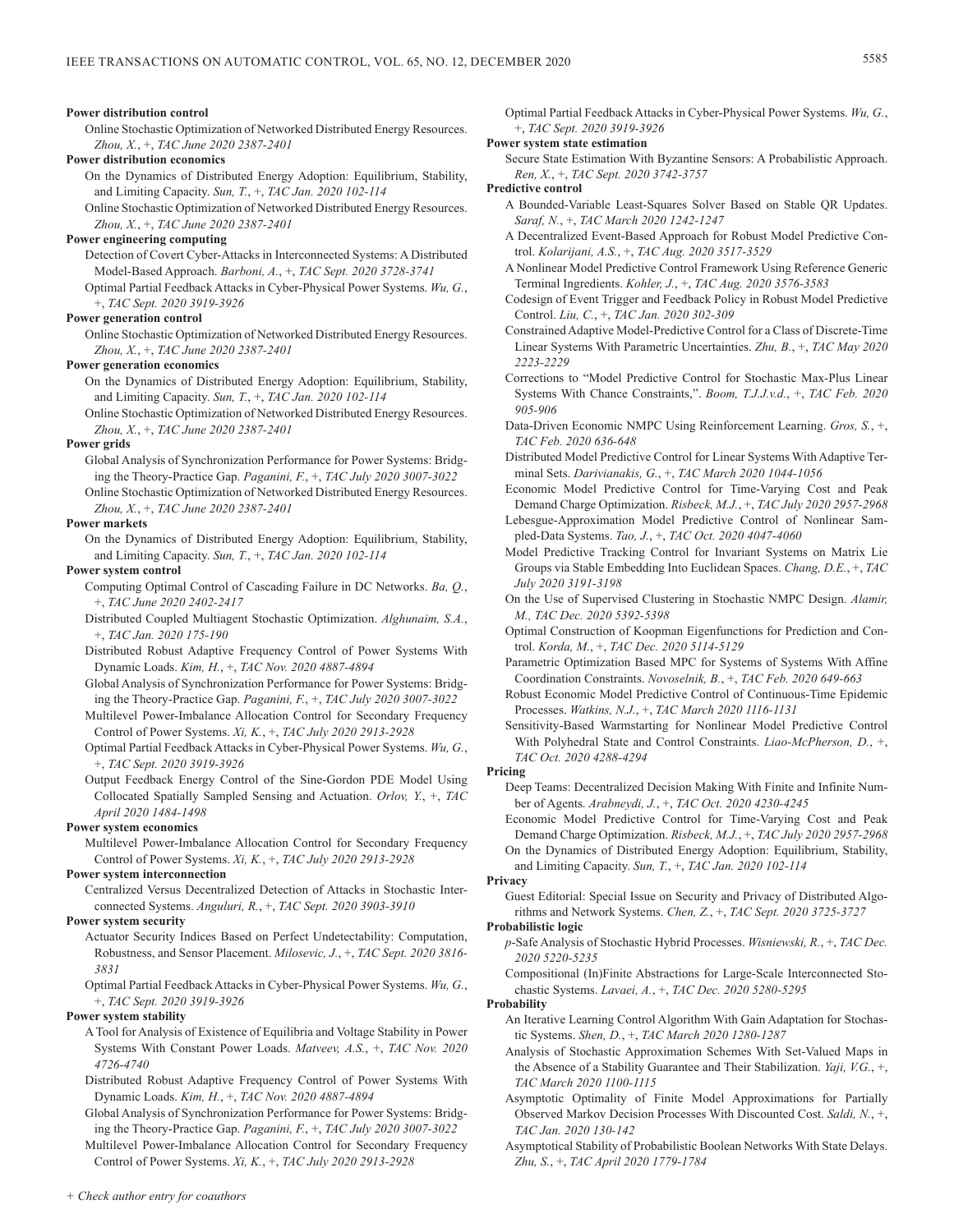Collective Stochastic Discrete Choice Problems: A Min-LQG Dynamic Game Formulation. *Salhab, R.*, +, *TAC Aug. 2020 3302-3316*

- Deep Teams: Decentralized Decision Making With Finite and Infinite Number of Agents. *Arabneydi, J.*, +, *TAC Oct. 2020 4230-4245*
- Distributed Second-Order Methods With Increasing Number of Working Nodes. *Jerinkic, N.K.*, +, *TAC Feb. 2020 846-853*
- Event-Triggered  $H_{\infty}$  Control of Networked Control Systems With Distributed Transmission Delay. *Yan, S.*, +, *TAC Oct. 2020 4295-4301*
- Finite-Time Guarantees for Byzantine-Resilient Distributed State Estimation With Noisy Measurements. *Su, L.*, +, *TAC Sept. 2020 3758-3771*
- Logic-Based Switching Control for Stabilization of Stochastic Feedforward Nonlinear Systems. *Yu, M., TAC Oct. 2020 4408-4415*
- Markov Chains With Maximum Return Time Entropy for Robotic Surveillance. *Duan, X.*, +, *TAC Jan. 2020 72-86*
- Metric and Topological Entropy Bounds for Optimal Coding of Stochastic Dynamical Systems. *Kawan, C.*, +, *TAC June 2020 2466-2479*
- Model Reduction of Markovian Jump Systems With Uncertain Probabilities. *Shen, Y.*, +, *TAC Jan. 2020 382-388*
- MSE Tail Analysis for Remote State Estimation of Linear Systems Over Multiantenna Random Access Channels. *Cai, S.*, +, *TAC May 2020 2046- 2061*
- Passivity-Based Control for Hidden Markov Jump Systems With Singular Perturbations and Partially Unknown Probabilities. *Li, F.*, +, *TAC Aug. 2020 3701-3706*
- Push-Sum on Random Graphs: Almost Sure Convergence and Convergence Rate. *Rezaienia, P.*, +, *TAC March 2020 1295-1302*
- Remote Estimation Over a Packet-Drop Channel With Markovian State. *Chakravorty, J.*, +, *TAC May 2020 2016-2031*
- Risk of Collision and Detachment in Vehicle Platooning: Time-Delay– Induced Limitations and Tradeoffs. *Somarakis, C.*, +, *TAC Aug. 2020 3544-3559*
- Risk Probability Minimization Problems for Continuous-Time Markov Decision Processes on Finite Horizon. *Huo, H.*, +, *TAC July 2020 3199- 3206*
- Secure State Estimation With Byzantine Sensors: A Probabilistic Approach. *Ren, X.*, +, *TAC Sept. 2020 3742-3757*
- Semi-Markov Jump Linear Systems With Incomplete Sojourn and Transition Information: Analysis and Synthesis. *Ning, Z.*, +, *TAC Jan. 2020 159-174*
- Signal Selection for Estimation and Identification in Networks of Dynamic Systems: A Graphical Model Approach. *Materassi, D.*, +, *TAC Oct. 2020 4138-4153*
- Stability Theory of Stochastic Models in Opinion Dynamics. *Askarzadeh, Z.*, +, *TAC Feb. 2020 522-533*
- Stealthy Actuator Signal Attacks in Stochastic Control Systems: Performance and Limitations. *Fang, C.*, +, *TAC Sept. 2020 3927-3934*
- Stochastic Artificial Potentials for Online Safe Navigation. *Paternain, S.*, +, *TAC May 2020 1985-2000*
- Stochastic Semistability for Nonlinear Dynamical Systems With Application to Consensus on Networks With Communication Uncertainty. *Haddad, W.M.*, +, *TAC July 2020 2826-2841*
- The Value of Timing Information in Event-Triggered Control. *Khojasteh, M.J.*, +, *TAC March 2020 925-940*

## **Proteins**

- Adaptation Mechanisms in Phosphorylation Cycles By Allosteric Binding and Gene Autoregulation. *Fang, Z.*, +, *TAC Aug. 2020 3457-3470* **Protocols**
	- A Set-Membership Approach to Event-Triggered Filtering for General Nonlinear Systems Over Sensor Networks. *Ding, D.*, +, *TAC April 2020 1792- 1799*
	- Average Consensus by Graph Filtering: New Approach, Explicit Convergence Rate, and Optimal Design. *Yi, J.*, +, *TAC Jan. 2020 191-206*
	- Delayed and Switched Control of Formations on a Line Segment: Delays and Switches Do Not Matter. *Aleksandrov, A.*, +, *TAC Feb. 2020 794-800*
	- Energy-Efficient Time-Triggered Communication Policies for Wireless Networked Control Systems. *Varma, V.S.*, +, *TAC Oct. 2020 4324-4331*

Protocol-Based Unscented Kalman Filtering in the Presence of Stochastic Uncertainties. *Liu, S.*, +, *TAC March 2020 1303-1309*

#### **Psychology**

Inverse Risk-Sensitive Reinforcement Learning. *Ratliff, L.J.*, +, *TAC March 2020 1256-1263*

## **Q**

## **Quadratic programming**

- A Bounded-Variable Least-Squares Solver Based on Stable QR Updates. *Saraf, N.*, +, *TAC March 2020 1242-1247*
- A Reference Governor for Nonlinear Systems With Disturbance Inputs Based on Logarithmic Norms and Quadratic Programming. *Li, N.*, +, *TAC July 2020 3207-3214*
- Approximate Controllability and Approximate Observability of Singular Distributed Parameter Systems. *Ge, Z.*, +, *TAC May 2020 2294-2299*
- Input–Output Performance of Linear–Quadratic Saddle-Point Algorithms With Application to Distributed Resource Allocation Problems. *Simpson-Porco, J.W.*, +, *TAC May 2020 2032-2045*
- Optimal Partial Feedback Attacks in Cyber-Physical Power Systems. *Wu, G.*, +, *TAC Sept. 2020 3919-3926*
- Parametric Optimization Based MPC for Systems of Systems With Affine Coordination Constraints. *Novoselnik, B.*, +, *TAC Feb. 2020 649-663*
- Random Directions Stochastic Approximation With Deterministic Perturbations. *Prashanth, L.A.*, +, *TAC June 2020 2450-2465*
- Sub-Riemannian Geodesics in  $SU(n/S(U(n-1 \times U(1)))$  and Optimal Control of Three Level Quantum Systems. *Albertini, F.*, +, *TAC March 2020 1176- 1191*

#### **Quantization (signal)**

- Identification of Linear Models From Quantized Data: A Midpoint-Projection Approach. *Risuleo, R.S.*, +, *TAC July 2020 2801-2813*
- Moving Horizon Estimation With Unknown Inputs Under Dynamic Quantization Effects. *Zou, L.*, +, *TAC Dec. 2020 5368-5375*
- Quantized Nonstationary Filtering of Networked Markov Switching RSNSs: A Multiple Hierarchical Structure Strategy. *Cheng, J.*, +, *TAC Nov. 2020 4816-4823*

Stabilization of Networked Control Systems Under DoS Attacks and Output Quantization. *Wakaiki, M.*, +, *TAC Aug. 2020 3560-3575*

#### **Quantum computing**

Quantum Hamiltonian Identifiability via a Similarity Transformation Approach and Beyond. *Wang, Y.*, +, *TAC Nov. 2020 4632-4647*

## **Quantum entanglement**

Quantum Hamiltonian Identifiability via a Similarity Transformation Approach and Beyond. *Wang, Y.*, +, *TAC Nov. 2020 4632-4647*

#### **Quantum theory**

Quantum State Filter With Disturbance and Noise. *Zhang, J.*, +, *TAC July 2020 2856-2866*

## **R**

## **Radial basis function networks**

RBFNN-Based Minimum Entropy Filtering for a Class of Stochastic Nonlinear Systems. *Yin, X.*, +, *TAC Jan. 2020 376-381*

## **Radio receivers**

Stabilization of Linear Systems Across a Time-Varying AWGN Fading Channel. *Su, L.*, +, *TAC Nov. 2020 4902-4907*

#### **Radio transmitters**

Stabilization of Linear Systems Across a Time-Varying AWGN Fading Channel. *Su, L.*, +, *TAC Nov. 2020 4902-4907*

**Random noise**

Consensus of Multi-Agent Systems Under Binary-Valued Measurements and Recursive Projection Algorithm. *Wang, T.*, +, *TAC June 2020 2678- 2685*

#### **Random processes**

- Distributed Multiagent Convex Optimization Over Random Digraphs. *Alaviani, S.S.*, +, *TAC March 2020 986-998*
- MSE Tail Analysis for Remote State Estimation of Linear Systems Over Multiantenna Random Access Channels. *Cai, S.*, +, *TAC May 2020 2046- 2061*
- Push-Sum on Random Graphs: Almost Sure Convergence and Convergence Rate. *Rezaienia, P.*, +, *TAC March 2020 1295-1302*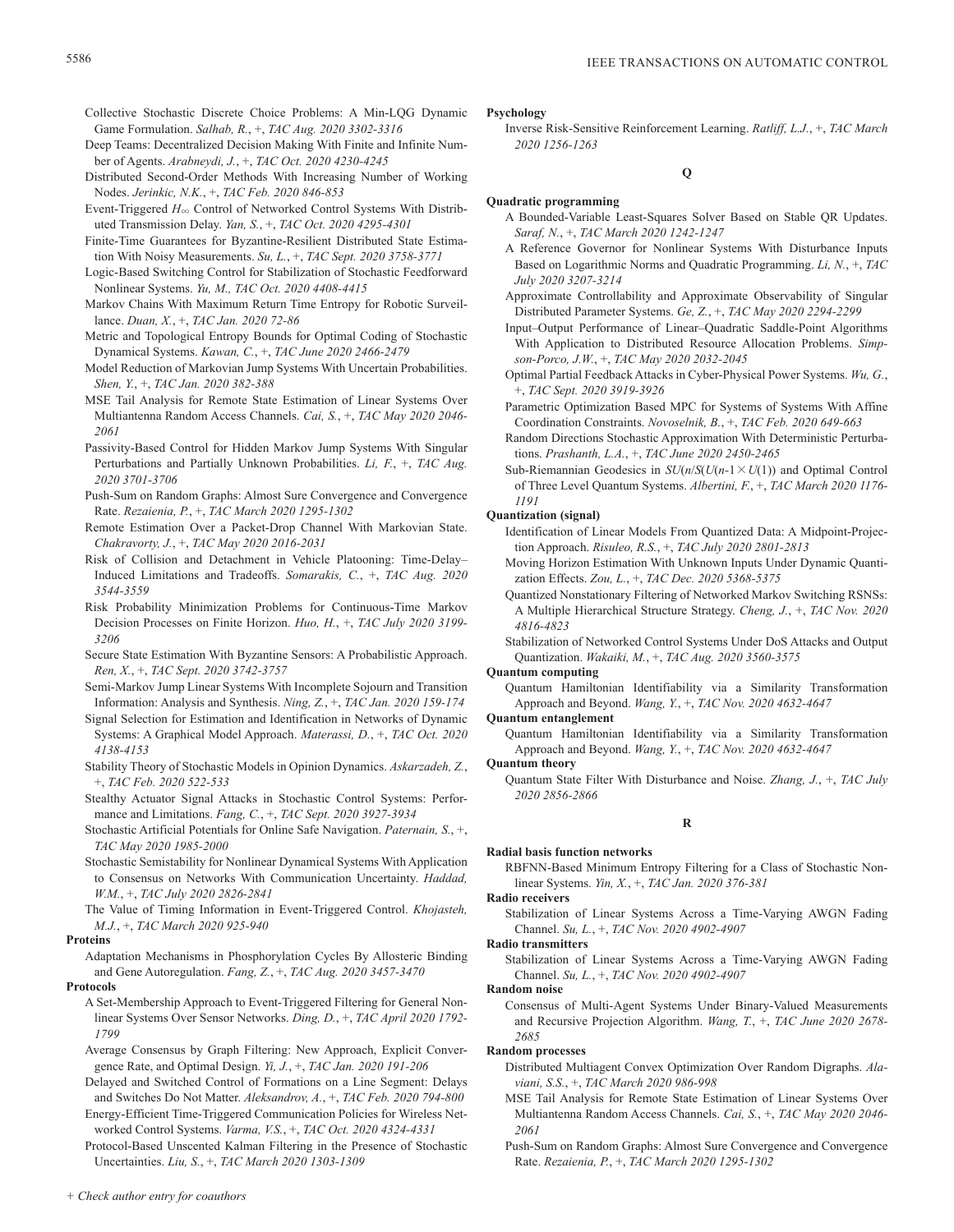#### **Random sequences**

Lyapunov Criterion for Stochastic Systems and Its Applications in Distributed Computation. *Qin, Y.*, +, *TAC Feb. 2020 546-560*

**Rate distortion theory**

Metric and Topological Entropy Bounds for Optimal Coding of Stochastic Dynamical Systems. *Kawan, C.*, +, *TAC June 2020 2466-2479*

The Time-Invariant Multidimensional Gaussian Sequential Rate-Distortion Problem Revisited. *Stavrou, P.A.*, +, *TAC May 2020 2245-2249*

## **Rational functions**

On Algebraic Proofs of Stability for Homogeneous Vector Fields. *Ahmadi, A.A.*, +, *TAC Jan. 2020 325-332*

## **Reachability analysis**

- Abstraction-Based Safety Verification and Control of Cooperative Vehicles at Road Intersections. *Ahn, H.*, +, *TAC Oct. 2020 4061-4074*
- Computing Optimal Control of Cascading Failure in DC Networks. *Ba, Q.*, +, *TAC June 2020 2402-2417*
- Efficient Liveness Assessment for Traffic States in Open, Irreversible, Dynamically Routed, Zone-Controlled Guidepath-Based Transport Systems. *Reveliotis, S.*, +, *TAC July 2020 2883-2898*
- Inner-Approximating Reachable Sets for Polynomial Systems With Time-Varying Uncertainties. *Xue, B.*, +, *TAC April 2020 1468-1483*
- Notions of Centralized and Decentralized Opacity in Linear Systems. *Ramasubramanian, B.*, +, *TAC April 2020 1442-1455*
- Reachability Analysis of Large Linear Systems With Uncertain Inputs in the Krylov Subspace. *Althoff, M., TAC Feb. 2020 477-492*
- Realization of Reachability for the Control of a Class of Nonlinear Systems. *Chai, Y.*, +, *TAC March 2020 1073-1088*
- Scheduling Multiple Agents in a Persistent Monitoring Task Using Reachability Analysis. *Yu, X.*, +, *TAC April 2020 1499-1513*
- Sliding Mode Control for Nonlinear Stochastic Singular Semi-Markov Jump Systems. *Qi, W.*, +, *TAC Jan. 2020 361-368*

## **Real-time systems**

Supervisor Localization of Timed Discrete-Event Systems Under Partial Observation. *Zhang, R.*, +, *TAC Jan. 2020 295-301*

#### **Recurrent neural networks**

Varying-Parameter Convergent-Differential Neural Solution to Time-Varying Overdetermined System of Linear Equations. *Zhang, Z.*, +, *TAC Feb. 2020 874-881*

#### **Recursive estimation**

- A Set-Membership Approach to Event-Triggered Filtering for General Nonlinear Systems Over Sensor Networks. *Ding, D.*, +, *TAC April 2020 1792- 1799*
- Consensus of Multi-Agent Systems Under Binary-Valued Measurements and Recursive Projection Algorithm. *Wang, T.*, +, *TAC June 2020 2678- 2685*

## **Reduced order systems**

- *H*2 Model Reduction of Linear Network Systems by Moment Matching and Optimization. *Necoara, I.*, +, *TAC Dec. 2020 5328-5335*
- Clustering-Based Model Reduction of Laplacian Dynamics With Weakly Connected Topology. *Cheng, X.*, +, *TAC Oct. 2020 4393-4399*
- Compositional (In)Finite Abstractions for Large-Scale Interconnected Stochastic Systems. *Lavaei, A.*, +, *TAC Dec. 2020 5280-5295*
- Data-Driven Model Reduction of Monotone Systems by Nonlinear DC Gains. *Kawano, Y.*, +, *TAC May 2020 2094-2106*
- Global Analysis of Synchronization Performance for Power Systems: Bridging the Theory-Practice Gap. *Paganini, F.*, +, *TAC July 2020 3007-3022*
- Model Reduction of Markovian Jump Systems With Uncertain Probabilities. *Shen, Y.*, +, *TAC Jan. 2020 382-388*
- New Gramians for Switched Linear Systems: Reachability, Observability, and Model Reduction. *Pontes Duff, I.*, +, *TAC June 2020 2526-2535*
- Proper Orthogonal Decomposition Method to Nonlinear Filtering Problems in Medium-High Dimension. *Wang, Z.*, +, *TAC April 2020 1613-1624*
- Reduced Order Controller Design for Robust Output Regulation. *Paunonen, L.*, +, *TAC June 2020 2480-2493*
- Reduced-Order *H*3 Filter Design for Delta Operator Systems Over Multiple Frequency Intervals. *Yang, H.*, +, *TAC Dec. 2020 5376-5383*
- Reduced-Order Observer Design for Boolean Control Networks. *Zhang, Z.*, +, *TAC Jan. 2020 434-441*

Reduced-Order Observer Design for Switched Descriptor Systems With Unknown Inputs. *Zhang, J.*, +, *TAC Jan. 2020 287-294*

Singularities and Moments of Nonlinear Systems. *Padoan, A.*, +, *TAC Aug. 2020 3647-3654*

## **Regression analysis**

Constrained Subspace Method for the Identification of Structured State-Space Models (COSMOS). *Yu, C.*, +, *TAC Oct. 2020 4201-4214*

Identification of Linear Models From Quantized Data: A Midpoint-Projection Approach. *Risuleo, R.S.*, +, *TAC July 2020 2801-2813*

- On Robust Parameter Estimation in Finite-Time Without Persistence of Excitation. *Wang, J.*, +, *TAC April 2020 1731-1738*
- SI-ADMM: A Stochastic Inexact ADMM Framework for Stochastic Convex Programs. *Xie, Y.*, +, *TAC June 2020 2355-2370*

## **Reinforcement learning**

Finding the Equilibrium for Continuous Constrained Markov Games Under the Average Criteria. *Jiang, X.*, +, *TAC Dec. 2020 5399-5406*

#### **Relay networks (telecommunication)**

Optimizing Attack Schedules Based on Energy Dispatch Over Two-Hop Relay Networks. *Gan, R.*, +, *TAC Sept. 2020 3832-3846*

# **Remotely operated vehicles**

Behavior of*n*Infinite Chains of Kinematic Points With the Immediate-Neighbors Interaction Dynamics. *Athalye, C.D.*, +, *TAC July 2020 2929-2940*

## **Resistors**

Minimal Series–Parallel Network Realizations of Bicubic Impedances. *Hughes, T.H., TAC Dec. 2020 4997-5011*

## **Resource allocation**

- Distributed Mechanism Design With Learning Guarantees for Private and Public Goods Problems. *Sinha, A.*, +, *TAC Oct. 2020 4106-4121*
- Dynamic Sharing Through the ADMM. *Cao, X.*, +, *TAC May 2020 2215- 2222*
- Efficient Simulation Budget Allocation With Bound Information. *Li, H.*, +, *TAC Jan. 2020 207-222*
- Input–Output Performance of Linear–Quadratic Saddle-Point Algorithms With Application to Distributed Resource Allocation Problems. *Simpson-Porco, J.W.*, +, *TAC May 2020 2032-2045*
- Utility Design for Distributed Resource Allocation—Part I: Characterizing and Optimizing the Exact Price of Anarchy. *Paccagnan, D.*, +, *TAC Nov. 2020 4616-4631*

#### **Riccati equations**

- A Suboptimality Approach to Distributed Linear Quadratic Optimal Control. *Jiao, J.*, +, *TAC March 2020 1218-1225*
- An  $H_i/H_{\infty}$  Optimization Approach to Event-Triggered Fault Detection for Linear Discrete Time Systems. *Zhong, M.*, +, *TAC Oct. 2020 4464-4471*

Chandrasekhar-Based Maximum Correntropy Kalman Filtering With the Adaptive Kernel Size Selection. *Kulikova, M.V., TAC Feb. 2020 741-748*

- Combining Pontryagin's Principle and Dynamic Programming for Linear and Nonlinear Systems. *Sassano, M.*, +, *TAC Dec. 2020 5312-5327*
- Control of Continuous-Time Linear Systems With Markov Jump Parameters in Reverse Time. *Narvaez, A.R.R.*, +, *TAC May 2020 2265-2271*
- Disturbance Attenuation by Measurement Feedback in Nonlinear Systems via Immersion and Algebraic Conditions. *Mylvaganam, T.*, +, *TAC Feb. 2020 854-860*
- Feedback Nash Equilibrium for Randomly Switching Differential–Algebraic Games. *Tanwani, A.*, +, *TAC Aug. 2020 3286-3301*
- Linear Quadratic Mean Field Games: Asymptotic Solvability and Relation to the Fixed Point Approach. *Huang, M.*, +, *TAC April 2020 1397-1412*
- Minimum-Energy Distributed Consensus Control of Multiagent Systems: A Network Approximation Approach. *Chen, F.*, +, *TAC March 2020 1144- 1159*
- On the Existence of Block-Diagonal Solutions to Lyapunov and  $\mathcal{H}_\infty$  Riccati Inequalities. *Sootla, A.*, +, *TAC July 2020 3170-3175*
- On the Existence of the Stabilizing Solution of a Class of Periodic Stochastic Riccati Equations. *Aberkane, S.*, +, *TAC March 2020 1288-1294*
- Robust Optimal Filtering Over Lossy Networks. *Feng, Y.*, +, *TAC May 2020 2272-2277*

#### **Road safety**

Abstraction-Based Safety Verification and Control of Cooperative Vehicles at Road Intersections. *Ahn, H.*, +, *TAC Oct. 2020 4061-4074*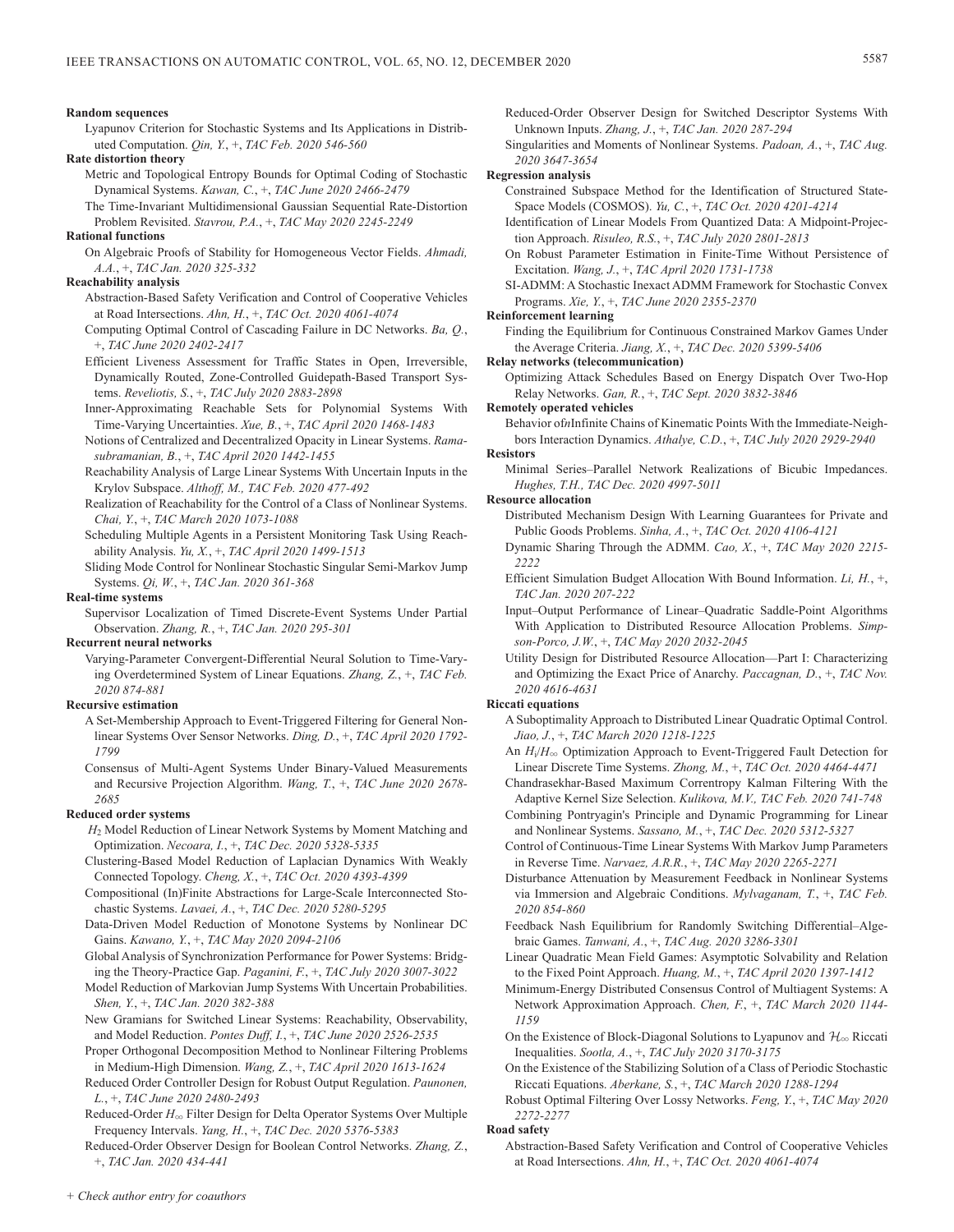## **Road traffic control**

- Efficient Liveness Assessment for Traffic States in Open, Irreversible, Dynamically Routed, Zone-Controlled Guidepath-Based Transport Systems. *Reveliotis, S.*, +, *TAC July 2020 2883-2898*
- On the Chain Stability of Bilateral Control Model. *Wang, L.*, +, *TAC Aug. 2020 3397-3408*
- On the Stability Analysis of Mixed Traffic With Vehicles Under Car-Following and Bilateral Control. *Wang, L.*, +, *TAC July 2020 3076-3083*
- Polling-Systems-Based Autonomous Vehicle Coordination in Traffic Intersections With No Traffic Signals. *Miculescu, D.*, +, *TAC Feb. 2020 680- 694*

## **Road vehicles**

- Abstraction-Based Safety Verification and Control of Cooperative Vehicles at Road Intersections. *Ahn, H.*, +, *TAC Oct. 2020 4061-4074*
- Polling-Systems-Based Autonomous Vehicle Coordination in Traffic Intersections With No Traffic Signals. *Miculescu, D.*, +, *TAC Feb. 2020 680- 694*
- Risk of Collision and Detachment in Vehicle Platooning: Time-Delay– Induced Limitations and Tradeoffs. *Somarakis, C.*, +, *TAC Aug. 2020 3544-3559*

#### **Robust control**

- A Decentralized Event-Based Approach for Robust Model Predictive Control. *Kolarijani, A.S.*, +, *TAC Aug. 2020 3517-3529*
- A Lyapunov-Like Characterization of Predefined-Time Stability. *Jimenez-Rodriguez, E.*, +, *TAC Nov. 2020 4922-4927*
- A Note on Uniform Exponential Stability of Linear Periodic Time-Varying Systems. *Vrabel, R., TAC April 2020 1647-1651*
- A Robust Asymptotic Observer for Systems That Converge to Unobservable States—A Batch Reactor Case Study. *Rapaport, A.*, +, *TAC June 2020 2693-2699*
- Actuator Security Indices Based on Perfect Undetectability: Computation, Robustness, and Sensor Placement. *Milosevic, J.*, +, *TAC Sept. 2020 3816- 3831*
- An Integrative Perspective to LQ and  $\ell_{\infty}$  Control for Delayed and Quantized Systems. *Nakahira, Y.*, +, *TAC Nov. 2020 4781-4792*
- Analysis and Design of Continuous-Time Multivariable Periodic Controllers: AnH3/LTR-Based Approach. *Deshmukh, A.*, +, *TAC Aug. 2020 3608-3615*
- Cascades-Based Leader–Follower Formation Tracking and Stabilization of Multiple Nonholonomic Vehicles. *Maghenem, M.A.*, +, *TAC Aug. 2020 3639-3646*
- Codesign of Event Trigger and Feedback Policy in Robust Model Predictive Control. *Liu, C.*, +, *TAC Jan. 2020 302-309*
- Continuous Twisting Algorithm for Third-Order Systems. *Mendoza-Avila, J.*, +, *TAC July 2020 2814-2825*
- Correction to the Paper "A Robust IDA-PBC Approach for Handling Uncertainties in Underactuated Mechanical Systems" [Oct 18 3495-3502]. *Donaire, A.*, +, *TAC July 2020 3223-3226*
- Delay-Tolerant Adaptive Robust Tracking Control of Uncertain Time-Delay Systems. *Nandiganahalli, J.S.*, +, *TAC Feb. 2020 695-710*
- Discrete-Time Implementation of Homogeneous Differentiators. *Koch, S.*, +, *TAC Feb. 2020 757-762*
- Distributed Robust Adaptive Frequency Control of Power Systems With Dynamic Loads. *Kim, H.*, +, *TAC Nov. 2020 4887-4894*
- Event-Triggered Control for Semiglobal Robust Consensus of a Class of Nonlinear Uncertain Multiagent Systems. *Meng, H.*, +, *TAC April 2020 1683-1690*
- Feedback Nash Equilibrium for Randomly Switching Differential–Algebraic Games. *Tanwani, A.*, +, *TAC Aug. 2020 3286-3301*
- Formulas for Data-Driven Control: Stabilization, Optimality, and Robustness. *De Persis, C.*, +, *TAC March 2020 909-924*
- Geometric Programming for Optimal Positive Linear Systems. *Ogura, M.*, +, *TAC Nov. 2020 4648-4663*
- Global Analysis of Synchronization Performance for Power Systems: Bridging the Theory-Practice Gap. *Paganini, F.*, +, *TAC July 2020 3007-3022*

Hybrid Control for Robust and Global Tracking on Smooth Manifolds. *Casau, P.*, +, *TAC May 2020 1870-1885*

- Hybrid Systems With Delayed Jumps: Asymptotic Stability via Robustness and Lyapunov Conditions. *Altin, B.*, +, *TAC Aug. 2020 3381-3396*
- Leader-Following Attitude Consensus of Multiple Rigid Spacecraft Systems Under Switching Networks. *Lu, M.*, +, *TAC Feb. 2020 839-845*
- Necessary and Sufficient Conditions on Negative Imaginariness for Interval SISO Transfer Functions and Their Interconnection. *Liu, M.*, +, *TAC Oct. 2020 4362-4368*
- Nonlinearity Estimator-Based Control of A Class of Uncertain Nonlinear Systems. *Yang, J.*, +, *TAC May 2020 2230-2236*
- Observer-Based Robust Controller Design With Simultaneous Optimization of Scaling Matrices. *Sato, M., TAC Feb. 2020 861-866*
- On Robust Parameter Estimation in Finite-Time Without Persistence of Excitation. *Wang, J.*, +,

*TAC April 2020 1731-1738*

- On Structured Lyapunov Functions and Dissipativity in Interconnected LTI Systems. *Jokic, A.*, +, *TAC March 2020 970-985*
- Opacity Enforcement for Confidential Robust Control in Linear Cyber-Physical Systems. *An, L.*, +, *TAC March 2020 1234-1241*
- Optimal Secure Control With Linear Temporal Logic Constraints. *Niu, L.*, +, *TAC June 2020 2434-2449*
- Performance Output Tracking for Multidimensional Heat Equation Subject to Unmatched Disturbance and Noncollocated Control. *Zhou, H.*, +, *TAC May 2020 1940-1955*
- Periodic Event-Triggered Control for Nonlinear Networked Control Systems. *Wang, W.*, +, *TAC Feb. 2020 620-635*
- Quasi-Polynomial-Based Robust Stability of Time-Delay Systems Can be Less Conservative Than Lyapunov–Krasovskii Approaches. *Angulo, S.*, +, *TAC July 2020 3164-3169*
- Reduced Order Controller Design for Robust Output Regulation. *Paunonen, L.*, +, *TAC June 2020 2480-2493*
- Regional Stabilization of Input-Delayed Uncertain Nonlinear Polynomial Systems. *Coutinho, D.*, +, *TAC May 2020 2300-2307*
- Robust Cooperative Output Regulation of Heterogeneous Uncertain Linear Multiagent Systems With Time-Varying Communication Topologies. *Wang, L.*, +, *TAC Oct. 2020 4340-4347*
- Robust Motion Planning for Uncertain Systems With Disturbances Using the Invariant-Set Motion Planner. *Danielson, C.*, +, *TAC Oct. 2020 4456-4463*
- Robust Optimal Filtering Over Lossy Networks. *Feng, Y.*, +, *TAC May 2020 2272-2277*
- Robust Output Regulation by State Feedback Control for Coupled Linear Parabolic PIDEs. *Deutscher, J.*, +, *TAC May 2020 2207-2214*
- Stabilization of Two-Port Networked Systems With Simultaneous Uncertainties in Plant, Controller, and Communication Channels. *Zhao, D.*, +, *TAC March 2020 1160-1175*
- Switched Systems With Multiple Equilibria Under Disturbances: Boundedness and Practical Stability. *Veer, S.*, +, *TAC June 2020 2371-2386*

**Robustness**

**Safety**

A New Varying-Gain-Exponent-Based Differentiator/Observer: An Efficient Balance Between Linear and Sliding-Mode Algorithms. *Ghanes, M.*, +, *TAC Dec. 2020 5407-5414*

*p*-Safe Analysis of Stochastic Hybrid Processes. *Wisniewski, R.*, +, *TAC Dec. 2020 5220-5235*

**S**

**Sampled data systems**

- Continuous-Time and Sampled-Data Stabilizers for Nonlinear Systems With Input and Measurement Delays. *Battilotti, S., TAC April 2020 1568-1583*
- Continuous-Time Model Identification From Filtered Sampled Data: Error Analysis. *Hu, X.*, +, *TAC Oct. 2020 4005-4015*
- Discrete-Time Implementation of Homogeneous Differentiators. *Koch, S.*, +, *TAC Feb. 2020 757-762*
- Event-Triggered Design With Guaranteed Minimum Interevent Times and L*p* Performance. *Ghodrat, M.*, +, *TAC April 2020 1668-1675*
- Koopman-Based Lifting Techniques for Nonlinear Systems Identification. *Mauroy, A.*, +, *TAC June 2020 2550-2565*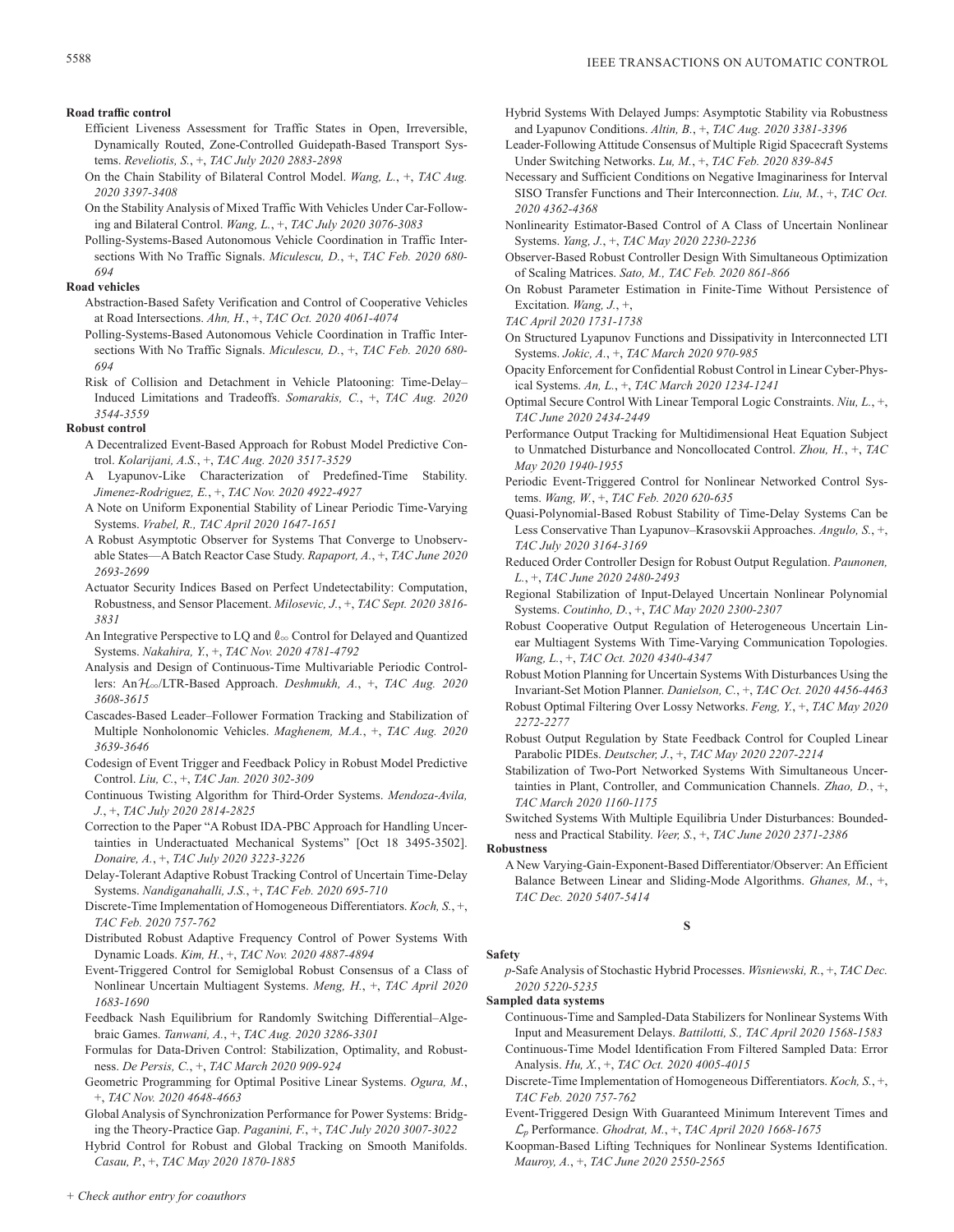Leader-Following Consensus for Linear Multiagent Systems via Asynchronous Sampled-Data Control. *Liu, W.*, +, *TAC July 2020 3215-3222*

- Lebesgue-Approximation Model Predictive Control of Nonlinear Sampled-Data Systems. *Tao, J.*, +, *TAC Oct. 2020 4047-4060*
- Periodic Event-Triggered Control for Nonlinear Networked Control Systems. *Wang, W.*, +, *TAC Feb. 2020 620-635*
- Preserving and Achieving Passivity-Short Property Through Discretization. *Joo, Y.*, +, *TAC Oct. 2020 4265-4272*
- Set-Valued Feedback Control and Its Application to Event-Triggered Sampled-Data Systems. *Jiang, Y.*, +, *TAC Nov. 2020 4965-4972*
- When Is a Nonlinear System Semiglobally Asymptotically Stabilizable by Digital Feedback?. *Lin, W., TAC Nov. 2020 4584-4599*

## **Sampling methods**

- Continuous Discrete Sequential Observers for Time-Varying Systems Under Sampling and Input Delays. *Mazenc, F.*, +, *TAC April 2020 1704-1709*
- Stabilization of Linear Systems by Pulsewidth Modulation of Switching Actuators. *Komaee, A., TAC May 2020 1969-1984*

#### **Scheduling**

- An Event-Based Stealthy Attack on Remote State Estimation. *Cheng, P.*, +, *TAC Oct. 2020 4348-4355*
- Distributed Event-Triggered Gradient Method for Constrained Convex Minimization. *Liu, C.*, +, *TAC Feb. 2020 778-785*
- Remote State Estimation With Stochastic Event-Triggered Sensor Schedule and Packet Drops. *Xu, L.*, +, *TAC Nov. 2020 4981-4988*
- Scheduling Multiple Agents in a Persistent Monitoring Task Using Reachability Analysis. *Yu, X.*, +, *TAC April 2020 1499-1513*
- Sensitivity to Cumulative Perturbations for a Class of Piecewise Constant Hybrid Systems. *Sharifnassab, A.*, +, *TAC March 2020 1057-1072*
- Tracking Control of Nonlinear Networked and Quantized Control Systems With Communication Delays. *Ren, W.*, +, *TAC Aug. 2020 3685-3692*

## **Schrodinger equation**

- Exponential Stability of a Schrödinger Equation Through Boundary Coupling a Wave Equation. *Wang, J.*, +, *TAC July 2020 3136-3142*
- Output Feedback Stabilization for a Class of First-Order Equation Setting of Collocated Well-Posed Linear Systems With Time Delay in Observation. *Guo, B.*, +, *TAC June 2020 2612-2618*

#### **Search problems**

- Constrained Search via Penalization for Continuous Simulation Optimization. *Hu, L.*, +, *TAC Nov. 2020 4741-4752*
- Convex Searches for Discrete-Time Zames–Falb Multipliers. *Carrasco, J.*, +, *TAC Nov. 2020 4538-4553*

#### **Security**

A Game-Theoretic Approach for Dynamic Information Flow Tracking to Detect Multistage Advanced Persistent Threats. *Moothedath, S.*, +, *TAC Dec. 2020 5248-5263*

#### **Security of data**

- A Distributed Cyber-Attack Detection Scheme With Application to DC Microgrids. *Gallo, A.J.*, +, *TAC Sept. 2020 3800-3815*
- An Event-Based Stealthy Attack on Remote State Estimation. *Cheng, P.*, +, *TAC Oct. 2020 4348-4355*
- Detection of Covert Cyber-Attacks in Interconnected Systems: A Distributed Model-Based Approach. *Barboni, A.*, +, *TAC Sept. 2020 3728-3741*
- Finite-Time Guarantees for Byzantine-Resilient Distributed State Estimation With Noisy Measurements. *Su, L.*, +, *TAC Sept. 2020 3758-3771*
- Learning-Based Event-Triggered Control for Synchronization of Passive Multiagent Systems Under Attack. *Rahnama, A.*, +, *TAC Oct. 2020 4170- 4185*
- On the Performance Analysis of Reset Attack in Cyber-Physical Systems. *Ni, Y.*, +, *TAC Jan. 2020 419-425*
- Opacity Enforcement for Confidential Robust Control in Linear Cyber-Physical Systems. *An, L.*, +, *TAC March 2020 1234-1241*
- Optimal Partial Feedback Attacks in Cyber-Physical Power Systems. *Wu, G.*, +, *TAC Sept. 2020 3919-3926*
- Resilient Distributed Optimization Algorithm Against Adversarial Attacks. *Zhao, C.*, +, *TAC Oct. 2020 4308-4315*

Robustness of Interdependent Cyber-Physical Systems Against Cascading Failures. *Zhang, Y.*, +, *TAC Feb. 2020 711-726*

Secure State Estimation for Multiagent Systems With Faulty and Malicious Agents. *Lu, A.*, +, *TAC Aug. 2020 3471-3485*

**Sensor fusion**

- An Optimal Data Fusion Algorithm in the Presence of Unknown Cross Covariances. *Zhang, X., TAC March 2020 1226-1233*
- Distributed Kalman Filters With State Equality Constraints: Time-Based and Event-Triggered Communications. *He, X.*, +, *TAC Jan. 2020 28-43*
- MSE Tail Analysis for Remote State Estimation of Linear Systems Over Multiantenna Random Access Channels. *Cai, S.*, +, *TAC May 2020 2046- 2061*
- Quaternion-Valued Distributed Filtering and Control. *Talebi, S.P.*, +, *TAC Oct. 2020 4246-4257*
- Secure State Estimation With Byzantine Sensors: A Probabilistic Approach. *Ren, X.*, +, *TAC Sept. 2020 3742-3757*

#### **Sensor placement**

Actuator Security Indices Based on Perfect Undetectability: Computation, Robustness, and Sensor Placement. *Milosevic, J.*, +, *TAC Sept. 2020 3816- 3831*

#### **Sensors**

- A Moving Target Defense Control Framework for Cyber-Physical Systems. *Kanellopoulos, A.*, +, *TAC March 2020 1029-1043*
- Design of Supervisors for Active Diagnosis in Discrete Event Systems. *Hu, Y.*, +, *TAC Dec. 2020 5159-5172*
- Stabilization of Linear Systems Across a Time-Varying AWGN Fading Channel. *Su, L.*, +, *TAC Nov. 2020 4902-4907*

#### **Servomechanisms**

- Adaptive Error Feedback Regulator Design for One-Dimensional Heat Equation With Unknown Harmonic Disturbance Anticollocated With Control. *Guo, W.*, +, *TAC Feb. 2020 824-830*
- Performance Output Tracking for Multidimensional Heat Equation Subject to Unmatched Disturbance and Noncollocated Control. *Zhou, H.*, +, *TAC May 2020 1940-1955*

#### **Set theory**

- A Set-Membership Approach to Event-Triggered Filtering for General Nonlinear Systems Over Sensor Networks. *Ding, D.*, +, *TAC April 2020 1792- 1799*
- Analysis of Stochastic Approximation Schemes With Set-Valued Maps in the Absence of a Stability Guarantee and Their Stabilization. *Yaji, V.G.*, +, *TAC March 2020 1100-1115*
- Computation of Admissible Marking Sets in Weighted Synchronization-Free Petri Nets by Dynamic Programming. *Ma, Z.*, +, *TAC June 2020 2662- 2669*
- Decentralized Goal Assignment and Safe Trajectory Generation in Multirobot Networks via Multiple Lyapunov Functions. *Panagou, D.*, +, *TAC Aug. 2020 3365-3380*
- Distributed Model Predictive Control for Linear Systems With Adaptive Terminal Sets. *Darivianakis, G.*, +, *TAC March 2020 1044-1056*
- Distributed Multiagent Convex Optimization Over Random Digraphs. *Alaviani, S.S.*, +, *TAC March 2020 986-998*
- Finite-Time Distributed Linear Equation Solver for Solutions With Minimum *l*1-Norm. *Zhou, J.*, +, *TAC April 2020 1691-1696*
- Inner-Approximating Reachable Sets for Polynomial Systems With Time-Varying Uncertainties. *Xue, B.*, +, *TAC April 2020 1468-1483*
- Interval Consensus for Multiagent Networks. *Fontan, A.*, +, *TAC May 2020 1855-1869*
- Notions of Centralized and Decentralized Opacity in Linear Systems. *Ramasubramanian, B.*, +, *TAC April 2020 1442-1455*
- Online Distributed Optimization With Strongly Pseudoconvex-Sum Cost Functions. *Lu, K.*, +, *TAC Jan. 2020 426-433*
- Output Admissible Sets and Reference Governors: Saturations Are Not Constraints!. *Cotorruelo, A.*, +, *TAC March 2020 1192-1196*
- Output Tracking of Boolean Control Networks. *Zhang, X.*, +, *TAC June 2020 2730-2735*
- Resilient Distributed Optimization Algorithm Against Adversarial Attacks. *Zhao, C.*, +, *TAC Oct. 2020 4308-4315*
- Resilient Leader-Follower Consensus to Arbitrary Reference Values in Time-Varying Graphs. *Usevitch, J.*, +, *TAC April 2020 1755-1762*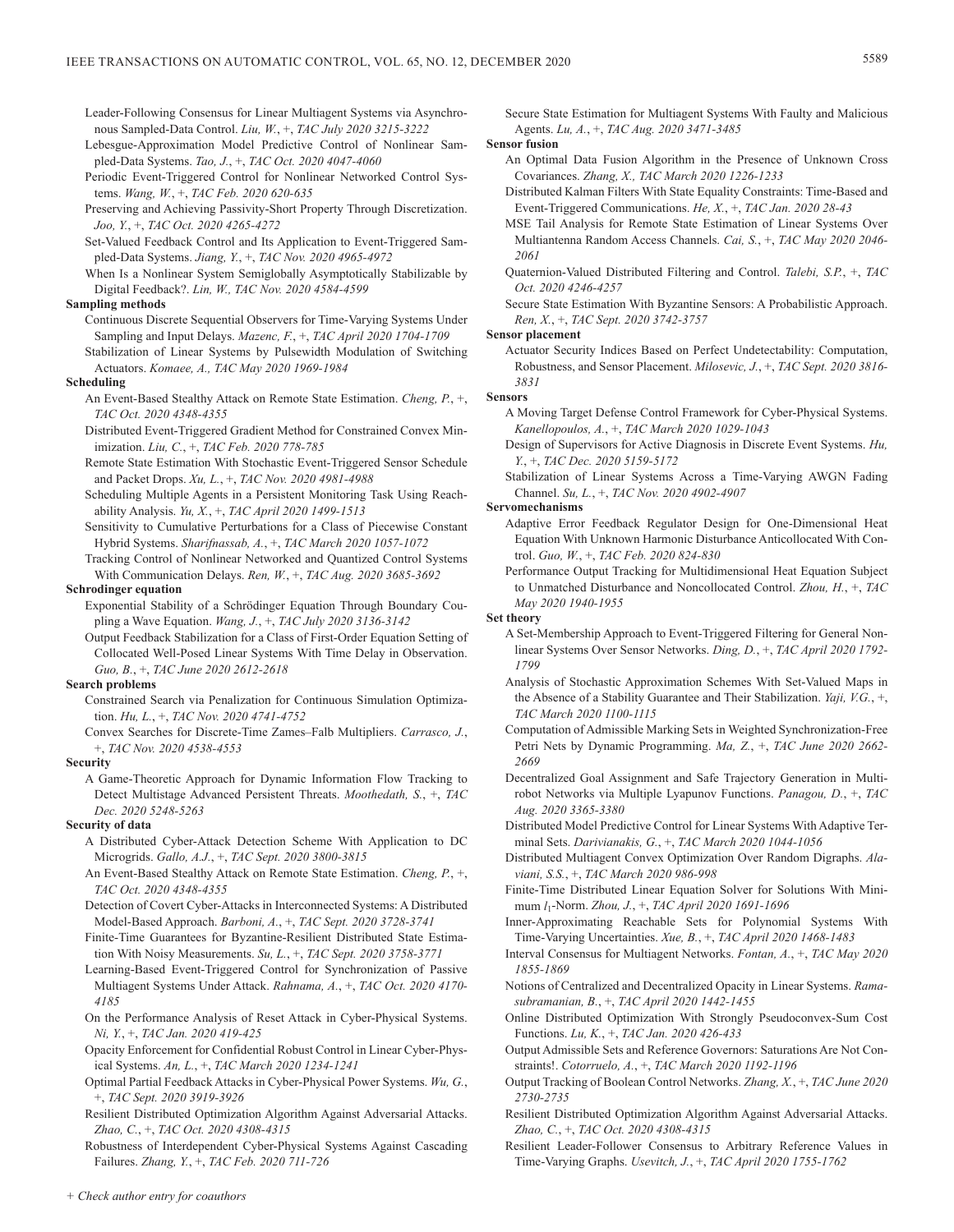Robust Motion Planning for Uncertain Systems With Disturbances Using the Invariant-Set Motion Planner. *Danielson, C.*, +, *TAC Oct. 2020 4456-4463*

Secure State Estimation With Byzantine Sensors: A Probabilistic Approach. *Ren, X.*, +, *TAC Sept. 2020 3742-3757*

Set-Valued Feedback Control and Its Application to Event-Triggered Sampled-Data Systems. *Jiang, Y.*, +, *TAC Nov. 2020 4965-4972*

Stochastic Control Approach to Reputation Games. *Dalkiran, N.A.*, +, *TAC Nov. 2020 4710-4725*

## **Shape control**

Multiagent Flocking With Angle-Based Formation Shape Control. *Jing, G.*, +, *TAC Feb. 2020 817-823*

## **Shock absorbers**

Variational Integrators for Dissipative Systems. *Limebeer, D.J.N.*, +, *TAC April 2020 1381-1396*

## **Signal detection**

Centralized Versus Decentralized Detection of Attacks in Stochastic Interconnected Systems. *Anguluri, R.*, +, *TAC Sept. 2020 3903-3910*

#### **Signal generators**

Distributed Finite-Time Optimization for Integrator Chain Multiagent Systems With Disturbances. *Wang, X.*, +, *TAC Dec. 2020 5296-5311*

## **Signal processing**

Barrier Function-Based Adaptive Super-Twisting Controller. *Obeid, H.*, +, *TAC Nov. 2020 4928-4933*

- Distributed Stochastic Approximation Algorithm With Expanding Truncations. *Lei, J.*, +, *TAC Feb. 2020 664-679*
- Signal Selection for Estimation and Identification in Networks of Dynamic Systems: A Graphical Model Approach. *Materassi, D.*, +, *TAC Oct. 2020 4138-4153*

#### **Sine-Gordon equation**

Output Feedback Energy Control of the Sine-Gordon PDE Model Using Collocated Spatially Sampled Sensing and Actuation. *Orlov, Y.*, +, *TAC April 2020 1484-1498*

## **Sine-Gordon model**

Output Feedback Energy Control of the Sine-Gordon PDE Model Using Collocated Spatially Sampled Sensing and Actuation. *Orlov, Y.*, +, *TAC April 2020 1484-1498*

#### **Single-input single-output systems (control)**

Necessary and Sufficient Conditions on Negative Imaginariness for Interval SISO Transfer Functions and Their Interconnection. *Liu, M.*, +, *TAC Oct. 2020 4362-4368*

## **Singular value decomposition**

MSE Tail Analysis for Remote State Estimation of Linear Systems Over Multiantenna Random Access Channels. *Cai, S.*, +, *TAC May 2020 2046- 2061*

#### **Singularly perturbed systems**

Passivity-Based Control for Hidden Markov Jump Systems With Singular Perturbations and Partially Unknown Probabilities. *Li, F.*, +, *TAC Aug. 2020 3701-3706*

Singular Perturbation Analysis of a Coupled System Involving the Wave Equation. *Cerpa, E.*, +, *TAC Nov. 2020 4846-4853*

#### **Sliding mode control**

Static Sliding Mode Control of Systems With Arbitrary Relative Degree by Using Artificial Delay. *Xu, J.*, +, *TAC Dec. 2020 5464-5471*

## **Smart meters**

Design of Privacy-Preserving Dynamic Controllers. *Kawano, Y.*, +, *TAC Sept. 2020 3863-3878*

## **Smart power grids**

Optimal Partial Feedback Attacks in Cyber-Physical Power Systems. *Wu, G.*, +, *TAC Sept. 2020 3919-3926*

## **Smoothing methods**

Reciprocal Chains: Foundations. *Erhardsson, T.*, +, *TAC Nov. 2020 4840- 4845*

State-Space Realizations and Optimal Smoothing for Gaussian Generalized Reciprocal Processes. *White, L.B.*, +, *TAC Jan. 2020 389-396*

## **Social network theory**

Consensus and Disagreement of Heterogeneous Belief Systems in Influence Networks. *Ye, M.*, +, *TAC Nov. 2020 4679-4694*

Stability Theory of Stochastic Models in Opinion Dynamics. *Askarzadeh, Z.*, +, *TAC Feb. 2020 522-533*

#### **Social networking (online)**

Interaction-Based Distributed Learning in Cyber-Physical and Social Networks. *Sasso, F.*, +, *TAC Jan. 2020 223-236*

**Social sciences**

Consensus and Disagreement of Heterogeneous Belief Systems in Influence Networks. *Ye, M.*, +, *TAC Nov. 2020 4679-4694*

Heterogeneous Hegselmann–Krause Dynamics With Environment and Communication Noise. *Chen, G.*, +, *TAC Aug. 2020 3409-3424*

## **Solar power stations**

On the Dynamics of Distributed Energy Adoption: Equilibrium, Stability, and Limiting Capacity. *Sun, T.*, +, *TAC Jan. 2020 102-114*

## **Source coding**

Metric and Topological Entropy Bounds for Optimal Coding of Stochastic Dynamical Systems. *Kawan, C.*, +, *TAC June 2020 2466-2479*

#### **Space vehicles**

- Leader-Following Attitude Consensus of Multiple Rigid Spacecraft Systems Under Switching Networks. *Lu, M.*, +, *TAC Feb. 2020 839-845*
- Optimal Control of Endoatmospheric Launch Vehicle Systems: Geometric and Computational Issues. *Bonalli, R.*, +, *TAC June 2020 2418-2433*

Spacecraft Attitude Control With Nonconvex Constraints: An Explicit Reference Governor Approach. *Nicotra, M.M.*, +, *TAC Aug. 2020 3677-3684*

# **Special issues and sections**

Guest Editorial: Special Issue on Security and Privacy of Distributed Algorithms and Network Systems. *Chen, Z.*, +, *TAC Sept. 2020 3725-3727*

## **Specification languages**

Relative Network Observability and Its Relation With Network Observability. *Hou, Y.*, +, *TAC Aug. 2020 3584-3591*

#### **Spectral analysis**

- Exponential Stability of a Schrödinger Equation Through Boundary Coupling a Wave Equation. *Wang, J.*, +, *TAC July 2020 3136-3142*
- On the Well-Posedness of a Parametric Spectral Estimation Problem and Its Numerical Solution. *Zhu, B., TAC March 2020 1089-1099*

## **Springs (mechanical)**

- Principles of Lossless Adjustable One-Ports. *Georgiou, T.T.*, +, *TAC Jan. 2020 252-262*
- Variational Integrators for Dissipative Systems. *Limebeer, D.J.N.*, +, *TAC April 2020 1381-1396*

## **Stability**

- A Complete Characterization of Integral Input-to-State Stability and Its Small-Gain Theorem for Stochastic Systems. *Ito, H., TAC July 2020 3039- 3052*
- A Detector-Based Approach for the Constrained Quadratic Control of Discrete-Time Markovian Jump Linear Systems. *Zabala, Y.A.*, +, *TAC March 2020 1211-1217*

A Dynamic Feedback Framework for Control of Time-Delay Nonlinear Systems With Unstable Zero Dynamics. *Lin, W.*, +, *TAC Aug. 2020 3317-3332*

- A Globally Stable Algorithm for the Integration of High-Index Differential-Algebraic Systems. *Franco, P.D.*, +, *TAC May 2020 2107-2122*
- A New Approach for Event-Triggered Stabilization and Output Regulation of Nonlinear Systems. *Khan, G.D.*, +, *TAC Aug. 2020 3592-3599*
- A Nonlinear Model Predictive Control Framework Using Reference Generic Terminal Ingredients. *Kohler, J.*, +, *TAC Aug. 2020 3576-3583*
- A Novel Method to Compute the Structured Distance to Instability for Combined Uncertainties on Delays and System Matrices. *Borgioli, F.*, +, *TAC April 2020 1747-1754*
- A Partial-State Feedback Model Reference Adaptive Control Scheme. *Song, G.*, +, *TAC Jan. 2020 44-57*
- A Smooth Double Proximal Primal-Dual Algorithm for a Class of Distributed Nonsmooth Optimization Problems. *Wei, Y.*, +, *TAC April 2020 1800- 1806*
- A Stabilization Framework for the Output Regulation of Rational Nonlinear Systems. *Castro, R.d.S.*, +, *TAC Nov. 2020 4860-4865*
- Adaptive Control for a Class of Multi-Input Multi-Output Plants With Arbitrary Relative Degree. *Qu, Z.*, +, *TAC July 2020 3023-3038*
- Adaptive Event-Triggered Control of Nonlinear Systems With Controller and Parameter Estimator Triggering. *Huang, J.*, +, *TAC Jan. 2020 318-324*
- Almost Sure Stability of Nonlinear Systems Under Random and Impulsive Sequential Attacks. *He, W.*, +, *TAC Sept. 2020 3879-3886*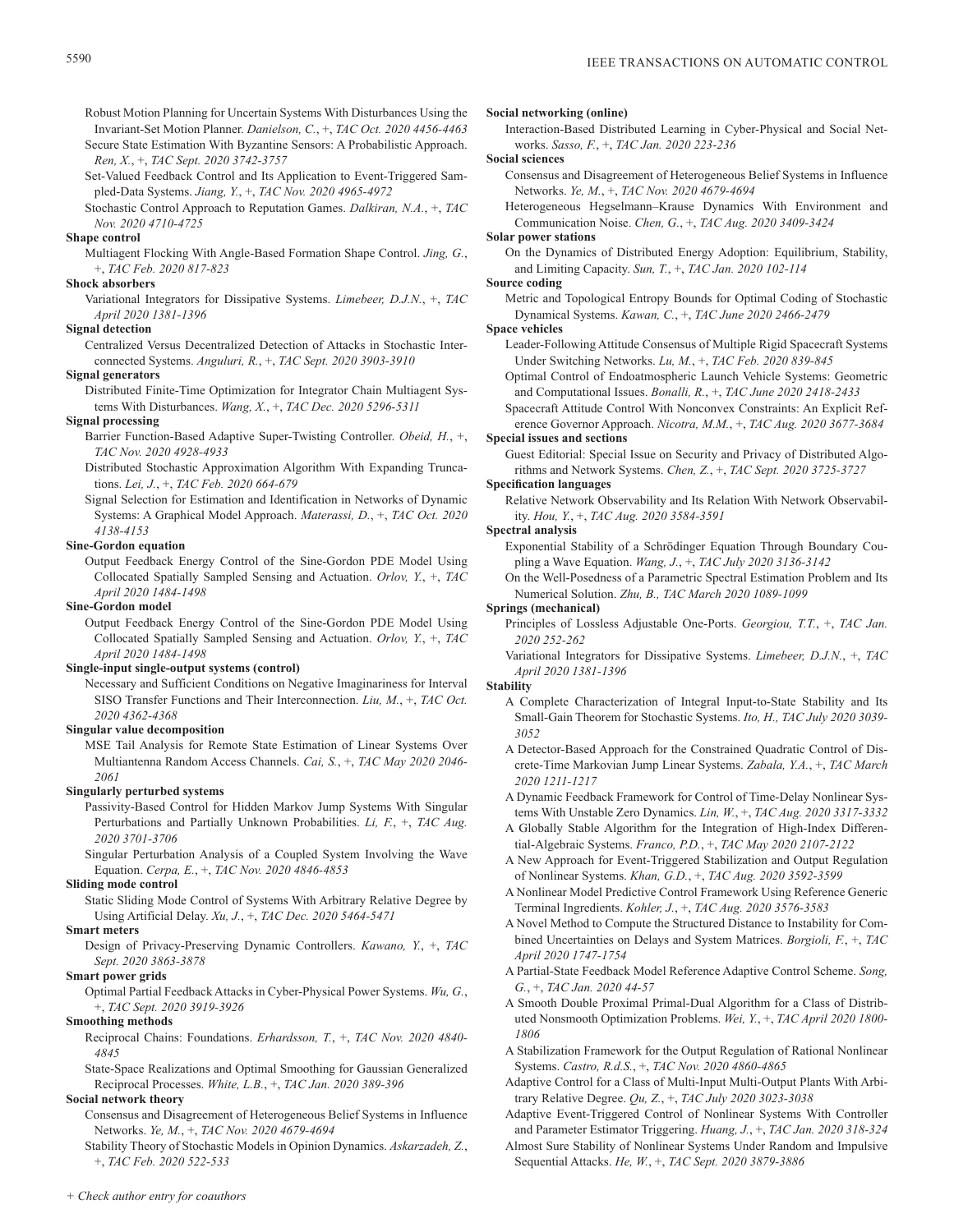- An Improved Homogeneous Polynomial Approach for Adaptive Sliding-Mode Control of Markov Jump Systems With Actuator Faults. *Du, C.*, +, *TAC March 2020 955-969*
- Analysis of Stochastic Approximation Schemes With Set-Valued Maps in the Absence of a Stability Guarantee and Their Stabilization. *Yaji, V.G.*, +, *TAC March 2020 1100-1115*
- Analysis of Systems With Slope Restricted Nonlinearities Using Externally Positive Zames–Falb Multipliers. *Turner, M.C.*, +, *TAC April 2020 1660- 1667*
- Analysis of Two-Dimensional Feedback Systems Over Networks Using Dissipativity. *Yan, Y.*, +, *TAC Aug. 2020 3241-3255*
- Command Filter and Universal Approximator Based Backstepping Control Design for Strict-Feedback Nonlinear Systems With Uncertainty. *Zheng, X.*, +, *TAC March 2020 1310-1317*
- Consensus of Linear Multiagent Systems With Distributed Infinite Transmission Delays: A Low Gain Approach. *Xu, X.*, +, *TAC Feb. 2020 809-816*
- Continuous Control for Fully Damped Mechanical Systems With Input Constraints: Finite-Time and Exponential Tracking. *Zamora-Gomez, G.I.*, +, *TAC Feb. 2020 882-889*
- Continuous Discrete Sequential Observers for Time-Varying Systems Under Sampling and Input Delays. *Mazenc, F.*, +, *TAC April 2020 1704-1709*
- Continuous Twisting Algorithm for Third-Order Systems. *Mendoza-Avila, J.*, +, *TAC July 2020 2814-2825*
- Continuous-Time and Sampled-Data Stabilizers for Nonlinear Systems With Input and Measurement Delays. *Battilotti, S., TAC April 2020 1568-1583*
- Convex Searches for Discrete-Time Zames–Falb Multipliers. *Carrasco, J.*, +, *TAC Nov. 2020 4538-4553*
- Discrete-Time Systems With Constrained Time Delays and Delay-Dependent Lyapunov Functions. *Pepe, P., TAC April 2020 1724-1730*
- Dissipativity Properties of Nonlinear Systems Under Network Constraints. *Ghodrat, M.*, +, *TAC June 2020 2708-2715*
- Distributed Consensus Observer for Multiagent Systems With High-Order Integrator Dynamics. *Zuo, Z.*, +, *TAC April 2020 1771-1778*
- Distributed Consensus Over Markovian Packet Loss Channels. *Xu, L.*, +, *TAC Jan. 2020 279-286*
- Distributed Model Predictive Control for Linear Systems With Adaptive Terminal Sets. *Darivianakis, G.*, +, *TAC March 2020 1044-1056*
- Disturbance Attenuation by Measurement Feedback in Nonlinear Systems via Immersion and Algebraic Conditions. *Mylvaganam, T.*, +, *TAC Feb. 2020 854-860*
- Dynamic Modularity Approach to Adaptive Control of Robotic Systems With Closed Architecture. *Wang, H.*, +, *TAC June 2020 2760-2767*
- Dynamical Systems With a Cyclic Sign Variation Diminishing Property. *Ben Avraham, T.*, +, *TAC March 2020 941-954*
- Energy-to-Peak Filtering of Semi-Markov Jump Systems With Mismatched Modes. *Xu, Z.*, +, *TAC Oct. 2020 4356-4361*
- Event-Triggered  $H_{\infty}$  Control of Networked Control Systems With Distributed Transmission Delay. *Yan, S.*, +, *TAC Oct. 2020 4295-4301*
- Event-Triggered Bipartite Consensus for Multiagent Systems: A Zeno-Free Analysis. *Yu, H.*, +, *TAC Nov. 2020 4866-4873*
- Event-Triggered Dynamic Output Feedback Control for Switched Systems With Frequent Asynchronism. *Fei, Z.*, +, *TAC July 2020 3120-3127*
- Feedback Nash Equilibrium for Randomly Switching Differential–Algebraic Games. *Tanwani, A.*, +, *TAC Aug. 2020 3286-3301*
- Feedforward Boundary Control for the Regulation of a Passive and Diffusive Scalar in Two-Dimensional Unsteady Flows. *Liu, W., TAC Nov. 2020 4882-4886*
- Finite-Time Stability of Network Systems With Discontinuous Dynamics Over Signed Digraphs. *Shi, X.*, +, *TAC Nov. 2020 4874-4881*
- Geometric Programming for Optimal Positive Linear Systems. *Ogura, M.*, +, *TAC Nov. 2020 4648-4663*
- Higher Order Sliding Mode Control Using Discontinuous Integral Action. *Cruz-Zavala, E.*, +, *TAC Oct. 2020 4316-4323*
- Input-to-State Stability of a Clamped-Free Damped String in the Presence of Distributed and Boundary Disturbances. *Lhachemi, H.*, +, *TAC March 2020 1248-1255*
- Input-to-State Stability of Time-Delay Systems With Delay-Dependent Impulses. *Liu, X.*, +, *TAC April 2020 1676-1682*
- Integral Input-to-State Stability of Networked Control Systems. *Noroozi, N.*, +, *TAC March 2020 1203-1210*
- Lebesgue-Approximation Model Predictive Control of Nonlinear Sampled-Data Systems. *Tao, J.*, +, *TAC Oct. 2020 4047-4060*
- Logic-Based Switching Control for Stabilization of Stochastic Feedforward Nonlinear Systems. *Yu, M., TAC Oct. 2020 4408-4415*
- Lyapunov Event-Triggered Stabilization With a Known Convergence Rate. *Proskurnikov, A.V.*, +, *TAC Feb. 2020 507-521*
- Lyapunov Stability Analysis of the Implicit Discrete-Time Twisting Control Algorithm. *Huber, O.*, +, *TAC June 2020 2619-2626*
- Model Reduction of Markovian Jump Systems With Uncertain Probabilities. *Shen, Y.*, +, *TAC Jan. 2020 382-388*
- Multivariable Extremum Seeking for PDE Dynamic Systems. *Oliveira, T.R.*, +, *TAC Nov. 2020 4949-4956*
- Necessary and Sufficient Bit Rate Conditions to Stabilize a Scalar Continuous-Time LTI System Based on Event Triggering. *Ling, Q., TAC April 2020 1598-1612*
- Necessary and Sufficient Conditions for 2*p*th Moment Stability of Several Classes of Linear Stochastic Systems. *Luo, S.*, +, *TAC July 2020 3084- 3091*
- Necessary Stability Conditions for Integral Delay Systems. *Ortiz, R.*, +, *TAC Oct. 2020 4377-4384*
- New Gramians for Switched Linear Systems: Reachability, Observability, and Model Reduction. *Pontes Duff, I.*, +, *TAC June 2020 2526-2535*
- Novel All-Pass Factorization, All Solutions to Rational Matrix Equation and Control Application. *Stefanovski, J., TAC July 2020 3176-3183*
- Observed-Mode-Dependent State Estimation of Hidden Semi-Markov Jump Linear Systems. *Cai, B.*, +, *TAC Jan. 2020 442-449*
- Observer Design For a Class of Parabolic Systems With Large Delays and Sampled Measurements. *Ahmed-Ali, T.*, +, *TAC May 2020 2200-2206*
- Observer Design for Nonlinear Networked Control Systems With Persistently Exciting Protocols. *Maass, A.I.*, +, *TAC July 2020 2992-3006*
- On Convergence for Piecewise Affine Models of Gene Regulatory Networks via a Lyapunov Approach. *Pasquini, M.*, +, *TAC Aug. 2020 3333-3348*
- On Structured Lyapunov Functions and Dissipativity in Interconnected LTI Systems. *Jokic, A.*, +, *TAC March 2020 970-985*
- On the Chain Stability of Bilateral Control Model. *Wang, L.*, +, *TAC Aug. 2020 3397-3408*
- On the Event-Triggered Controller Design. *Ghodrat, M.*, +, *TAC Oct. 2020 4122-4137*
- On the Existence and Design of Functional Observers. *Darouach, M.*, +, *TAC June 2020 2751-2759*
- On the Existence of Block-Diagonal Solutions to Lyapunov and  $\mathcal{H}_{\infty}$  Riccati Inequalities. *Sootla, A.*, +, *TAC July 2020 3170-3175*
- On the Positive Effect of Delay on the Rate of Convergence of a Class of Linear Time-Delayed Systems. *Moradian, H.*, +, *TAC Nov. 2020 4832- 4839*
- On the Stability Analysis of Mixed Traffic With Vehicles Under Car-Following and Bilateral Control. *Wang, L.*, +, *TAC July 2020 3076-3083*
- On the Stability Bounds of Kalman Filters for Linear Deterministic Discrete-Time Systems. *Haring, M.*, +, *TAC Oct. 2020 4434-4439*
- Optimality and Passivity of Input-Quadratic Nonlinear Systems. *Sassano, M.*, +, *TAC Aug. 2020 3229-3240*
- Output Feedback Stabilization for a Class of First-Order Equation Setting of Collocated Well-Posed Linear Systems With Time Delay in Observation. *Guo, B.*, +, *TAC June 2020 2612-2618*
- Peaking Attenuation of High-Gain Observers Using Adaptive Techniques: State Estimation and Feedback Control. *Shakarami, M.*, +, *TAC Oct. 2020 4215-4229*
- Ratio-of-Distance Rigidity Theory With Application to Similar Formation Control. *Cao, K.*, +, *TAC June 2020 2598-2611*
- Realization of Reachability for the Control of a Class of Nonlinear Systems. *Chai, Y.*, +, *TAC March 2020 1073-1088*
- Removing SPR-Like Conditions in Adaptive Feedforward Control of Uncertain Systems. *Wang, Y.*, +, *TAC June 2020 2309-2324*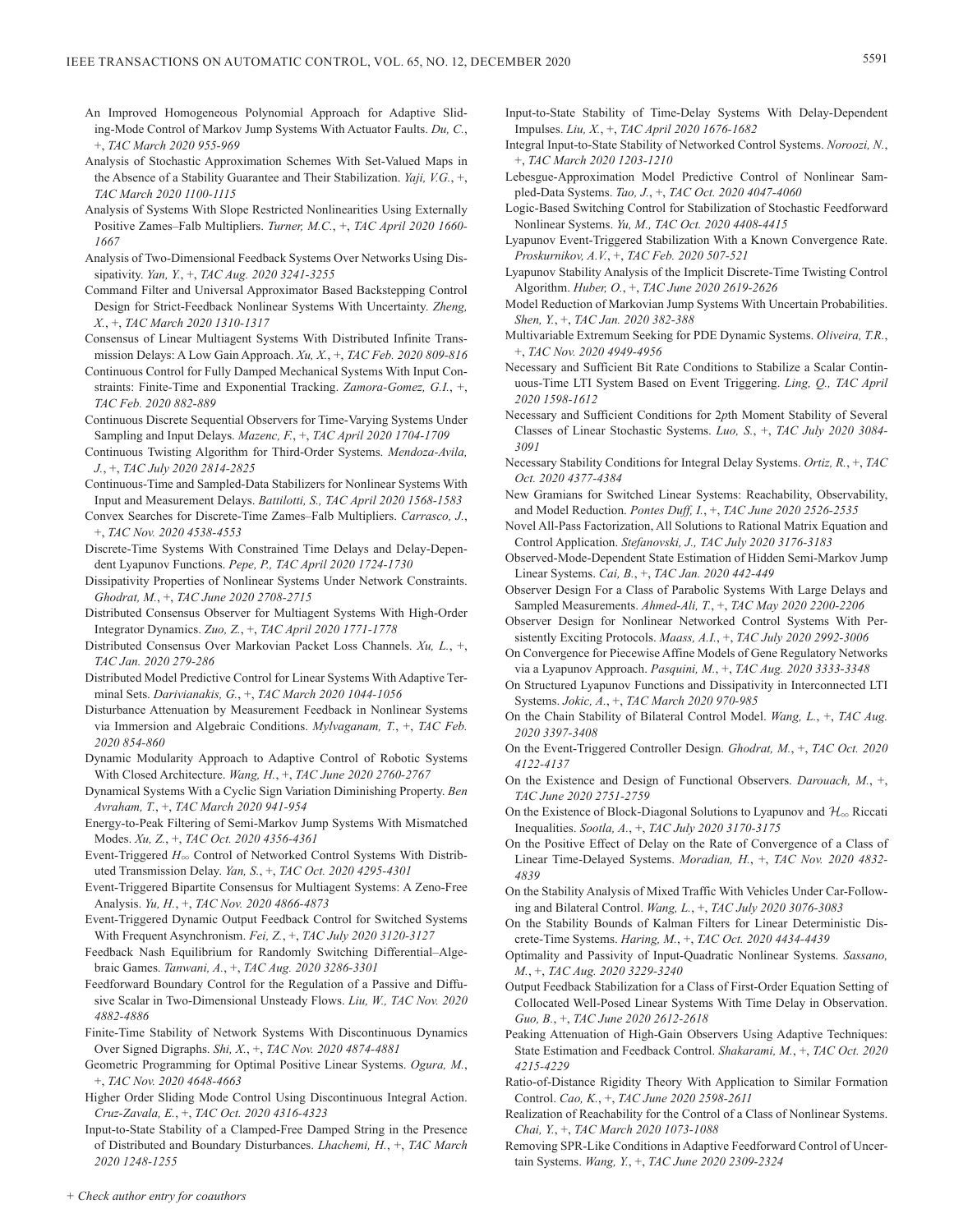Resilient Output Containment of Heterogeneous Cooperative and Adversarial Multigroup Systems. *Zuo, S.*, +, *TAC July 2020 3104-3111*

- Secure and Private Implementation of Dynamic Controllers Using Semihomomorphic Encryption. *Murguia, C.*, +, *TAC Sept. 2020 3950-3957*
- Self-Learning Optimal Regulation for Discrete-Time Nonlinear Systems Under Event-Driven Formulation. *Wang, D.*, +, *TAC March 2020 1272- 1279*
- Semi-Markov Jump Linear Systems With Incomplete Sojourn and Transition Information: Analysis and Synthesis. *Ning, Z.*, +, *TAC Jan. 2020 159-174*
- Semiglobal Finite-Time Trajectory Tracking Realization for Disturbed Nonlinear Systems via Higher-Order Sliding Modes. *Zhang, C.*, +, *TAC May 2020 2185-2191*
- Set-Valued Feedback Control and Its Application to Event-Triggered Sampled-Data Systems. *Jiang, Y.*, +, *TAC Nov. 2020 4965-4972*
- Spacecraft Attitude Control With Nonconvex Constraints: An Explicit Reference Governor Approach. *Nicotra, M.M.*, +, *TAC Aug. 2020 3677-3684*

Stability Analysis of Linear Coupled Differential-Difference Systems With General Distributed Delays. *Feng, Q.*, +, *TAC March 2020 1356-1363*

Stability Analysis of Linear Partial Differential Equations With Generalized Energy Functions. *Gahlawat, A.*, +, *TAC May 2020 1924-1939*

Stability and Stabilization Through Envelopes for Retarded and Neutral Time-Delay Systems. *Cardeliquio, C.B.*, +, *TAC April 2020 1640-1646*

- Stabilization of a Class of Nonlinear Systems With Random Disturbance via Intermittent Stochastic Noise. *Zhang, B.*, +, *TAC March 2020 1318-1324*
- Stabilization of Linear Systems Across a Time-Varying AWGN Fading Channel. *Su, L.*, +, *TAC Nov. 2020 4902-4907*

Stabilization of Linear Systems by Pulsewidth Modulation of Switching Actuators. *Komaee, A., TAC May 2020 1969-1984*

Stabilization of Networked Control Systems Under DoS Attacks and Output Quantization. *Wakaiki, M.*, +, *TAC Aug. 2020 3560-3575*

- Stabilization of Nonlinear Dynamic Systems Over Limited Capacity Communication Channels. *Sanjaroon, V.*, +, *TAC Aug. 2020 3655-3662*
- Stochastic Semistability for Nonlinear Dynamical Systems With Application to Consensus on Networks With Communication Uncertainty. *Haddad, W.M.*, +, *TAC July 2020 2826-2841*
- Structured Feedback Synthesis for Stability and Performance of Switched Systems. *Chesi, G.*, +, *TAC Nov. 2020 4695-4709*
- Synthesizing Communication Plans for Reachability and Safety Specifications. *Hashimoto, K.*, +, *TAC Feb. 2020 561-576*
- The Value of Timing Information in Event-Triggered Control. *Khojasteh, M.J.*, +, *TAC March 2020 925-940*
- Toward a Comprehensive Impossibility Result for String Stability. *Farnam, A.*, +, *TAC April 2020 1652-1659*

## **Stability analysis**

*H*2 Model Reduction of Linear Network Systems by Moment Matching and Optimization. *Necoara, I.*, +, *TAC Dec. 2020 5328-5335*

An Input–Output Approach to Structured Stochastic Uncertainty. *Bamieh, B.*, +, *TAC Dec. 2020 5012-5027*

Corrections to "Stochastic Stability of Perturbed Learning Automata in Positive-Utility Games" [Nov 19 4454-4469]. *Chasparis, G.C., TAC April 2020 1822*

Global Stabilization of Uncertain Lotka–Volterra Systems via Positive Nonlinear State Feedback. *Badri, V.*, +, *TAC Dec. 2020 5450-5455*

- Robust Feedback Stabilization of Linear MIMO Systems Using Generalized Homogenization. *Zimenko, K.*, +, *TAC Dec. 2020 5429-5436*
- Stability Analysis of Discrete-Time Semi-Markov Jump Linear Systems. *Wang, B.*, +, *TAC Dec. 2020 5415-5421*

Stabilization for Infinite-Dimensional Switched Linear Systems. *Zheng, G.*, +, *TAC Dec. 2020 5456-5463*

Synchronization of Kuramoto Oscillators: A Regional Stability Framework. *Zhu, L.*, +, *TAC Dec. 2020 5070-5082*

#### **Stability criteria**

- Asymptotical Stability of Probabilistic Boolean Networks With State Delays. *Zhu, S.*, +, *TAC April 2020 1779-1784*
- Mean-Square Exponential Stability for Stochastic Control Systems With Discrete-Time State Feedbacks and Their Numerical Schemes in Simulation. *Liu, L.*, +, *TAC Dec. 2020 5384-5391*
- Stability Analysis of Discrete-Time Semi-Markov Jump Linear Systems. *Wang, B.*, +, *TAC Dec. 2020 5415-5421*
- Stability-Preserving Morse Normal Form. *Kucera, V., TAC Dec. 2020 5099- 5113*
- Stabilization of Two-Port Networked Systems With Simultaneous Uncertainties in Plant, Controller, and Communication Channels. *Zhao, D.*, +, *TAC March 2020 1160-1175*
- Switching-Like Event-Triggered Control for Networked Control Systems Under Malicious Denial of Service Attacks. *Peng, C.*, +, *TAC Sept. 2020 3943-3949*
- Uniform Input-To-State Stability for Switched and Time-Varying Impulsive Systems. *Mancilla-Aguilar, J.L.*, +, *TAC Dec. 2020 5028-5042*

#### **State estimation**

- A New Varying-Gain-Exponent-Based Differentiator/Observer: An Efficient Balance Between Linear and Sliding-Mode Algorithms. *Ghanes, M.*, +, *TAC Dec. 2020 5407-5414*
- A Set-Membership Approach to Event-Triggered Filtering for General Nonlinear Systems Over Sensor Networks. *Ding, D.*, +, *TAC April 2020 1792- 1799*
- An Adaptive Gaussian Sum Kalman Filter Based on a Partial Variational Bayesian Method. *Xu, H.*, +, *TAC Nov. 2020 4793-4799*
- Backstepping-Based Estimation of Thermoacoustic Oscillations in a Rijke Tube With Experimental Validation. *de Andrade, G.A.*, +, *TAC Dec. 2020 5336-5343*
- Distributed Kalman Filters With State Equality Constraints: Time-Based and Event-Triggered Communications. *He, X.*, +, *TAC Jan. 2020 28-43*
- Kernel-Based Simultaneous Parameter-State Estimation for Continuous-Time Systems. *Li, P.*, +, *TAC July 2020 3053-3059*
- Malicious Attacks on State Estimation Against Distributed Control Systems. *Lu, A.*, +, *TAC Sept. 2020 3911-3918*
- Metric and Topological Entropy Bounds for Optimal Coding of Stochastic Dynamical Systems. *Kawan, C.*, +, *TAC June 2020 2466-2479*
- Moving Horizon Estimation With Unknown Inputs Under Dynamic Quantization Effects. *Zou, L.*, +, *TAC Dec. 2020 5368-5375*
- MSE Tail Analysis for Remote State Estimation of Linear Systems Over Multiantenna Random Access Channels. *Cai, S.*, +, *TAC May 2020 2046- 2061*
- On the Performance Analysis of Reset Attack in Cyber-Physical Systems. *Ni, Y.*, +, *TAC Jan. 2020 419-425*
- Optimal Local and Remote Controllers With Unreliable Uplink Channels: An Elementary Proof. *Afshari, M.*, +, *TAC Aug. 2020 3616-3622*
- Optimizing Attack Schedules Based on Energy Dispatch Over Two-Hop Relay Networks. *Gan, R.*, +, *TAC Sept. 2020 3832-3846*
- Peaking Attenuation of High-Gain Observers Using Adaptive Techniques: State Estimation and Feedback Control. *Shakarami, M.*, +, *TAC Oct. 2020 4215-4229*
- Remote State Estimation With Stochastic Event-Triggered Sensor Schedule and Packet Drops. *Xu, L.*, +, *TAC Nov. 2020 4981-4988*
- Secure State Estimation With Byzantine Sensors: A Probabilistic Approach. *Ren, X.*, +, *TAC Sept. 2020 3742-3757*
- State Estimation for Stochastic Time-Varying Boolean Networks. *Chen, H.*, +, *TAC Dec. 2020 5480-5487*
- State Observers for Systems Subject to Bounded Disturbances Using Quadratic Boundedness. *Alessandri, A.*, +, *TAC Dec. 2020 5352-5359*
- State-Secrecy Codes for Networked Linear Systems. *Tsiamis, A.*, +, *TAC May 2020 2001-2015*
- Uniting Observers. *Astolfi, D.*, +, *TAC July 2020 2867-2882*
- Whittle Index Policy for Dynamic Multichannel Allocation in Remote State Estimation. *Wang, J.*, +, *TAC Feb. 2020 591-603*

**State feedback**

- A Dynamic Feedback Framework for Control of Time-Delay Nonlinear Systems With Unstable Zero Dynamics. *Lin, W.*, +, *TAC Aug. 2020 3317-3332*
- A Partial-State Feedback Model Reference Adaptive Control Scheme. *Song, G.*, +, *TAC Jan. 2020 44-57*
- Adaptive State-Feedback Stabilization of Stochastic High-Order Nonlinear Systems With Time-Varying Powers and Stochastic Inverse Dynamics. *Li, G.*, +, *TAC Dec. 2020 5360-5367*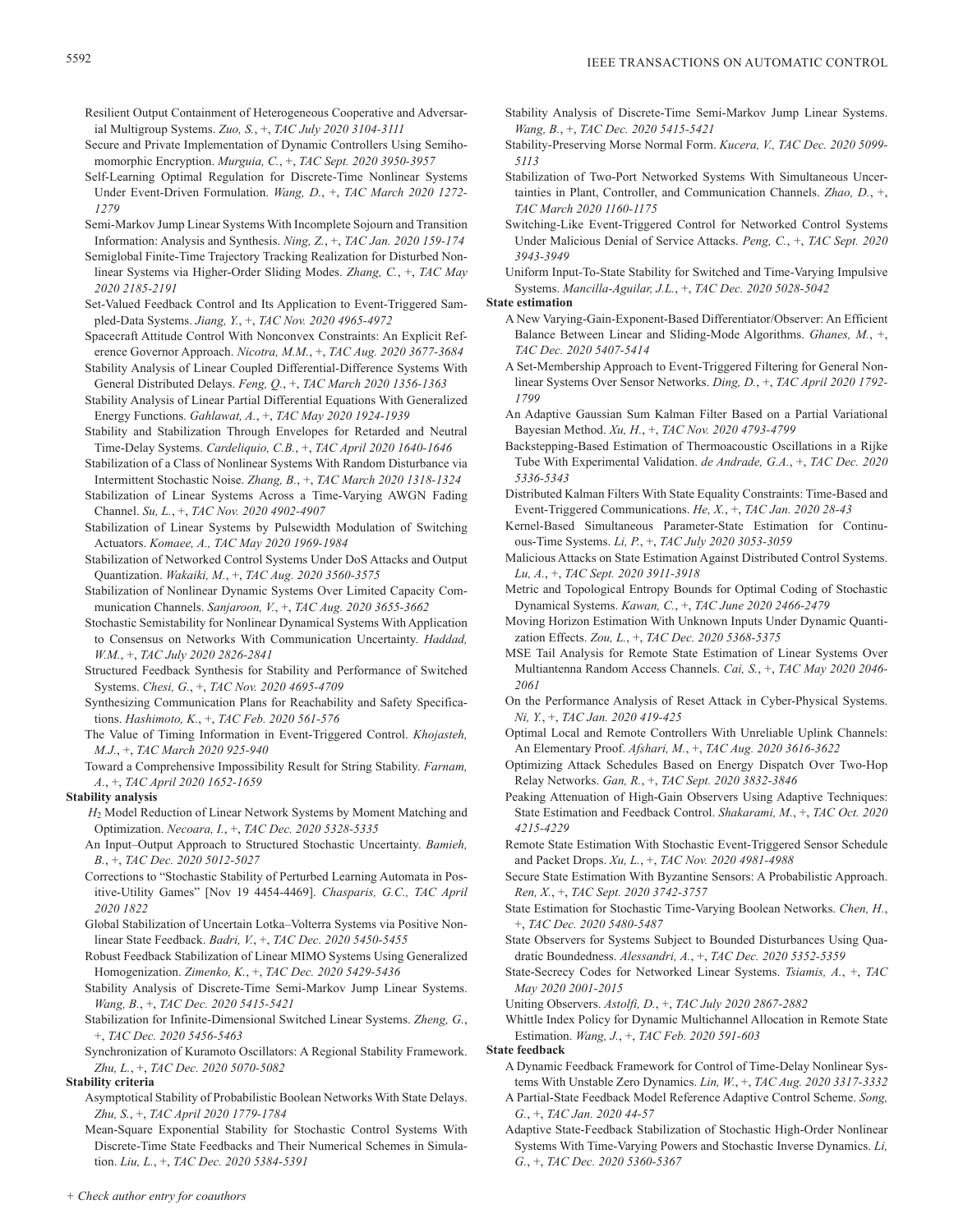- Backstepping Control of Coupled Linear Parabolic PDEs With Space and Time Dependent Coefficients. *Kerschbaum, S.*, +, *TAC July 2020 3060- 3067*
- Continuous Twisting Algorithm for Third-Order Systems. *Mendoza-Avila, J.*, +, *TAC July 2020 2814-2825*
- Fredholm Backstepping Control of Coupled Linear Parabolic PDEs With Input and Output Delays. *Deutscher, J.*, +, *TAC July 2020 3128-3135*
- Global Stabilization of a Class of Stochastic Nonlinear Time-Delay Systems With SISS Inverse Dynamics. *Wang, H.*, +, *TAC Oct. 2020 4448-4455*
- Global Stabilization of Uncertain Lotka–Volterra Systems via Positive Nonlinear State Feedback. *Badri, V.*, +, *TAC Dec. 2020 5450-5455*
- Leader-Following Consensus for Linear Multiagent Systems via Asynchronous Sampled-Data Control. *Liu, W.*, +, *TAC July 2020 3215-3222*
- Mean-Square Exponential Stability for Stochastic Control Systems With Discrete-Time State Feedbacks and Their Numerical Schemes in Simulation. *Liu, L.*, +, *TAC Dec. 2020 5384-5391*
- Multiple Lyapunov Functions Analysis Approach for Discrete-Time-Switched Piecewise-Affine Systems Under Dwell-Time Constraints. *Zhu, Y.*, +, *TAC May 2020 2177-2184*
- Observer-Based Robust Controller Design With Simultaneous Optimization of Scaling Matrices. *Sato, M., TAC Feb. 2020 861-866*
- On the Existence and Design of Functional Observers. *Darouach, M.*, +, *TAC June 2020 2751-2759*
- Peaking Attenuation of High-Gain Observers Using Adaptive Techniques: State Estimation and Feedback Control. *Shakarami, M.*, +, *TAC Oct. 2020 4215-4229*
- Performance Recovery of Dynamic Feedback-Linearization Methods for Multivariable Nonlinear Systems. *Wu, Y.*, +, *TAC April 2020 1365-1380*
- Regional Stabilization of Input-Delayed Uncertain Nonlinear Polynomial Systems. *Coutinho, D.*, +, *TAC May 2020 2300-2307*
- Robust Cooperative Output Regulation of Heterogeneous Uncertain Linear Multiagent Systems With Time-Varying Communication Topologies. *Wang, L.*, +, *TAC Oct. 2020 4340-4347*
- Robust Output Regulation by State Feedback Control for Coupled Linear Parabolic PIDEs. *Deutscher, J.*, +, *TAC May 2020 2207-2214*
- Set-Valued Feedback Control and Its Application to Event-Triggered Sampled-Data Systems. *Jiang, Y.*, +, *TAC Nov. 2020 4965-4972*
- Stability and Stabilization Through Envelopes for Retarded and Neutral Time-Delay Systems. *Cardeliquio, C.B.*, +, *TAC April 2020 1640-1646*
- Stability-Preserving Morse Normal Form. *Kucera, V., TAC Dec. 2020 5099- 5113*
- Stabilization of Networked Control Systems Under DoS Attacks and Output Quantization. *Wakaiki, M.*, +, *TAC Aug. 2020 3560-3575*
- Stabilization of Switched Linear Systems Subject to Actuator Saturation via Invariant Semiellipsoids. *Lian, J.*, +, *TAC Oct. 2020 4332-4339*
- When Is a Nonlinear System Semiglobally Asymptotically Stabilizable by Digital Feedback?. *Lin, W., TAC Nov. 2020 4584-4599*

#### **State-space methods**

- A Complete Characterization of Integral Input-to-State Stability and Its Small-Gain Theorem for Stochastic Systems. *Ito, H., TAC July 2020 3039- 3052*
- An Adaptive Gaussian Sum Kalman Filter Based on a Partial Variational Bayesian Method. *Xu, H.*, +, *TAC Nov. 2020 4793-4799*
- An Approach to Improve Permissiveness of Supervisors for GMECs in Time Petri Net Systems. *Li, L.*, +, *TAC Jan. 2020 237-251*
- Causality and Network Graph in General Bilinear State-Space Representations. *Jozsa, M.*, +, *TAC Aug. 2020 3623-3630*
- Combining Linear Algebra and Numerical Optimization for Gray-Box Affine State-Space Model Identification. *Prot, O.*, +, *TAC Aug. 2020 3272-3285*
- Constrained Subspace Method for the Identification of Structured State-Space Models (COSMOS). *Yu, C.*, +, *TAC Oct. 2020 4201-4214*
- Integral Control of Stable Negative-Imaginary Systems Preceded by Hysteresis Nonlinearity. *Dey, A.*, +, *TAC March 2020 1333-1339*
- Novel Stealthy Attack and Defense Strategies for Networked Control Systems. *Mao, Y.*, +, *TAC Sept. 2020 3847-3862*
- Observer-Based Robust Controller Design With Simultaneous Optimization of Scaling Matrices. *Sato, M., TAC Feb. 2020 861-866*
- On Local LTI Model Coherence for LPV Interpolation. *Zhang, Q.*, +, *TAC Aug. 2020 3671-3676*
- On the Existence of Block-Diagonal Solutions to Lyapunov and  $\mathcal{H}_{\infty}$  Riccati Inequalities. *Sootla, A.*, +, *TAC July 2020 3170-3175*
- Positivity-Preserving Consensus of Homogeneous Multiagent Systems. *Liu, J.J.R.*, +, *TAC June 2020 2724-2729*
- Robust Motion Planning for Uncertain Systems With Disturbances Using the Invariant-Set Motion Planner. *Danielson, C.*, +, *TAC Oct. 2020 4456-4463*
- State-Space Realizations and Optimal Smoothing for Gaussian Generalized Reciprocal Processes. *White, L.B.*, +, *TAC Jan. 2020 389-396*
- Structuring Multilevel Discrete-Event Systems With Dependence Structure Matrices. *Goorden, M.*, +, *TAC April 2020 1625-1639*
- UD-Based Pairwise and MIMO Kalman-Like Filtering for Estimation of Econometric Model Structures. *Kulikova, M.V.*, +, *TAC Oct. 2020 4472- 4479*
- Unbiased FIR Filtering for Time-Stamped Discretely Delayed and Missing Data. *Uribe-Murcia, K.J.*, +, *TAC May 2020 2155-2162*
- Well-Posedness of Boundary Controlled and Observed Stochastic Port-Hamiltonian Systems. *Lamoline, F.*, +, *TAC Oct. 2020 4258-4264*

## **Statistical analysis**

- Blind Learning of Tree Network Topologies in the Presence of Hidden Nodes. *Sepehr, F.*, +, *TAC March 2020 1014-1028*
- Competitive Statistical Estimation With Strategic Data Sources. *Westenbroek, T.*, +, *TAC April 2020 1537-1551*
- Proximal Algorithms for Large-Scale Statistical Modeling and Sensor/Actuator Selection. *Zare, A.*, +, *TAC Aug. 2020 3441-3456*

## **Statistical distributions**

- Cooperative Data-Driven Distributionally Robust Optimization. *Cherukuri, A.*, +, *TAC Oct. 2020 4400-4407*
- Distributed Coupled Multiagent Stochastic Optimization. *Alghunaim, S.A.*, +, *TAC Jan. 2020 175-190*

## **Steady-state**

Output Feedback Approximation-Free Prescribed Performance Tracking Control for Uncertain MIMO Nonlinear Systems. *Dimanidis, I.S.*, +, *TAC Dec. 2020 5058-5069*

#### **Stochastic games**

- Efficient Strategy Computation in Zero-Sum Asymmetric Information Repeated Games. *Li, L.*, +, *TAC July 2020 2785-2800*
- Optimal Secure Control With Linear Temporal Logic Constraints. *Niu, L.*, +, *TAC June 2020 2434-2449*

#### **Stochastic processes**

- *p*-Safe Analysis of Stochastic Hybrid Processes. *Wisniewski, R.*, +, *TAC Dec. 2020 5220-5235*
- A Complete Characterization of Integral Input-to-State Stability and Its Small-Gain Theorem for Stochastic Systems. *Ito, H., TAC July 2020 3039- 3052*
- A Forgetting Property of Reciprocal Chains. *Bruce-Doust, R.*, +, *TAC Nov. 2020 4854-4859*
- A Moving Target Defense Control Framework for Cyber-Physical Systems. *Kanellopoulos, A.*, +, *TAC March 2020 1029-1043*
- Almost Sure Stability of Nonlinear Systems Under Random and Impulsive Sequential Attacks. *He, W.*, +, *TAC Sept. 2020 3879-3886*
- An Input–Output Approach to Structured Stochastic Uncertainty. *Bamieh, B.*, +, *TAC Dec. 2020 5012-5027*
- An Integrative Perspective to LQ and  $\ell_{\infty}$  Control for Delayed and Quantized Systems. *Nakahira, Y.*, +, *TAC Nov. 2020 4781-4792*
- An Iterative Learning Control Algorithm With Gain Adaptation for Stochastic Systems. *Shen, D.*, +, *TAC March 2020 1280-1287*
- Analysis of Stochastic Approximation Schemes With Set-Valued Maps in the Absence of a Stability Guarantee and Their Stabilization. *Yaji, V.G.*, +, *TAC March 2020 1100-1115*
- Centralized Versus Decentralized Detection of Attacks in Stochastic Interconnected Systems. *Anguluri, R.*, +, *TAC Sept. 2020 3903-3910*
- Collective Stochastic Discrete Choice Problems: A Min-LQG Dynamic Game Formulation. *Salhab, R.*, +, *TAC Aug. 2020 3302-3316*
- Constrained Search via Penalization for Continuous Simulation Optimization. *Hu, L.*, +, *TAC Nov. 2020 4741-4752*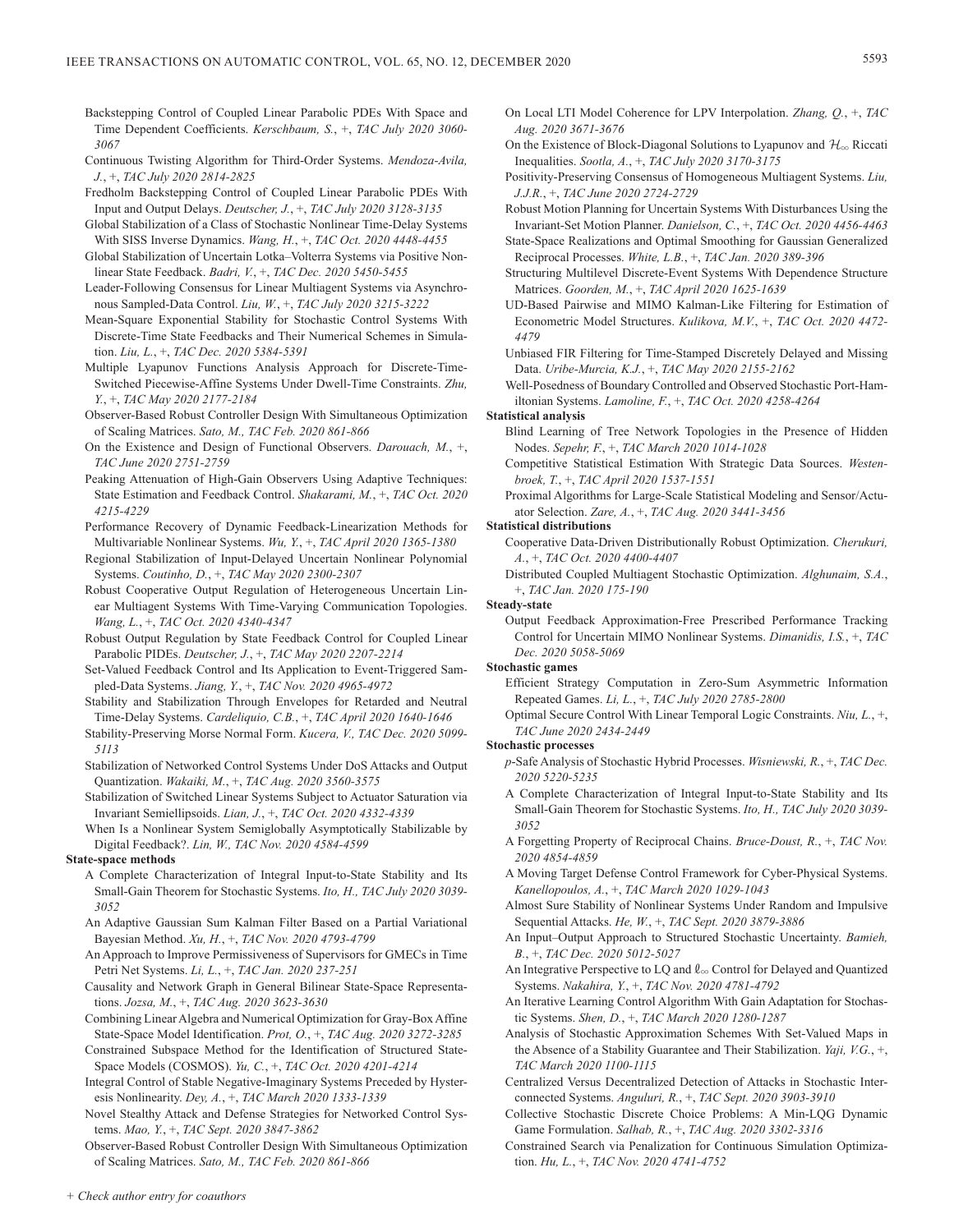- Cooperative Data-Driven Distributionally Robust Optimization. *Cherukuri, A.*, +, *TAC Oct. 2020 4400-4407*
- Corrections to "Model Predictive Control for Stochastic Max-Plus Linear Systems With Chance Constraints,". *Boom, T.J.J.v.d.*, +, *TAC Feb. 2020 905-906*
- Corrections to "Stochastic Stability of Perturbed Learning Automata in Positive-Utility Games" [Nov 19 4454-4469]. *Chasparis, G.C., TAC April 2020 1822*
- Decentralized Optimization Over Time-Varying Directed Graphs With Row and Column-Stochastic Matrices. *Saadatniaki, F.*, +, *TAC Nov. 2020 4769- 4780*
- Design of a Quantum Projection Filter. *Gao, Q.*, +, *TAC Aug. 2020 3693- 3700*
- Distributed Coupled Multiagent Stochastic Optimization. *Alghunaim, S.A.*, +, *TAC Jan. 2020 175-190*
- Distributed Heavy-Ball: A Generalization and Acceleration of First-Order Methods With Gradient Tracking. *Xin, R.*, +, *TAC June 2020 2627-2633*
- Distributed Stochastic Approximation Algorithm With Expanding Truncations. *Lei, J.*, +, *TAC Feb. 2020 664-679*
- Energy-Efficient Time-Triggered Communication Policies for Wireless Networked Control Systems. *Varma, V.S.*, +, *TAC Oct. 2020 4324-4331*
- Gradient Flow Algorithms for Density Propagation in Stochastic Systems. *Caluya, K.F.*, +, *TAC Oct. 2020 3991-4004*
- Heterogeneous Hegselmann–Krause Dynamics With Environment and Communication Noise. *Chen, G.*, +, *TAC Aug. 2020 3409-3424*
- Leader–Follower Network Aggregative Game With Stochastic Agents' Communication and Activeness. *Shokri, M.*, +, *TAC Dec. 2020 5496-5502*
- Local Controllability of Single-Input Nonlinear Systems Based on Deterministic Wiener Processes. *Nishimura, Y.*, +, *TAC Jan. 2020 354-360*
- Lyapunov Criterion for Stochastic Systems and Its Applications in Distributed Computation. *Qin, Y.*, +, *TAC Feb. 2020 546-560*
- Mean Field Games With Parametrized Followers. *Bensoussan, A.*, +, *TAC Jan. 2020 12-27*
- Metric and Topological Entropy Bounds for Optimal Coding of Stochastic Dynamical Systems. *Kawan, C.*, +, *TAC June 2020 2466-2479*
- Necessary and Sufficient Conditions for 2*p*th Moment Stability of Several Classes of Linear Stochastic Systems. *Luo, S.*, +, *TAC July 2020 3084- 3091*
- On the Existence of the Stabilizing Solution of a Class of Periodic Stochastic Riccati Equations. *Aberkane, S.*, +, *TAC March 2020 1288-1294*
- On the LQG Game With Nonclassical Information Pattern Using a Direct Solution Method. *Clemens, J.W.*, +, *TAC May 2020 2078-2093*
- On the Use of Supervised Clustering in Stochastic NMPC Design. *Alamir, M., TAC Dec. 2020 5392-5398*
- Online Stochastic Optimization of Networked Distributed Energy Resources. *Zhou, X.*, +, *TAC June 2020 2387-2401*
- Optimal Continuous-Discrete Linear Filter and Moment Equations for Nonlinear Diffusions. *Cacace, F.*, +, *TAC Oct. 2020 3961-3976*
- Polling-Systems-Based Autonomous Vehicle Coordination in Traffic Intersections With No Traffic Signals. *Miculescu, D.*, +, *TAC Feb. 2020 680- 694*
- Proper Orthogonal Decomposition Method to Nonlinear Filtering Problems in Medium-High Dimension. *Wang, Z.*, +, *TAC April 2020 1613-1624*
- Protocol-Based Unscented Kalman Filtering in the Presence of Stochastic Uncertainties. *Liu, S.*, +, *TAC March 2020 1303-1309*
- Proximal Algorithms for Large-Scale Statistical Modeling and Sensor/Actuator Selection. *Zare, A.*, +, *TAC Aug. 2020 3441-3456*
- Random Directions Stochastic Approximation With Deterministic Perturbations. *Prashanth, L.A.*, +, *TAC June 2020 2450-2465*
- Randomized Gradient-Free Distributed Optimization Methods for a Multiagent System With Unknown Cost Function. *Pang, Y.*, +, *TAC Jan. 2020 333-340*
- Reciprocal Chains: Foundations. *Erhardsson, T.*, +, *TAC Nov. 2020 4840- 4845*
- Remote State Estimation With Stochastic Event-Triggered Sensor Schedule and Packet Drops. *Xu, L.*, +, *TAC Nov. 2020 4981-4988*
- Risk of Collision and Detachment in Vehicle Platooning: Time-Delay– Induced Limitations and Tradeoffs. *Somarakis, C.*, +, *TAC Aug. 2020 3544-3559*
- Robust Economic Model Predictive Control of Continuous-Time Epidemic Processes. *Watkins, N.J.*, +, *TAC March 2020 1116-1131*
- SI-ADMM: A Stochastic Inexact ADMM Framework for Stochastic Convex Programs. *Xie, Y.*, +, *TAC June 2020 2355-2370*
- Smooth Interpolation of Covariance Matrices and Brain Network Estimation: Part II. *Ning, L., TAC May 2020 1901-1910*
- Stabilization of a Class of Nonlinear Systems With Random Disturbance via Intermittent Stochastic Noise. *Zhang, B.*, +, *TAC March 2020 1318-1324*
- Stabilization of Highly Nonlinear Hybrid Systems by Feedback Control Based on Discrete-Time State Observations. *Fei, C.*, +, *TAC July 2020 2899-2912*
- State Estimation for Stochastic Time-Varying Boolean Networks. *Chen, H.*, +, *TAC Dec. 2020 5480-5487*
- State-Space Realizations and Optimal Smoothing for Gaussian Generalized Reciprocal Processes. *White, L.B.*, +, *TAC Jan. 2020 389-396*
- Stealthy Actuator Signal Attacks in Stochastic Control Systems: Performance and Limitations. *Fang, C.*, +, *TAC Sept. 2020 3927-3934*
- Stochastic Artificial Potentials for Online Safe Navigation. *Paternain, S.*, +, *TAC May 2020 1985-2000*
- Stochastic Control and Nonequilibrium Thermodynamics: Fundamental Limits. *Chen, Y.*, +, *TAC July 2020 2979-2991*
- Stochastic Control Framework for Determining Feasible Alternatives in Sampling Allocation. *Peng, Y.*, +, *TAC June 2020 2647-2653*
- Stochastic Control of Multidimensional Systems With Relative Optimization. *Cao, X., TAC May 2020 1886-1900*
- Well-Posedness of Boundary Controlled and Observed Stochastic Port-Hamiltonian Systems. *Lamoline, F.*, +, *TAC Oct. 2020 4258-4264*
- **Stochastic programming**
	- SI-ADMM: A Stochastic Inexact ADMM Framework for Stochastic Convex Programs. *Xie, Y.*, +, *TAC June 2020 2355-2370*
- **Stochastic systems**
	- A Complete Characterization of Integral Input-to-State Stability and Its Small-Gain Theorem for Stochastic Systems. *Ito, H., TAC July 2020 3039- 3052*
	- A Detector-Based Approach for the Constrained Quadratic Control of Discrete-Time Markovian Jump Linear Systems. *Zabala, Y.A.*, +,

*TAC March 2020 1211-1217*

- A Simple Proof of Indefinite Linear-Quadratic Stochastic Optimal Control With Random Coefficients. *Moon, J.*, +, *TAC Dec. 2020 5422-5428*
- A Topology for Team Policies and Existence of Optimal Team Policies in Stochastic Team Theory. *Saldi, N., TAC Jan. 2020 310-317*
- Adaptive State-Feedback Stabilization of Stochastic High-Order Nonlinear Systems With Time-Varying Powers and Stochastic Inverse Dynamics. *Li, G.*, +, *TAC Dec. 2020 5360-5367*
- An Improved Homogeneous Polynomial Approach for Adaptive Sliding-Mode Control of Markov Jump Systems With Actuator Faults. *Du, C.*, +, *TAC March 2020 955-969*
- An Iterative Learning Control Algorithm With Gain Adaptation for Stochastic Systems. *Shen, D.*, +, *TAC March 2020 1280-1287*
- Asymptotic Optimality of Finite Model Approximations for Partially Observed Markov Decision Processes With Discounted Cost. *Saldi, N.*, +, *TAC Jan. 2020 130-142*
- Asynchronous Filtering for Delayed Markovian Jump Systems via Homogeneous Polynomial Approach. *Li, F.*, +, *TAC May 2020 2163-2170*
- Compositional (In)Finite Abstractions for Large-Scale Interconnected Stochastic Systems. *Lavaei, A.*, +, *TAC Dec. 2020 5280-5295*
- Control of Continuous-Time Linear Systems With Markov Jump Parameters in Reverse Time. *Narvaez, A.R.R.*, +, *TAC May 2020 2265-2271*
- Energy-to-Peak Filtering of Semi-Markov Jump Systems With Mismatched Modes. *Xu, Z.*, +, *TAC Oct. 2020 4356-4361*
- Equilibrium Solutions of Multiperiod Mean-Variance Portfolio Selection. *Ni, Y.*, +, *TAC April 2020 1716-1723*
- Event-Triggered Stabilization for Continuous-Time Stochastic Systems. *Li, F.*, +, *TAC Oct. 2020 4031-4046*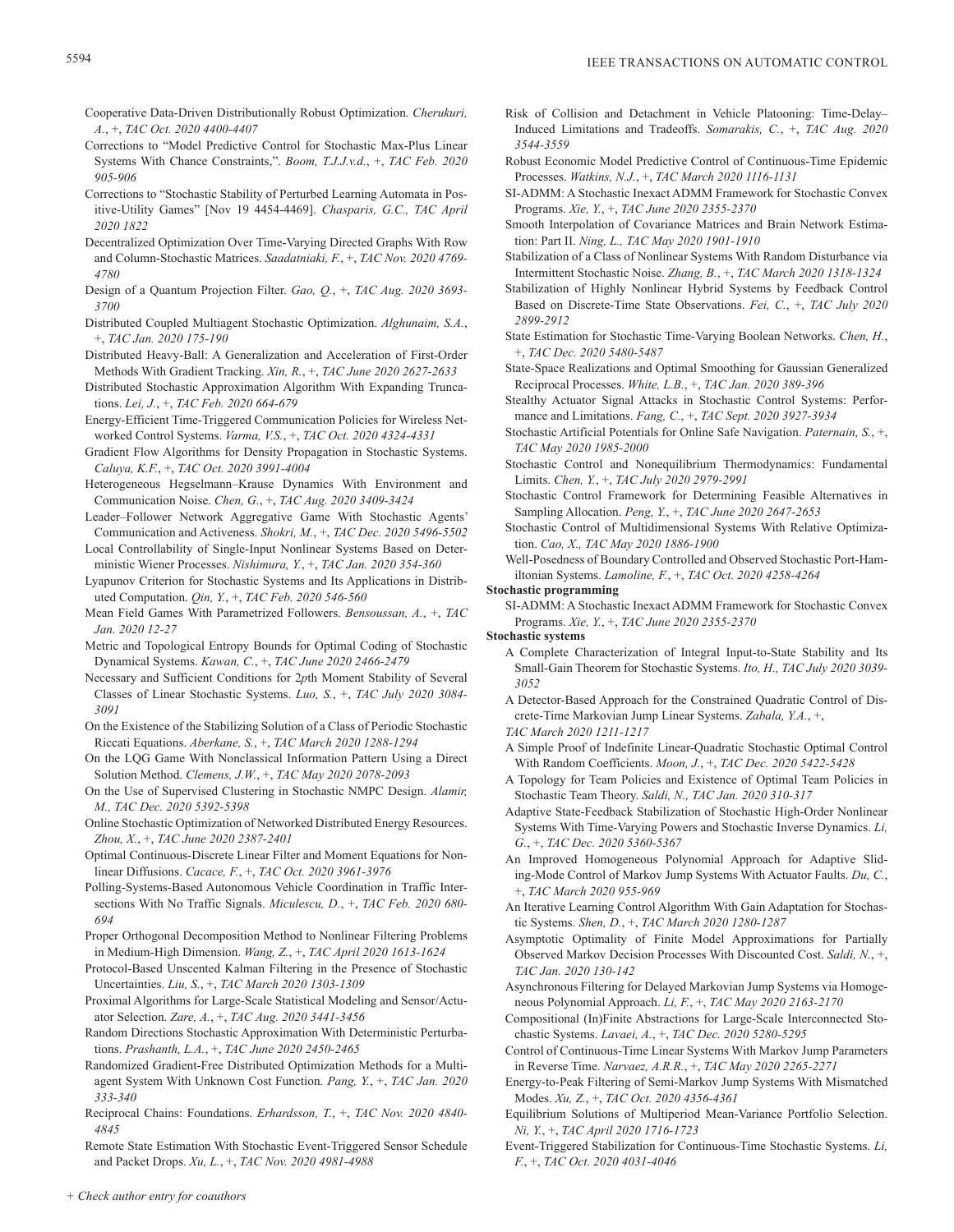- Explicit Iterative Algorithms for Continuous Coupled Lyapunov Matrix Equations. *Sun, H.*, +, *TAC Aug. 2020 3631-3638*
- Finite-Time Sliding-Mode Control of Markovian Jump Cyber-Physical Systems Against Randomly Occurring Injection Attacks. *Cao, Z.*, +, *TAC March 2020 1264-1271*
- Global Stabilization of a Class of Stochastic Nonlinear Time-Delay Systems With SISS Inverse Dynamics. *Wang, H.*, +, *TAC Oct. 2020 4448-4455*
- Gradient Flow Algorithms for Density Propagation in Stochastic Systems. *Caluya, K.F.*, +, *TAC Oct. 2020 3991-4004*
- Hybrid Systems With State-Triggered Jumps: Sensitivity-Based Stability Analysis With Application to Trajectory Tracking. *Rijnen, M.*, +, *TAC Nov. 2020 4568-4583*
- Logic-Based Switching Control for Stabilization of Stochastic Feedforward Nonlinear Systems. *Yu, M., TAC Oct. 2020 4408-4415*
- Lyapunov Criterion for Stochastic Systems and Its Applications in Distributed Computation. *Qin, Y.*, +, *TAC Feb. 2020 546-560*
- Mean Field Games With Parametrized Followers. *Bensoussan, A.*, +, *TAC Jan. 2020 12-27*
- Mean-Square Exponential Stability for Stochastic Control Systems With Discrete-Time State Feedbacks and Their Numerical Schemes in Simulation. *Liu, L.*, +, *TAC Dec. 2020 5384-5391*
- Metric and Topological Entropy Bounds for Optimal Coding of Stochastic Dynamical Systems. *Kawan, C.*, +, *TAC June 2020 2466-2479*
- Model Reduction of Markovian Jump Systems With Uncertain Probabilities. *Shen, Y.*, +, *TAC Jan. 2020 382-388*
- Near Optimality of Linear Strategies for Static Teams With "Big" Non-Gaussian Noise. *Kulkarni, A.A., TAC Feb. 2020 534-545*
- Necessary and Sufficient Conditions for 2*p*th Moment Stability of Several Classes of Linear Stochastic Systems. *Luo, S.*, +, *TAC July 2020 3084- 3091*
- Observed-Mode-Dependent State Estimation of Hidden Semi-Markov Jump Linear Systems. *Cai, B.*, +, *TAC Jan. 2020 442-449*
- On Event-Triggered Control of Nonlinear Stochastic Systems. *Luo, S.*, +, *TAC Jan. 2020 369-375*
- Optimal Continuous-Discrete Linear Filter and Moment Equations for Nonlinear Diffusions. *Cacace, F.*, +, *TAC Oct. 2020 3961-3976*
- Proximal Algorithms for Large-Scale Statistical Modeling and Sensor/Actuator Selection. *Zare, A.*, +, *TAC Aug. 2020 3441-3456*
- RBFNN-Based Minimum Entropy Filtering for a Class of Stochastic Nonlinear Systems. *Yin, X.*, +, *TAC Jan. 2020 376-381*
- Semi-Markov Jump Linear Systems With Incomplete Sojourn and Transition Information: Analysis and Synthesis. *Ning, Z.*, +, *TAC Jan. 2020 159-174*
- Sliding Mode Control for Nonlinear Stochastic Singular Semi-Markov Jump Systems. *Qi, W.*, +, *TAC Jan. 2020 361-368*
- Stealthy Actuator Signal Attacks in Stochastic Control Systems: Performance and Limitations. *Fang, C.*, +, *TAC Sept. 2020 3927-3934*
- Stochastic Control and Nonequilibrium Thermodynamics: Fundamental Limits. *Chen, Y.*, +, *TAC July 2020 2979-2991*
- Stochastic Control Framework for Determining Feasible Alternatives in Sampling Allocation. *Peng, Y.*, +, *TAC June 2020 2647-2653*
- Stochastic Semistability for Nonlinear Dynamical Systems With Application to Consensus on Networks With Communication Uncertainty. *Haddad, W.M.*, +, *TAC July 2020 2826-2841*
- The Time-Invariant Multidimensional Gaussian Sequential Rate-Distortion Problem Revisited. *Stavrou, P.A.*, +, *TAC May 2020 2245-2249*
- Well-Posedness of Boundary Controlled and Observed Stochastic Port-Hamiltonian Systems. *Lamoline, F.*, +, *TAC Oct. 2020 4258-4264*
- **Stock markets**
	- On Positive Solutions of a Delay Equation Arising When Trading in Financial Markets. *Hsieh, C.*, +, *TAC July 2020 3143-3149*

## **Suboptimal control**

- A Suboptimality Approach to Distributed Linear Quadratic Optimal Control. *Jiao, J.*, +, *TAC March 2020 1218-1225*
- Control-Oriented Learning on the Fly. *Ornik, M.*, +, *TAC Nov. 2020 4800- 4807*

## **Supervisory control**

- Control of Nondeterministic Systems for Bisimulation Equivalence Under Partial Information. *Farhat, H., TAC Dec. 2020 5437-5443*
- On Liveness Enforcing Supervisory Policies for Arbitrary Petri Nets. *Chen, C.*, +, *TAC Dec. 2020 5236-5247*

## **Surveillance**

Markov Chains With Maximum Return Time Entropy for Robotic Surveillance. *Duan, X.*, +, *TAC Jan. 2020 72-86*

## **Switched systems**

- Stabilization for Infinite-Dimensional Switched Linear Systems. *Zheng, G.*, +, *TAC Dec. 2020 5456-5463*
- Uniform Input-To-State Stability for Switched and Time-Varying Impulsive Systems. *Mancilla-Aguilar, J.L.*, +, *TAC Dec. 2020 5028-5042*

## **Switching frequency**

Stabilization for Infinite-Dimensional Switched Linear Systems. *Zheng, G.*, +, *TAC Dec. 2020 5456-5463*

**Switching systems**

On Synchronization of Dynamical Systems Over Directed Switching Topologies: An Algebraic and Geometric Perspective. *Qin, J.*, +, *TAC Dec. 2020 5083-5098*

## **Switching systems (control)**

- A Common Framework for Complete and Incomplete Attitude Synchronization in Networks With Switching Topology. *Pereira, P.O.*, +, *TAC Jan. 2020 271-278*
- A Switching Controller for a Class of MIMO Bilinear Systems With Time Delay. *Sanchez, T.*, +, *TAC May 2020 2250-2256*
- Almost Global Stability of Nonlinear Switched Systems With Time-Dependent Switching. *Karabacak, O.*, +, *TAC July 2020 2969-2978*
- Critical Observability for Automata and Petri Nets. *Masopust, T., TAC Jan. 2020 341-346*
- Delayed and Switched Control of Formations on a Line Segment: Delays and Switches Do Not Matter. *Aleksandrov, A.*, +, *TAC Feb. 2020 794-800*
- Detectability and Uniform Global Asymptotic Stability in Switched Nonlinear Time-Varying Systems. *Lee, T.*, +, *TAC May 2020 2123-2138*
- Discrete-Time Sliding-Mode Control With a Desired Switching Variable Generator. *Bartoszewicz, A.*, +, *TAC April 2020 1807-1814*
- Event-Triggered Dynamic Output Feedback Control for Switched Systems With Frequent Asynchronism. *Fei, Z.*, +, *TAC July 2020 3120-3127*
- Leader-Following Attitude Consensus of Multiple Rigid Spacecraft Systems Under Switching Networks. *Lu, M.*, +, *TAC Feb. 2020 839-845*
- Leader-Following Consensus for a Class of Multiple Robot Manipulators over Switching Networks by Distributed Position Feedback Control. *He, C.*, +, *TAC Feb. 2020 890-896*
- Optimal Partial Feedback Attacks in Cyber-Physical Power Systems. *Wu, G.*, +, *TAC Sept. 2020 3919-3926*
- Quantized Nonstationary Filtering of Networked Markov Switching RSNSs: A Multiple Hierarchical Structure Strategy. *Cheng, J.*, +, *TAC Nov. 2020 4816-4823*
- Stabilization of Linear Systems by Pulsewidth Modulation of Switching Actuators. *Komaee, A., TAC May 2020 1969-1984*
- Structural Controller for Logical Expression of Linear Constraints on Petri Nets. *Luo, J.*, +, *TAC Jan. 2020 397-403*
- Structured Feedback Synthesis for Stability and Performance of Switched Systems. *Chesi, G.*, +, *TAC Nov. 2020 4695-4709*
- Switching-Like Event-Triggered Control for Networked Control Systems Under Malicious Denial of Service Attacks. *Peng, C.*, +, *TAC Sept. 2020 3943-3949*

## **Symmetric matrices**

- A Simple Proof of Indefinite Linear-Quadratic Stochastic Optimal Control With Random Coefficients. *Moon, J.*, +, *TAC Dec. 2020 5422-5428*
- Combining Pontryagin's Principle and Dynamic Programming for Linear and Nonlinear Systems. *Sassano, M.*, +, *TAC Dec. 2020 5312-5327*
- Learning Latent Variable Dynamic Graphical Models by Confidence Sets Selection. *Ciccone, V.*, +, *TAC Dec. 2020 5130-5143*
- Static Sliding Mode Control of Systems With Arbitrary Relative Degree by Using Artificial Delay. *Xu, J.*, +, *TAC Dec. 2020 5464-5471*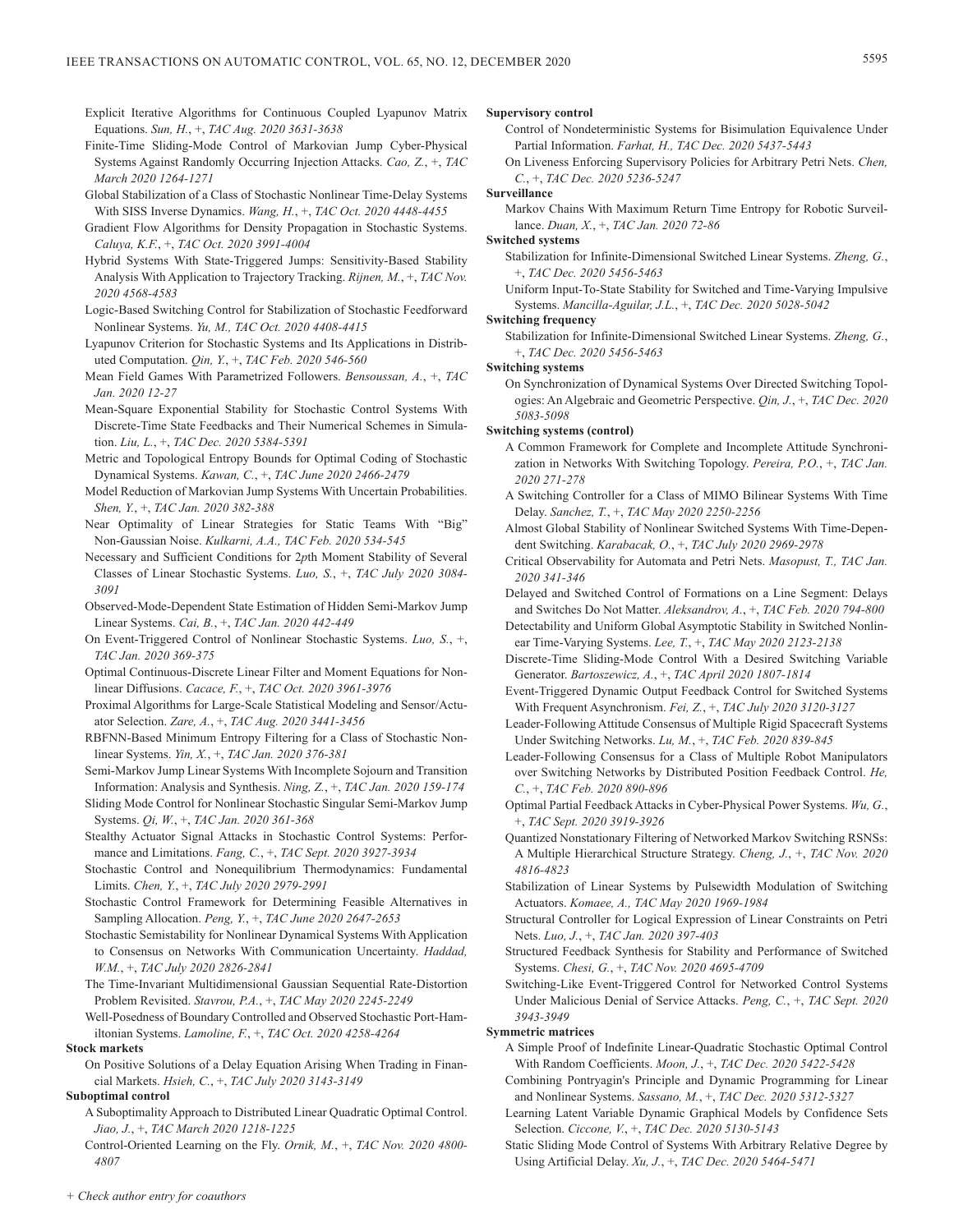## **Synchronization**

- A Common Framework for Complete and Incomplete Attitude Synchronization in Networks With Switching Topology. *Pereira, P.O.*, +, *TAC Jan. 2020 271-278*
- An Attack-Resilient Pulse-Based Synchronization Strategy for General Connected Topologies. *Wang, Z.*, +, *TAC Sept. 2020 3784-3799*
- Global Analysis of Synchronization Performance for Power Systems: Bridging the Theory-Practice Gap. *Paganini, F.*, +, *TAC July 2020 3007-3022*
- Leaderless Synchronization of Heterogeneous Oscillators by Adaptively Learning the Group Model. *Baldi, S.*, +, *TAC Jan. 2020 412-418*
- Learning-Based Event-Triggered Control for Synchronization of Passive Multiagent Systems Under Attack. *Rahnama, A.*, +, *TAC Oct. 2020 4170- 4185*
- On Synchronization of Dynamical Systems Over Directed Switching Topologies: An Algebraic and Geometric Perspective. *Qin, J.*, +, *TAC Dec. 2020 5083-5098*
- Synchronization of Kuramoto Oscillators: A Regional Stability Framework. *Zhu, L.*, +, *TAC Dec. 2020 5070-5082*

## **Synchronous generators**

Distributed Robust Adaptive Frequency Control of Power Systems With Dynamic Loads. *Kim, H.*, +, *TAC Nov. 2020 4887-4894*

#### **Synchronous motors**

Semiglobal Finite-Time Trajectory Tracking Realization for Disturbed Nonlinear Systems via Higher-Order Sliding Modes. *Zhang, C.*, +, *TAC May 2020 2185-2191*

## **System identification**

Set Membership Identification of Linear Systems With Guaranteed Simulation Accuracy. *Lauricella, M.*, +, *TAC Dec. 2020 5189-5204*

## **Systems of systems**

Parametric Optimization Based MPC for Systems of Systems With Affine Coordination Constraints. *Novoselnik, B.*, +, *TAC Feb. 2020 649-663*

**T**

#### **Tariffs**

On the Dynamics of Distributed Energy Adoption: Equilibrium, Stability, and Limiting Capacity. *Sun, T.*, +, *TAC Jan. 2020 102-114*

## **Telecommunication computing**

Blind Learning of Tree Network Topologies in the Presence of Hidden Nodes. *Sepehr, F.*, +, *TAC March 2020 1014-1028*

#### **Telecommunication control**

- Energy-Efficient Time-Triggered Communication Policies for Wireless Networked Control Systems. *Varma, V.S.*, +, *TAC Oct. 2020 4324-4331*
- Novel Stealthy Attack and Defense Strategies for Networked Control Systems. *Mao, Y.*, +, *TAC Sept. 2020 3847-3862*
- Stabilization of Linear Systems Across a Time-Varying AWGN Fading Channel. *Su, L.*, +, *TAC Nov. 2020 4902-4907*
- Switching-Like Event-Triggered Control for Networked Control Systems Under Malicious Denial of Service Attacks. *Peng, C.*, +, *TAC Sept. 2020 3943-3949*

## **Telecommunication network routing**

Uncertainty in Multicommodity Routing Networks: When Does It Help?. *Sekar, S.*, +, *TAC Nov. 2020 4600-4615*

## **Telecommunication network topology**

- A Topology for Team Policies and Existence of Optimal Team Policies in Stochastic Team Theory. *Saldi, N., TAC Jan. 2020 310-317*
- An Attack-Resilient Pulse-Based Synchronization Strategy for General Connected Topologies. *Wang, Z.*, +, *TAC Sept. 2020 3784-3799*
- Blind Learning of Tree Network Topologies in the Presence of Hidden Nodes. *Sepehr, F.*, +, *TAC March 2020 1014-1028*
- Novel Stealthy Attack and Defense Strategies for Networked Control Systems. *Mao, Y.*, +, *TAC Sept. 2020 3847-3862*
- Privacy-Preserving Distributed Averaging via Homomorphically Encrypted Ratio Consensus. *Hadjicostis, C.N.*, +, *TAC Sept. 2020 3887-3894*

## **Telecommunication power management**

Energy-Efficient Time-Triggered Communication Policies for Wireless Networked Control Systems. *Varma, V.S.*, +, *TAC Oct. 2020 4324-4331*

#### **Telecommunication scheduling**

Optimizing Attack Schedules Based on Energy Dispatch Over Two-Hop Relay Networks. *Gan, R.*, +, *TAC Sept. 2020 3832-3846*

**Telecommunication security**

- An Attack-Resilient Pulse-Based Synchronization Strategy for General Connected Topologies. *Wang, Z.*, +, *TAC Sept. 2020 3784-3799*
- Malicious Attacks on State Estimation Against Distributed Control Systems. *Lu, A.*, +, *TAC Sept. 2020 3911-3918*

Switching-Like Event-Triggered Control for Networked Control Systems Under Malicious Denial of Service Attacks. *Peng, C.*, +, *TAC Sept. 2020 3943-3949*

## **Telecommunication switching**

Novel Stealthy Attack and Defense Strategies for Networked Control Systems. *Mao, Y.*, +, *TAC Sept. 2020 3847-3862*

#### **Telecontrol**

Optimal Local and Remote Controllers With Unreliable Uplink Channels: An Elementary Proof. *Afshari, M.*, +, *TAC Aug. 2020 3616-3622*

#### **Temporal logic**

- Auditor Product and Controller Synthesis for Nondeterministic Transition Systems With Practical LTL Specifications. *Zibaeenejad, M.H.*, +, *TAC Oct. 2020 4281-4287*
- Entropy Maximization for Markov Decision Processes Under Temporal Logic Constraints. *Savas, Y.*, +, *TAC April 2020 1552-1567*
- Optimal Secure Control With Linear Temporal Logic Constraints. *Niu, L.*, +, *TAC June 2020 2434-2449*

#### **Tensors**

- Asymptotical Stability of Probabilistic Boolean Networks With State Delays. *Zhu, S.*, +, *TAC April 2020 1779-1784*
- Reduced-Order Observer Design for Boolean Control Networks. *Zhang, Z.*, +, *TAC Jan. 2020 434-441*

## **Thermodynamics**

Variational Integrators for Dissipative Systems. *Limebeer, D.J.N.*, +, *TAC April 2020 1381-1396*

#### **Three-term control**

Dynamic Modularity Approach to Adaptive Control of Robotic Systems With Closed Architecture. *Wang, H.*, +, *TAC June 2020 2760-2767*

## **Time optimal control**

Sub-Riemannian Geodesics in  $SU(n/S(U(n-1 \times U(1)))$  and Optimal Control of Three Level Quantum Systems. *Albertini, F.*, +, *TAC March 2020 1176- 1191*

#### **Time-domain analysis**

*H*2 Model Reduction of Linear Network Systems by Moment Matching and Optimization. *Necoara, I.*, +, *TAC Dec. 2020 5328-5335*

## **Time-domain synthesis**

Feedforward Boundary Control for the Regulation of a Passive and Diffusive Scalar in Two-Dimensional Unsteady Flows. *Liu, W., TAC Nov. 2020 4882-4886*

#### **Time-varying networks**

Smooth Interpolation of Covariance Matrices and Brain Network Estimation: Part II. *Ning, L., TAC May 2020 1901-1910*

#### **Time-varying systems**

- A Lyapunov-Like Characterization of Predefined-Time Stability. *Jimenez-Rodriguez, E.*, +, *TAC Nov. 2020 4922-4927*
- A Note on Uniform Exponential Stability of Linear Periodic Time-Varying Systems. *Vrabel, R., TAC April 2020 1647-1651*
- Adaptive State-Feedback Stabilization of Stochastic High-Order Nonlinear Systems With Time-Varying Powers and Stochastic Inverse Dynamics. *Li, G.*, +, *TAC Dec. 2020 5360-5367*
- Adding Integral Action for Open-Loop Exponentially Stable Semigroups and Application to Boundary Control of PDE Systems. *Terrand-Jeanne, A.*, +, *TAC Nov. 2020 4481-4492*
- An Explicit Reference Governor for the Intersection of Concave Constraints. *Hosseinzadeh, M.*, +, *TAC Jan. 2020 1-11*
- Asymptotic Stability Analysis of Discrete-Time Switched Cascade Nonlinear Systems With Delays. *Liu, X.*, +, *TAC June 2020 2686-2692*
- Asymptotical Stability of Probabilistic Boolean Networks With State Delays. *Zhu, S.*, +, *TAC April 2020 1779-1784*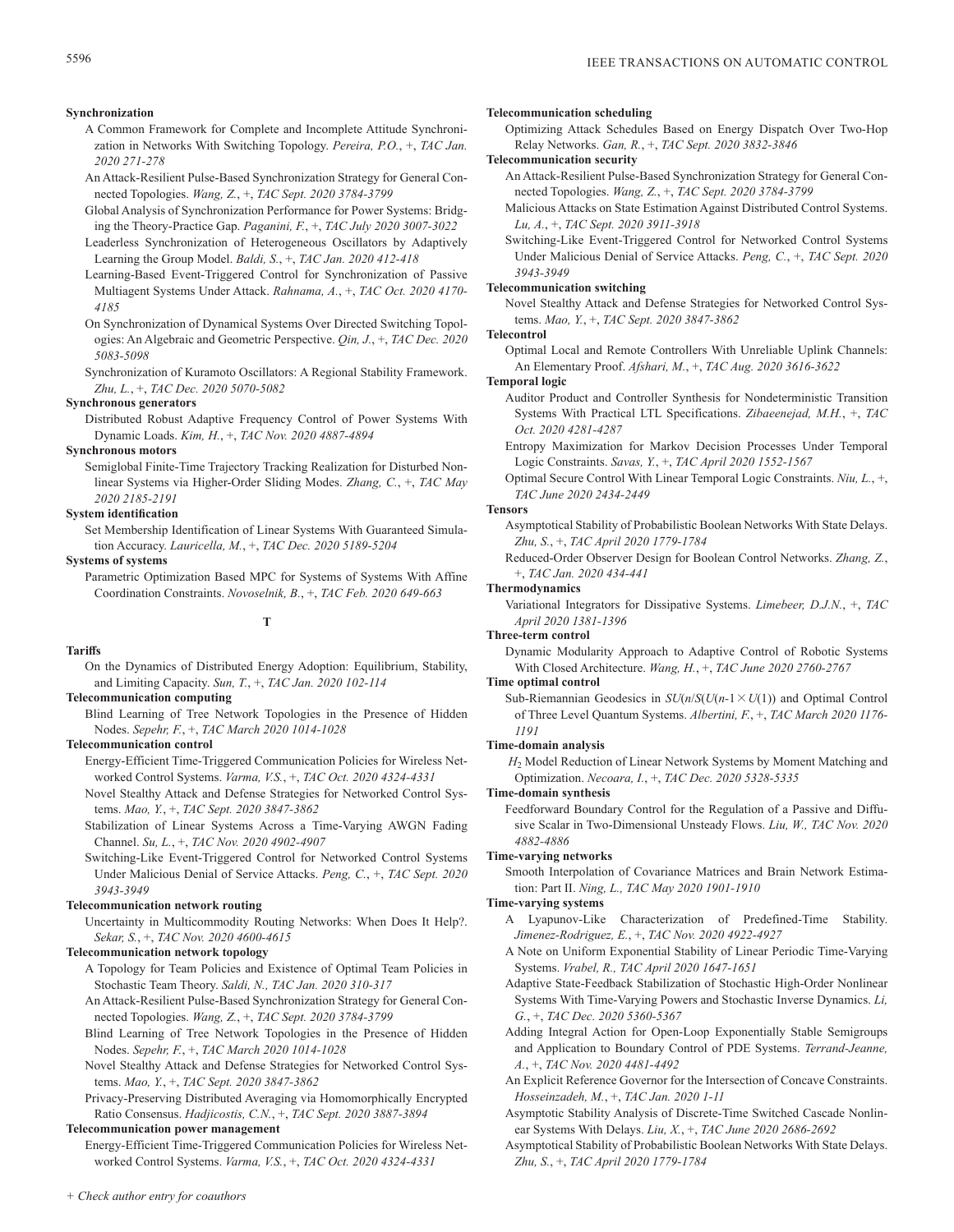- Asynchronous Filtering for Delayed Markovian Jump Systems via Homogeneous Polynomial Approach. *Li, F.*, +, *TAC May 2020 2163-2170*
- Cascades-Based Leader–Follower Formation Tracking and Stabilization of Multiple Nonholonomic Vehicles. *Maghenem, M.A.*, +, *TAC Aug. 2020 3639-3646*
- Cascading With Inner Systems: Hankel Singular Values and Characteristic Values. *Buscarino, A.*, +, *TAC Feb. 2020 727-732*
- Continuous Control for Fully Damped Mechanical Systems With Input Constraints: Finite-Time and Exponential Tracking. *Zamora-Gomez, G.I.*, +, *TAC Feb. 2020 882-889*
- Continuous Discrete Sequential Observers for Time-Varying Systems Under Sampling and Input Delays. *Mazenc, F.*, +, *TAC April 2020 1704-1709*
- Continuous-Time and Sampled-Data Stabilizers for Nonlinear Systems With Input and Measurement Delays. *Battilotti, S., TAC April 2020 1568-1583*
- Contraction Analysis of Monotone Systems via Separable Functions. *Kawano, Y.*, +, *TAC Aug. 2020 3486-3501*
- Control of Continuous-Time Linear Systems With Markov Jump Parameters in Reverse Time. *Narvaez, A.R.R.*, +, *TAC May 2020 2265-2271*
- Delay-Tolerant Adaptive Robust Tracking Control of Uncertain Time-Delay Systems. *Nandiganahalli, J.S.*, +, *TAC Feb. 2020 695-710*
- Design Procedure for Linear Unknown Input Functional Observers. *Sakhraoui, I.*, +, *TAC Feb. 2020 831-838*
- Discrete-Time Systems With Constrained Time Delays and Delay-Dependent Lyapunov Functions. *Pepe, P., TAC April 2020 1724-1730*
- Distributed Consensus Over Markovian Packet Loss Channels. *Xu, L.*, +, *TAC Jan. 2020 279-286*
- Distributed Time-Varying Convex Optimization for a Class of Nonlinear Multiagent Systems. *Huang, B.*, +, *TAC Feb. 2020 801-808*
- Dual Averaging Push for Distributed Convex Optimization Over Time-Varying Directed Graph. *Liang, S.*, +, *TAC April 2020 1785-1791*
- Dynamic Sharing Through the ADMM. *Cao, X.*, +, *TAC May 2020 2215- 2222*
- Dynamical Systems With a Cyclic Sign Variation Diminishing Property. *Ben Avraham, T.*, +, *TAC March 2020 941-954*
- Fixed-Time Leader-Following Consensus for High-Order Time-Varying Nonlinear Multiagent Systems. *You, X.*, +, *TAC Dec. 2020 5510-5516*
- Graphon Control of Large-Scale Networks of Linear Systems. *Gao, S.*, +, *TAC Oct. 2020 4090-4105*
- Hybrid Systems With Delayed Jumps: Asymptotic Stability via Robustness and Lyapunov Conditions. *Altin, B.*, +, *TAC Aug. 2020 3381-3396*
- Inner-Approximating Reachable Sets for Polynomial Systems With Time-Varying Uncertainties. *Xue, B.*, +, *TAC April 2020 1468-1483*
- Lyapunov Stability for Impulsive Systems via Event-Triggered Impulsive Control. *Li, X.*, +, *TAC Nov. 2020 4908-4913*
- Multiple Lyapunov Functions Analysis Approach for Discrete-Time-Switched Piecewise-Affine Systems Under Dwell-Time Constraints. *Zhu, Y.*, +, *TAC May 2020 2177-2184*
- New Gramians for Switched Linear Systems: Reachability, Observability, and Model Reduction. *Pontes Duff, I.*, +, *TAC June 2020 2526-2535*
- Nonanticipating Lyapunov Functions for Persistently Excited Nonlinear Systems. *Verrelli, C.M.*, +, *TAC June 2020 2634-2639*
- Observer-Based Control for Cyber-Physical Systems With Periodic DoS Attacks via a Cyclic Switching Strategy. *Zhu, Y.*, +, *TAC Aug. 2020 3714- 3721*
- On Boundedness of Error Covariances for Kalman Consensus Filtering Problems. *Li, W.*, +, *TAC June 2020 2654-2661*
- On Structured Lyapunov Functions and Dissipativity in Interconnected LTI Systems. *Jokic, A.*, +, *TAC March 2020 970-985*
- Online Stochastic Optimization of Networked Distributed Energy Resources. *Zhou, X.*, +, *TAC June 2020 2387-2401*
- Push-Sum on Random Graphs: Almost Sure Convergence and Convergence Rate. *Rezaienia, P.*, +, *TAC March 2020 1295-1302*
- Reachability Analysis of Large Linear Systems With Uncertain Inputs in the Krylov Subspace. *Althoff, M., TAC Feb. 2020 477-492*
- Regional Stabilization of Input-Delayed Uncertain Nonlinear Polynomial Systems. *Coutinho, D.*, +, *TAC May 2020 2300-2307*
- Resilient Leader-Follower Consensus to Arbitrary Reference Values in Time-Varying Graphs. *Usevitch, J.*, +, *TAC April 2020 1755-1762*
- Robust Cooperative Output Regulation of Heterogeneous Uncertain Linear Multiagent Systems With Time-Varying Communication Topologies. *Wang, L.*, +, *TAC Oct. 2020 4340-4347*
- Set-Valued Feedback Control and Its Application to Event-Triggered Sampled-Data Systems. *Jiang, Y.*, +, *TAC Nov. 2020 4965-4972*
- Stability and Stabilization of Infinite Delay Systems: A Lyapunov-Based Approach. *Xu, X.*, +, *TAC Nov. 2020 4509-4524*
- Stabilization of Linear Systems Across a Time-Varying AWGN Fading Channel. *Su, L.*, +, *TAC Nov. 2020 4902-4907*
- Stabilization of Switched Linear Systems Subject to Actuator Saturation via Invariant Semiellipsoids. *Lian, J.*, +, *TAC Oct. 2020 4332-4339*
- Switched Systems With Multiple Equilibria Under Disturbances: Boundedness and Practical Stability. *Veer, S.*, +, *TAC June 2020 2371-2386*
- Toward a Comprehensive Impossibility Result for String Stability. *Farnam, A.*, +, *TAC April 2020 1652-1659*
- Tracking Control of Nonlinear Networked and Quantized Control Systems With Communication Delays. *Ren, W.*, +, *TAC Aug. 2020 3685-3692*
- Uniform Input-To-State Stability for Switched and Time-Varying Impulsive Systems. *Mancilla-Aguilar, J.L.*, +, *TAC Dec. 2020 5028-5042*
- Varying-Parameter Convergent-Differential Neural Solution to Time-Varying Overdetermined System of Linear Equations. *Zhang, Z.*, +, *TAC Feb. 2020 874-881*
- Well-Posedness of Time-Varying Linear Systems. *Kurula, M., TAC Oct. 2020 4075-4089*

# **Topology**

- A Common Framework for Complete and Incomplete Attitude Synchronization in Networks With Switching Topology. *Pereira, P.O.*, +, *TAC Jan. 2020 271-278*
- Clustering-Based Model Reduction of Laplacian Dynamics With Weakly Connected Topology. *Cheng, X.*, +, *TAC Oct. 2020 4393-4399*
- Distributed Consensus Observer for Multiagent Systems With High-Order Integrator Dynamics. *Zuo, Z.*, +, *TAC April 2020 1771-1778*
- Robust Cooperative Output Regulation of Heterogeneous Uncertain Linear Multiagent Systems With Time-Varying Communication Topologies. *Wang, L.*, +, *TAC Oct. 2020 4340-4347*

# **Torque control**

- Dynamic Modularity Approach to Adaptive Control of Robotic Systems With Closed Architecture. *Wang, H.*, +, *TAC June 2020 2760-2767*
- **Tracking**
	- Adaptive Error Feedback Regulator Design for One-Dimensional Heat Equation With Unknown Harmonic Disturbance Anticollocated With Control. *Guo, W.*, +, *TAC Feb. 2020 824-830*
	- Continuous Control for Fully Damped Mechanical Systems With Input Constraints: Finite-Time and Exponential Tracking. *Zamora-Gomez, G.I.*, +, *TAC Feb. 2020 882-889*
	- Design of Privacy-Preserving Dynamic Controllers. *Kawano, Y.*, +, *TAC Sept. 2020 3863-3878*
	- Hybrid Systems With State-Triggered Jumps: Sensitivity-Based Stability Analysis With Application to Trajectory Tracking. *Rijnen, M.*, +, *TAC Nov. 2020 4568-4583*
	- Semiglobal Finite-Time Trajectory Tracking Realization for Disturbed Nonlinear Systems via Higher-Order Sliding Modes. *Zhang, C.*, +, *TAC May 2020 2185-2191*

#### **Trajectory**

Uniform Input-To-State Stability for Switched and Time-Varying Impulsive Systems. *Mancilla-Aguilar, J.L.*, +, *TAC Dec. 2020 5028-5042*

# **Trajectory control**

- A Robust Asymptotic Observer for Systems That Converge to Unobservable States—A Batch Reactor Case Study. *Rapaport, A.*, +, *TAC June 2020 2693-2699*
- Cascades-Based Leader–Follower Formation Tracking and Stabilization of Multiple Nonholonomic Vehicles. *Maghenem, M.A.*, +, *TAC Aug. 2020 3639-3646*
- Decentralized Goal Assignment and Safe Trajectory Generation in Multirobot Networks via Multiple Lyapunov Functions. *Panagou, D.*, +, *TAC Aug. 2020 3365-3380*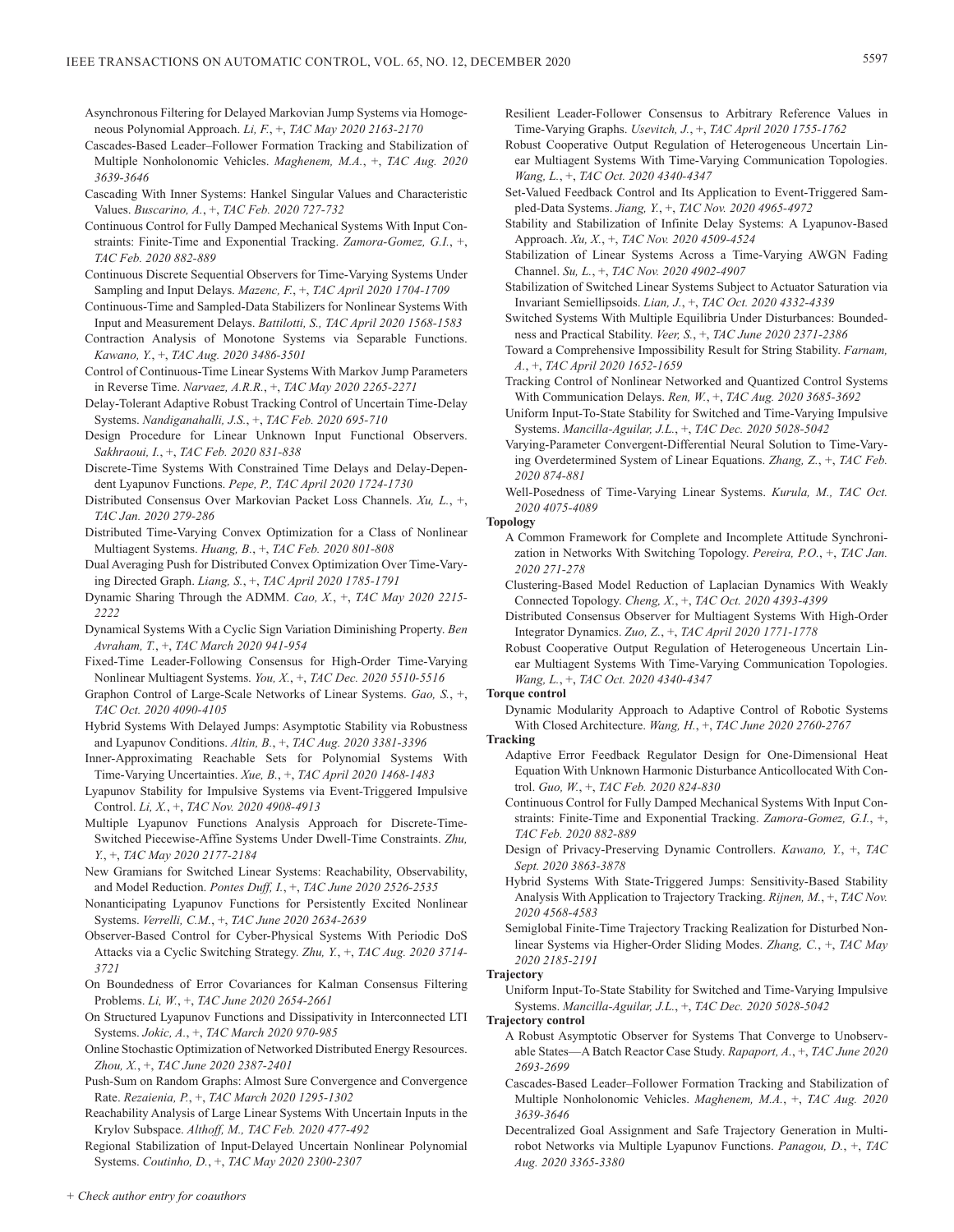- Dynamic Attitude Planning for Trajectory Tracking in Thrust-Vectoring UAVs. *Invernizzi, D.*, +, *TAC Jan. 2020 453-460*
- Optimal Output Regulation for Square, Overactuated and Underactuated Linear Systems. *Bernhard, S.*, +, *TAC Oct. 2020 4416-4423*

**Transfer function matrices**

- A Direct Proof of the Equivalence of Side Conditions for Strictly Positive Real Matrix Transfer Functions. *Ferrante, A.*, +, *TAC Jan. 2020 450-452* **Transfer functions**
	- A Simplified Approach to Analyze Complementary Sensitivity Tradeoffs in Continuous-Time and Discrete-Time Systems. *Wan, N.*, +, *TAC April 2020 1697-1703*
	- Analysis and Design of Continuous-Time Multivariable Periodic Controllers: AnH3/LTR-Based Approach. *Deshmukh, A.*, +, *TAC Aug. 2020 3608-3615*
	- Analysis of Systems With Slope Restricted Nonlinearities Using Externally Positive Zames–Falb Multipliers. *Turner, M.C.*, +, *TAC April 2020 1660- 1667*
	- Necessary and Sufficient Conditions on Negative Imaginariness for Interval SISO Transfer Functions and Their Interconnection. *Liu, M.*, +, *TAC Oct. 2020 4362-4368*
	- Necessary and Sufficient Topological Conditions for Identifiability of Dynamical Networks. *van Waarde, H.J.*, +, *TAC Nov. 2020 4525-4537*
	- Reduced-Order *H*3 Filter Design for Delta Operator Systems Over Multiple Frequency Intervals. *Yang, H.*, +, *TAC Dec. 2020 5376-5383*
	- Removing SPR-Like Conditions in Adaptive Feedforward Control of Uncertain Systems. *Wang, Y.*, +, *TAC June 2020 2309-2324*
	- Two-Dimensional Frequency-Domain System Identification. *Wang, X.*, +, *TAC Feb. 2020 577-590*

### **Transforms**

Combining Linear Algebra and Numerical Optimization for Gray-Box Affine State-Space Model Identification. *Prot, O.*, +, *TAC Aug. 2020 3272-3285*

# **Transient analysis**

Distributed Learning Over Networks: Effect of Using Historical Observations. *Shi, C.*, +, *TAC Dec. 2020 5503-5509*

# **Transient response**

- Peaking Attenuation of High-Gain Observers Using Adaptive Techniques: State Estimation and Feedback Control. *Shakarami, M.*, +, *TAC Oct. 2020 4215-4229*
- Singularities and Moments of Nonlinear Systems. *Padoan, A.*, +, *TAC Aug. 2020 3647-3654*
- Stabilization of Linear Systems by Pulsewidth Modulation of Switching Actuators. *Komaee, A., TAC May 2020 1969-1984*

# **Transportation**

Efficient Liveness Assessment for Traffic States in Open, Irreversible, Dynamically Routed, Zone-Controlled Guidepath-Based Transport Systems. *Reveliotis, S.*, +, *TAC July 2020 2883-2898*

# **Trees (mathematics)**

- Blind Learning of Tree Network Topologies in the Presence of Hidden Nodes. *Sepehr, F.*, +, *TAC March 2020 1014-1028*
- Consensus of Linear Multiagent Systems With Distributed Infinite Transmission Delays: A Low Gain Approach. *Xu, X.*, +, *TAC Feb. 2020 809-816* Structuring Multilevel Discrete-Event Systems With Dependence Structure

Matrices. *Goorden, M.*, +, *TAC April 2020 1625-1639*

# **Trusted computing**

Privacy-Preserving Distributed Averaging via Homomorphically Encrypted Ratio Consensus. *Hadjicostis, C.N.*, +, *TAC Sept. 2020 3887-3894*

# **U**

- **Uncertain systems**
	- "Class-Type" Identification-Based Internal Models in Multivariable Nonlinear Output Regulation. *Bin, M.*, +, *TAC Oct. 2020 4369-4376*
	- A Dynamic Feedback Framework for Control of Time-Delay Nonlinear Systems With Unstable Zero Dynamics. *Lin, W.*, +, *TAC Aug. 2020 3317-3332*
	- A Lyapunov-Like Characterization of Predefined-Time Stability. *Jimenez-Rodriguez, E.*, +, *TAC Nov. 2020 4922-4927*
- A Novel Method to Compute the Structured Distance to Instability for Combined Uncertainties on Delays and System Matrices. *Borgioli, F.*, +, *TAC April 2020 1747-1754*
- A Partial-State Feedback Model Reference Adaptive Control Scheme. *Song, G.*, +, *TAC Jan. 2020 44-57*
- Accurate Uncertainty Propagation for Discrete-Time Nonlinear Systems Using Differential Inequalities With Model Redundancy. *Yang, X.*, +, *TAC Dec. 2020 5043-5057*
- Adaptive Control for a Class of Multi-Input Multi-Output Plants With Arbitrary Relative Degree. *Qu, Z.*, +, *TAC July 2020 3023-3038*
- Adaptive Event-Triggered Control of Nonlinear Systems With Controller and Parameter Estimator Triggering. *Huang, J.*, +, *TAC Jan. 2020 318-324*
- Adaptive Semiglobal Nonlinear Output Regulation: An Extended-State Observer Approach. *Wang, L.*, +, *TAC June 2020 2670-2677*
- An Improved Homogeneous Polynomial Approach for Adaptive Sliding-Mode Control of Markov Jump Systems With Actuator Faults. *Du, C.*, +, *TAC March 2020 955-969*
- Asynchronous Filtering for Delayed Markovian Jump Systems via Homogeneous Polynomial Approach. *Li, F.*, +, *TAC May 2020 2163-2170*
- Barrier Function-Based Adaptive Super-Twisting Controller. *Obeid, H.*, +, *TAC Nov. 2020 4928-4933*
- Command Filter and Universal Approximator Based Backstepping Control Design for Strict-Feedback Nonlinear Systems With Uncertainty. *Zheng, X.*, +, *TAC March 2020 1310-1317*
- Constrained Adaptive Model-Predictive Control for a Class of Discrete-Time Linear Systems With Parametric Uncertainties. *Zhu, B.*, +, *TAC May 2020 2223-2229*
- Continuous-Time Accelerated Methods via a Hybrid Control Lens. *Kolarijani, A.S.*, +, *TAC Aug. 2020 3425-3440*
- Delay-Tolerant Adaptive Robust Tracking Control of Uncertain Time-Delay Systems. *Nandiganahalli, J.S.*, +, *TAC Feb. 2020 695-710*
- Distributed Robust Adaptive Frequency Control of Power Systems With Dynamic Loads. *Kim, H.*, +, *TAC Nov. 2020 4887-4894*
- Event-Triggered Control for Semiglobal Robust Consensus of a Class of Nonlinear Uncertain Multiagent Systems. *Meng, H.*, +, *TAC April 2020 1683-1690*
- Event-Triggered Global Finite-Time Control for a Class of Uncertain Nonlinear Systems. *Zhang, C.*, +, *TAC March 2020 1340-1347*
- Finite-Time Sliding-Mode Control of Markovian Jump Cyber-Physical Systems Against Randomly Occurring Injection Attacks. *Cao, Z.*, +, *TAC March 2020 1264-1271*
- Global Sliding Mode Observers for Some Uncertain Mechanical Systems. *Apaza-Perez, W.A.*, +, *TAC March 2020 1348-1355*
- Global Stabilization of a Class of Stochastic Nonlinear Time-Delay Systems With SISS Inverse Dynamics. *Wang, H.*, +, *TAC Oct. 2020 4448-4455*
- Guaranteeing Global Asymptotic Stability and Prescribed Transient and Steady-State Attributes via Uniting Control. *Kanakis, G.S.*, +, *TAC May 2020 1956-1968*
- Inner-Approximating Reachable Sets for Polynomial Systems With Time-Varying Uncertainties. *Xue, B.*, +, *TAC April 2020 1468-1483*
- Necessary and Sufficient Conditions on Negative Imaginariness for Interval SISO Transfer Functions and Their Interconnection. *Liu, M.*, +, *TAC Oct. 2020 4362-4368*
- Nonanticipating Lyapunov Functions for Persistently Excited Nonlinear Systems. *Verrelli, C.M.*, +, *TAC June 2020 2634-2639*
- Nonlinearity Estimator-Based Control of A Class of Uncertain Nonlinear Systems. *Yang, J.*, +, *TAC May 2020 2230-2236*
- Observer-Based Robust Controller Design With Simultaneous Optimization of Scaling Matrices. *Sato, M., TAC Feb. 2020 861-866*
- Observers and Disturbance Rejection Control for a Heat Equation. *Feng, H.*, +, *TAC Nov. 2020 4957-4964*
- On the Use of Supervised Clustering in Stochastic NMPC Design. *Alamir, M., TAC Dec. 2020 5392-5398*
- Orbital Stability Analysis for Perturbed Nonlinear Systems and Natural Entrainment via Adaptive Andronov–Hopf Oscillator. *Zhao, J.*, +, *TAC Jan. 2020 87-101*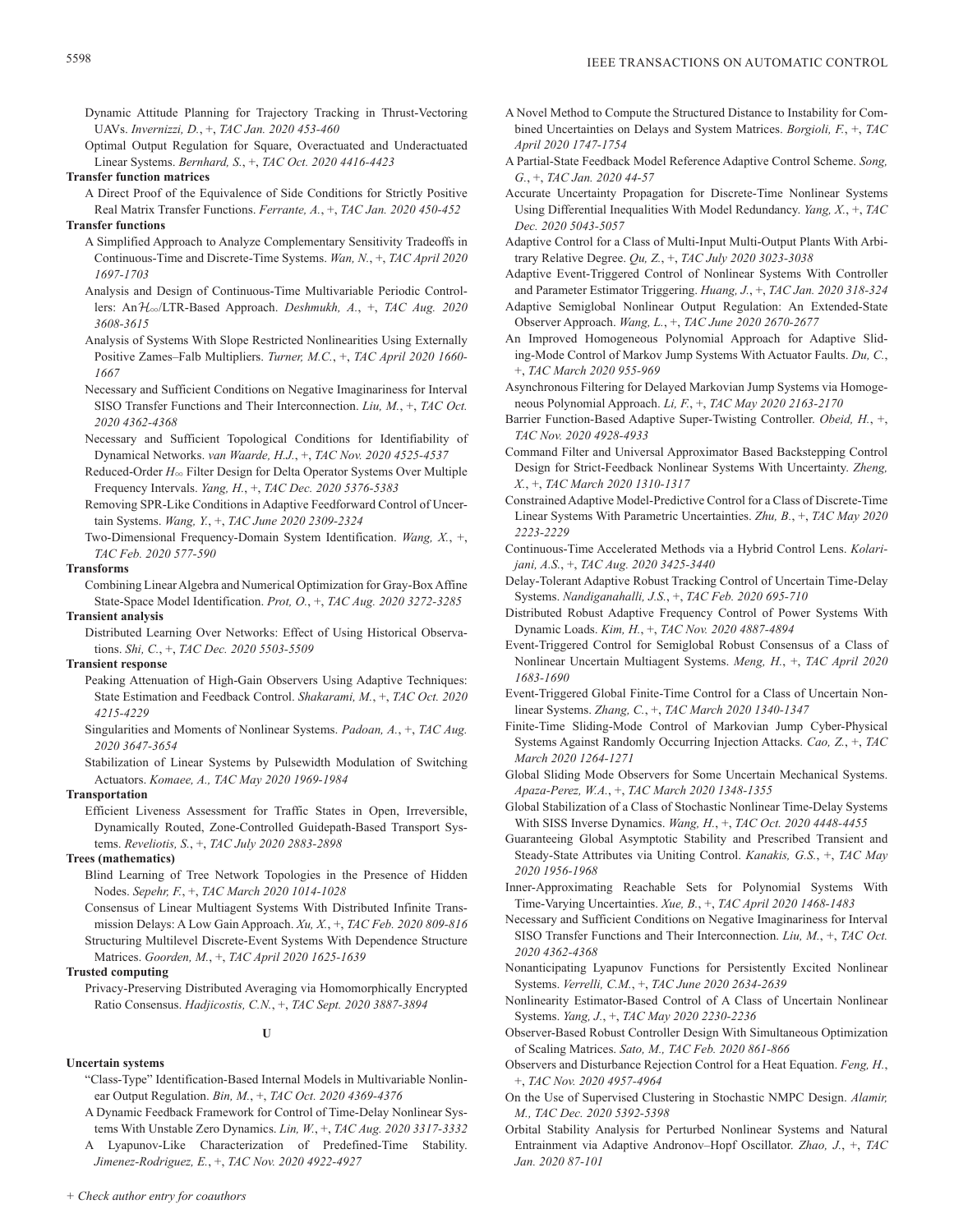Performance Recovery of Dynamic Feedback-Linearization Methods for Multivariable Nonlinear Systems. *Wu, Y.*, +, *TAC April 2020 1365-1380*

Quasi-Polynomial-Based Robust Stability of Time-Delay Systems Can be Less Conservative Than Lyapunov–Krasovskii Approaches. *Angulo, S.*, +, *TAC July 2020 3164-3169*

- Reachability Analysis of Large Linear Systems With Uncertain Inputs in the Krylov Subspace. *Althoff, M., TAC Feb. 2020 477-492*
- Regional Stabilization of Input-Delayed Uncertain Nonlinear Polynomial Systems. *Coutinho, D.*, +, *TAC May 2020 2300-2307*
- Removing SPR-Like Conditions in Adaptive Feedforward Control of Uncertain Systems. *Wang, Y.*, +, *TAC June 2020 2309-2324*
- Robust Cooperative Output Regulation of Heterogeneous Uncertain Linear Multiagent Systems With Time-Varying Communication Topologies. *Wang, L.*, +, *TAC Oct. 2020 4340-4347*
- Robust Motion Planning for Uncertain Systems With Disturbances Using the Invariant-Set Motion Planner. *Danielson, C.*, +, *TAC Oct. 2020 4456-4463*
- Robust Output Regulation by State Feedback Control for Coupled Linear Parabolic PIDEs. *Deutscher, J.*, +, *TAC May 2020 2207-2214*
- Semiglobal Finite-Time Trajectory Tracking Realization for Disturbed Nonlinear Systems via Higher-Order Sliding Modes. *Zhang, C.*, +, *TAC May 2020 2185-2191*
- Sliding Mode Control for Nonlinear Stochastic Singular Semi-Markov Jump Systems. *Qi, W.*, +, *TAC Jan. 2020 361-368*
- Stabilization of Two-Port Networked Systems With Simultaneous Uncertainties in Plant, Controller, and Communication Channels. *Zhao, D.*, +, *TAC March 2020 1160-1175*

### **Uncertainty**

- An Input–Output Approach to Structured Stochastic Uncertainty. *Bamieh, B.*, +, *TAC Dec. 2020 5012-5027*
- Global Stabilization of Uncertain Lotka–Volterra Systems via Positive Nonlinear State Feedback. *Badri, V.*, +, *TAC Dec. 2020 5450-5455*
- Observer Design for Nonlinear Systems With Output Transformation. *de Cossio, F.G.*, +, *TAC Dec. 2020 5205-5219*
- Predictor Feedback for Uncertain Linear Systems With Distributed Input Delays. *Zhu, Y.*, +, *TAC Dec. 2020 5344-5351*

#### **Upper bound**

Mean-Square Exponential Stability for Stochastic Control Systems With Discrete-Time State Feedbacks and Their Numerical Schemes in Simulation. *Liu, L.*, +, *TAC Dec. 2020 5384-5391*

State Observers for Systems Subject to Bounded Disturbances Using Quadratic Boundedness. *Alessandri, A.*, +, *TAC Dec. 2020 5352-5359*

# **Utility theory**

Utility Design for Distributed Resource Allocation—Part I: Characterizing and Optimizing the Exact Price of Anarchy. *Paccagnan, D.*, +, *TAC Nov. 2020 4616-4631*

# **V**

### **Variable structure systems**

- A Finite-Time Local Observer in the Original Coordinates for Nonlinear Control Systems. *Possieri, C.*, +, *TAC Nov. 2020 4808-4815*
- An Improved Homogeneous Polynomial Approach for Adaptive Sliding-Mode Control of Markov Jump Systems With Actuator Faults. *Du, C.*, +, *TAC March 2020 955-969*
- Discrete-Time Implementation of Homogeneous Differentiators. *Koch, S.*, +, *TAC Feb. 2020 757-762*
- Discrete-Time Sliding-Mode Control With a Desired Switching Variable Generator. *Bartoszewicz, A.*, +, *TAC April 2020 1807-1814*
- Finite-Time Sliding-Mode Control of Markovian Jump Cyber-Physical Systems Against Randomly Occurring Injection Attacks. *Cao, Z.*, +, *TAC March 2020 1264-1271*
- Finite-Time Stability of Network Systems With Discontinuous Dynamics Over Signed Digraphs. *Shi, X.*, +, *TAC Nov. 2020 4874-4881*
- Global Sliding Mode Observers for Some Uncertain Mechanical Systems. *Apaza-Perez, W.A.*, +, *TAC March 2020 1348-1355*

Higher Order Sliding Mode Control Using Discontinuous Integral Action. *Cruz-Zavala, E.*, +, *TAC Oct. 2020 4316-4323*

- Lyapunov Stability Analysis of the Implicit Discrete-Time Twisting Control Algorithm. *Huber, O.*, +, *TAC June 2020 2619-2626*
- Realization of Reachability for the Control of a Class of Nonlinear Systems. *Chai, Y.*, +, *TAC March 2020 1073-1088*
- Semiglobal Finite-Time Trajectory Tracking Realization for Disturbed Nonlinear Systems via Higher-Order Sliding Modes. *Zhang, C.*, +, *TAC May 2020 2185-2191*
- Sliding Mode Control for Nonlinear Stochastic Singular Semi-Markov Jump Systems. *Qi, W.*, +, *TAC Jan. 2020 361-368*
- The Implicit Discretization of the Supertwisting Sliding-Mode Control Algorithm. *Brogliato, B.*, +, *TAC Aug. 2020 3707-3713*

### **Variational techniques**

- An Adaptive Gaussian Sum Kalman Filter Based on a Partial Variational Bayesian Method. *Xu, H.*, +, *TAC Nov. 2020 4793-4799*
- Symmetry Reduction in Optimal Control of Multiagent Systems on Lie Groups. *Colombo, L.J.*, +, *TAC Nov. 2020 4973-4980*
- Variational Integrators for Dissipative Systems. *Limebeer, D.J.N.*, +, *TAC April 2020 1381-1396*

#### **Vectors**

- A Common Framework for Complete and Incomplete Attitude Synchronization in Networks With Switching Topology. *Pereira, P.O.*, +, *TAC Jan. 2020 271-278*
- A Test for the Generic Strong Accessibility of Meromorphic Nonlinear Systems. *Carravetta, F.*, +, *TAC Feb. 2020 867-873*
- An Optimal Data Fusion Algorithm in the Presence of Unknown Cross Covariances. *Zhang, X., TAC March 2020 1226-1233*
- On Algebraic Proofs of Stability for Homogeneous Vector Fields. *Ahmadi, A.A.*, +, *TAC Jan. 2020 325-332*
- On Robust Parameter Estimation in Finite-Time Without Persistence of Excitation. *Wang, J.*, +, *TAC April 2020 1731-1738*
- Quaternion-Valued Distributed Filtering and Control. *Talebi, S.P.*, +, *TAC Oct. 2020 4246-4257*

#### **Vehicle dynamics**

Behavior of*n*Infinite Chains of Kinematic Points With the Immediate-Neighbors Interaction Dynamics. *Athalye, C.D.*, +, *TAC July 2020 2929-2940*

# **Vehicular ad hoc networks**

Uncertainty in Multicommodity Routing Networks: When Does It Help?. *Sekar, S.*, +, *TAC Nov. 2020 4600-4615*

### **Velocity measurement**

Hybrid Nonlinear Observers for Inertial Navigation Using Landmark Measurements. *Wang, M.*, +, *TAC Dec. 2020 5173-5188*

### **Vibrations**

Well-Posedness of Boundary Controlled and Observed Stochastic Port-Hamiltonian Systems. *Lamoline, F.*, +, *TAC Oct. 2020 4258-4264*

# **Volterra equations**

Kernel-Based Simultaneous Parameter-State Estimation for Continuous-Time Systems. *Li, P.*, +, *TAC July 2020 3053-3059*

# **W**

# **Watermarking**

An Online Approach to Physical Watermark Design. *Liu, H.*, +, *TAC Sept. 2020 3895-3902*

### **Wave equations**

- Exponential Stability of a Schrödinger Equation Through Boundary Coupling a Wave Equation. *Wang, J.*, +, *TAC July 2020 3136-3142*
- Regulation of Inhomogeneous Drilling Model With a P-I Controller. *Terrand-Jeanne, A.*, +, *TAC Jan. 2020 58-71*
- Singular Perturbation Analysis of a Coupled System Involving the Wave Equation. *Cerpa, E.*, +, *TAC Nov. 2020 4846-4853*
- Stability Analysis of Dissipative Systems Subject to Nonlinear Damping via Lyapunov Techniques. *Marx, S.*, +, *TAC May 2020 2139-2146*
- Trajectory Planning Approach to Output Tracking for a 1-D Wave Equation. *Feng, H.*, +, *TAC May 2020 1841-1854*
- Well-Posedness of Time-Varying Linear Systems. *Kurula, M., TAC Oct. 2020 4075-4089*